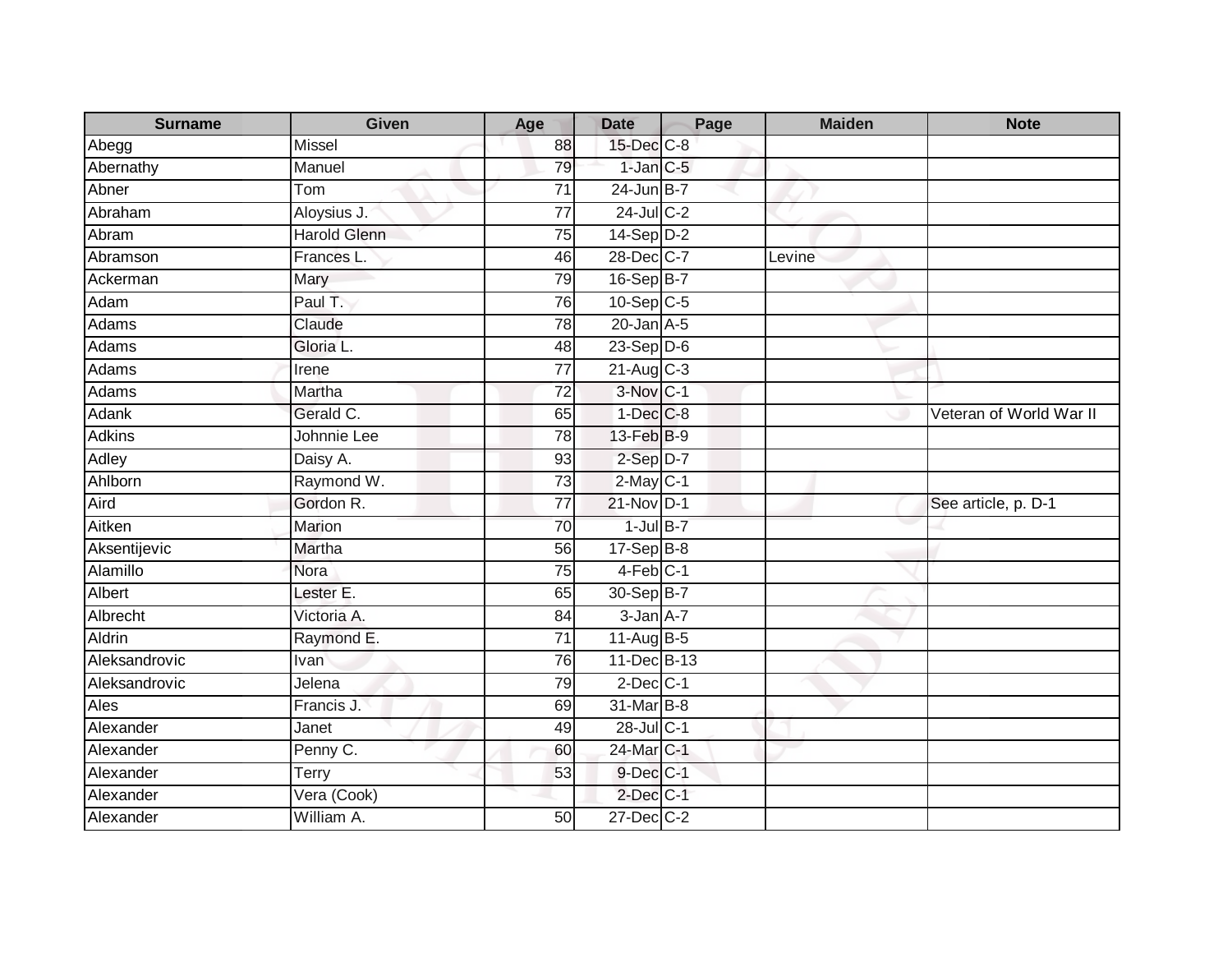| Alfaro    | Mark A.               | 21              | 5-Feb D-1        |         |                                          |
|-----------|-----------------------|-----------------|------------------|---------|------------------------------------------|
| Alger     | Kenneth H.            | 87              | 29-Nov C-6       |         | Veteran of World War I                   |
| Allen     | Arbie                 | 73              | 6-Oct C-1        |         |                                          |
| Allen     | Edward                | 86              | $10$ -Jan $C-4$  |         |                                          |
| Allen     | Margaret M.           | $\overline{81}$ | 6-Nov C-11       | Kockler |                                          |
| Allen     | Mary L.               | 58              | $28-Sep D-2$     |         |                                          |
| Allred    | Glen J.               |                 | $27$ -Nov $D-3$  |         | See also article November<br>28, p. B-10 |
| Ally      | James J.              | 63              | 10-Mar B-6       |         |                                          |
| Altheide  | Harry F.              | 88              | $2-Apr$ C-8      |         |                                          |
| Alvarez   | Agustina              | 63              | 14-May C-1       | Mendoza |                                          |
| Alvord    | John R.               | 64              | 5-Mar D-5        |         | Veteran of World War II                  |
| Ambre     | Thomas A.             | 67              | 17-Jun A-7       |         | Veteran of World War II                  |
| Amos      | Frank                 |                 | $2$ -Jan $C-1$   |         |                                          |
| Andersen  | D. Verniece           |                 | 18-Feb D-1       |         | See article, p. D-1                      |
| Anderson  | Ann Elizabeth (Betty) | $\overline{58}$ | 12-Dec C-15      |         |                                          |
| Anderson  | Arvid "Andy", Jr.     | 60              | 24-Dec B-7       |         |                                          |
| Anderson  | Charles M.            |                 | $2$ -Jun $C-1$   |         |                                          |
| Anderson  | Clarence M.           |                 | $3$ -Jun $B$ -6  |         |                                          |
| Anderson  | Fred W.               | 67              | 19-Feb D-1       |         |                                          |
| Anderson  | Jack C.               | 60              | 19-Mar B-5       |         | Veteran of World War II                  |
| Anderson  | Robert J.             | 69              | $11$ -Jul B-8    |         | Veteran of World War II                  |
| Anderson  | Seth                  | 61              | $13$ -JulD-3     |         |                                          |
| Anderson  | Thomas                | 58              | 8-Oct B-7        |         | See article, p. B-7                      |
| Andreakis | Maria                 | 82              | 18-May D-4       |         |                                          |
| Andrews   | Dorothy K.            | $\overline{71}$ | 18-Sep C-11      |         |                                          |
| Andrews   | Hazel                 | 86              | 30-Apr C-5       |         |                                          |
| Andy      | Dorothy C.            | 61              | $17 -$ Jul $D-8$ |         |                                          |
| Anema     | <b>Helen Ruth</b>     | 77              | $9$ -May $C-1$   |         |                                          |
| Angle     | Ralph L.              | 63              | 2-Jan C-1        |         | Veteran of World War II                  |
| Angus     | Eric B.               | 21              | $5$ -Jun $C$ -10 |         |                                          |
| Ansich    | Ann E.                | 67              | 15-May C-5       |         |                                          |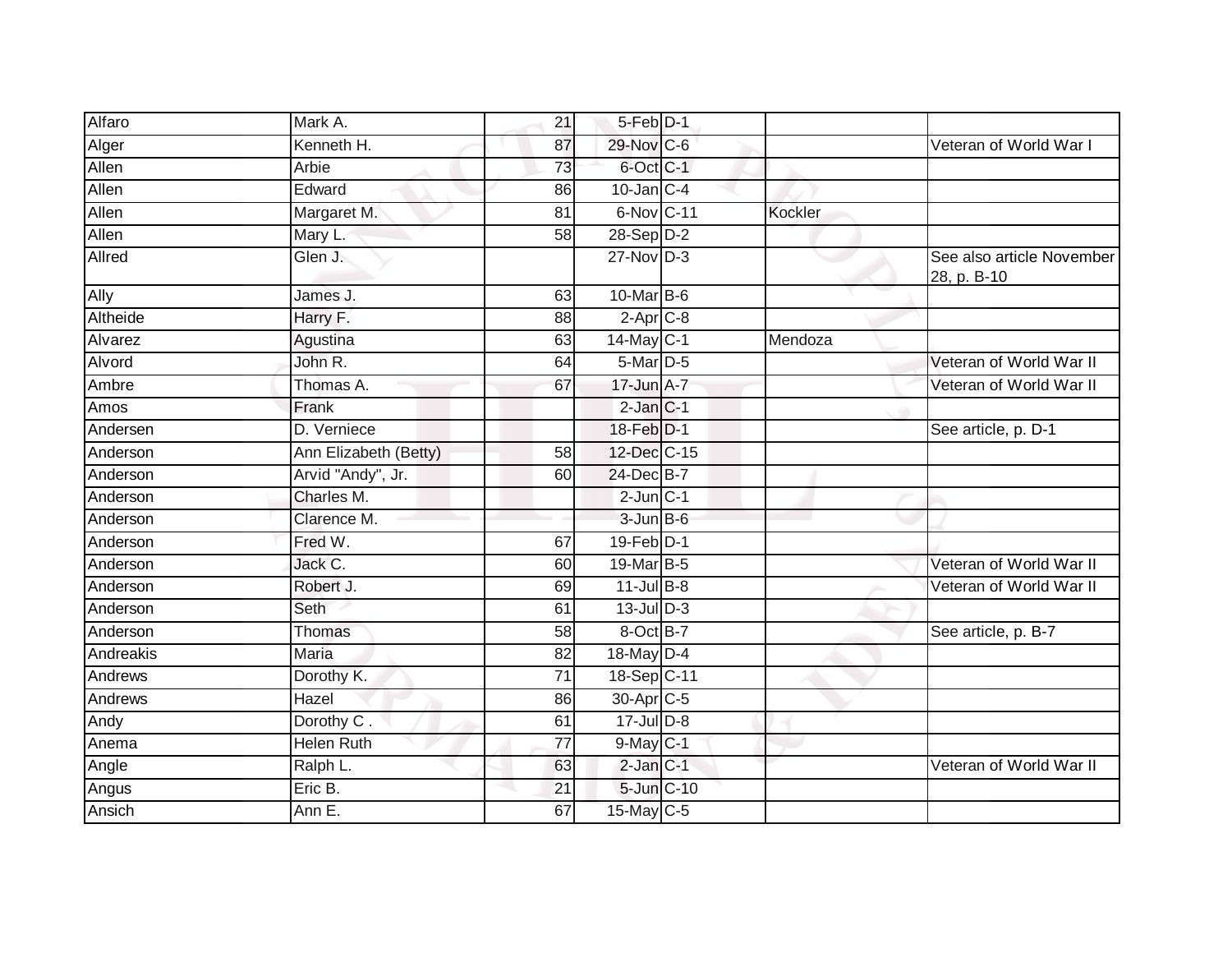| Antal        | Hyman              | 71              | 26-Aug D-5       |          |                          |
|--------------|--------------------|-----------------|------------------|----------|--------------------------|
| Antala       | Mary               | 89              | 28-Jul C-1       |          |                          |
| Antoine      | Helena E.          | 68              | 14-Mar C-10      |          |                          |
| Anton        | Ann R.             | 68              | $9$ -Jan $C-1$   |          |                          |
| Anton        | Olga A.            | 83              | 27-May C-12      |          |                          |
| Anton        | Virginia L.        | 59              | 29-Apr D-5       |          |                          |
| Apa          | Frank              | 83              | $3$ -Jul $C-1$   |          |                          |
| Appa         | Mildred L.         | 72              | $10$ -Feb $B$ -8 |          |                          |
| Applegate    | George E.          | 61              | $15$ -Apr $D-1$  |          |                          |
| Arandziak    | Ruth C.            | 70              | $3$ -Dec $D-1$   |          |                          |
| Archey       | Buelah L.          | 77              | $21$ -Oct $A$ -6 | Cairns   |                          |
| Ardelean     | Sam Simeon "Bombo" | 58              | 3-Feb B-5        |          | See also article, p. A-7 |
| Arean        | Florence           | 86              | $3$ -Jul $C-1$   |          |                          |
| Arent        | Joseph             | 90              | 19-May C-1       |          |                          |
| Arentz       | Fred E.            | 79              | 7-Jan B-4        |          |                          |
| Arkin        | Leo, Dr.           |                 | 12-Mar C-10      |          |                          |
| <b>Arlin</b> | Harold W.          | 90              | 17-Mar B-5       |          |                          |
| Armstrong    | Dorothy K.         | 57              | 16-Oct C-1       |          |                          |
| Armstrong    | Hilda              |                 | $16$ -Jan $A-8$  |          |                          |
| Arney        | <b>Christine</b>   | 68              | $9$ -Jun $C-1$   |          |                          |
| Arney        | John Richard, Jr.  | 34              | 11-Jun C-10      |          |                          |
| Aronson      | Oscar W.           | 79              | $22$ -Feb $C-2$  |          |                          |
| Ashenbaugh   | Mildred            | $\overline{74}$ | 26-Jun C-2       |          |                          |
| Ashlock      | Asa O. "Ace"       | 89              | $5-Nov$ B-5      |          | Veteran of World War I   |
| Atlas        | Phillip F.         | 82              | $1$ -Jul B-7     |          |                          |
| Aucoin       | Barbara Ann        | 43              | 28-Apr B-5       |          |                          |
| Auer         | Margaret H.        | 93              | $21-Sep$ D-3     | Lehman   |                          |
| Augustine    | Anthony F.         | $\overline{71}$ | $25-Sep D-6$     |          |                          |
| Augustine    | Donald H.          | 79              | 14-Mar C-10      |          |                          |
| Ault         | Hazel L.           | 87              | 12-Nov C-10      |          |                          |
| Austgen      | Harry L.           | $\overline{77}$ | 8-Jul B-7        |          |                          |
| Austgen      | Mary               |                 | 17-Jun A-7       | Grieving |                          |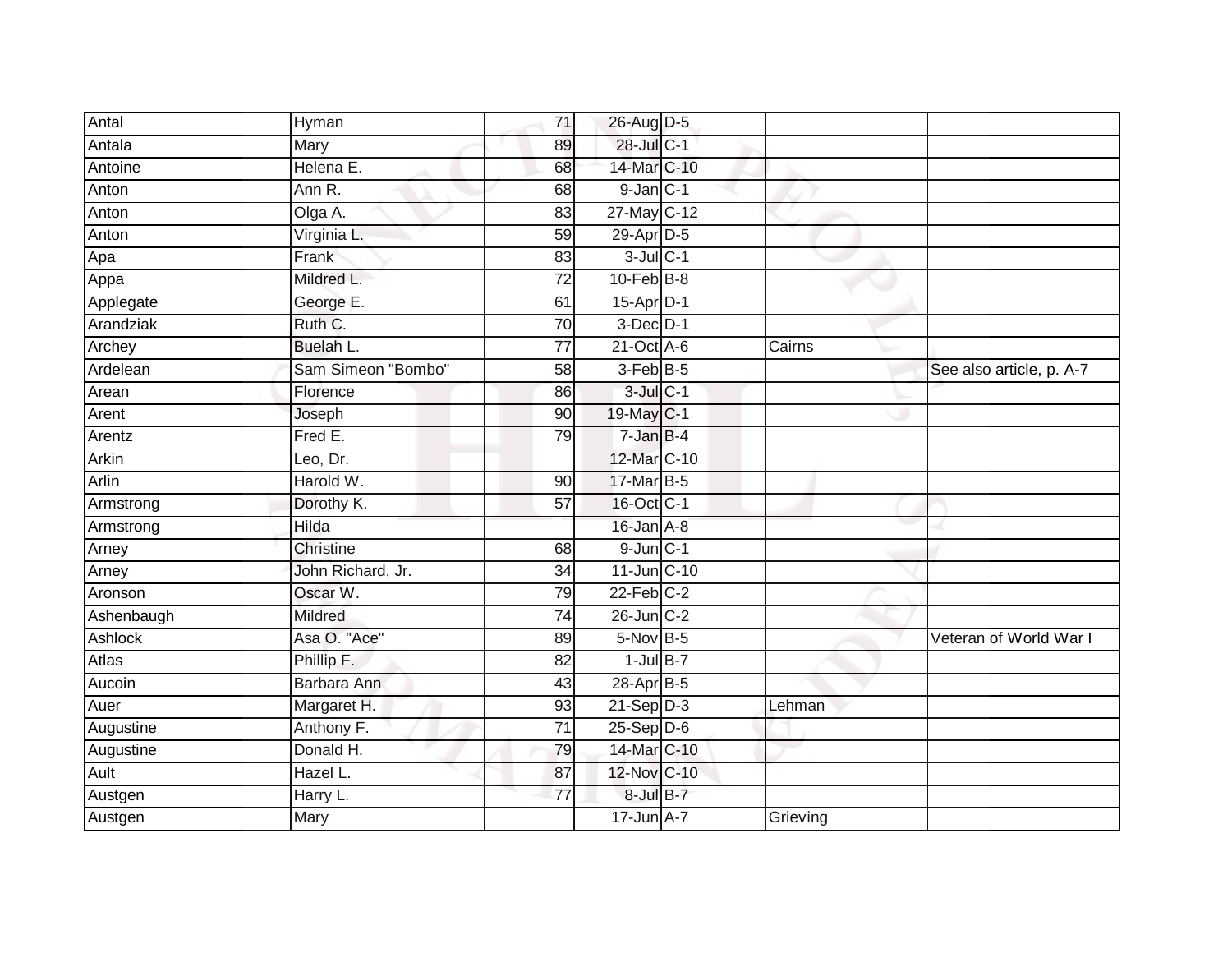| Austgen         | Robert E.             | 58              | 17-Apr C-1           |            |                         |
|-----------------|-----------------------|-----------------|----------------------|------------|-------------------------|
| Austin          | Donald T.             | 54              | 5-Oct E-12           |            |                         |
| Austin          | Wilma L.              | 50              | $3$ -Apr $C-1$       |            |                         |
| Auterman        | Robert                | 68              | 30-Dec C-1           |            |                         |
| Auterman        | Wayland R.            | 66              | 23-Jul C-1           |            |                         |
| Avery           | Lawrence Elwood       | 70              | $14$ -May C-1        |            |                         |
| Avila           | Antonio               | 49              | $29-Sep$ A-2         |            | See article, p. A-2     |
| Avila           | Richard R.            | 24              | 3-Aug C-7            |            |                         |
| Ayersman        | Russell L., Sr.       | 61              | $14$ -Jun $C-8$      |            |                         |
| Ayres           | Cary C.               | $\overline{70}$ | 13-Aug C-3           |            |                         |
| Azar            | Robert S.             | 49              | 17-Jul D-8           |            |                         |
| <b>Babb</b>     | Leamon L.             | 88              | $3-MarB-5$           |            |                         |
| Babilla         | Sam                   |                 | 24-Feb B-6           |            |                         |
| <b>Babock</b>   | Raymond J.            | 69              | 28-Nov B-10          |            |                         |
| <b>Bach</b>     | Stella L.             | 70              | 6-Apr D-2            | Niedenthal |                         |
| Bachi           | Alma                  | 85              | 8-Jan D-1            |            |                         |
| <b>Backe</b>    | Gerard                | $\overline{34}$ | $9$ -Jul $C$ -6      |            |                         |
| <b>Badalli</b>  | Joseph J., Jr.        | 61              | 12-Sep C-10          |            |                         |
| <b>Badanish</b> | Mary M.               | 78              | 14-Dec E-2           |            |                         |
| <b>Baehler</b>  | Deanna Robin          | 18              | $2-Sep$ $D-7$        |            |                         |
| <b>Baez</b>     | <b>Mauris Jesus</b>   | 40              | $27 - Dec$ $C-2$     |            |                         |
| <b>Baggett</b>  | <b>William Lathie</b> | $\overline{82}$ | $26$ -Jun $C-2$      |            |                         |
| <b>Bailey</b>   | Alexander W.          | 63              | 9-Mar <sub>D-2</sub> |            | Veteran of World War II |
| <b>Bailey</b>   | Elsie C.              | 91              | 15-Nov A-11          |            |                         |
| <b>Bailey</b>   | Floyd                 | 37              | $2$ -Dec $C-1$       |            |                         |
| <b>Bailey</b>   | Margaret              | 74              | $1 -$ Apr $C - 7$    |            |                         |
| <b>Bailey</b>   | Sam, Jr.              | 36              | 9-Feb D-14           |            |                         |
| Bainbridge      | Dean T.               | 61              | 8-Nov C-1            |            | Veteran of World War II |
| <b>Baird</b>    | Ruth A.               | 76              | 30-Aug A-10          |            |                         |
| Bakajza         | Murriel V.            | $\overline{72}$ | 19-Jan E-14          |            |                         |
| <b>Baker</b>    | Clarence C.           | 82              | 4-Nov D-1            |            |                         |
| <b>Baker</b>    | Deborah M.            | $\overline{30}$ | 22-Oct C-10          |            |                         |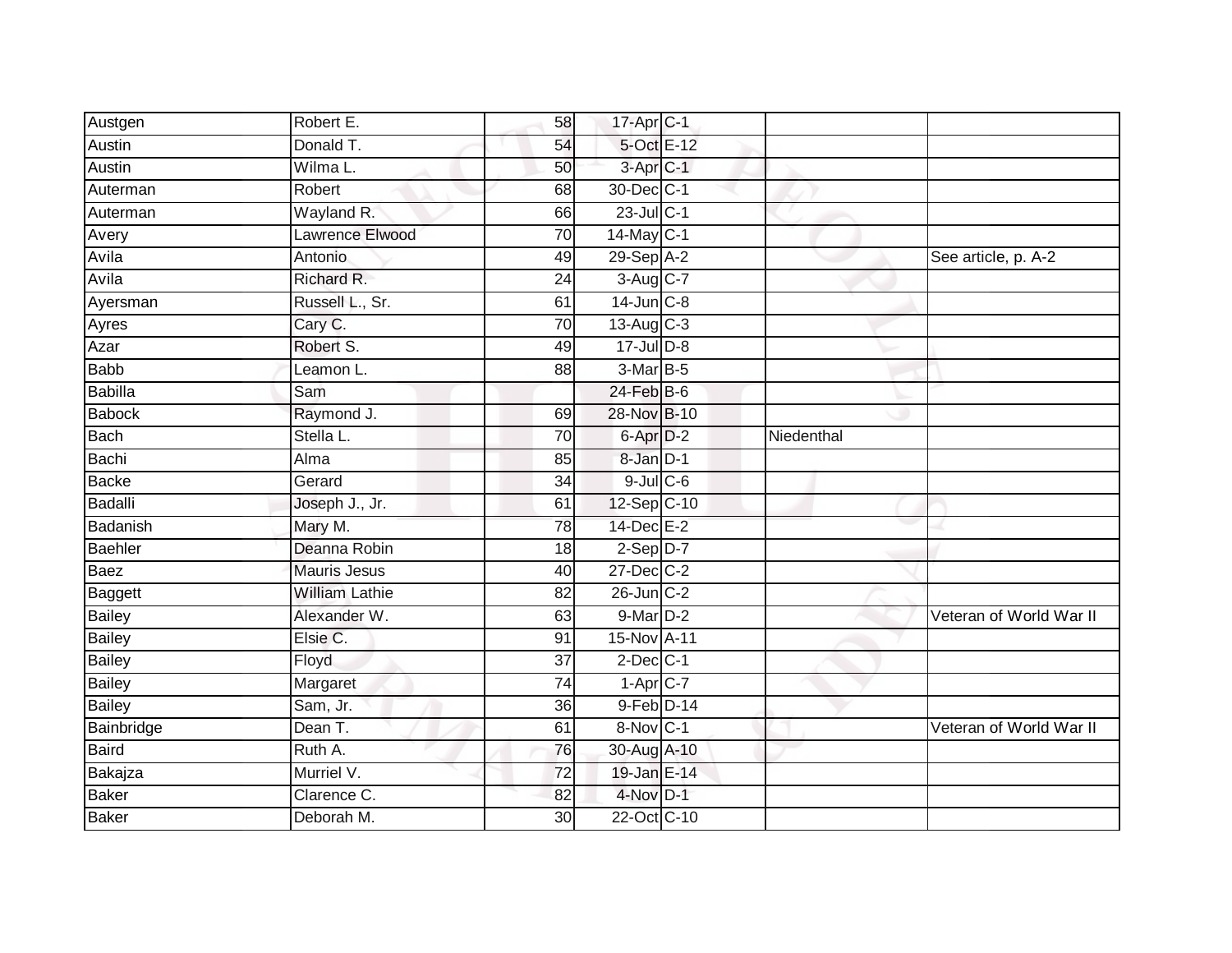| Baker         | Dorothy                | 80              | 9-Apr C-5              |          |                                   |
|---------------|------------------------|-----------------|------------------------|----------|-----------------------------------|
| Baker         | <b>Michael Anthony</b> | 12              | 15-Jul A-9             |          |                                   |
| Baker         | Warren J.              | 73              | 11-Oct C-1             |          |                                   |
| Balaguras     | Merope                 | 81              | 8-Sep C-1              |          |                                   |
| Balenovich    | Katherine              | $\overline{83}$ | 19-Mar B-5             |          |                                   |
| Bales         | James F.               | 84              | $27$ -Jul $D-2$        |          |                                   |
| Ball          | Esta                   | 71              | 18-Dec D-7             | Conley   |                                   |
| Ball          | James                  | 31              | $1-Apr$ <sub>C-7</sub> |          |                                   |
| Ball          | Walter, Sr.            | 76              | 26-Mar C-4             |          | See article, p. C-4               |
| Ballan        | Mildred E.             | 68              | $23$ -Feb $D-2$        |          |                                   |
| Ballard       | Eleanora               | 62              | $3$ -Jul $C-1$         |          |                                   |
| Ballard       | Jame L.                | 66              | 24-Jul C-2             |          | Veteran of World War II           |
| Ballon        | Andrew John            | 80              | 18-Nov C-1             |          | Veteran of World War II           |
| Balog         | George, Jr.            | $\overline{71}$ | 21-Oct A-6             |          |                                   |
| Balog         | John A.                | 65              | 29-Aug C-4             |          |                                   |
| Balogh        | Joseph E.              | 76              | 26-Oct A-2             |          |                                   |
| Balogh        | Joseph L.              | 54              | 12-May B-5             |          | Veteran of the Korean<br>conflict |
| Balogh        | Josephine              |                 | 25-Oct C-8             |          |                                   |
| <b>Baltes</b> | John                   | 70              | 3-Mar B-5              |          |                                   |
| Baltrukonis   | Nell                   | 92              | $6$ -Jun $C-3$         | Filson   |                                   |
| Banas         | John                   | 63              | $3$ -Jan $D-1$         |          |                                   |
| Banas         | Michael                | 62              | 19-Dec C-11            |          |                                   |
| Banaszak      | Irene                  |                 | 20-Jul E-11            | Swiontek |                                   |
| Banich        | Pearl                  | 84              | $1$ -Jun $D-2$         |          |                                   |
| <b>Banik</b>  | Michael B.             | 63              | $13-Nov$ C-6           |          | Veteran of World War II           |
| Bank          | Edith T.               | 68              | 28-Sep D-2             |          |                                   |
| <b>Banks</b>  | Rexford M.             | 80              | 10-Dec C-4             |          |                                   |
| <b>Banks</b>  | Syble (Gulley)         | $\overline{73}$ | 31-Jan C-4             |          |                                   |
| Banvard       | Ruth E.                | 62              | 16-Apr C-8             |          |                                   |
| Baran         | Catherine              | 97              | 31-Mar B-8             |          |                                   |
| Baran         | Frances C.             | 66              | $10$ -Jan $ C-4 $      | Kuc      |                                   |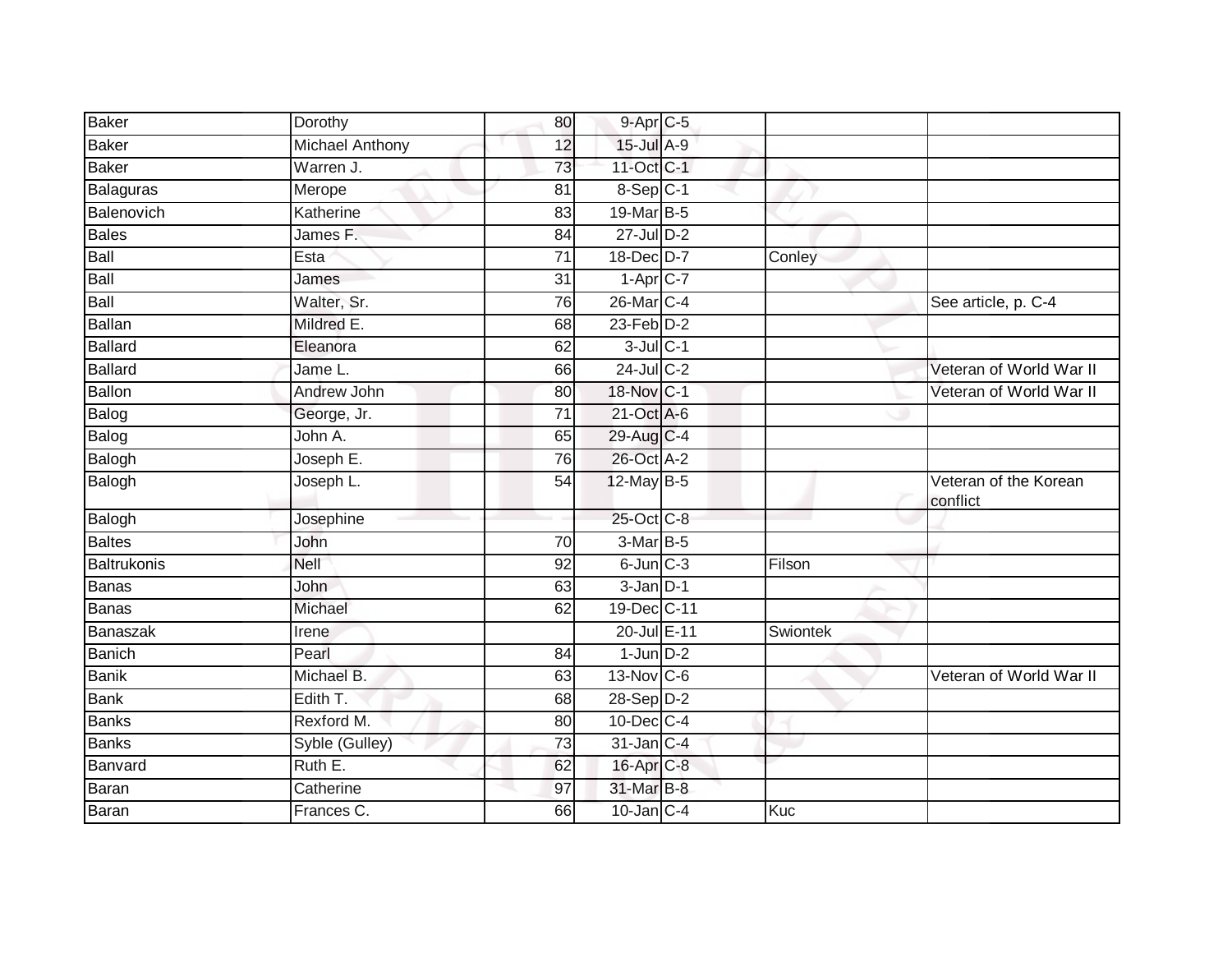| Baran          | Gabriella Gay    | 68              | 28-Apr B-5              | Masura   |                                      |
|----------------|------------------|-----------------|-------------------------|----------|--------------------------------------|
| Baran          | Irene            | 78              | 23-Apr C-9              | Gabor    | See also article April 25,<br>p. C-5 |
| Baranowski     | Sophie           | 88              | 11-Jun C-10             |          |                                      |
| <b>Barath</b>  | Elizabeth        | 82              | 8-Mar B-6               |          |                                      |
| <b>Barber</b>  | Ruth E.          | 81              | 16-Oct C-1              |          |                                      |
| Barbush        | Dolores C.       | 58              | 27-Jul D-2              |          |                                      |
| <b>Bard</b>    | Randy D., Sgt.   | 29              | $3$ -Jul $C-1$          |          |                                      |
| <b>Barda</b>   | Elizabeth        | 63              | $7-Nov$ $C-3$           | Kiraly   |                                      |
| Barenie        | Oliver           | 76              | 16-Mar F-12             |          |                                      |
| <b>Barilla</b> | Marguerite A.    |                 | 10-Oct C-1              | Holman   |                                      |
| <b>Barkas</b>  | Cynthia A.       | 64              | 6-Jan B-6               | Greven   |                                      |
| <b>Barker</b>  | Mildred M.       | 91              | $4$ -Jun $C - 5$        |          |                                      |
| <b>Barker</b>  | Willard H.       | 72              | 31-Aug E-11             |          |                                      |
| <b>Barlo</b>   | Joseph John, Sr. | 4               | 27-Feb D-9              |          |                                      |
| <b>Barman</b>  | Leonard          | 95              | 29-Jun D-5              |          |                                      |
| Barna          | Frank J.         | 68              | 20-Nov D-6              |          | Veteran of World War II              |
| <b>Barna</b>   | Juliana          | 86              | 16-Jun C-1              |          |                                      |
| <b>Barnak</b>  | Andrew           | 79              | 26-Jul B-5              |          |                                      |
| <b>Barnard</b> | Dorothy M.       |                 | $7 - Jan$ B-4           | Kraly    |                                      |
| <b>Barnett</b> | Benjamin         | $\overline{77}$ | 22-Oct C-10             |          |                                      |
| <b>Barrett</b> | Catherine J.     | 61              | 11-May E-13             |          |                                      |
| <b>Barrett</b> | Edna C.          | 82              | $13-Aug$ <sub>C-3</sub> |          |                                      |
| <b>Barrett</b> | John "Bill"      | $\overline{72}$ | 11-Jun C-10             |          |                                      |
| <b>Barrick</b> | Joseph J.        | 90              | 16-Oct C-1              |          |                                      |
| <b>Barsic</b>  | Matthew "Packy"  | $\overline{74}$ | 9-Nov D-17              |          |                                      |
| <b>Bartels</b> | Julia            | 96              | 21-Mar B-5              |          |                                      |
| <b>Barth</b>   | John S.          | 28              | 8-Aug B-5               |          |                                      |
| Bartuzik       | Rose Ann         | 61              | 28-Aug C-1              | Connolly |                                      |
| <b>Bartz</b>   | Almor A.         | 73              | 30-May C-3              |          |                                      |
| <b>Bassett</b> | Hazel M.         | 72              | 20-Jun C-3              | Carlson  |                                      |
| <b>Batonie</b> | Dessie M.        | 85              | 5-May B-5               |          |                                      |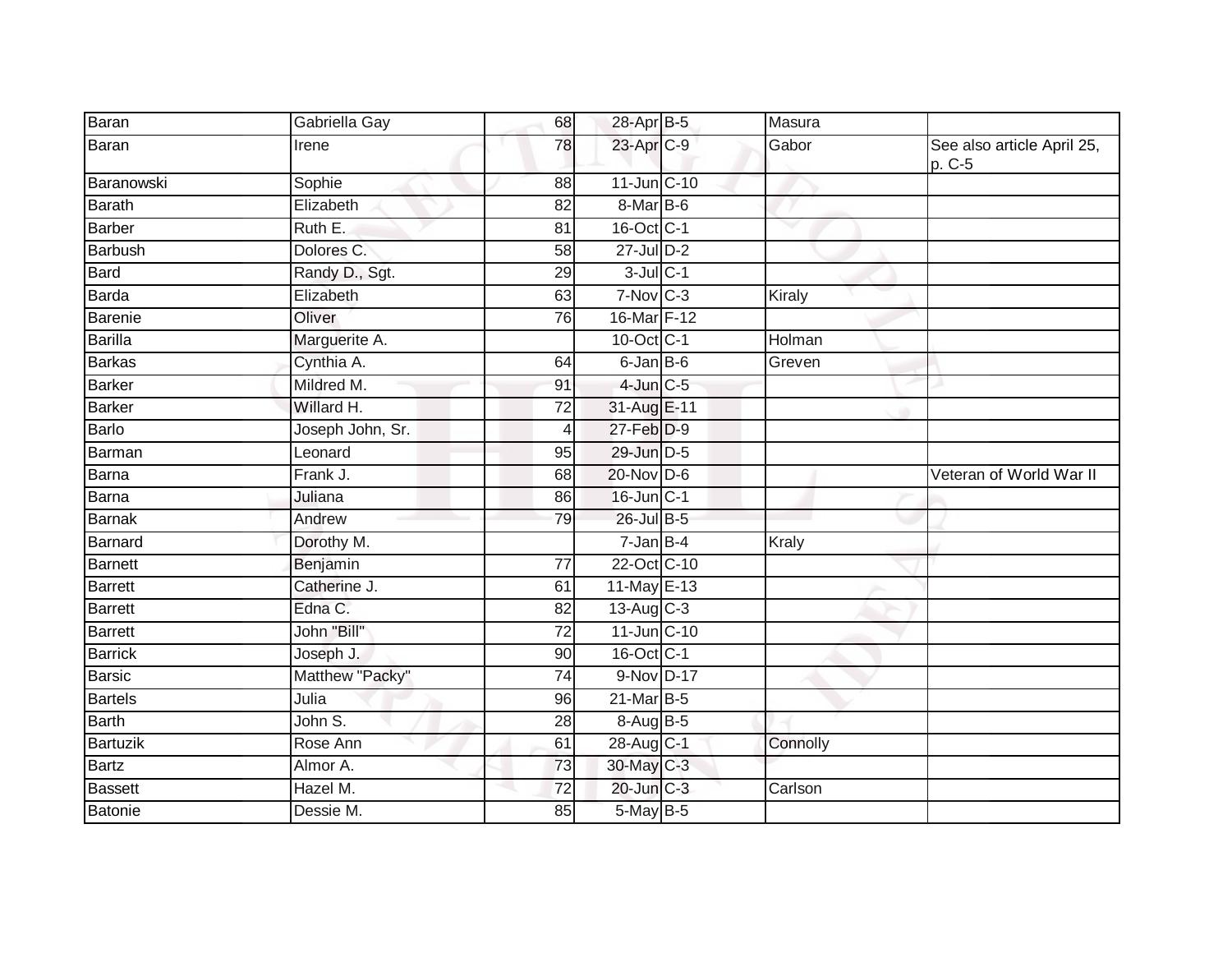| Batterman       | Harry C.          | 87              | 15-Jul A-9             |              |                                      |
|-----------------|-------------------|-----------------|------------------------|--------------|--------------------------------------|
| Batterman       | Larry             | 87              | 15-Jul A-9             |              |                                      |
| Batterman       | Raymond           | 89              | 23-Dec C-1             |              |                                      |
| Baturoni        | James             | 49              | $9$ -Oct $D-1$         |              |                                      |
| <b>Bauer</b>    | Jean M.           | 68              | 17-Dec D-1             |              |                                      |
| Baughman        | Marie L.          | 86              | 12-Aug D-5             |              |                                      |
| Baum            | Felix R.          | 65              | 12-May B-5             |              | Veteran of World War II              |
| Baumeister      | Shirley M.        | 64              | $22$ -Mar $A-8$        |              |                                      |
| Baumgartner     | Anna R.           | 78              | 28-Nov B-10            |              | Veteran of World War II              |
| <b>Baxter</b>   | Lucille M.        | 89              | $4-Nov$ D-1            |              |                                      |
| <b>Bayly</b>    | Sarah E.          | 84              | $25$ -Feb $D-1$        |              |                                      |
| Beaman          | Audrey E.         | 78              | $2$ -Jun $ C-1 $       | Boyd         |                                      |
| Bean            | Odessa            | 61              | 14-Jan C-5             |              |                                      |
| Beaudreau       | Virginia M.       | 60              | $8-Sep$ C-1            |              |                                      |
| <b>Bebenek</b>  | John S.           | $\overline{73}$ | $2$ -Jul $D-1$         |              | Veteran of World War II              |
| <b>Bebler</b>   | Catherine         | 72              | 24-Aug D-2             | Schwartz     |                                      |
| <b>Beck</b>     | Charles           | 60              | 13-May C-7             |              | Veteran of World War II              |
| <b>Becker</b>   | John H.           | 65              | 21-May C-6             |              | See also article May 20, p.<br>$C-4$ |
| <b>Becker</b>   | Richard W.        | 24              | 14-Dec E-2             |              |                                      |
| Beckman         | Joan E.           | 77              | $2$ -Jul $D-1$         | <b>Ulias</b> |                                      |
| Beckman         | Katherine (Fritz) | 69              | 7-Feb A-11             |              |                                      |
| Beddome         | Harold G.         | 69              | 8-Apr D-6              |              |                                      |
| Bedish          | Andrew            | 91              | $23-Sep D-6$           |              | Veteran of World War I               |
| Bednar          | Eleanor C.        | 72              | 16-Feb E-10            | Mahoney      |                                      |
| Bednar          | Lenore R.         | 43              | 24-Mar C-1             | Kocot        |                                      |
| <b>Bednarek</b> | L. A. "Wally"     | 76              | $3-Nov$ C-1            |              |                                      |
| Bednarski       | Kazmierz          | 68              | 24-Dec B-7             |              |                                      |
| <b>Beenes</b>   | Gerben            | 73              | $6$ -Mar $D-5$         |              |                                      |
| <b>Beer</b>     | Samuel H.         | 87              | 13-May C-7             |              |                                      |
| Beeson          | Leah (Dell)       | 65              | 17-Apr <sub>IC-1</sub> |              |                                      |
| Behary          | Charles           | 81              | $10$ -May $D-6$        |              |                                      |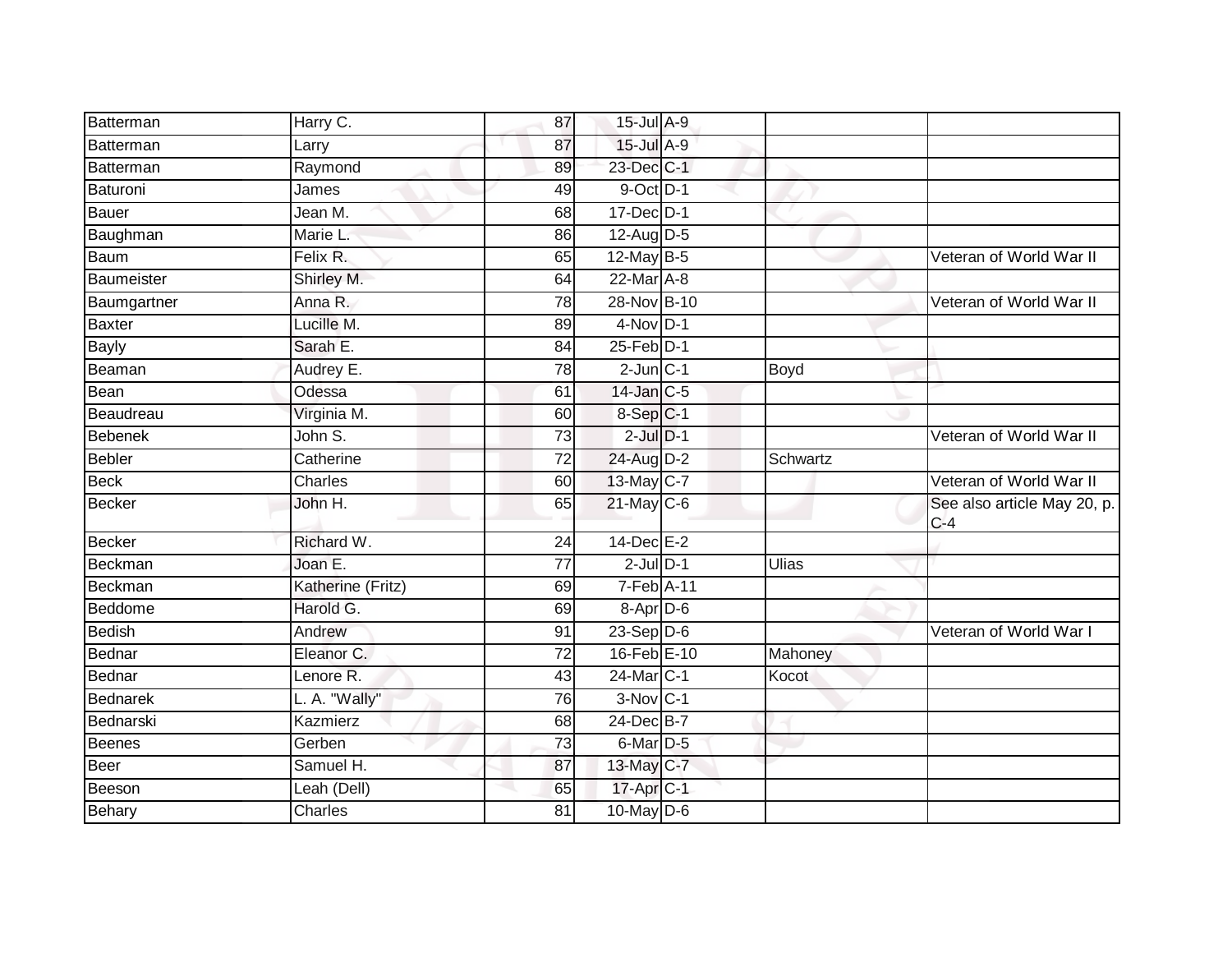| Behary           | <b>Thomas Allen</b>  | 28 | 9-Nov D-17      |          |                                        |
|------------------|----------------------|----|-----------------|----------|----------------------------------------|
| <b>Behn</b>      | William              | 61 | 12-Apr A-6      |          |                                        |
| <b>Behrends</b>  | George               | 82 | 10-Nov C-1      |          | See article, p. C-1                    |
| Belanger         | Juanita B.           | 86 | 12-Sep C-10     |          |                                        |
| Belinsky         | Julia                | 93 | 28-Apr B-5      |          |                                        |
| Bell             | Betty J.             | 45 | 16-Feb E-11     |          |                                        |
| Bell             | Emma (Bielefeld)     | 91 | $4$ -Nov D-1    |          |                                        |
| Bell             | Jerry                | 47 | 12-Mar C-10     |          |                                        |
| Bell             | Robert, Jr.          |    | $8-Sep$ C-1     |          |                                        |
| Bellamy          | Kenneth              | 75 | $2$ -Jul $D-1$  |          |                                        |
| <b>Bellerive</b> | Francis A., Rev.     | 92 | 9-Oct D-1       |          | See also article October<br>10, p. C-1 |
| Bellman          | Rosa                 | 73 | 30-May C-3      | Moore    |                                        |
| Benade           | Patrick              | 78 | 23-Dec C-1      |          |                                        |
| Bender           | Mary                 | 95 | 14-Jun C-8      |          |                                        |
| Bendorfean       | Zack                 |    | 6-Aug C-1       |          |                                        |
| Benefiel         | Dale "Curley"        | 70 | 20-Apr C-11     |          |                                        |
| <b>Benesh</b>    | Edward C.            | 77 | 29-Nov C-6      |          |                                        |
| <b>Benko</b>     | Mary K.              | 93 | $12$ -Feb $D-1$ |          |                                        |
| Benkovich        | Paul L.              | 69 | $27$ -Feb $D-9$ |          |                                        |
| <b>Bennot</b>    | Budrow C.            | 70 | 15-Oct C-8      |          | Veteran of World War II                |
| Benoist          | Hilda                | 73 | 18-Jul C-2      |          |                                        |
| <b>Benoist</b>   | Ralph M.             | 79 | 11-Mar B-7      |          |                                        |
| Benson           | George               | 65 | $14$ -Jan C-5   |          |                                        |
| <b>Beratis</b>   | Kalliope             | 71 | 19-Oct D-4      |          |                                        |
| Berger           | Virginia (Gerrity)   | 63 | 23-Dec C-1      |          |                                        |
| Bergman          | Joseph G., DDS., Dr. | 81 | 19-Nov D-1      |          |                                        |
| Berkovitz        | <b>Jack</b>          | 92 | 19-Dec C-11     |          |                                        |
| Berman           | Lila                 | 72 | 29-Sep C-1      |          |                                        |
| Bermudez         | Delfina Z.           | 70 | $3$ -Dec $D-1$  |          |                                        |
| Bernacki         | Sylvia E. (Borowski) |    | 8-Oct B-7       |          |                                        |
| Bernal           | Estelle J.           | 63 | $4$ -Nov $D-1$  | Taborski |                                        |
|                  |                      |    |                 |          |                                        |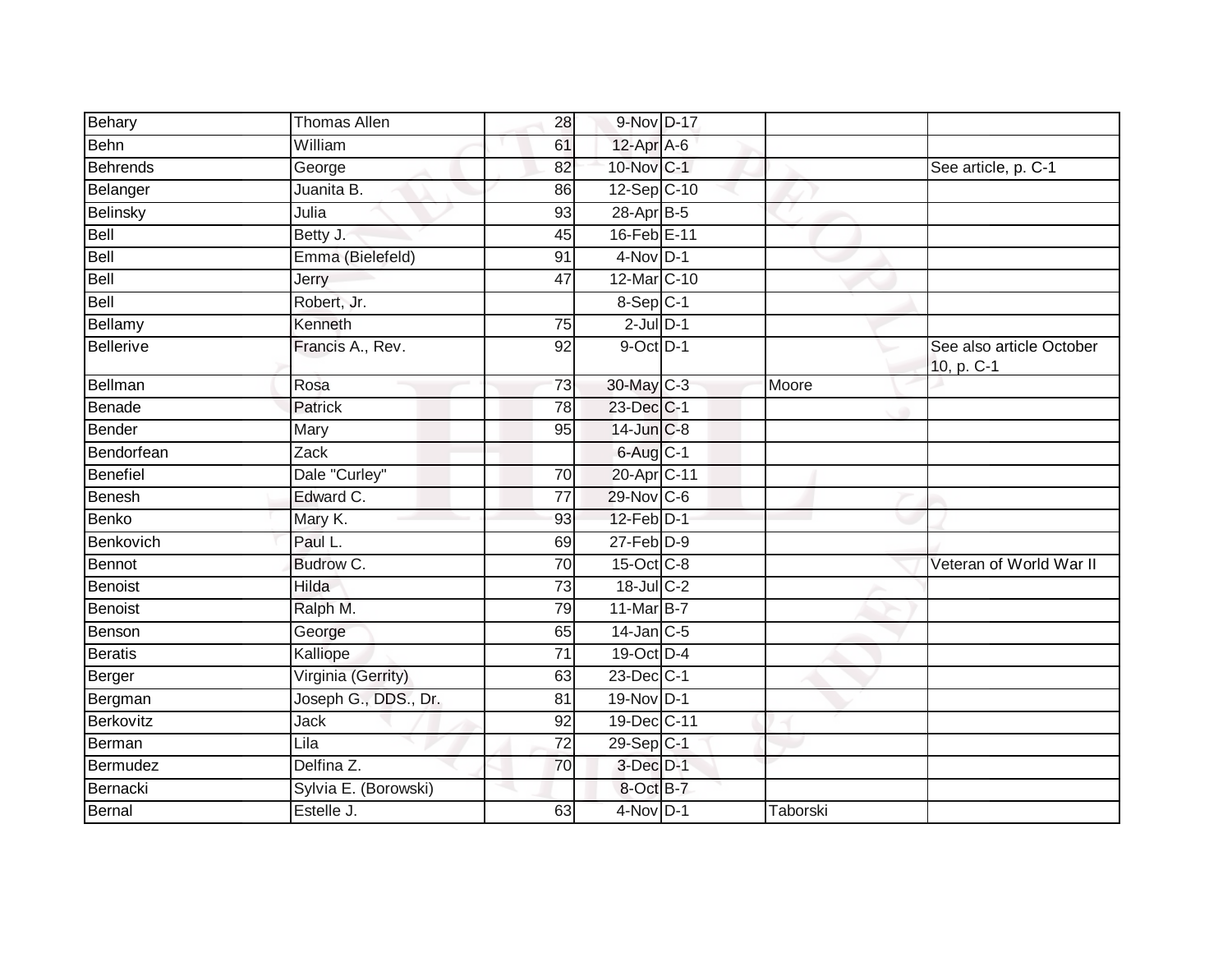| Bernaski        | Martha H.              |                 | $3 - Jun$ $B - 6$ |          |                         |
|-----------------|------------------------|-----------------|-------------------|----------|-------------------------|
| <b>Bernotus</b> | Joseph M., Sr.         | 54              | $5$ -Nov $B-5$    |          |                         |
| <b>Berry</b>    | Katherine              | 86              | 6-Oct C-1         |          |                         |
| Berry           | Lena                   | 72              | $1-Aug$ D-6       |          |                         |
| Bertolini       | <b>Bridget</b>         | 76              | 30-May C-3        | Mateczun |                         |
| Berwanger       | Robert F.              | 69              | $21-Nov$ D-1      |          |                         |
| Bethea          | Magdalene              | 85              | $15$ -Jan $D-2$   |          |                         |
| Betleski        | Steve E.               | 70              | $22-Sep C-1$      |          |                         |
| Betts           | Dorothy M.             | 81              | 12-Mar C-10       |          |                         |
| Bevan           | LeRoy A.               | 78              | $25-Aug$ D-3      |          | Veteran of World War II |
| Bevell          | <b>Gary Steven</b>     | 36              | $23-Sep D-6$      |          |                         |
| Bialas          | Edward R.              | 75              | $7$ -Dec $E-1$    |          |                         |
| Bianchi         | Marina P.              | 78              | $7$ -Dec $E-1$    |          |                         |
| Bicanic         | Mary                   | 68              | 19-Dec C-11       |          |                         |
| Biddings        | Moses D.               | 91              | 9-Nov D-17        |          |                         |
| <b>Biddle</b>   | George G.              | 77              | 8-Jan D-1         |          |                         |
| Biederman       | George W.              | 89              | $4$ -Jun $C$ -5   |          |                         |
| Biedron         | <b>Bernice</b>         | 76              | 21-Mar B-6        | Kacocha  |                         |
| <b>Bielat</b>   | Jean                   | 68              | $27$ -Apr $B-5$   | Janik    |                         |
| <b>Bielski</b>  | Harriett H.            | $\overline{81}$ | $3-Sep$ $C-1$     |          |                         |
| Biernacki       | Mary                   | 81              | $11-Sep D-9$      |          |                         |
| Bilen           | Frank                  | 70              | 23-Oct C-13       |          |                         |
| <b>Bilen</b>    | John, Sr.              | 57              | 8-Aug B-5         |          |                         |
| Bilo            | Eleanor                | 85              | 24-Mar C-1        |          |                         |
| <b>Bilunas</b>  | Charles                | 68              | 31-Mar B-8        |          | Veteran of World War II |
| Bingman         | <b>Clarice Irene</b>   | 75              | $21-Sep D-3$      |          |                         |
| Birchall        | William E.             | 78              | 18-Jul C-2        |          |                         |
| Birkhead        | Judson R.              | 69              | 13-Dec B-7        |          |                         |
| Biscuso         | Frank V.               | 60              | $1-Apr$ $C-7$     |          |                         |
| Bishop          | <b>Donald Nicholas</b> | 3 months        | $2$ -Jul $D-1$    |          |                         |
| Bishop          | Edward                 | 83              | 27-Aug C-1        |          |                         |
| Bishop          | Viola M.               | $\overline{72}$ | $20$ -Feb $B-7$   |          |                         |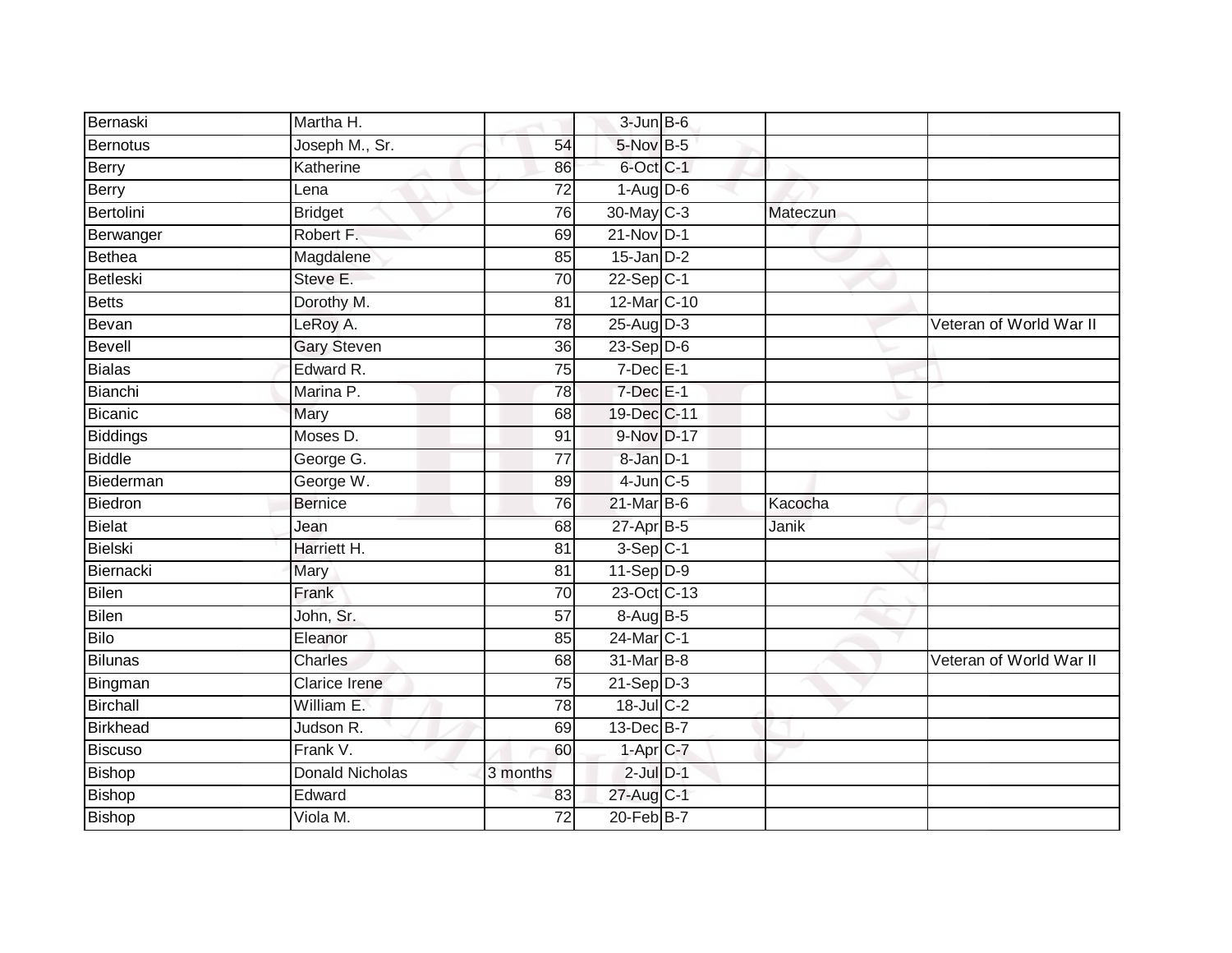| Bisselberg      | Harley A.        | 68              | 9-Nov F-5         |              |                         |
|-----------------|------------------|-----------------|-------------------|--------------|-------------------------|
| Bittner         | Donald           | 63              | 15-Oct C-8        |              |                         |
| Bixler          | Ann E.           | $\overline{77}$ | 16-Jul C-9        |              |                         |
| <b>Bizoukas</b> | Nicholas E.      | 82              | $24$ -Feb $B$ -6  |              |                         |
| <b>Black</b>    | Albert G.        | $\overline{76}$ | $10$ -Jan $ C-4 $ |              |                         |
| <b>Black</b>    | Mary             | 65              | $27 - Jan$ B-8    |              |                         |
| <b>Black</b>    | <b>Mary Beth</b> | 30              | $16$ -Aug B-6     |              |                         |
| Blackaby        | Fannie           | 83              | $7 - JanB-4$      |              |                         |
| Blackburn       | Tracy C.         | $\overline{21}$ | 17-Dec D-1        |              | See article, p. D-1     |
| <b>Blair</b>    | Gene A.          | 55              | $15$ -Jun $D-3$   |              |                         |
| Blake           | Jeff             | 83              | 28-Nov B-10       |              |                         |
| <b>Blake</b>    | Joseph E.        |                 | $25-Aug$ D-3      |              |                         |
| Blanchard       | <b>Buster</b>    | 74              | 6-Feb D-5         |              | See article, p. D-5     |
| Blanchard       | Jerry (Lee)      | 39              | 17-Mar B-5        |              |                         |
| <b>Bland</b>    | Sara             | 39              | 3-Feb B-5         | Lewis        |                         |
| Blaney          | Esther           | 87              | $2$ -Feb $F-2$    |              |                         |
| <b>Blank</b>    | George           | 79              | 14-Oct A-6        |              |                         |
| <b>Blank</b>    | Mary H.          | 68              | $3$ -Feb $B$ -5   | <b>Kucek</b> |                         |
| <b>Blasky</b>   | Thomas B.        | 62              | 11-Oct C-1        |              |                         |
| <b>Blastick</b> | John, Sr.        | 83              | $2-May$ C-1       |              |                         |
| Blazevich       | <b>Stella</b>    | 70              | 31-Dec D-8        |              |                         |
| Bleakely        | Lindsay          | $\overline{77}$ | 27-Aug C-1        |              |                         |
| Blendean        | Tharp (Tatro)    | 83              | $7 - Aug$ $D-5$   |              |                         |
| <b>Blink</b>    | Elmer R.         | 77              | $1-Aug$ D-6       |              |                         |
| <b>Blissmer</b> | Margaret         | 62              | $13-Sep$ C-8      |              |                         |
| Blocker         | Calvin A.        | 65              | 29-Dec C-1        |              | Veteran of World War II |
| Blom            | Jeanette         | $\overline{82}$ | 20-Dec C-1        |              |                         |
| <b>Blood</b>    | Hazel E.         | 83              | $6$ -Oct $C$ -1   |              |                         |
| <b>Bloom</b>    | Norman A.        |                 | 17-Oct C-3        |              |                         |
| <b>Bloom</b>    | Ruth V.          | 85              | 5-May B-5         |              |                         |
| Bloomberg       | Anne Jane        | $\overline{72}$ | 12-Mar C-10       |              |                         |
| Bloomberg       | Ella             |                 | $2$ -Nov $D-4$    | Donchin      |                         |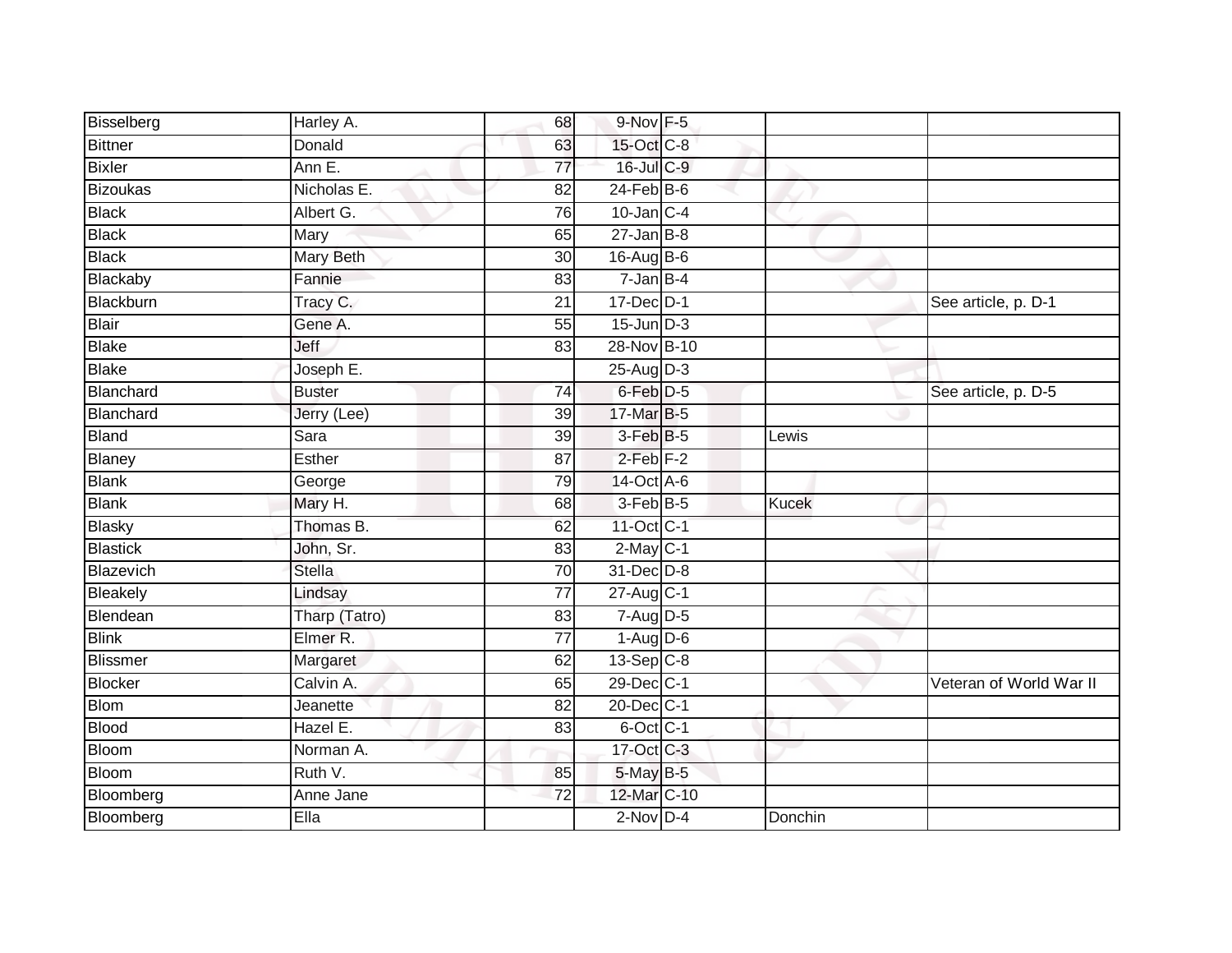| <b>Blosky</b> | Constance             | 66              | 30-Nov D-2        | Triantos |                                   |
|---------------|-----------------------|-----------------|-------------------|----------|-----------------------------------|
| <b>Blosky</b> | Nicholas G.           | 71              | $4$ -Nov D-1      |          | Veteran of World War II           |
| <b>Blue</b>   | Lawrence E.           | $\overline{72}$ | 23-Mar D-2        |          |                                   |
| <b>Blum</b>   | Dorothy               | 67              | $7 - Aug$ $D-5$   |          | See article, p. D-5               |
| <b>Blythe</b> | Wilton M.             | 62              | $23$ -Feb $D-2$   |          |                                   |
| <b>Bobbin</b> | Anna                  | 77              | $21$ -Jan $D-5$   |          |                                   |
| Boberski      | George                | 99              | 1-May C-11        |          |                                   |
| <b>Bobich</b> | Joseph A. "Jitterbug" | 67              | $21$ -Oct $A$ -6  |          |                                   |
| Bocian        | Thomas J.             | 28              | 18-Aug A-11       |          |                                   |
| Bodnar        | Andrew, Jr.           | 83              | $9$ -May $C-1$    |          |                                   |
| <b>Bodner</b> | Fred                  |                 | $10-Sep$ C-5      |          |                                   |
| Bodo          | Patricia M.           | 42              | 12-Dec C-15       |          | See article, p. C-15              |
| Bodovinitz    | Zora                  | 93              | 9-Apr C-5         |          |                                   |
| Boender       | Jeanette A.           | 60              | $2-Feb$ $F-7$     |          |                                   |
| Bogie         | Margie C.             | 63              | 26-Aug D-5        |          |                                   |
| Bogovich      | Michael               | 62              | $5$ -Jul $B-7$    |          | Veteran of World War II           |
| Bogunovich    | Joseph                | 78              | $14$ -Jul C-1     |          |                                   |
| <b>Bohlin</b> | Norman C. (Swede)     | 51              | 13-Nov C-6        |          | Veteran of the Korean<br>conflict |
| <b>Boilek</b> | <b>Anne Louise</b>    | 74              | $17$ -AugD-3      |          |                                   |
| <b>Boilek</b> | Anthony J.            | 67              | 18-Oct B-1        |          | Veteran of World War II           |
| <b>Bojkic</b> | Bojan                 | 67              | $3$ -Feb $B$ -5   |          |                                   |
| <b>Bolde</b>  | Frances               |                 | $23$ -Jan $ C-2 $ |          |                                   |
| <b>Bolek</b>  | Olga                  | 64              | $6$ -Feb $D-5$    | Pelczar  |                                   |
| Bolinger      | Elwood J.             | 64              | 22-Oct C-10       |          | Veteran of World War II           |
| Boljevich     | <b>Boro</b>           | 67              | 3-Oct C-1         |          |                                   |
| Bolotoff      | Rose Josephine        | 75              | 9-Nov D-17        |          |                                   |
| Bomberger     | Marjorie              |                 | 18-May D-4        |          | See article, p. D-4               |
| Bon           | Frank                 | 63              | 30-Jul B-5        |          |                                   |
| Bond          | Ines M.               | 66              | 25-Jun C-5        |          |                                   |
| Bond          | Leroy                 | 64              | $27$ -Feb $D-9$   |          |                                   |
| Bone          | Archie D.             | 85              | $17$ -Apr $ C-1 $ |          |                                   |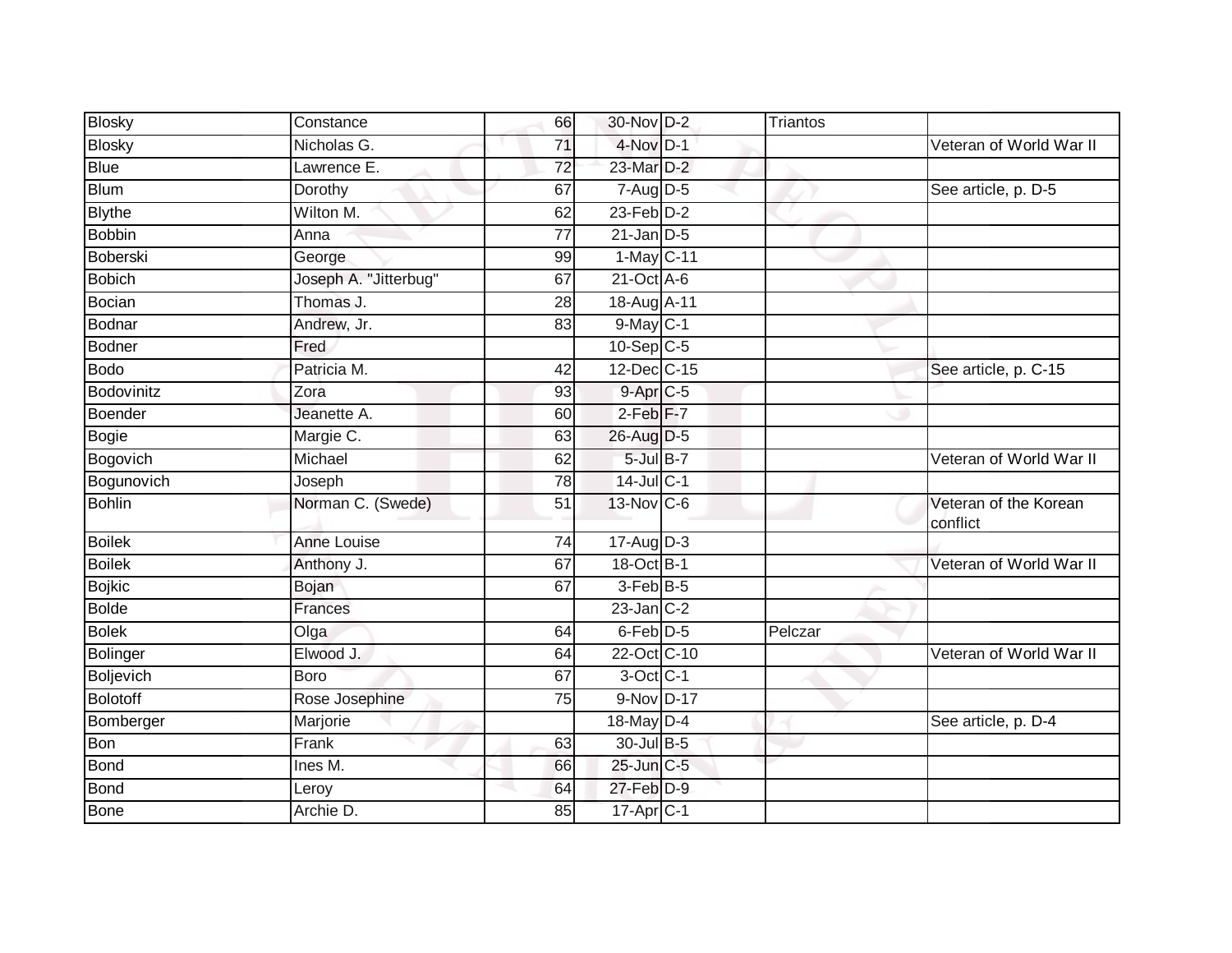| <b>Bone</b>      | Raymond M.             | 79              | 15-Mar C-7       |             |                                        |
|------------------|------------------------|-----------------|------------------|-------------|----------------------------------------|
| <b>Boness</b>    | Melvina E.             | 85              | 31-Aug E-11      |             |                                        |
| Bonfiglio        | Tindaro                |                 | 4-Aug C-1        |             |                                        |
| <b>Bonham</b>    | Farres                 | 66              | 30-Jan C-2       |             | Veteran of World War II                |
| <b>Bonick</b>    | John R., Sr.           | 76              | 5-Feb D-1        |             |                                        |
| <b>Bonior</b>    | Stella T.              | 67              | 25-Apr C-5       |             |                                        |
| Bonnem           | Delmar H.              | 80              | $1-Oct$ $D-7$    |             |                                        |
| <b>Book</b>      | <b>Gilbert Russell</b> | 69              | $12$ -Aug D-5    |             |                                        |
| <b>Booth</b>     | Anna                   | 93              | $7-Oct$ $A-9$    |             |                                        |
| <b>Boran</b>     | Nicholas V., Sr.       | 80              | $3$ -Dec $D-1$   |             |                                        |
| Borowiec         | Sophie                 | 66              | $24$ -Jul C-2    |             |                                        |
| <b>Bos</b>       | Josephine              | 95              | $24$ -Feb $B$ -6 |             |                                        |
| <b>Bosanko</b>   | Kendall                | 78              | 4-Mar A-2        |             | See article, p. A-2                    |
| <b>Bosch</b>     | Mike W.                | 64              | 27-Apr D-15      |             | Veteran of World War II                |
| <b>Bosma</b>     | Nicholas A.            | 69              | 30-Mar E-2       |             | Veteran of World War II                |
| Bossy            | Harry                  | 94              | 24-Nov D-1       |             |                                        |
| <b>Bothwell</b>  | Wilbur F.              | 76              | $5-Nov$ B-5      |             | Veteran of World War II                |
| <b>Botsko</b>    | John, Sr.              | 65              | $12$ -May B-5    |             |                                        |
| <b>Bottos</b>    | William A.             | 69              | 21-Oct A-6       |             | Veteran of World War II                |
| Bougie           | Sarah K.               | $\overline{57}$ | 20-Dec C-1       |             |                                        |
| Bouque           | Frances                | $\overline{77}$ | 16-Mar F-12      |             |                                        |
| <b>Bourne</b>    | George C.              | $\overline{70}$ | $14$ -Jan C-5    |             | Veteran of World War II                |
| Bourque          | Walter H. (Burke)      | 83              | $2$ -Jan $C-1$   |             | Last name also spelled<br><b>Burke</b> |
| <b>Boursier</b>  | Catherine              | 63              | $17$ -Feb $B$ -6 | Theoharis   |                                        |
| <b>Boutilier</b> | Carl                   | $\overline{77}$ | 18-Aug A-11      |             |                                        |
| <b>Bowles</b>    | James                  |                 | 8-Aug B-5        |             |                                        |
| Bowman           | Annabell               | 78              | $5-Sep$ $C-3$    |             |                                        |
| Bowman           | Raymond J.             | 58              | $10$ -Jul $D-6$  |             |                                        |
| Boyd             | Lena M.                | 74              | 5-Aug B-6        | Perrone     |                                        |
| <b>Boyd</b>      | Martha O.              | 92              | $11$ -Aug $B-5$  |             |                                        |
| Boyda            | Stella M.              | 72              | 30-Dec C-1       | Dlugokinski |                                        |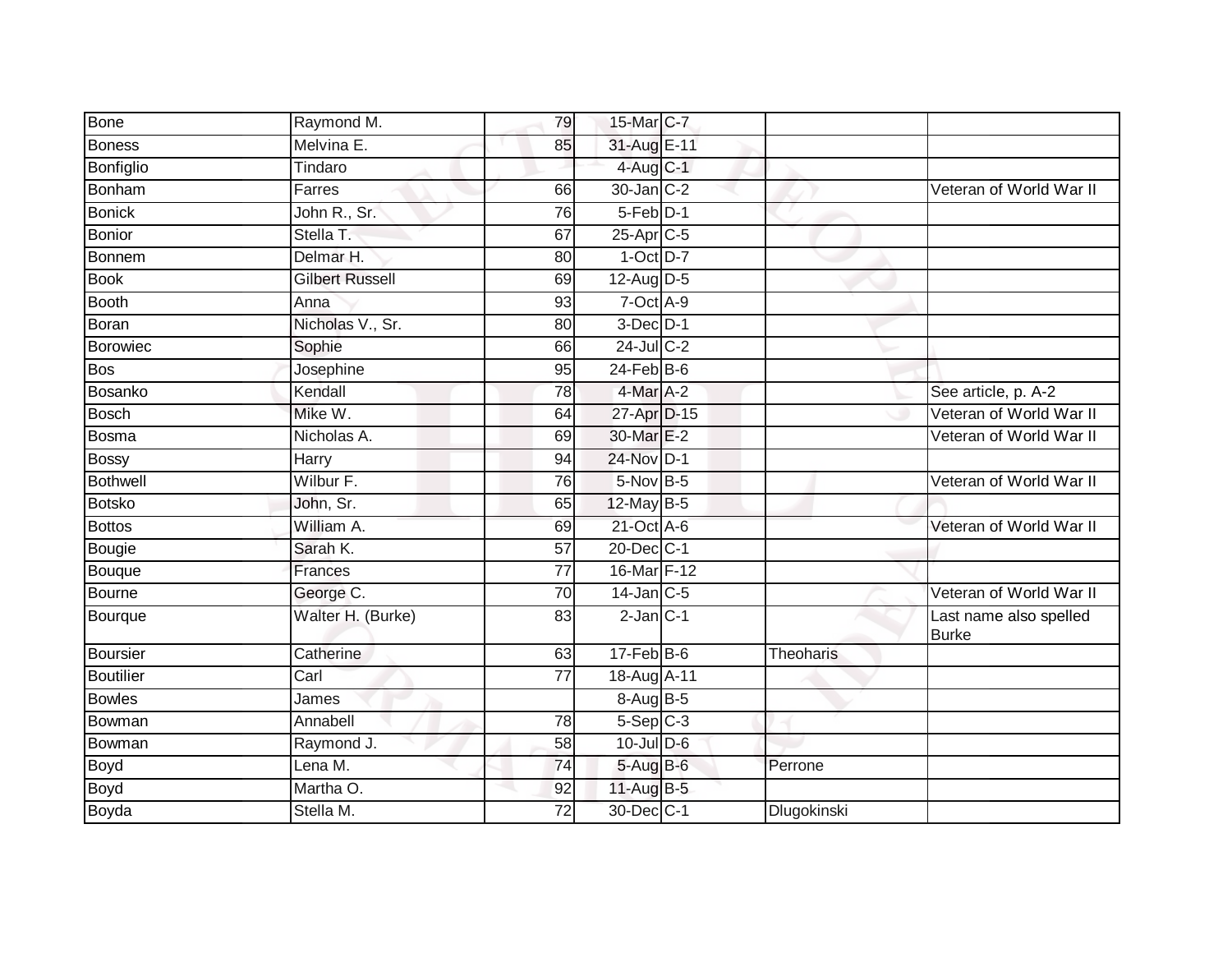| Boydon           | Frank                | 47              | 17-Apr C-1       |          |                         |
|------------------|----------------------|-----------------|------------------|----------|-------------------------|
| Boyer            | Bernice J.           | 90              | 23-Jul C-1       |          |                         |
| Boyer            | <b>Gerald Elery</b>  | 56              | 30-Sep B-7       |          |                         |
| Boyer            | R. B.                | 81              | $20$ -Jan $A-5$  |          |                         |
| <b>Bozich</b>    | Milan                | $\overline{70}$ | 4-Aug C-1        |          |                         |
| <b>Brabbs</b>    | Elizabeth R.         | 85              | 19-Jun C-2       |          |                         |
| Bracco           | Armando A.           | 62              | 28-Aug C-1       |          |                         |
| Bracco           | John L.              | 63              | $20$ -Feb $B$ -7 |          | Veteran of World War II |
| <b>Brackett</b>  | Vernon C.            | $\overline{77}$ | 15-May C-5       |          | Veteran of World War II |
| <b>Braddam</b>   | Wanda J.             | 36              | $1$ -Jan $C$ -5  | Janovsky |                         |
| <b>Bradford</b>  | Clarence             | $\overline{73}$ | 3-Aug C-6        |          |                         |
| Brancic          | Peter                | 80              | 11-Dec B-13      |          |                         |
| <b>Brand</b>     | Henry L.             | $\overline{77}$ | 5-Jan D-1        |          |                         |
| Brandenburg      | William E.           | 69              | $5-Mar$ $D-1$    |          |                         |
| <b>Brant</b>     | Arthur J.            | 76              | $3-JanD-1$       |          |                         |
| <b>Bratton</b>   | Roland L.            | 77              | 6-Jun C-3        |          |                         |
| Brauer           | <b>Morris</b>        | 78              | $2-Sep$ D-7      |          |                         |
| <b>Breeden</b>   | Porter <sub>R.</sub> | 67              | 21-Oct A-6       |          | Veteran of World War II |
| Breger           | John, Sr.            | 80              | 30-Dec C-1       |          |                         |
| <b>Brennecke</b> | <b>Ida Marie</b>     | $\overline{77}$ | $21$ -Jan $D-5$  |          |                         |
| <b>Brew</b>      | William C., Sr.      | 56              | 25-Jun C-5       |          |                         |
| Brezinski        | <b>Stanley</b>       | 68              | 24-Nov D-1       |          | Veteran of World War II |
| <b>Brici</b>     | Michael (Bridgie)    | 76              | $17$ -May $D-3$  |          |                         |
| Brickman         | Victor               | 80              | 28-Jun D-5       |          |                         |
| Bridegroom       | Arthur L.            | 57              | 18-Dec D-7       |          | Veteran of World War II |
| Bridgeman        | Hosea L., Jr.        | 40              | 20-May C-4       |          |                         |
| <b>Bridy</b>     | Theresa C.           | $\overline{72}$ | $12$ -Aug D-5    |          |                         |
| <b>Briggs</b>    | Michael H.           | 24              | $2-Nov$ D-4      |          |                         |
| <b>Bright</b>    | Charles A.           | 62              | 14-Dec E-2       |          |                         |
| <b>Brines</b>    | Hallie               | 91              | 15-Apr D-1       |          |                         |
| <b>Brink</b>     | Mary (Sapyta)        | 63              | 10-Sep C-5       |          |                         |
| <b>Brinkley</b>  | John F.              | 76              | 30-Oct C-1       |          |                         |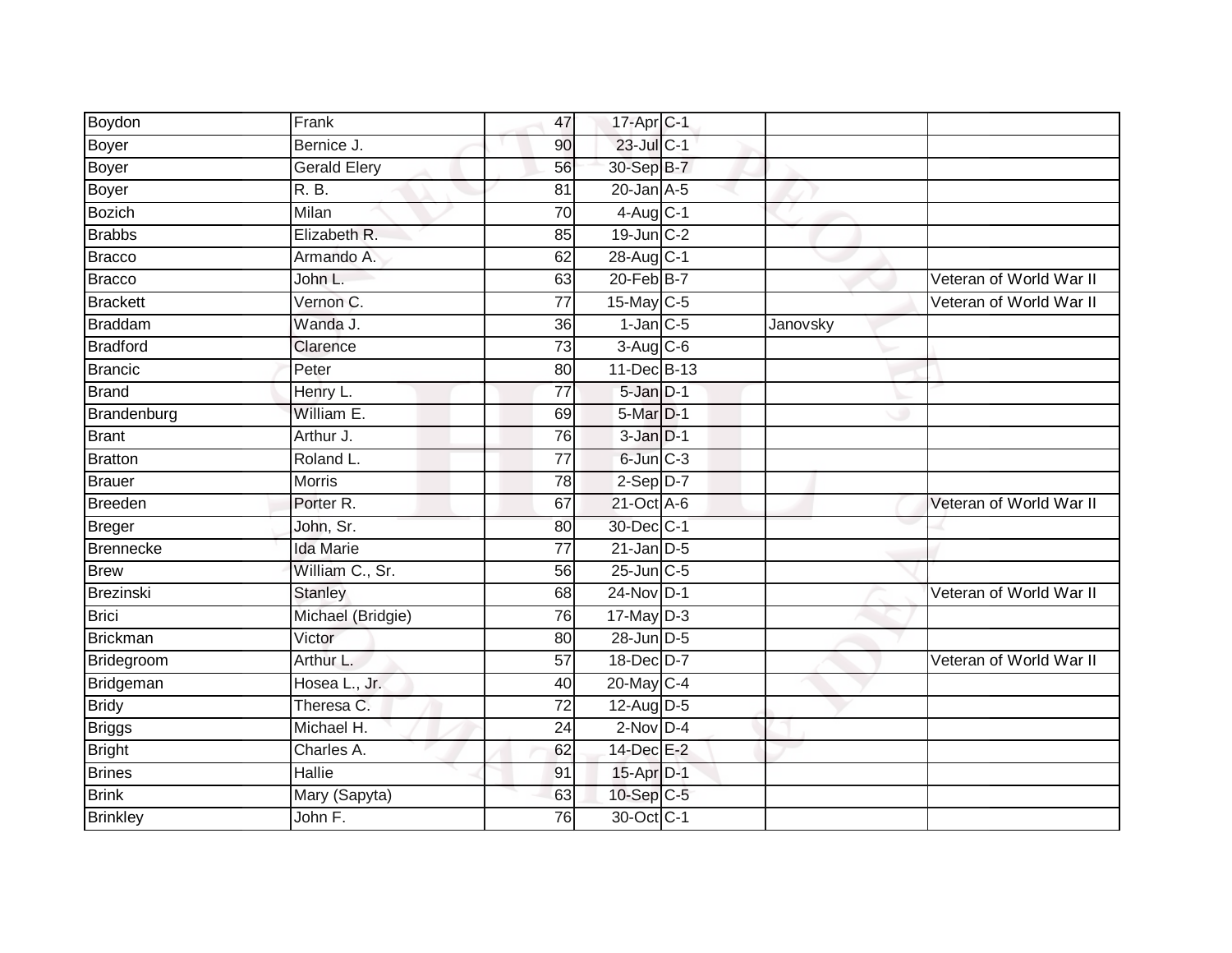| Brison             | Anna Beth May "Betty" | 58              | 5-Jan D-1         |                 |                                      |
|--------------------|-----------------------|-----------------|-------------------|-----------------|--------------------------------------|
| <b>Brncich</b>     | Peter J.              | 65              | 6-Dec B-7         |                 | Veteran of World War II              |
| <b>Brnicky</b>     | Ladislaus (Larry)     | $\overline{77}$ | 17-Apr C-1        |                 |                                      |
| <b>Broach</b>      | <b>Bob</b>            | 57              | 30-Dec C-1        |                 |                                      |
| <b>Broche</b>      | Otto J.               | 86              | $21-Apr$ B-5      |                 |                                      |
| <b>Brock</b>       | Bethany Ann           | $\overline{21}$ | 20-May C-4        | Ostland         |                                      |
| <b>Brock</b>       | Casey B.              | 73              | $12$ -Jan $D-1$   |                 |                                      |
| <b>Brock</b>       | Robert O.             | 69              | 8-Jan D-1         |                 | See also article Jan. 7, p.<br>$B-4$ |
| <b>Brocke</b>      | Helen F.              | 85              | $17$ -Feb $B$ -6  |                 |                                      |
| <b>Brockly</b>     | Albert                | 87              | $7$ -Dec $E-1$    |                 | Veteran of World War I               |
| <b>Brodnitch</b>   | Andrew L., Capt.      | 53              | 27-Jul D-2        |                 |                                      |
| <b>Broertjes</b>   | Martin J.             | 59              | 23-Mar D-2        |                 | Veteran of World War II              |
| Brogdon            | Ira G.                | $\overline{72}$ | 6-Dec B-7         |                 |                                      |
| <b>Brom</b>        | Frank J.              | 81              | $2$ -Jul $D-1$    |                 | Veteran of World War II              |
| <b>Brooks</b>      | Helen B.              | $\overline{72}$ | 27-May C-12       | Drevyanko       |                                      |
| <b>Broomhead</b>   | James D.              | 52              | $24$ -Jan D-4     |                 | Veteran of the Korean<br>conflict    |
| <b>Brose</b>       | John                  | 83              | 21-Feb C-5        |                 |                                      |
| <b>Brothers</b>    | Rosemary              | 50              | $21-Apr$ B-5      |                 |                                      |
| <b>Brotko</b>      | William               | 69              | 11-Nov D-1        |                 |                                      |
| <b>Brouillette</b> | Annabelle F.          | 62              | 31-Dec D-8        | <b>Dittrich</b> |                                      |
| <b>Brouwer</b>     | Lewis W.              | 59              | $12$ -Jan D-1     |                 | Veteran of World War II              |
| <b>Brower</b>      | <b>Hazel Gertrude</b> | 79              | $25$ -Feb $D-1$   |                 |                                      |
| <b>Brown</b>       | Albert W.             | 69              | 24-Aug D-2        |                 |                                      |
| <b>Brown</b>       | Arthur F.             | 70              | 25-Jul C-1        |                 |                                      |
| Brown              | <b>Bobbie</b>         | 47              | 26-Jun C-2        |                 |                                      |
| Brown              | Charles               | 66              | 26-Mar C-4        |                 |                                      |
| Brown              | Charles F., Jr.       | 62              | $11-Apr$ B-5      |                 | Veteran of World War II              |
| <b>Brown</b>       | Franklin J.           | 65              | 11-Jun C-10       |                 | Veteran of World War II              |
| <b>Brown</b>       | George E., Jr.        | 60              | 23-May C-1        |                 |                                      |
| <b>Brown</b>       | Gerald                | 66              | 6-Aug C-1         |                 | Veteran of World War II              |
| <b>Brown</b>       | Gladys                | 68              | $17$ -Apr $ C-1 $ |                 |                                      |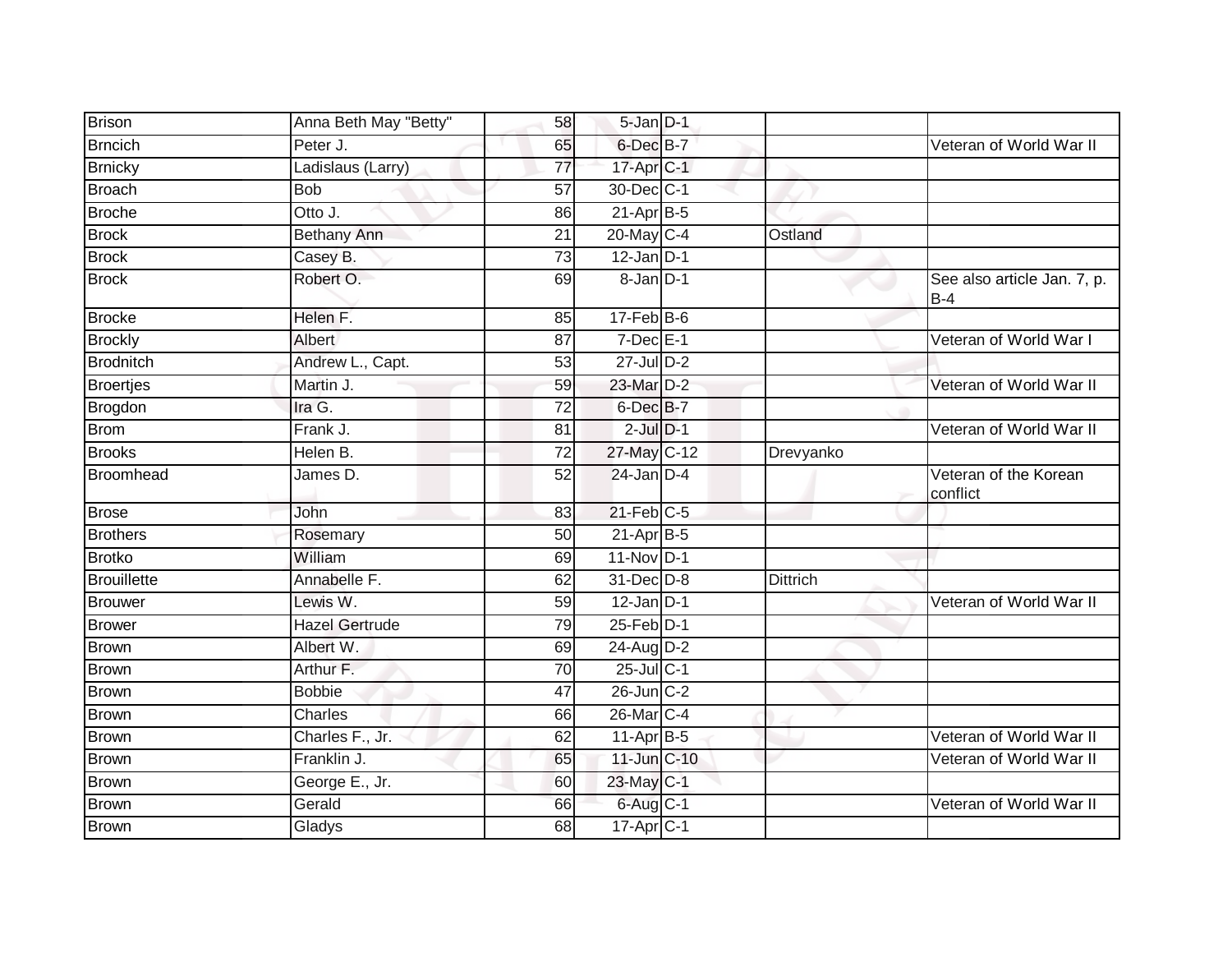| <b>Brown</b>     | Gregory Lynn          | 36              | $6$ -Jul $D-3$         |        |                                      |
|------------------|-----------------------|-----------------|------------------------|--------|--------------------------------------|
| <b>Brown</b>     | Mary                  | 79              | 4-Apr <sub>C-3</sub>   |        |                                      |
| <b>Brown</b>     | Milton H.             | 64              | 14-Apr B-8             |        |                                      |
| <b>Brown</b>     | Oral V.               | 81              | $13$ -Jan $ C-1 $      |        |                                      |
| <b>Brown</b>     | Oscar                 | $\overline{71}$ | $22$ -Jul C-5          |        |                                      |
| Brown            | Paul J.               | 81              | 29-Dec C-1             |        |                                      |
| <b>Brown</b>     | William B.            | 77              | 13-May C-7             |        |                                      |
| <b>Brown</b>     | Wilma B.              | 74              | $19$ -Jun $C-2$        |        |                                      |
| <b>Browning</b>  | Katherine G.          | 86              | 24-Jul C-2             |        |                                      |
| <b>Bruce</b>     | <b>Jeffery</b>        | $\overline{22}$ | $11$ -Jul B-8          |        |                                      |
| <b>Bruce</b>     | Thelma I.             | 66              | $27$ -May B-3          |        |                                      |
| <b>Bruder</b>    | Allisa M.             | 15              | $1-Mar$ <sub>C-1</sub> |        |                                      |
| Bruemeier        | Emil                  | 77              | 15-Oct C-8             |        |                                      |
| <b>Bruggink</b>  | Anna Maria            | 84              | 9-Mar D-4              |        |                                      |
| <b>Bruner</b>    | Margaret E.           | 83              | 21-Mar B-5             |        |                                      |
| Brunetti         | Adolph                | 66              | 28-Jul C-1             |        | Veteran of World War II              |
| <b>Bruno</b>     | Margaret E.           | 81              | 30-Aug A-10            |        |                                      |
| <b>Brunswick</b> | Michael T.            | 72              | $23$ -Jan $ C-2 $      |        | Veteran of World War II              |
| <b>Brusel</b>    | Dorothy               | 85              | $3$ -Jun $B$ -6        | Rohrer | See article, p. B-6                  |
| Bruzdzinski      | Stella A.             | 79              | 8-Oct B-7              |        |                                      |
| <b>Bryant</b>    | <b>Kevin</b>          | $\overline{24}$ | $7 - Jan$ B-4          |        | See article, p. B-4                  |
| <b>Bryant</b>    | Lois A.               | 79              | 11-Mar B-7             |        |                                      |
| <b>Brzenk</b>    | Theodore J. "Teddy"   | 61              | 30-Sep B-7             |        | Veteran of World War II              |
| <b>Bubala</b>    | <b>Bernard "Bubs"</b> | 68              | 18-Nov C-1             |        | Veteran of World War II              |
| <b>Bublis</b>    | William V.            |                 | $27 - Jan$ $B-8$       |        |                                      |
| <b>Bucha</b>     | Paul Allen, Col.      | 73              | 30-Oct C-1             |        | See also article Nov. 7, p.<br>$C-3$ |
| <b>Buchard</b>   | Ward G.               | $\overline{77}$ | $21$ -Jul $D-6$        |        |                                      |
| <b>Buck</b>      | Weldon R.             | 69              | 8-Aug B-5              |        |                                      |
| <b>Buckley</b>   | Timothy J.            | 51              | 31-Mar D-8             |        |                                      |
| <b>Bucko</b>     | Joseph                | 79              | 12-Sep C-10            |        |                                      |
| Buczowski        | Walter J.             | 64              | 5-Mar D-1              |        | Veteran of World War II              |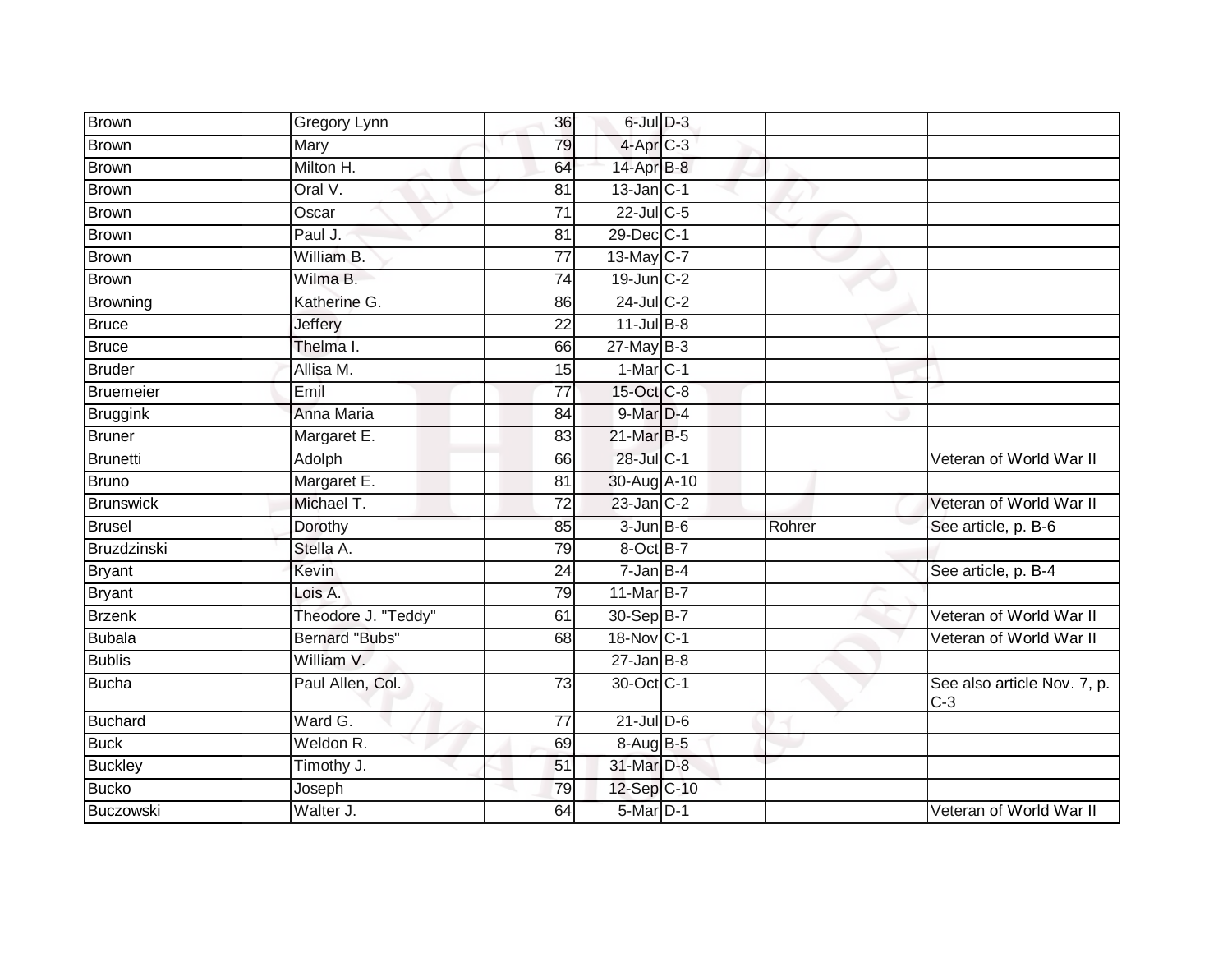| <b>Buda</b>      | Adolph J.      | 65 | 29-Dec C-1             |          | Veteran of World War II                  |
|------------------|----------------|----|------------------------|----------|------------------------------------------|
| <b>Budas</b>     | Tony           | 92 | 25-Mar B-7             |          |                                          |
| <b>Budzinski</b> | John B.        | 88 | 20-Dec C-1             |          |                                          |
| <b>Buehler</b>   | Catherine A.   | 56 | 12-May B-5             |          |                                          |
| Buehler          | Ernest         | 91 | 12-Nov C-10            |          |                                          |
| <b>Buehler</b>   | Robert J.      | 80 | $1-Apr$ <sub>C-7</sub> |          |                                          |
| <b>Buell</b>     | Elanor H.      | 89 | $24$ -Jan $D-4$        |          |                                          |
| Buikema          | Paul R.        | 83 | $7 - Jan$ B-4          |          |                                          |
| Bukowski         | Peter          | 65 | $4$ -Mar $C-1$         |          |                                          |
| <b>Bullock</b>   | Thelma S.      | 81 | 18-Sep C-11            |          |                                          |
| <b>Bult</b>      | Henry          | 83 | $7$ -Dec $E-1$         |          |                                          |
| <b>Bunch</b>     | Maurine B.     | 79 | $7-Oct$ A-9            |          |                                          |
| <b>Bunkofske</b> | Hattie E.      | 84 | 18-Apr C-3             |          |                                          |
| Bunyard          | William C.     | 72 | $6$ -Jul $D-3$         |          |                                          |
| <b>Burbach</b>   | Marion E.      | 83 | 8-Oct B-7              |          |                                          |
| Burian           | Laddie Karl    | 80 | 18-Aug A-11            |          |                                          |
| <b>Burkart</b>   | Lester G.      | 65 | 8-Jun D-2              |          | Veteran of World War II                  |
| <b>Burkat</b>    | <b>Bertha</b>  | 72 | $24$ -Jul C-2          | Podgorny |                                          |
| <b>Burke</b>     | Russell R.     | 58 | 11-Oct C-1             |          |                                          |
| <b>Burke</b>     | Walter H.      | 83 | $2$ -Jan $C-1$         |          | Last name also spelled<br><b>Bourque</b> |
| <b>Burkhart</b>  | Mildred E.     | 68 | 28-Nov B-10            |          |                                          |
| <b>Burkland</b>  | David L.       | 12 | $27$ -Mar $ C-3 $      |          |                                          |
| <b>Burklow</b>   | Thomas         | 31 | $1-Aug$ A-2            |          | See article, p. A-2                      |
| <b>Burley</b>    | Viola J.       | 76 | $5$ -Dec $B$ -8        |          |                                          |
| <b>Burnett</b>   | Oscar W.       | 83 | $16$ -Jan $A$ -8       |          |                                          |
| Burniston        | George Hubbard | 69 | $9$ -Feb $D-14$        |          |                                          |
| Burniston        | John A. (Jack) | 45 | 8-Nov C-1              |          |                                          |
| Burns            | John L.        | 76 | $2-Sep$ $D-7$          |          |                                          |
| <b>Burns</b>     | Mary C.        | 85 | 19-Mar B-5             |          |                                          |
| <b>Burns</b>     | Ray            | 69 | 22-Dec D-1             |          |                                          |
| Burosh           | Helen          | 67 | $2$ -Jun $C-1$         | Papesh   |                                          |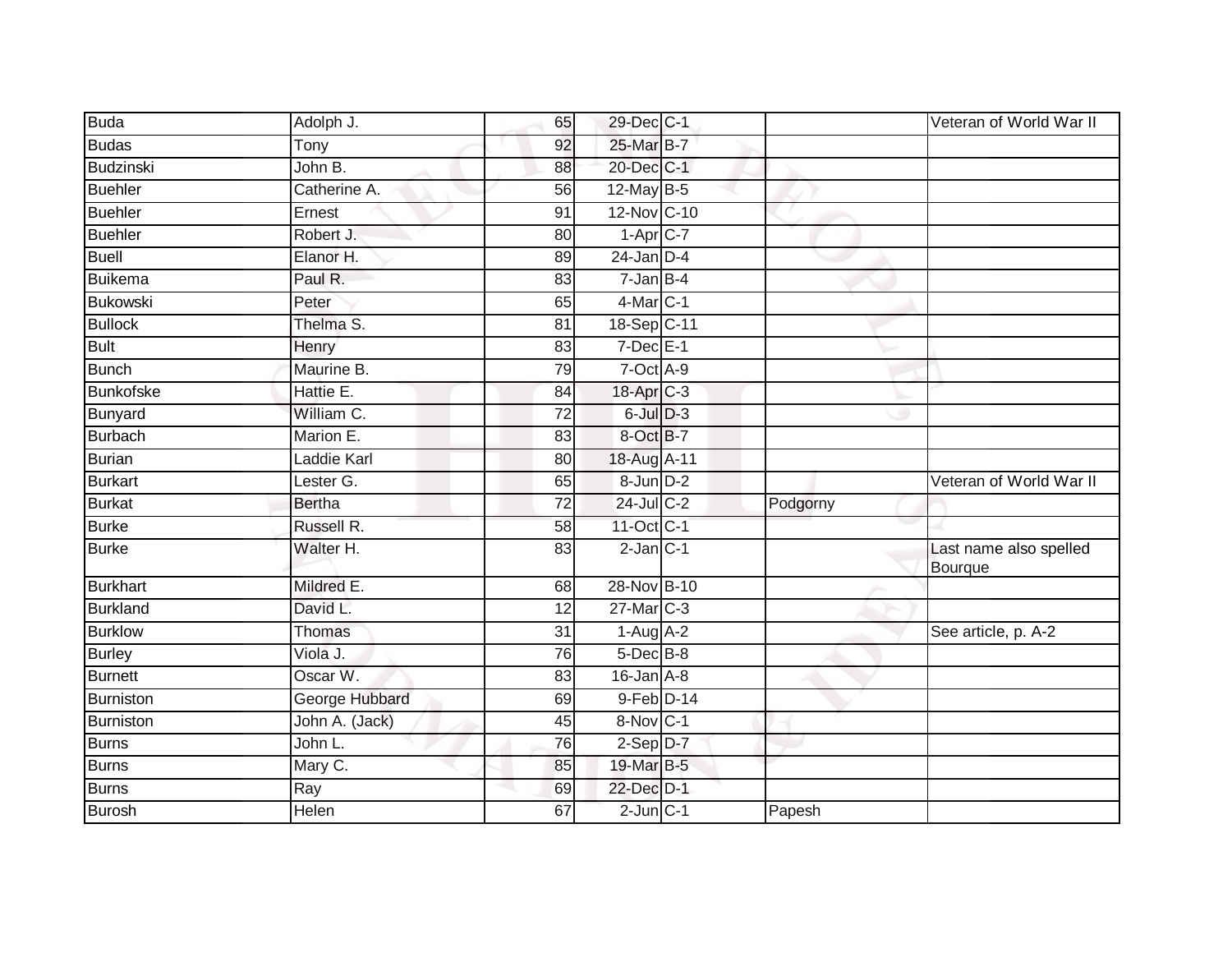| Burosh         | Joseph J.          | 68              | 21-May C-6      | Veteran of World War II |
|----------------|--------------------|-----------------|-----------------|-------------------------|
| Burris         | Ralph              | 79              | 14-Dec E-2      |                         |
| Burson         | Gean L.            | 78              | 31-Dec D-8      |                         |
| Busanic        | John P.            | 65              | 16-Nov C-7      | Veteran of World War II |
| <b>Bushman</b> | Marjorie A.        | $\overline{73}$ | 20-Oct C-1      |                         |
| Bushore        | Joseph             | 70              | 17-Mar A-2      | See article, p. A-2     |
| <b>Bussies</b> | Justin, Dr. (Judd) | 82              | $3-Aug$ $C-6$   |                         |
| Bustamante     | Ubaldo             | 48              | $25$ -Feb $D-1$ | See article, p. D-1     |
| Butkiewicz     | Chester            | 76              | 21-Oct A-6      | See article, p. A-6     |
| <b>Butkus</b>  | Alfred "Al"        | 65              | 27-Dec C-2      |                         |
| Butler         | Barbara J.         | 47              | 12-May B-5      |                         |
| Butler         | Carrie M.          | 94              | 27-Apr D-15     |                         |
| Butler         | Dennis             | 46              | 24-Feb B-6      |                         |
| <b>Butler</b>  | Ernest L.          | 81              | 26-Aug D-5      | Veteran of World War II |
| Butler         | Robert A.          | 46              | 28-Dec C-7      |                         |
| Butler         | Ruth I.            | 65              | 14-Dec E-2      |                         |
| Butor          | Bruno T.           | 62              | $12$ -Jan $D-1$ | Veteran of World War II |
| <b>Butts</b>   | Anna               | 68              | $10$ -Jul $D-6$ |                         |
| Buzinski       | Sophie (Surman)    | 88              | $13$ -Jun $C-2$ |                         |
| Buzzanca       | Tindaro (Ted)      | 61              | 20-Jul E-11     |                         |
| <b>Byich</b>   | Julia (Radulovich) | 79              | 30-Jul B-5      |                         |
| <b>Byrd</b>    | Herman             | 63              | 25-Nov C-1      |                         |
| <b>Byrne</b>   | Dan R.             | 75              | 12-Nov C-10     | Veteran of World War II |
| Bystrzycki     | Marjorie A.        | 55              | 18-Feb D-1      |                         |
| Callahan       | Emma Mae (Kitty)   | 63              | $19$ -Jun $C-2$ |                         |
| Calvey         | George R.          | 85              | 30-Mar E-2      |                         |
| Camel          | Celia              | 86              | 16-Aug B-6      |                         |
| Cameo          | Mary Jane          | 73              | 19-Oct D-4      |                         |
| Campbell       | Betty (Cunningham) | 37              | 20-Jan C-2      |                         |
| Campbell       | Marion C.          | 73              | 22-Dec D-1      |                         |
| Camper         | Norman C.          | 51              | $7$ -Dec $E-1$  |                         |
| Camperman      | Wilbur H.          | 65              | 28-Jun D-5      | Veteran of World War II |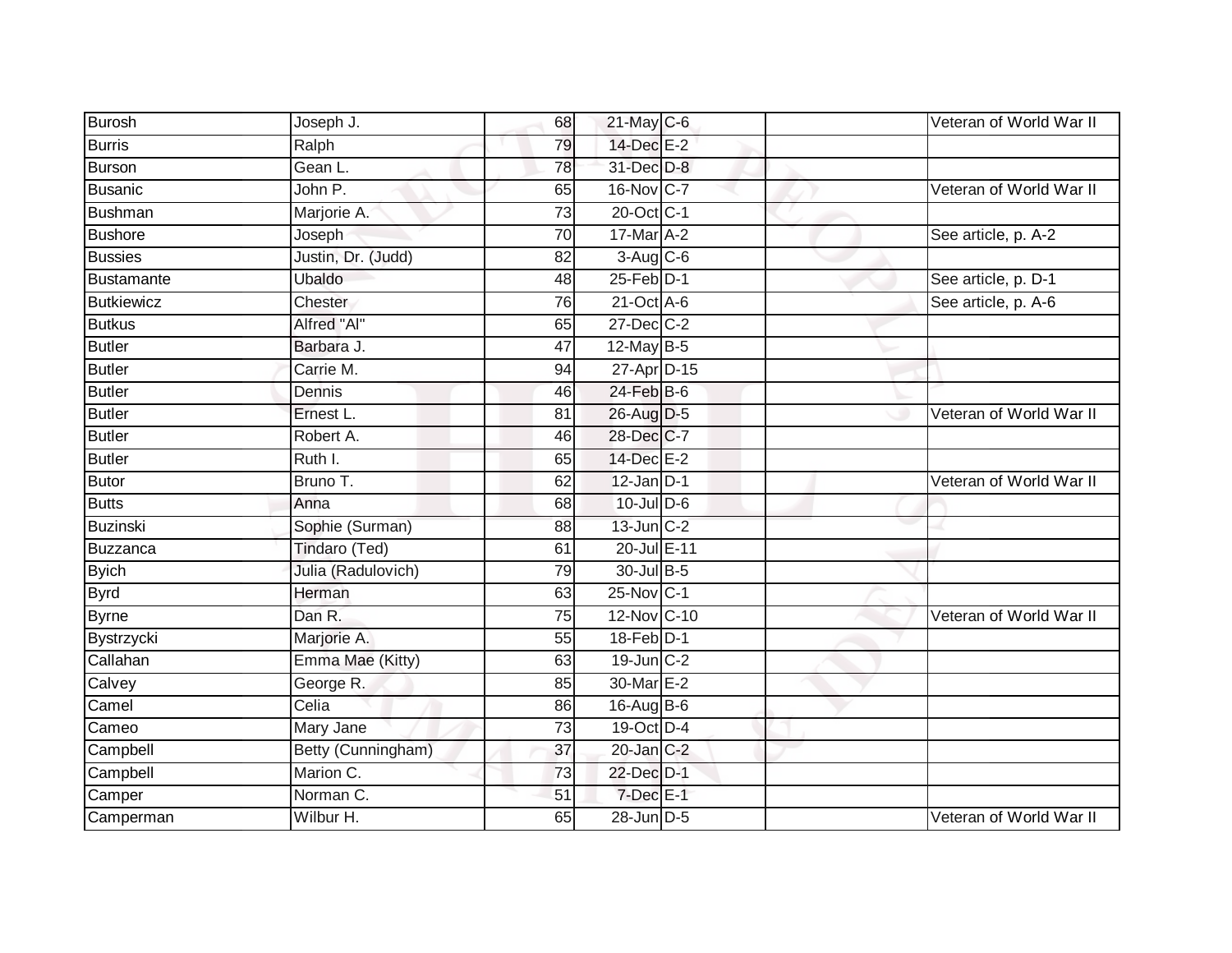| Capich     | Mary (Grzetich)  | 83              | 4-Feb C-1             |        |                                                                    |
|------------|------------------|-----------------|-----------------------|--------|--------------------------------------------------------------------|
| Cardenas   | Concepcion       | 50              | 9-Jan C-1             |        |                                                                    |
| Carey      | Carolyn J.       | 81              | 20-Apr C-11           |        |                                                                    |
| Carley     | Dorothy B.       | 83              | $24$ -May B-5         |        |                                                                    |
| Carlotta   | Robert G.        | $\overline{25}$ | 15-Nov A-11           |        |                                                                    |
| Carlson    | Edwin P.         | 79              | $21-Oct$ A-6          |        |                                                                    |
| Carlson    | Florence L.      | 67              | $12-Apr$ A-6          | Kimmet |                                                                    |
| Carlson    | Hazel A.         | 88              | $20$ -Nov D-6         |        |                                                                    |
| Carlson    | Jennie           |                 | 30-Mar <sub>E-1</sub> |        |                                                                    |
| Carlson    | Mary A.          | $\overline{96}$ | $14$ -Dec $E-2$       |        |                                                                    |
| Carlson    | Ruben C.         | 69              | 14-May C-1            |        |                                                                    |
| Carlson    | Ruth T.          | 83              | $9$ -Dec $C-1$        |        | See also article, p. C-1                                           |
| Carlson    | Tina L.          | 12              | 3-Mar B-5             |        |                                                                    |
| Carmen     | Louis Herman     | 80              | 16-Apr C-8            |        |                                                                    |
| Carpenter  | <b>Delewis</b>   | 40              | 9-Nov D-17            |        |                                                                    |
| Carpenter  | James            | 69              | 28-Apr B-5            |        |                                                                    |
| Carpenter  | John O.          | 75              | $2$ -Jan $C-1$        |        |                                                                    |
| Carr       | Agnes (Car)      | 90              | 20-Jun C-3            |        |                                                                    |
| Carr       | Robert E.        | 64              | 6-Feb <sup>D-5</sup>  |        |                                                                    |
| Carrasco   | Rafael L.        | 74              | $10$ -Jan $C-4$       |        | Veteran of World War II                                            |
| Carreon    | Lawrence "Larry" | 56              | $16$ -Apr $C$ -8      |        | See also article April 13,<br>p. A-2 - First name is<br>Lorenzo M. |
| Carreon    | Lorenzo M.       |                 | 13-Apr A-2            |        | See article, p. A-2                                                |
| Carrizales | Clara S.         | 79              | 6-Apr D-2             |        |                                                                    |
| Carroll    | Ruth V.          | 64              | 19-Dec C-11           |        |                                                                    |
| Carson     | Felix H.         |                 | 18-Jun C-6            |        |                                                                    |
| Carson     | Hazel V.         | 79              | $4$ -Dec $D-1$        |        |                                                                    |
| Carson     | Raymond R.       | 53              | 20-Jul D-1            |        |                                                                    |
| Casper     | David J.         | 23              | 8-May C-2             |        |                                                                    |
| Castle     | Jack A.          | 57              | 20-Aug C-1            |        | Veteran of the US Army                                             |
| Catchur    | Ernest           | 60              | $27 - Jan$ $B-8$      |        | Veteran of World War li                                            |
|            |                  |                 |                       |        |                                                                    |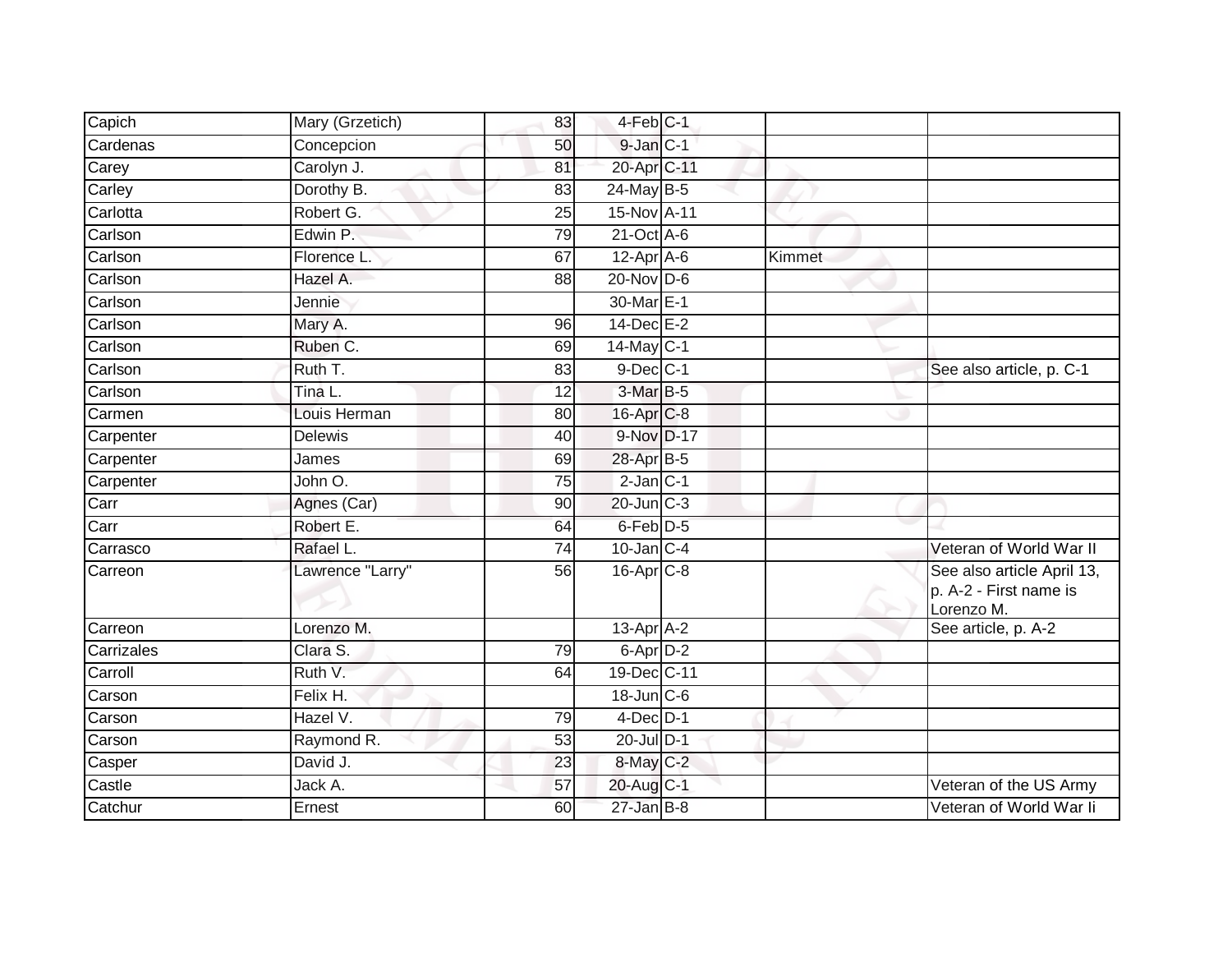| Catle            | Latham            |                 | 12-Mar C-10           |           |                                      |
|------------------|-------------------|-----------------|-----------------------|-----------|--------------------------------------|
| Cauley           | Walker H.         | 70              | 8-May C-2             |           |                                      |
| Cawthon          | <b>Bobby</b>      | 19              | 4-Aug C-1             |           |                                      |
| Cazee            | <b>Cletis</b>     | 68              | 12-May B-5            |           |                                      |
| Cerajewski       | Pearl Theresa     | $\overline{77}$ | $18$ -Jul C-2         | Burzynski |                                      |
| Certa            | Domenico          | 91              | $8-$ Apr $D-6$        |           |                                      |
| Chadesh          | Mary U.           | 90              | $6$ -Jan $B$ -6       |           |                                      |
| Chajmik          | Joseph            | 93              | $8-Sep$ C-1           |           |                                      |
| Chakos           | Katherine         | 64              | $24$ -Feb $B$ -6      |           |                                      |
| Chalich          | Mildred           |                 | $3-Aug$ $C-6$         | Oklobjia  | See also article August 4,<br>p. C-1 |
| Chamberlain      | Darrell D.        | 21              | $26-Sep$ A-5          |           | See article, p. A-5                  |
| Champion         | William           | 81              | $13$ -Jun $C-2$       |           |                                      |
| Chandler         | Ethel B.          | 90              | $20$ -Jun $C-3$       |           |                                      |
| Chandler         | James             | 73              | $5-Sep$ $C-3$         |           |                                      |
| Chandler         | James C. "Chris"  | $\overline{73}$ | 9-Apr C-5             |           |                                      |
| Chapman          | Floyd J.          | 82              | 21-Nov D-1            |           |                                      |
| Chapman          | Lucille C.        | 77              | $7 - Aug$ $D-5$       |           |                                      |
| Chapman          | William B. (Bill) | 58              | 14-May C-1            |           |                                      |
| Chappelle        | William E.        | 73              | 30-Oct C-1            |           |                                      |
| Charles          | George M.         | 81              | $5-Nov$ B-5           |           | Veteran of World War II              |
| Chartier         | Henrietta Basney  |                 | $6$ -May $A$ -7       | Cushman   |                                      |
| Chase            | Floyd             | 61              | $21$ -Oct $A$ -6      |           |                                      |
| Chavis           | Nick A.           | 74              | 19-Jul D-5            |           | Veteran of World War II              |
| Cheesebrough     | William A.        | 56              | 11-Mar B-7            |           |                                      |
| Chenowetch       | Ernest D.         | 82              | 17-Dec D-1            |           |                                      |
| Cherney          | Patricia          | 22              | 24-Oct C-2            |           |                                      |
| Chesi            | Dante             | $\overline{78}$ | $17$ -Feb $B$ -6      |           |                                      |
| Cheverton        | Dorothy R.        | $\overline{70}$ | 30-Oct C-1            |           |                                      |
| <b>Childress</b> | Gladys            | 87              | 22-May C-1            |           |                                      |
| Chionos          | Toula             | 72              | 7-Apr <sub>IC-1</sub> |           |                                      |
| Chioros          | George T.         | 92              | $7$ -May $D-1$        |           |                                      |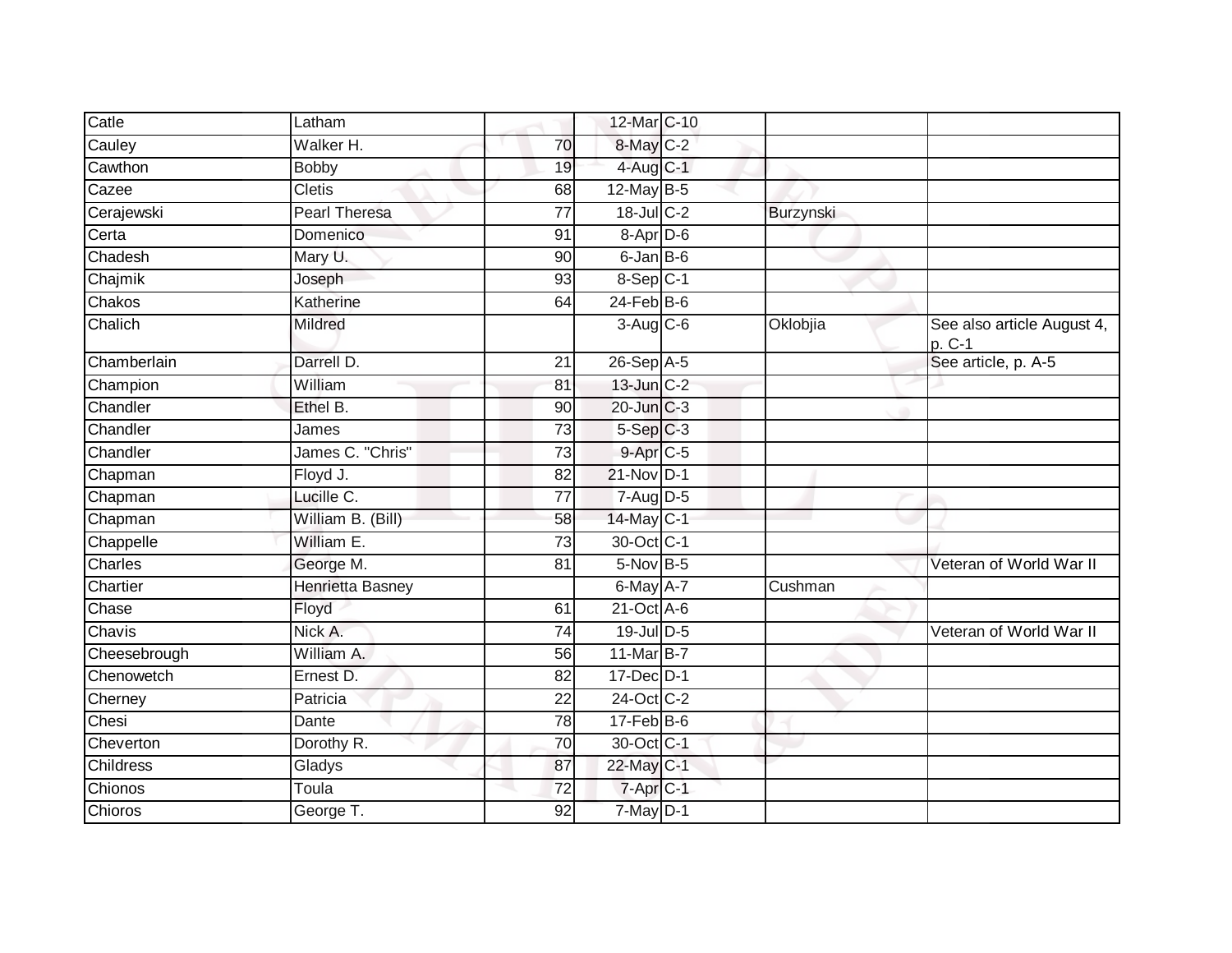| Chizmaar     | Andrew             | 90              | 30-Dec C-1              |         | Veteran of World War I                     |
|--------------|--------------------|-----------------|-------------------------|---------|--------------------------------------------|
| Chmeilewski  | Howard R.          | 56              | 11-Nov D-1              |         |                                            |
| Choate       | Ethel (Welch)      | $\overline{77}$ | 13-Aug C-3              |         |                                            |
| Chraponski   | Walenty            | 89              | $7$ -Dec $E-1$          |         | Veteran of World War I<br>and World War II |
| Christensen  | Paul W.            | 71              | 22-Oct C-10             |         |                                            |
| Christenson  | Marianne           | 72              | 12-May B-5              |         |                                            |
| Christiano   | Joseph J.          |                 | 15-Apr D-1              |         |                                            |
| Christine    | Edris E.           | $\overline{83}$ | 23-May C-1              |         |                                            |
| Christoff    | Stanley R. "Casey" | 65              | 31-Dec D-8              |         |                                            |
| Chrstianson  | Gertrude A.        | 76              | 11-Mar B-7              |         |                                            |
| Chumcoff     | Simon              | $\overline{72}$ | $23$ -Jun $C-1$         |         |                                            |
| Church       | William F.         | $\overline{72}$ | $29-Sep$ <sub>C-1</sub> |         |                                            |
| Churley      | George             | 68              | 11-Nov D-1              |         |                                            |
| Cichocki     | Antoni             | 84              | 23-Oct C-13             |         |                                            |
| Ciempil      | Chester "Champ"    |                 | 23-Jan C-2              |         | Veteran of World War II                    |
| Ciesar       | John, Jr.          | 79              | 24-Dec C-3              |         | See also article Dec. 28,<br>p. A-2        |
| Ciesla       | <b>Thomas</b>      | 73              | 3-Dec D-1               |         |                                            |
| Cieslak      | Frank M. (Chico)   | 67              | $14$ -Jul C-1           |         | Veteran of World War II                    |
| Cieslak      | Stephen            |                 | 22-Aug C-2              |         |                                            |
| Cigler       | Betty M.           | 66              | $10$ -Jun B-7           |         |                                            |
| Cigrand      | <b>Beatrice</b>    | 84              | $24$ -May B-5           |         |                                            |
| Cionta       | Cornel             | 56              | 25-Oct C-8              |         | Veteran of the Korean war                  |
| Cissell      | Mary               | $\overline{74}$ | 11-Dec B-13             |         |                                            |
| Clark        | Alfred H.          | $\overline{57}$ | $19$ -Feb $D-1$         |         |                                            |
| Clark        | Barbara M.         | 88              | $22$ -Feb $C-2$         | Schoden |                                            |
| <b>Clark</b> | Evelyn (Reel)      | 66              | 5-Jun C-10              |         |                                            |
| Clark        | Lorraine J.        | 73              | 26-Dec D-3              |         |                                            |
| Clark        | Roger A.           | 77              | 3-Jul C-1               |         |                                            |
| Clark        | Thomas L.          | 79              | 5-Jan D-1               |         |                                            |
| Clark        | William L., Jr.    | 60              | $7 -$ Jul $B - 8$       |         |                                            |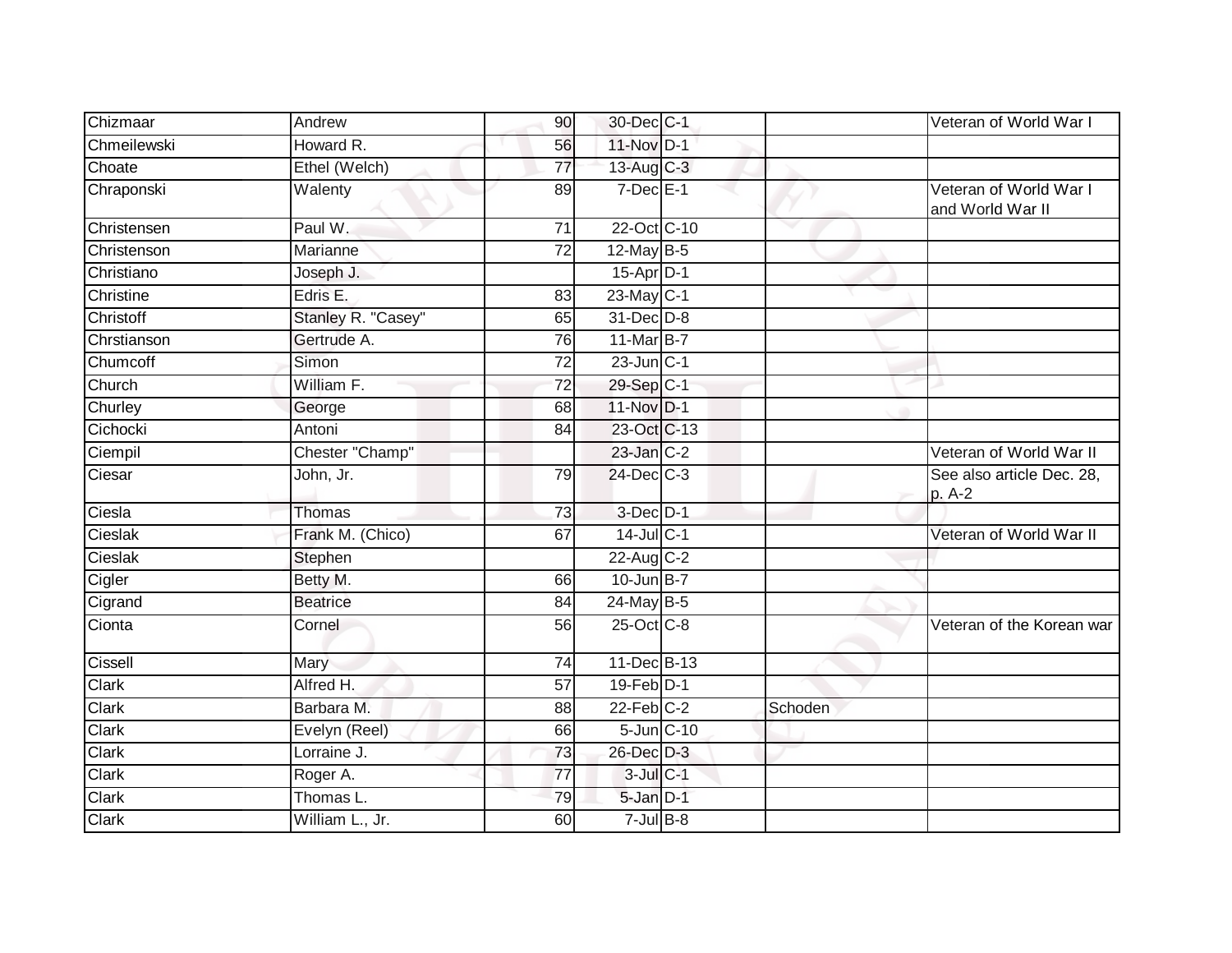| Clarke        | June L.             | 65              | 13-Apr D-3             |          |                                        |
|---------------|---------------------|-----------------|------------------------|----------|----------------------------------------|
| Clay          | <b>Johnnie Mae</b>  | 61              | 30-Dec C-1             |          |                                        |
| Cleary        | Daniel F.           | 57              | 26-Feb C-7             |          |                                        |
| Clemans       | Estella             | 75              | 8-Aug B-5              |          |                                        |
| Clifford      | <b>Barbara</b>      | 45              | 29-Jan C-7             |          |                                        |
| Cliffq        | Ruth                | 68              | 11-Aug B-5             |          |                                        |
| <b>Clites</b> | Amelia              | 71              | $7-Nov$ <sub>C-3</sub> |          |                                        |
| Cloud         | <b>James Orland</b> | 80              | 18-Dec D-7             |          |                                        |
| Clousing      | Louis H.            | 72              | $21-Nov$ D-1           |          |                                        |
| Coates        | Lela                | $\overline{74}$ | $24$ -Feb $B$ -6       |          |                                        |
| Coates        | Robert (Sandbag)    | 75              | 30-Jan C-2             |          |                                        |
| Coberly       | Oscar W.            | 76              | 5-Dec B-8              |          | Veteran of World War II                |
| Cochran       | Alma E.             | 85              | 16-Aug B-6             |          |                                        |
| Cochran       | Michael E.          | 30 <sup>°</sup> | 19-May C-1             |          |                                        |
| Cody          | Leonard E.          | 49              | 29-Aug A-2             |          | See article, p. A-2                    |
| Cohen         | Florence            | 90              | 12-Oct D-3             |          |                                        |
| Cohen         | <b>Myrtle</b>       |                 | $5-AugB-6$             | Hartman  |                                        |
| Cohen         | Sam                 | 67              | 17-Jun A-7             |          |                                        |
| Cohn          | Gertrude (Thorsen)  | 95              | 12-Mar C-10            |          |                                        |
| Coil          | William E. "Hilly"  | 69              | 9-Nov F-5              |          |                                        |
| Cole          | George Lorell       | 80              | 20-Oct C-1             |          |                                        |
| Cole          | John F.             | 69              | $9$ -Jul $C$ -6        |          | Veteran of World War II                |
| Cole          | Martha K.           | 95              | 18-Dec D-7             |          |                                        |
| Coleman       | <b>Ernest Earl</b>  | 78              | 13-Nov C-6             |          | See article, p. C-6                    |
| Coleman       | Margarite           | 80              | 30-Dec C-1             |          |                                        |
| Coleman       | Neil O.             | 61              | $24$ -Jan D-4          |          | Veteran of World War II                |
| Collins       | Clarice "Biddy"     | 26              | $20$ -Jan $C-2$        | Landrum  | See also article January<br>17, p. A-2 |
| Collins       | John F.             | 74              | 15-Mar C-7             |          |                                        |
| Colvet        | Anne                | 71              | 10-Nov C-1             |          |                                        |
| Combs         | James, Jr.          | 77              | 13-Dec B-7             |          |                                        |
| Companik      | Josephine C.        | 73              | 13-Feb B-9             | Martichi |                                        |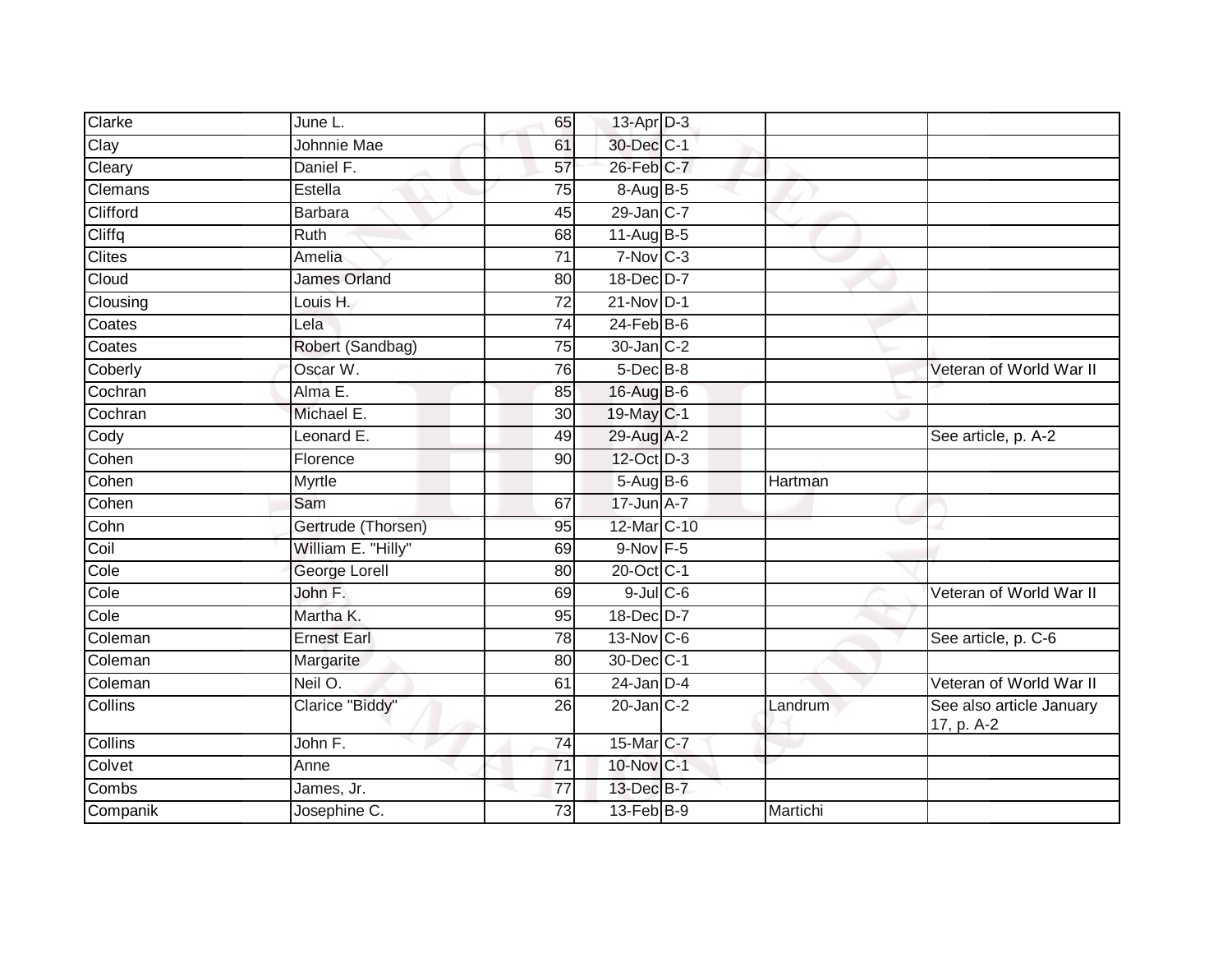| Compton  | Mazie F.              | 70              | 26-Aug D-5             | Knight      |                                    |
|----------|-----------------------|-----------------|------------------------|-------------|------------------------------------|
| Condes   | Lorena Mae            | 56              | $4-SepB-5$             | Hershberger |                                    |
| Condon   | James C.              | 89              | $12$ -Jun $D-6$        |             |                                    |
| Condron  | Margaret              | 75              | $1-Apr$ <sub>C-7</sub> |             |                                    |
| Conklin  | Antoinette            |                 | 16-Apr C-8             |             |                                    |
| Conlin   | Donald <sub>R.</sub>  | 62              | 26-Jan B-10            |             | See article, p. B-10               |
| Conner   | Esther                | 69              | 28-Dec C-7             |             |                                    |
| Conner   | Malisa                | 82              | $2$ -Feb $F-6$         |             |                                    |
| Connor   | Bernice A.            | 80              | 17-Nov C-2             |             |                                    |
| Constant | Agnes M.              | $\overline{77}$ | 7-Sep A-16             |             |                                    |
| Constant | Betty E.              | 63              | 8-Oct B-7              |             |                                    |
| Conway   | Anne S.               | 68              | 17-Oct C-3             | Sinai       |                                    |
| Cook     | Chester W. (Chet)     | 69              | $24$ -Feb $B$ -6       |             |                                    |
| Cook     | Frieda E.             | 91              | 19-Aug C-4             |             |                                    |
| Cook     | Leonard               | $\overline{75}$ | $7$ -Dec $E-1$         |             |                                    |
| Cook     | William               | 87              | 23-Dec C-1             |             |                                    |
| Coon     | <b>Arthur Delbert</b> |                 | $3-MarB-5$             |             |                                    |
| Cooper   | Aurelia               | 74              | 7-Jan B-4              |             |                                    |
| Cooper   | John Edward, Sr.      | 62              | 6-Feb D-5              |             |                                    |
| Cooper   | Mary W.               | 55              | 27-May C-12            |             |                                    |
| Cooper   | Richard               | 37              | $25$ -Apr $C$ -5       |             | Veteran of the Vietnam<br>conflict |
| Cope     | Eugene                |                 | $16$ -Jun $C-1$        |             |                                    |
| Corban   | Reba                  | 81              | 24-Nov D-1             |             |                                    |
| Cormican | Stephanie F.          | 77              | $14$ -Jul C-1          |             |                                    |
| Corpus   | Conception            | 67              | 18-Oct B-1             |             |                                    |
| Corrie   | Ethel                 | 84              | 19-Aug C-4             |             |                                    |
| Cortez   | Esther V.             | 68              | $3-Apr$ <sub>C-1</sub> |             |                                    |
| Costino  | Thomas, Jr.           | 67              | $14$ -Jan $ C-5 $      |             |                                    |
| Cothran  | Herman A.             | 68              | $3-Sep$ $C-1$          |             |                                    |
| Cotner   | Keith W.              | 51              | 13-Nov C-6             |             |                                    |
| Coulitis | Thomas                | 93              | $2-Sep$ $D-7$          |             |                                    |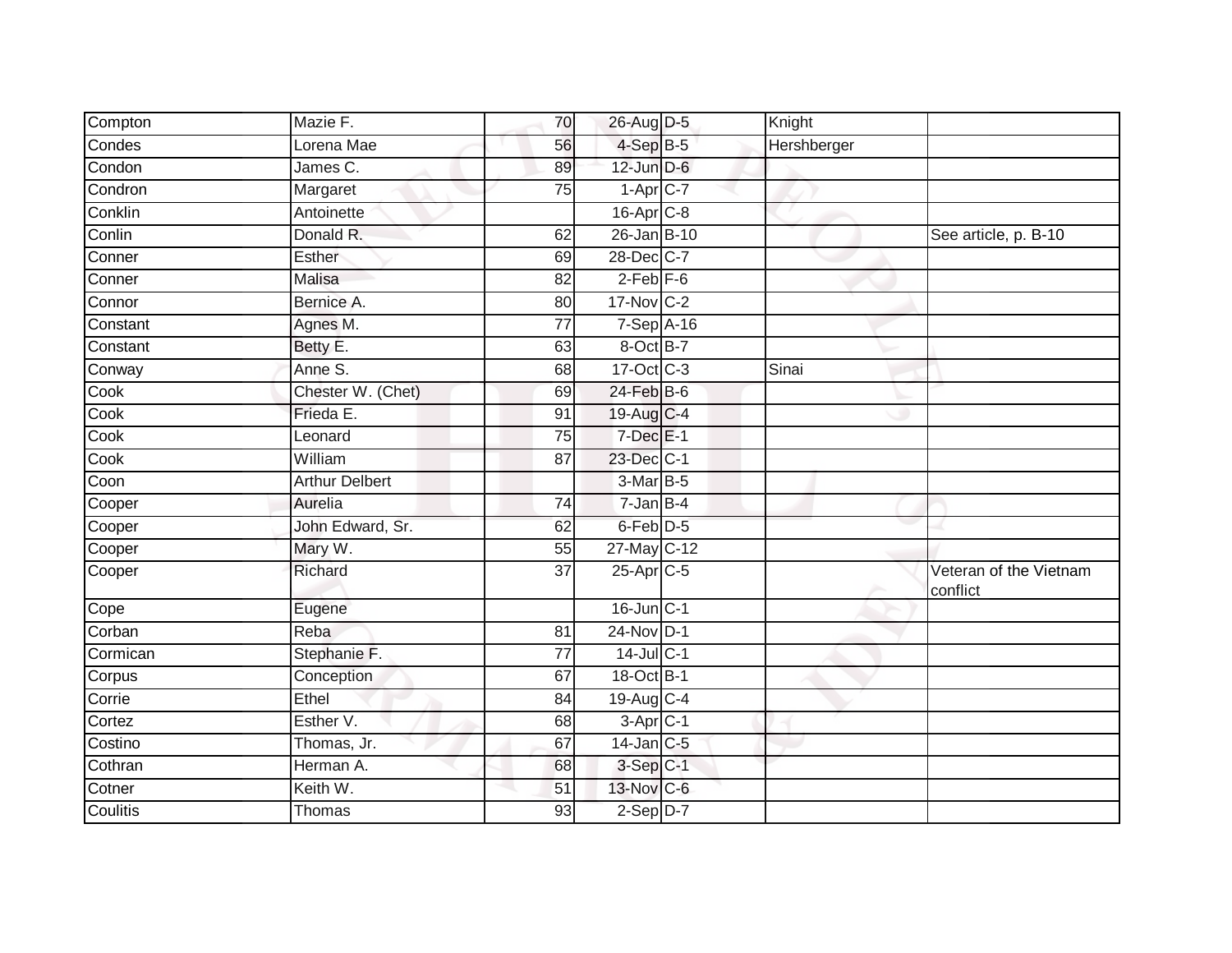| Courtis                 | <b>Bessie</b>         | 62              | $4$ -Oct B-6            |  |                         |
|-------------------------|-----------------------|-----------------|-------------------------|--|-------------------------|
| Courtney                | Mildred M.            | 62              | 29-Dec C-1              |  |                         |
| Cousineau               | Joseph J.             | 67              | 29-Jan C-7              |  |                         |
| Cousineau               | Patricia "Patty"      | 41              | 4-May C-14              |  |                         |
| Cousnard                | Rose                  | $\overline{75}$ | $7$ -May $D-1$          |  |                         |
| Couwenhoven             | <b>Rose Marie</b>     | 52              | 16-Dec C-1              |  |                         |
| Covington               | Elma "Big Ma"         | 76              | 5-Feb D-1               |  |                         |
| Covington               | Johnetta B.           | 71              | 12-Nov C-10             |  |                         |
| Cowles                  | Kevin W.              | 31              | $2$ -Jun $C-1$          |  |                         |
| Cowles                  | Richard A.            | 59              | 31-Jul C-6              |  | Veteran of World War II |
| Cox                     | <b>Cecile Yvonne</b>  | 50              | 31-Dec D-8              |  |                         |
| Cox                     | Ernest W. "Doc"       | 81              | $10$ -Jul $D-6$         |  |                         |
| Cox                     | Gladys F.             | $\overline{77}$ | $3 - Jan$ $D-1$         |  |                         |
| Cox                     | John L.               | 83              | 18-Jun C-6              |  |                         |
| $\overline{\text{Cox}}$ | Timothy John "Prince" | $\overline{17}$ | $2$ -Feb $F-6$          |  |                         |
| Craaybeek               | Arthur                | 59              | 17-Dec D-1              |  | Veteran of World War II |
| Crachy                  | Arthur F.             | 63              | $17-Sep$ B-8            |  | Veteran of World War II |
| Crafton                 | Jalayne               | 44              | $11-Feb$ C-6            |  |                         |
| Crain                   | Virginia J.           | 68              | 8-Jan D-1               |  |                         |
| Cramer                  | Kathryne B.           | 91              | $6$ -Feb $D-5$          |  |                         |
| Cramer                  | Lester                | 63              | $11$ -Jun $C-10$        |  | Veteran of World War II |
| Crane                   | Grace D.              | $\overline{92}$ | 16-Mar F-12             |  |                         |
| Craven                  | <b>Charles "Vick"</b> | 82              | $2$ -Jan $C-1$          |  |                         |
| Cravens                 | <b>John</b>           | 76              | 27-Aug C-1              |  |                         |
| Crawford                | Robert L.             | 33              | $21-Aug$ <sub>C-3</sub> |  |                         |
| Crawther                | <b>Donnies Frank</b>  | 48              | $2-Apr2-8$              |  |                         |
| Crays                   | Geraldine Angotti     | 75              | 6-Feb D-5               |  |                         |
| Credille                | Ruble (Pete)          | 58              | 18-Jul C-2              |  | See article, p. C-2     |
| Creek                   | Susie (Rhymer)        | 79              | $27$ -Sep C-8           |  |                         |
| Creel                   | Christine L.          |                 | 22-Aug C-2              |  |                         |
| Creviston               | Joseph A.             | 60              | 25-Feb D-1              |  | Veteran of the US navy  |
| Crew                    | Charles H.            | 75              | $12$ -May B-5           |  |                         |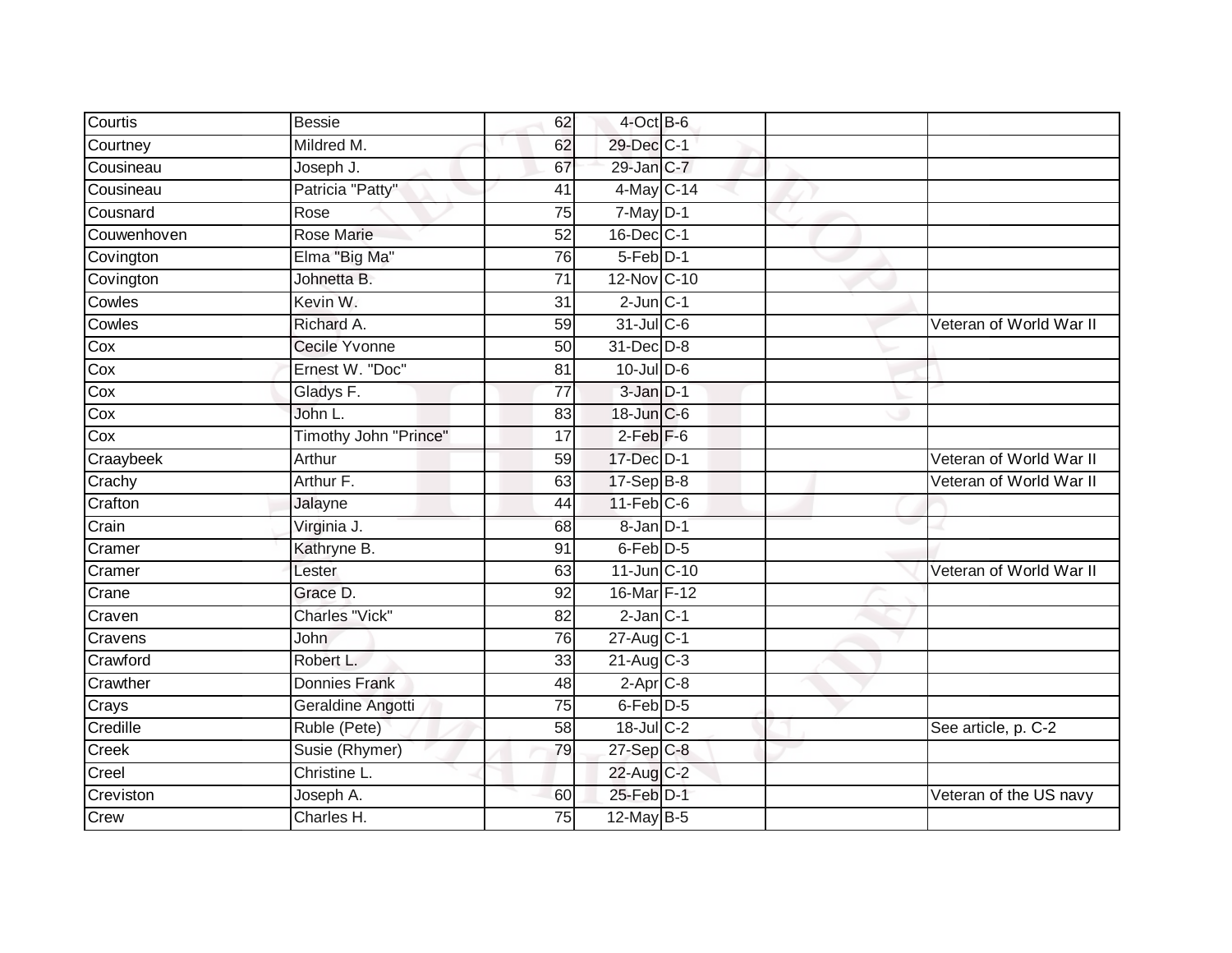| Crider         | William L.            | 88              | 18-Jul C-2           |                | Veteran of World War I            |
|----------------|-----------------------|-----------------|----------------------|----------------|-----------------------------------|
| Crisco         | Telford E.            | 58              | 11-Aug B-5           |                |                                   |
| Criswell       | Margaret D.           |                 | 7-Jan B-4            |                |                                   |
| Crites         | Mildred               | 85              | $12$ -Aug D-5        |                |                                   |
| Crnkovich      | Joseph L.             | $\overline{54}$ | 18-Dec D-7           |                |                                   |
| Cronister      | Raymond S.            | 71              | 14-Oct A-6           |                | Veteran of World War II           |
| Crontz         | Gilbert H.            | 71              | 29-Jul B-7           |                |                                   |
| Crookshanks    | Rosalie M.            | 80              | $24$ -Aug D-2        |                |                                   |
| Cross          | Dean A.               | 25              | $9$ -Jun $C-1$       |                |                                   |
| Crowe          | <b>Zachary Andrew</b> | 16              | $6$ -Jul $D-4$       |                | See article, p. D-4               |
| Croyle         | Michael L.            | 74              | 18-May D-4           |                |                                   |
| Crozier        | Dorothy Louise        | 62              | $3-Dec$ D-1          |                |                                   |
| Crutchfield    | Dorothy R.            | 56              | 15-Jul A-9           |                |                                   |
| Csikos         | Wilma R. (Gergely)    | 93              | 30-Sep B-7           |                |                                   |
| Cuddington     | Ray B.                | 79              | 30-Sep B-7           |                |                                   |
| Cullum         | Ethel                 | 85              | 6-Nov C-11           |                |                                   |
| Cummings       | Julia                 | 88              | $6$ -Dec $B$ -7      | Shreve         |                                   |
| <b>Cummins</b> | Dorian H.             | 64              | 29-Apr D-5           |                | Veteran of World War II           |
| Cunningham     | Edward                | $\overline{71}$ | $15-Sep C-1$         |                | Veteran of World War II           |
| Cunningham     | Margaret              | 87              | $17$ -May $D-3$      |                |                                   |
| Cunningham     | Mary J.               | 62              | 19-Jan E-14          |                |                                   |
| Cuprak         | Michael               | $\overline{74}$ | 19-May C-1           |                |                                   |
| Cuprinski      | Walter J.             | 64              | 16-Sep B-7           |                |                                   |
| Curtis         | Alforna               | 79              | $17$ -Feb $B$ -6     |                |                                   |
| Curtis         | Archie D.             | 63              | 6-Feb <sup>D-5</sup> |                |                                   |
| Curtis         | Dorothy A.            | 77              | $4-SepB-5$           |                |                                   |
| Curtis         | William F. "Bill"     | $\overline{70}$ | 4-May C-14           |                |                                   |
| Cuthbert       | Myrtle                | 100             | 29-Sep C-1           |                |                                   |
| Cuzella        | Doris M.              | 63              | 27-Apr D-15          | <b>Bukvich</b> |                                   |
| Cyganiewicz    | Pauline E.            | 89              | $12$ -Jun $D-6$      |                |                                   |
| Cyr            | Gerald J. (Jerry)     | 57              | $2$ -May $C-1$       |                | Veteran of the Korean<br>conflict |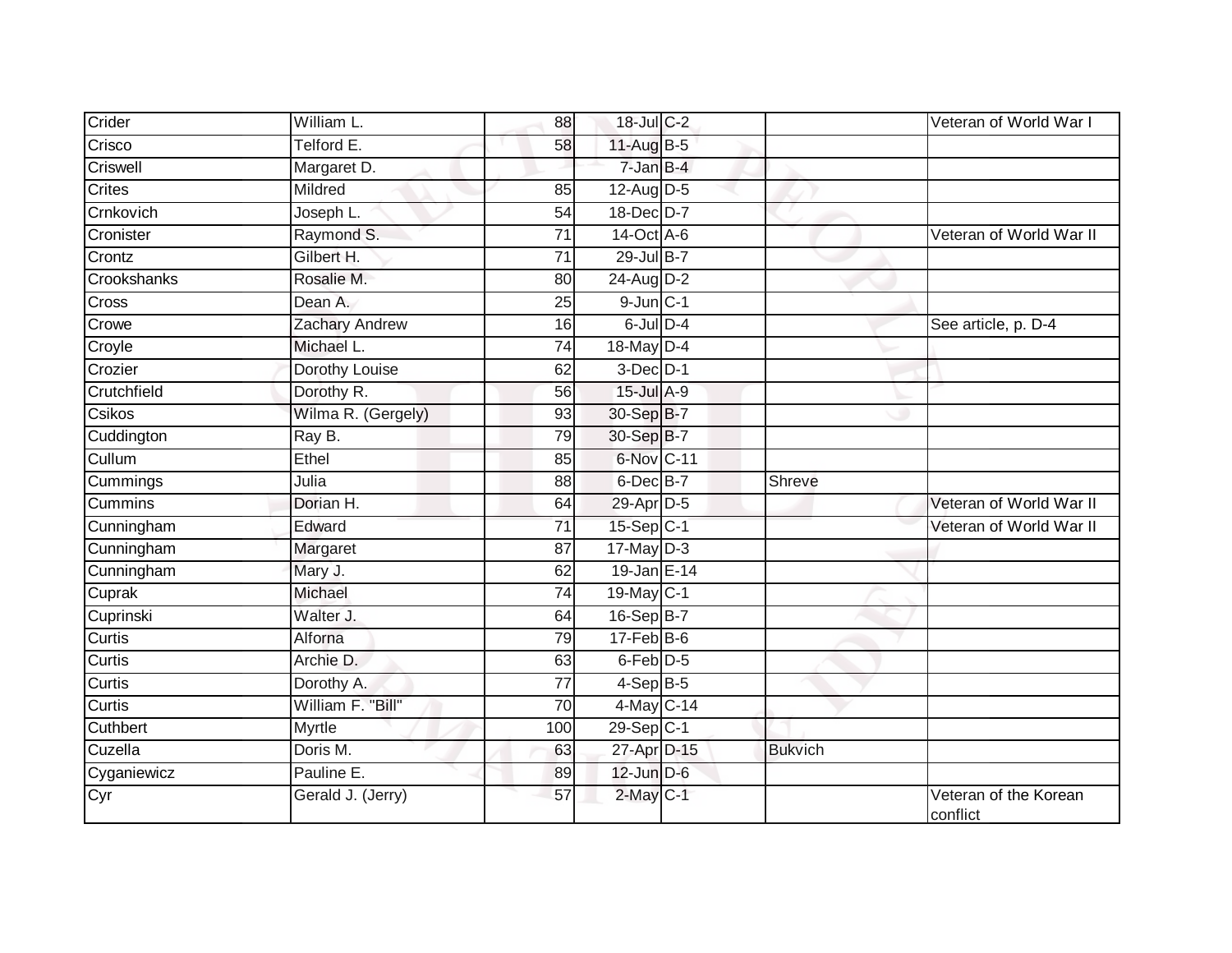| Czalbowski    | Dorothy                | 54              | 16-Feb E-11    |       | See article, p. E-11                              |
|---------------|------------------------|-----------------|----------------|-------|---------------------------------------------------|
| Czapla        | Peter                  |                 | $2-AprC-8$     |       |                                                   |
| Czarnik       | Mary ("Busia")         | 95              | 23-Apr C-9     |       |                                                   |
| Czechanski    | Louis B.               | 70              | 17-Mar B-5     |       |                                                   |
| Czendry       | Joseph                 | $\overline{79}$ | $4$ -Aug C-1   |       |                                                   |
| Czerniak      | Raymond L. "Big Stoop" | 63              | 29-Dec C-1     |       |                                                   |
| Czerwinski    | Joseph A.              | 74              | $1-Aug$ $D-6$  |       |                                                   |
| Czerwonka     | Walter                 | 71              | 18-Nov C-1     |       |                                                   |
| Czubernat     | Leslie Etta            | 16              | $7$ -Dec $E-1$ |       | See also article and photo<br>of incident, p. A-1 |
| <b>Dabies</b> | Marie                  | 75              | $13-Sep$ C-8   | Krupa |                                                   |
| Daggy         | Loretta (Flynn)        | 76              | 30-Jul B-5     |       |                                                   |
| Dahl          | Alfred                 | 99              | 22-Dec D-1     |       |                                                   |
| Dahlkamp      | William H.             | $\overline{74}$ | 9-Jan C-1      |       |                                                   |
| Dahm          | William P.             |                 | 8-Jan D-1      |       |                                                   |
| <b>Dallas</b> | Annette K.             | 78              | $4$ -Dec $D-1$ |       |                                                   |
| Dancisak      | George L.              | 70              | 13-Feb B-9     |       | Veteran of World War II                           |
| <b>Danek</b>  | John M., Jr.           | 16              | $6$ -Aug $C-1$ |       |                                                   |
| Danhof        | Erma                   | 101             | 6-Jan B-6      |       |                                                   |
| Daniel        | Edward F.              | 49              | $12$ -AugD-5   |       |                                                   |
| Dankanich     | Gertrude               | 68              | $6$ -Jul $D-3$ |       |                                                   |
| Danko         | Michael A.             | 52              | 14-Feb C-11    |       |                                                   |
| Dankovis      | Benedict E.            | 64              | 27-Apr D-15    |       |                                                   |
| D'Arcy        | George L.              | 82              | 28-Apr B-5     |       |                                                   |
| Dardano       | Catherine              | 86              | $2$ -Jan $C-1$ |       |                                                   |
| Darlington    | Sophia                 | 81              | 27-May C-12    |       |                                                   |
| Dartsch       | Helen V.               | 77              | 12-Sep C-10    |       |                                                   |
| Daum          | Mary E.                | 66              | $2-Nov$ D-4    |       |                                                   |
| Daumer        | Charles E.             | 59              | 15-Nov A-11    |       |                                                   |
| Davey         | <b>Bernice</b>         | 74              | 10-Sep C-5     |       |                                                   |
| David         | Arthur E.              | 64              | 14-Nov C-11    |       |                                                   |
| Davis         | Alma                   | 86              | 28-Jul C-1     |       |                                                   |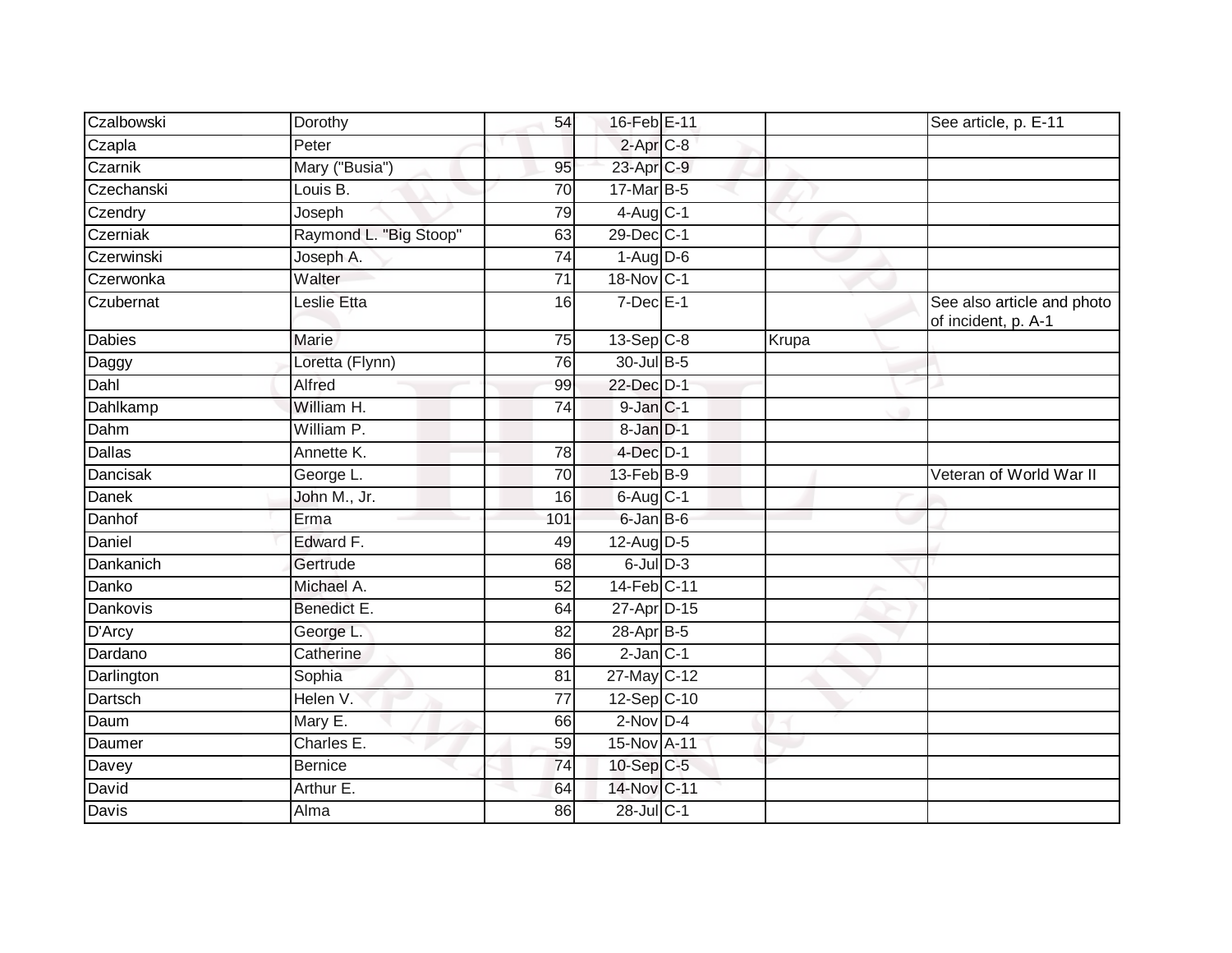| Davis          | Anna (Yuhasz)          | 89              | $8$ -May $C-2$       |           |                     |
|----------------|------------------------|-----------------|----------------------|-----------|---------------------|
| <b>Davis</b>   | Arlene (Harms)         | 55              | 10-Aug F-10          | Baugh     |                     |
| Davis          | Bessie M.              | $\overline{74}$ | 11-Dec B-13          | Arnold    |                     |
| Davis          | Edith                  | 86              | $24$ -Feb $B$ -6     |           |                     |
| <b>Davis</b>   | Helen J.               | $\overline{83}$ | 6-Apr <sub>D-2</sub> |           |                     |
| Davis          | Helen K. "Whitshell"   | 81              | 25-Aug D-3           |           |                     |
| Davis          | Ideline                |                 | $13$ -Jun $C-2$      |           |                     |
| Davis          | Joseph, Sr.            | 81              | 8-Nov C-1            |           |                     |
| Davis          | <b>Louis Charles</b>   | 52              | 16-Jun C-1           |           |                     |
| Davis          | Mary                   | $\overline{73}$ | 5-May B-5            |           |                     |
| Davis          | Viola M.               | 82              | $5$ -Jul $B-7$       |           |                     |
| Davis          | Willie L. "Over Coat"  | 65              | $3$ -Jul $C-1$       |           |                     |
| Dawson         | Raymond M.             | 65              | 18-Sep C-11          |           |                     |
| Day            | Dean Ray               | 41              | 13-May C-7           |           |                     |
| Dazey          | Anna J. (Blankenship)  | $\overline{80}$ | 23-Apr C-9           |           |                     |
| De Bartolo     | Madeline M.            | 69              | $1$ -Jan $C-5$       |           |                     |
| de Groot       | Dorothy A.             | 73              | 16-Nov C-7           | Retzloff  |                     |
| De Groot       | Elizabeth              | 73              | 6-Jan B-6            |           |                     |
| De Long        | Joann                  | 53              | $9$ -Oct $D-1$       |           |                     |
| De Mik         | Martha M.              | 70              | 6-Mar D-5            |           |                     |
| De Rolf        | Dessie A.              | 67              | 12-Oct D-3           |           |                     |
| <b>Deakins</b> | Ella L.                | $\overline{82}$ | 17-Mar B-5           |           |                     |
| Dean           | Emil                   | 74              | 6-Oct C-1            |           |                     |
| Dean           | Samuel                 | 21/2            | $12$ -Jun $A-2$      |           | See article, p. A-2 |
| Dearing        | Shawn K.               | 29              | $1$ -Jun $D-2$       |           |                     |
| Deaver         | Cleo M.                | 87              | $14$ -Apr $B$ -8     |           |                     |
| <b>DeBalk</b>  | <b>Clarence Oliver</b> | 62              | 18-Feb D-1           |           | See article, p. D-1 |
| DeBoer         | Lena                   | 91              | $2$ -Jul $D-1$       |           |                     |
| Dec            | Ann                    | 74              | 13-Nov C-6           | Spudich   |                     |
| Dec            | Elsie E.               | 63              | $1$ -Jun $D-2$       | Wilfinger |                     |
| Dec            | George J. "Dice"       | 78              | 27-May C-12          |           |                     |
| Decker         | Irene                  | 58              | $22-Sep C-1$         |           |                     |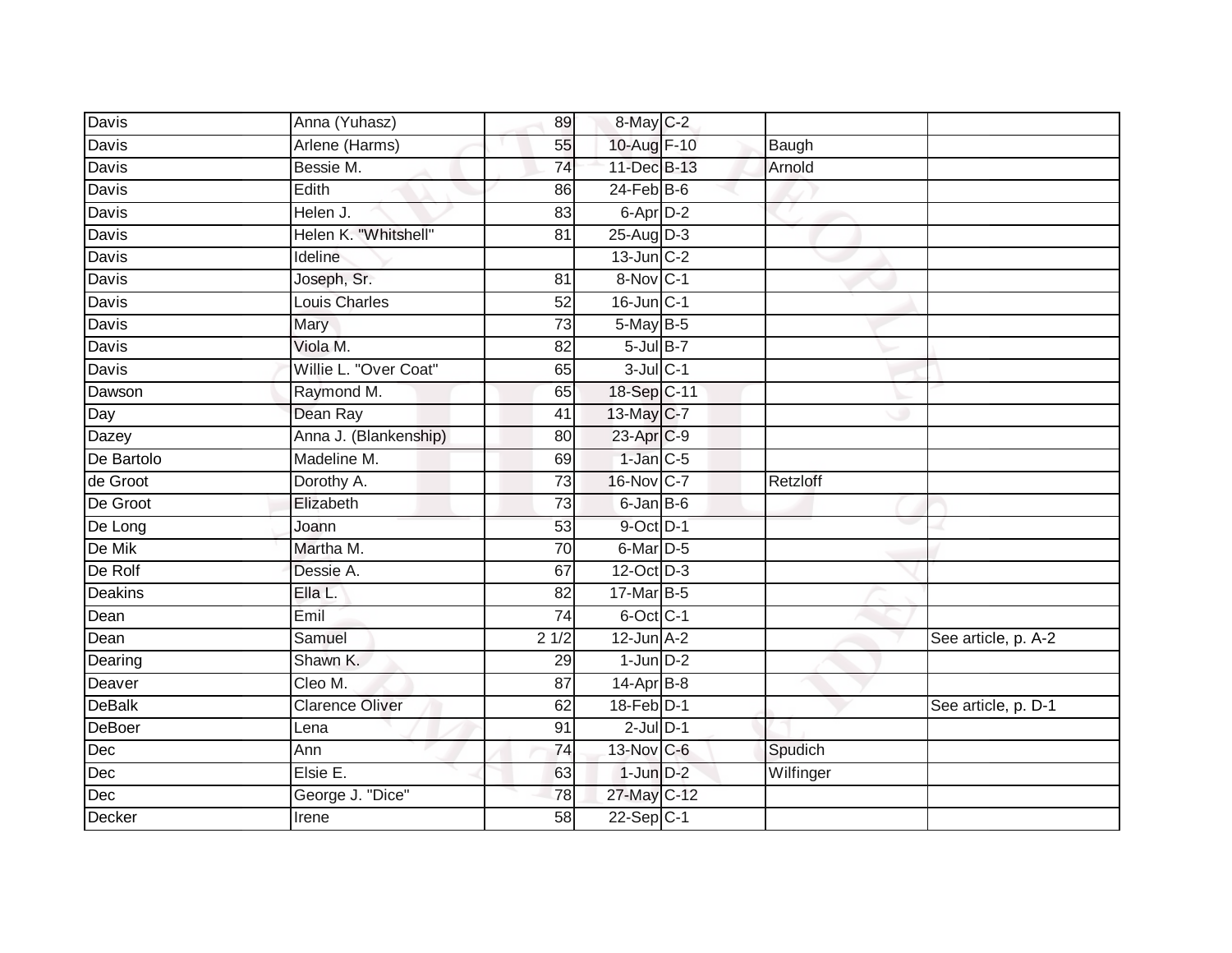| Dedelow         | Bertha J.            | 83              | 19-May C-1             |   |                                   |
|-----------------|----------------------|-----------------|------------------------|---|-----------------------------------|
| Deen            | William W.           | 52              | 19-Feb D-1             |   | Veteran of the Korean<br>conflict |
| <b>DeGroot</b>  | Mary                 | 85              | 18-May D-4             |   |                                   |
| DeHaan          | <b>Edward Martin</b> | 74              | 11-Mar B-7             |   |                                   |
| Deistler        | John E.              | 75              | 19-Nov D-1             | v |                                   |
| <b>DeJesus</b>  | Maria                | $\overline{71}$ | $19$ -Jun $C-2$        |   |                                   |
| DeJong          | Elizabeth M.         | 74              | $8$ -Jul $B-7$         |   |                                   |
| DeJong          | Gertrude             | 68              | $1$ -Jun $D-2$         |   |                                   |
| Dekema          | Lorene               | 65              | $8-Sep$ C-1            |   |                                   |
| Delgado         | Celia "La Soto"      | 57              | $1$ -Jul B-7           |   | See article, p. B-7               |
| Deliget         | Susan                | 71              | $1$ -Jan $ C$ -5       |   |                                   |
| Dell            | Verda Mae            | 93              | 25-Jun C-5             |   |                                   |
| Delli Colli     | Mabel                | 82              | $2$ -Jun $C-1$         |   |                                   |
| Deluko          | Frank                | 89              | 21-Apr B-5             |   |                                   |
| Delzer          | Robert               | 84              | 22-Sep C-1             |   |                                   |
| Demack          | <b>Benedict</b>      | 73              | 28-Jun D-5             |   | Veteran of World War II           |
| <b>Demakas</b>  | <b>Mattheos</b>      | 90              | 23-Dec C-1             |   |                                   |
| <b>DeMarest</b> | Harold F.            | 75              | $1-Nov$ <sub>C-1</sub> |   |                                   |
| Demas           | Charles P. (Tykey)   | 54              | $7-Aug$ $D-5$          |   | Veteran of the Korean war         |
| Dembowski       | Henry C.             | 67              | 27-Aug C-1             |   |                                   |
| Demchak         | Helen                | 91              | 16-Apr C-8             |   |                                   |
| <b>DeMerse</b>  | Celia R.             | 75              | 8-Apr <sup>A-2</sup>   |   | See article, p. A-2               |
| Demkowicz       | Joseph               | 72              | 13-Feb B-9             |   |                                   |
| Demlong         | Anna C.              | 93              | 29-May D-5             |   |                                   |
| Demonja         | Irene R.             | 73              | $22-Sep C-1$           |   |                                   |
| Demopoulos      | Paulette             | 25              | 22-Apr C-1             |   |                                   |
| Demshar         | Michael F.           | $\overline{77}$ | 30-Dec C-1             |   |                                   |
| Demski          | Eugene J.            | 78              | 1-Oct D-7              |   |                                   |
| Denhartog       | Peter, Sr.           | $\overline{71}$ | 9-Mar D-4              |   |                                   |
| <b>Denisiuk</b> | Joseph               | $\overline{72}$ | $1-Dec$ $C-8$          |   |                                   |
| Dennis          | <b>Richard Lee</b>   | 66              | $3$ -Dec $D-1$         |   | Veteran of World War II           |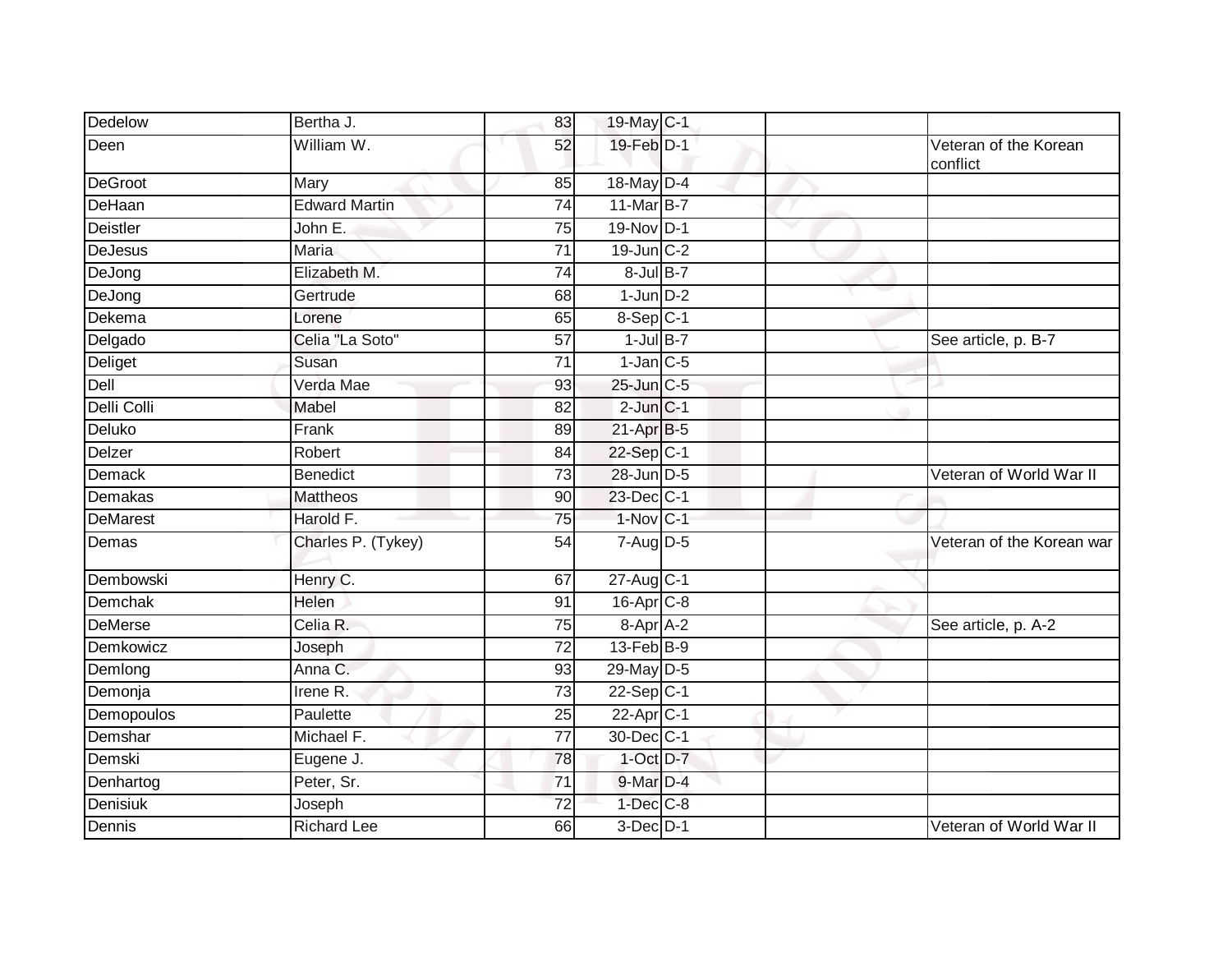| Denslaw          | Lydia R.                | 66              | 12-Apr $A-6$      |  |                                   |
|------------------|-------------------------|-----------------|-------------------|--|-----------------------------------|
| Denton           | Lois H.                 | 69              | 17-Apr C-1        |  |                                   |
| Denton           | Mary (Baranyos)         | 67              | 12-Feb D-1        |  |                                   |
| Depa             | Merceda                 | 44              | $4$ -Oct $A$ -2   |  | See article, p. A-2               |
| Depczynski       | John                    | 68              | $17 -$ Jul $D-8$  |  |                                   |
| DeRolf           | Hazel L.                | 74              | $25$ -Feb $D-1$   |  |                                   |
| Desch            | Kenneth                 | 69              | 11-Dec B-13       |  |                                   |
| <b>DeSutter</b>  | Charles E., Sr.         | 82              | $1$ -Jul B-7      |  |                                   |
| Devine           | Edward J.               | 54              | $10$ -Jan $C-4$   |  | Veteran of the Korean<br>Conflict |
| Devine           | William L.              | 56              | $21$ -Jun $D-5$   |  |                                   |
| <b>DeVries</b>   | John G.                 | 90              | $26$ -Jan B-13    |  |                                   |
| <b>DeVries</b>   | Tina A.                 | 79              | $10$ -Jun $B - 7$ |  |                                   |
| Dewar            | Florence M.             | 89              | 17-Jun A-7        |  |                                   |
| Dexter           | Ruth E.                 | 75              | 18-Jun C-6        |  |                                   |
| DeYoung          | Donald E.               | 62              | 22-Jun E-15       |  | Veteran of World War II           |
| DeYoung          | Henry T.                | 66              | $7$ -May $ D-1$   |  |                                   |
| DeYoung          | Owen James              | 73              | 3-Aug C-6         |  |                                   |
| Diaz             | Guadalupe R.            | 65              | 12-May B-5        |  |                                   |
| Dicke            | Catherine M.            | 68              | 16-Nov C-7        |  |                                   |
| <b>Diedrichs</b> | Lizzie                  | 96              | 19-May C-1        |  |                                   |
| Diehl            | Mary A.                 | 76              | $4-Nov$ D-1       |  |                                   |
| Diekman          | Margaret B.             | 84              | $7$ -Dec $E-1$    |  |                                   |
| Dieterich        | Marion I.               | 83              | 30-Jun C-1        |  |                                   |
| <b>Dikselis</b>  | <b>Elizabeth Schaal</b> | 88              | 30-Dec C-1        |  | See article, p. C-1               |
| <b>Dikun</b>     | Richard M.              | $\overline{50}$ | $5-Feb$ $D-1$     |  |                                   |
| <b>Dilbeck</b>   | James C.                | 49              | 19-Oct D-4        |  |                                   |
| Dilbeck          | Ray                     | 58              | $3$ -Dec $D-1$    |  | See article, p. D-1               |
| <b>Dillard</b>   | Mary Jane               | 81              | 19-Jul D-5        |  |                                   |
| <b>Dillon</b>    | Ida                     | 52              | 27-Oct C-1        |  |                                   |
| <b>Dills</b>     | Jason M.                | 12 days         | 8-Jun D-2         |  |                                   |
| Dimofski         | Vasil                   | 58              | 11-Aug B-5        |  | See article, p. B-5               |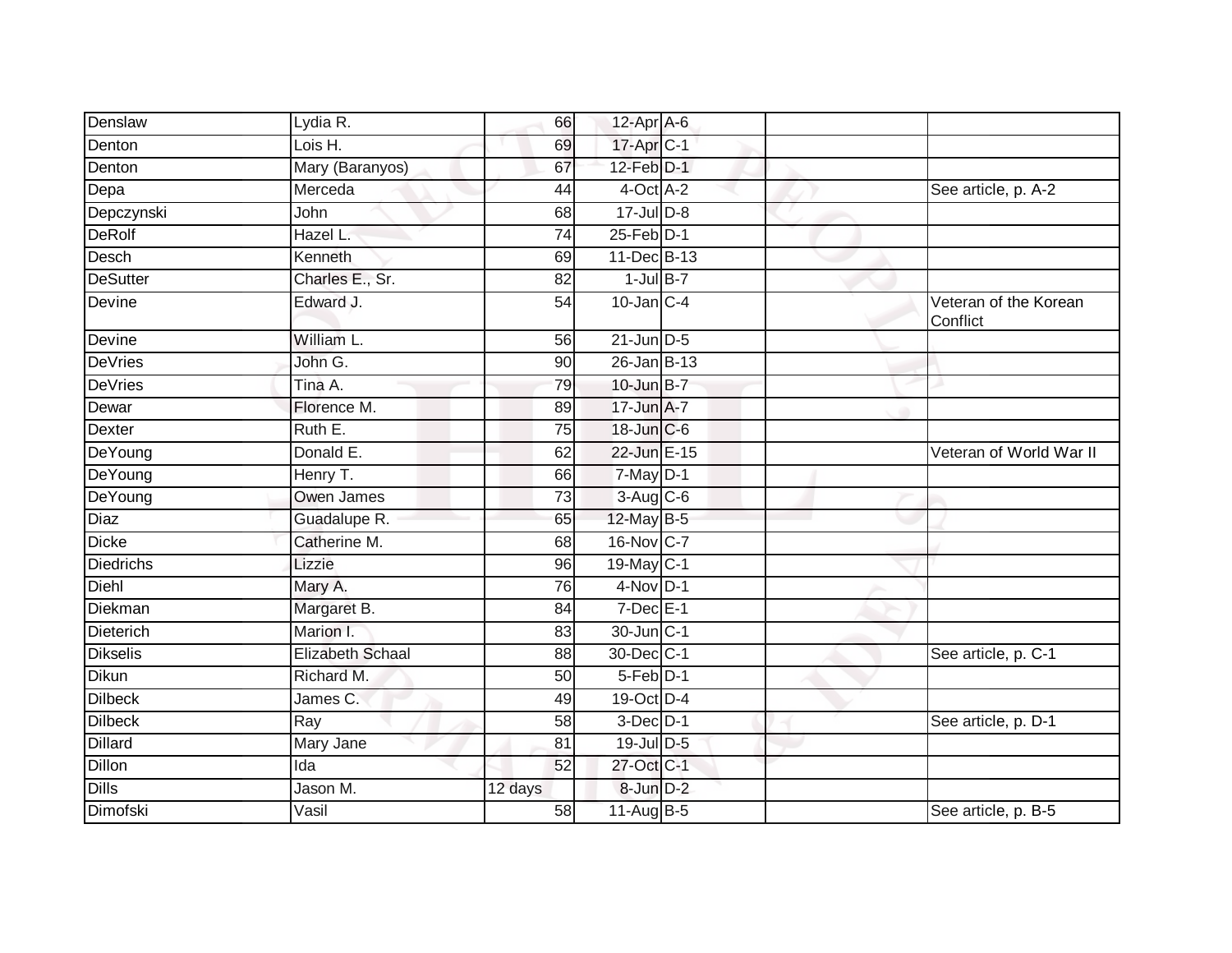| Dimovski      | Javer                 | 34              | 3-Sep C-1                |         | See article, p. C-1               |
|---------------|-----------------------|-----------------|--------------------------|---------|-----------------------------------|
| Dinelli       | Albert J. (Jack)      | 39              | 29-Nov C-6               |         | Veteran of the US Army            |
| Dinges        | Sophie M.             | 76              | 20-Jul E-11              |         |                                   |
| Dinwiddie     | Phebe I.              | 85              | 12-Mar <sub>C-10</sub>   |         |                                   |
| <b>Dishaw</b> | Dewey                 | $\overline{87}$ | 28-Aug C-1               |         |                                   |
| Dixon         | Ella Mae              | 75              | $23$ -Jun $C-1$          |         |                                   |
| Dixon         | Peggy Ruth            | 57              | $23$ -Jun $ C-1 $        |         |                                   |
| Dlugokinski   | Marie                 | 73              | 19-Oct D-4               |         |                                   |
| Dobos         | Frances               | 85              | 29-Oct C-1               |         |                                   |
| Dobosz        | Frank                 | 80              | 20-Mar B-13              |         |                                   |
| Dobrijevich   | Nikodim               | 76              | $2$ -Jun $C-1$           |         |                                   |
| Dobrowolski   | Mary C.               | 93              | 29-Dec C-1               |         |                                   |
| Dobrzynski    | Pearl "Dobie"         | 61              | 20-Jul E-11              |         | Veteran of the Marines            |
| <b>Dockus</b> | <b>Bernard</b>        | 78              | 22-Apr <sub>C-1</sub>    |         |                                   |
| Dockweiler    | Clarence              | 83              | 25-Mar B-7               |         |                                   |
| Dodd          | Billy Joe (B.J.), Sr. | 53              | 25-Apr C-5               |         |                                   |
| Dodd          | Frances L.            | 66              | 14-Oct A-6               |         |                                   |
| Doell         | Leonard A.            | 54              | 28-Aug C-1               |         | Veteran of the Korean<br>conflict |
| Doffin        | Sarah E.              | $6 \mid$        | 6-Sep D-5                |         |                                   |
| <b>Dokich</b> | Melvin E.             | 63              | $1 - Apr$ <sub>C-7</sub> |         |                                   |
| <b>Dolak</b>  | Mary                  | 93              | 31-Aug E-11              |         |                                   |
| <b>Dolak</b>  | Veronica              | 80              | $9-Aug$ B-5              |         |                                   |
| Dolatowski    | John P.               | 35              | $6$ -Aug $C-1$           |         |                                   |
| Dolatowski    | Katherine R.          | 68              | $1 - Apr$ $C-7$          |         |                                   |
| Dolinski      | Harry, Sr.            | 64              | $23-Sep$ D-6             |         | Veteran of World War II           |
| Domagalaski   | Helen                 | 68              | $28$ -Jan $A-9$          | Zygmunt |                                   |
| Dominguez     | Eleazar Uro           | 63              | 26-Aug D-5               |         |                                   |
| Dominguez     | Vincent               | 73              | $22$ -Feb $ C-2 $        |         | Veteran of World War II           |
| Domonick      | Roman                 | 55              | 16-Apr C-8               |         |                                   |
| Domsic        | Joseph T.             | 66              | 19-Jun C-2               |         | Veteran of World War II           |
| Domsich       | Stephen M.            | 72              | 23-Nov D-18              |         |                                   |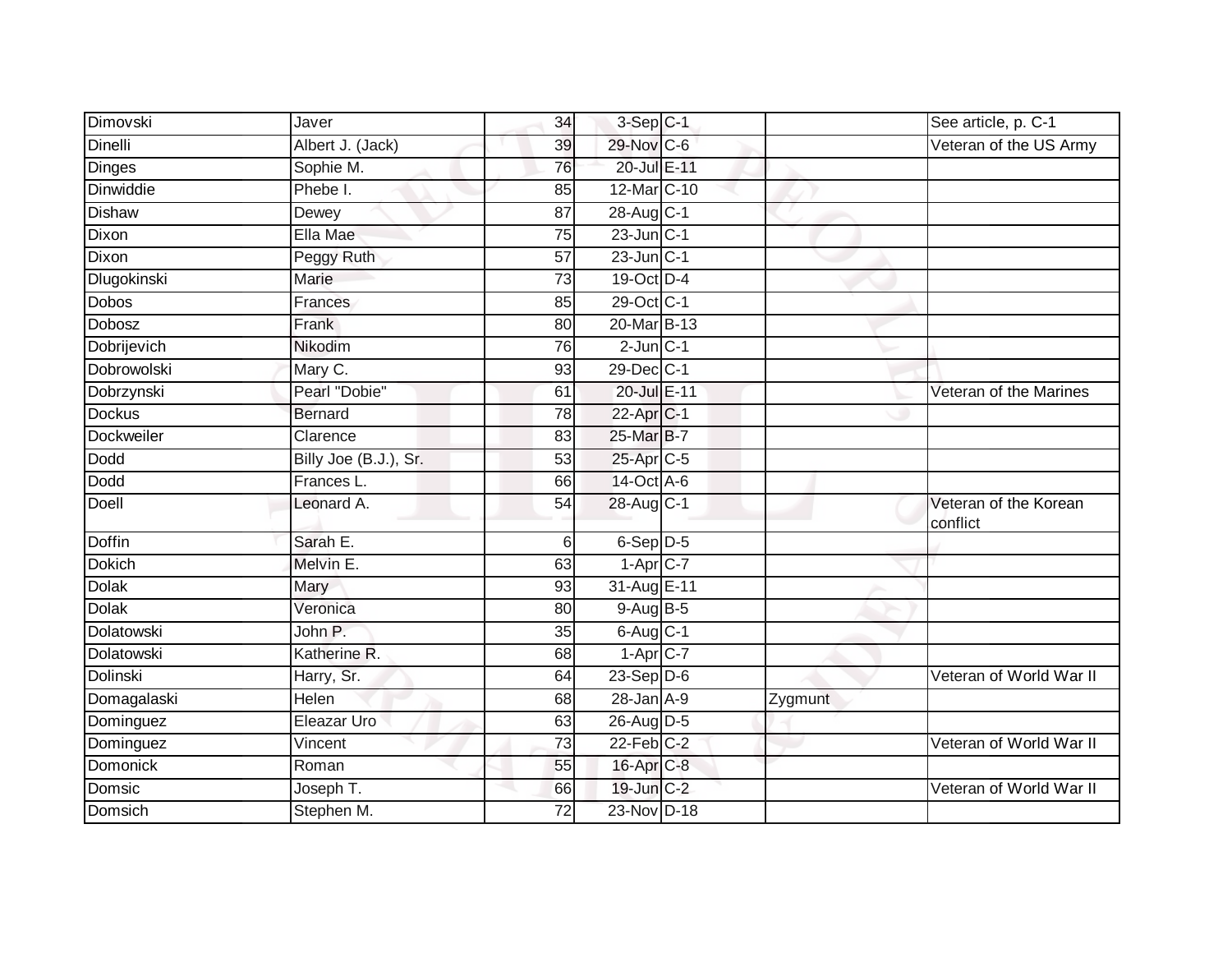| Doner          | Lillian E. (Jones)     | 77              | 4-Mar C-1               |        |                                           |
|----------------|------------------------|-----------------|-------------------------|--------|-------------------------------------------|
| Donley         | Alice E.               | 60              | 27-Dec C-2              |        |                                           |
| Donnersberger  | Mallory                | $\overline{27}$ | 8-Nov C-1               |        |                                           |
| Dorka          | Florence               |                 | 14-Feb C-11             |        |                                           |
| Dorrance       | Robert                 | 86              | 27-May C-12             |        |                                           |
| <b>Dorris</b>  | <b>Robert Clarence</b> | 64              | 13-May C-7              |        | Veteran of World War II                   |
| <b>Dorsett</b> | Bernard E.             | 58              | 29-Nov C-6              |        | Veteran of World War II                   |
| Dorsey         | Mary L. Tippett        | 67              | $1-Aug$ D-6             |        |                                           |
| Doty           | Constance E.           | 63              | 16-Nov C-7              |        |                                           |
| Douglas        | <b>Brian</b>           | 19              | 17-Dec D-1              |        | See article, p. D-1                       |
| Douglas        | Esther B.              | $\overline{73}$ | $18-Nov$ <sub>C-1</sub> | Smyers |                                           |
| Dow            | Walter                 | 72              | $2-Sep$ $D-7$           |        | Veteran of World War II                   |
| Dowdell        | Jonnie B.              | 56              | 12-Nov C-10             |        |                                           |
| Dowling        | Nickalos               | 58              | $2$ -Feb $F-6$          |        | Veteran of the US air<br>force            |
| Downes         | Lillian M.             | 76              | $1$ -Dec $C-8$          |        |                                           |
| Downing        | Clyde O.               | 65              | $1-Aug$ $D-6$           |        | Veteran of World War II                   |
| Downing        | Wilbur J.              | 63              | 31-Oct C-2              |        | Veteran of the US navy                    |
| <b>Downs</b>   | Anna M.                | 69              | 11-May E-12             |        |                                           |
| <b>Downs</b>   | Robert C.              |                 | $3-Sep C-1$             |        |                                           |
| <b>Doyle</b>   | Robert P., Rev.        | $\overline{87}$ | $4$ -Dec $D-1$          |        | See also article Dec. 6, p.<br><b>B-7</b> |
| <b>Dozier</b>  | <b>Bertha</b>          | 63              | 28-Aug C-1              |        |                                           |
| Drag           | John                   | 63              | 15-Mar C-7              |        |                                           |
| Dragland       | <b>William Berg</b>    | 73              | $11-Sep D-9$            |        |                                           |
| Dragomer       | Elizabeth              | 83              | $22-Sep$ C-1            |        |                                           |
| Dragomer       | Elizabeth "Veta"       | 56              | $15$ -Jun $D-2$         |        |                                           |
| Drennan        | Leona E. (Ogborn)      | 77              | 19-Dec C-11             | Smith  |                                           |
| <b>Drew</b>    | Paul R.                | 76              | $15-Sep C-1$            |        | Veteran of World War II                   |
| Drewenski      | Herbert A.             | 57              | 16-Sep B-7              |        |                                           |
| Driscoll       | Leo $C$ .              | 77              | 24-Jun B-7              |        |                                           |
| Drog           | Joseph T.              |                 | 30-Sep B-7              |        |                                           |
| <b>Drozdz</b>  | Stanley J., Sr.        | 67              | $15$ -Oct $C$ -8        |        |                                           |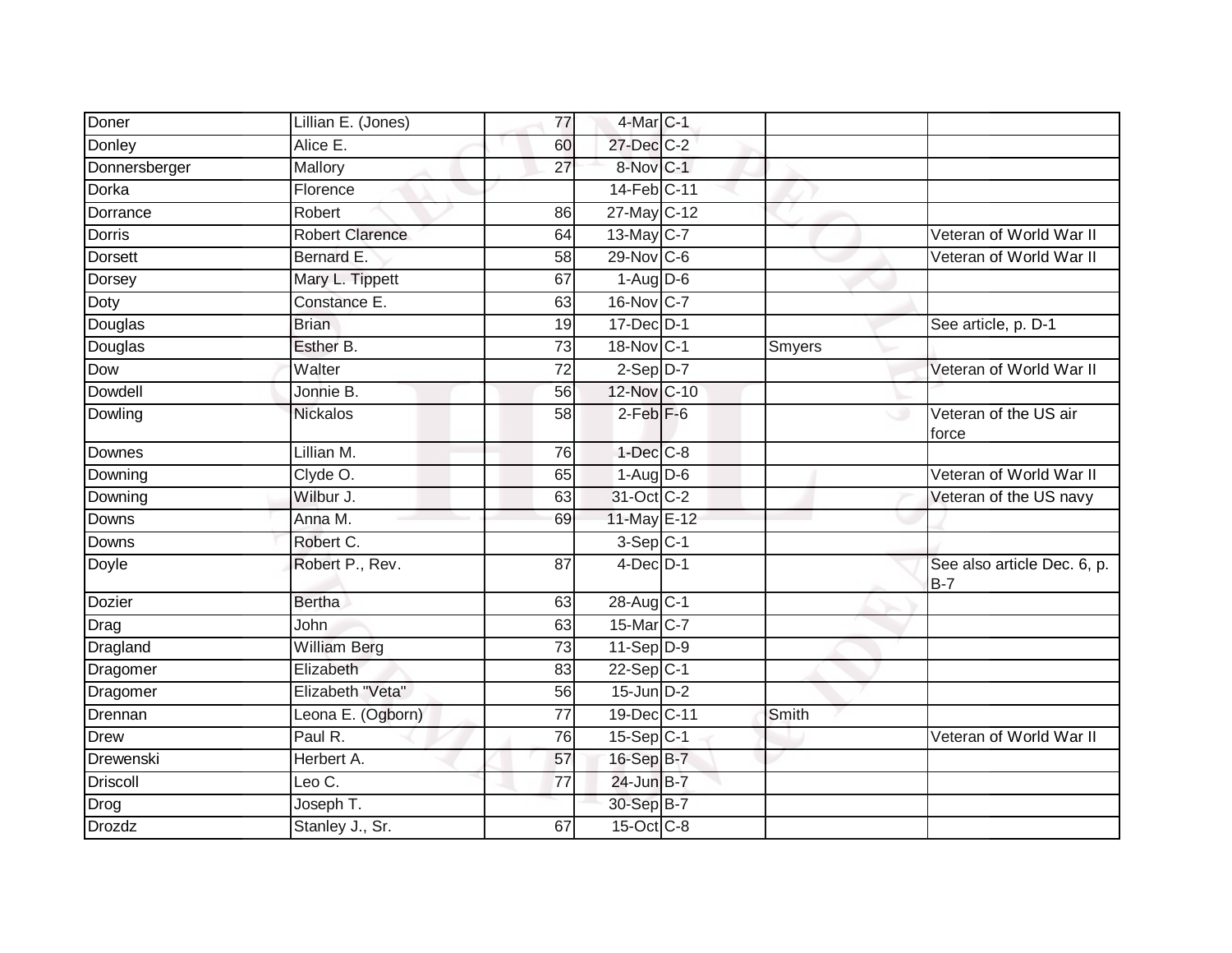| Mary                   | 88              |  |                                                                                                                                                                                                                                                                                                                                                                                                                                                                                                    |                         |
|------------------------|-----------------|--|----------------------------------------------------------------------------------------------------------------------------------------------------------------------------------------------------------------------------------------------------------------------------------------------------------------------------------------------------------------------------------------------------------------------------------------------------------------------------------------------------|-------------------------|
| Glenn J.               | 65              |  |                                                                                                                                                                                                                                                                                                                                                                                                                                                                                                    |                         |
| Leonard J.             | 61              |  |                                                                                                                                                                                                                                                                                                                                                                                                                                                                                                    |                         |
| John                   | 82              |  |                                                                                                                                                                                                                                                                                                                                                                                                                                                                                                    |                         |
| Walter M.              | $\overline{71}$ |  |                                                                                                                                                                                                                                                                                                                                                                                                                                                                                                    |                         |
| Stanley                | 76              |  |                                                                                                                                                                                                                                                                                                                                                                                                                                                                                                    |                         |
| Albert C.              | 77              |  |                                                                                                                                                                                                                                                                                                                                                                                                                                                                                                    |                         |
| Anna                   | 86              |  |                                                                                                                                                                                                                                                                                                                                                                                                                                                                                                    |                         |
| Ina J.                 | 81              |  |                                                                                                                                                                                                                                                                                                                                                                                                                                                                                                    |                         |
| Irene A.               |                 |  |                                                                                                                                                                                                                                                                                                                                                                                                                                                                                                    |                         |
| Nikola                 | 79              |  |                                                                                                                                                                                                                                                                                                                                                                                                                                                                                                    |                         |
| <b>Louise Cantrell</b> | 60              |  |                                                                                                                                                                                                                                                                                                                                                                                                                                                                                                    | See article, p. C-1     |
| Clarence I.            | 70              |  |                                                                                                                                                                                                                                                                                                                                                                                                                                                                                                    |                         |
| Kyle A.                | 61              |  |                                                                                                                                                                                                                                                                                                                                                                                                                                                                                                    | Veteran of World War II |
| Roy E.                 | 67              |  |                                                                                                                                                                                                                                                                                                                                                                                                                                                                                                    |                         |
| William E., Sr.        | 85              |  |                                                                                                                                                                                                                                                                                                                                                                                                                                                                                                    |                         |
| Res L.                 | $\overline{71}$ |  |                                                                                                                                                                                                                                                                                                                                                                                                                                                                                                    |                         |
| Howard R.              | $\overline{70}$ |  |                                                                                                                                                                                                                                                                                                                                                                                                                                                                                                    |                         |
| Ruth                   | 66              |  |                                                                                                                                                                                                                                                                                                                                                                                                                                                                                                    |                         |
| Almirah (Bacon)        | 95              |  |                                                                                                                                                                                                                                                                                                                                                                                                                                                                                                    |                         |
| Albert                 | 67              |  |                                                                                                                                                                                                                                                                                                                                                                                                                                                                                                    | Veteran of World War II |
| Beatrice M.            | $\overline{73}$ |  |                                                                                                                                                                                                                                                                                                                                                                                                                                                                                                    |                         |
| Ralph (Rip)            | 92              |  |                                                                                                                                                                                                                                                                                                                                                                                                                                                                                                    | Veteran of World War I  |
| William E.             | 68              |  |                                                                                                                                                                                                                                                                                                                                                                                                                                                                                                    |                         |
| Mary A.                | 80              |  |                                                                                                                                                                                                                                                                                                                                                                                                                                                                                                    |                         |
| George                 | 75              |  |                                                                                                                                                                                                                                                                                                                                                                                                                                                                                                    |                         |
| Helen L.               | 61              |  |                                                                                                                                                                                                                                                                                                                                                                                                                                                                                                    |                         |
| Catherine              | 79              |  |                                                                                                                                                                                                                                                                                                                                                                                                                                                                                                    |                         |
| Fern Faye              | 91              |  |                                                                                                                                                                                                                                                                                                                                                                                                                                                                                                    |                         |
| John K.                | 94              |  |                                                                                                                                                                                                                                                                                                                                                                                                                                                                                                    |                         |
| Lenore W.              | 77              |  |                                                                                                                                                                                                                                                                                                                                                                                                                                                                                                    |                         |
| Vera M.                | $\overline{77}$ |  |                                                                                                                                                                                                                                                                                                                                                                                                                                                                                                    |                         |
|                        |                 |  | 14-Feb C-11<br>8-Oct B-7<br>28-Jan A-9<br>$14-Sep$ D-2<br>$4-SepB-5$<br>30-Apr C-5<br>$21$ -Mar $B-5$<br>$1-MarC-1$<br>31-Dec D-8<br>$17$ -Jan C-5<br>$4$ -Oct B-6<br>19-May C-1<br>27-Mar C-3<br>15-Jun D-2<br>6-Jul D-4<br>11-Nov D-1<br>14-Aug D-6<br>29-Mar C-1<br>29-Apr D-5<br>$31$ -Jan C-4<br>29-Nov C-6<br>$12-Apr$ A-6<br>$3$ -Jan $D-1$<br>30-Dec C-1<br>20-Oct C-1<br>$3-Nov$ C-1<br>29-Dec C-1<br>$21$ -Jul D-6<br>$18$ -Apr $C-3$<br>$4-Feb$ $C-1$<br>18-Nov C-1<br>$27 -$ Jul $D-2$ |                         |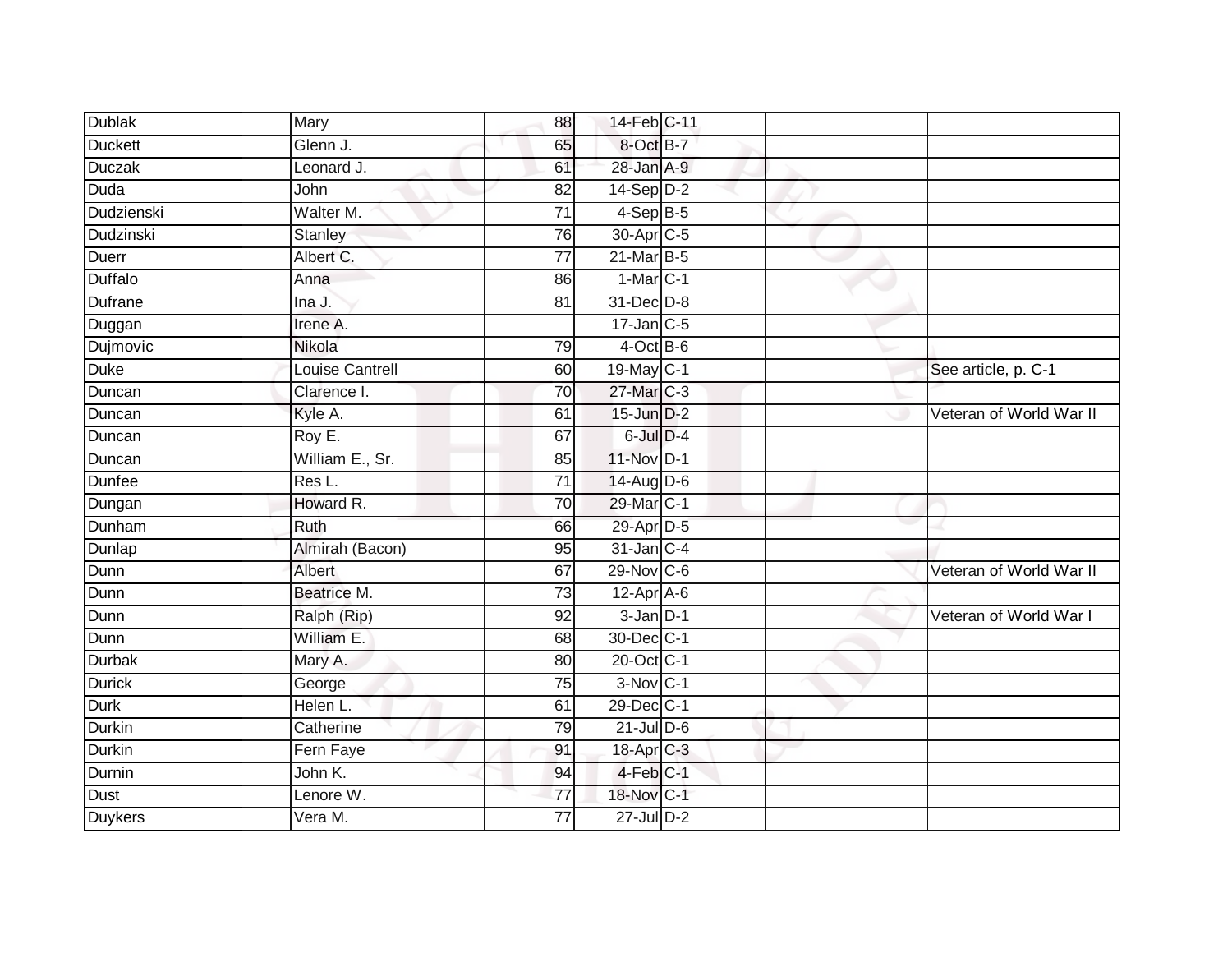| Dvorscak       | Anna G.              | 76              | 22-Oct C-10      |  |                           |
|----------------|----------------------|-----------------|------------------|--|---------------------------|
| Dvorscak       | Stephen R. "Butch"   | 75              | 20-Mar B-13      |  |                           |
|                | Gordon M.            | 80              | 5-Aug B-6        |  |                           |
| Dye<br>Dye     | <b>Patrick Shawn</b> | 19              | 30-Jul B-5       |  |                           |
| <b>Dykstra</b> | <b>Nellie</b>        | $\overline{88}$ | 23-Dec C-1       |  |                           |
| <b>Dyrek</b>   | Sigmund E.           |                 | 14-Aug D-6       |  |                           |
| <b>Dziadon</b> | Casimer I. (Jumbo)   | 58              | $21$ -Mar $B-5$  |  |                           |
| Dziadowicz     | Bernard A.           | 69              | 14-Mar C-10      |  | See also article, p. C-10 |
| <b>Dziepak</b> | Joseph               | 33              | $9$ -Jun $C-1$   |  |                           |
| Dzikowski      | Edward               | 63              | 8-Jun D-2        |  |                           |
| Dzomba         | Erna                 | 61              | $23-Sep$ D-6     |  |                           |
| Earl           | June                 |                 | 18-Apr C-3       |  |                           |
| Early          | Alonzo H.            | 64              | 19-Dec C-11      |  |                           |
| East           | Margaret             | 86              | 13-Jan C-1       |  |                           |
| Eberhardt      | Thelma M.            | 63              | $4$ -Feb $ C-1 $ |  |                           |
| Eberle         | Fred J.              | 81              | 21-Dec E-4       |  |                           |
| Ecklund        | Francis D.           | 73              | 20-Feb B-7       |  |                           |
| Eckstrom       | <b>Doris</b>         | 68              | 26-Jun C-2       |  |                           |
| Edmond         | Esther               |                 | 27-Dec C-2       |  |                           |
| Edwards        | Jean                 | 65              | $20$ -Feb $B$ -7 |  |                           |
| Edwards        | John W.              | 93              | 29-Mar C-1       |  | See also article, p. C-1  |
| Edwards        | Kenneth O.           | 64              | 13-Apr D-3       |  |                           |
| Edwards        | Virgil L.            | 70              | 26-Nov D-1       |  |                           |
| Edwards        | William              | 82              | 29-Apr D-5       |  |                           |
| Egan           | Catherine "Midge"    | 52              | $20$ -Feb $B$ -7 |  |                           |
| Egan           | James T.             | 50              | $27$ -Mar $C-3$  |  |                           |
| Eggers         | Candas L.            | 86              | 2-Mar E-10       |  |                           |
| Ehnat          | George J.            | 62              | $19$ -Jun $C-2$  |  |                           |
| Ehresman       | Gilbert G.           | 67              | 19-Mar B-5       |  |                           |
| Ehrhart        | Julian C.            | 78              | 20-Apr C-11      |  |                           |
| Eich           | Rose Mary            | 71              | 27-Jun C-1       |  |                           |
| Eichorst       | William C., Jr.      | 38              | $8$ -Jul $B$ -7  |  |                           |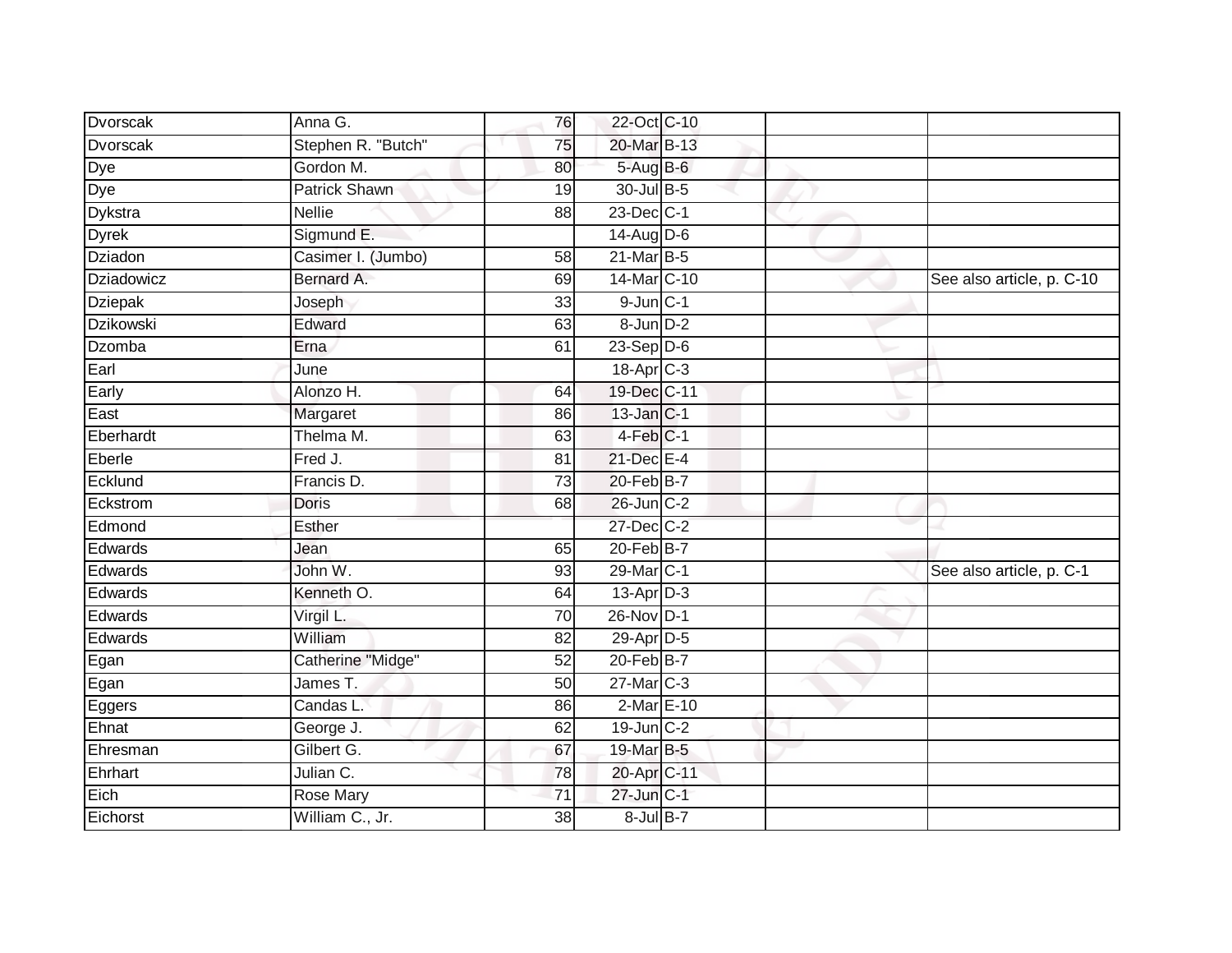| Ein           | David                 | 79              | $20$ -Jan $A-5$       |          |                         |
|---------------|-----------------------|-----------------|-----------------------|----------|-------------------------|
| Eisha         | Lillian M.            |                 | 22-Jun E-15           |          |                         |
| Eldridge      | Mary                  | 67              | 20-Jul E-11           |          |                         |
| <b>Elkins</b> | Frank K.              | 66              | 9-Aug B-5             |          | Veteran of World War II |
| Elkins        | Glenn K.              | $\overline{70}$ | $25-Sep$ $D-6$        |          | See article, p. D-6     |
| Eller         | Monica J.             | 78              | 19-Oct D-4            |          |                         |
| Ellington     | <b>William Lee</b>    | 70              | 30-Apr <sub>C-5</sub> |          |                         |
| Elliot        | Evelyn                | 82              | $15$ -Dec $C-8$       |          |                         |
| Elliot        | Wendell               | 54              | 26-Jan B-13           |          |                         |
| Elliott       | Jimmie Lee            | 60              | 13-May C-7            |          |                         |
| <b>Ellis</b>  | Catherine             | 70              | $16$ -Jul C-9         |          |                         |
| <b>Ellis</b>  | Daniel E.             | 21              | $12$ -Feb $D-1$       |          |                         |
| Ellis         | Helen C.              | 75              | 30-Apr C-5            | McDonald |                         |
| Ellis         | Joyce A., Dr.         | 50              | 24-Sep C-1            |          |                         |
| <b>Ellis</b>  | Ronald D.             | 48              | 16-Jun C-1            |          |                         |
| Elsner        | Clara                 | 88              | 30-Dec C-1            |          |                         |
| Elsner        | Margaret              | 81              | $17$ -Feb $ B-6 $     |          |                         |
| Elwood        | Arthur, Jr. (Cookie)  | 59              | 6-May A-7             |          |                         |
| Emerson       | Ellen E.              | 81              | 18-Aug A-11           |          |                         |
| Engle         | Mildred L.            | $\overline{72}$ | $6$ -Jun $C-3$        |          |                         |
| Engle         | <b>Timothy Daniel</b> | $\overline{32}$ | $5-Nov$ B-5           |          |                         |
| Erakovich     | <b>Mike</b>           | 73              | $25-$ Sep $D-6$       |          |                         |
| Erbesti       | Nicholas J.           | 96              | $3-Sep$ C-1           |          |                         |
| Erickson      | Arthur G., Sr.        | 85              | $1$ -Jan $C$ -5       |          |                         |
| Erickson      | Esther J.             | 90              | $10$ -May $D-6$       | Helander |                         |
| Erickson      | <b>Helen</b>          | 79              | $23$ -Apr $C-9$       |          |                         |
| Erickson      | <b>Matthew Vick</b>   | $\overline{83}$ | $13$ -Jun $C-2$       |          |                         |
| Eriks         | John R.               | 68              | 8-Apr D-6             |          | Veteran of World War II |
| Eriks         | Kate                  | 85              | $11-Aug$ B-5          |          |                         |
| Erikson       | Donald E.             | 59              | 18-Nov C-1            |          | Veteran of World War II |
| Erlenbach     | William E.            | 42              | $3$ -Dec $D-1$        |          |                         |
| Erler         | John                  | $\overline{58}$ | 16-Sep B-7            |          |                         |
|               |                       |                 |                       |          |                         |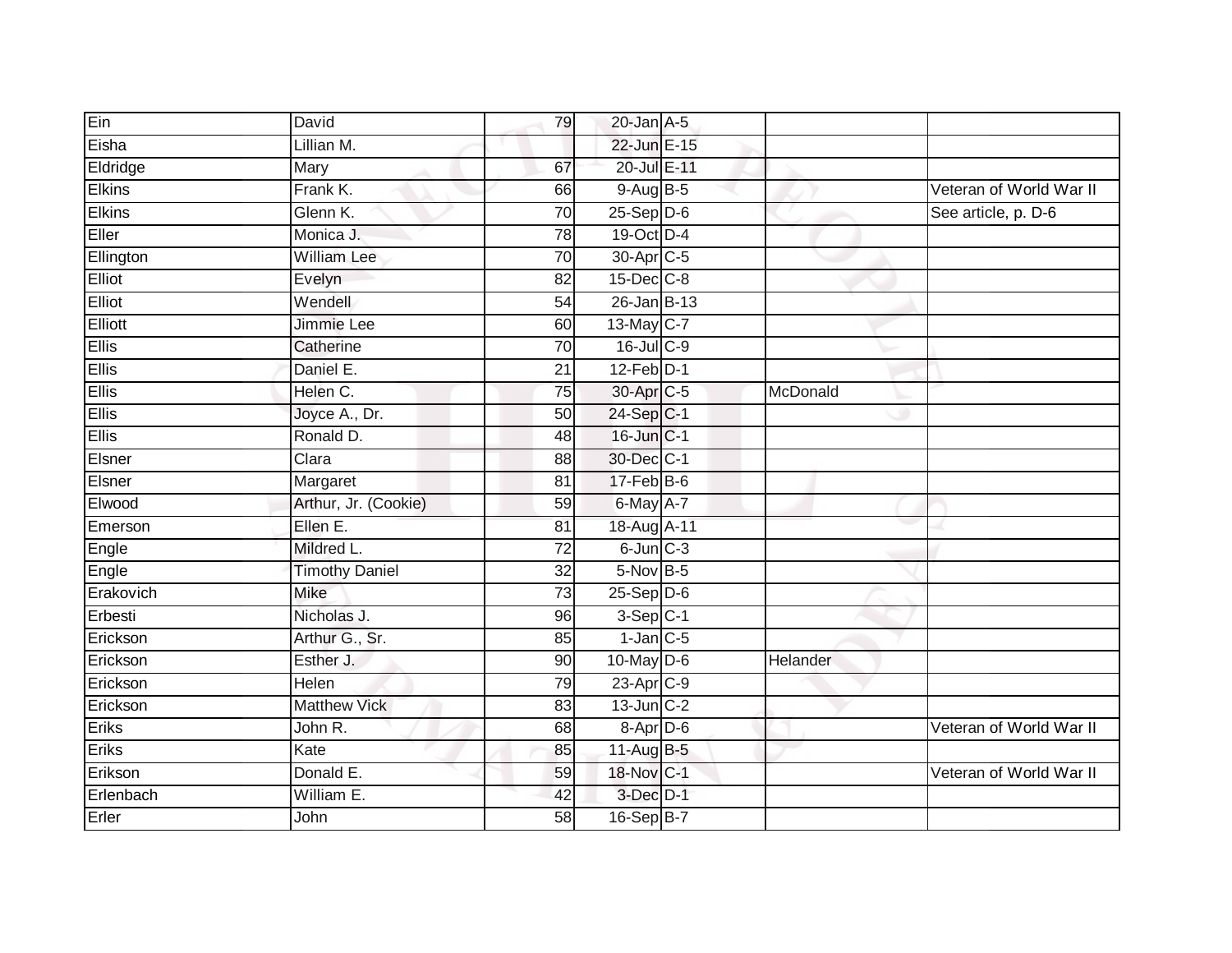| Ervin      | Theodore (Ted)         | 68              |                          | 5-Oct E-12 |                | Veteran of World War II |
|------------|------------------------|-----------------|--------------------------|------------|----------------|-------------------------|
| Erwin      | Ernest C., Jr. "Buddy" | 31              | 27-Aug C-1               |            |                |                         |
| Espinosa   | Aaron                  | 3 months        | 17-Apr C-1               |            |                |                         |
| Essary     | William T.             | 41              | 29-Jun D-4               |            |                |                         |
| Estep      | Arnold                 | $\overline{74}$ | $22$ -Jan C-4            |            |                |                         |
| Estill     | Sadie E.               | 79              | 4-May C-14               |            |                |                         |
| Estrada    | Susie M.               | 78              | 13-Jul D-4               |            |                |                         |
| Evacko     | Helen                  |                 | $15$ -Jun $D-3$          |            |                |                         |
| Evan       | Margaret I.            | 82              | $5 - Jan$ $D-1$          |            |                |                         |
| Evanko     | Katherine              | 85              | $4 - Aug$ <sub>C-1</sub> |            |                |                         |
| Evans      | James "Jo Boy"         | 60              | 18-Jun C-6               |            |                |                         |
| Evans      | <b>Mary Patricia</b>   | $\overline{37}$ | $2-Sep$ D-7              |            |                |                         |
| Evans      | William M.             | 68              | $23$ -Feb $D-2$          |            |                |                         |
| Evavold    | Clara                  | 79              | 10-Oct C-1               |            |                |                         |
| Everett    | Robert                 | 79              | 17-Jul D-8               |            |                |                         |
| Fabrici    | <b>Ethel Ruth</b>      | 69              | $12$ -Feb $D-1$          |            |                |                         |
| Facen      | Samuel                 | 65              | $2$ -Jul $D-1$           |            |                | Veteran of World War II |
| Falk       | Alvin O.               | 74              | 19-Aug C-4               |            |                |                         |
| Fandrei    | Louise A.              | 76              | 27-Dec C-2               |            |                |                         |
| Fandrei    | Wilbert                | 68              | 10-Dec C-4               |            |                |                         |
| Fannin     | Millard A.             | 81              | 30-Oct C-1               |            |                | Veteran of World War I  |
| Faris      | Dorothy M. (Goldrick)  | 58              | 19-Jun C-2               |            |                |                         |
| Farless    | Margaret               | 86              | 18-Apr <sub>C-3</sub>    |            |                |                         |
| Faron      | Raymond E.             | 65              | 31-Oct C-2               |            |                |                         |
| Farris     | <b>Davis</b>           | 73              | 14-Nov C-11              |            |                | Veteran of World War II |
| Farris     | Vada R.                | 68              | $20$ -Nov D-6            |            |                |                         |
| Fasan      | Margaret               | $\overline{88}$ | 14-Jul C-1               |            | <b>Brucker</b> |                         |
| Faulkner   | Mary                   | 85              | 25-Mar B-7               |            |                |                         |
| Fauser     | Gladys D.              | 82              | 5-May B-5                |            |                |                         |
| Fauver     | Charlotte I. (Lottie)  | 80              | $6$ -Jul $D-3$           |            |                |                         |
| Fazekas    | Robert L., Sr.         | 54              | 15-Dec C-8               |            |                |                         |
| Feigenbaum | <b>Tillie</b>          | 82              | 14-Feb C-11              |            |                |                         |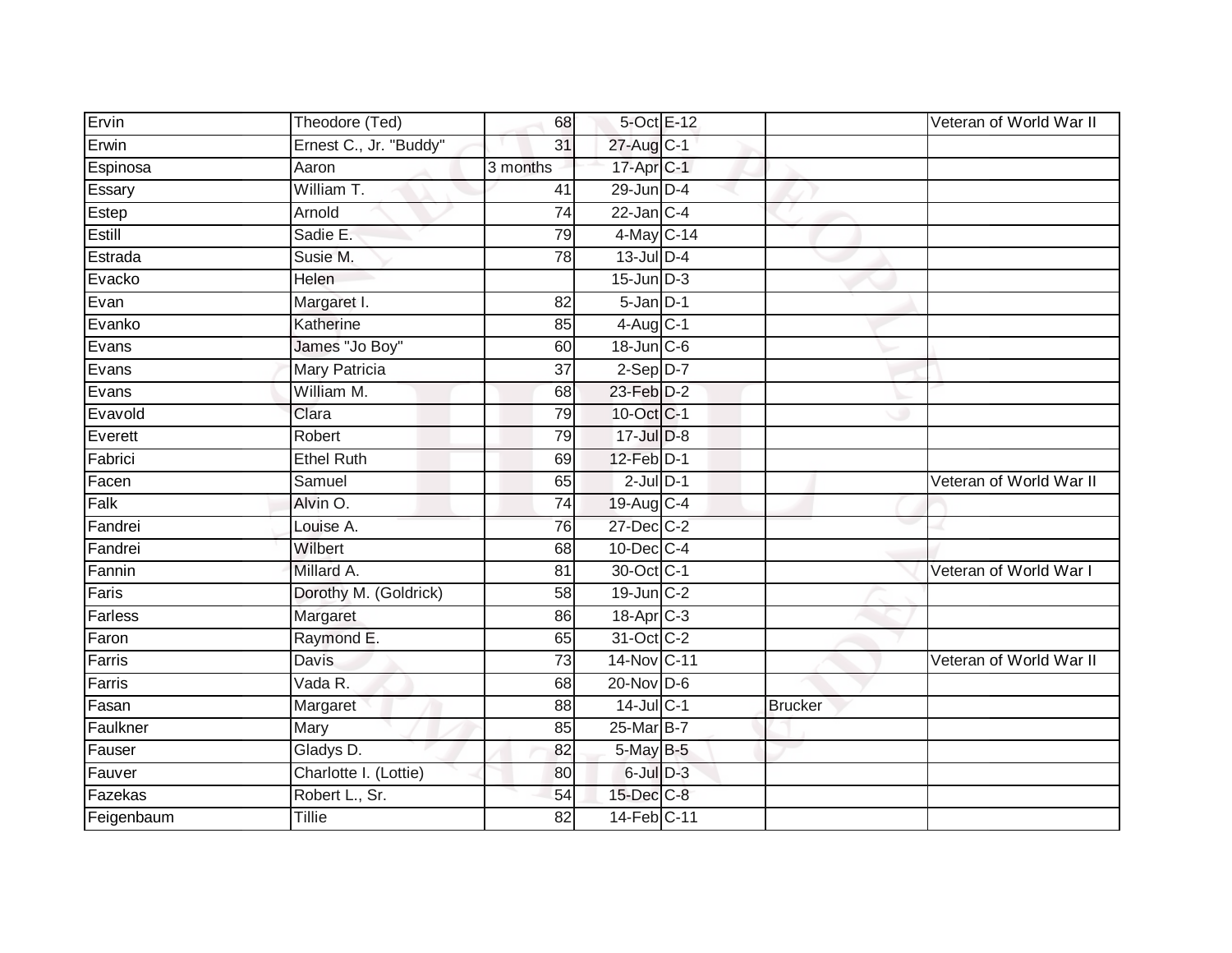| Feikema     | Peter, Sr.    | 81              | 19-May C-1       |  |                         |
|-------------|---------------|-----------------|------------------|--|-------------------------|
| Feinberg    | Marvin H.     | 71              | 26-Mar C-4       |  |                         |
| Feliciano   | Jose          | 80              | 13-Aug C-3       |  |                         |
| Felix       | Birch B., Jr. | 81              | $7-Mar$ D-1      |  |                         |
| Felty       | <b>Noble</b>  | 76              | $21-Sep D-3$     |  |                         |
| Femiak      | Stella C.     | 69              | 10-May $D-6$     |  |                         |
| Femminella  | Catherine     | 72              | 13-Dec B-7       |  |                         |
| Fengya      | George        | 83              | $26-Sep$ A-5     |  |                         |
| Ferczok     | Jenni         | $\overline{71}$ | 28-Oct B-7       |  |                         |
| Ference     | Olga K.       | $\overline{54}$ | $20$ -Jan $C-2$  |  |                         |
| Ferguson    | Ruth W.       | 82              | 22-Aug C-2       |  |                         |
| Fernandez   | Ann M.        | 59              | $9$ -Jan $C-1$   |  |                         |
| Fernandez   | Emily         | 84              | 19-Nov D-1       |  |                         |
| Fetsch      | Mary Ann      | 30              | 23-Jul C-1       |  |                         |
| Fiedler     | Patsy (Sodo)  | $\overline{77}$ | 20-Nov D-6       |  |                         |
| Fiedorowicz | Bert J.       | $\overline{90}$ | 31-Jul C-6       |  | Veteran of World War I  |
| Fields      | Kenneth L.    | 53              | 19-Dec C-11      |  |                         |
| Fields      | Kenneth L.    | 82              | 25-Apr C-5       |  | See article, p. C-5     |
| Figueroa    | Josephine V.  | 62              | 28-Feb C-10      |  |                         |
| Fikes       | Lewis W.      | 63              | 22-Nov C-1       |  |                         |
| Filipek     | Frank         | 67              | 30-Sep B-7       |  |                         |
| Finchum     | Dan C., Sr.   | 58              | 5-Nov B-5        |  | Veteran of World War II |
| Fine        | Leonard       | 63              | 29-Jan C-7       |  |                         |
| Finerty     | Joseph W.     | 39              | $12$ -Feb $B$ -7 |  | Veteran of the US Army  |
| Finley      | Helen C.      | $\overline{77}$ | 19-Dec C-11      |  |                         |
| Finnegan    | Henrietta     | $\overline{74}$ | $26$ -Jun $C-2$  |  |                         |
| Finnerty    | Kelly         |                 | 15-Jun B-11      |  | See article, p. B-11    |
| Fischer     | Paul J., Jr.  | 28              | $26$ -Dec $D-3$  |  |                         |
| Fisher      | Anna L.       | 56              | 6-Feb D-5        |  |                         |
| Fisher      | Chester P.    | 46              | 17-Sep B-8       |  |                         |
| Fisher      | James F.      | 71              | $27$ -Feb $D-9$  |  |                         |
| Fisher      | Lynn C.       | 82              | 8-Nov C-1        |  |                         |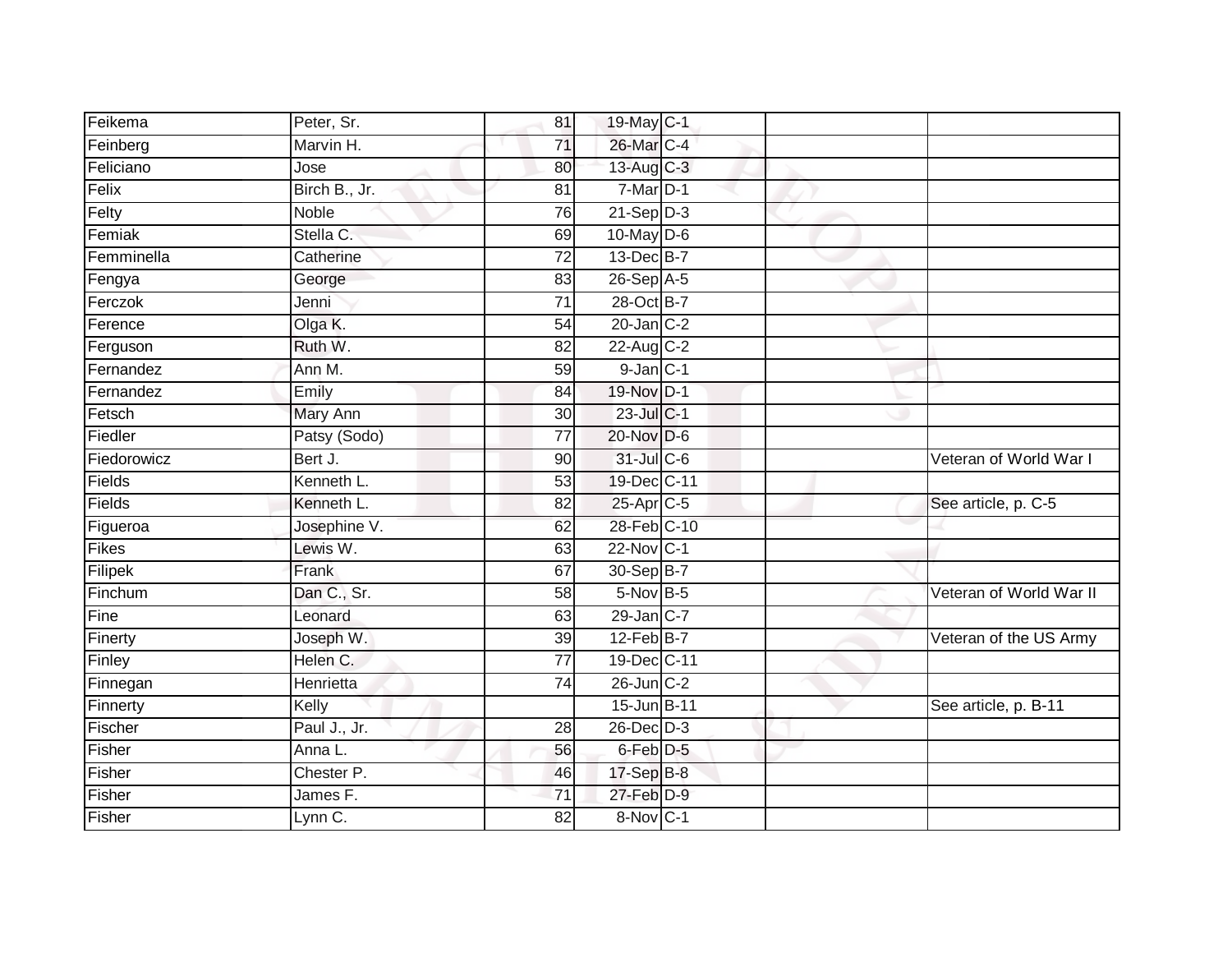| Fitzgerald   | H. Michael                 | 67              | 15-Apr D-1              |       |                |                         |
|--------------|----------------------------|-----------------|-------------------------|-------|----------------|-------------------------|
| Fitzgerald   | Thomas                     | 46              | 21-Nov D-1              |       |                |                         |
| Fitzgerald   | William                    | 50              | 25-Aug D-3              |       |                |                         |
| Fitzmaurice  | William J.                 | 82              | $11-Feb$ C-6            |       |                |                         |
| Fitzpatrick  | George F., Sr.             | $\overline{70}$ | $15$ -Dec $C$ -8        |       |                |                         |
| Flannery     | Frances M.                 |                 | 8-Nov C-1               |       | <b>Bashara</b> |                         |
| Fleck        | Edmond                     | 68              | $1-Dec$ $C-8$           |       |                |                         |
| Fleischman   | Carl (Archie)              |                 | 59 Janyary 6            | $B-6$ |                | Veteran of World War II |
| Fleming      | Agnes                      | $\overline{73}$ | 19-Jul D-5              |       |                |                         |
| Fleming      | Edmond John, Sr.           | 75              | $2$ -Jan $C-1$          |       |                | <b>US Navy Veteran</b>  |
| Fleming      | Emil N.                    | 84              | 19-Oct D-4              |       |                |                         |
| Fleming      | Irene A.                   | 96              | 17-Mar B-5              |       |                |                         |
| <b>Flick</b> | <b>Russell</b>             | 70              | $22-Sep C-1$            |       |                |                         |
| Flood        | Lillian A.                 | 84              | 25-Oct C-8              |       | Fuerst         |                         |
| Florek       | Felix P.                   | $\overline{75}$ | 28-Apr B-5              |       |                |                         |
| Flores       | Augusto                    | 78              | 16-Oct C-1              |       |                |                         |
| Floyd        | James W.                   | 69              | 22-May C-1              |       |                |                         |
| Flym         | Kate                       | 83              | 24-Aug D-2              |       |                |                         |
| Flynn        | Ruth (Johnson)             | $\overline{77}$ | $3$ -Dec $D-1$          |       |                |                         |
| Fogarty      | James W.                   | 79              | $7-Nov$ C-3             |       |                |                         |
| Follmer      | Genevieve L.               |                 | 24-Oct C-2              |       | Dombrowski     |                         |
| Follmer      | Peter P.                   | 68              | $15-Apr$ D-1            |       |                | Veteran of World War II |
| Foltz        | Fredericck F., III         | 70              | $13$ -Jan $ C-1 $       |       |                |                         |
| Foraker      | Paul                       | 75              | $16$ -Jan $A-8$         |       |                |                         |
| Foran        | Michael, Rev.              | 81              | $21-Sep D-3$            |       |                |                         |
| Ford         | Anne                       | 73              | 6-Mar D-5               |       |                |                         |
| Ford         | Paul M.                    | 79              | 20-Jul E-11             |       |                |                         |
| Ford         | <b>Pauline Marie Brady</b> | 73              | $13-Oct$ <sub>C-1</sub> |       |                |                         |
| Foreman      | Richard D.                 | 42              | 23-Mar D-2              |       |                |                         |
| Forrest      | Cosette K.                 | 79              | $21$ -Jul $D-6$         |       |                |                         |
| Forrester    | Roy Orlando                | 67              | 1-Mar C-1               |       |                |                         |
| Forsythe     | Ada                        | 68              | $1-Aug$ D-6             |       | Green-Jones    |                         |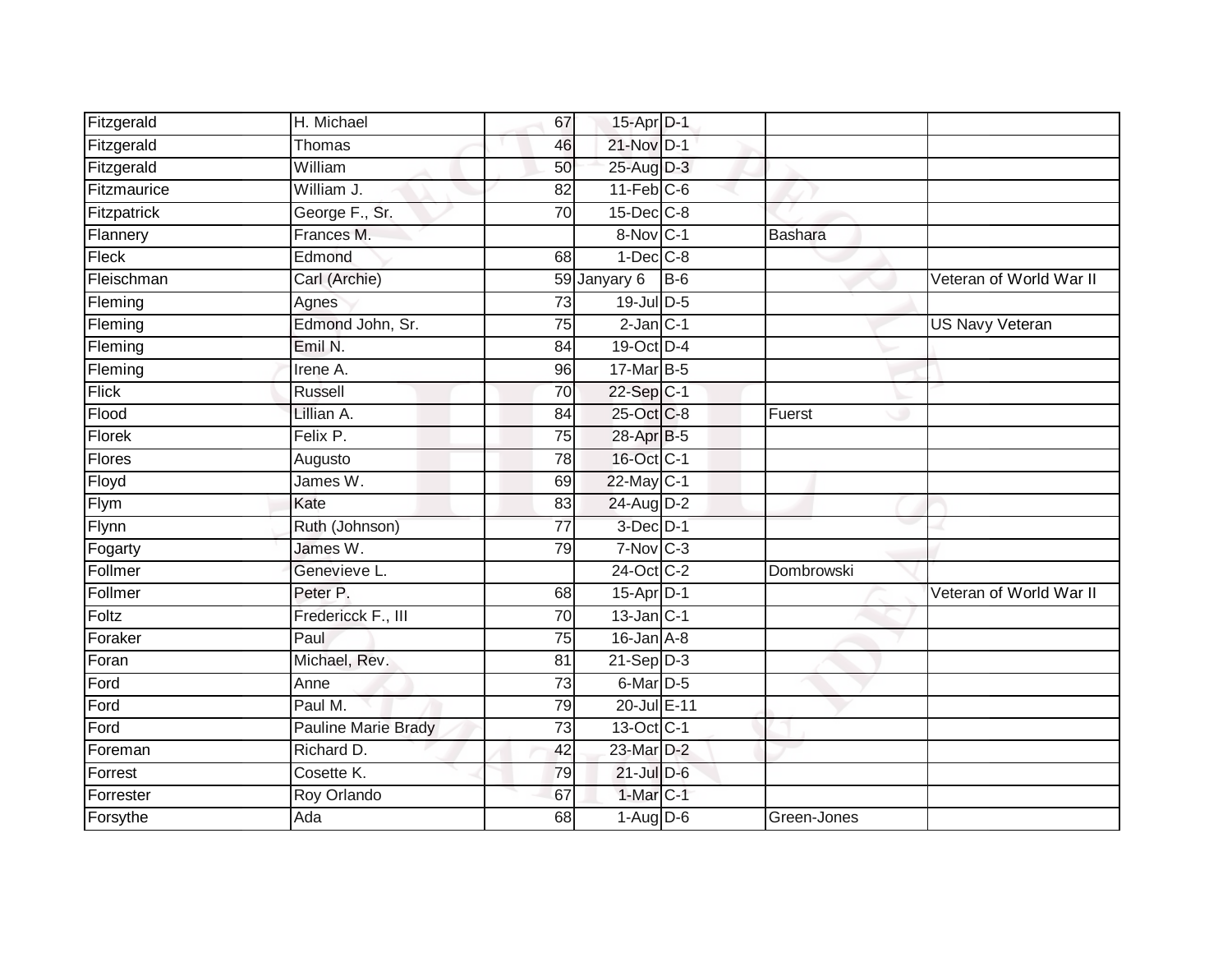| Forsythe      | Ernest L.                | 83              | 26-Dec D-3              |            |           |                                                       |
|---------------|--------------------------|-----------------|-------------------------|------------|-----------|-------------------------------------------------------|
| Forsythe      | Frances                  | 86              | 24-Feb B-6              |            |           |                                                       |
| Fortener      | Norma R.                 |                 | 15-Dec C-8              |            | Whiting   |                                                       |
| Foss          | Michael D.<br>Michael D. | 24              | 26-Jan B-10             |            |           |                                                       |
| Fost          | <b>Byron Leroy</b>       | 50              | 25-Jul C-1              |            |           | Last name also spelled<br>Foust - See July 29, p. B-7 |
| Foster        | Corrine L.               |                 | $13$ -Feb $B-9$         |            |           |                                                       |
| Foster        | Leslie L.                |                 | $13$ -Feb $B - 9$       |            |           |                                                       |
| Foster        | Osie S.                  | 103             | $5-Mar$ D-1             |            |           |                                                       |
| Fothas        | William L.               | 65              |                         | 5-Jun C-10 |           |                                                       |
| Foust         | Byron "Leroy"            | 50              | 29-Jul B-7              |            | $\circ$   | Last name also spelled<br>Fost - See July 25, p. C-1  |
| Foust         | Charles H.               | 45              | $11$ -Feb $C$ -6        |            |           | See article, p. C-6                                   |
| Fowerbaugh    | Mary E.                  | 87              | $3-Mar$ B-5             |            | Daugherty |                                                       |
| Fox           | Antoinette B.            | 80              | 16-Mar F-13             |            |           |                                                       |
| Foxworthy     | Marcella                 | 64              | 22-Aug C-2              |            |           |                                                       |
| Fozkos        | Helen                    | $\overline{72}$ | $9$ -Jan $C-1$          |            |           |                                                       |
| Frame         | Marguarite               |                 | $8-Aug$ B-5             |            |           |                                                       |
| Francis       | Lillie R.                | 107             | 21-Dec E-4              |            |           |                                                       |
| Franek        | Joseph M.                | 56              | $10$ -Nov $C-1$         |            |           |                                                       |
| Frangis       | Emilie L.                | 89              | $21$ -Jul D-6           |            |           |                                                       |
| Franiak       | Joseph C.                | 64              | $3-Feb$ B-5             |            |           |                                                       |
| Frank         | Anne M.                  | 89              | 15-Jul A-9              |            | Moran     |                                                       |
| Frankenberger | Harriett M.              | 57              | $27 -$ Jul $D-3$        |            |           |                                                       |
| Franker       | Mark D.                  | 28              | $17-Nov$ <sub>C-2</sub> |            |           |                                                       |
| Franklin      | Charles E., Jr. "Chubby" | 72              | $12$ -Jun $D-6$         |            |           |                                                       |
| Franko        | Stephen G.               | 75              | 15-Dec C-8              |            |           |                                                       |
| Frankovich    | Mary A.                  | 83              | 27-Dec C-2              |            |           |                                                       |
| Fransioli     | Frank P.                 | 69              | $6$ -Oct $C-1$          |            |           |                                                       |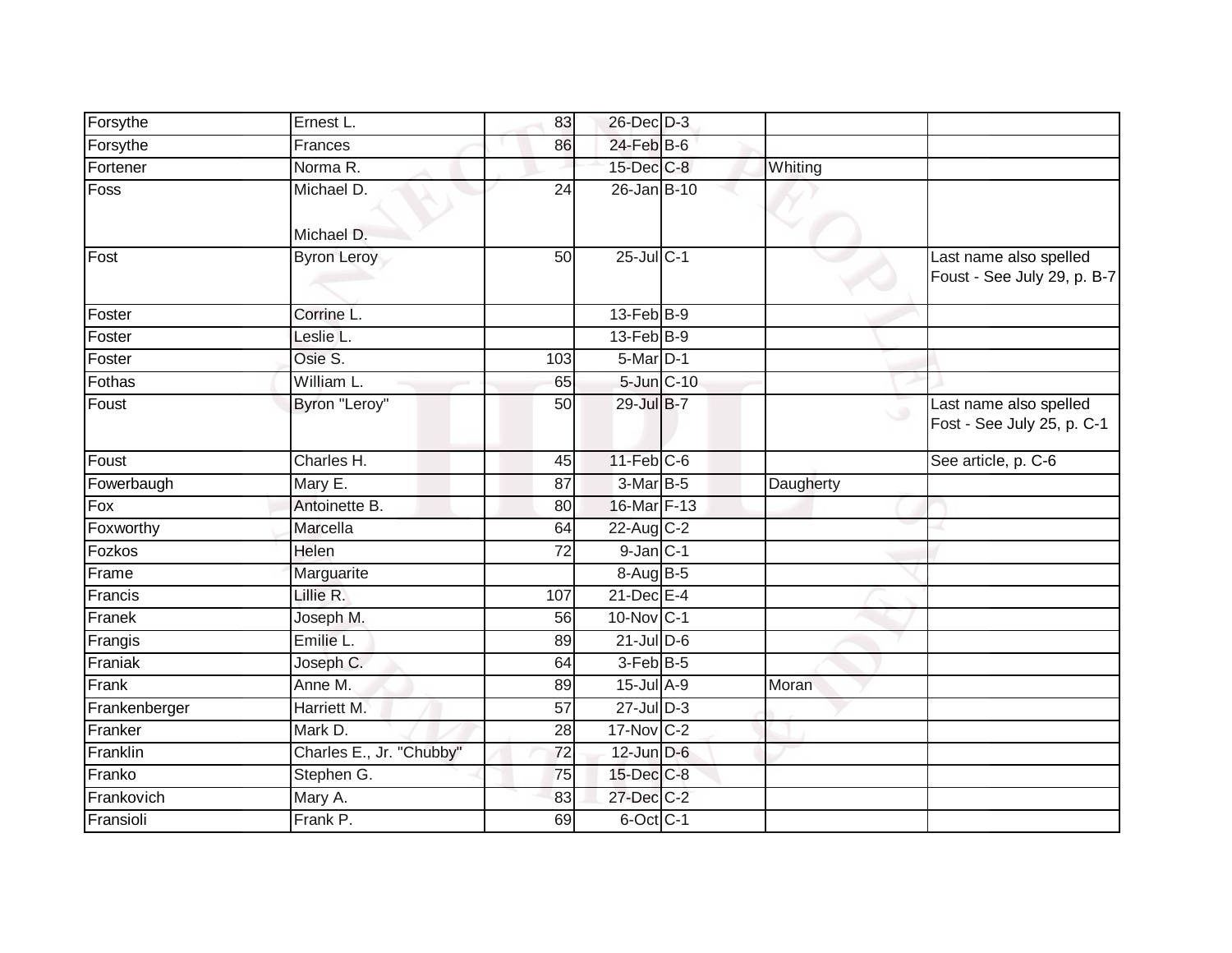| Franz      | Lucille E.          | 91              | $2$ -Feb $F-6$         |            |                         |
|------------|---------------------|-----------------|------------------------|------------|-------------------------|
| Fraze      | Henry, Jr.          | 51              | 15-Aug C-1             |            |                         |
| Frazier    | Zelma G.            | 73              | 13-Oct C-1             |            |                         |
| Fredel     | Victoria            | 70              | $24$ -Feb $B$ -6       |            |                         |
| Frederice  | Raymond             | $\overline{72}$ | $4-Apr$ <sub>C-3</sub> |            |                         |
| Frederick  | Andrew              | 69              | $28-Sep D-2$           |            | Veteran of World War II |
| Frederisy  | Maryann P.          | 37              | 14-Jan C-5             | Sluscarzyk |                         |
| Fredy      | Harry C.            | 71              | $31$ -Jan $C-4$        |            |                         |
| Freeman    | James M.            | 52              | $23$ -Jan $C-2$        |            |                         |
| Freeville  | Jack A.             | 64              | $10-Sep$ C-5           |            |                         |
| Freimann   | Sister Mary Annella | $\overline{74}$ | $5$ -Oct $E-12$        |            |                         |
| French     | Georgia B.          |                 | 12-Mar C-10            |            |                         |
| Freudinger | Irene (Johnson)     |                 | $16$ -Dec $C-1$        | Kowalko    |                         |
| Friederici | Lawrence "Larry"    | 39              | 14-Sep D-2             |            |                         |
| Friesman   | <b>Gladys Smith</b> | 78              | 16-Jun C-1             |            |                         |
| Frigo      | William             | 42              | 12-Aug D-5             |            |                         |
| Fritz      | Wilbur H. "Bib"     | 63              | 15-Dec C-8             |            |                         |
| Fromm      | Alice               | $\overline{77}$ | $10-Sep$ C-5           |            |                         |
| Fromm      | <b>Bernard</b>      | 82              | 5-Feb D-1              |            |                         |
| Fronek     | Joseph              | 68              | $1-MarC-1$             |            |                         |
| Fross      | Gerald (Red) G.     | 54              | 21-Mar B-5             |            |                         |
| Fruehling  | Emma                |                 | $1-Nov$ C-1            | Reichert   |                         |
| Fry        | Arthur C.           | 86              | 18-May D-4             |            |                         |
| Fugiel     | Anna                | 88              | $2-Sep$ D-7            |            |                         |
| Fugiel     | Jean                | 69              | 28-Aug C-1             |            |                         |
| Fuldauer   | Albert G.           | 43              | $23$ -Jun $ C-1 $      |            |                         |
| Fultz      | Cleff E             | 65              | $6$ -Jan $B$ -6        |            |                         |
| Furto      | Edythe B.           | 70              | $13$ -Jun $ C-2 $      |            |                         |
| Fuzy       | Joseph              | 95              | 10-Dec C-4             |            |                         |
| Gabrish    | John H.             | 80              | 29-Apr D-5             |            |                         |
| Gackso     | Esther              | 79              | 30-Jul B-5             | Rapali     |                         |
| Gadus      | John                | 89              | 28-Aug C-1             |            |                         |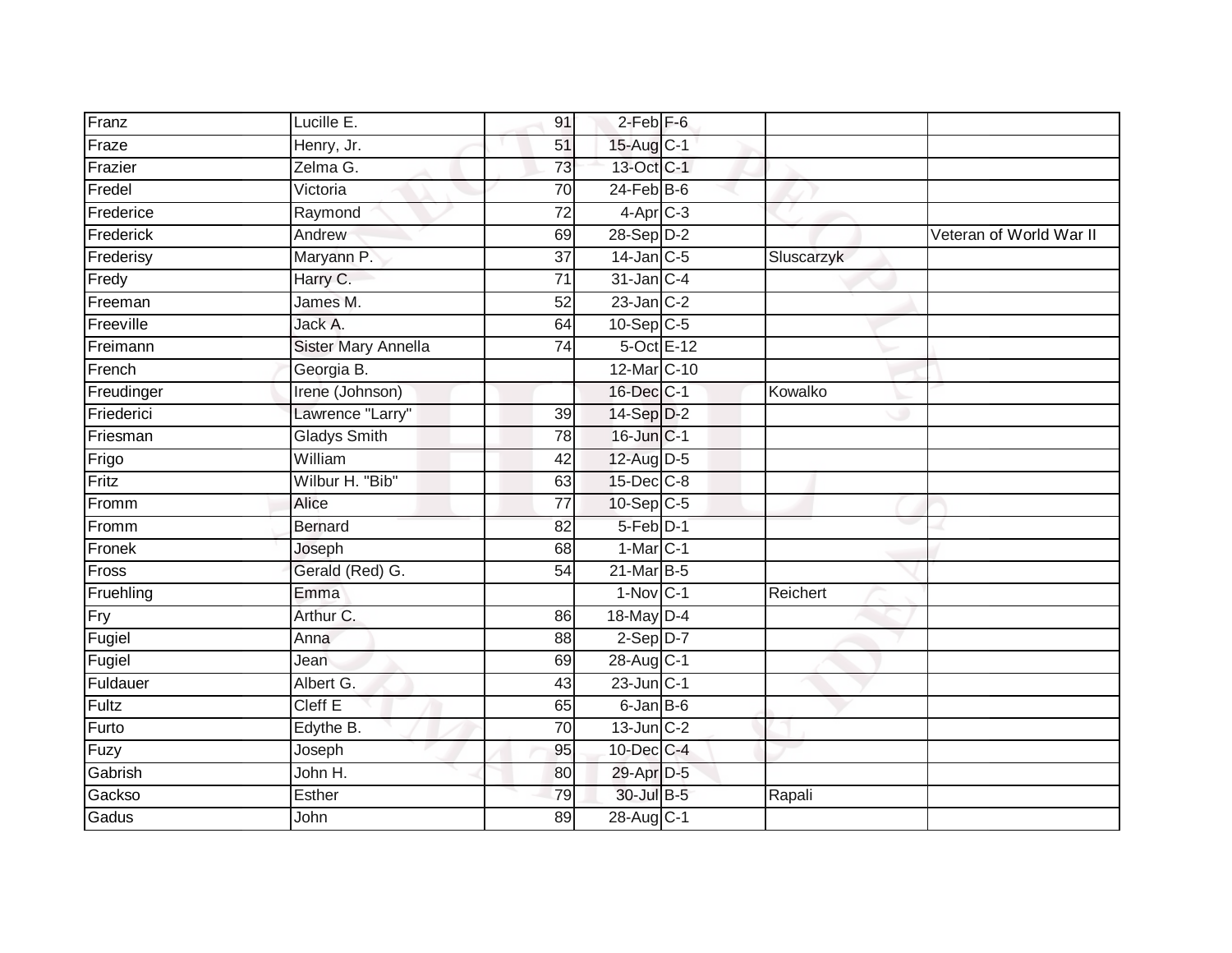| Gadzinski | Rose D.            | 70              | $6-Sep$ D-5             |  |                         |
|-----------|--------------------|-----------------|-------------------------|--|-------------------------|
| Gaidos    | Lucille            | 84              | 7-May D-1               |  |                         |
| Gainer    | Jerome D.          | 66              | 15-May C-5              |  |                         |
| Gaitens   | James C. "Scotty"  | 85              | 28-May C-2              |  |                         |
| Gale      | Elsie I.           | $\overline{97}$ | $24$ -Jul C-2           |  |                         |
| Galkowski | Frank J.           | 78              | $23$ -Jul C-1           |  |                         |
| Galloway  | William P.         | 69              | $2$ -Oct $D-1$          |  |                         |
| Gammie    | Gertrude M.        | 98              | $21$ -Dec $E-4$         |  |                         |
| Gammons   | Georgia (Kovan)    |                 | $12$ -May B-5           |  |                         |
| Gannaway  | Robert             | 66              | 20-Apr C-11             |  | Veteran of World War II |
| Garcia    | Adan               | 54              | $24$ -Apr $C-2$         |  |                         |
| Garcia    | Carlos, Sr.        |                 | 24-Aug D-2              |  |                         |
| Garcia    | Ma Isabel          | 48              | 4-Aug C-1               |  |                         |
| Garcia    | Mildred I.         | 77              | 20-Jan C-2              |  |                         |
| Garcia    | Patricia A.        | $\overline{34}$ | 30-Jun C-1              |  |                         |
| Gard      | Genevieve A.       | 81              | 12-Aug D-5              |  |                         |
| Gardner   | Michael (Mickey)   | 79              | 31-Dec D-8              |  |                         |
| Garland   | Raybon             | 80              | 11-Mar B-7              |  |                         |
| Garmon    | Patricia R.        | 57              | $7$ -Apr $C-1$          |  |                         |
| Garner    | Glyndon M.         | 80              | 28-Oct B-7              |  |                         |
| Garner    | Idella             | 81              | $17-Sep$ B-8            |  |                         |
| Garolfalo | Marty C.           | $\overline{20}$ | $9$ -Jun $A-2$          |  | See article, p. A-2     |
| Garretson | <b>James Frank</b> | 63              | $25$ -Jul C-1           |  |                         |
| Garrett   | Robert R.          | 66              | $15$ -Jun $D-3$         |  | Veteran of World War II |
| Garrison  | Lester G.          | 97              | $27$ -Feb $D-9$         |  |                         |
| Garson    | Leona M.           | 69              | $27$ -Feb $D-9$         |  |                         |
| Garton    | Marian P.          | 62              | $3$ -Dec $D-1$          |  |                         |
| Garus     | Karl               | 51              | 19-Mar B-5              |  |                         |
| Garvey    | Kenneth E.         | 48              | 27-Aug C-1              |  |                         |
| Garzinski | William J.         | 66              | 30-Nov D-2              |  |                         |
| Gaskey    | Barney, Sr.        | 61              | 20-Jan C-2              |  | Veteran of World War II |
| Gaskey    | Stanley M.         | $\overline{77}$ | $10-Sep$ <sub>C-5</sub> |  |                         |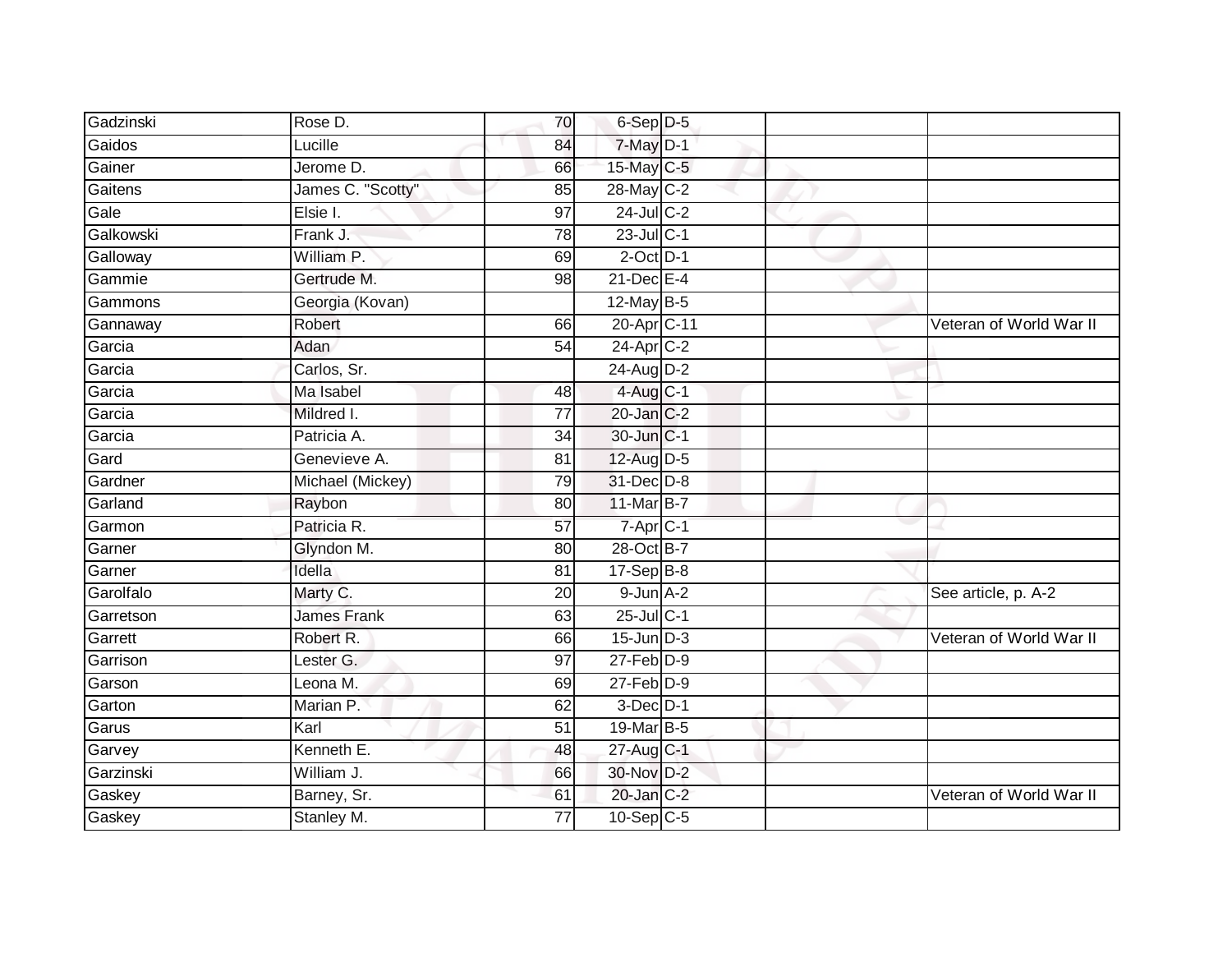| Gast      | William R.          | 78  | $1-Apr$ <sub>C-7</sub>  |         |                          |
|-----------|---------------------|-----|-------------------------|---------|--------------------------|
| Gates     | Charles Lyn (Chuck) | 26  | 30-Oct C-1              |         | Veteran of the US Army   |
| Gatewood  | Mary F.             | 81  | $14-Sep$ D-2            |         |                          |
| Gawlik    | Edward              | 67  | $30$ -May C-3           |         |                          |
| Gawor     | Sophie              | 65  | $10-Sep$ $C-5$          |         |                          |
| Gawronski | Andrew G.           | 78  | $5-Sep$ $C-3$           |         |                          |
| Gaydos    | Andrew              | 75  | $5-Aug$ B-6             |         |                          |
| Gaydos    | Emil                | 68  | $14$ -Jul C-1           |         |                          |
| Gearman   | Roy J.              | 74  | $7$ -Dec $E-1$          |         |                          |
| Geary     | Matthew Wayne       |     | 12-Aug D-5              |         |                          |
| Gebauer   | Dale A.             | 61  | $26$ -Dec $D-3$         |         |                          |
| Geffert   | Mary A.             | 82  | 12-Oct D-3              |         |                          |
| Gehrt     | Erving              | 62  | 19-Dec C-11             |         |                          |
| Geiger    | Harry W.            | 85  | 12-Oct D-3              |         |                          |
| Gelvickis | Stanley             | 74  | $21$ -May C-6           |         |                          |
| Genis     | John P.             | 78  | $13$ -Aug C-3           |         |                          |
| Gentry    | Aileen G.           | 60  | 15-Apr D-1              |         |                          |
| Georgakis | <b>Steve</b>        | 58  | 14-Mar C-10             |         |                          |
| Gerke     | <b>Opal Parks</b>   | 65  | $5-Aug$ A-2             |         | See article, p. A-2      |
| Gerlach   | <b>Frances</b>      | 109 | $4-Nov$ D-1             | Austgen |                          |
| Gerlach   | Herbert G.          | 77  | 9-Feb D-14              |         |                          |
| Gherra    | Antone (Tony)       |     | $2$ -Dec $C-1$          |         |                          |
| Giavere   | Michael A.          | 37  | $6-Aug$ $C-1$           |         | See article, p. C-1      |
| Gibbs     | Peggy R.            | 74  | 24-Nov D-1              |         |                          |
| Gibson    | George R., Sr.      | 83  | $15$ -Dec $C$ -8        |         | See also article, p. C-8 |
| Gibson    | Timothy             | 38  | 30-Jul B-5              |         |                          |
| Gidley    | William J.          | 71  | $24-Sep$ <sub>C-1</sub> |         |                          |
| Giffin    | Virgil E.           | 70  | $6$ -Apr $D-2$          |         | Veteran of World War II  |
| Gifford   | Richard D., Sr.     | 57  | 5-Aug B-6               |         |                          |
| Gifford   | Sarah E.            | 86  | 20-Oct C-1              |         |                          |
| Gikas     | Nick G.             | 63  | 27-Oct C-1              |         | Veteran of World War II  |
| Gikas     | Sophie              | 63  | 17-Nov C-2              |         |                          |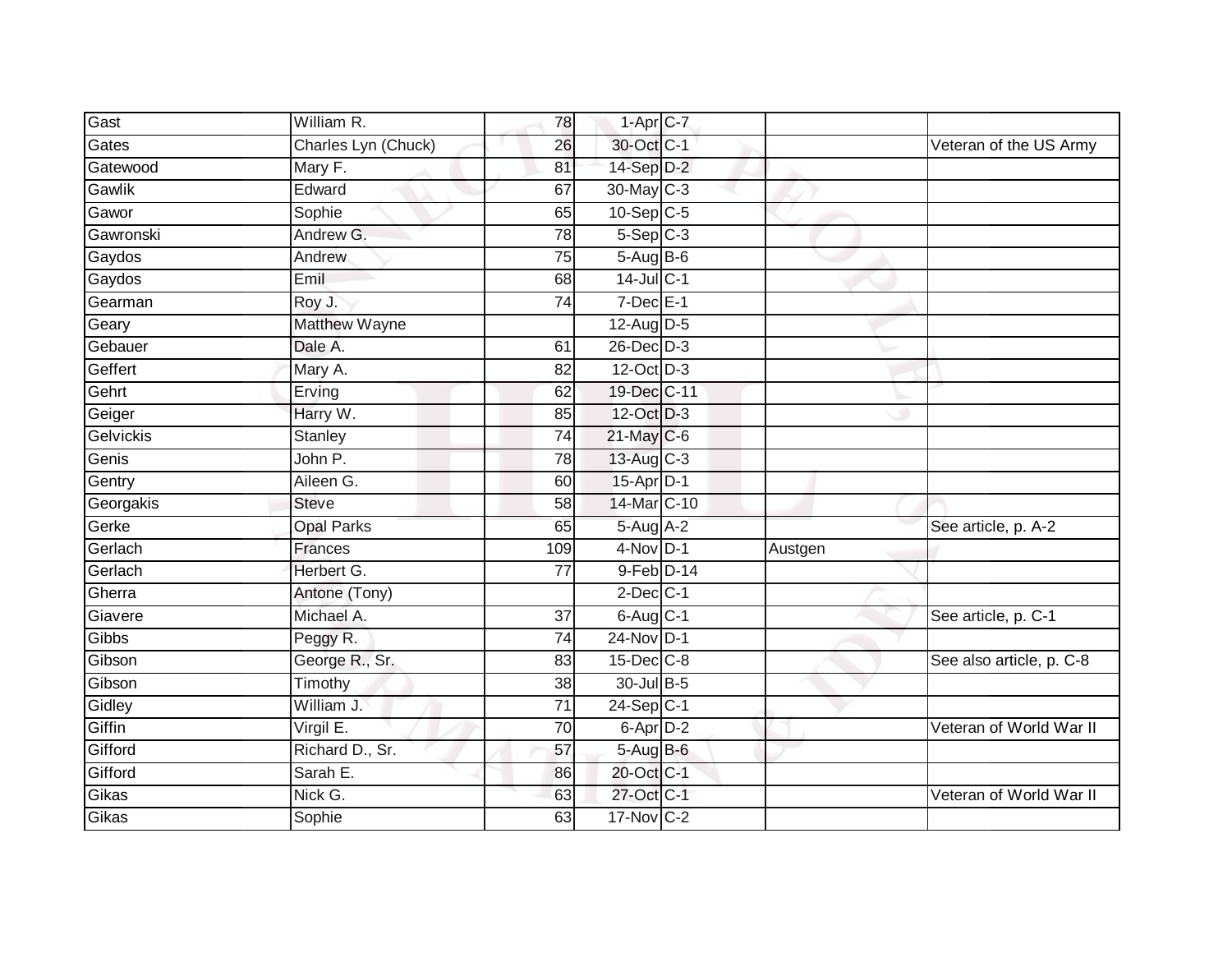| Gilbert    | Janie E.               | 68              | 27-Jun C-1      |         |                                |
|------------|------------------------|-----------------|-----------------|---------|--------------------------------|
| Gilby      | Frank Roy, Jr.         | 64              | 22-May C-1      |         |                                |
| Gildein    | Jan                    | 83              | $4$ -Feb $C-1$  |         |                                |
| Gilfillan  | George C.              | 64              | $14-Sep$ D-2    |         |                                |
| Gill       | Andre R.               | 78              | $24$ -Dec $C-3$ |         |                                |
| Gill       | <b>William Kenneth</b> | 75              | $2$ -Dec $C-1$  |         |                                |
| Gillian    | Nora Edith             | 80              | $31$ -Jul C-6   |         |                                |
| Gilsinger  | Gerald E.              | 69              | 5-Feb D-1       |         | Veteran of World War II        |
| Ginther    | Elizabeth              | 79              | $2-Sep$ $D-7$   | Silvasi |                                |
| Giovingo   | Mary Ann               | $\overline{72}$ | 30-Nov D-2      | Kotlar  |                                |
| Giovingo   | Samuel A.              | 51              | $4-SepB-5$      |         |                                |
| Girman     | Mamie S.               | 87              | 19-Jun C-2      |         |                                |
| Girman     | Norman L.              | 58              | 10-Feb B-8      |         | Veteran World War II           |
| Gish       | Joseph                 | 89              | 24-Mar C-1      |         |                                |
| Glandon    | Lavon                  | 45              | 9-Feb D-14      |         |                                |
| Glassford  | Arthur F.              | 57              | 4-Apr C-3       |         | Veteran of World War II        |
| Gleason    | Edward L.              | 78              | 31-Oct C-2      |         | Veteran of World War II        |
| Glennon    | Paul James             | 68              | $6$ -Feb $D-5$  |         | Veteran of the World War<br>II |
| Glivar     | William "B.G."         | 59              | $2-AugB-5$      |         |                                |
| Glover     | John                   | 69              | 7-Oct A-9       |         |                                |
| Glover     | Leola                  | 95              | 17-Jun A-7      |         |                                |
| Gluth      | Mary I.                | 66              | 20-Jun C-3      |         |                                |
| Godber     | John T.                | $\overline{77}$ | 20-Aug C-1      |         | Veteran of World War II        |
| Goers      | Louise M.              | 92              | $21-Aug$ C-3    |         |                                |
| Goetzinger | Albert J.              | 82              | 14-Nov C-11     |         |                                |
| Goff       | <b>Samuel Arlie</b>    | 77              | $18$ -Jul C-2   |         |                                |
| Goggans    | <b>Randall Scott</b>   | 18              | 19-Aug C-4      |         |                                |
| Gohus      | Stanley                | $\overline{73}$ | 25-Mar B-7      |         |                                |
| Gold       | Robert L.              | 26              | 26-Dec D-3      |         |                                |
| Goldbaugh  | Catherine              | 68              | 31-Jan C-4      |         |                                |
| Goldberg   | Ada                    | 94              | $25$ -Jun $C-5$ |         |                                |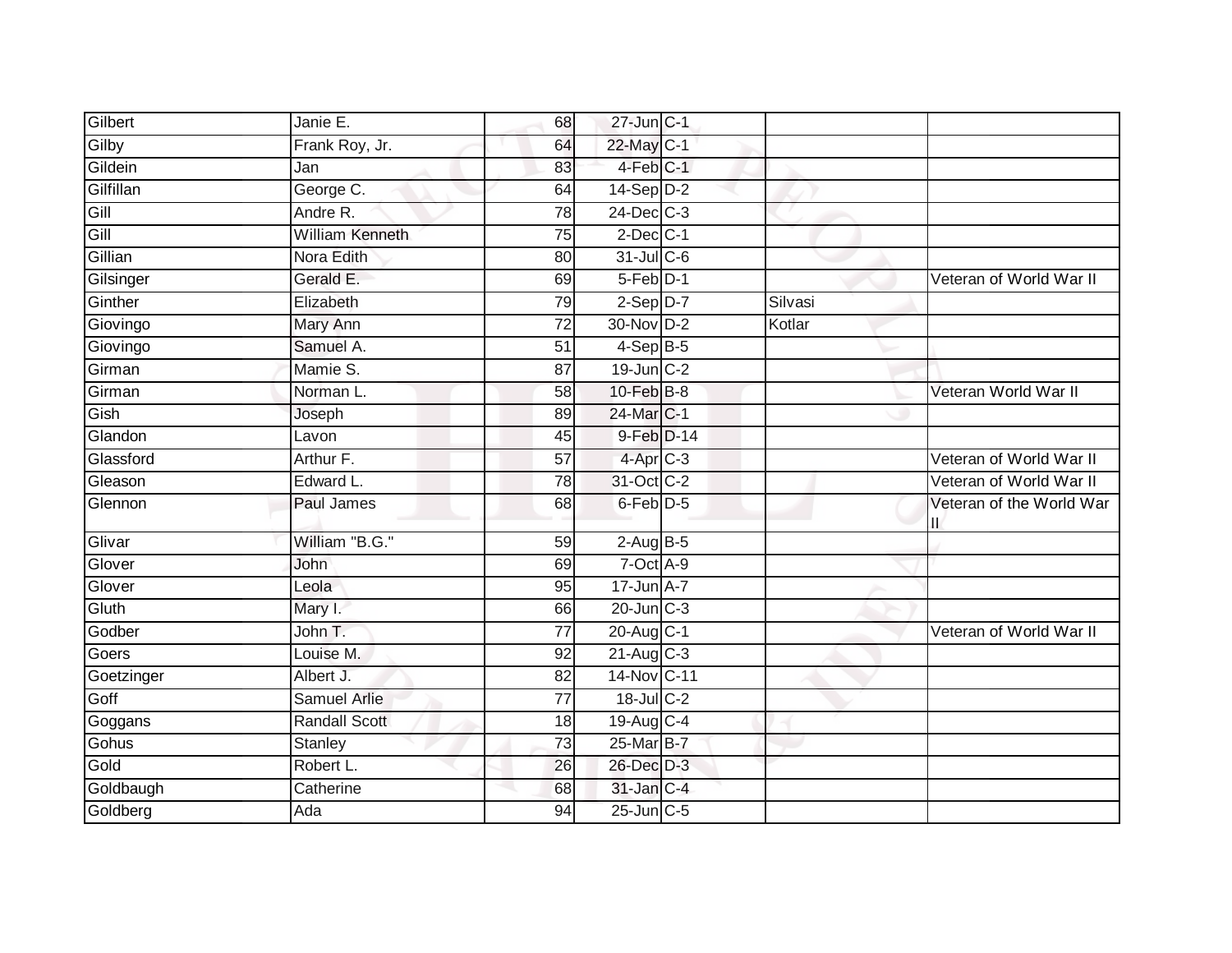| Goldberg     | Rae                     | 100             | $12$ -Jun $D-6$       |          |                                   |
|--------------|-------------------------|-----------------|-----------------------|----------|-----------------------------------|
| Golding      | Freda W.                | 88              | 24-Oct C-2            |          |                                   |
| Golding      | Margaret L.             | 89              | 3-Aug C-6             |          |                                   |
| Golub        | Joan M.                 | 50              | $21$ -Feb $C-5$       |          |                                   |
| Gomolski     | Eugene                  | 61              | $10$ -Dec $C-4$       |          | Veteran of World War II           |
| Gonczy       | Steven (Istvan)         | 80              | $27$ -Feb $D-9$       |          |                                   |
| Gonser       | Ida                     | 91              | $24$ -Jun B-7         |          |                                   |
| Gonsiorowski | Tony                    | 23              | $1$ -Jan $C$ -5       |          | See also article, p. C-5          |
| Gonzalez     | Amalia                  | 78              | $3-Apr$ $C-1$         |          |                                   |
| Gonzalez     | Daniel (Peaches)        | 30              | $2-Apr$ C-8           |          |                                   |
| Gonzalez     | Enriqueta (Kate)        | 83              | 28-Jul C-1            |          |                                   |
| Gonzalez     | Judith A.               | 47              | 26-Sep A-5            |          |                                   |
| Goodrich     | William F.              | 50              | $22$ -Jan C-4         |          |                                   |
| Goodwin      | <b>Clarence Leo</b>     | 80              | 24-Jan D-4            |          |                                   |
| Goodwin      | Robert C.               | 84              | $5$ -Jul $B-7$        |          |                                   |
| Gordon       | Ethel                   |                 | 10-Oct C-1            |          |                                   |
| Gordon       | Joseph E.               | 75              | 16-Oct C-1            |          |                                   |
| Gordon       | Norman P.               | 77              | $1$ -Jan $C$ -5       |          |                                   |
| Gordon       | Russell R.              | 74              | 19-Nov D-1            |          | See also December 14, p.<br>$E-2$ |
| Gorman       | Paul (Pat)              | $\overline{77}$ | $20$ -Feb $B-7$       |          |                                   |
| Gorman       | Thomas F.               | 83              | 9-Mar D-2             |          | Veteran of World War I            |
| Gorny        | Theodore F.             | 63              | 5-Feb D-1             |          |                                   |
| Gorski       | <b>Stanley</b>          | 68              | 18-May D-4            |          | Veteran of World War II           |
| Goss         | Myrtle M.               | 62              | $1-MarC-1$            |          |                                   |
| Gostylo      | <b>Edward "Big Gus"</b> | 71              | $2$ -Feb $F-6$        |          | Veteran of World War II           |
| Gotch        | Frank                   | 73              | $10$ -Dec $C-4$       |          |                                   |
| Goult        | Mildred A.              | $\overline{82}$ | $14-Apr$ B-8          |          |                                   |
| Gouwens      | Andrew J.               |                 | 14-Mar C-10           |          |                                   |
| Govert       | Dolores M.              | 67              | 18-Mar B-6            |          |                                   |
| Goysich      | Florence R.             | 67              | $21$ -Jul $D-6$       | Grigoras |                                   |
| Graan        | Curtis "Tubby"          | 62              | 18-Apr <sub>C-3</sub> |          |                                   |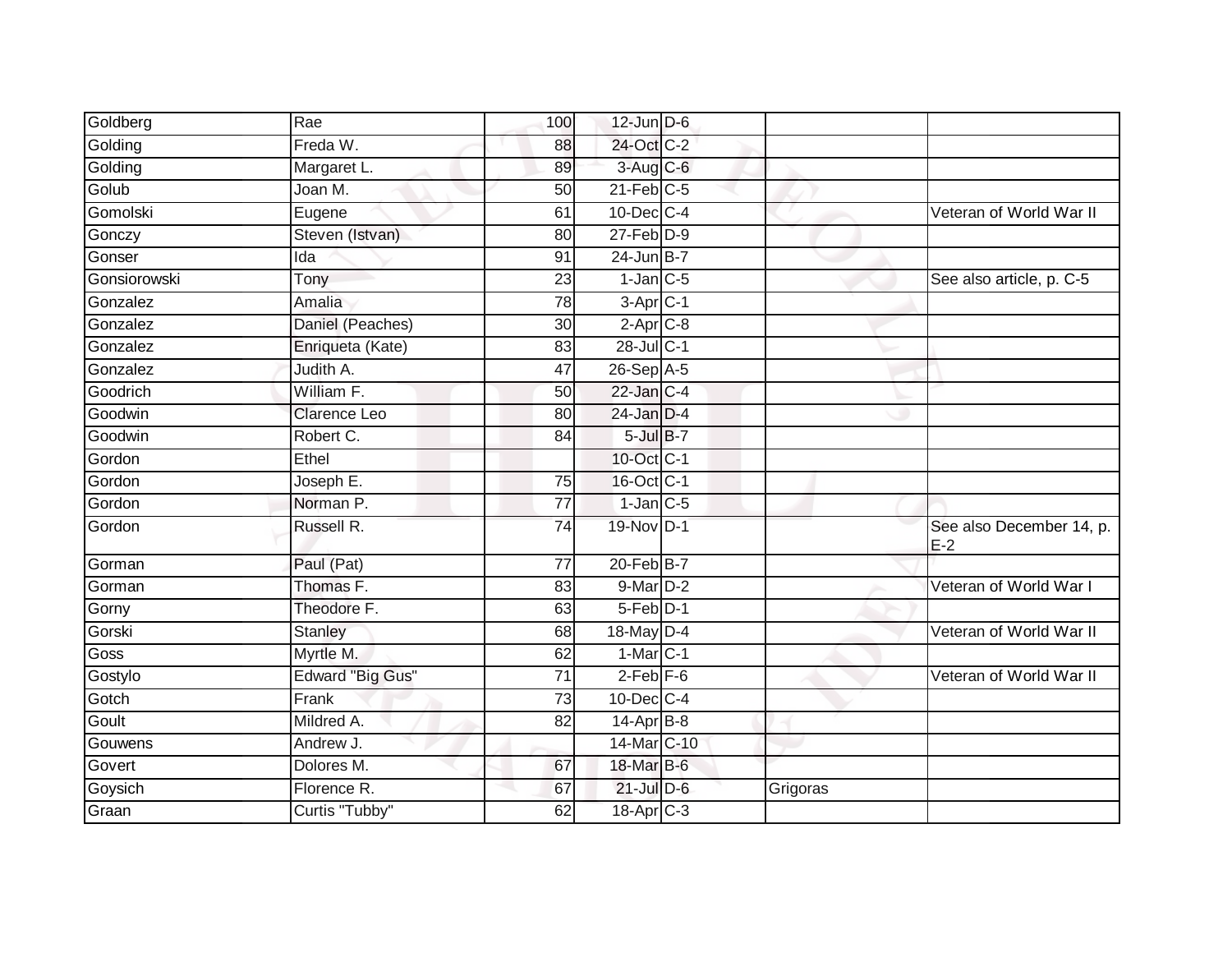| Graan      | Lottie H.             | 58              | 3-Apr C-1       |          |                         |
|------------|-----------------------|-----------------|-----------------|----------|-------------------------|
| Grabarczyk | Richard               | 61              | 3-Feb B-5       |          | Veteran of Word War II  |
| Grabe      | Lucille M.            | 69              | $21-Sep$ D-3    | Bertrand |                         |
| Grabinski  | Amy Lynn              | stillborn       | $3$ -Jun $B$ -6 |          |                         |
| Grabowski  | Chester J.            | 62              | $29-Sep C-1$    |          |                         |
| Grabowski  | Frank                 | 52              | $27 - Sep$ C-8  |          |                         |
| Grabski    | Alfred A.             | 64              | 5-Feb D-1       |          | Veteran of World War II |
| Grabski    | Eugene H.             | 68              | 13-May C-7      |          |                         |
| Grabski    | Helen                 | 75              | $2$ -Jun $C-1$  |          |                         |
| Grace      | <b>Helen</b>          | $\overline{75}$ | 6-Feb D-5       | Hojnacki |                         |
| Gradle     | Sally                 | 54              | 22-Dec D-1      |          |                         |
| Gramsas    | Michael               | 87              | 20-Feb B-7      |          |                         |
| Grandys    | Kazmiera              | 77              | 25-Jun C-5      |          |                         |
| Granger    | Lavina J. "Bunny"     | 88              | $3-Sep$ C-1     |          |                         |
| Granholm   | Enar J.               | $\overline{77}$ | 6-Oct C-1       |          |                         |
| Gray       | Edward O.             | 72              | $22$ -Apr $C-1$ |          | Veteran of World War II |
| Grcich     | Dolores J.            | $\overline{53}$ | 28-Nov B-10     | Lambros  |                         |
| Green      | Carolyn J.            | 49              | 16-Dec C-1      |          |                         |
| Green      | <b>Janice Roberts</b> | 49              | $4$ -Apr $C-3$  |          |                         |
| Green      | Loid (Wart)           | 73              | 24-Nov D-1      |          |                         |
| Green      | Margaret R.           | 89              | 26-Aug D-5      |          |                         |
| Green      | Patricia L.           | $\overline{37}$ | $27$ -Feb $D-9$ |          |                         |
| Gregg      | <b>Marie</b>          | 83              | 8-Sep C-1       |          |                         |
| Gregory    | William C.            | 67              | 28-Dec C-7      |          | Veteran of World War II |
| Grelecki   | Chester R.            | $\overline{75}$ | 20-Feb B-7      |          |                         |
| Grenis     | <b>Bessie</b>         |                 | 20-Aug C-1      |          |                         |
| Griffin    | Murphy                | 81              | 19-Aug C-4      |          |                         |
| Griffin    | Willie Lee "Bill"     | 79              | $10$ -Apr $C-2$ |          |                         |
| Griffith   | Evelyn E.             | 62              | 30-Dec C-1      |          |                         |
| Grigson    | H. Conn               | 81              | $23$ -Jun $C-1$ |          |                         |
| Grimm      | Sue                   | 72              | 3-Mar B-5       |          |                         |
| Grinstead  | M. Regina             | 68              | 17-Mar B-5      |          |                         |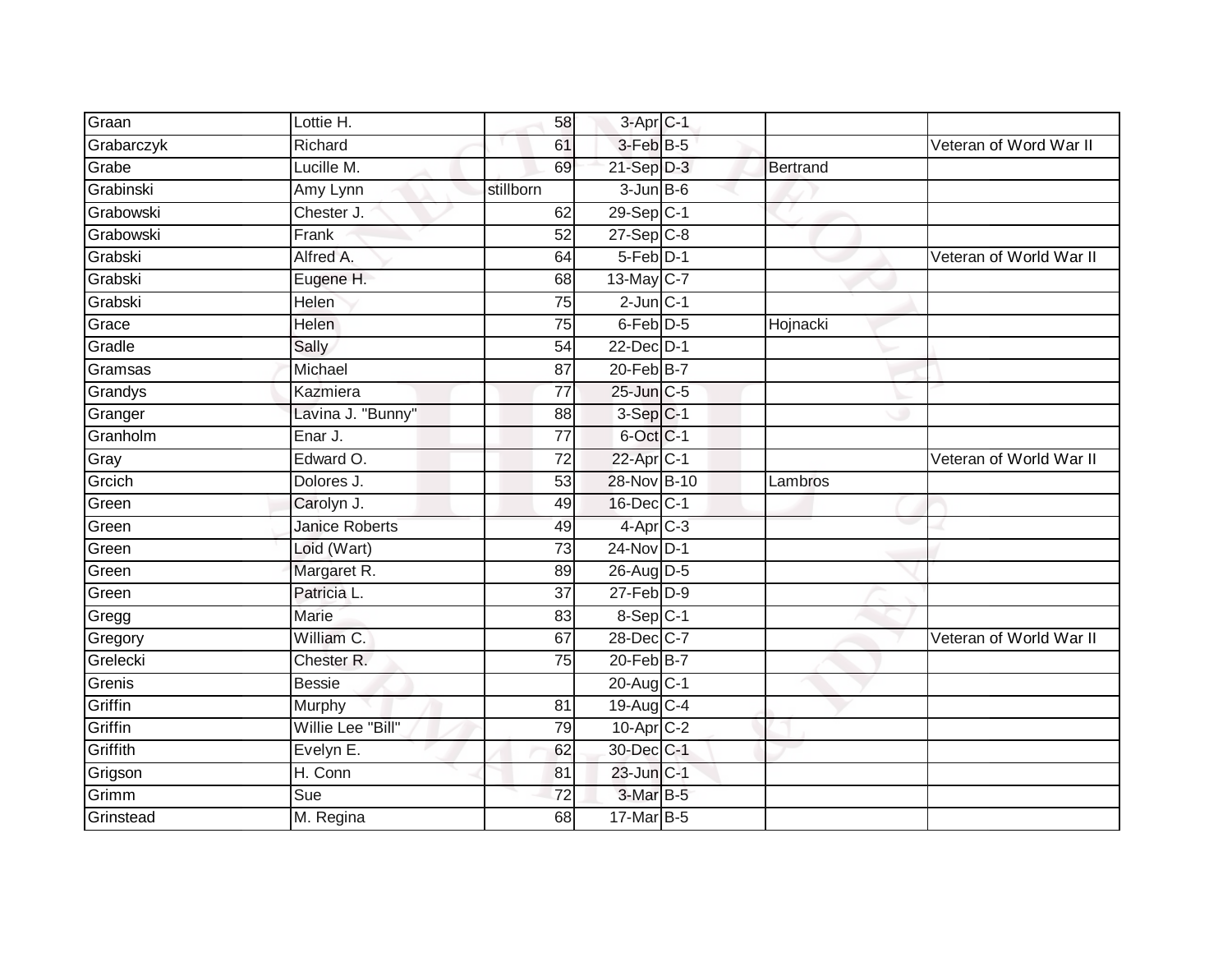| Grisaffe  | George J.           | 78              | 23-Sep D-6            |       |                                       |
|-----------|---------------------|-----------------|-----------------------|-------|---------------------------------------|
| Gross     | Angeline T.         | 67              | 20-Feb B-7            |       |                                       |
| Gross     | Robert I.           | 58              | 19-Jan E-14           |       | Veteran of World War II               |
| Grotte    | Bernard J.          | 79              | $9$ -May $ C-1 $      |       |                                       |
| Grove     | Harold E.           | 62              | 6-Oct C-1             |       | Veteran of World War II               |
| Grskovich | Marion (Motzie)     | $\overline{71}$ | 27-Apr D-15           |       |                                       |
| Gruba     | Victor A.           | 91              | $11-AprB-5$           |       |                                       |
| Grubbs    | Irene L.            | 82              | 29-Aug C-4            |       |                                       |
| Grudzien  | Lillian             | 58              | 30-Jul B-5            | Puklo |                                       |
| Grundy    | Sarah A.            | $\overline{97}$ | $22$ -Aug C-2         |       |                                       |
| Gruppe    | Amelia Schreiber    | 90              | $12$ -Feb $D-1$       |       |                                       |
| Grusia    | Elie                | 90              | 6-Apr D-2             |       |                                       |
| Gubitz    | David               | 71              | 6-Apr <sub>D-2</sub>  |       | Veteran of World War II               |
| Guetzka   | Sophie              | 91              | $21-Sep D-3$          |       |                                       |
| Guillen   | Alvarao, Sr.        | 63              | 27-Apr B-5            |       |                                       |
| Gulva     | John A.             | 75              | 7-Oct A-9             |       |                                       |
| Gunlogson | Alvin               | 61              | $2-Sep$ D-7           |       |                                       |
| Gurgas    | Aloysius F. "Al"    | 48              | 21-Oct A-6            |       |                                       |
| Gustafson | Axle O.             | 92              | 22-Apr <sub>C-1</sub> |       |                                       |
| Guthrie   | <b>Tori Charise</b> | infant          | $5-Sep$ $C-3$         |       |                                       |
| Gutierrez | Raymond J.          | 23              | $25$ -Jun $C$ -5      |       | See also article Junr 23, p.<br>$A-2$ |
| Gutowski  | Erna                | 92              | $21$ -Feb $C-5$       |       |                                       |
| Gutowski  | Irene M. (Kostra)   | 63              | $10$ -Apr $C-2$       |       |                                       |
| Gutowsky  | Robert J.           | 57              | 10-Mar B-6            |       |                                       |
| Guy       | Robert Lester       | $\overline{74}$ | 23-Oct C-13           |       |                                       |
| Guza      | Leo J.              | 62              | $11-Sep$ D-9          |       | Veteran of World War II               |
| Guzzo     | <b>Aaron Thomas</b> | 7               | $18$ -Jul C-2         |       |                                       |
| Haak      | Arthur, Sr.         | 68              | 25-Mar B-7            |       |                                       |
| Haan      | Leonard             | 76              | 13-Sep C-8            |       |                                       |
| Haas      | Grace H.            | 85              | 13-Jan C-1            |       |                                       |
| Haeberlin | Edna                | 80              | 23-Apr <sub>C-9</sub> |       |                                       |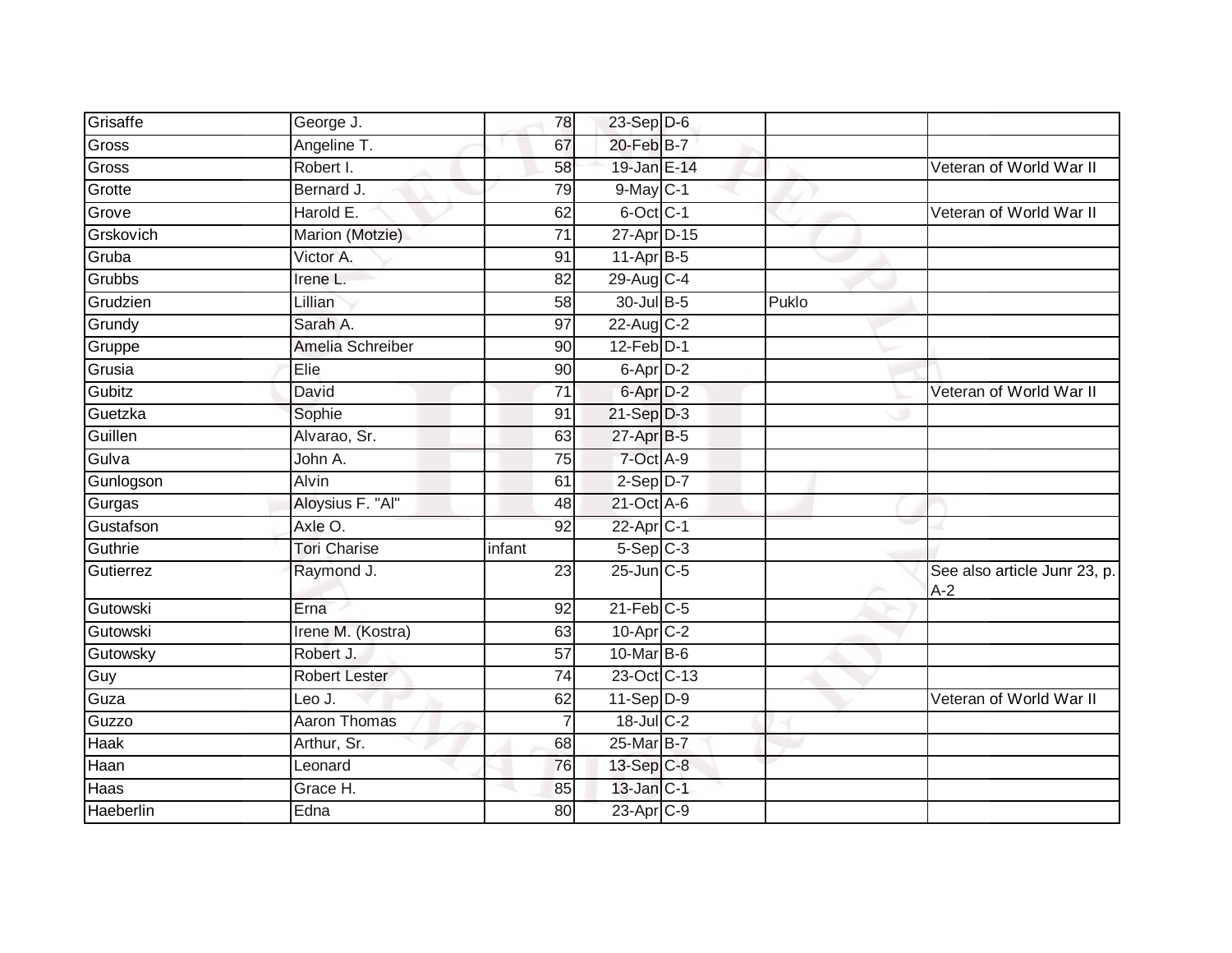| Haig          | Donald D., Sr.                | 60              | 24-Oct C-2        |         |                               |
|---------------|-------------------------------|-----------------|-------------------|---------|-------------------------------|
| Haines        | Fred                          | 84              | 23-Aug B-5        |         |                               |
| Halach        | Mary                          | 89              | $21$ -Jun $D-5$   |         |                               |
| Halajcsik     | <b>Steve</b>                  | 83              | $20$ -Jan $C-2$   |         |                               |
| Hale          | Leonard O.                    | $\overline{36}$ | 6-Aug C-1         |         | Veteran of the Vietnam<br>war |
| Hall          | Adrienne                      | $\overline{7}$  | 10-Aug F-10       |         |                               |
| Hall          | Agnes M.                      | 75              | 25-Apr C-5        |         |                               |
| Hall          | Alvin L., Jr.                 | 56              | 5-Mar D-1         |         |                               |
| Hall          | Audrey C.                     | 3               | 10-Aug F-10       |         |                               |
| Hall          | Cindy D.                      | 34              | 10-Aug F-10       |         |                               |
| Hall          | Joseph E.                     | 69              | $8$ -Jul $B-7$    |         |                               |
| Hall          | Lessie B.                     | 91              | 19-Jan E-14       |         |                               |
| Hall          | Mary F.                       | 91              | 22-Mar A-8        |         |                               |
| Hall          | <b>Phillp Charles (Chuck)</b> | 36              | 10-Aug F-10       |         |                               |
| Hall          | Thurman                       | 44              | 16-Oct C-1        |         | See article, p. C-1           |
| Hallberg      | Emma A.                       | 78              | $21-Nov$ D-1      |         |                               |
| Hallberg      | Perry C.                      | 61              | $21-Aug$ $C-3$    |         |                               |
| $H$ alle      | Sarah                         | $\overline{72}$ | 9-Mar D-2         |         |                               |
| Halliar       | Helen M.                      | 80              | 5-Jun C-10        |         |                               |
| Halo          | John, Rev.                    | 62              | $15-Sep$ C-1      |         |                               |
| Halvorson     | Pearl V.                      | 89              | $12$ -Jul $A-8$   |         |                               |
| Hamilton      | Alice F.                      | 94              | 16-Mar F-12       |         |                               |
| Hamilton      | Miles F. "Dude"               | $\overline{72}$ | 18-Dec D-7        |         |                               |
| Hammerman     | Freida                        | 64              | $23$ -Jun $ C-1 $ |         |                               |
| Hammerschmidt | Edith                         | 81              | $8$ -Jun $D-2$    | Johnson |                               |
| Hammond       | Irene L.                      | 55              | 23-Mar D-2        |         |                               |
| Hammond       | Ralph L.                      | $\overline{73}$ | 13-Feb B-9        |         |                               |
| Hammonds      | Richard L.                    | 60              | $22$ -Jan $C-4$   |         |                               |
| Hanas         | Jean E.                       | 65              | $2$ -Dec $C-1$    | Andree  |                               |
| Hancock       | Martha E.                     | 63              | 26-Feb C-7        |         |                               |
| Hand          | George A.                     |                 | $1$ -Jan $C-5$    |         |                               |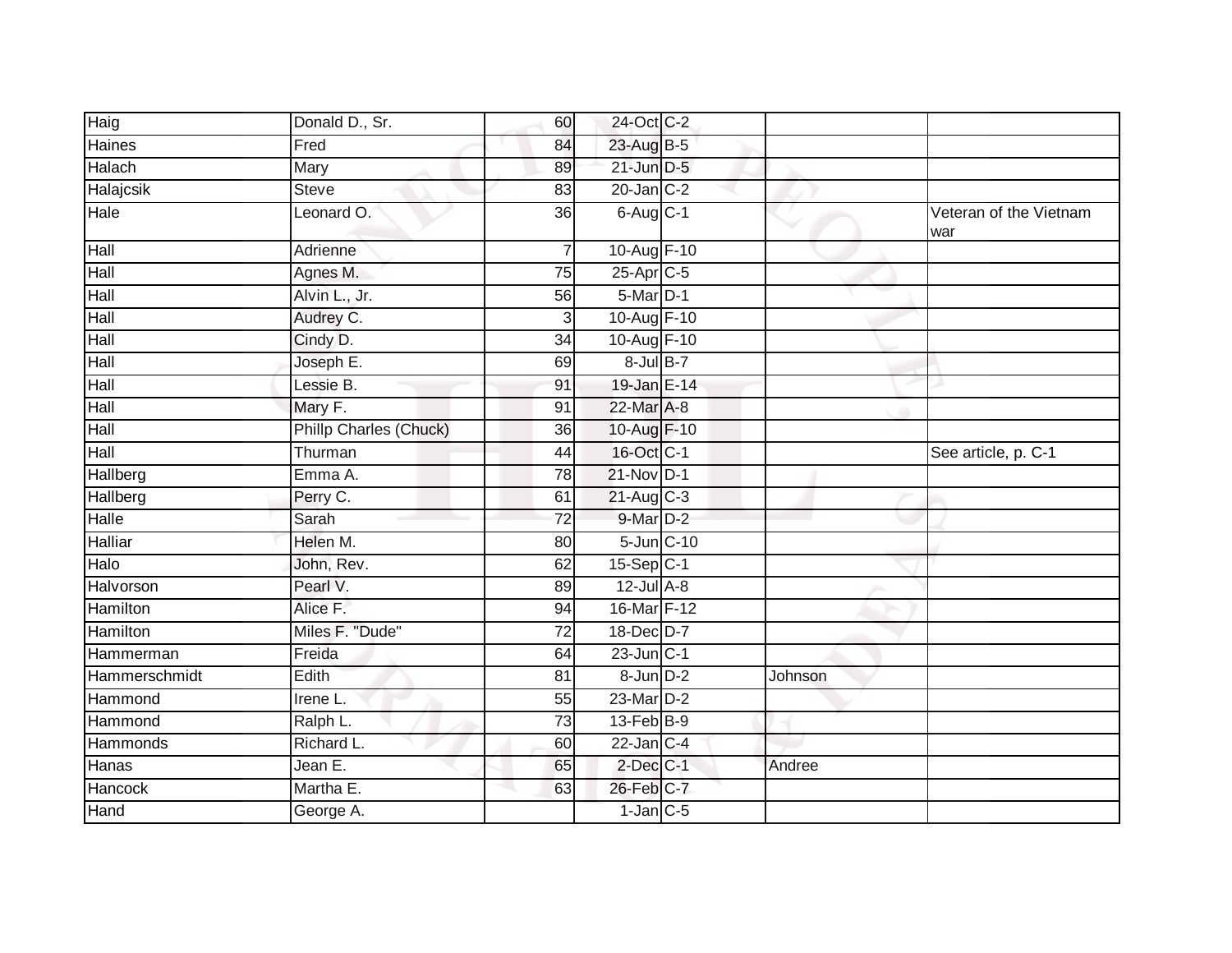| Handlon       | Keith J.                   | 30              | 10-Nov C-1              |       |                         |
|---------------|----------------------------|-----------------|-------------------------|-------|-------------------------|
| Haney         | Harry J., Sr.              | 85              | 6-Nov C-11              |       |                         |
| Haney         | Thomas W.                  | 80              | 16-Dec C-1              |       |                         |
| Hank          | Thomas J.                  | 45              | 27-May C-12             |       |                         |
| Hannagan      | Edna M.                    | $\overline{81}$ | $24$ -Jan D-4           | Daehn |                         |
| Hannon        | Elizabeth A.               | 95              | 24-Mar C-1              |       |                         |
| Hansen        | John B.                    | 75              | $9$ -Jun $C-1$          |       |                         |
| Hansen        | Larry                      | 27              | 27-May C-12             |       |                         |
| Hansen        | Martin                     | 70              | 26-Mar C-4              |       |                         |
| Hansen        | Milton J.                  | 64              | $14$ -Jul C-1           |       |                         |
| Hansen        | Virginia D.                | 53              | 23-Apr C-9              |       |                         |
| Hanula        | John, Jr.                  | 68              | $13-Oct$ <sub>C-1</sub> |       |                         |
| Hanusin       | Mary G.                    | 82              | $9$ -May $C-1$          |       |                         |
| Hanvey        | Douglas V.                 | 58              | 18-Mar B-6              |       |                         |
| Harangody     | John J.                    | $\overline{76}$ | 24-May B-5              |       |                         |
| <b>Harbin</b> | Chastidy                   | 13              | 15-Dec A-1              |       | See article, p. A-1     |
| <b>Harbin</b> | McKenzie                   | $\overline{c}$  | 23-Dec A-2              |       | See article, p. A-2     |
| Harbin        | <b>Nevill</b>              | 11              | $15$ -Dec $A-1$         |       | See article, p. A-1     |
| Harbin        | <b>Thomas Carter</b>       | 10 months       | 15-Dec A-1              |       | See article, p. A-1     |
| <b>Harbin</b> | Viola                      | 64              | $2-Feb$ $F-7$           |       |                         |
| Harcharek     | Joseph P. "Pittsburgh Joe" | 96              | 28-Aug C-1              |       |                         |
| Harder        | Erna                       | 90              | $6$ -Jul $D-4$          |       |                         |
| Hardy         | Lawerence E.               | 82              | $19$ -Feb $D-1$         |       |                         |
| Hargis        | Raymond J.                 | 66              | $13$ -Jan $ C-1 $       |       |                         |
| Hargis        | <b>Ruth</b>                | 78              | $23-Sep$ D-6            |       |                         |
| Harlow        | Kenneth A.                 | 76              | 11-Nov D-1              |       |                         |
| Harmon        | Thomas K.                  | 79              | 3-Feb A-7               |       |                         |
| Harms         | Eugene R.                  | 61              | $15$ -Jun $D-2$         |       | Veteran of World War II |
| Harper        | Daniel                     | 28              | 16-Apr <sub>C-8</sub>   |       | See article, p. C-8     |
| Harper        | Mary Jane                  | 82              | 16-Sep B-7              |       |                         |
| Harrington    | Margaret                   | 92              | $18$ -Jun $C$ -6        |       |                         |
|               |                            |                 |                         |       |                         |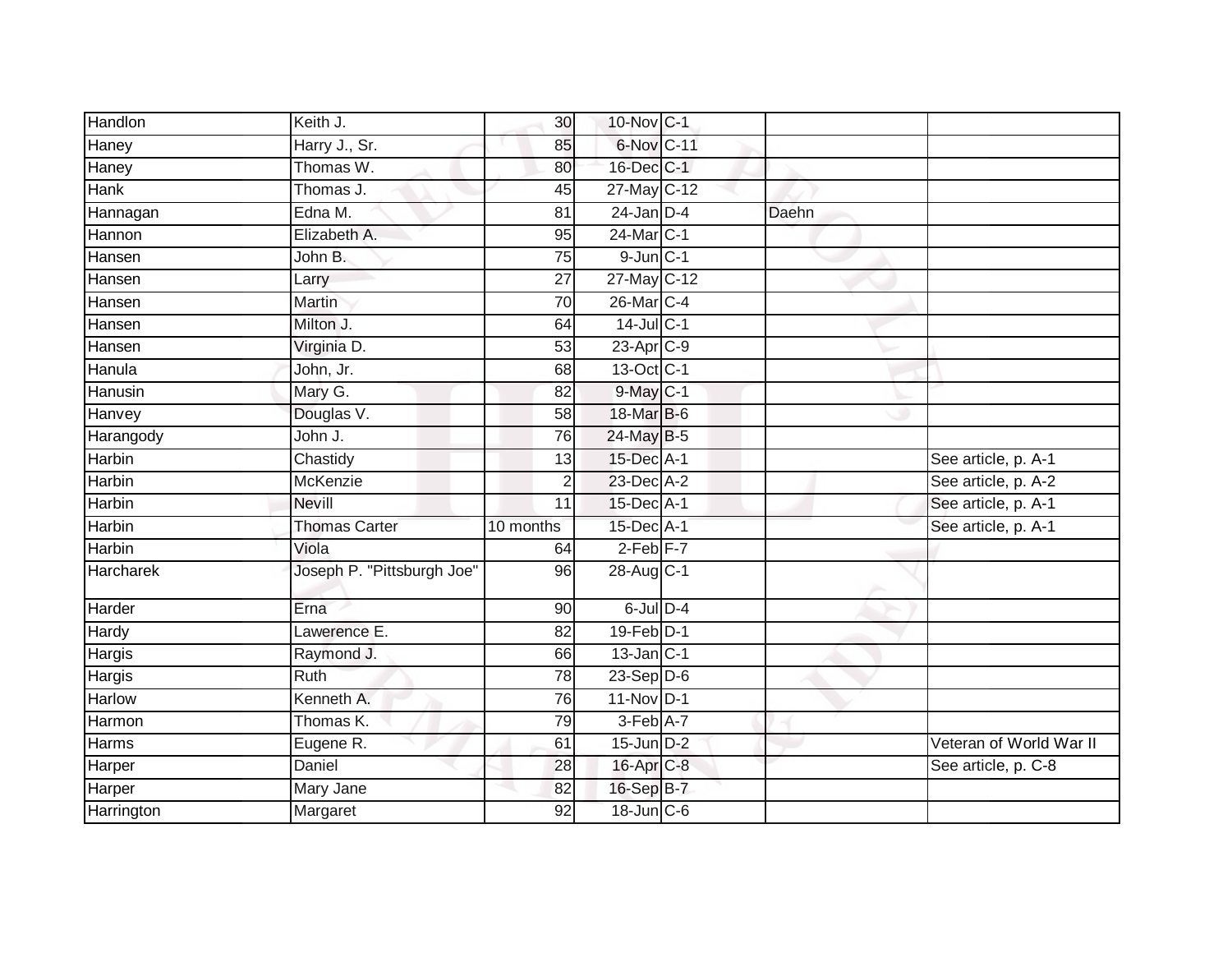| <b>Harris</b>  | Amelia                        | 59              | 15-Sep C-1             |          | See also article, p. A-2 |
|----------------|-------------------------------|-----------------|------------------------|----------|--------------------------|
| Harris         | Charles S.                    | 84              | 9-Nov D-17             |          |                          |
| <b>Harris</b>  | Clarice M.                    | 91              | 16-Dec C-1             |          |                          |
| Harris         | Ernest E., Sr.                | 75              | 24-Jul C-2             |          |                          |
| Harris         | Kelsie                        | 58              | $4$ -Mar $C-1$         |          |                          |
| Harris         | Thomas W.                     | 65              | 15-Sep C-1             |          | See also article, p. A-2 |
| Harrison       | Grace                         | 83              | 18-Nov C-1             |          |                          |
| Harrison       | <b>Winifred Lee "Freddie"</b> | 53              | $21$ -Oct $A-6$        | Miller   |                          |
| Hart           | Chartlotte A.                 | 48              | $5 - Jan$ $D-1$        |          |                          |
| Hart           | Jesse M.                      | 79              | $24$ -Jun B-7          |          | See also July 13, p. D-4 |
| Hartung        | Emily J.                      | 64              | 26-Apr D-6             |          |                          |
| Harvey         | Clyde R.                      | 75              | 14-Oct A-6             |          |                          |
| Harvey         | <b>Demetrius</b>              | 11              | 9-Jun A-2              |          | See article, p. A-2      |
| Harwell        | Melinda                       | 85              | 12-Nov C-10            |          |                          |
| Harwood        | Arthur                        | $\overline{72}$ | 12-Aug D-5             |          |                          |
| Hasek          | Robert G.                     | 61              | $4$ -Dec $D-1$         |          | Veteran of World War II  |
| Hashu          | Anna                          | 96              | 8-Nov C-1              |          |                          |
| Haskell        | Maria A.                      | $\overline{32}$ | $3$ -Oct C-1           |          |                          |
| Haskell        | Ronald D.                     | 34              | 3-Oct C-1              |          |                          |
| <b>Haskins</b> | <b>Bernadine</b>              | 73              | $10$ -May $D-6$        | Woodburn |                          |
| Hasse          | Grace E.                      | 75              | 20-Apr <sub>C-11</sub> |          |                          |
| Hathaway       | Clyde C.                      | 83              | $21$ -Jun $D-5$        |          |                          |
| <b>Hawk</b>    | Evelyn (Peg)                  | 77              | 28-Oct B-7             |          |                          |
| Hayes          | Dale Edmund                   | 27              | 19-May C-1             |          |                          |
| Hayes          | Nora L.                       | 65              | 15-Jul A-9             |          |                          |
| Hays           | Eileen Roberta                | 73              | 19-Nov D-1             |          |                          |
| Hayse          | Harriet S.                    | 86              | 11-Jun C-10            |          |                          |
| Hayworth       | Wilmer F.                     | 80              | 5-Feb D-1              |          |                          |
| Hazelton       | Verra                         | 52              | 29-Sep C-1             |          |                          |
| Hazzard        | Thelma                        | $\overline{72}$ | 28-Jul C-1             |          |                          |
| Heath          | Harvey W.                     | 73              | $21$ -Jul D-6          |          | Veteran of World War II  |
| Heavelyn       | Howard                        | 69              | 28-Jun D-5             |          |                          |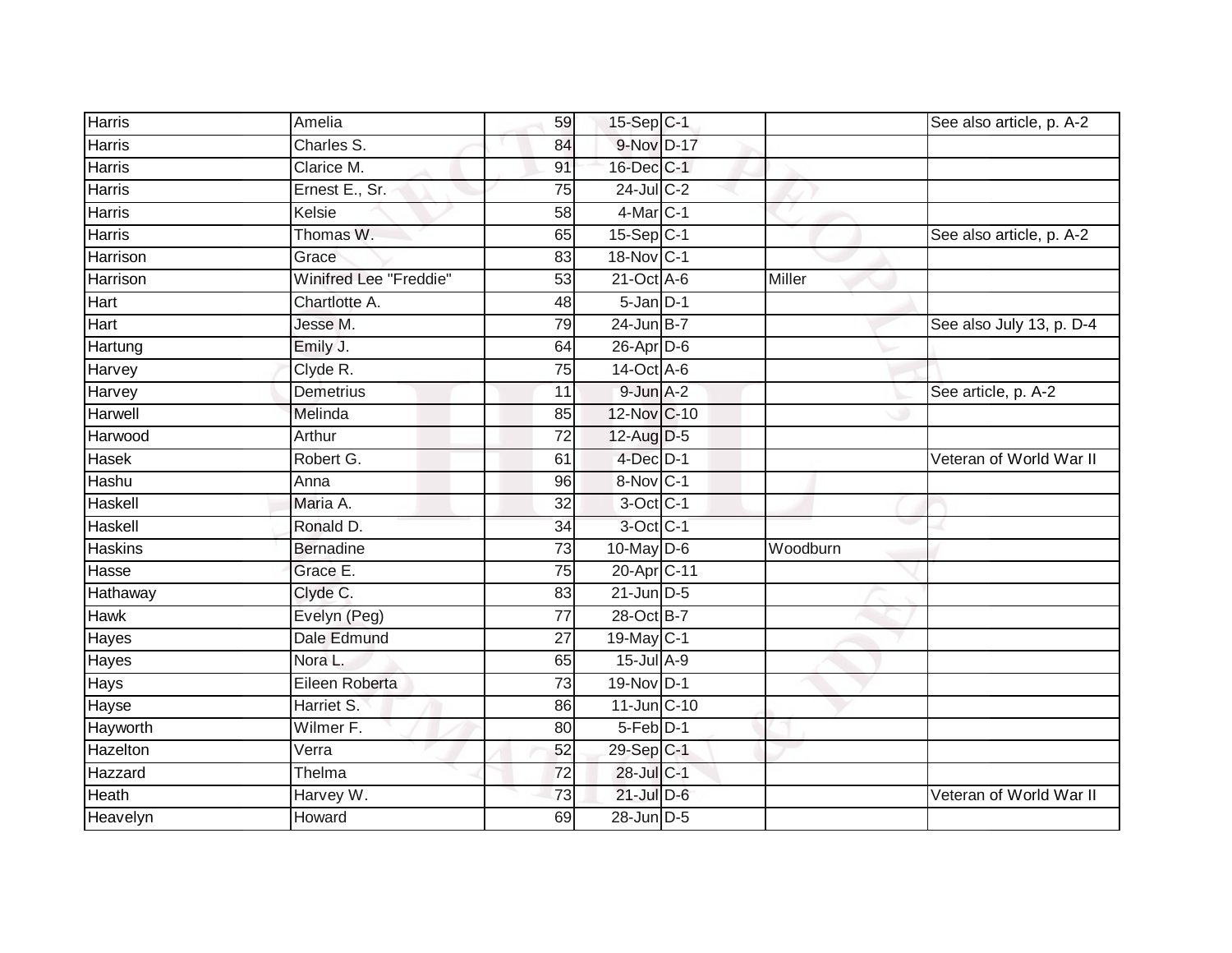| Hebein        | Elaine F.                 |                 | 17-Nov C-2             |       |                                   |
|---------------|---------------------------|-----------------|------------------------|-------|-----------------------------------|
| Hecht         | Henry A.                  | 79              | 17-Jan C-5             |       |                                   |
| Hede          | <b>Dolores</b>            | 40              | 29-Aug A-2             |       | See article, p. A-2               |
| Heenan        | Richard                   | 88              | $12$ -May B-5          |       |                                   |
| Heffernan     | Harold J.                 |                 | $2-Apr$ $C-8$          |       |                                   |
| Hegyes        | <b>Steve</b>              | $\overline{71}$ | $1-Oct$ $D-7$          |       |                                   |
| Heichel       | Linda K.                  | 95              | 25-Mar B-7             |       |                                   |
| Heimbuch      | Robert E.                 | 58              | 6-Feb D-5              |       |                                   |
| Heimke        | Terese H.                 | 91              | $7$ -Dec $E-1$         |       |                                   |
| Hein          | Catherine E.              | 91              | 27-May C-12            |       |                                   |
| Hein          | Ernest D.                 | 92              | $5-Feb$ $D-1$          |       |                                   |
| Hein          | Marie G.                  | 69              | 29-Aug C-4             |       |                                   |
| Heinemen      | Wilbur August, Sr., "Bud" | 70              | 16-Apr C-8             |       |                                   |
| Heinrich      | Robert E.                 | 56              | $12$ -Jan $D-1$        |       |                                   |
| Heintz        | Kenneth W.                | 52              | 9-May C-1              |       |                                   |
| Heintz        | Vernon M.                 | 81              | $17 - Feb$ $B-6$       |       |                                   |
| Heinze        | Mary Wilhelmina Bollinger | 99              | 12-Nov C-10            |       |                                   |
| Heitert       | Betty J.                  | 67              | 17-Jul D-8             |       | See article, p. D-8               |
| Hekkema       | Anna                      | 84              | 30-Jul B-5             |       |                                   |
| Helfen        | Aloysious (AI)            | 84              | 20-Feb B-7             |       |                                   |
| Helms         | Mary M.                   | 88              | $8-$ Sep $ C-1 $       |       |                                   |
| Helton        | Artie B.                  | 94              | 3-Mar B-5              |       |                                   |
| Helton        | <b>Dixie Louise</b>       | 63              | 23-Dec C-1             |       |                                   |
| Helton        | Fred                      | 57              | 11-Oct C-1             |       | Veteran of the Korean<br>conflict |
| Henderson     | James M.                  | 66              | $16$ -Jan $A-8$        |       |                                   |
| Hendrix       | Lois L.                   | $\overline{73}$ | $8-Sep$ <sub>C-1</sub> | Smith |                                   |
| Hendron       | Thomas F.                 | 80              | 5-Feb D-1              |       |                                   |
| Henle         | Rod R.                    | 31              | 28-Dec C-7             |       |                                   |
| <b>Hennes</b> | Bette (O'Hara)            | 59              | 8-Jan D-1              |       |                                   |
| Hennessy      | Katherine M.              | 77              | 6-Feb D-5              |       |                                   |
| Henry         | Frank Fabian              | 81              | $17-Sep$ B-8           |       |                                   |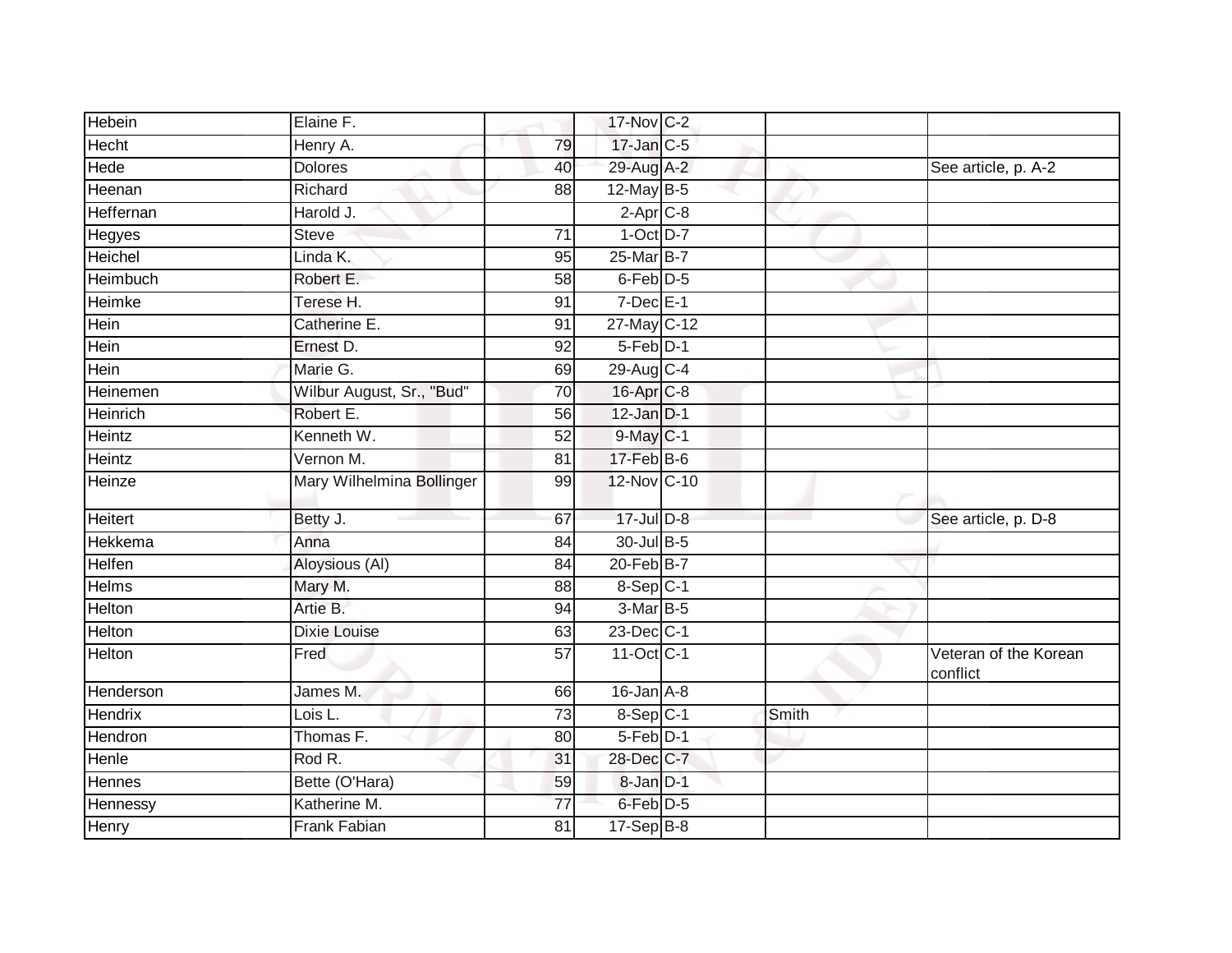| Hensley         | Thomas M.             | 94              | 11-Apr B-5            |                 |                          |
|-----------------|-----------------------|-----------------|-----------------------|-----------------|--------------------------|
| Henson          | William "Pip"         | 90              | 18-Dec D-7            |                 |                          |
| Hepburn         | Donald E.             | 24              | 18-Sep C-11           |                 |                          |
| Herakovich      | Carol F. "Kay"        | 48              | 25-Mar B-7            |                 |                          |
| <b>Herbst</b>   | Herbert A.            | $\overline{77}$ | 18-Apr <sub>C-3</sub> |                 |                          |
| Herman          | George B.             | $\overline{72}$ | 16-Feb E-10           |                 | Veteran of World War II  |
| Herman          | George E.             | 70              | 6-Sep D-5             |                 |                          |
| Hernandez       | Gaspar L.             | 51              | 11-Nov D-1            |                 |                          |
| Hernandez       | George                | $\overline{29}$ | $27 - Dec$ $C-2$      |                 |                          |
| Hernandez       | <b>Julian</b>         | 29              | 27-Dec C-2            |                 |                          |
| Herod           | Leo F.                | 83              | $22$ -Feb $C-2$       |                 |                          |
| Herr            | Thelma                | 80              | 1-May C-11            |                 |                          |
| Herrera         | Gerald B.             | 41              | 16-Oct C-1            |                 |                          |
| Herrin          | Leonard Fanklin       | 44              | 8-Oct B-7             |                 |                          |
| <b>Hersh</b>    | <b>Amie Christine</b> | 7 months        | 5-May B-5             |                 |                          |
| Hess            | Apphia                | 88              | 3-Oct C-1             |                 |                          |
| <b>Hess</b>     | Everett               | 69              | 28-Jul C-1            |                 |                          |
| <b>Hess</b>     | Thomas A.             | 52              | 6-May A-7             |                 |                          |
| <b>Hess</b>     | William L., Jr.       | 54              | 23-Apr C-9            |                 |                          |
| Hester          | Angeline              | 76              | 8-Aug B-5             |                 |                          |
| <b>Hetrick</b>  | Julia A. "Judy"       | 69              | $14$ -Apr $B-8$       | Luhova-Benedict |                          |
| Hetzel          | Joseph                | 74              | $17-Sep$ B-8          |                 |                          |
| Heup            | Dorothy               | 74              | $9$ -Oct $D-1$        |                 |                          |
| <b>Hewitt</b>   | Goldie M.             | 85              | 26-Mar C-4            |                 |                          |
| Hickey          | Mary C.               | 63              | 10-Dec C-4            |                 |                          |
| Hickman         | Louis                 | 69              | $6$ -Jun $C-3$        |                 |                          |
| <b>Hicks</b>    | Austin Andrew, Sr.    | $\overline{72}$ | 10-Oct C-1            |                 |                          |
| <b>Hicks</b>    | Donald F., Rev        | 56              | 27-Oct C-1            |                 | See also article, p. C-1 |
| Higgins         | David W.              | 39              | 5-May B-5             |                 |                          |
| <b>Hilbrich</b> | Marie A.              | 92              | 27-Sep C-8            |                 |                          |
| Hile            | Herta A.              | 64              | 17-Nov C-2            |                 |                          |
| <b>Hill</b>     | Annabelle E.          | 63              | $26$ -Dec $D-3$       | Johnston        |                          |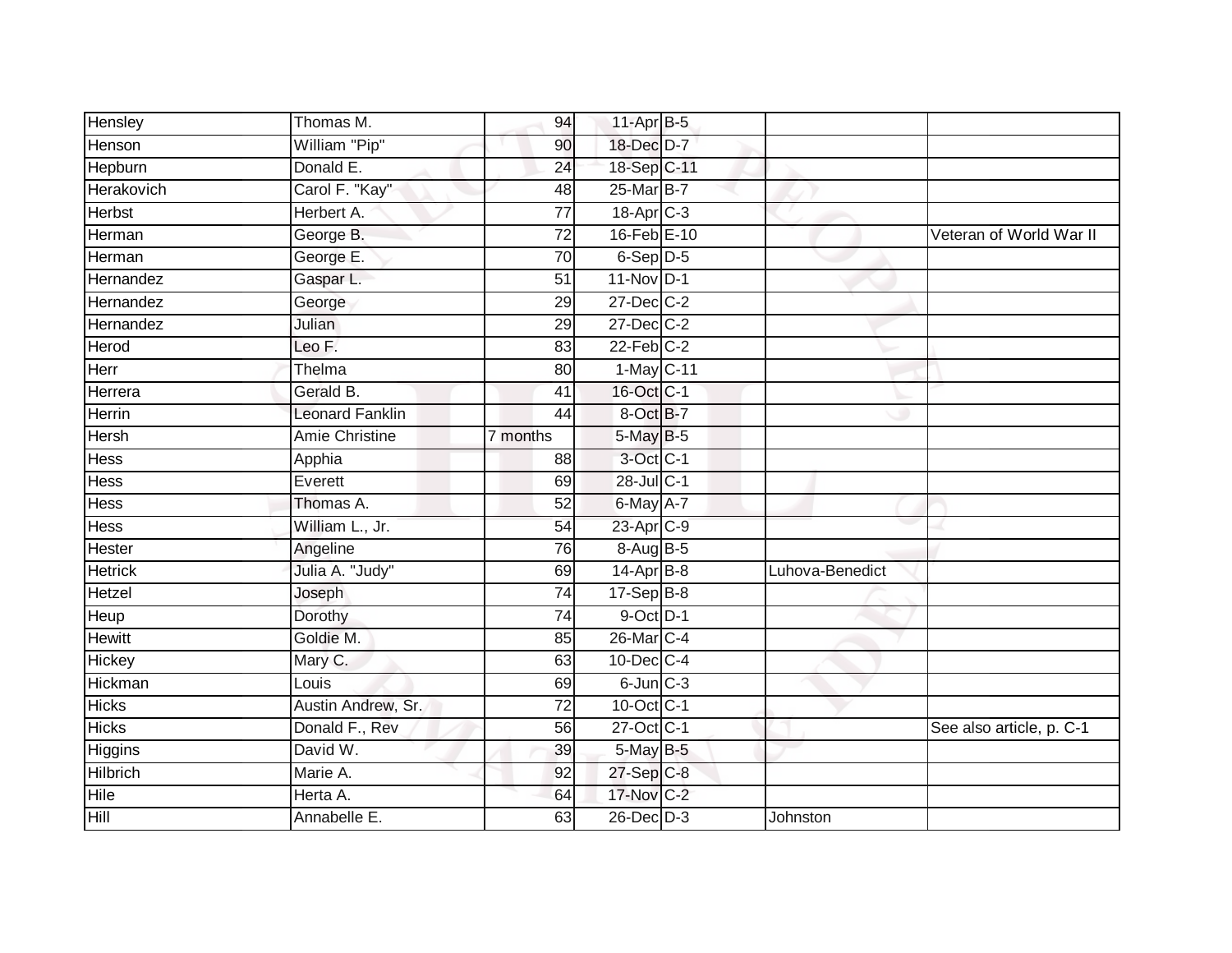| Hill              | Geneva May            | 87              | 30-Aug A-10             |            |                         |
|-------------------|-----------------------|-----------------|-------------------------|------------|-------------------------|
| Hill              | Pearl Elizabeth       | 62              | 7-Feb A-11              |            |                         |
| Hill              | Richard J.            | 58              | 20-Nov D-6              |            |                         |
| Hill              | Tillie B.             | 87              | $13-Aug$ <sub>C-3</sub> |            |                         |
| <b>Hillard</b>    | Roberta               | $\overline{52}$ | $14-Sep$ D-2            | <b>Fly</b> |                         |
| Hindmon           | Clara Jane            | 80              | 6-Mar D-5               | Samuels    |                         |
| <b>Hines</b>      | Clarence              | 80              | $24$ -Feb $B$ -6        |            |                         |
| Hines             | Ruth                  | 86              | $1-Dec$ $C-8$           |            |                         |
| Hinton            | <b>George Garrett</b> | 81              | $22$ -Apr $C-1$         |            |                         |
| Hinton            | Mamie                 | 79              | 6-Feb <sup>D-5</sup>    |            |                         |
| Hintz             | Agnes R.              | 81              | 8-Sep C-1               |            |                         |
| <b>Hladek</b>     | Veronica              | 84              | 6-Nov C-11              |            |                         |
| Hlebasko          | Mary                  | 76              | 25-Nov C-1              |            |                         |
| <b>Hlinka</b>     | Joseph A.             | 67              | 29-Jun D-4              |            | Veteran of World War II |
| Hnatko            | <b>Estelle</b>        | 69              | 23-Jan C-2              | Stelitga   |                         |
| Hochstetler       | Clifton R.            | 93              | $4$ -Aug C-1            |            |                         |
| Hockenberry       | William L.            | 69              | 31-Dec D-8              |            |                         |
| Hodge             | Alma                  | 79              | $3$ -Dec $D-1$          |            |                         |
| Hodgets           | Leslie W., Jr.        | 69              | 11-Apr B-5              |            |                         |
| Hodor             | Marie                 | 84              | $2$ -Nov $D-4$          | Zaleski    |                         |
| Hodsoll           | Willard E.            | 82              | $11-Sep$ D-9            |            |                         |
| Hoeksema          | Albert                | 74              | 13-Oct C-1              |            | Veteran of World War II |
| Hoekstra          | Edward                | 19              | 24-Dec A-1              |            | See article, p. A-1     |
| <b>Hofferth</b>   | Joshua R.             | infant          | 12-May B-5              |            |                         |
| Hoffman           | <b>Jeffrey Alan</b>   | 26              | $21$ -Dec $E-4$         |            |                         |
| Hoffman           | Joseph M.             | 88              | $6$ -Jun $C-3$          |            |                         |
| Hohrein           | Daniel                | 32              | 22-Dec D-1              |            |                         |
| Holcomb           | Juanita               | 64              | $1-AprC-7$              |            |                         |
| Holden            | Leo J., Jr.           | 50              | 16-Oct C-1              |            |                         |
| Holland           | William               | 37              | $2$ -Jul $A-2$          |            | See article, p. A-2     |
| Holleman          | Catherine             | 83              | 16-Mar F-13             |            |                         |
| <b>Hollifield</b> | Ida H.                | 75              | 19-Feb D-1              |            |                         |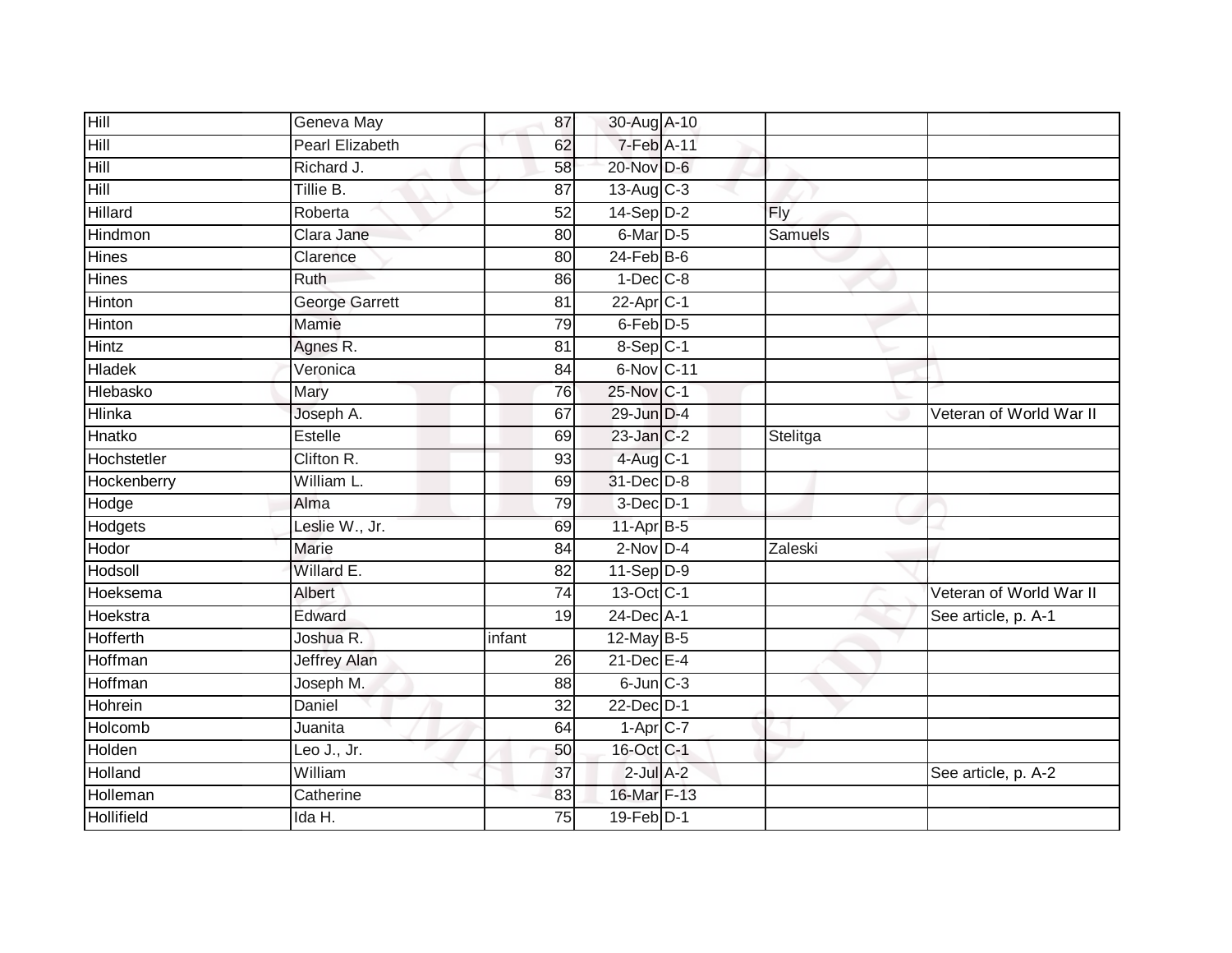| Hollingsworth | Frank A.              | 68              | $21$ -Jan D-5    |       |                                                                        |
|---------------|-----------------------|-----------------|------------------|-------|------------------------------------------------------------------------|
| <b>Hollis</b> | Harry "Duane"         | 45              | 21-May C-6       |       |                                                                        |
| Holloway      | <b>Billy Ray</b>      | 52              | 23-Jul C-1       |       | Veteran of the army                                                    |
| Holman        | Allee M.              | 86              | 31-Oct C-2       |       |                                                                        |
| Holme         | <b>Winifred (Nan)</b> | 88              | 30-Oct C-1       |       |                                                                        |
| Holmes        | Gwendolyn F.          | 61              | 22-Jul C-5       | Allen |                                                                        |
| Holmes        | James E., Jr.         | 70              | $20$ -Feb $B$ -7 |       |                                                                        |
| <b>Holmes</b> | Mary                  | 87              | 20-May C-4       |       |                                                                        |
| Holsonbach    | Katherine H.          | 75              | 18-Mar B-6       | Pecic |                                                                        |
| Holt          | Maxine (Williams)     | 77              | 22-Dec D-1       |       |                                                                        |
| <b>Holth</b>  | Helen M.              | 83              | $5-Aug$ B-6      |       |                                                                        |
| Holzwarth     | Ernst F.              | 83              | 27-May C-12      |       |                                                                        |
| Homeier       | Louise                | 93              | $24$ -Jul C-2    |       |                                                                        |
| Homoki        | Clara                 | 80              | $14$ -Jul C-1    | Danyi |                                                                        |
| Homrich       | Marilyn F.            |                 | 25-Mar B-7       |       |                                                                        |
| Hong          | Mui Chui Ping (June)  | 64              | 28-Aug C-1       |       |                                                                        |
| Hooghuis      | <b>Belina</b>         | 92              | 16-Sep B-7       |       |                                                                        |
| Hopman        | Earl T.               | 66              | 24-Dec B-7       |       |                                                                        |
| Horinchuk     | Mary                  | 89              | $9$ -May $ C-1 $ |       |                                                                        |
| Horkan        | Bessie M.             | $\overline{78}$ | $3 - Jun$ B-6    |       |                                                                        |
| Horkovich     | Andrew                | 75              | $12$ -Jun $D-6$  |       | Veteran of World War II,<br>the Korean conflictn and<br><b>Vietnam</b> |
| Horner        | Clinton M.            | 80              | $11$ -Oct C-1    |       |                                                                        |
| Horst         | <b>DeWayne</b>        |                 | $22$ -May C-1    |       | See article, p. C-1                                                    |
| Horton        | Frances               |                 | $2$ -Dec $C-1$   |       |                                                                        |
| Horvat        | Andrew A.             | 79              | $22$ -Jul C-5    |       |                                                                        |
| Horvat        | Michael, Sr.          | 85              | $5$ -May $B-5$   |       |                                                                        |
| Hosaple       | Melissa               | 5 months        | $15$ -Oct $C$ -8 |       | See article, p. C-8                                                    |
| Hoselton      | <b>Raymond Lyle</b>   | 74              | 25-Nov C-1       |       | Veteran of World War II                                                |
| Hoshaw        | Virgil Lee            | 41              | 16-Sep B-7       |       |                                                                        |
| Hoshaw        | Wilbur (Webb)         | 67              | 18-Mar B-6       |       |                                                                        |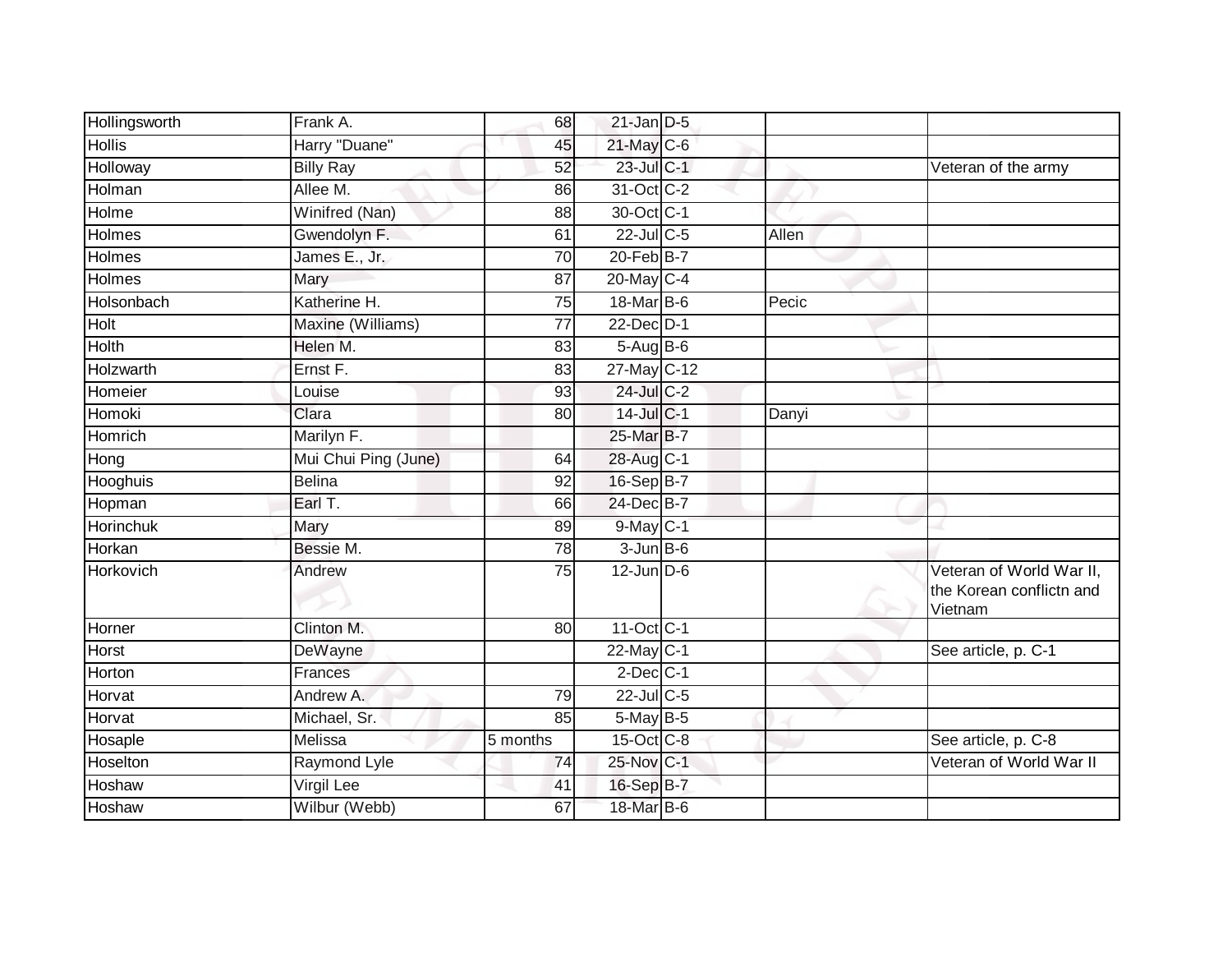| Hosking       | <b>Victor Lewis</b>   | 70              | 4-Mar C-1         |         |                                                  |
|---------------|-----------------------|-----------------|-------------------|---------|--------------------------------------------------|
| Hosteder      | Katherine             | 84              | 18-Jul A-2        |         | See article, p. A-2                              |
| Hostler       | Sidney J.             | 75              | $17$ -Feb $B$ -6  |         |                                                  |
| Hottendorf    | Mollie                | 90              | 19-Aug C-4        |         |                                                  |
| Hough         | Milton H.             | 86              | $14$ -Jun $C-8$   |         |                                                  |
| Hough         | <b>Robert Louis</b>   | 80              | 14-Sep D-1        |         |                                                  |
| Hough         | Viola Mary            | 84              | $17-Sep$ B-8      |         |                                                  |
| Housinger     | Hulda J.              | 85              | $1$ -Jul B-7      |         |                                                  |
| Housley       | Jimette B.            | 63              | $9$ -Dec $C-1$    | Peoples |                                                  |
| Houx          | Alfred                | 65              | 29-Jun D-5        |         | Veteran of World War II                          |
| Hovaneck      | Anton C.              | 80              | 16-Oct C-1        |         |                                                  |
| Hovey         | Nilo W.               | 79              | $17$ -Mar $B-5$   |         | See article, p. B-5                              |
| Howard        | <b>Freddie Monroe</b> | 29              | $3$ -Jun $B$ -6   |         | Veteran of the United<br><b>States Army</b><br>a |
| Howard        | Josephine M.          | 93              | 19-Jul D-5        |         |                                                  |
| Howard        | Kenneth               |                 | 17-Nov C-2        |         |                                                  |
| Howell        | Harry S.              | 86              | $7-Apr$ $C-1$     |         |                                                  |
| Howell        | Mary M.               | 74              | 6-Dec B-7         |         | See article, p. B-7                              |
| Hoyson        | Harry                 | 71              | $2$ -Jan $C-1$    |         | Veteran of World War II                          |
| Hrdina        | Adeline T.            | 71              | $10$ -Oct $ C-1 $ |         |                                                  |
| <b>Hrebec</b> | Otto G.               | 74              | $15$ -Jul $A-9$   |         | Veteran of World War II                          |
| Hubbell       | Charles W., Sr.       | 85              | $21$ -May C-6     |         | See article, p. C-6                              |
| <b>Hubert</b> | Ernal J. "Frenchy"    | $\overline{71}$ | $25$ -AugD-3      |         |                                                  |
| Hudson        | Hershel H.            | 70              | 28-Mar C-1        |         |                                                  |
| Hudson        | Olge                  | 77              | $1-Apr$ C-7       |         |                                                  |
| Hudson        | Paul M.               | 46              | 27-May C-12       |         |                                                  |
| <b>Huff</b>   | Alfred A.             | 76              | 3-Apr C-1         |         |                                                  |
| Huffman       | Johnny Lee            | 44              | 30-Jun C-1        |         |                                                  |
| Huffman       | Richard               | 79              | $27$ -Jan B-8     |         |                                                  |
| Huffman       | Valerie J. (Geyer)    | 74              | $2$ -Nov $D-4$    |         |                                                  |
| Hughes        | Patrick J.            | 67              | 18-May D-4        |         |                                                  |
| Huha          | Pani Mary             | 81              | 8-Oct B-7         |         |                                                  |
|               |                       |                 |                   |         |                                                  |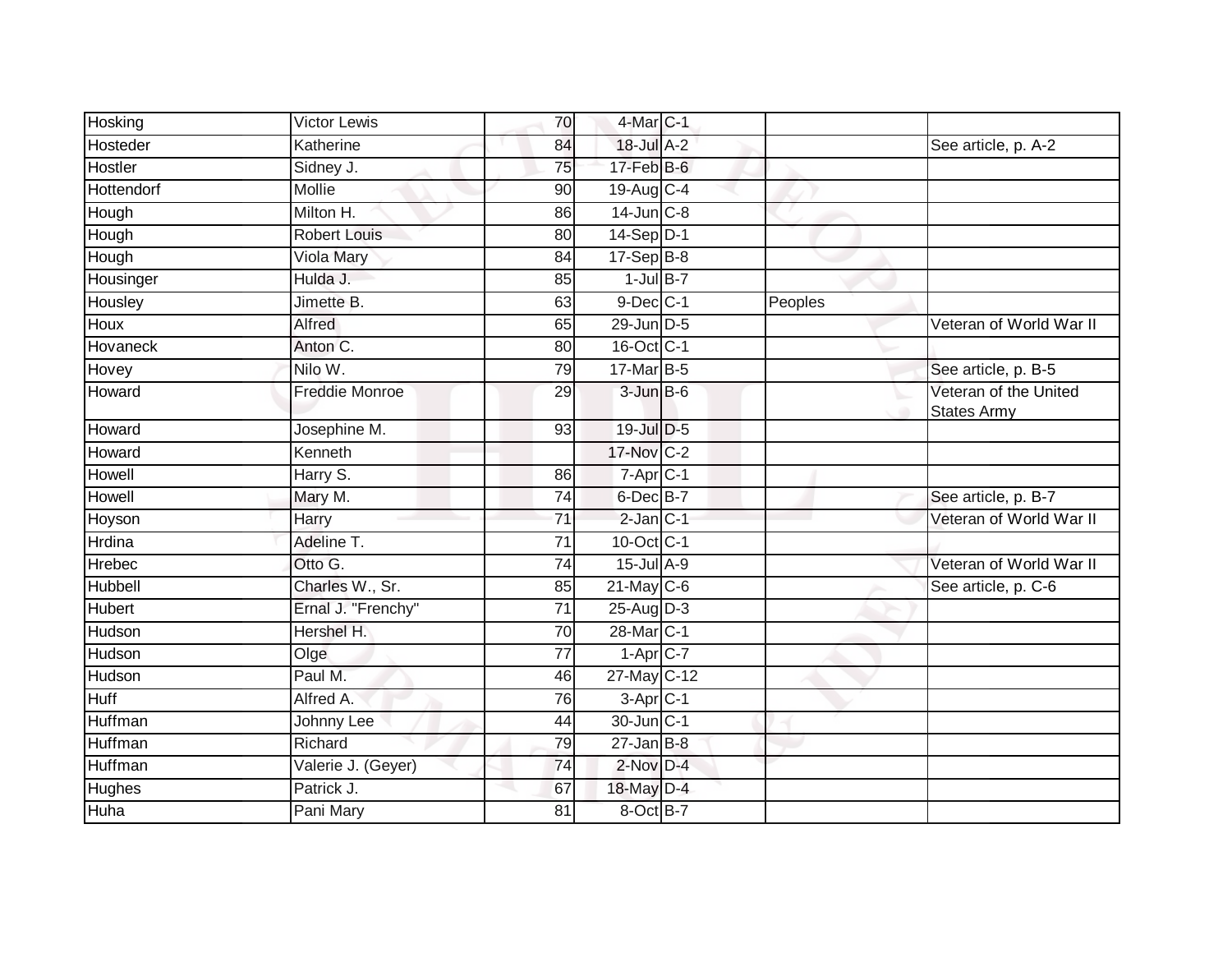| Huisman       | Albert A.             | 72     | 20-May C-4            |               |                                     |
|---------------|-----------------------|--------|-----------------------|---------------|-------------------------------------|
| Huizenga      | Gilbert               | 72     | $6$ -Aug $C$ -1       |               |                                     |
| Hummell       | Joseph W., Sr.        | 66     | 25-Jun C-5            |               |                                     |
| Humphrey      | Ethel D.              | 91     | $4$ -Jun $C$ -5       |               |                                     |
| Hunt          | Cheney Lee, Jr.       | 47     | 24-Oct C-2            |               |                                     |
| Hunter        | Tommie L., Jr.        | 36     | $2$ -Oct $D-1$        |               |                                     |
| Hurey         | <b>William</b>        | 66     | 31-Jul C-6            |               |                                     |
| <b>Hurst</b>  | Linda                 | 39     | 15-Sep C-1            |               |                                     |
| <b>Hurt</b>   | Frank                 | 75     | $3$ -Jul $C-1$        |               | Veteran of World War II             |
| <b>Husek</b>  | <b>Steven Charles</b> | infant | 12-Mar C-10           |               |                                     |
| Huskisson     | Tompie G.             | 76     | $23$ -Aug $B-5$       |               | Veteran of World War II             |
| Hutchison     | Audie (Sutton)        | 83     | $23-Sep$ D-6          |               |                                     |
| Hutson        | Jeffrey W.            | 27     | 20-Feb B-7            | $\rightarrow$ | See also article Feb. 18,<br>p. D-1 |
| Hyatte        | Charles               | 89     | 10-Jul D-6            |               | Veteran of World War I              |
| <b>Hyatte</b> | Mildred J.            | 64     | 27-Feb D-9            |               |                                     |
| Hyde          | Lewis C.              | 59     | 6-Nov C-11            |               |                                     |
| Hynek         | Angeline              | 81     | 14-Aug D-6            |               |                                     |
| lafrate       | Jayne K.              | 60     | 14-Oct A-6            |               |                                     |
| lannucci      | Louis J.              | 66     | $2-SepD-7$            |               | Veteran of World War II             |
| <b>Idzik</b>  | Edward J., Sr.        | 63     | $3-Sep$ C-1           |               | Veteran of World War II             |
| Ignatuk       | Margaret              | 79     | 20-Jun C-3            | Talabay       |                                     |
| Ihnat         | George                | 81     | $6$ -Aug $C-1$        |               |                                     |
| Inwegen       | Clarence Van          | 85     | $3-Dec$ $D-1$         |               |                                     |
| Irvine        | Jean                  | 65     | 23-Sep D-6            |               |                                     |
| Irving        | Earline               | 62     | 17-Apr <sub>C-1</sub> |               |                                     |
| Isbell        | Birl, Sr.             |        | 30-Jul B-5            |               |                                     |
| Iwinski       | Joseph F.             | 77     | 5-May B-5             |               |                                     |
| Jaacks        | Adeline C.            | 80     | 13-May C-7            |               |                                     |
| Jablonski     | Mary S.               | 92     | 22-Apr C-1            |               |                                     |
| Jachim        | <b>Stanley</b>        | 59     | 29-Sep C-1            |               |                                     |
| Jackowski     | Stephen S.            | 72     | 15-Oct C-8            |               |                                     |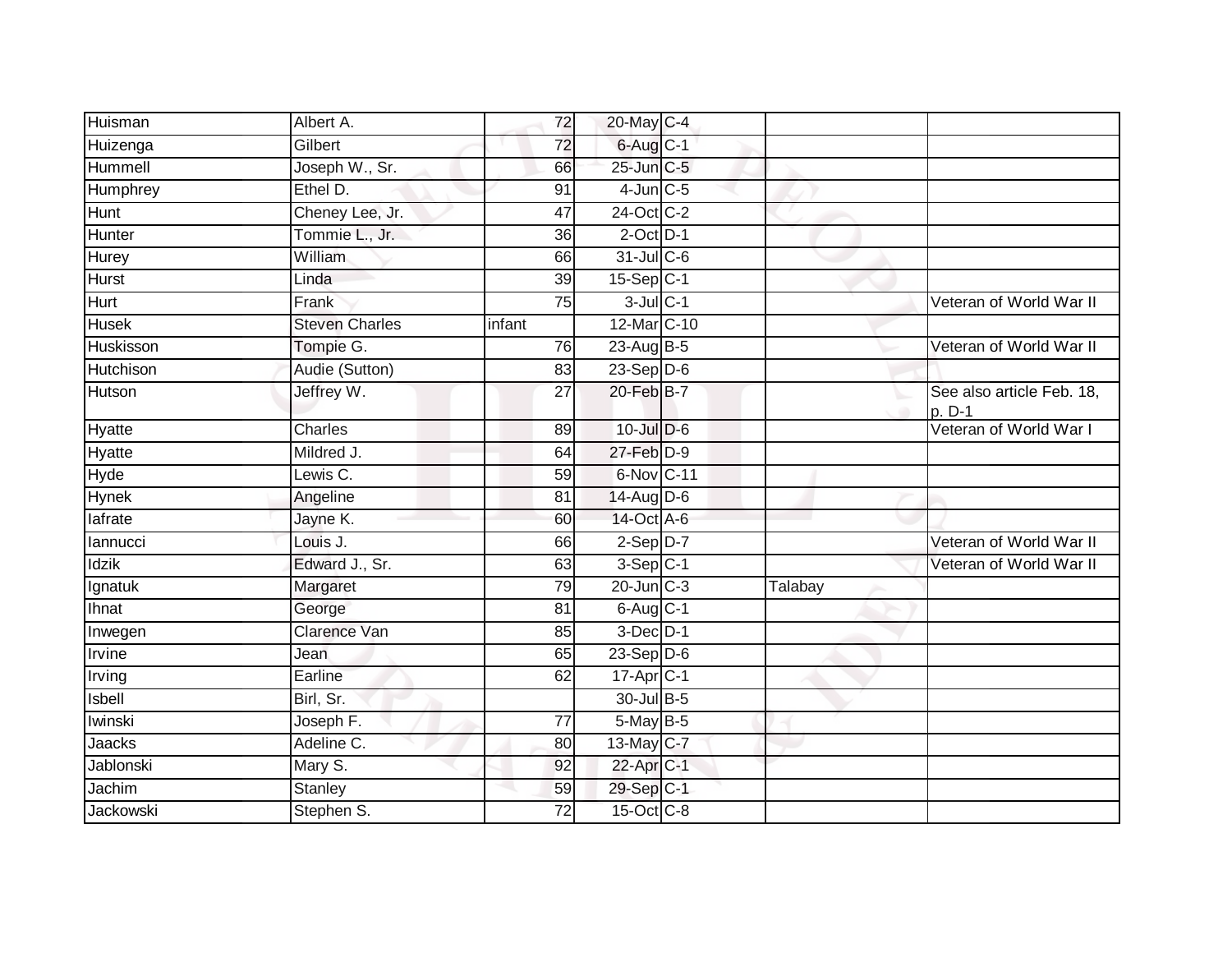| Jackson           | John Henry           | 21              | $3$ -Jul $A-2$    |                 | See article, p. A-2                                      |
|-------------------|----------------------|-----------------|-------------------|-----------------|----------------------------------------------------------|
| Jackson           | Laura Dell           | 88              | 5-Apr A-6         |                 |                                                          |
| Jackson           | Lester               | 63              | $9$ -Dec $C-1$    |                 | Veteran of World War II                                  |
| Jackson           | Love                 | 72              | 9-Nov D-17        |                 |                                                          |
| Jackson           | Odessa               | $\overline{78}$ | $14$ -Apr $B-8$   |                 |                                                          |
| <b>Jaclack</b>    | Katherine            | 72              | $2$ -Jun $C-1$    |                 |                                                          |
| Jacob             | Jesse R., III        | 11              | $3-May$ C-1       |                 | See also photo of incident,<br>p. A-1 and article p. A-2 |
| Jacobs            | Helen                | 82              | 5-Mar D-1         |                 |                                                          |
| Jacobson          | Robert H.            | 69              | 24-Oct C-2        |                 | Veteran of World War II                                  |
| Jacobus           | Gertrude M.          | 81              | $30$ -May C-3     | Zimmerman       |                                                          |
| Jacusis           | Elizabeth M.         | 63              | 22-Jun E-15       | Szmutko         |                                                          |
| Jacusis           | Eve                  | 63              | 20-Apr C-11       |                 |                                                          |
| Jacusis           | Ronald, Sr. ("R.J.") | 39              | 29-Nov C-6        |                 |                                                          |
| Jakovljevic       | Ljubica              | 64              | 6-Aug C-1         |                 |                                                          |
| Jakubiec          | John                 | 76              | 20-Jun C-3        |                 |                                                          |
| <b>Jakubowicz</b> | Edward J., Sr.       | $\overline{77}$ | 20-Jun C-3        |                 |                                                          |
| Jakubowicz        | Marie S.             | $\overline{71}$ | 27-May C-12       | <b>Dziadosz</b> |                                                          |
| Jamrok            | John                 | 42              | $24-Sep$ C-1      |                 |                                                          |
| Janco             | Mary                 | 77              | $6$ -Jan B-6      | Machaj          |                                                          |
| Jancosek          | Dorothy              | 65              | 31-Oct C-2        | Poracky         |                                                          |
| Janecki           | Matthew "Bing"       | 68              | 26-Nov D-1        |                 | Veteran of World War II                                  |
| Janeczko          | William A.           | 69              | $21$ -Dec $E-4$   |                 | Veteran of World War II                                  |
| Janiga            | <b>Stanley</b>       | $\overline{70}$ | $8-Sep$ C-1       |                 | Veteran of World War II                                  |
| Janik             | Edwin A.             | 62              | $23$ -Jun $ C-1 $ |                 |                                                          |
| Janis             | Mary Jane            | 63              | 25-Jul C-1        |                 |                                                          |
| Jankovich         | Milisav              | 77              | $10$ -Feb $B$ -8  |                 |                                                          |
| Jankovich         | Slavka               | $\overline{72}$ | 27-May C-12       |                 |                                                          |
| Jankowski         | <b>Marie</b>         |                 | 22-Aug C-2        | Szuminski       |                                                          |
| Janott            | Jefferey M.          | 16              | 28-Aug C-1        |                 |                                                          |
| Janott            | Manuel               | 73              | $17$ -Nov $ C-2 $ |                 |                                                          |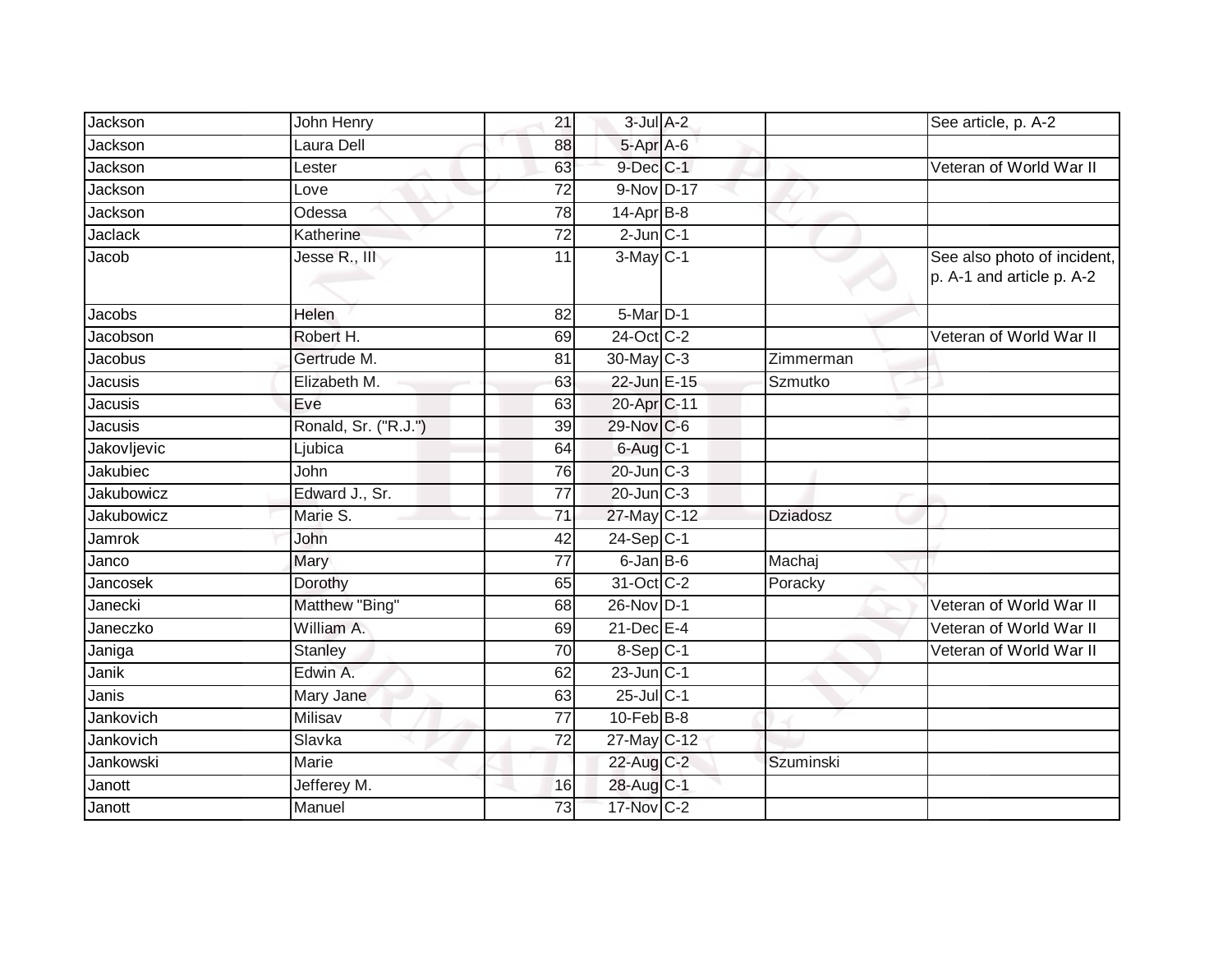| Jansen           | Neoma                  | 66 | 24-Sep C-1              |            |                           |
|------------------|------------------------|----|-------------------------|------------|---------------------------|
| Jansma           | Grace                  | 81 | 11-Mar B-7              | VanWeelden |                           |
| Jaracz           | <b>Stanley</b>         | 73 | 20-Nov D-6              |            |                           |
| Jarman           | Robert M., Sr.         | 51 | $23$ -Dec $C-1$         |            | Veteran of the Korean war |
| Jarnecke         | Katherine (Kitty)      | 96 | $4-Feb$ C-1             |            | See article, p. C-1       |
| Jaronski         | Lottie                 | 91 | $18-Apr$ $C-3$          |            |                           |
| Jaroszewski      | Walter C.              | 61 | $17$ -Feb $B$ -6        |            | Veteran of World War II   |
| Jarvis           | Senja J.               | 91 | $7$ -Dec $E-1$          |            |                           |
| Jasek            | Agnes M.               | 96 | $27-Sep$ <sub>C-8</sub> | Cap        |                           |
| Jasek            | Mary D.                | 89 | 11-Dec B-13             |            |                           |
| Jastrzebowski    | Mary "Mamie"           | 80 | $1-Dec$ $C-8$           | Dobrolecki |                           |
| Jefferson        | Albert T.              | 76 | 5-May B-5               |            |                           |
| Jendraszkiewicz  | <b>Stanley</b>         |    | 14-Sep D-1              |            |                           |
| <b>Jenkins</b>   | <b>Orvena Grimes</b>   | 78 | $7$ -Jan $A$ -7         |            | See article, p. B-4       |
| Jenks            | Wayne H.               | 72 | 30-May C-3              |            |                           |
| Jennings         | Harold A., Sr.         | 65 | $10$ -Nov $ C-1 $       |            | Veteran of World War II   |
| Jens             | Arthur                 | 80 | 19-Jan E-14             |            | See article, p. E-14      |
| Jercha           | <b>Betty Jane</b>      | 55 | 28-Nov B-10             |            |                           |
| Jercha           | <b>Frances</b>         | 87 | 18-May $D-4$            |            | Veteran of World War II   |
| <b>Jeselskis</b> | Paul E.                | 22 | 30-Aug A-10             |            |                           |
| Jett             | Sam                    | 85 | 6-Feb <sup>D-5</sup>    |            |                           |
| Jevyak           | Robert G. (Bob)        | 55 | $23$ -Feb $D-2$         |            |                           |
| Jewell           | Gilbert H.             | 64 | 19-Apr A-11             |            | See article, p. A-11      |
| Jewell           | Sadie                  | 91 | 17-Dec D-1              |            |                           |
| Jezior           | Gerald R.              | 46 | $12$ -May B-5           |            |                           |
| Joanson          | Sharon Lee             | 39 | 11-Nov D-1              |            |                           |
| Johnsen          | Martha J.              | 71 | $21$ -May C-6           |            |                           |
| Johnson          | <b>Blanche LaVerne</b> | 74 | $13$ -Apr $D-3$         |            |                           |
| Johnson          | Cecil R.               |    | $21$ -Jul $D-6$         |            |                           |
| Johnson          | Charlie                | 80 | 17-Aug D-3              |            |                           |
| Johnson          | Cleo Warren, Sr.       | 76 | 23-Aug B-5              |            |                           |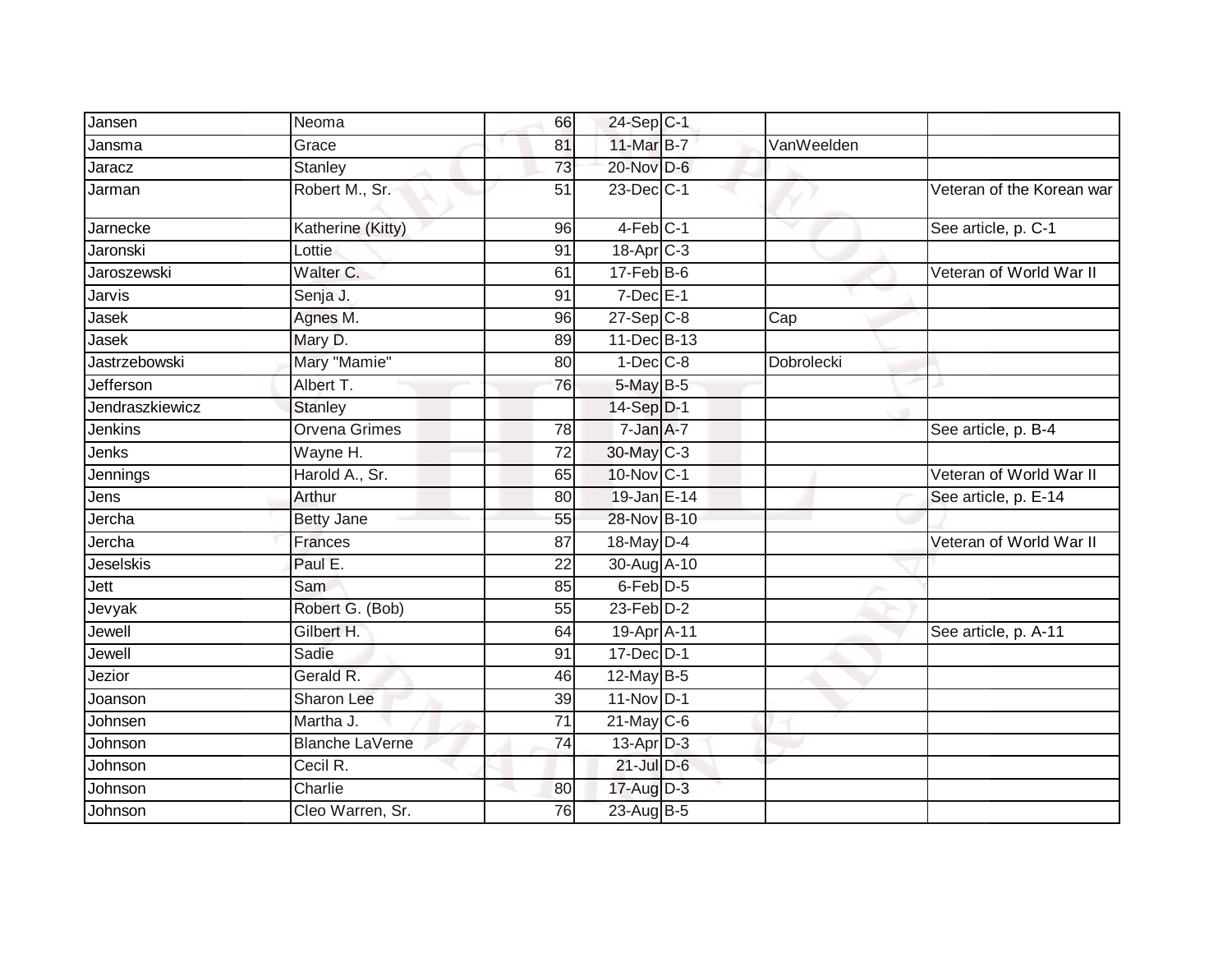| Johnson   | <b>Crystal Gayle</b>    | $\overline{9}$  | $6$ -Aug $C-1$          |  |                                      |
|-----------|-------------------------|-----------------|-------------------------|--|--------------------------------------|
| Johnson   | Dale A.                 | 74              | 19-Dec C-11             |  |                                      |
| Johnson   | David                   | 80              | 1-May C-11              |  |                                      |
| Johnson   | Dorsie                  | 81              | $1$ -Jul B-7            |  |                                      |
| Johnson   | Ella V.                 | $\overline{87}$ | 20-Mar B-13             |  |                                      |
| Johnson   | Ernest T.               | $\overline{77}$ | 3-Nov C-1               |  |                                      |
| Johnson   | Evelyn E.               | 79              | 29-Mar <sub>IC-1</sub>  |  |                                      |
| Johnson   | Harold                  | 65              | 28-Aug C-1              |  | See article, p. C-1                  |
| Johnson   | Harold G.               | 75              | 18-Apr C-3              |  |                                      |
| Johnson   | Howard                  | 88              | $29-Sep$ <sub>C-1</sub> |  |                                      |
| Johnson   | John H.                 | 82              | 27-May C-12             |  |                                      |
| Johnson   | Julie                   | 33              | $25$ -Jul $C-1$         |  |                                      |
| Johnson   | Lorna D.                | 79              | 11-Sep D-9              |  |                                      |
| Johnson   | Mildred G.              | 88              | 1-May C-11              |  |                                      |
| Johnson   | Minnie                  | 76              | $2-Sep D-7$             |  |                                      |
| Johnson   | Ronald                  | 27              | 8-Jan D-1               |  | See article, p. D-1                  |
| Johnson   | Ruth V.                 | 42              | 28-Mar C-1              |  |                                      |
| Johnson   | Sam, Jr.                | $\overline{32}$ | $23-Sep$ A-2            |  | See article, p. A-2                  |
| Johnson   | Walter G., Jr.          | 43              | $27-$ Sep $ C-8 $       |  |                                      |
| Johnsten  | Eileen (Kirk)           | $\overline{73}$ | 19-Dec C-11             |  |                                      |
| Johnstone | Edmund H.               |                 | 27-May C-12             |  |                                      |
| Johson    | David G. M.             | 84              | $2$ -May $C-1$          |  |                                      |
| Joly      | Irene                   | 58              | $5-Sep$ $C-3$           |  | See article, p. C-3                  |
| Jones     | Benny D.                | 32              | 1-May C-11              |  | See also article April 30,<br>p. C-5 |
| Jones     | Bernice Jeanette "Jan"  | 45              | 13-Dec B-7              |  |                                      |
| Jones     | Dudley P.               | 65              | 12-Mar C-10             |  |                                      |
| Jones     | <b>Edward Hayward</b>   |                 | 12-Oct D-3              |  |                                      |
| Jones     | <b>Everline Sanders</b> | 65              | 13-Nov C-6              |  |                                      |
| Jones     | Lee H. "Face"           | 54              | 13-Jul D-3              |  | Veteran of the Korean<br>conflict    |
| Jones     | Marie E.                | 75              | 9-Mar D-2               |  |                                      |
| Jones     | Milton E.               | 65              | 6-Feb D-5               |  |                                      |
|           |                         |                 |                         |  |                                      |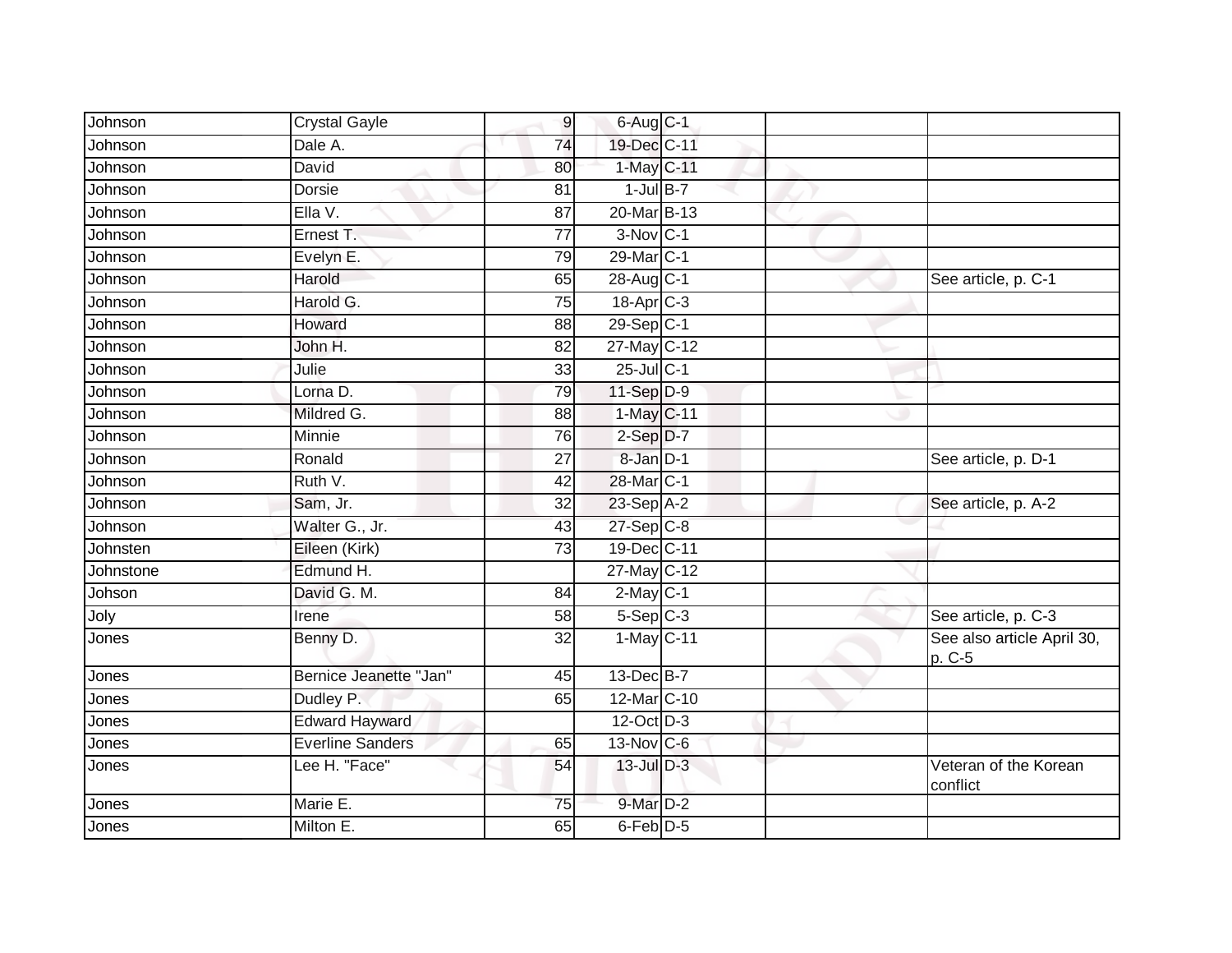| Jones       | Nancy G.              | 42              | 28-Sep D-2       |              |                          |
|-------------|-----------------------|-----------------|------------------|--------------|--------------------------|
| Jones       | Rose                  | 91              | $27$ -Feb $D-9$  |              |                          |
| Jones       | Susan                 | 42              | 12-Aug D-5       |              |                          |
| Jones       | Ula L.                | 55              | 6-Feb D-5        |              |                          |
| Jordan      | Alexander Z. ("Tuts") | 89              | 25-Nov C-1       |              | Veteran of World War I   |
| Jordan      | <b>Bernard</b>        | $\overline{72}$ | 12-Sep C-10      |              |                          |
| Jordan      | James E.              | 88              | 20-Aug C-1       |              |                          |
| Jordan      | William               | 44              | 27-May C-12      |              |                          |
| Joyce       | John S.               | 68              | $2-Feb$ $F-6$    |              |                          |
| Juhasz      | Louis                 | $\overline{72}$ | $25 - Sep$ $D-6$ |              |                          |
| Jumper      | Sabrina               |                 | $2$ -May $ C-1 $ |              | See article, p. C-1      |
| Jungjohan   | <b>Ruth Anne</b>      | 29              | 10-Oct C-1       |              |                          |
| Junke       | Helen F.              | 70              | 10-Aug F-10      | <b>Bundy</b> |                          |
| Juranovich  | John, Sr.             | 66              | 28-Mar C-1       |              | Veteran of World War II  |
| Jurasevich  | Martha                | 87              | $9$ -Jul $C$ -6  |              |                          |
| Jurevis     | Victor E.             | 64              | 27-Apr D-15      |              |                          |
| Jurgelos    | Rose (Klimas)         | 87              | 13-Oct C-1       |              |                          |
| Jurich      | Michael               | 68              | 21-Nov D-1       |              |                          |
| Jurov       | Michael A., Jr.       | 58              | 10-Jul D-6       |              |                          |
| Justice     | Claire M.             |                 | $9$ -Mar $D-2$   | <b>Ritke</b> |                          |
| Juszcak     | Helen P.              | 73              | $26$ -Apr $D$ -6 |              |                          |
| Kaczmarczyk | Anthony J.            | 60              | $2$ -Feb $F-6$   |              | Veteran of World War II  |
| Kadar       | Edna M.               | 62              | 24-Aug D-2       |              |                          |
| Kadas       | Brian W.              | 26              | 6-Mar D-5        |              | See also article, p. D-5 |
| Kaegebein   | Alvin R.              | 69              | $26-SepA-5$      |              |                          |
| Kahl        | <b>Waymond Harry</b>  |                 | $2$ -Jan $C-1$   |              |                          |
| Kahle       | Irene                 | 83              | $26$ -Dec $D-3$  |              |                          |
| Kaine       | James P.              |                 | 11-Jun C-10      |              |                          |
| Kaiser      | Mary A.               | 75              | 18-Aug A-11      |              |                          |
| Kalapach    | Theresa               | 94              | $15-Sep$ C-1     |              |                          |
| Kalata      | John                  | 96              | 26-Jun C-2       |              |                          |
| Kalata      | <b>Mark David</b>     | 17              | $5-Nov$ B-5      |              |                          |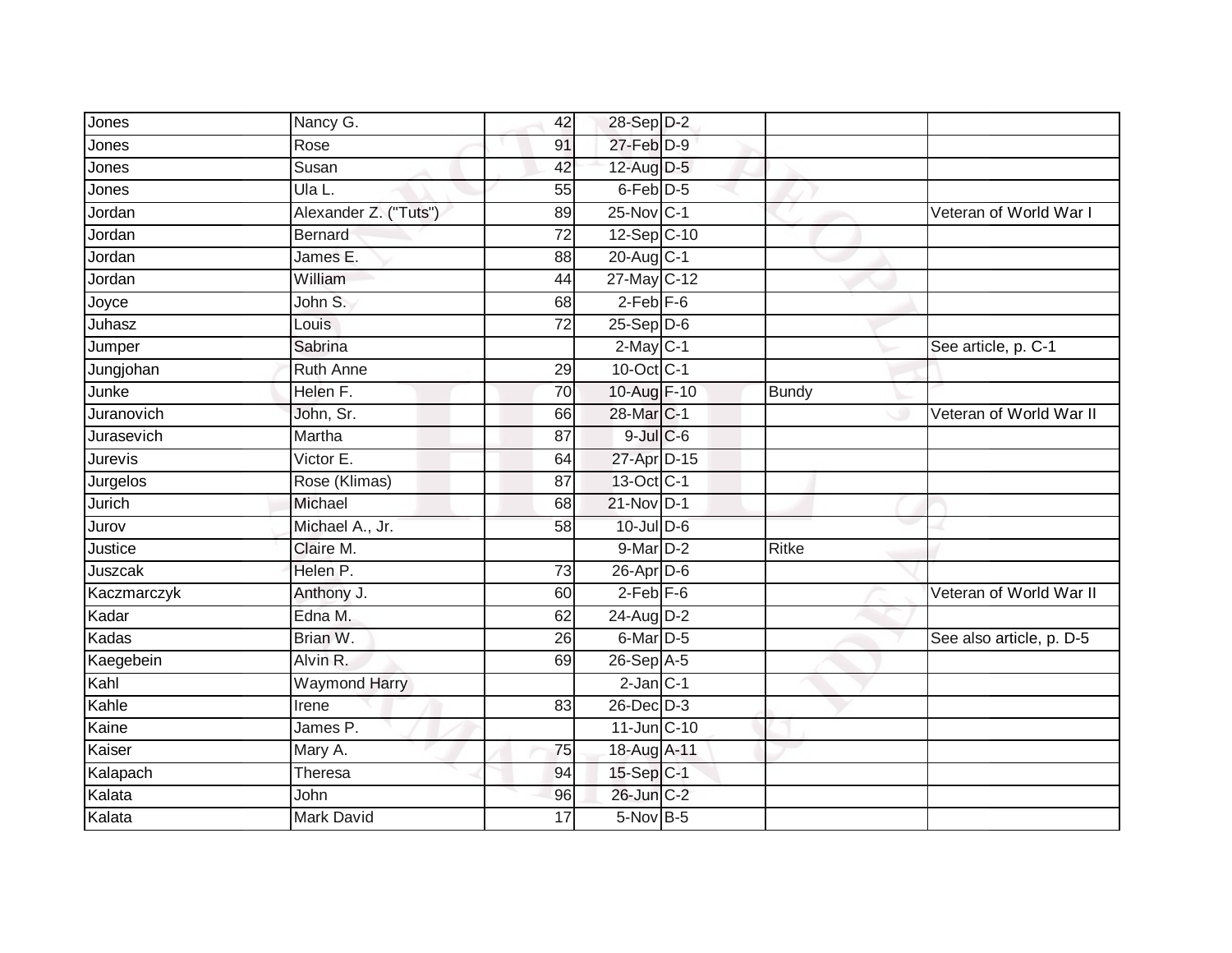| Kaley      | Charles            | 75              | 28-Mar C-1            |              | See also article, p. C-1                               |
|------------|--------------------|-----------------|-----------------------|--------------|--------------------------------------------------------|
| Kalman     | Louis              | 71              | 5-Apr A-6             |              | See also May 8, p. C-2                                 |
| Kalvelage  | Carrie J.          | 98              | $4$ -Dec $D-1$        |              |                                                        |
| Kaminski   | Edward F.          | 75              | 12-Sep C-10           |              |                                                        |
| Kaminsky   | John M.            | $\overline{71}$ | 23-Jul C-1            |              |                                                        |
| Kammer     | Mildred C.         | 73              | $11-Apr$ B-5          |              |                                                        |
| Kampmann   | Joseph A.          | 88              | $12-Sep$ C-10         |              | See article, p. C-10                                   |
| Kania      | Henry              | 67              | 16-Apr <sub>C-8</sub> |              |                                                        |
| Kantar     | Jovan              | 50              | $10$ -Feb $B$ -8      |              |                                                        |
| Kantz      | Josephine L.       | 71              | 8-May C-2             |              |                                                        |
| Kapocius   | <b>Barbara</b>     | 94              | $19$ -Feb $D-1$       | Jurgaitis    |                                                        |
| Karczewski | Aloysius           | 66              | 19-Mar B-5            |              |                                                        |
| Karczewski | Angeline           | 75              | 17-Feb B-6            |              |                                                        |
| Karczewski | John F.            | 71              | 11-May E-12           |              | Veteran of World War II                                |
| Karetka    | Angeline (Mary)    |                 | 11-Sep D-9            |              |                                                        |
| Karis      | Katherine          | 85              | $9$ -Jul $C$ -6       |              |                                                        |
| Karlsten   | Bertil H.          | 69              | 11-Mar B-7            |              | Veteran of World War II                                |
| Karr       | Lorraine           | 67              | $11$ -May E-13        |              |                                                        |
| Karr       | Martin A.          | 81              | 8-Sep C-1             |              |                                                        |
| Kasada     | Lawrence           | 70              | 16-Jul C-9            |              |                                                        |
| Kasper     | David J.,          | 23              | $8$ -May $C-2$        |              |                                                        |
| Kasperski  | George E. "Kasper" | 62              | 29-Nov C-6            |              | Veteran of World War II                                |
| Kasprzycki | Mary C.            | 89              | $7$ -Jan $B-4$        |              |                                                        |
| Kasza      | Edward O.          | 66              | $17$ -Aug D-3         |              |                                                        |
| Kaszarda   | Mary (Blue)        | 86              | $3$ -Jul $C-1$        |              |                                                        |
| Katan      | John W.            | 68              | $9-Apr$ C-5           |              |                                                        |
| Katchmar   | Andrew             | 83              | 31-May D-5            |              | See article, p. D-5                                    |
| Katchmar   | Joseph             | 87              | 27-Apr D-15           |              |                                                        |
| Kats       | John H., Jr.       | 29              | 25-Aug D-3            |              | See also article, p. D-3<br>and article Aug. 24, p.A-2 |
| Kauffman   | Eileen B.          | 70              | 1-Oct D-7             | <b>Baker</b> |                                                        |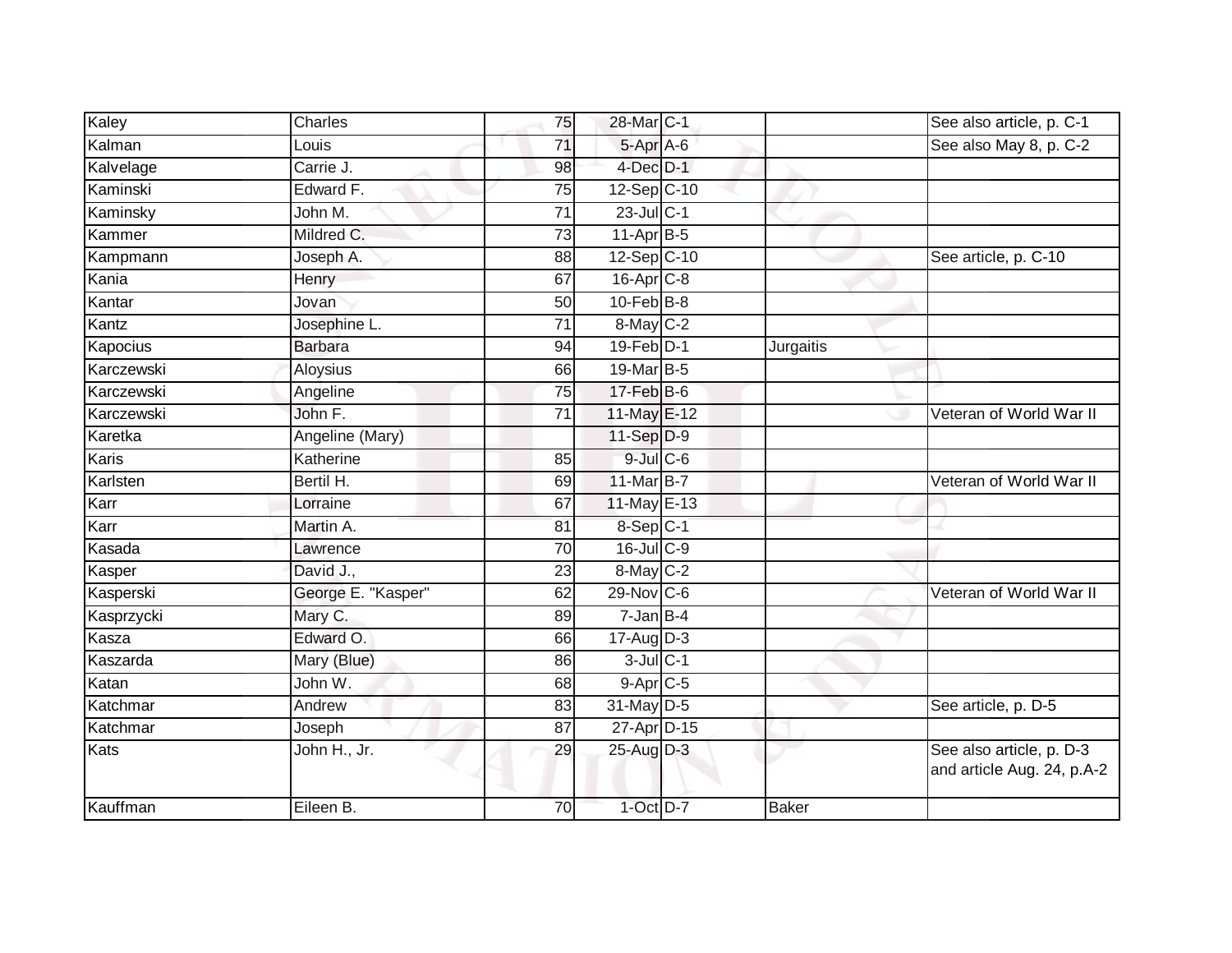| Kauffman     | Marjorie            | 70              | 25-Jun C-5      | Lacosse      |                         |
|--------------|---------------------|-----------------|-----------------|--------------|-------------------------|
| Kaufman      | Martha A.           | 56              | $22$ -Jul C-5   |              |                         |
| Kaufmann     | Frank               | 41              | 7-Sep A-16      |              |                         |
| Kavor        | Anna (Adam)         |                 | 23-Oct C-13     |              |                         |
| Kay          | Joseph K., Jr.      | 75              | 30-Oct C-1      |              | Veteran of the US Navy  |
| Kazmierczak  | Henry J.            | 61              | $23$ -Feb $D-2$ |              | Veteran of World War II |
| Kazmierczak  | Stanley A.          | 79              | 29-May D-5      |              |                         |
| Kazmierowski | Marilyn J.          | 60              | $26$ -Dec $D-3$ |              |                         |
| Kazmierski   | Antoinette          | 98              | $1-Dec$ $C-8$   |              |                         |
| Kearney      | Hannah (Quinn)      | 101             | $14$ -Jan $C-5$ |              |                         |
| Keaton       | Donnie "Tex"        | 37              | $1$ -Jan $C$ -5 |              |                         |
| Keck         | Jeanette            | 87              | $1-MarC-1$      |              |                         |
| Keeler       | Edna W.             | 83              | 6-Mar D-5       |              |                         |
| Keen         | Victoria L.         | 87              | $5 - Jan$ $D-1$ |              |                         |
| Keeton       | Vivian R.           | $\overline{73}$ | 6-Oct C-1       |              |                         |
| Keir         | Irene B.            | 82              | 2-Jan C-1       |              |                         |
| Kellar       | Mary B.             | 66              | 22-Sep C-1      | <b>Barlo</b> |                         |
| Kellemen     | Emil                | 63              | 10-Jun B-7      |              |                         |
| Keller       | Ruth W.             |                 | $19-Sep$ $C-3$  |              |                         |
| Kelley       | <b>Eddie Tippie</b> | 71              | 18-Nov C-1      |              |                         |
| Kelley       | Leroy               | 46              | $21$ -May C-6   |              |                         |
| Kelly        | Charles C., Sr.     | 80              | 17-Jul D-8      |              |                         |
| Kelly        | Laverne B.          |                 | 18-Jul C-2      |              |                         |
| Kelly        | Lillian M.          | 78              | $4$ -Aug C-1    |              |                         |
| Kelly        | Thomas G.           | 47              | $27$ -May B-3   |              |                         |
| Kemp         | George R.           | 65              | $1$ -Jul B-7    |              |                         |
| Kenar        | Edward J.           | 69              | $23$ -Feb $D-2$ |              | Veteran of World War II |
| Kenar        | Felix "Babe"        | 77              | 18-Sep C-11     |              | Veteran of World War II |
| Kender       | Fred                | 71              | $5-Sep$ $C-3$   |              |                         |
| Kendzierski  | Genevieve C.        | 80              | 6-Mar D-5       |              |                         |
| Kennedy      | Agnes               | 75              | $1-Aug$ D-6     |              |                         |
| Kennedy      | Marie J.            | $\overline{93}$ | $28-Sep D-2$    |              |                         |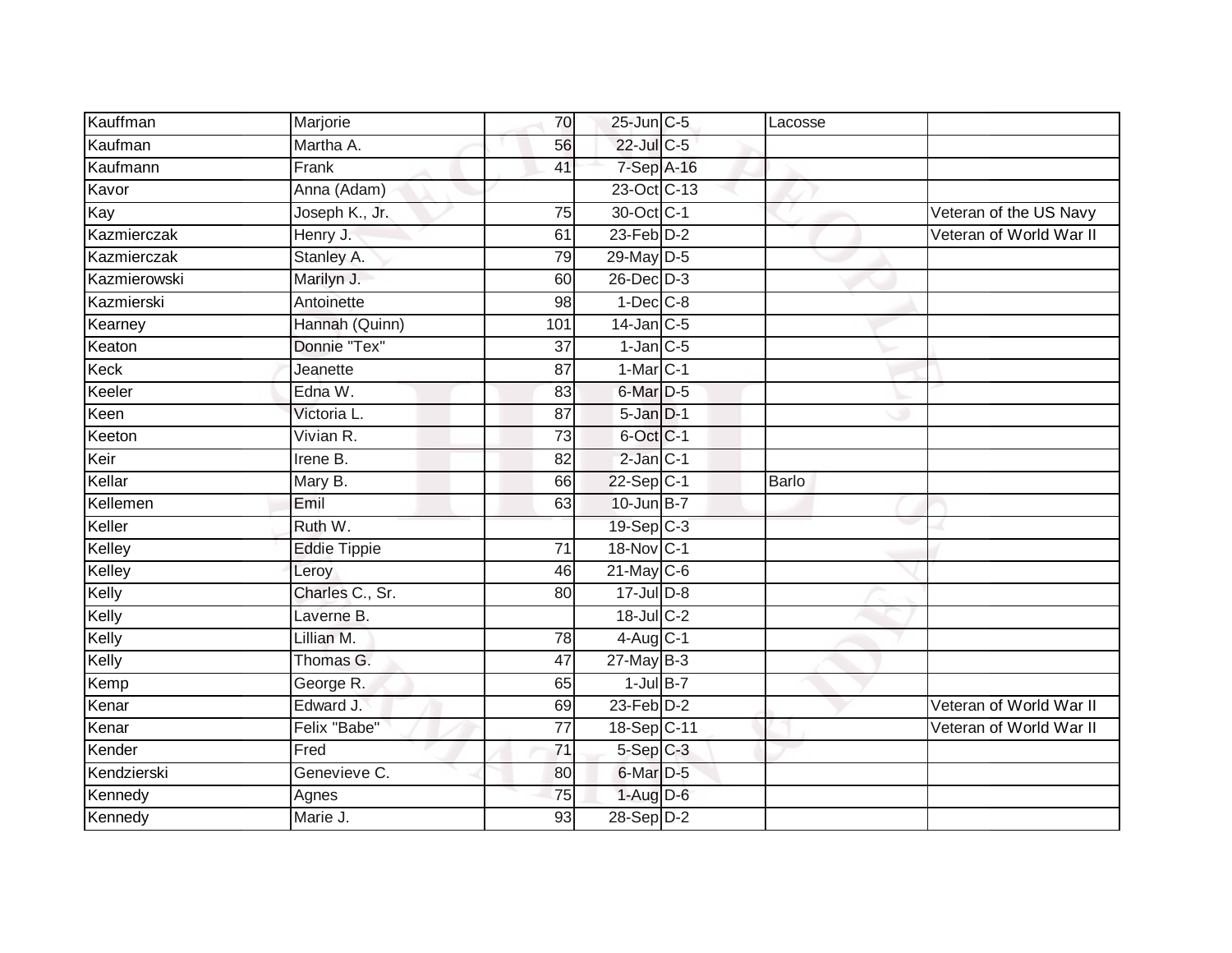| Kentner       | Walter             | 72              | 26-Sep A-5              |              |                          |
|---------------|--------------------|-----------------|-------------------------|--------------|--------------------------|
| Kern          | Alice              | 76              | 16-Feb E-10             | Simpson      |                          |
| Kern          | Lillian (Rhymer)   | 80              | $20 - Sep$ $D-6$        |              |                          |
| Kersey        | Isabella P.        | 82              | $6$ -Jan $B$ -6         |              |                          |
| Kertis        | Helen M.           | 57              | $2$ -Feb $F-6$          | <b>Jurek</b> |                          |
| Ketchem       | Everett L.         | 78              | $9-Apr$ C-5             |              |                          |
| Keyes         | Hanna              | 82              | $24$ -Feb $B$ -6        |              |                          |
| Kiel          | George             | 91              | 3-Mar A-2               |              | See article, p. A-2      |
| Kiel          | Marie              | 82              | 28-May C-2              |              |                          |
| Kieltyka      | Joseph W.          | 83              | 14-Jun C-8              |              |                          |
| Kieltyka      | Martin E.          | 80              | 19-Jan E-14             |              |                          |
| Kiernan       | Lorraine C.        | 68              | $12$ -Aug D-5           |              |                          |
| Kiger         | James E.           | 39              | 26-Nov D-1              |              |                          |
| Kilarski      | John A.            | 78              | 9-Mar D-4               |              |                          |
| Kile          | Veronica           | 18 months       | 25-Mar A-2              |              | See article, p. A-2      |
| Killin        | Elsie              | 96              | 20-Sep D-6              |              |                          |
| Killingsworth | Gerald             | $\overline{33}$ | 23-Apr C-9              |              |                          |
| Kimbrough     | Lawrence G.        | 83              | 6-Feb D-5               |              |                          |
| Kimmel        | Emma               | 74              | 16-Jul C-9              |              |                          |
| King          | <b>Audrey Rene</b> | infant          | $12$ -Aug D-5           |              |                          |
| King          | Howell             | 61              | $29-Sep$ <sub>C-1</sub> |              |                          |
| King          | Ida                | 76              | 13-Oct C-1              |              |                          |
| King          | John               | 75              | $7$ -Mar $D-1$          |              |                          |
| King          | Robert W., Dr.     | 69              | 19-Oct D-4              |              | See also article, p. D-4 |
| King          | Rose               | 63              | 6-Feb D-5               | Sciackittano |                          |
| King          | Wayne W.           | 56              | 25-Nov C-1              |              |                          |
| Kinsey        | Dorothy R.         | $\overline{73}$ | 30-May C-3              |              |                          |
| Kinsey        | Lou Edith          | 51              | 25-Jun C-5              |              |                          |
| Kinsey        | William M.         | 75              | 29-Jul B-7              |              |                          |
| Kinsock       | Mary               | 93              | 28-Jan A-9              |              |                          |
| Kiraly        | Thomas L.          | $\overline{72}$ | 11-Dec B-13             |              |                          |
| Kirkpatrick   | Jean B.            | $\overline{38}$ | 29-Sep C-1              |              |                          |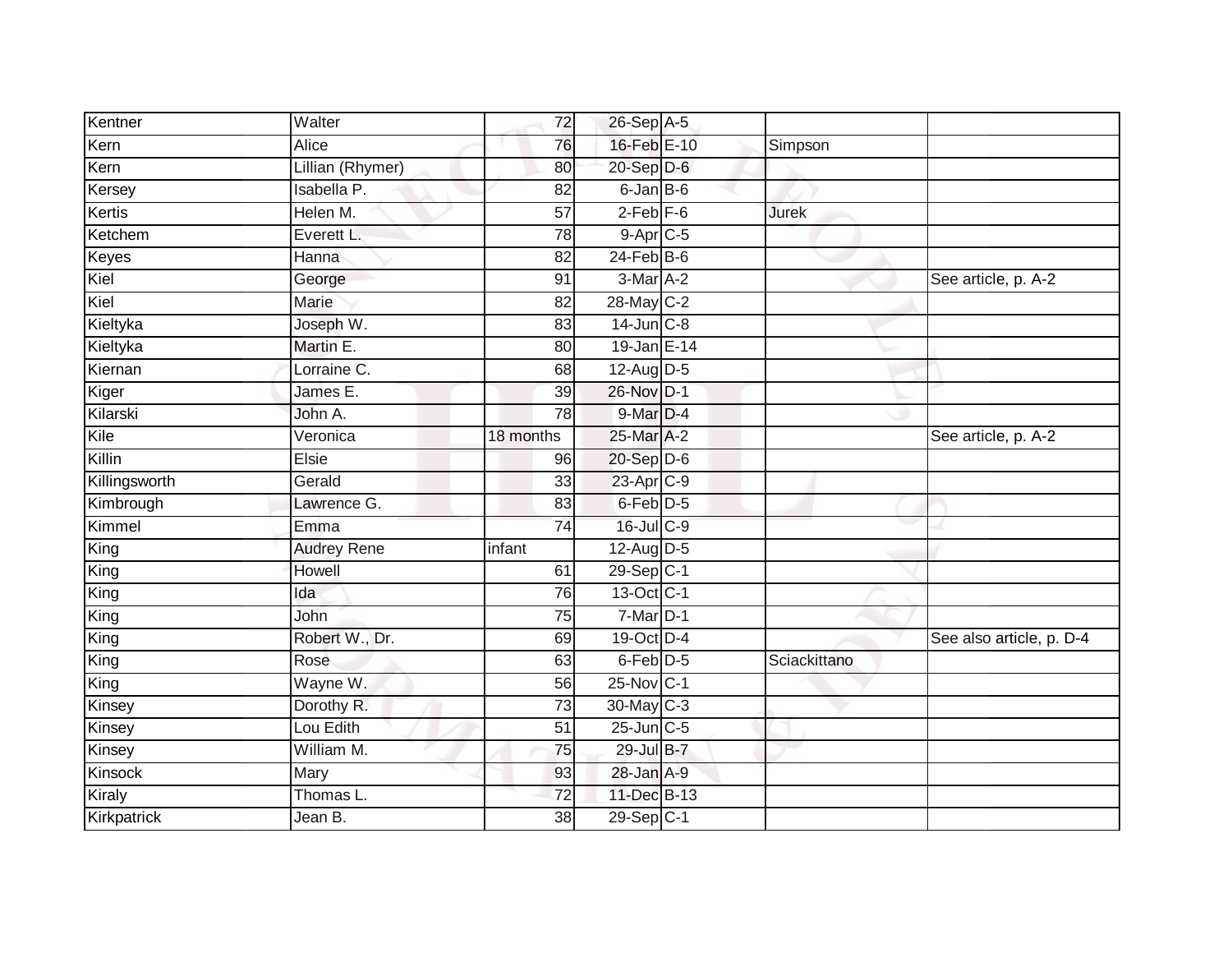| Kirkpatrick | Virginia           | 82              | 15-Oct C-8             |        |                                   |
|-------------|--------------------|-----------------|------------------------|--------|-----------------------------------|
| Kisfalusi   | Mary I.            | 69              | 30-Jan C-2             |        |                                   |
| Kish        | Ann C.             | 63              | 3-Mar B-5              |        |                                   |
| Kish        | <b>Brian Keith</b> | 18              | $15$ -Apr $D-1$        |        | See article, p. D-1               |
| Kish        | <b>Irene Helen</b> | 64              | $25$ -Jul C-1          | Hrycak |                                   |
| Kish        | Joseph             | 78              | 16-Nov C-7             |        |                                   |
| Kissner     | Pearl              | 77              | $12$ -Jan D-1          |        |                                   |
| Kissner     | William            | 86              | 28-May C-2             |        |                                   |
| Kitchen     | Albert M.          | 70              | 8-Apr D-6              |        |                                   |
| Klage       | Edwin F. (Ed)      | 82              | 15-Mar C-7             |        |                                   |
| Klapak      | Mary A.            | 81              | 6-Oct C-1              |        |                                   |
| Klekot      | Carl M.            | 58              | $3-Aug$ $C-6$          |        | Veteran of World War II           |
| Klemoff     | Gezzela            | 86              | 18-Feb D-1             |        |                                   |
| Klemp       | Cornelius "Bob"    | 83              | 29-Nov C-6             |        |                                   |
| Klen        | Helen F.           | 86              | $9$ -Jun $C-1$         |        |                                   |
| Klich       | Anna               | 84              | 30-Jul B-5             |        |                                   |
| Klimek      | Bruno "Bronco"     | 64              | $7-Mar$ D-1            |        |                                   |
| Klisiak     | Edward S.          | 68              | 5-Oct E-12             |        |                                   |
| Klisurich   | Joseph N.          | 57              | 15-Sep C-1             |        |                                   |
| Klosak      | Frank J.           | 73              | 31-Aug E-11            |        |                                   |
| Klota       | Helene C.          | $\overline{75}$ | $12$ -Aug D-5          |        |                                   |
| Klueber     | Gertrude M.        | $\overline{91}$ | 6-Mar D-5              |        |                                   |
| Kluga       | Steven C.          | 52              | $20$ -Jan $A-5$        |        | Veteran of the Korean<br>conflict |
| Kluth       | Earl T.            | 68              | $5-Mar$ D-1            |        |                                   |
| <b>Kmak</b> | Michael            | 76              | 30-Mar E-2             |        |                                   |
| <b>Kmak</b> | Raymond W., Sr.    | 62              | 9-Nov D-17             |        | Veteran of World War II           |
| Knitter     | Alfred C.          | 58              | $12-Apr\overline{A-6}$ |        | Veteran of World War II           |
| Knott       | Walter             | $\overline{74}$ | 18-May D-4             |        |                                   |
| Knotts      | Helen L.           | 86              | 10-May D-6             |        |                                   |
| Knudsen     | Gerald E.          | 57              | 16-Sep B-7             |        |                                   |
| Koch        | Geraldine          | 64              | 3-Mar B-5              |        |                                   |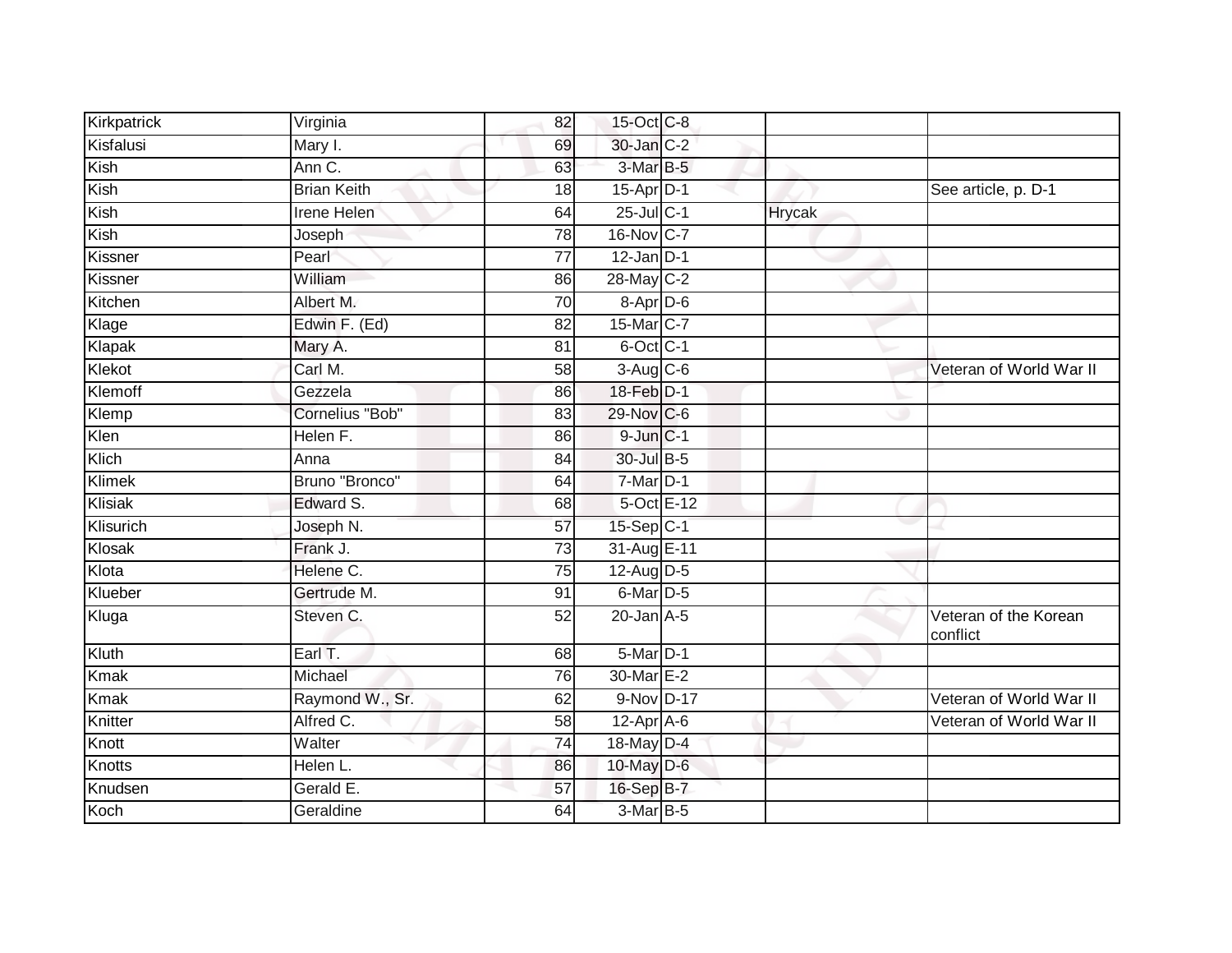| Koch          | K. William                       | 58              | 27-Apr D-15       |              |                         |
|---------------|----------------------------------|-----------------|-------------------|--------------|-------------------------|
| Kochanski     | Frances E.                       | 86              | 30-Nov D-2        |              |                         |
| Kocklin       | Gladys A.                        | 84              | 13-Jan C-1        |              |                         |
| Koehler       | Carl F.                          | 82              | 12-Dec C-15       |              |                         |
| Koehler       | <b>Kerry Robert</b>              | $\overline{37}$ | 30-Jul B-5        |              |                         |
| Koehler       | Minnie M.                        | 93              | 25-Nov C-1        |              |                         |
| Koekkoek      | Louis                            | 54              | $2$ -Dec $C-1$    |              |                         |
| Koenig        | Walter G.                        | 88              | $16$ -Jun $C-1$   |              |                         |
| Koepke        | Charles S.                       | 100             | 12-Feb D-1        |              | Veteran of World War I  |
| Koepl         | <b>Elizabeth Mary</b>            | 80              | 8-Apr D-6         |              |                         |
| Kokoz         | <b>Walter "Pepsi"</b>            | 82              | $14$ -Aug D-6     |              |                         |
| Kolanko       | Stephen James                    |                 | 17-Oct C-3        |              |                         |
| Kolanowski    | Chester C.                       |                 | 1-May C-11        |              | Veteran of World War II |
| Kolas         | John                             | 95              | 22-Jun E-15       |              |                         |
| Kolat         | Evelyn                           | $\overline{57}$ | 5-May B-5         | Roman        |                         |
| Kolberg       | Sylvester E.                     |                 | $10$ -Feb $B-8$   |              |                         |
| Kole          | Karen Loree (Bogan-<br>Thornton) | 46              | $11$ -Jul B-8     | Thornton     |                         |
| Kolesky       | Lottie                           | 80              | 30-May C-3        |              |                         |
| Kolling       | John E.                          | 87              | 8-Apr D-6         |              |                         |
| Kollmar       | Nina Maxine                      | 74              | 20-Mar B-13       |              |                         |
| Koloch        | Mary                             | 92              | 9-Mar D-4         |              |                         |
| Kolodziej     | Genevieve (Kolody)               | 66              | 12-Mar C-10       |              |                         |
| Kolodziej     | John J.                          | 73              | 18-Feb D-1        |              |                         |
| Kolodziej     | Leo F.                           | 63              | 10-May D-6        |              | Veteran of World War II |
| Kolodziej     | Marion (Jankowski)               | 91              | $1-Aug$ D-6       |              |                         |
| Kolodziejczak | John                             | 82              | 16-Jun C-1        |              |                         |
| Kolozsi       | <b>Steve</b>                     | 69              | $7 -$ Jul B-8     |              |                         |
| Komasinski    | Genevieve                        | 68              | $10$ -Jun $B - 7$ | <b>Bocek</b> |                         |
| Komasinski    | Hattie                           | 95              | 6-Feb D-5         | Nawrocki     |                         |
| Konkey        | Leona M.                         | 87              | 14-Mar C-10       |              |                         |
| Konkoly       | Stephen L.                       | 75              | 26-Feb C-7        |              |                         |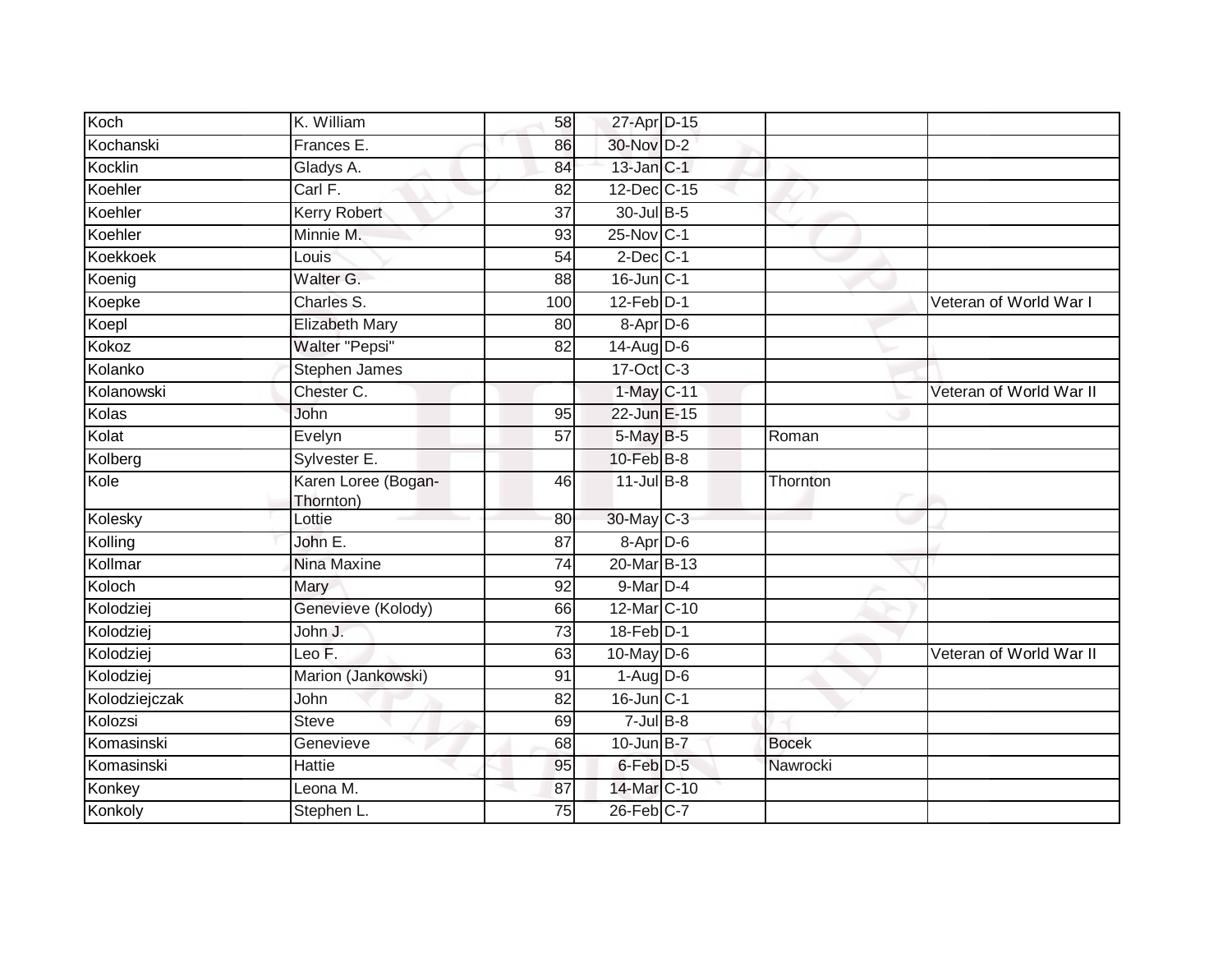| Kooi      | Arthur T.       | 38              | 3-May C-1                         |        |                          |
|-----------|-----------------|-----------------|-----------------------------------|--------|--------------------------|
| Koonce    | Charles E., Jr. | 50              | $21$ -Jun $D-5$                   |        |                          |
| Kopcha    | Joseph E.       | 80              | 31-Jul C-6                        |        |                          |
| Kopil     | John            | 60              | $4-\overline{Aug}$ <sub>C-1</sub> |        |                          |
| Kopploman | Anna            | 78              | 25-Aug D-3                        |        |                          |
| Korba     | Anna (Corba)    | 68              | $15-Sep C-1$                      |        |                          |
| Korba     | Cora Mae        | 80              | $9$ -Jun $C-1$                    |        |                          |
| Korba     | Stanley J.      | 63              | 15-May C-5                        |        |                          |
| Korellis  | Caliope         | 86              | 29-Aug C-4                        |        |                          |
| Kornafel  | Harry H.        | 69              | 13-Nov C-6                        |        |                          |
| Kornas    | Henry "Hank"    | 69              | 15-Dec C-8                        |        |                          |
| Korpella  | George E.       | 41              | 15-Dec C-8                        |        |                          |
| Korpella  | Johnette M.     | 63              | 4-Mar C-1                         |        |                          |
| Kors      | Milton H.       | 69              | $4$ -Dec $D-1$                    |        |                          |
| Korte     | John            | $\overline{59}$ | $6 - Apr$ $D-2$                   |        |                          |
| Kosior    | Albert W.       | 86              | 24-Aug D-2                        |        |                          |
| Kosior    | Diane M.        | $\overline{52}$ | $2$ -Oct $D-1$                    |        |                          |
| Kosteba   | Joseph F.       | 63              | $4$ -Oct B-6                      |        |                          |
| Kostelnik | Gary            | 17              | 30-Jun C-1                        |        |                          |
| Kostlelyk | Albert C.       | 64              | $11$ -Jul B-8                     |        | Veteran of World War II  |
| Kotulski  | Andrew, Sr.     | 76              | $4$ -Dec $D-1$                    |        |                          |
| Kotvasz   | Ethel R.        | 79              | $17$ -Apr $C-1$                   |        |                          |
| Kotyuk    | Victor A.       | 50              | $2$ -Jan $C-1$                    |        |                          |
| Kouskutis | Sandra          | 63              | 18-Dec D-7                        |        |                          |
| Kovacevic | Radoslav, Rev.  | 66              | $6$ -Aug $C-1$                    |        |                          |
| Kovach    | Alfred          | 74              | $1-Dec$ $C-8$                     |        |                          |
| Kovach    | Louis, Sr.      | 75              | $11-Sep$ D-9                      |        |                          |
| Kovacheff | Mary            | 87              | 15-Dec C-8                        |        | See also article, p. C-8 |
| Kovak     | Louis J.        | 81              | 6-Mar <sub>D-5</sub>              |        |                          |
| Kovich    | Edna M.         |                 | 10-Jul D-6                        | Kalman |                          |
| Kowal     | Angeline A.     | 59              | 29-Oct C-1                        |        |                          |
| Kowalik   | Bruno A.        |                 | 20-Feb B-7                        |        | Veteran of World War II  |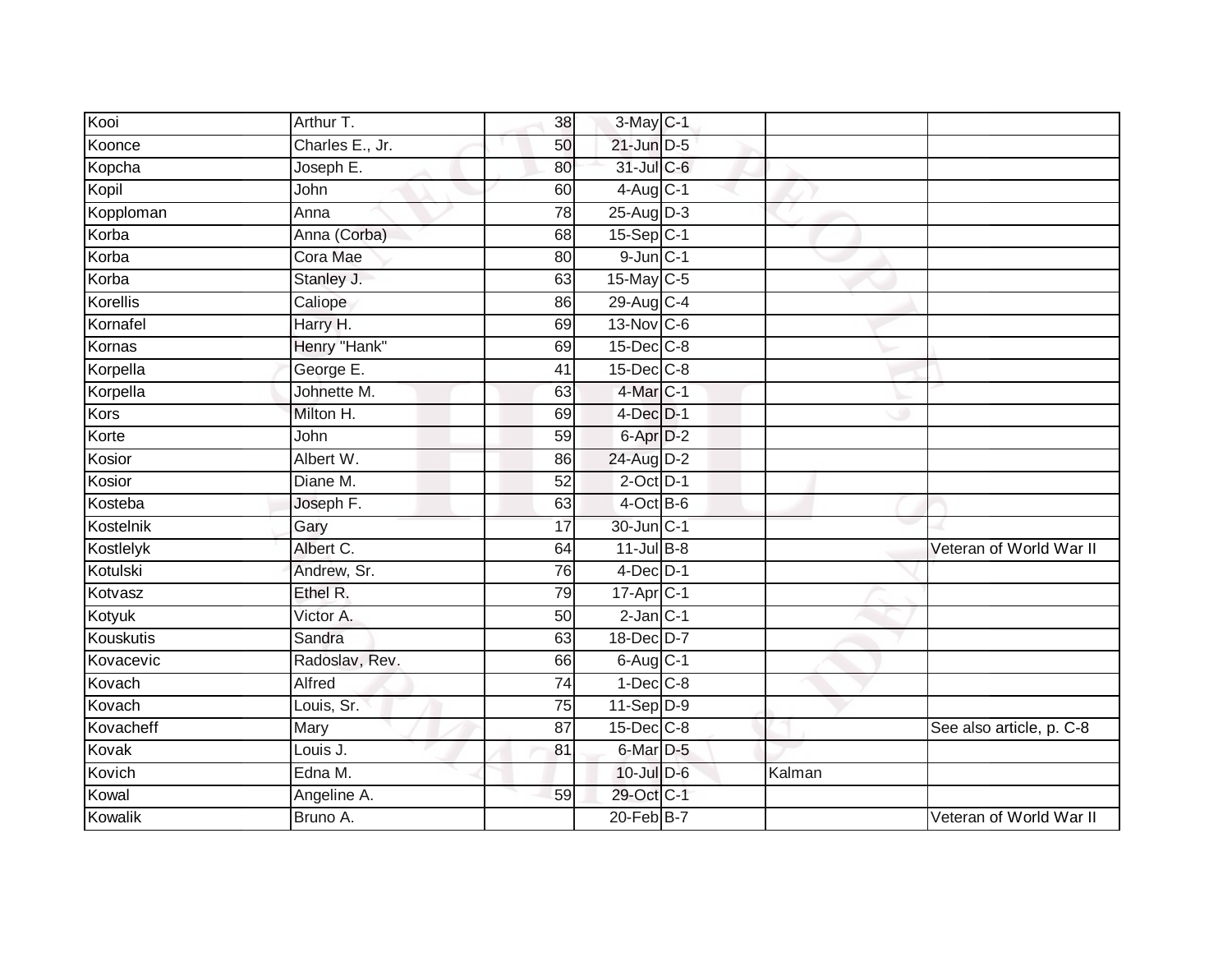| Kowalkowski    | Frances (Frank)       | 78              | 16-Jun C-1             |            |                                            |
|----------------|-----------------------|-----------------|------------------------|------------|--------------------------------------------|
| Kozlowski      | Frank                 | 85              | $21$ -Jul D-6          |            |                                            |
| Kragulac       | Violette (Krag)       | $\overline{74}$ | 3-May C-1              |            |                                            |
| Krahn          | <b>Urban Peter</b>    | 75              | $4-Feb$ C-1            |            |                                            |
| Kraig          | Theodore T.           | 88              | 19-Jan E-14            |            | Veteran of World War I<br>and World War II |
| <b>Kraly</b>   | Joseph M. "Deacon"    | 59              | 18-Mar B-6             |            |                                            |
| <b>Kras</b>    | Genevieve (Jean)      |                 | $10-Sep$ C-5           |            |                                            |
| <b>Kraus</b>   | Joseph                | $\overline{74}$ | $4-Nov$ D-1            |            |                                            |
| Krause         | Anthony L.            |                 | $12-Sep$ A-7           |            |                                            |
| Krawczyk       | Hedwig "Hedy"         |                 | $12$ -Jul $A-8$        |            |                                            |
| <b>Kress</b>   | Rosalia "Rose" C.     |                 | 31-Jul C-6             | Molengraft |                                            |
| Krestan        | James L.              | 87              | $1-Apr$ <sub>C-7</sub> |            |                                            |
| Krevchenia     | Ann                   | 56              | 28-Apr B-5             |            |                                            |
| <b>Kries</b>   | <b>Thomas Richard</b> | 30              | 30-Dec C-1             |            |                                            |
| Krill          | Warren J.             |                 | $2$ -Nov $D-4$         |            |                                            |
| <b>Kristek</b> | Martin S.             | 66              | $23$ -Jan $ C-2 $      |            | Veteran of World War II                    |
| Kristoff       | Jean                  | 79              | 11-Nov D-1             |            |                                            |
| Krol           | Stella                | 78              | $12$ -Sep $A-7$        | Worosz     |                                            |
| Kron           | Jennie J.             | 69              | $1-Nov$ C-1            |            |                                            |
| Krudup         | Rose D.               | 82              | $22-Sep$ C-1           |            | See article, p. C-1                        |
| Krupa          | Kathryn               | 67              | 31-Dec D-8             | Okichich   |                                            |
| Krygier        | Walter S., Sr.        | 62              | 15-Sep C-1             |            | Veteran of World War II                    |
| Krzyzanowski   | Peter                 | 91              | $1$ -Jan $C$ -5        |            | Veteran of World War II                    |
| Krzyzewski     | <b>Blanche</b>        | 64              | $20$ -Nov $D-6$        |            |                                            |
| <b>Kubiak</b>  | Felix J.              | 60              | $3 - Jan$ $D-1$        |            | Veteran of Word War II<br>and US Navy      |
| Kubiak         | Walter J.             | 42              | 14-Oct A-6             |            |                                            |
| Kubiszak       | Edward R.             |                 | 16-Dec C-1             |            |                                            |
| Kucharski      | Mae M.                | 88              | 10-Oct C-1             |            |                                            |
| Kuchen         | Robert A.             | 69              | 9-Apr C-5              |            |                                            |
| Kudera         | John (Chich)          | 71              | 26-Feb C-7             |            | See article, p. C-7                        |
| Kuechenberg    | Gertrude              | 94              | $27$ -Jun $ C-1 $      |            |                                            |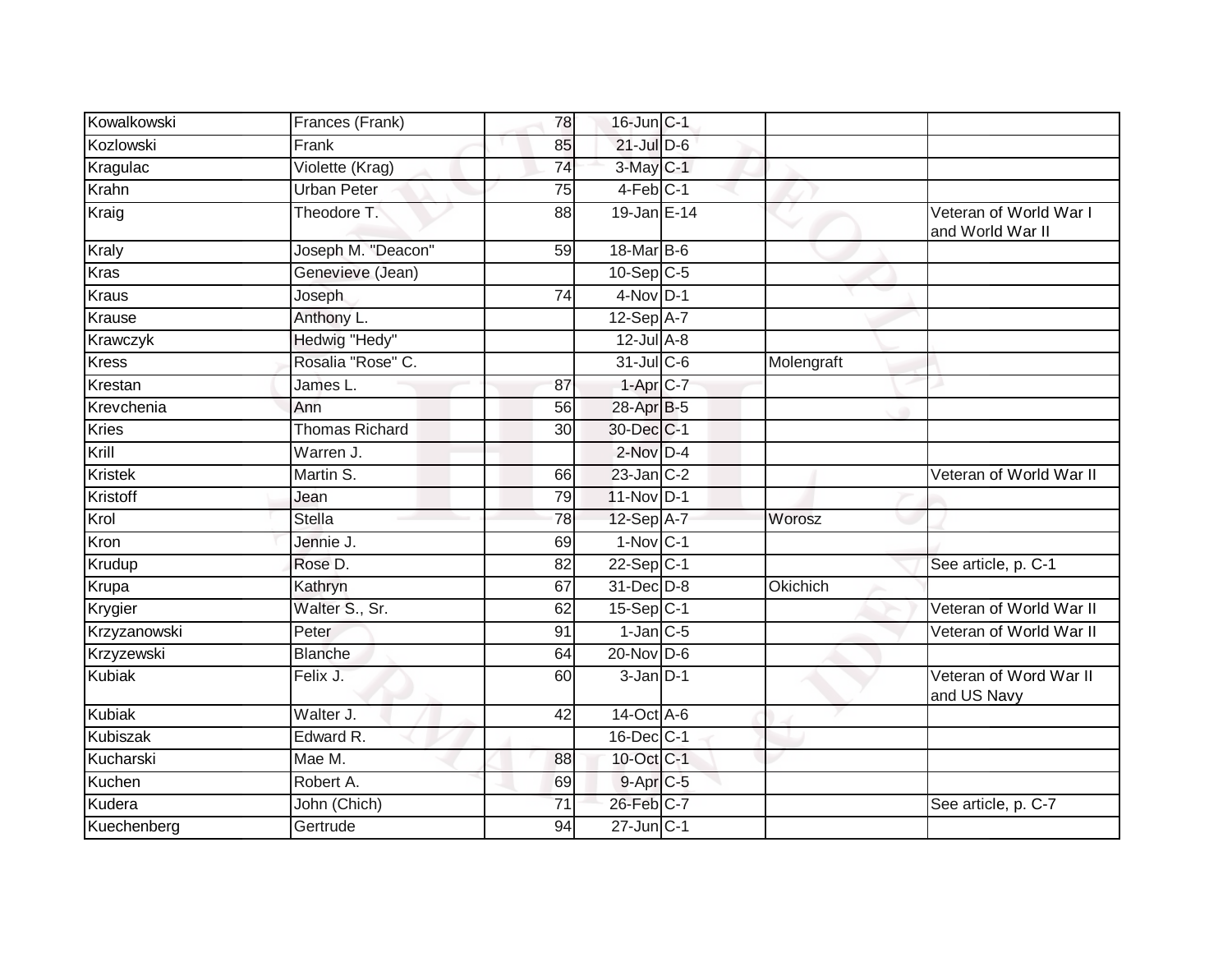| Kuiper       | Larry A.             | 46              | 30-Jan C-2                          |             |                                   |
|--------------|----------------------|-----------------|-------------------------------------|-------------|-----------------------------------|
| Kuklinski    | Catherine            | 74              | $20$ -Jan $A-5$                     |             |                                   |
| Kulage       | <b>Vivian Marie</b>  | 71              | 21-Oct A-6                          |             |                                   |
| <b>Kulak</b> | John E.              | 62              | 27-Mar C-3                          |             |                                   |
| Kulak        | Stanley              | $\overline{77}$ | 23-Oct C-13                         |             |                                   |
| Kulczyk      | <b>Bernard</b>       | $\overline{77}$ | 8-Dec C-2                           |             |                                   |
| Kulczyk      | Joseph B., Jr.       | 64              | 18-May D-4                          |             |                                   |
| Kulesa       | Mary                 | 90              | 10-Mar B-6                          |             |                                   |
| Kulick       | <b>Stella</b>        | 89              | $2-Apr$ C-8                         |             |                                   |
| Kulik        | John P.              | 54              | $2$ -Jun $C-1$                      |             | Veteran of the Korean<br>conflict |
| Kunde        | Erna A.              | 74              | $14$ -May C-1                       |             |                                   |
| Kunz         | Ilene                | 56              | 26-Feb C-7                          |             |                                   |
| Kupka        | Luis                 | 84              | $1-Dec$ $C-8$                       |             |                                   |
| Kurek        | Irene B.             | 61              | 17-Oct C-3                          |             |                                   |
| Kurek        | Stanley, Jr. (Lover) | $\overline{27}$ | 2-Jan C-1                           |             |                                   |
| Kuryga       | Alfreida             |                 | $5-Apr$ A-6                         |             |                                   |
| Kuschel      | Lena B.              | 76              | 3-Nov C-1                           |             |                                   |
| <b>Kuss</b>  | Mildred              | 80              | $5-Sep$ <sub><math>C-3</math></sub> |             |                                   |
| Kutch        | Paul P.              | 85              | $25-Sep D-6$                        |             |                                   |
| Kuzma        | Bernard J.           | 54              | $20$ -Jan $A-5$                     |             | Veteran of the US Army            |
| Kwasniewski  | Chester              | 73              | $28-Sep$ D-2                        |             |                                   |
| Kwasny       | John                 | 82              | $20$ -Nov D-6                       |             |                                   |
| La Baw       | Bonnie               | 87              | $1-AprC-7$                          |             |                                   |
| Lackey       | Oma                  | 66              | 26-Jul B-5                          |             |                                   |
| Ladewig      | Jane                 | 42              | $14$ -May C-1                       | <b>Dick</b> |                                   |
| Lafferty     | William J., Jr.      | 27              | $2-Feb$ $F-6$                       |             | See also article, p. A-2          |
| Lagestee     | Jean L.              | 63              | $18-Apr$ $C-3$                      |             |                                   |
| LaGreco      | <b>Mark</b>          | 21              | $6$ -Mar $A-2$                      |             |                                   |
| Lain         | Lucille M.           | 61              | 17-Dec D-1                          |             |                                   |
| Lair         | Walter L.            | 62              | $6$ -Jun $C-3$                      |             |                                   |
| Lake         | Ralph                | 73              | 7-Sep A-16                          |             |                                   |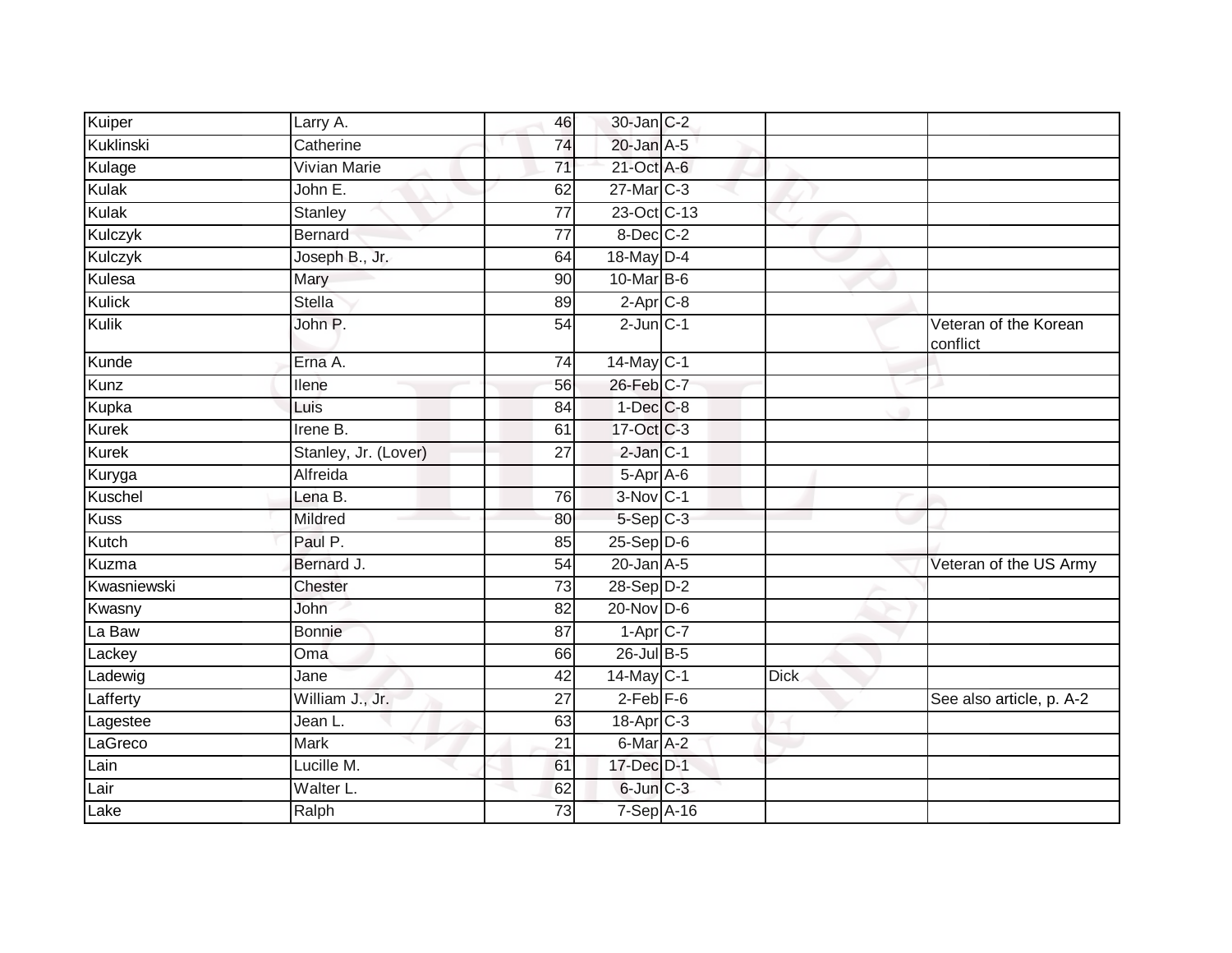| Lakomecz  | Elizabeth             | 78              | 3-Apr C-1             | <b>Barlo</b> |                                       |
|-----------|-----------------------|-----------------|-----------------------|--------------|---------------------------------------|
| Lalios    | Gus                   | 53              | $2-AprC-8$            |              | See also article April 1, p.<br>$A-1$ |
| LaLonde   | Sharon J.             | 42              | 10-Dec C-4            |              |                                       |
| Lamb      | Everett               |                 | 16-Jun C-1            |              |                                       |
| Lamb      | Nellie C.             | 80              | 30-Apr <sub>C-5</sub> | v            |                                       |
| Lambert   | Birdella R.           | 72              | 29-Mar C-1            |              |                                       |
| Lampa     | Marshall              | 66              | 28-Apr B-5            |              |                                       |
| Lancaster | Claude J.             | 69              | 29-Jul B-7            |              | Veteran of World War II               |
| Land      | Purcell (Paul)        | 63              | 17-Jun A-7            |              | Veteran of World War II               |
| Land      | William B.            | 61              | 15-Dec C-8            |              |                                       |
| Lander    | <b>Blanche</b>        | 69              | $1$ -Jan $C$ -5       |              |                                       |
| Landes    | Michael M.            |                 | 14-Nov C-11           |              | Veteran of World War II               |
| Lanning   | Margaret L.           | 64              | 26-Jan B-13           |              |                                       |
| Lannoy    | Roger L.              | 50              | 20-Dec C-1            |              |                                       |
| Lapasso   | James J., Sr.         | 66              | 18-Jun C-6            |              | Veteran of World War II               |
| LaPradd   | Lillie F.             | 84              | $1$ -Jun $D-2$        |              |                                       |
| Lapunia   | Edward J.             | 69              | 3-Mar B-5             |              | See also article March 2,<br>p. A-2   |
| Lariccia  | Marylee               | 58              | 8-Nov C-1             | Richey       |                                       |
| Larkin    | Johnnie E.            | $\overline{75}$ | $5$ -Jul $B-7$        |              |                                       |
| Lash      | Edward                | 65              | $15$ -Jan $D-2$       |              |                                       |
| _aska     | Joseph F.             |                 | $13$ -Jan $ C-1 $     |              |                                       |
| Laska     | Mary                  | 79              | 29-Mar C-1            |              |                                       |
| Laskarin  | Joseph                | 62              | $7-Nov$ C-3           |              | Veteran of World War II               |
| Laspas    | Eudoxia               | 66              | 8-Aug B-5             |              |                                       |
| Laszlo    | Mary                  | 85              | $14$ -Dec $E-2$       |              |                                       |
| Latko     | Joseph R.             |                 | $2$ -Jun $C-1$        |              |                                       |
| Latta     | Clarence E. (Pee Wee) | 66              | $27-SepC-8$           |              |                                       |
| Laughlin  | Frank E.              | 59              | $11$ -Jul $B-8$       |              | Veteran of World War II               |
| Laurincik | Genevieve A.          | 67              | 19-Nov D-1            | Prince       |                                       |
| Lavey     | Ralph                 | $\overline{72}$ | 7-Apr C-1             |              |                                       |
| Lawrence  | Dorothy               | 75              | $3$ -Oct $C-1$        |              |                                       |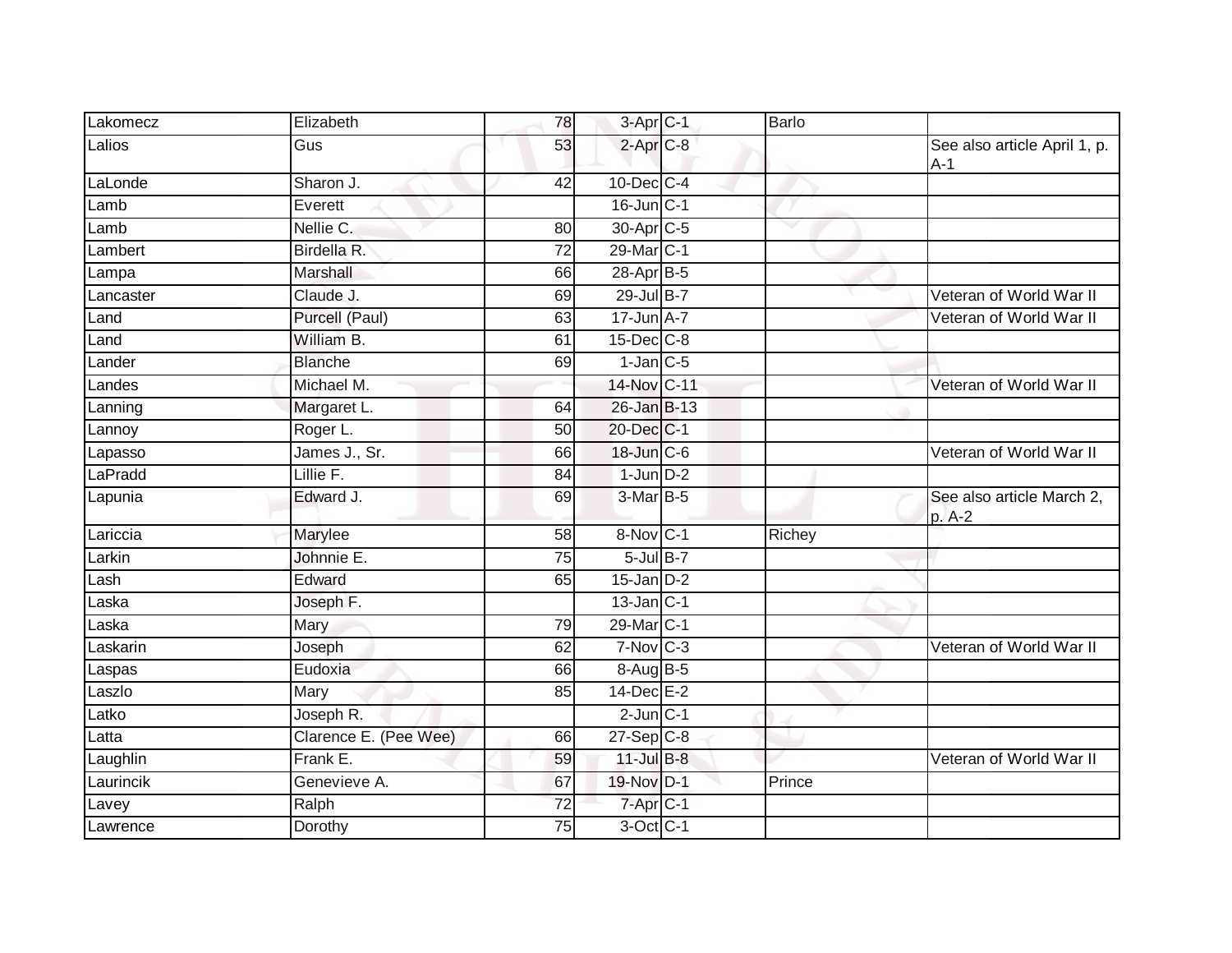| Lawson        | Charlie L.         | 27              | 17-Sep B-8       |             |                                         |
|---------------|--------------------|-----------------|------------------|-------------|-----------------------------------------|
| Lawson        | William            | 44              | $1$ -Jun $D-3$   |             |                                         |
| Leath         | Carney J.          | 70              | $24$ -Feb $B$ -6 |             |                                         |
| Ledna         | Anna B.            | 84              | $16$ -Jun $C-1$  |             |                                         |
| Lee           | Bak T.             | 70              | $2$ -Dec $C-1$   |             | Picture included                        |
| Lee           | John L.            | $\overline{27}$ | 14-May C-1       |             |                                         |
| Lee           | Katie              | 90              | 7-May D-1        |             |                                         |
| Leech (Leach) | Lillian R.         | 81              | 24-Nov D-1       |             |                                         |
| Leeney        | Richard            | 51              | $24$ -Jul C-2    |             |                                         |
| Lefler        | Mildred            | 64              | $24$ -Jan $D-4$  | Maodush     |                                         |
| Lehman        | Perry              | 59              | 19-Aug C-4       |             |                                         |
| Leibengood    | Marie E.           | 81              | 28-Oct B-7       |             |                                         |
| Leinen        | Cecelia L.         |                 | 15-Aug C-1       |             |                                         |
| Lekich        | Victoria Catherine | 78              | 27-Oct C-1       | <b>Ubik</b> |                                         |
| Lelak         | Ann                | 84              | 24-Jan D-4       |             |                                         |
| LeMay         | Mellville R.       | 65              | 26-Jan B-13      |             |                                         |
| LeMay         | Paul               | 68              | $4$ -Dec $D-1$   |             |                                         |
| Lemino        | Frank P.           | 66              | 10-Nov C-1       |             | Veteran of World War II                 |
| Lendabarker   | Rosalie            | 91              | 11-Apr B-5       |             |                                         |
| Lentz         | Jeffrey T.         | 36              | 19-Jul D-5       |             |                                         |
| Lenz          | Frances C. "Faye"  | 71              | $2$ -Feb $ F-6$  |             |                                         |
| Leonard       | Lillie             | 86              | 18-Nov C-1       |             |                                         |
| _eone         | Grace              |                 | $1$ -Oct $D-7$   |             |                                         |
| Leone         | Vito               | 90              | 10-Mar A-5       |             |                                         |
| Lepley        | Edward M.          | 64              | 28-Apr B-5       |             | Veteran of World War II                 |
| Leport        | Dorothy            | 71              | $21$ -Jun $D-5$  |             |                                         |
| _esar         | Jeanne "Jeanette"  | 65              | $6$ -Jan $B$ -6  | Near        |                                         |
| Lesczynski    | John H.            | 76              | 11-Jun C-10      |             |                                         |
| Lesniak       | Anna V.            | 83              | 1-Apr C-7        |             |                                         |
| Lesniak       | Joseph G., Rev.    | 82              | 24-Sep C-1       |             | See also article and<br>picture, p. C-1 |
| Lesniewski    | Sophie             | 89              | 16-Oct C-1       |             |                                         |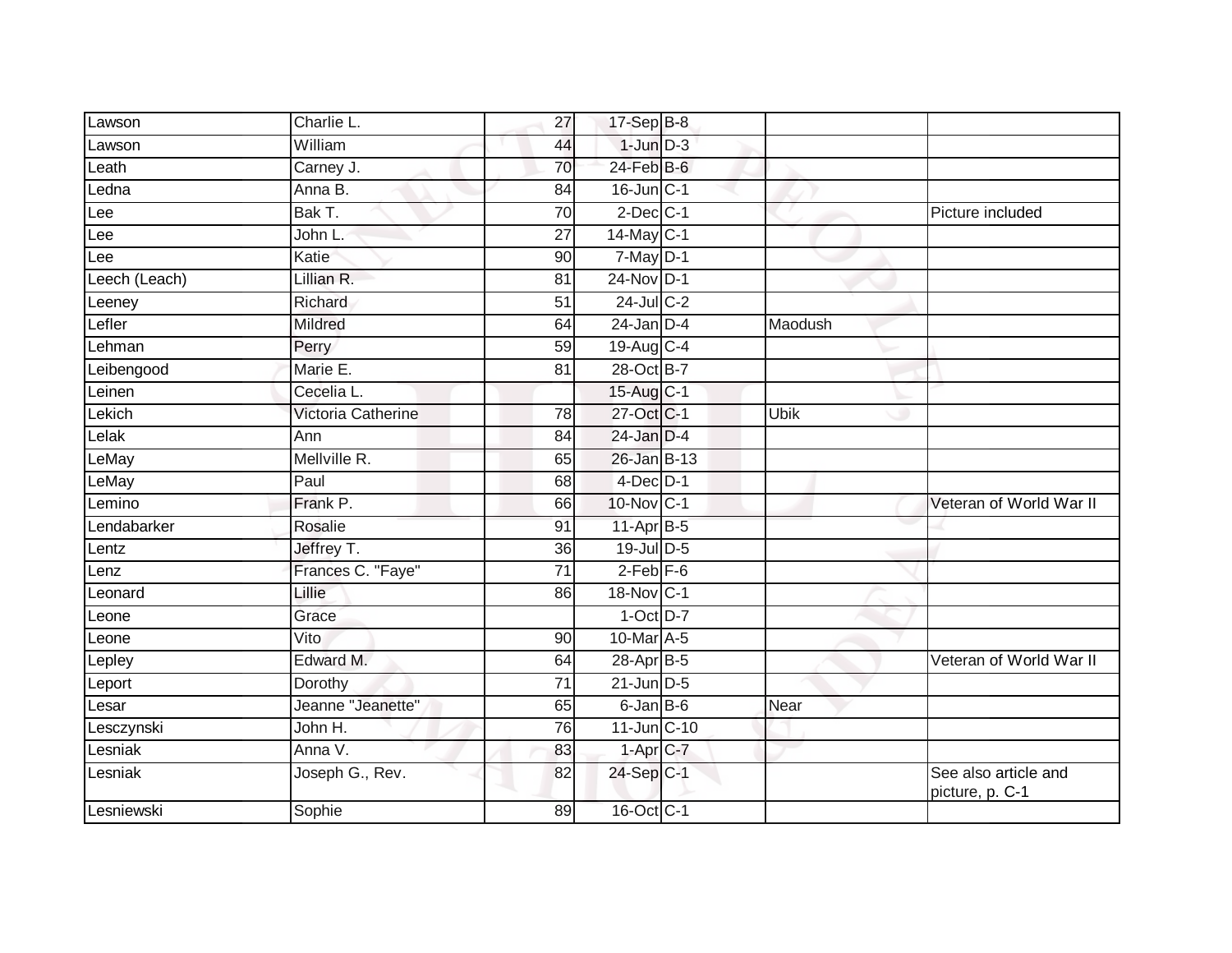| Lesniewski  | Zigfred            | 57              | $14$ -Jan $C-5$        |          |                         |
|-------------|--------------------|-----------------|------------------------|----------|-------------------------|
| Letman      | Frank W.           | 91              | 20-Dec C-1             |          |                         |
| Lever       | Anne               | 90              | 29-Jan C-7             |          |                         |
| _ewandowski | Florence           | 51              | 8-Mar B-6              |          |                         |
| Lewandowski | Francis            | $\overline{84}$ | $12-Sep$ A-7           |          |                         |
| Lewandowski | Joezefa            | 89              | $24$ -Jan $D-4$        |          |                         |
| Lewandowski | Leon               | 69              | 11-Aug B-5             |          |                         |
| Lewellen    | Sharon             | 42              | 30-May C-3             |          |                         |
| Lewis       | Dorothy            | 42              | 16-Apr C-8             | Koehneke |                         |
| Lewis       | Grace B.           | 89              | 13-Oct C-1             |          |                         |
| Lewis       | Grace M.           | 75              | $14$ -Jan $C-5$        |          |                         |
| Lewis       | Mary               | 62              | $17$ -Jan $C-5$        |          |                         |
| Lewis       | Maxcine G.         | $\overline{72}$ | 8-Sep C-1              |          |                         |
| Lich        | <b>Benus</b>       | 78              | $9$ -Jan $C-1$         |          |                         |
| Lidke       | Irene              | 84              | 15-Jan D-2             |          |                         |
| Ligda       | Mary               | 77              | 16-Apr <sub>C-8</sub>  |          |                         |
| Lilly       | Joseph R.          | 88              | $3-Apr$ <sub>C-1</sub> |          |                         |
| Lindberg    | Eleanor A.         |                 | 6-Sep D-5              |          |                         |
| Lindeman    | Mary S.            | 83              | $16$ -Jan $A$ -8       |          |                         |
| Linder      | Duane A.           | 29              | $15$ -Jul $A-9$        |          | See article, p. A-9     |
| Lindert     | Arthur             | 86              | 16-Feb E-10            |          |                         |
| Lindley     | Kathleen D.        | $\overline{34}$ | $21$ -Feb $C-5$        |          |                         |
| Lindner     | Duane A.           | 29              | 20-Jul E-11            |          |                         |
| Lindsay     | Eleanor H. (Busha) | $\overline{71}$ | $17 - SepB-8$          |          |                         |
| Link        | Edward J.          | 64              | 3-Feb B-5              |          |                         |
| Link        | Oliver R.          | 65              | 1-May C-11             |          |                         |
| Linz        | Eugene C.          | 68              | 17-Apr <sub>C-1</sub>  |          |                         |
| Lira        | Homero             |                 | 31-May C-3             |          |                         |
| Lis         | Marie D.           | 73              | $23$ -Feb $D-2$        |          |                         |
| Lisec       | Paul               | 64              | 15-Jun D-2             |          | Veteran of World War II |
| <b>Liss</b> | Ella G. (Thompson) | 78              | 14-Feb C-11            |          |                         |
| Listowski   | Joseph J.          | $\overline{74}$ | 29-Aug C-4             |          |                         |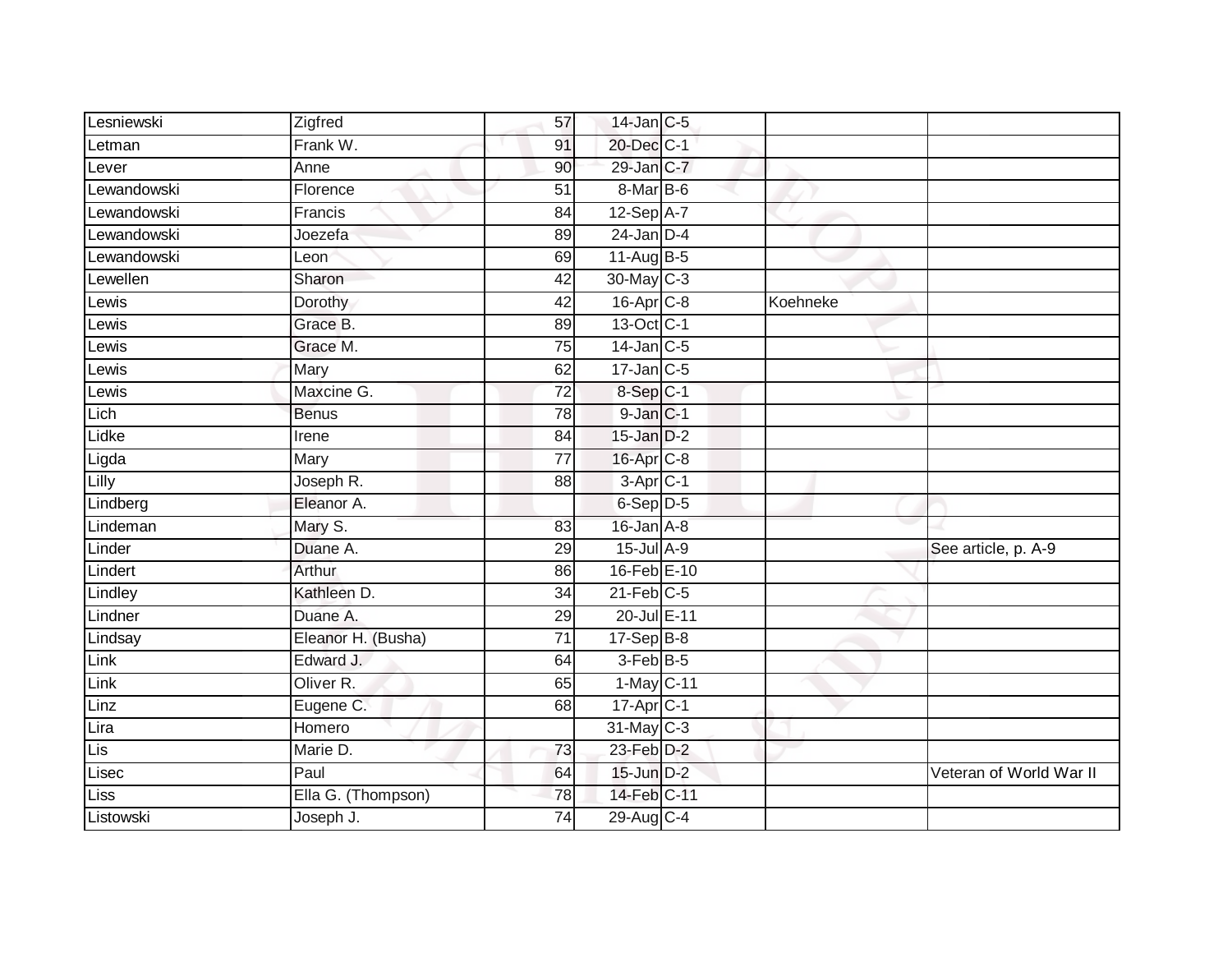| Liszczak   | Gregory J.           | 26              | 5-Nov B-5               |  |                                       |
|------------|----------------------|-----------------|-------------------------|--|---------------------------------------|
| Litherland | <b>Beverly Sue</b>   | 35              | 3-Aug C-6               |  |                                       |
| Livingston | Robert L.            | 53              | 3-Oct C-1               |  | See also article, p. A-2              |
| Livovich   | Joseph P.            | 74              | 15-Jul A-9              |  |                                       |
| Lloyd      | Alola                | 85              | $17$ -Jan C-5           |  |                                       |
| Lloyd      | Frances              |                 | 30-Jul B-5              |  |                                       |
| Lloyd      | <b>Johnny Festus</b> | 62              | $25$ -AugD-3            |  |                                       |
| Lloyd      | Lee                  | 82              | 6-Apr <sub>D-2</sub>    |  |                                       |
| _obdell    | George M.            | 68              | 27-Dec C-2              |  |                                       |
| Locher     | William A.           | 90              | 23-Dec C-1              |  |                                       |
| Lock       | Philip M.            | 85              | 24-Nov D-1              |  |                                       |
| _ogal      | Roy E.               | 80              | $17$ -Mar $B-5$         |  |                                       |
| Logsdon    | Jeremy P.            | 8               | $9-Feb$ $D-14$          |  |                                       |
| Lolkema    | Grace                | $\overline{71}$ | $2-Sep$ $D-7$           |  |                                       |
| _ondon     | Harold M.            |                 | 25-Mar B-7              |  |                                       |
| Long       | Christine I.         | 71              | $15$ -Jun $D-2$         |  |                                       |
| Long       | <b>Gerald Wayne</b>  | 50              | 24-May B-5              |  | Veteran of World War I                |
| Long       | Gloria May           | 54              | $5$ -Jun $ C-10$        |  |                                       |
| Longfellow | Helen L.             | 75              | 30-May C-3              |  |                                       |
| Lopez      | Jose M.              | 39              | $13$ -Jul $D-4$         |  | See also article July 12, p.<br>$A-9$ |
| Lopez      | Ninfa                | 75              | 18-Aug A-11             |  |                                       |
| Lopez      | Raleigh D.           | 60              | 28-Aug C-1              |  | Veteran of World War II               |
| Lopota     | Joseph               |                 | $19-Sep$ C-3            |  |                                       |
| _orance    | William J.           | 60              | 26-Mar C-4              |  |                                       |
| Lord       | <b>Doris Marie</b>   | 69              | $10$ -Jul $D-6$         |  |                                       |
| Lorenz     | Clarence Otto (C.O.) | 89              | 23-Jul C-1              |  | Veteran of World War I                |
| Lorenz     | Mary                 | 95              | 23-Mar D-2              |  |                                       |
| _orenzl    | Albert               | 82              | $11-Oct$ <sub>C-1</sub> |  |                                       |
| Lorenzo    | John, Jr.            | 61              | 10-Dec C-4              |  |                                       |
| Lott       | Barbara              | 33              | 30-Apr C-5              |  |                                       |
| Louderback | M. Marie             | 82              | $14$ -Aug $D-6$         |  |                                       |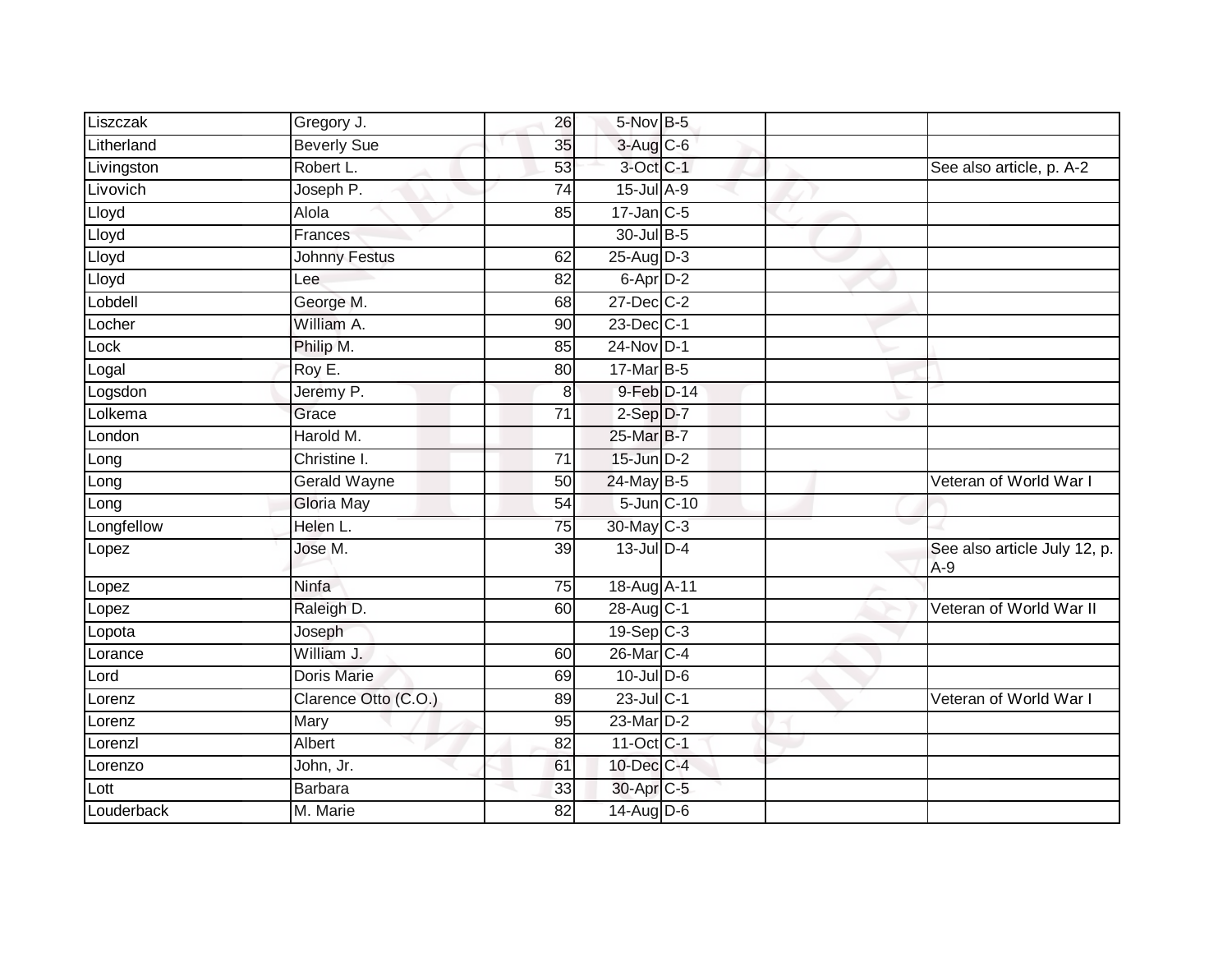| Louis       | Mary Ann "Mamie"         | 76              | $21$ -Jul $D-6$  | Furmanski |                          |
|-------------|--------------------------|-----------------|------------------|-----------|--------------------------|
| Love        | Jody L.                  | 23              | $21$ -Aug C-3    |           |                          |
| Love        | Nancy (Louise)           | $\overline{57}$ | $2$ -Oct $D-1$   |           |                          |
| Loveless    | Pamela N.                | 14              | 19-Dec C-11      |           | See also article, p. A-2 |
| Lovin       | Leonora A.               | 76              | $23$ -Jan $C-2$  |           |                          |
| Lovinski    | Frank                    |                 | 10-Aug A-1       |           | See article, p. A-1      |
| Lowery      | Maudie E.                |                 | $16$ -Jan $A-8$  |           |                          |
| Lowery      | Rober, IV                | 41              | $3 - Jan$ $D-1$  |           |                          |
| Lowry       | Bernard F.               | 58              | $14$ -Aug D-6    |           |                          |
| Loy         | Harold H.                | 63              | $21$ -Dec $E-4$  |           |                          |
| Lubcke      | Albert                   | 90              | $17-Sep$ B-8     |           |                          |
| Lucas       | Corean                   | 81              | $20$ -Jul $D-1$  |           |                          |
| Lucas       | Joseph J., Sr.           | 75              | $13$ -Jul $D-3$  |           |                          |
| Lucas       | Lucille E.               | 84              | 12-Feb D-1       |           |                          |
| Luck        | Maxine E.                | 80              | 25-Jul C-1       |           |                          |
| Luckett     | Diana                    | 31              | 22-Oct C-10      |           | See article, p. C-10     |
| Ludford     | Howard W.                | 86              | $27$ -Apr $B$ -5 |           | Veteran of World War I   |
| Ludwig      | Fred J.                  | 77              | 7-Apr C-1        |           |                          |
| Lukaszewski | Arthur J.                | 59              | 19-Jan E-14      |           | See article, p. E-14     |
| Lukmann     | Lester C., Jr.           | 56              | $1-Nov$ C-1      |           |                          |
| Lumella     | <b>Stella</b>            | 73              | 15-Aug C-1       |           |                          |
| Lund        | Harry A.                 | 64              | $3$ -Jul $C-1$   |           |                          |
| Lundahl     | Eric                     | 44              | $1$ -Dec $C$ -8  |           |                          |
| Lundy       | Emily F.                 | 82              | $18$ -Jun $C$ -6 |           |                          |
| Lunn        | Ellen C.                 | 70              | $7$ -Jul B-8     |           |                          |
| Lustek      | Stephen T., Jr.          | 37              | $15$ -Jan $D-2$  |           |                          |
| Lyda        | Charley                  | 76              | $3-MarB-5$       |           |                          |
| Lydon       | Alice S.                 | 70              | $25$ -Jul C-1    |           |                          |
| Lyman       | Selvia                   | 80              | $16$ -Apr $C$ -8 |           |                          |
| Lynch       | Daniel D.                | 84              | 29-Jan C-7       |           | See article, p. C-7      |
| Lynch       | <b>Frances Armstrong</b> | 64              | $11$ -Feb $C$ -6 |           | See article, p. C-6      |
| Lynch       | Thomas                   | $\overline{74}$ | $10-Sep$ C-5     |           |                          |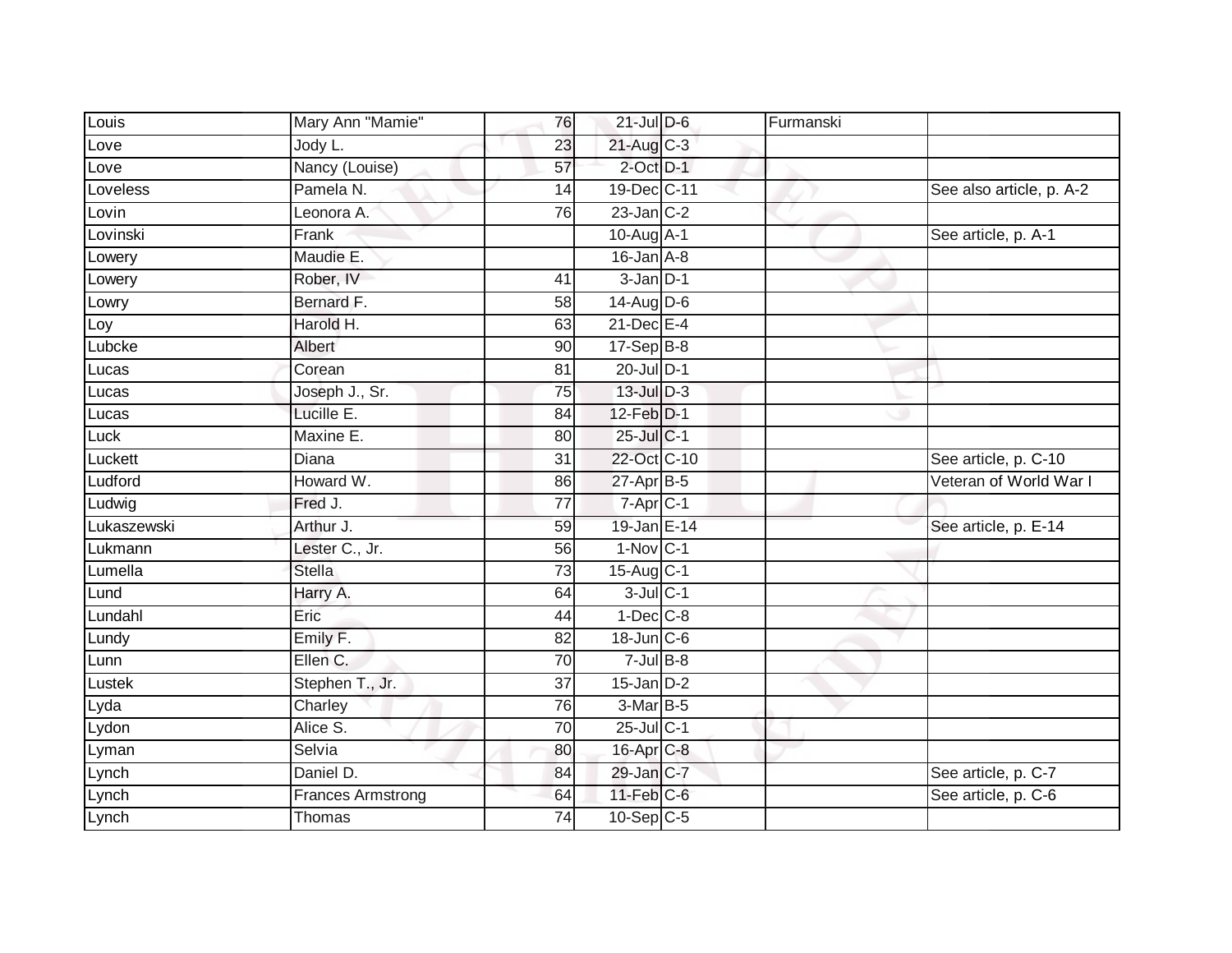| Lynn   | Perry     | 26 |                          |   |   |  |
|--------|-----------|----|--------------------------|---|---|--|
| Lyon   | Addie I.  | 76 | 11-Sep D-9<br>23-Jun C-1 |   |   |  |
| Lyons  | Joseph P. | 78 | 16-May D-1               |   |   |  |
| Lytton | Doris H.  | 70 | $5-Mar$ D-1              |   |   |  |
|        |           |    |                          |   |   |  |
|        |           |    |                          |   |   |  |
|        |           |    |                          |   |   |  |
|        |           |    |                          |   |   |  |
|        |           |    |                          |   |   |  |
|        |           |    |                          |   |   |  |
|        |           |    |                          |   |   |  |
|        |           |    |                          |   |   |  |
|        |           |    |                          |   |   |  |
|        |           |    |                          |   | ۰ |  |
|        |           |    |                          |   |   |  |
|        |           |    |                          |   |   |  |
|        |           |    |                          |   |   |  |
|        |           |    |                          |   |   |  |
|        |           |    |                          |   |   |  |
|        |           |    |                          |   |   |  |
|        |           |    |                          |   |   |  |
|        |           |    |                          |   |   |  |
|        |           |    |                          |   |   |  |
|        |           |    |                          |   |   |  |
|        |           |    |                          |   |   |  |
|        |           |    |                          |   |   |  |
|        |           |    |                          |   |   |  |
|        |           |    |                          |   |   |  |
|        |           |    |                          |   |   |  |
|        |           |    |                          |   |   |  |
|        |           |    |                          | ≻ |   |  |
|        |           |    |                          |   |   |  |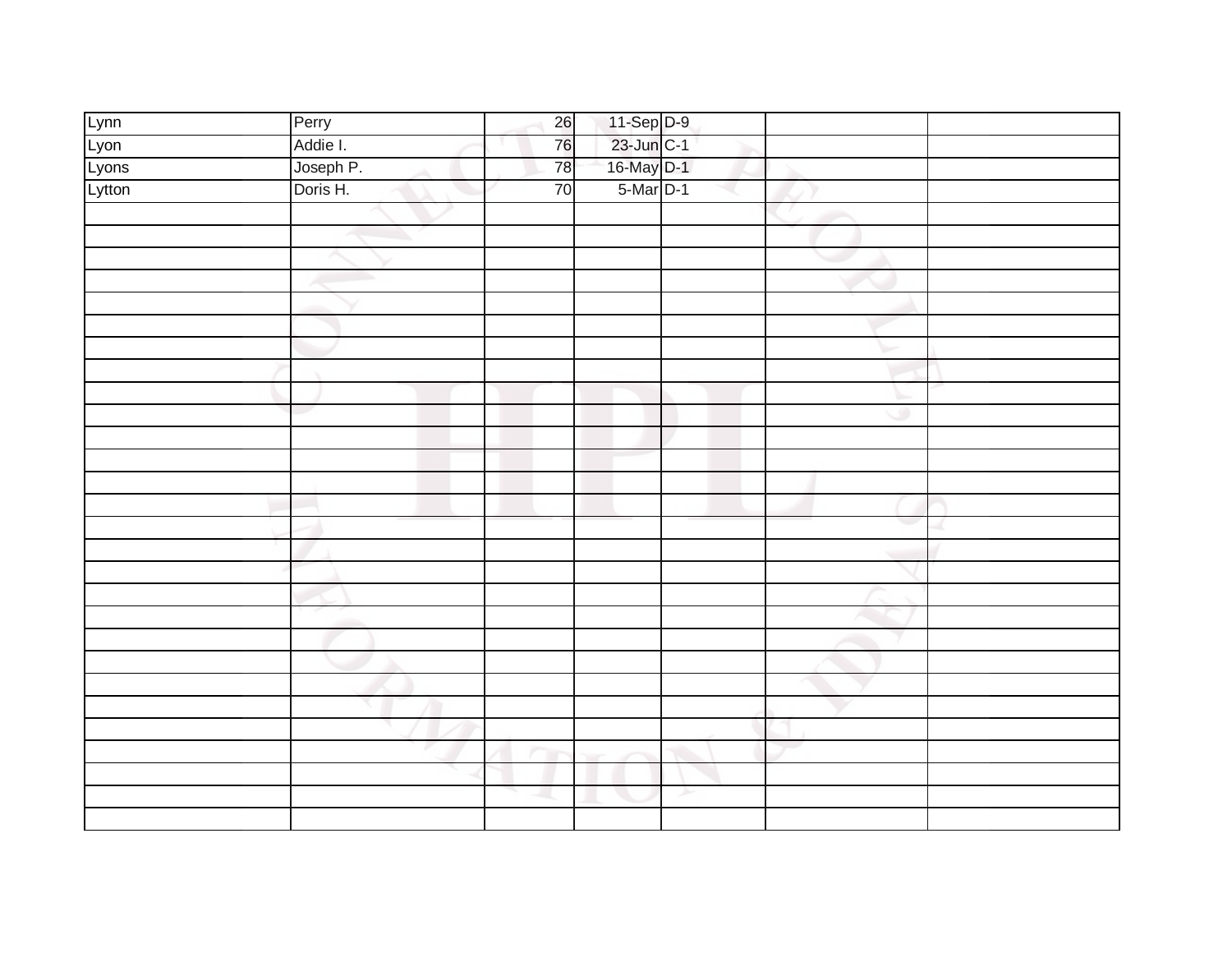| <b>Surname</b> | <b>Given</b>          | Age             | <b>Date</b>             | Page | <b>Maiden</b> | <b>Note</b>                                                  |
|----------------|-----------------------|-----------------|-------------------------|------|---------------|--------------------------------------------------------------|
| Maanum         | Julian N. S.          | 69              | 23-Dec C-1              |      |               |                                                              |
| Maatman        | Arend                 | 80              | 19-Apr A-11             |      |               |                                                              |
| MacAlvay       | Nora B.               | 86              | $1$ -Jul $B-7$          |      | Tully         |                                                              |
| <b>Macek</b>   | John A. (Jack)        | $\overline{34}$ | $8 -$ Jul $B - 7$       |      |               |                                                              |
| Maciejewski    | Steve J.              | 88              | 8-OctB-7                |      |               | See also article, p. B-7                                     |
| <b>Mack</b>    | Joseph J.             | 78              | 31-Aug E-11             |      |               |                                                              |
| Mackay         | Peter                 | 90              | 30-Jun C-1              |      |               |                                                              |
| Mackowicz      | Kazimer               | 80              | $22$ -Dec $D-1$         |      |               |                                                              |
| Macy           | Jennifer J.           | 28              | $3-MarB-5$              |      |               | See also article March 4,<br>p. A-2                          |
| Madejczyk      | Edwin                 | 62              | 8-Dec C-2               |      |               | Veteran of World War II                                      |
| Madison        | Charles <sub>F.</sub> | 75              | $1-Aug$ $D-6$           |      |               |                                                              |
| Madison        | Lillian D. (Pogo)     | $\overline{73}$ | 10-Nov C-1              |      |               |                                                              |
| Madryk         | Janet (Madrzyk)       | 58              | $5$ -Feb $D-1$          |      |               |                                                              |
| Madson         | Bernard H.            | $\overline{71}$ | 11-Mar B-7              |      |               |                                                              |
| Magdziarz      | Frank P.              | 57              | $2$ -Dec $C-1$          |      |               | See also article, p. C-1                                     |
| Maginot        | Wilfred J. (Bill)     | 70              | 28-Sep D-2              |      |               | Veteran of World War II                                      |
| Maglish        | John F.               | 64              | 10-Mar B-6              |      |               |                                                              |
| Mahnke         | William C.            | 74              | 15-Nov A-11             |      |               | See article, p. A-11                                         |
| <b>Mahns</b>   | Donald E.             | $\overline{57}$ | $7-Mar$ D-1             |      |               | Veteran of World War II                                      |
| Mahoney        | Robert H.             | 73              | $12$ -Feb $D-1$         |      |               | Last name also spelled<br>Mohoney - See Feb. 11, p.<br>$C-6$ |
| Mako           | Helen                 |                 | $2$ -Jan $C-1$          |      | Lengyel       |                                                              |
| Makowsky       | Freida                | 81              | $11-Oct$ <sub>C-1</sub> |      |               |                                                              |
| Malachowski    | Stanley F.            | 75              | $3$ -Jun $B$ -6         |      |               |                                                              |
| Malacina       | Mary J.               | 54              | 16-Jul C-9              |      |               |                                                              |
| Malcolm        | Thomas A.             | 83              | 27-Oct C-1              |      |               |                                                              |
| <b>Malish</b>  | Thomas                | 20              | 24-Sep C-1              |      |               |                                                              |
| Malkowski      | Anne I.               | $\overline{72}$ | 16-Feb E-10             |      |               |                                                              |
| Malkowski      | Martha                | 75              | 17-Jul D-8              |      | Jordan        |                                                              |
| Maloney        | <b>Bessie</b>         | 66              | 29-Aug C-4              |      |               |                                                              |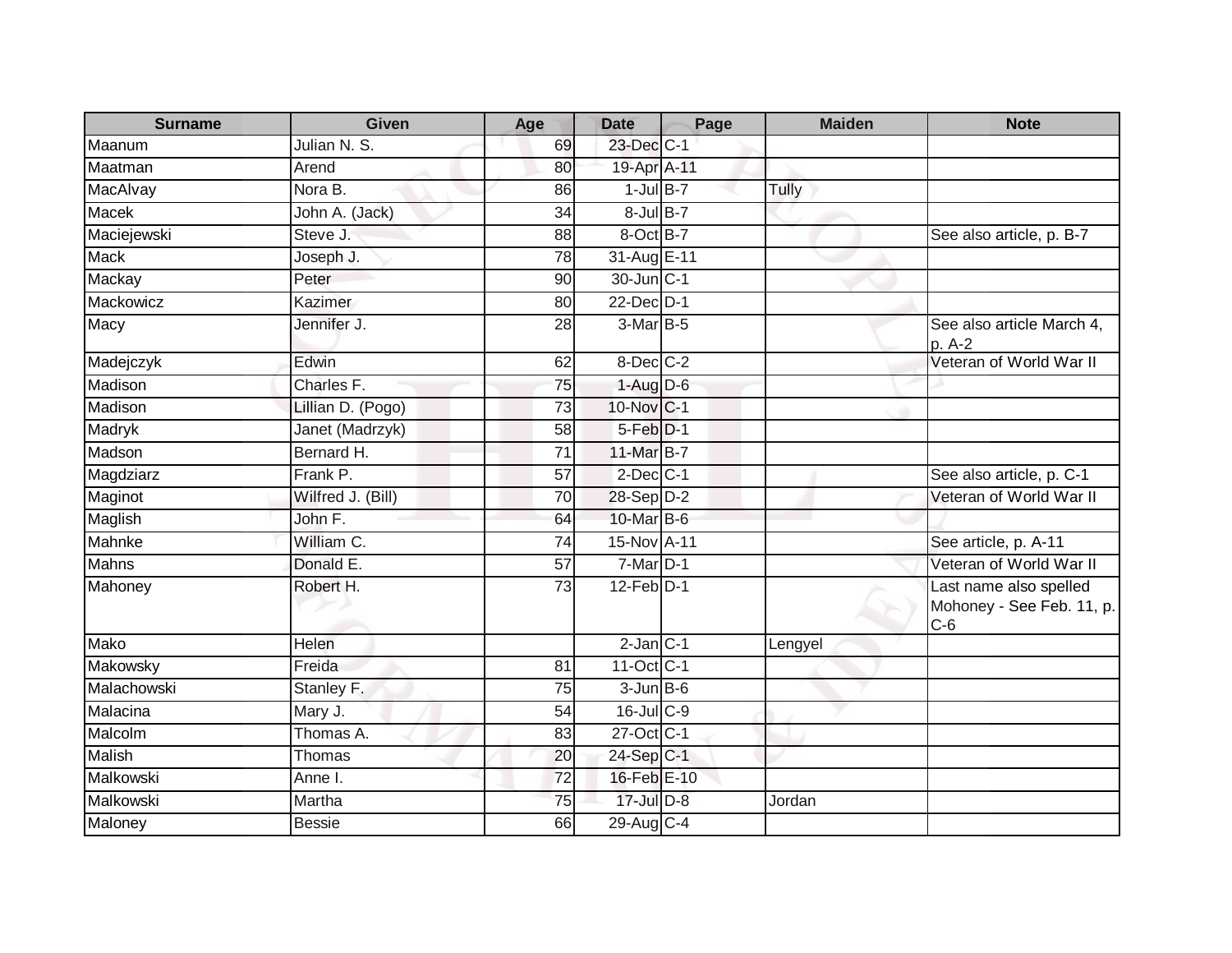| Malovance       | Mike, Sr.         | 74              | 4-Mar C-1        |             | Last name also spelled<br>Malovanetz |
|-----------------|-------------------|-----------------|------------------|-------------|--------------------------------------|
| Malovanetz      | Mike, Sr.         | 74              | 4-Mar C-1        |             | Last name also spelled<br>Malovance  |
| Maluchnik       | Stanley J.        | 80              | 27-May C-12      |             |                                      |
| Mangual         | Maria V.          | 36              | $7-Nov$ C-3      |             |                                      |
| <b>Manis</b>    | Mabel J.          | 77              | $29$ -Jul B-7    | Ross        | See also Sept. 14, p. D-1            |
| Manning         | Thomas J., Sr.    | 79              | $1-Dec$ $C-8$    |             |                                      |
| Manowski        | William H.        | 82              | $6$ -Jun $C-3$   |             |                                      |
| Mansfield       | John              | 74              | $14$ -JulC-1     |             |                                      |
| Mansueto        | Michael A.        | 65              | 24-Apr C-2       |             |                                      |
| <b>Marakos</b>  | Gust              |                 | $29$ -Jan C-7    |             |                                      |
| <b>Marcelak</b> | Theodosia "Teddy" | $\overline{75}$ | $1-Aug$ D-6      |             |                                      |
| Marciniak       | Chestera          | 77              | 13-Oct C-1       | Liszewski   |                                      |
| Marcisz         | Magdalene M.      | 93              | $1$ -Jul $B-7$   |             |                                      |
| Marcoff         | <b>Bertha</b>     | 60              | $24$ -Feb $B$ -6 |             |                                      |
| <b>Marcus</b>   | Avram             | 88              | $10$ -Jul $D-6$  |             |                                      |
| <b>Marcus</b>   | <b>Max</b>        | 78              | 28-Mar C-1       |             | See article, p. C-1                  |
| Mardovin        | Alex (Blue)       | 74              | $12$ -May B-5    |             | Veteran of World War II              |
| Marek           | John              | 69              | 16-Feb E-10      |             |                                      |
| Marek           | Mae               | 85              | $23-SepD-6$      |             |                                      |
| Margetis        | Kathleen A.       | 33              | $6$ -Jun $C-3$   | Pignatiello | See also article, p. C-3             |
| Marinkovich     | Alexander         | 72              | 2-Mar E-10       |             |                                      |
| Marino          | Alex              | 69              | $4$ -Aug $C-1$   |             |                                      |
| Marion          | <b>Mack</b>       | 69              | 7-Oct A-9        |             |                                      |
| Marion          | Marvin Lyndon     | 17              | 10-Nov C-1       |             |                                      |
| Marion          | Velma             | 71              | $13$ -Jun $C-2$  |             |                                      |
| Markevicius     | Algimantas P.     | 63              | $21$ -Mar $B-5$  |             |                                      |
| Markham         | Phillip W.        | 13              | 6-Nov C-11       |             |                                      |
| Markovich       | Joseph A.         | 64              | $1$ -Jan $C$ -5  |             | Veteran of World War II              |
| Markovich       | Margaret          | 79              | $9$ -Jul $C$ -6  |             |                                      |
| <b>Marks</b>    | Guy               | $\overline{35}$ | $13-Sep$ C-8     |             |                                      |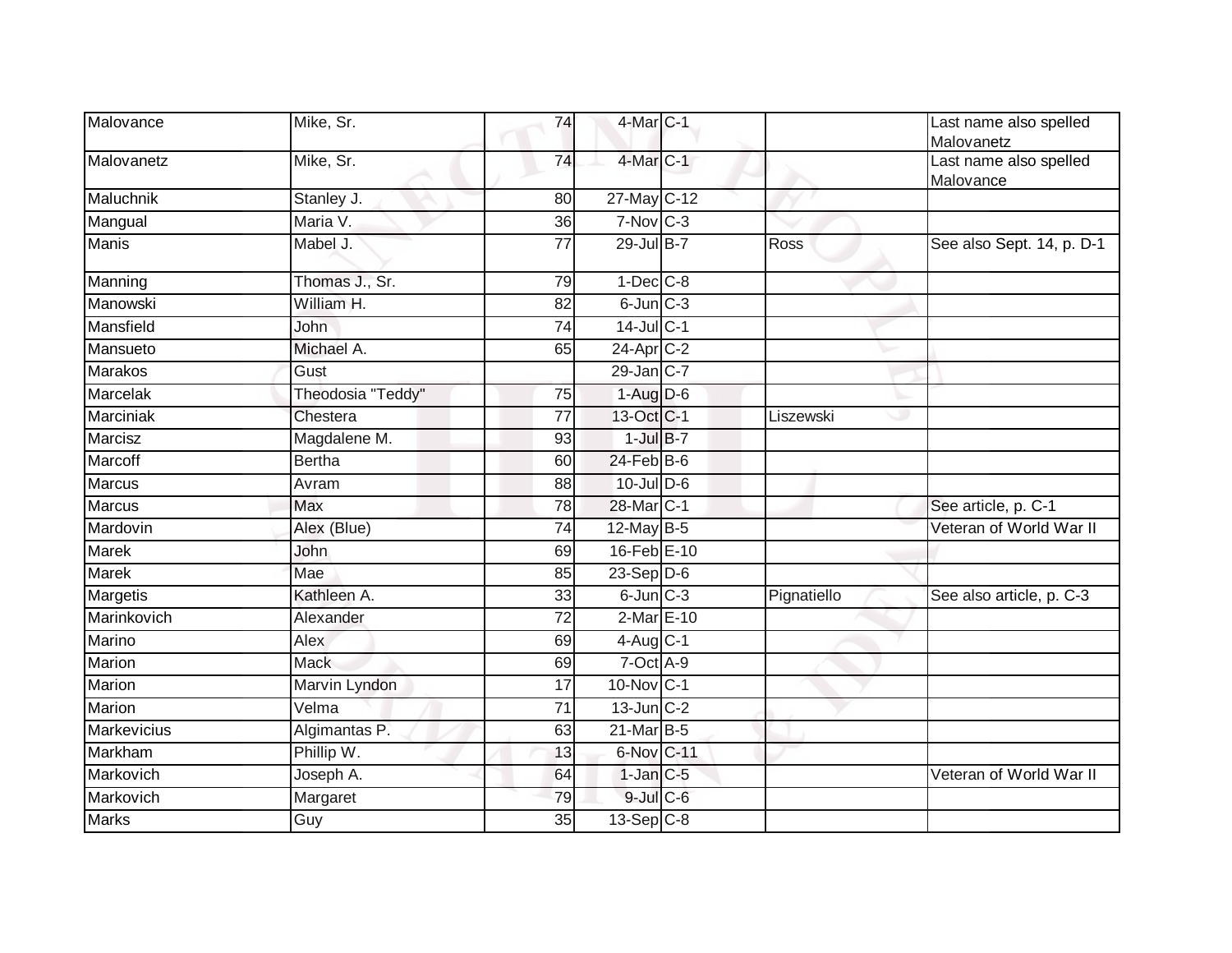| <b>Marks</b>     | Virginia M.         | 49              | $12$ -Jul A-8     |          |                                      |
|------------------|---------------------|-----------------|-------------------|----------|--------------------------------------|
| Markward         | Frank P.            | 57              | 11-Aug B-5        |          | Veteran of the Korean<br>conflict    |
| <b>Marlow</b>    | <b>Bertha Helen</b> | 80              | 28-Dec C-7        |          |                                      |
| <b>Marlowe</b>   | Kennith Linn        | 29              | $28-SepD-2$       |          |                                      |
| Marsh            | Tammy Sue           | 5               | $8$ -Jul $B-7$    | v        | See also article July 7, p.<br>$A-1$ |
| Marshall         | Agnes C. (Haworth)  | 68              | 17-Mar B-5        |          |                                      |
| Marshall         | Opal A.             | 83              | 16-Mar F-13       |          | See article, p. F-13                 |
| <b>Marszalek</b> | Frances M.          | 65              | $16$ -Jun $C-1$   |          |                                      |
| <b>Martich</b>   | Johanna "Jan"       | 68              | $8$ -Dec $C-2$    | Suranich |                                      |
| <b>Martin</b>    | Adeline             |                 | 27-Mar C-3        |          |                                      |
| Martin           | Beulah E.           | 91              | $10$ -Jan $C-4$   |          |                                      |
| Martin           | Earl F.             | 77              | 20-Feb B-7        |          | Veteran of World War II              |
| Martin           | Elizabeth           | 75              | 16-Mar F-12       |          |                                      |
| <b>Martin</b>    | Elsie E.            | 84              | 18-Sep C-11       |          |                                      |
| <b>Martin</b>    | Eula Mae            | 90              | 8-Apr D-6         |          |                                      |
| Martin           | Justin R.           | 4               | 7-Aug D-5         |          |                                      |
| Martin           | Phyllis G.          | 65              | 3-Feb B-5         |          |                                      |
| <b>Martin</b>    | Raymond             | 64              | 27-May C-12       |          |                                      |
| <b>Martin</b>    | Ruth                | 92              | 14-Apr B-8        |          |                                      |
| <b>Martin</b>    | William S.          | 78              | $24$ -Nov D-1     |          |                                      |
| Martinez         | Cornelia            | 89              | $4$ -Aug $C-1$    |          |                                      |
| Martinez         | Eustolia            | 94              | 16-Sep B-7        |          |                                      |
| <b>Martinez</b>  | Flavio, Jr.         | 64              | 18-May D-4        |          |                                      |
| Martinez         | Joseph D.           | 26              | $23$ -Jun $ C-1 $ |          | See article, p. C-1                  |
| <b>Martinez</b>  | Ramona              | $\overline{59}$ | 28-Nov B-10       |          |                                      |
| Martinez         | Slavio, Jr.         | 64              | $17$ -May $D-3$   |          |                                      |
| <b>Marty</b>     | Steve J.            | $\overline{70}$ | 18-Mar B-6        |          |                                      |
| <b>Marulic</b>   | Anna Mary           | 89              | 27-Apr D-15       |          |                                      |
| Marz             | Dorothy E.          | 63              | 17-Mar B-5        |          |                                      |
| Mason            | Bessie R.           | 89              | 2-Sep D-7         |          |                                      |
| Mason            | <b>Betty Jean</b>   | 61              | $7$ -Dec $E-1$    |          |                                      |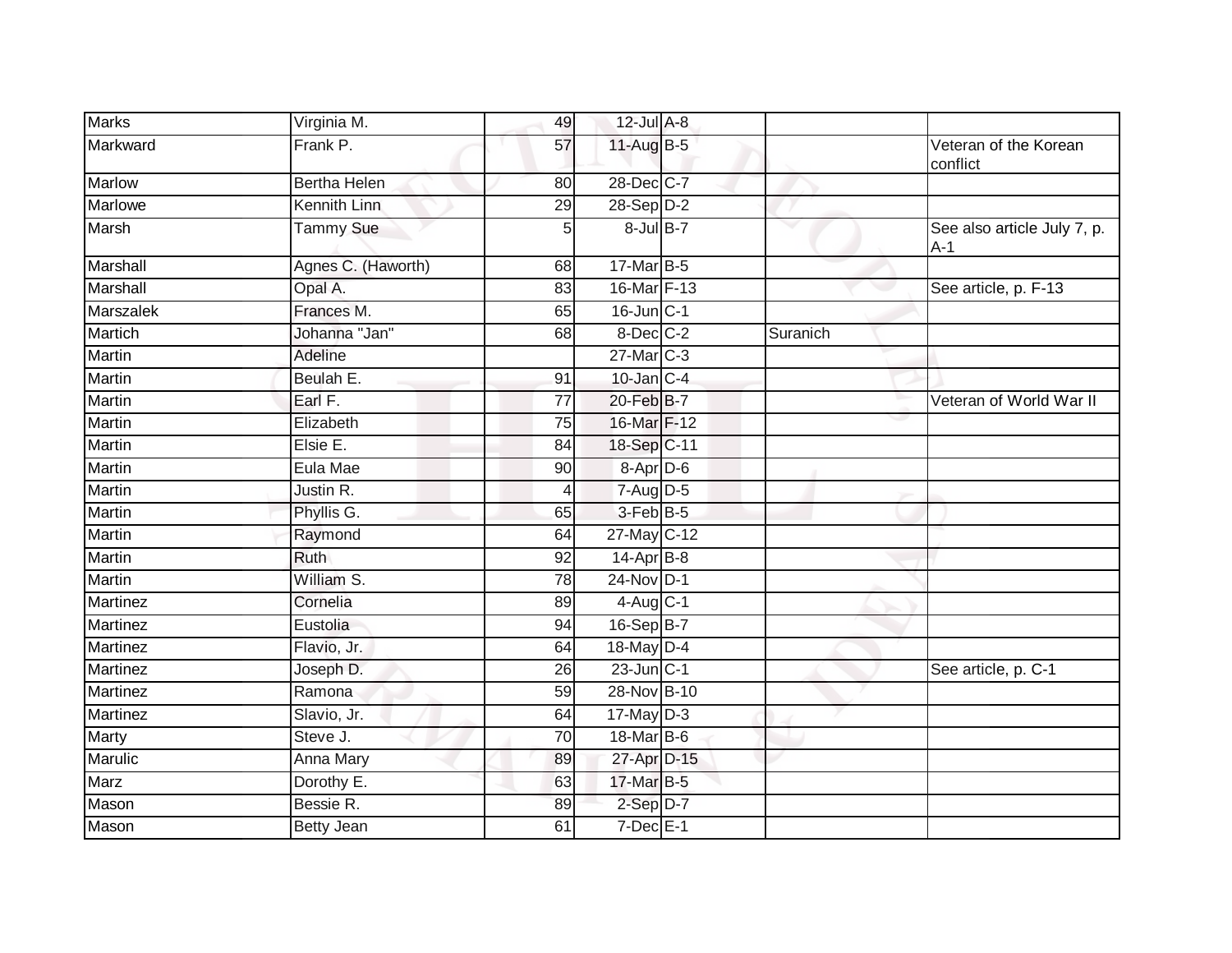| Massey            | Frances E.            | 59              | 26-Apr D-6                  |          |                                              |
|-------------------|-----------------------|-----------------|-----------------------------|----------|----------------------------------------------|
| Massey            | Richard J.            | 71              | 28-Mar C-1                  |          |                                              |
| Maston            | Ester                 | 76              | 27-Aug C-1                  |          |                                              |
| <b>Matalik</b>    | Anna                  | 90              | $6$ -Jul $D-4$              |          |                                              |
| Matasovsky        | George E.             | $\overline{84}$ | 14-Jul C-1                  |          |                                              |
| Mate              | John                  | 78              | $12$ -Oct $\overline{D}$ -3 |          |                                              |
| <b>Matias</b>     | Viola                 | 77              | 30-Jun C-1                  |          |                                              |
| Matijasic         | Beatrice B. (McCloud) |                 | 25-Oct C-8                  |          |                                              |
| Matlon            | Margaret              | 66              | 12-Nov C-10                 | Gaspar   |                                              |
| Matovich          | llene                 |                 | 7-Apr C-1                   |          |                                              |
| <b>Matthews</b>   | Victoria              | 84              | $1$ -Jun $D-2$              |          |                                              |
| Mattingly         | <b>Effie Marie</b>    | $\overline{75}$ | 13-Nov C-6                  |          |                                              |
| <b>Matulis</b>    | Julia                 | 74              | 21-Apr B-5                  | Stanek   |                                              |
| Matura            | Cecilia               | 22              | 31-Jan C-4                  |          |                                              |
| <b>Matusek</b>    | Andrew J.             | 76              | 23-May C-1                  |          |                                              |
| Matz              | Edna M.               | 89              | 15-Oct C-8                  |          |                                              |
| Mauch             | Mary Eugenia (Jean)   | 77              | 10-Nov C-1                  |          |                                              |
| Maus              | Herbert J., Sr.       | 72              | 20-Apr C-11                 |          |                                              |
| May               | Leo                   | 74              | $6$ -Jan $B$ -6             |          |                                              |
| May               | <b>Thomas Eugene</b>  | 39              | $22$ -Jul C-5               |          | Veteran of the Vietnam<br>war                |
| Mayer             | Marie                 | 70              | 19-Mar B-5                  |          | See article, p. B-5                          |
| <b>Mayes</b>      | Lee                   | $\overline{77}$ | $21$ -Jul D-6               |          |                                              |
| Maynard           | Elizabeth Aileen      | 19 months       | 13-May $C-7$                |          |                                              |
| Mazgaj            | <b>Stella</b>         | 79              | $21$ -May C-6               |          |                                              |
| Mazur             | Chester J.            | 62              | $5$ -Oct $E-12$             |          | Veteran of World War II                      |
| Mazurkiewicz      | Evelyn B. "Bernie"    | 61              | 18-Dec D-7                  | Prange   |                                              |
| <b>Mc Farland</b> | Elsie M.              | 63              | $2$ -Jan $C-1$              |          |                                              |
| <b>McAnulty</b>   | Thelma D.             | 90              | 27-Aug C-1                  | Thornton |                                              |
| McAuslan          | Mabel (Brandenburg)   | 84              | 10-Jul D-6                  |          |                                              |
| <b>McCauley</b>   | <b>Burhma</b>         | 61              | 7-Dec A-1                   |          | See article and photo of<br>incident, p. A-1 |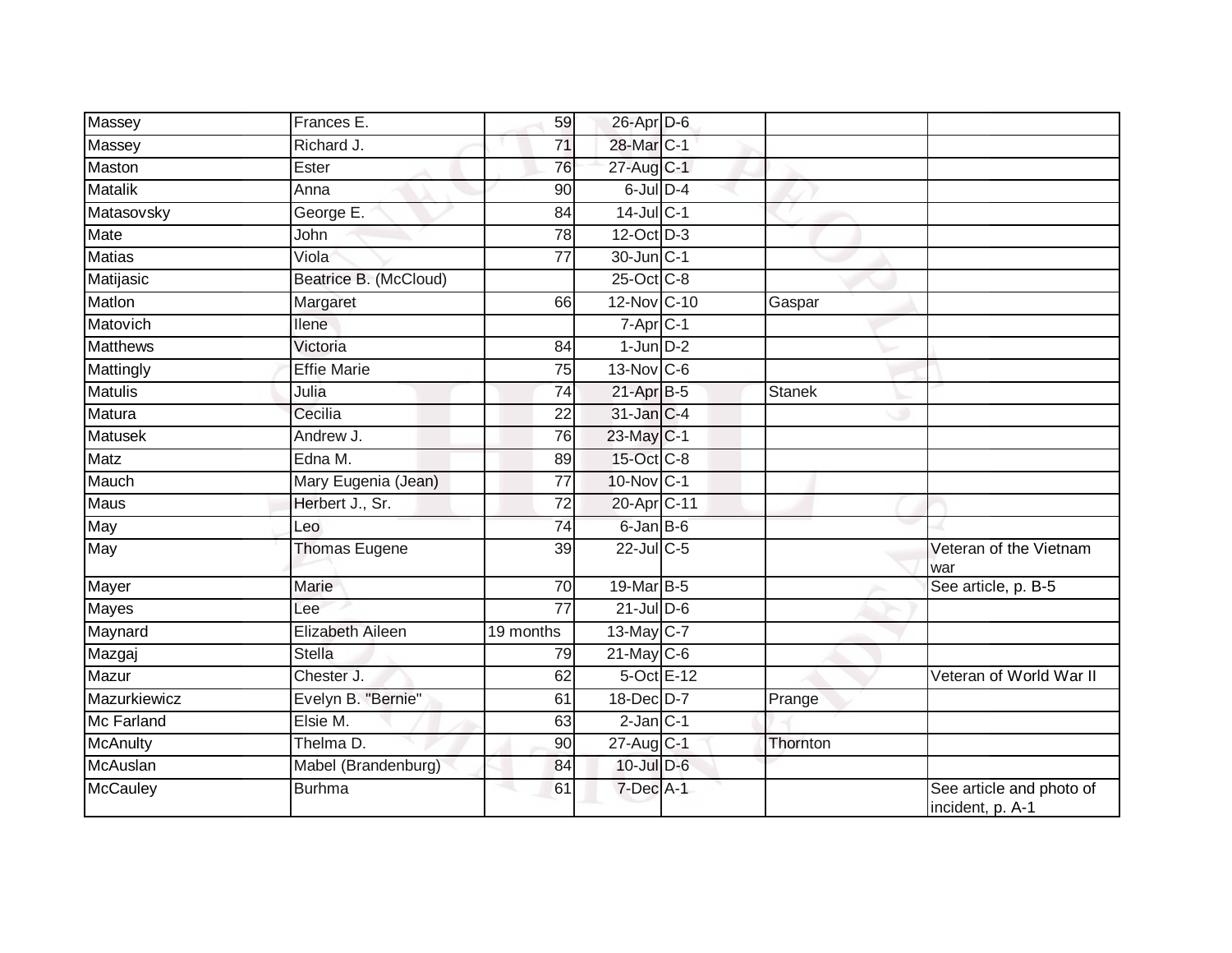| McCauley          | Roland                | 62              | 7-Dec A-1               |         | See article and photo of<br>incident, p. A-1 |
|-------------------|-----------------------|-----------------|-------------------------|---------|----------------------------------------------|
| McClain           | Gertha                | 46              | 29-Jul B-7              |         |                                              |
| McClellan         | Carl V.               | 74              | 31-May C-3              |         |                                              |
| McClelland        | Eugene A.             | 66              | 28-May C-2              |         |                                              |
| <b>McColl</b>     | Robert                | 56              | 11-Mar B-7              |         |                                              |
| McCollough        | Ann B.                | 73              | $25 - \text{Aug}$ $D-3$ |         |                                              |
| <b>McConathy</b>  | Nancy L.              | 47              | 8-Apr D-6               | Ahrendt |                                              |
| McCullough        | Ann B.                | $\overline{73}$ | $24$ -Aug D-2           |         |                                              |
| <b>McDade</b>     | Clarence              | 75              | 25-Apr C-5              |         |                                              |
| McDillon          | Irene                 |                 | 30-Mar <sub>E-1</sub>   | Hendron |                                              |
| McDonald          | Elaine M.             | 62              | $3-Nov$ <sub>C-1</sub>  |         |                                              |
| McDonald          | Jessie R.             | 83              | 14-Feb C-11             |         |                                              |
| McDonald          | Mary C.               | 81              | 22-Sep C-1              |         |                                              |
| McDonald          | Ward W.               | 79              | $12$ -Jul $A-8$         |         |                                              |
| McDougall         | John L.               | 81              | 26-Aug D-5              |         |                                              |
| McFarland         | Elsie M.              | 63              | $3$ -Jan $A$ -7         |         |                                              |
| McGowan           | Walter H.             | 48              | 22-Dec D-1              |         |                                              |
| McGrath           | Leo B.                | 78              | 6-Nov C-11              |         |                                              |
| McGuan            | Agnes M.              | 77              | $24$ -Jul C-2           |         | See also article, p. C-2                     |
| <b>McHenry</b>    | Russell C.            | 68              | $15$ -Jul $A-9$         |         | Veteran of World War II                      |
| McInnis           | <b>Mack Edward</b>    |                 | $4-Sep$ B-5             |         |                                              |
| <b>McKendrick</b> | <b>Betty</b>          | 61              | $25$ -Aug $A$ -2        |         | See article, p. A-2                          |
| McKenzie          | James M.              | 94              | 17-Mar B-5              |         |                                              |
| McKeon            | Kathryn G. (Kitty)    | 97              | 17-Mar B-5              |         |                                              |
| <b>McKern</b>     | Marian E.             | 68              | $21$ -Aug C-3           | Sherby  |                                              |
| <b>McKinne</b>    | William H.            | 94              | $17$ -Feb $B$ -6        |         | Veteran of World War I                       |
| <b>McKinney</b>   | Mary                  |                 | 28-Nov B-10             |         |                                              |
| McKnight          | Emory J.              | 80              | 28-Jun D-5              |         |                                              |
| McKnight          | Mary C.               | 82              | 29-Sep C-1              |         |                                              |
| <b>McKown</b>     | Anne E.               | 80              | $31$ -Jul C-6           |         |                                              |
| McLaughlin        | Gommarrah, Jr. "Duke" | 39              | $2$ -Jun $C-1$          |         |                                              |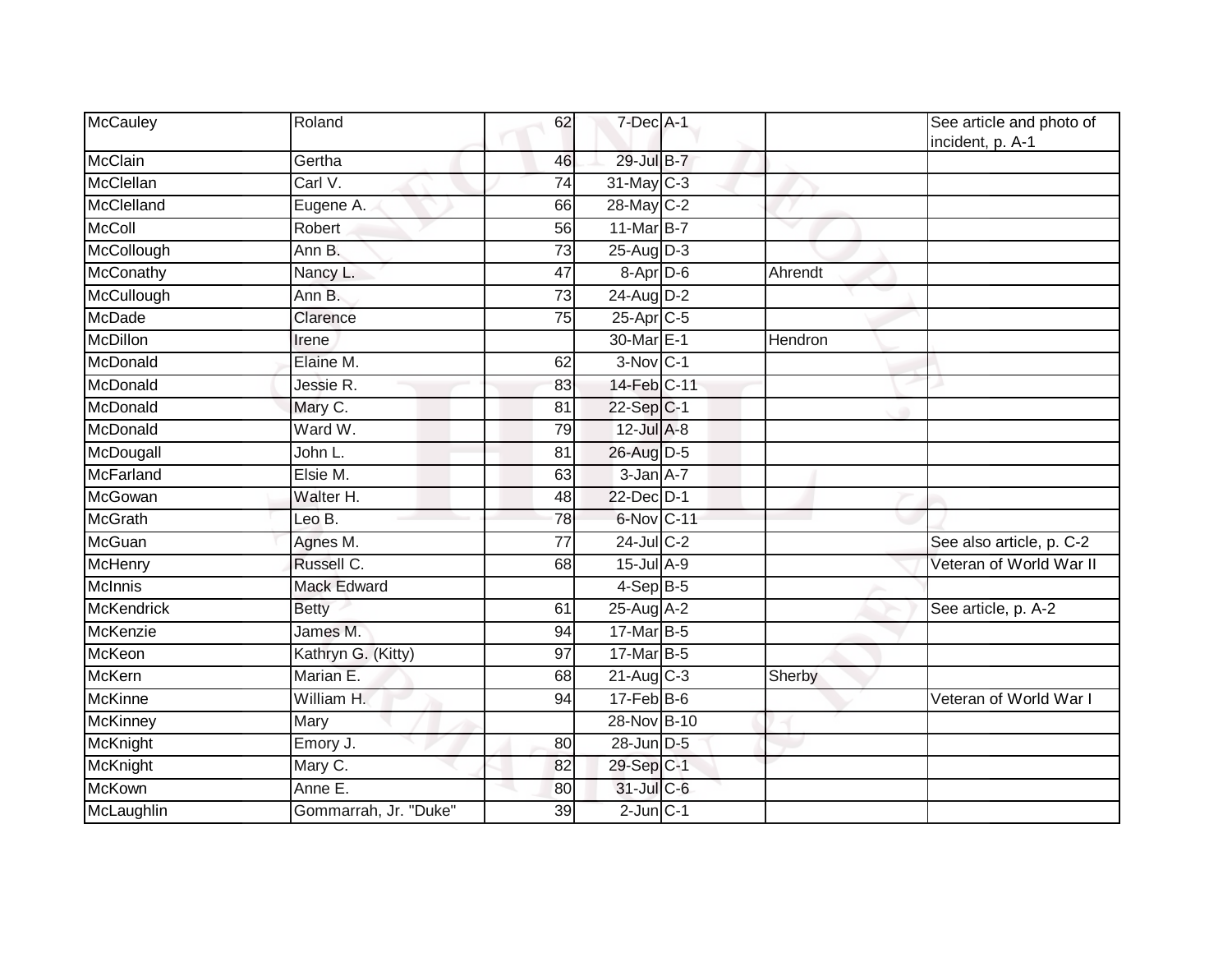| McLaughlin        | Robert C.              | 55              | 14-Mar C-10            |              |                                      |
|-------------------|------------------------|-----------------|------------------------|--------------|--------------------------------------|
| McLellan          | Terry D.               | 26              | 31-Aug E-11            |              |                                      |
| <b>McManus</b>    | Golda May              | $\overline{75}$ | $3-Sep C-1$            |              |                                      |
| <b>McManus</b>    | Leona                  | 60              | $22-Sep C-1$           |              |                                      |
| <b>McNab</b>      | Clifford J.            | 77              | 5-Nov B-5              |              |                                      |
| <b>McNab</b>      | Wesley T.              | 71              | 15-Mar C-7             |              |                                      |
| <b>McNary</b>     | Daniel R.              | 38              | 6-Nov C-11             |              |                                      |
| <b>McNeece</b>    | Virgil M.              | 44              | $14$ -Aug D-6          |              | Veteran of the Korean<br>conflict    |
| McNeice           | Susan E. (Backe)       | 82              | $17 - \text{Sep}B - 8$ |              |                                      |
| Mcoola            | Victoria (Mikula)      | 86              | $10$ -Feb $B$ -8       |              |                                      |
| <b>McWilliams</b> | Donna                  | 42              | $12$ -Jun $D-6$        | Marusczak    |                                      |
| <b>McWilliams</b> | John, Jr.              | 74              | 13-May C-7             |              |                                      |
| <b>Meadows</b>    | Melbra                 | 67              | 8-Nov C-1              |              |                                      |
| Meadows           | Robert W.              | 36              | 16-Apr <sub>C-8</sub>  |              |                                      |
| Mecha             | <b>Betty Bernice</b>   |                 | $1-Nov$ C-1            |              |                                      |
| Meding            | <b>Judith Ann</b>      | 46              | 22-Dec D-1             | latrola      |                                      |
| Medvecz           | John Stephen           | 80              | 29-Oct C-1             |              |                                      |
| Medwetz           | Viola B.               | 79              | 9-Feb D-14             | <b>Babin</b> |                                      |
| Meeter            | Anna                   | 103             | $4-SepB-5$             |              |                                      |
| Meeter            | Sophia J.              | 93              | $1-Aug$ $D-6$          |              | See also article August 2,<br>p. B-5 |
| Meger             | Raymond K.             | 79              | $7$ -Dec $E-1$         |              |                                      |
| Meges             | Walter                 | 68              | 17-Nov C-2             |              |                                      |
| Megremis          | Gus S.                 | 55              | $3-Aug$ $C-6$          |              | Veteran of the Korean<br>conflict    |
| Mehan             | Irene $\overline{M}$ . | 71              | 6-May A-7              |              |                                      |
| Mehmet            | <b>Omer Kutlu</b>      | 86              | 17-Nov C-2             |              |                                      |
| <b>Mehok</b>      | <b>Elizabeth Marie</b> | 77              | $27 - Dec$ C-2         |              |                                      |
| <b>Mehok</b>      | Margaret Mary          | 83              | 21-Aug C-3             |              |                                      |
| Meier             | George                 | 73              | 25-Aug D-3             |              |                                      |
| Melcher           | Louis                  | 80              | $2$ -Dec $C-1$         |              |                                      |
| Melchor           | Secundino              | $\overline{71}$ | $2-Feb$ $F-7$          |              |                                      |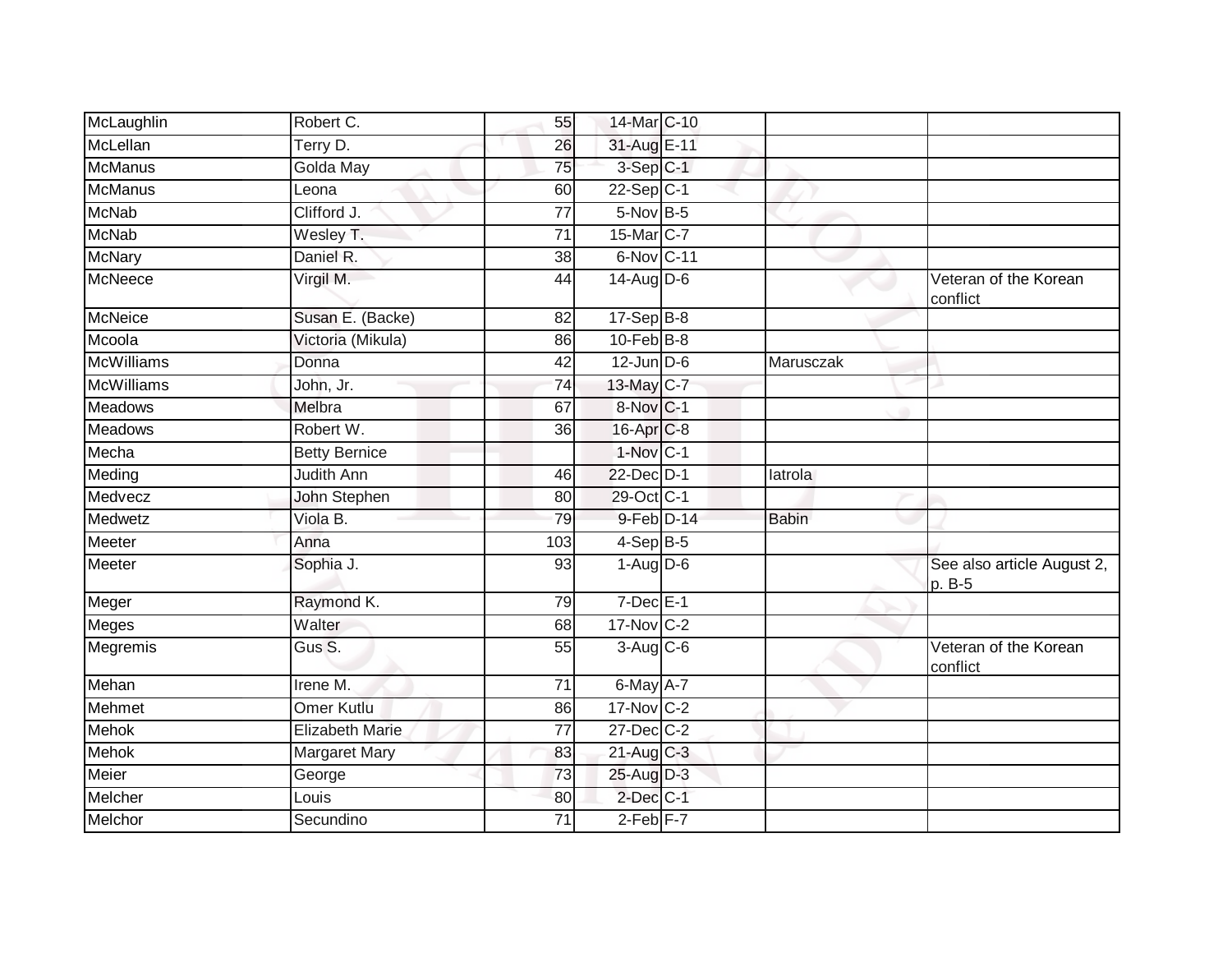| Melton         | <b>Bertha Eileen</b>       | 68              | 22-Mar A-8       |       |                                                              |
|----------------|----------------------------|-----------------|------------------|-------|--------------------------------------------------------------|
| Melton         | Fairy Ann                  | 73              | 12-Oct D-3       |       | See article, p. D-3                                          |
| Meltzer        | Joseph K.                  | 65              | 7-Apr C-1        |       | Veteran of World War II                                      |
| Melzer         | Carl H.                    | 55              | 30-Jan C-2       |       |                                                              |
| Mendell        | Andor                      | 67              | 30-Jul B-5       |       |                                                              |
| Mendiola       | Juan                       | $\overline{37}$ | 13-Oct C-1       |       |                                                              |
| Merrill        | Jean                       | 81              | 31-Dec D-8       |       |                                                              |
| Merry          | Ida                        | 96              | 14-Nov C-11      |       |                                                              |
| <b>Mertens</b> | Kenneth L.                 | 72              | 19-May C-1       |       |                                                              |
| Messmaker      | Roberet W.                 | 42              | $5 - Jan$ $D-1$  |       | Veteran of the US army                                       |
| Messmer        | Hannah V.                  | 92              | $9-Apr$ $C-5$    |       |                                                              |
| Mesterharm     | Edmund                     | 69              | 30-May C-3       |       | Last name also spelled<br>Nesterharm - see May 29,<br>p. D-5 |
| <b>Metrick</b> | <b>Steve</b>               | 65              | 12-Feb D-1       |       | Veteran of World War II                                      |
| <b>Metros</b>  | William R.                 | 61              | 28-Nov B-10      |       | Veteran of World War II                                      |
| Metrose        | Theodore                   | 85              | 28-Jul C-1       |       |                                                              |
| Meyer          | George M. (Bill)           | 70              | $2$ -Oct $D-1$   |       |                                                              |
| Meyer          | Minnie H.                  | 92              | 16-Feb E-10      |       |                                                              |
| Meyer          | Pauline                    | 76              | 9-Feb D-14       |       |                                                              |
| Mezzacapo      | Mildred C. "Betty" (Coyne) | 67              | $28$ -Jan $A-9$  |       |                                                              |
| Miceli         | Joseph                     | 76              | $1$ -Jun $D-2$   |       |                                                              |
| Michael        | <b>Doris</b>               | 50              | 11-Aug B-5       |       | See article, p. B-5                                          |
| Michael        | Frieda C.                  | 84              | 22-Dec D-1       | Stoll |                                                              |
| Michalik       | John                       |                 | $27 -$ Jul $D-3$ |       |                                                              |
| Michalski      | Marie T.                   | 63              | 15-Nov A-11      |       |                                                              |
| Micheli        | Marie J.                   |                 | 8-Mar B-6        |       |                                                              |
| Michko         | John L.                    | 74              | $9$ -Jul $C$ -6  |       |                                                              |
| Michnik        | Raechell Lynn              | infant          | $2$ -Oct $D-1$   |       |                                                              |
| Micka          | <b>Kelman David</b>        | 20              | 14-Sep D-2       |       |                                                              |
| Miecznikowski  | Eva H. (Dunajski)          | 98              | 24-Jan D-4       |       |                                                              |
| Mielenz        | Paul Fred                  | 88              | $6-Aug$ $C-1$    |       |                                                              |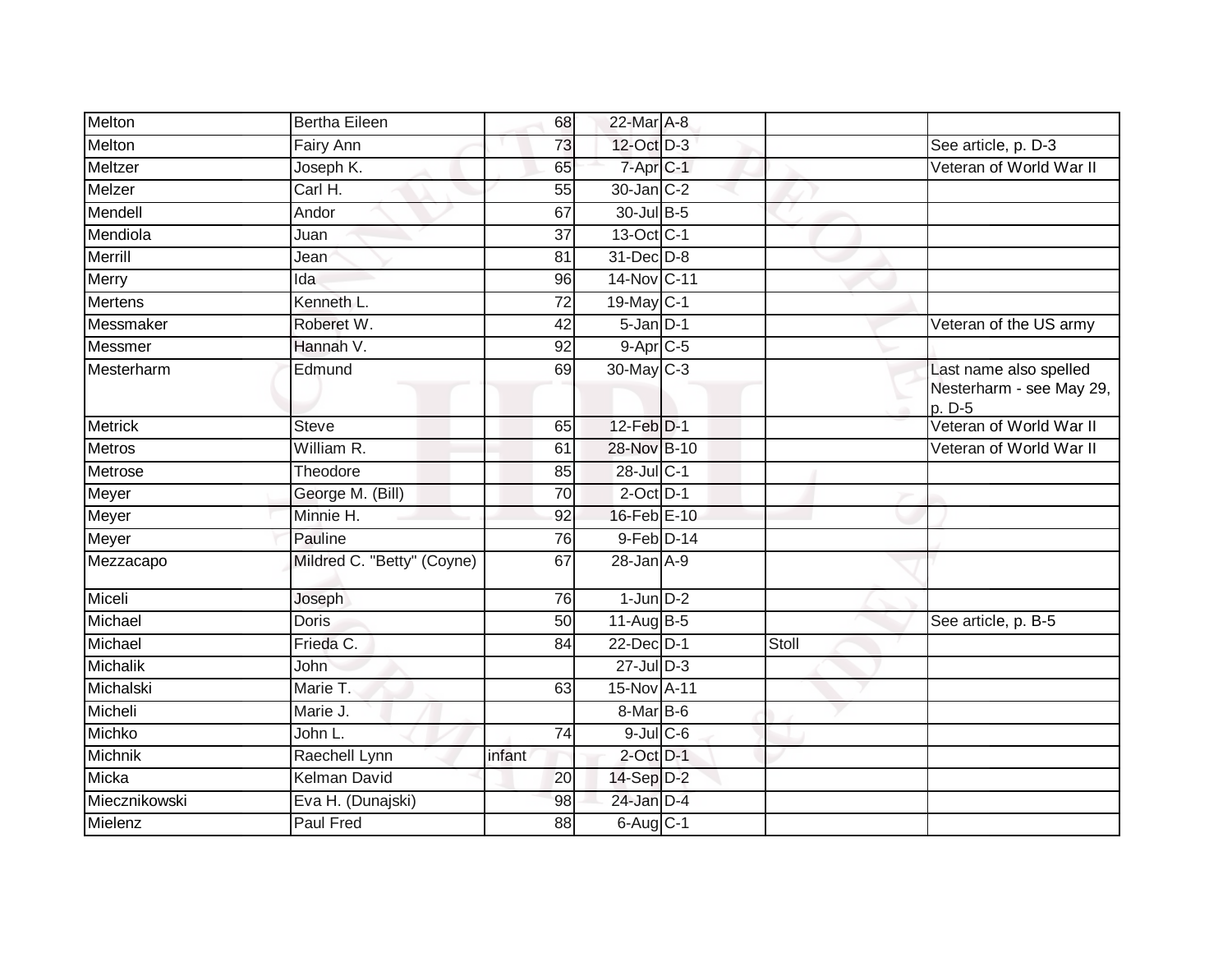| Mihalo        | John                        | 72              | 10-Nov C-1             |         |                     |
|---------------|-----------------------------|-----------------|------------------------|---------|---------------------|
| Mihalso       | $P$ eter                    | 70              | $24$ -Jan $D-4$        |         |                     |
| Mihaltain     | Ion L.                      | 78              | 28-Feb C-10            |         |                     |
| Mika          | John, Jr.                   | 76              | 26-Jan B-13            |         |                     |
| Mika          | Walter                      | 69              | 27-Oct C-1             |         |                     |
| Mikel         | Maude E. (Grandma)          | 69              | $3-Nov$ C-1            |         |                     |
| <b>Mikhel</b> | Robert E.                   | 48              | $9$ -Jul $C$ -6        |         |                     |
| Mikolajczak   | Leona M.                    | 56              | 16-Jul C-9             |         |                     |
| Mikula        | Helen                       | 67              | 16-Oct C-1             | Perhach |                     |
| Mikuta        | Grace                       |                 | $2-Apr$ <sub>C-8</sub> |         |                     |
| Milausnic     | Mike "Lefty"                | 78              | $15$ -Jun $D-2$        |         |                     |
| Millard       | Everett                     | 86              | 18-Dec D-7             |         |                     |
| Millard       | Viola                       | 88              | $7$ -Jul $B-8$         |         |                     |
| <b>Miller</b> | Charles E.                  | 61              | 30-Jun C-1             |         |                     |
| <b>Miller</b> | Edna F.                     | 78              | 17-Oct C-3             |         |                     |
| Miller        | James N.                    | 75              | 3-Dec D-1              |         |                     |
| Miller        | Marvin L.                   | $\overline{57}$ | 28-Apr B-5             |         |                     |
| Miller        | Norma J.                    | 58              | 12-May B-5             |         |                     |
| Miller        | Oliver W.                   | 73              | 25-Jul C-1             |         |                     |
| Miller        | <b>Ricky</b>                | $\overline{28}$ | 30-Nov D-2             |         | See article, p. D-2 |
| Miller        | <b>Rose Mary</b>            |                 | 21-Dec E-4             |         |                     |
| Miller        | Sadie                       | 89              | $21$ -Dec $E-4$        | Cohen   |                     |
| Miller        | Valentine T.                |                 | 8-Mar B-6              |         |                     |
| Miller        | Wayne L.                    | 92              | 6-Apr D-2              |         |                     |
| Milner        | Jessie                      | 91              | 29-Oct C-1             |         |                     |
| Milton        | Gladys "Joy"                | 86              | $5-Mar$ D-1            |         |                     |
| Minarich      | John                        | $\overline{72}$ | 13-Oct C-1             |         |                     |
| Minchuk       | Walter H. "Wally"           | 69              | $8-Sep$ C-1            |         |                     |
| Minder        | Juanita                     | 62              | 20-Jun C-3             |         |                     |
| Miner         | Elsie J.                    | $\overline{77}$ | 9-Mar D-2              |         |                     |
| Minier        | Janice $\overline{C}$ .     | 43              | 27-Mar C-3             |         |                     |
| Minninger     | $\overline{\text{Vera}}$ L. | $\overline{84}$ | 11-Jun C-10            |         |                     |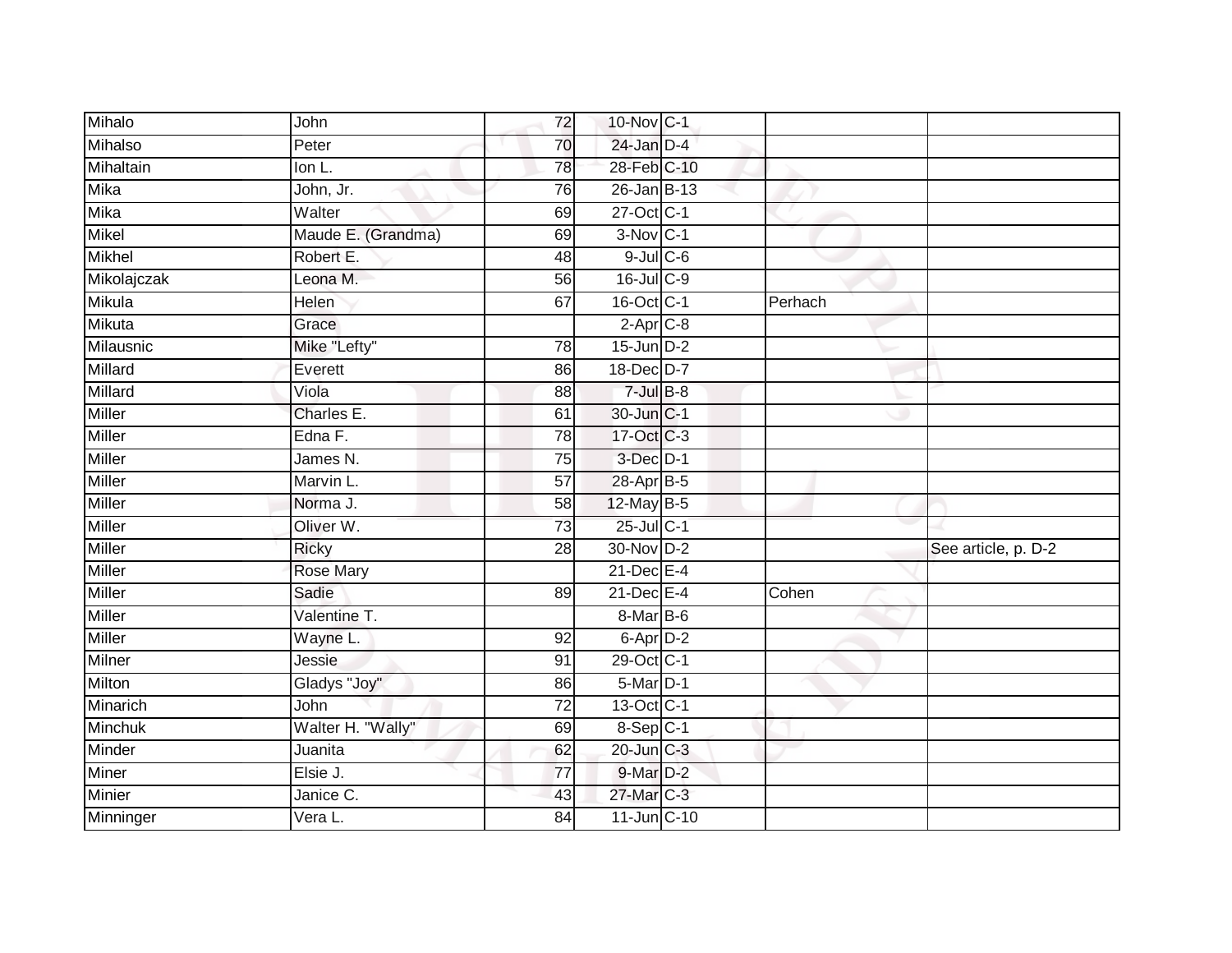| <b>Miskus</b>  | John                   | 77              | 9-Oct D-1        |       |                                                              |
|----------------|------------------------|-----------------|------------------|-------|--------------------------------------------------------------|
| <b>Misner</b>  | Clifford R.            | $\overline{71}$ | 18-Oct B-1       |       |                                                              |
| Misora         | Marie                  | 73              | $15$ -Jan $D-2$  |       |                                                              |
| Mistarz        | Stanley, Sr.           | 67              | $10$ -Jun $B-7$  |       |                                                              |
| <b>Miston</b>  | William J.             | 65              | 28-Jul C-1       |       | Veteran of World War II                                      |
| Mitchell       | Allen W.               | 47              | 18-Jul C-2       |       |                                                              |
| Mitchell       | Carroll "Mitch"        |                 | $7-Aug$ D-5      |       |                                                              |
| Mitchell       | <b>Claud Edward</b>    | 59              | $24$ -Feb $B$ -6 |       |                                                              |
| Mitchell       | Elsie                  | 63              | $15$ -Jul $A-9$  |       |                                                              |
| Mitchell       | <b>Mark Frederick</b>  | 35              | 18-Sep C-11      |       |                                                              |
| Mitchell       | Michael S.             | 43              | $25-Sep$ $D-6$   |       | See also article Sept. 24,<br>p. C-1                         |
| Mitchell       | Paul H.                | 78              | 16-Mar F-12      |       |                                                              |
| Mitchell       | Raymond L. (Rex)       | 61              | $4$ -Jun $C$ -5  |       | Veteran of World War II                                      |
| Mitchell       | Roy M.                 | 75              | 17-Mar B-5       |       |                                                              |
| Mizwicki       | Benny M.               | $\overline{75}$ | 19-Feb D-1       |       |                                                              |
| Mlodecki       | Casimir "Casey"        |                 | 20-Dec C -1      |       |                                                              |
| Moeller        | Ernest                 | 91              | 30-Jan C-2       |       | Veteran of World War I                                       |
| <b>Moffett</b> | Kenneth L.             | 82              | $20$ -Jan $C-2$  |       |                                                              |
| Mogle          | Vincent C., Jr. (Chip) | 38              | 30-Sep B-7       |       |                                                              |
| Mohoney        | Robert H.              | $\overline{73}$ | $11$ -Feb $C$ -6 |       | Last name also spelled<br>Mahoney - See Feb. 12, p.<br>$D-1$ |
| Molden         | Ruby                   | 62              | $17-Sep$ B-8     |       |                                                              |
| Moldenhauer    | Zoe H. "Dodie"         | 67              | $27$ -Jun $C-1$  |       |                                                              |
| Molson         | Evelyn G.              | 68              | 27-Apr D-15      | Eaton |                                                              |
| Monaldi        | Mary Ann               | $\overline{52}$ | 24-Mar C-1       |       |                                                              |
| Montelero      | Victor Resa "Vic"      | 54              | $27$ -Aug C-1    |       |                                                              |
| Montgomery     | Ronald                 | $\overline{18}$ | $1-Nov1 - 2$     |       | See article, p. A-2                                          |
| Monzka         | Charlotte (Lottie)     | 68              | 29-Apr D-5       |       |                                                              |
| Moon           | Ella E.                | 90              | 1-Oct D-7        |       |                                                              |
| Moon           | Greg                   | 22              | 20-Oct C-1       |       |                                                              |
| Moore          | Archer L., Sr.         | 72              | 17-Apr C-1       |       | Veteran of World War II                                      |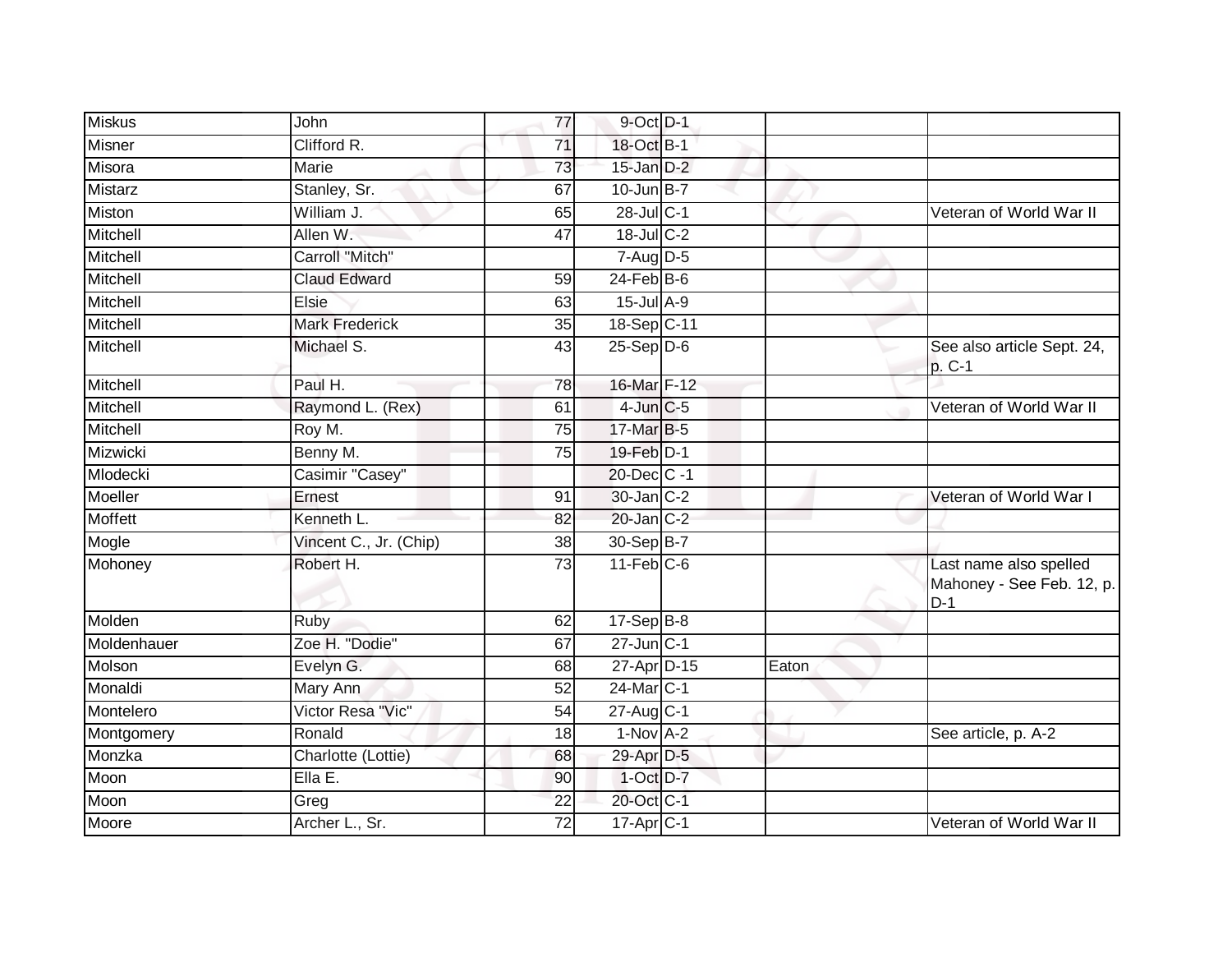| Moore          | Frida           | 74              | 19-Sep C-3      |          |                               |
|----------------|-----------------|-----------------|-----------------|----------|-------------------------------|
| Moore          | Lillian L.      | 77              | 16-Sep B-7      |          |                               |
| Moore          | Ray H.          | 83              | 22-Jun E-15     |          |                               |
| Moore          | Richard B.      |                 | $1-Nov$ C-1     |          |                               |
| Morache        | Anne            | $\overline{88}$ | 3-Feb B-5       |          |                               |
| Morales        | Alfredo         | 98              | $21-Apr$ B-5    |          |                               |
| <b>Morales</b> | Aurelia         | 66              | 25-Mar B-7      |          | See article, p. B-7           |
| Moran          | Anna            | 82              | $4$ -Jun $C$ -5 | Sikinger |                               |
| Morande        | Louis R.        | 60              | 18-Sep C-11     |          |                               |
| Morando        | Cassandra Marie | 3 months        | 30-May C-3      |          |                               |
| Morando        | Joaquin         | 80              | 26-Nov D-1      |          |                               |
| Morando        | Mary            | 57              | $28$ -Jan $A-9$ |          |                               |
| Moreno         | Elvira          | 83              | $18$ -Feb $D-1$ |          |                               |
| Morfin         | Rosa            | 85              | 30-Mar E-2      |          |                               |
| Morgan         | Erma I.         | $\overline{76}$ | $6$ -Jun $C-3$  |          |                               |
| Morgan         | Mabel           | 86              | 18-Nov C-1      |          |                               |
| Morgan         | Marion D.       | 89              | $16$ -Jan $A-8$ |          |                               |
| Morgan         | Sylvester H.    | 74              | $5$ -Jul $B-7$  |          |                               |
| Morganelli     | Ralph D.        | 74              | 12-May B-5      |          |                               |
| Morganelli     | <b>Stella</b>   | 65              | $17 - Feb$ B-6  |          |                               |
| <b>Morris</b>  | Agnes A.        | 55              | $3-Apr$ C-1     |          |                               |
| <b>Morris</b>  | Carl T., Sr.    | $\overline{50}$ | $6$ -Feb $D-5$  |          |                               |
| Morris         | llona           |                 | 29-Oct C-1      |          |                               |
| <b>Morris</b>  | Philip R.       | 42              | $12$ -Feb $D-1$ |          | Veteran of the Vietnam<br>War |
| Morrissey      | Robert E.       | 65              | 12-May B-5      |          | Veteran of World War II       |
| Morriston      | Mildred         | 69              | 25-Jul C-1      |          |                               |
| Mosca          | Edith           | $\overline{77}$ | 19-Dec C-11     |          |                               |
| Moseley        | Earl Thomas     | 84              | 5-Nov B-5       |          |                               |
| Mosely         | Henry           | 69              | $21$ -Aug C-3   |          |                               |
| Moser          | Dawn            | 48              | $4$ -Dec $D-1$  |          |                               |
| Mosqueda       | John R.         | 33              | 13-Dec B-7      |          |                               |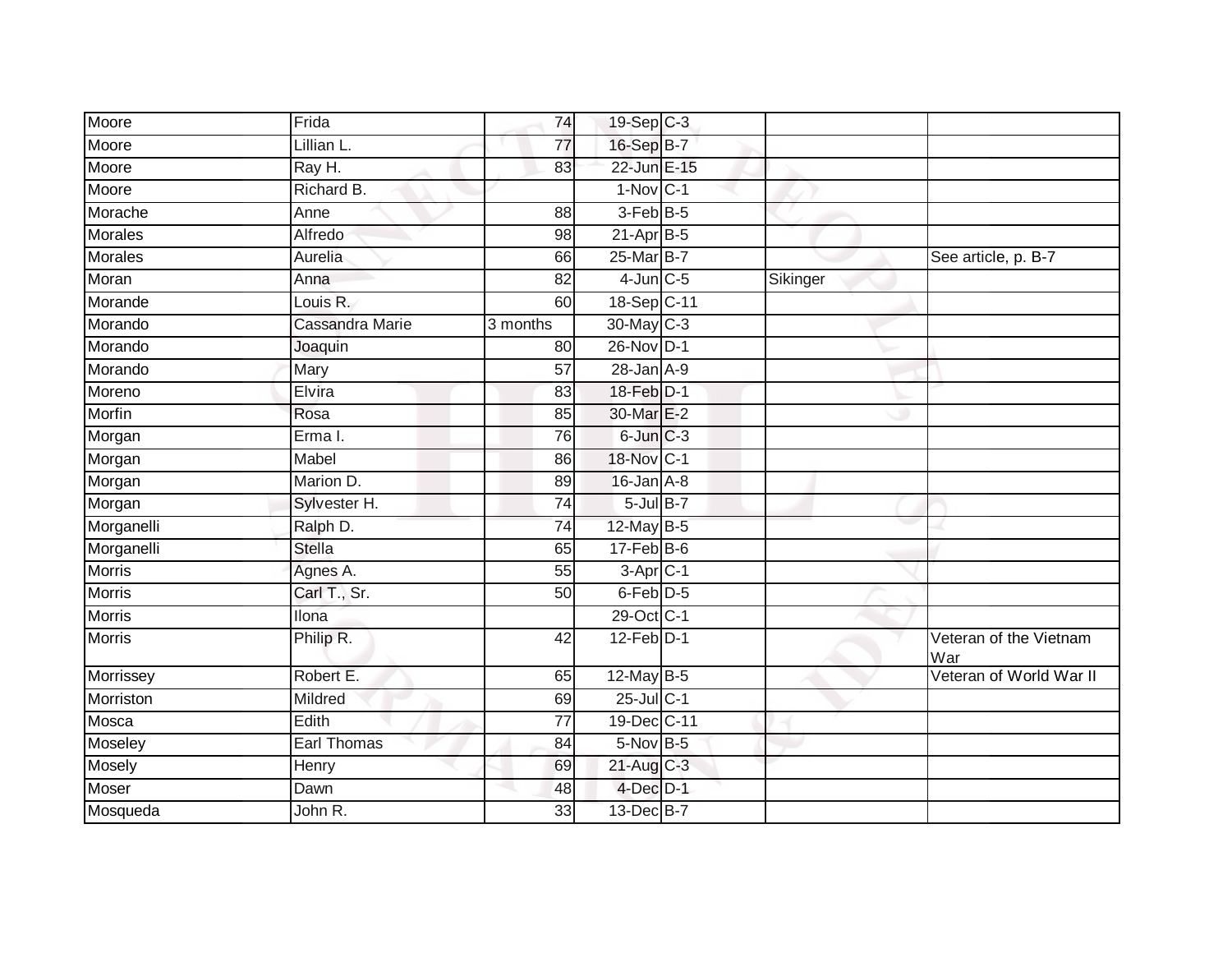| Motkowicz        | Mary F.             | 82              | 21-Dec E-4                 | Sobczynski |                                   |
|------------------|---------------------|-----------------|----------------------------|------------|-----------------------------------|
| Movcha           | Andrew              | 78              | 15-Dec C-8                 |            |                                   |
| Moynagh          | Kevin P.            | 63              | 24-Feb B-6                 |            |                                   |
| Much             | Edna P.             | 85              | $14$ -Jan C-5              |            |                                   |
| Mucha            | Mary B.             | 96              | $5-Nov$ B-5                |            |                                   |
| <b>Mudroncik</b> | Anna                | 98              | $11-Feb$ C-6               |            |                                   |
| Mueller          | Balbina             | 87              | 25-Mar B-7                 |            |                                   |
| <b>Mueller</b>   | Ethel E.            | 84              | 12-Oct D-3                 |            |                                   |
| Mueller          | Leroy H.            | 57              | $21-Aug$ <sub>C-3</sub>    |            |                                   |
| Muenich          | George R.           | $\overline{73}$ | $26$ -Jan $B-13$           |            | Veteran of World War II           |
| Muhlstadt        | Emma M.             | 93              | 3-Oct C-1                  |            |                                   |
| Muir             | Frances A.          | 70              | $1-Mar$ $C-1$              |            |                                   |
| Mulholland       | Oma G.              | 71              | $9$ -Oct $\overline{D}$ -1 |            |                                   |
| Mullauer         | Mildred H.          | 81              | 31-Mar B-8                 |            |                                   |
| <b>Mullins</b>   | Paul, Sr.           | 56              | $7-Mar$ $D-1$              |            | Veteran of the Korean<br>Conflict |
| Mulroe           | <b>Philip Derig</b> | 68              | $3-Apr$ C-1                |            |                                   |
| <b>Mulvihill</b> | John F.             | 83              | 22-Dec D-1                 |            |                                   |
| Munday           | Mildred L.          | 65              | 31-Jul C-6                 |            |                                   |
| Murawski         | <b>Steve</b>        |                 | $4$ -Jun $C-5$             |            |                                   |
| <b>Murdock</b>   | Helen L.            | 57              | $27$ -Jun $C-1$            |            |                                   |
| Murphy           | Donald J.           | 72              | 30-Dec C-1                 |            |                                   |
| Murray           | Jane                | 77              | 22-Oct C-10                |            |                                   |
| Murray           | Mileta E.           | 84              | 17-Mar B-5                 |            |                                   |
| Murray           | Thomas M.           | 89              | $22$ -May C-1              |            |                                   |
| Murzyn           | Donald J.           | 48              | $3-Nov$ <sub>C-1</sub>     |            |                                   |
| Musgrave         | Gladys              | 62              | 2-Mar E-10                 |            |                                   |
| Muskoski         | <b>Tillie</b>       | $\overline{83}$ | 9-Nov D-17                 |            |                                   |
| <b>Musser</b>    | Franklin H.         | 63              | 29-Jun D-4                 |            | Veteran of World War II           |
| <b>Musser</b>    | Lee Michael         | 18              | 21-Apr B-5                 |            | See also article, p. B-5          |
| <b>Muzek</b>     | <b>Bernadine</b>    | 72              | 16-Mar F-12                |            |                                   |
| <b>Myers</b>     | Lois E. J.          | 54              | $27$ -Feb $D-9$            | Woodall    |                                   |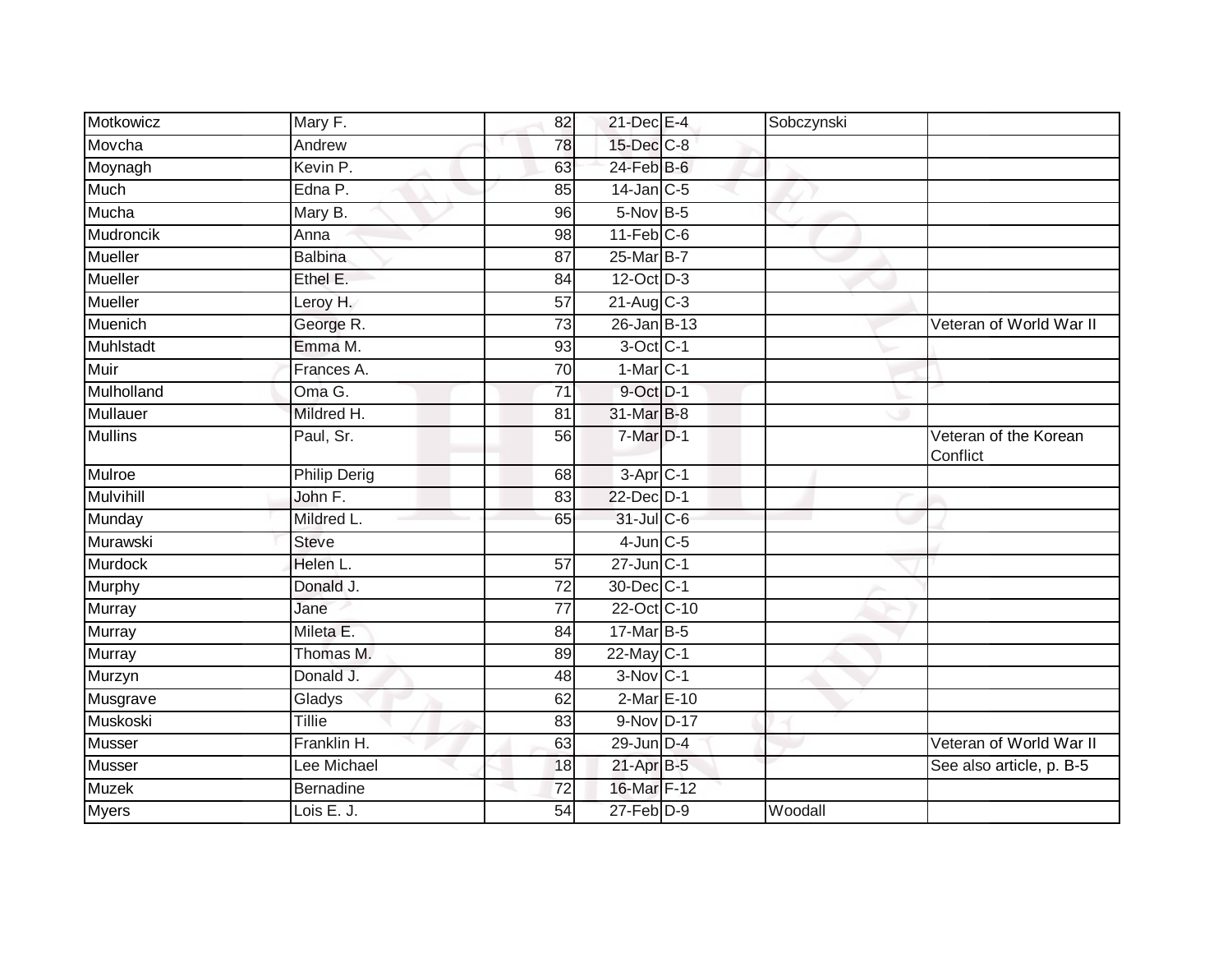| Myers          | Marjorie               | 80              | 21-Nov D-1             |                |                         |
|----------------|------------------------|-----------------|------------------------|----------------|-------------------------|
| <b>Myers</b>   | William, Sr. (Hotmill) | $\overline{74}$ | 29-Jul B-7             |                |                         |
| <b>Myslive</b> | Frank R.               | $\overline{77}$ | 31-Aug E-11            |                |                         |
| Myszak         | George                 | 21              | $11-Aug$ B-5           |                |                         |
| <b>Mytich</b>  | Cecilia                | $\overline{58}$ | $11$ -Jun $C-10$       |                |                         |
| Mytich         | Frank S.               | 83              | 10-Apr C-2             |                |                         |
| <b>Naby</b>    | Ernest                 | 54              | $12$ -Jan $D-1$        |                |                         |
| Nagel          | Elvera                 | 84              | $21$ -Jul $D-6$        |                |                         |
| Nagel          | John A.                | 100             | 15-Nov A-11            |                |                         |
| <b>Nagle</b>   | Dolores E.             | 45              | 26-Nov D-1             | Setmeyer       |                         |
| Nagy           | <b>Botand</b>          | 63              | 16-Dec C-1             |                | Veteran of World War II |
| Nahulak        | Michael                | 91              | $16$ -Jun $C-1$        |                |                         |
| Nakoff         | Josephine M.           | $\overline{74}$ | 23-Aug B-5             | Czarnota       |                         |
| Nalepa         | Harriet M.             | 71              | 28-Mar C-1             | <b>Brandys</b> |                         |
| Nalepa         | Rose M.                | 67              | 18-Dec D-7             | <b>Dudzik</b>  | Veteran of World War II |
| Nance          | Anna Marie             | 86              | $2$ -Nov $D-4$         |                |                         |
| Nandory        | Dusan                  | 46              | $1-Nov$ C-1            |                |                         |
| Napier         | Grace                  | 69              | $7-Apr$ $C-1$          |                |                         |
| Narusevich     | John G.                | 80              | $27$ -Feb $D-9$        |                |                         |
| Narvaez        | <b>Hermilo Munoz</b>   | 62              | 30-Nov A-2             |                | See aricle, p. A-2      |
| <b>Nasby</b>   | Howard                 | 79              | $13$ -Jun $C-2$        |                |                         |
| Natale         | Charles                | $\overline{57}$ | 15-Mar C-7             |                |                         |
| <b>Natke</b>   | Mildred P.             | 68              | $4-Sep\overline{B-5}$  |                |                         |
| Navarre        | Dora M.                | 94              | $1-Aug$ D-6            |                |                         |
| Navarro        | Luis S.                | 69              | $1-\overline{Apr}$ C-7 |                |                         |
| Nease          | John F., Jr.           | 42              | $5-Mar$ D-1            |                | See article, p. D-1     |
| Nebbergall     | Everett V.             | 75              | 28-Dec C-7             |                | Veteran of World War II |
| Necco          | Ronald Wayne, Sr.      | 27              | $12$ -Feb $D-1$        |                |                         |
| Needom         | Laura                  | 5 <sub>5</sub>  | 27-Jul A-2             |                | See article, p. A-2     |
| <b>Needs</b>   | Kenneth                |                 | 10-Jul D-6             |                |                         |
| Nellessen      | Walter J.              | 54              | $27$ -Jan B-8          |                | Veteran of World War II |
| Nelson         | Bruce A.               | 26              | 1-May C-11             |                |                         |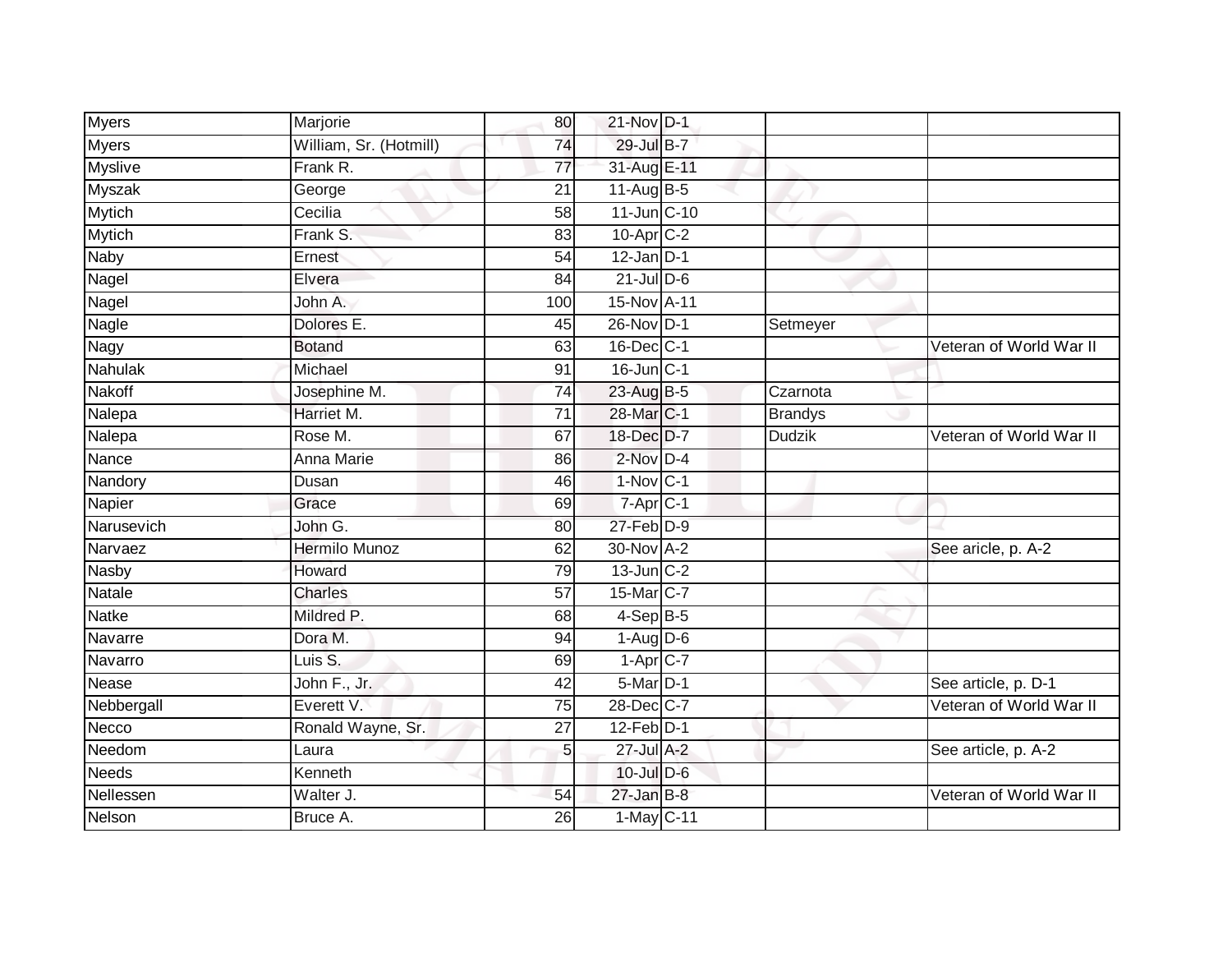| Nelson         | Elmer             | 79              | 28-May C-2            |  |                                                              |
|----------------|-------------------|-----------------|-----------------------|--|--------------------------------------------------------------|
| Nelson         | Marion (Spier)    | 74              | 14-Oct A-6            |  |                                                              |
| <b>Nemeth</b>  | Joseph            | $\overline{77}$ | 11-Oct C-1            |  |                                                              |
| Nemeth         | Julia             | 85              | $9$ -Mar $D-2$        |  |                                                              |
| Nesterharm     | Edmund            | 69              | 29-May D-5            |  | Last name also spelled<br>Mesterharm - see May 30,<br>p. C-3 |
| <b>Nettles</b> | Lloyd R.          | 81              | 30-Mar E-2            |  | See article, p. E-2                                          |
| Neugebauer     | Timothy A.        | 19              | 23-Mar D-3            |  |                                                              |
| Nevil          | Judith            | 45              | 26-Sep A-5            |  |                                                              |
| <b>Newell</b>  | Katherine E.      |                 | $2$ -Dec $C-1$        |  |                                                              |
| Newell         | Marilyn           |                 | 14-Nov C-11           |  |                                                              |
| <b>Newell</b>  | Ronal             | 29              | 11-Aug A-2            |  | See article, p. A-2                                          |
| <b>Nichols</b> | Francis           | $\overline{57}$ | 18-Dec D-7            |  |                                                              |
| Nichols        | Jim               | 27              | 14-Nov A-2            |  | See article, p. A-2; Also<br>see article Dec. 14, p. A-1     |
| Nichols        | John W.           | 80              | 23-Apr <sub>C-9</sub> |  | See article, p. C-9                                          |
| <b>Nichols</b> | Philip S.         | 79              | $4-SepB-5$            |  |                                                              |
| <b>Nichols</b> | Wilma             | 92              | 20-Mar B-13           |  | See also article, p. B-13                                    |
| Nicolai        | Anthony           | $\overline{87}$ | $9$ -Jan $C-1$        |  | Veteran of World War II                                      |
| Niehues        | <b>Maria</b>      | 92              | $7 - Aug$ $D-5$       |  |                                                              |
| Niemec         | Theodore (Ted) M. | $\overline{72}$ | 30-Mar <sub>E-1</sub> |  |                                                              |
| Niemiec        | Lorraine C.       | 52              | 31-Aug E-11           |  |                                                              |
| Nieves         | Margarita         | 89              | $2-Sep1D-7$           |  |                                                              |
| Nilsson        | Rosale (Hoffman)  | 61              | $8-Sep C-1$           |  | See article, p. C-1                                          |
| Nimetz         | Lester L.         | 72              | $2-Feb$ $F-7$         |  |                                                              |
| Nimetz         | Mildred V.        | 74              | $27 - Jan$ B-8        |  |                                                              |
| Noeller        | Alma M.           | 93              | 28-Nov B-10           |  |                                                              |
| Nondorf        | Henry "Heine"     | 75              | $22-Sep C-1$          |  | Veteran of World War II                                      |
| Nondorf        | Kathleen M.       | 36              | 15-Aug C-1            |  |                                                              |
| Norman         | Ethel S.          | 83              | $7$ -Dec $E-1$        |  |                                                              |
| Norman         | Josephine A.      | 77              | $1$ -Jul B-7          |  |                                                              |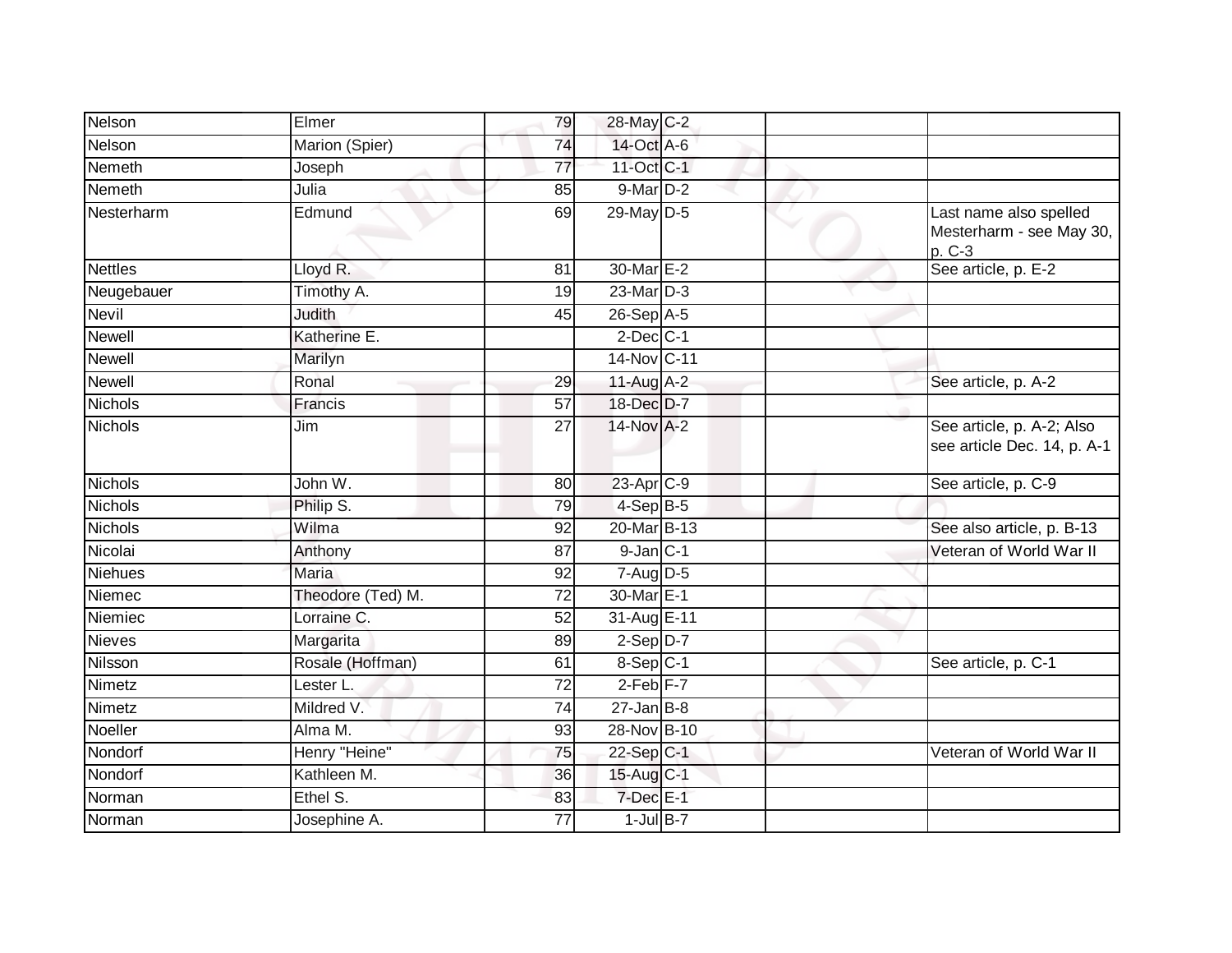| <b>Norris</b> | Ernestine S. "Tina"    | 94     | 17-Jun A-7                  |             |                                            |
|---------------|------------------------|--------|-----------------------------|-------------|--------------------------------------------|
| <b>Norris</b> | Mrs. Esther            | 94     | 26-Nov D-1                  |             |                                            |
| <b>North</b>  | Toni A.                | 85     | 13-Mar C-2                  | Anzona      |                                            |
| Noskoski      | Harry                  |        | $21$ -JulD-6                |             |                                            |
| Notolli       | Carl                   | 92     | $19$ -Jan E-14              |             |                                            |
| Novak         | Andrew G.              | 74     | $5$ -Jul $B-7$              |             |                                            |
| Novak         | Frances T.             | 67     | $13$ -Mar $ C-2 $           | Jamroz      |                                            |
| Novak         | John J.                | 81     | 19-Dec C-11                 |             |                                            |
| Novak         | Stanley W.             | 78     | 29-Mar <sub>IC-1</sub>      |             |                                            |
| Nowaczyk      | Norbert E.             | 55     | $16$ -Jul C-9               |             |                                            |
| Nowak         | <b>Bertha Elaine</b>   | 60     | 10-Aug F-10                 |             |                                            |
| Nowak         | Phil K.                | 75     | 25-Mar B-7                  |             |                                            |
| Nowicki       | Henry H.               | 72     | 22-Jun E-15                 |             | Veteran of World War II                    |
| Null          | Carolyn                | 82     | $9$ -Jan $A-2$              |             | See article, p. A-2                        |
| <b>Nunez</b>  | Donato                 | 20     | 24-Oct A-2                  |             | See article, p. A-2                        |
| Nunley        | Leland                 | 60     | $4$ -Aug C-1                |             |                                            |
| Nystrom       | <b>Delthia</b>         | 50     | 13-Mar C-2                  | <b>Hein</b> |                                            |
| Oakley        | Raymond Eugene (Gene)  | 50     | 28-Sep D-2                  |             | Air Force veteran                          |
| O'Bara        | Walter J. "Wally"      | 60     | $2$ -Dec $C-1$              |             | Veteran of World War II                    |
| O'Brien       | George M., Rep.        | 69     | $19$ -Jul $D-5$             |             | Veteran of World War II                    |
| O'Brien       | Lester E.              | 59     | $19$ -Feb $\overline{D}$ -1 |             |                                            |
| O'Brien       | Regina                 | 67     | 25-Nov C-1                  |             |                                            |
| O'Brien       | <b>Stephanie Marie</b> | infant | 18-Feb D-1                  |             |                                            |
| O'Brien       | Terrence G.            | 42     | $12$ -May B-5               |             |                                            |
| Ochoa         | Epifanio               | 73     | 19-Oct D-4                  |             |                                            |
| O'Connor      | John E.                | 85     | $13$ -Apr $D-3$             |             | Veteran of World War I<br>and World War II |
| Ocskay        | Rita                   | 67     | $12$ -May B-5               |             |                                            |
| O'Day         | Florence               | 79     | 30-Dec C-1                  |             |                                            |
| Offer         | Willie E.              | 77     | 26-Dec D-3                  |             |                                            |
| Ogle          | Roena B.               | 78     | 20-May C-4                  |             |                                            |
| Oglesby       | Elizabeth A. (Liz)     | 50     | 17-Mar B-5                  |             |                                            |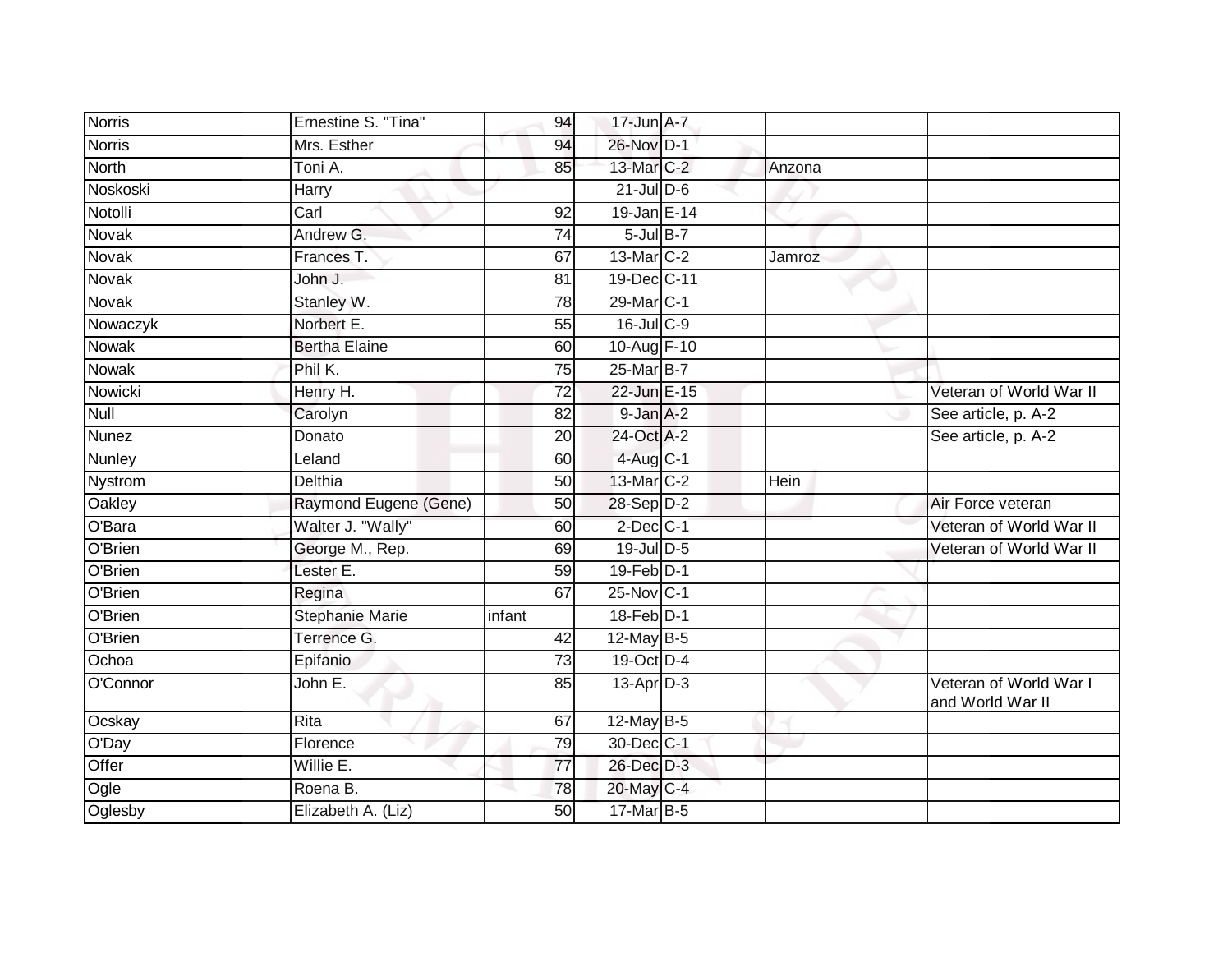| Ogorek     | Sophie            | 94              | $15$ -Jan $D-2$         |          |                                      |
|------------|-------------------|-----------------|-------------------------|----------|--------------------------------------|
| Oh         | So B.             | 77              | $6$ -Feb $D-5$          |          |                                      |
| Okeley     | William E.        | 53              | 24-Jun B-7              |          |                                      |
| Okoniewski | Edward J.         | 74              | 27-May C-12             |          |                                      |
| Oldham     | Donald E.         | 29              | $2-Sep$ $D-7$           |          |                                      |
| Olejniczak | Mary              | 69              | 15-Mar C-7              | Kaleta   |                                      |
| Olejniczak | Sabina            |                 | 19-Mar B-5              |          |                                      |
| Olovich    | George R.         | 70              | $25-Sep D-6$            |          |                                      |
| Olson      | Clarence E. "Ole" | 82              | $15-Sep C-1$            |          |                                      |
| Olson      | <b>Drew Aaron</b> | infant          | 10-Mar A-5              |          |                                      |
| Olson      | Grace M.          | 89              | 9-Oct D-1               |          |                                      |
| Olson      | Helen B.          | 88              | $9-Sep D-6$             |          | Veteran of World War II              |
| Olson      | Kleng N. "Ole"    | 79              | 28-Apr B-5              |          |                                      |
| Olszewski  | Arthur A.         | $\overline{74}$ | 16-Jul C-9              |          |                                      |
| Olthof     | Ada               | 73              | 13-May C-7              |          |                                      |
| Olund      | Molly             | 72              | 3-Aug C-6               |          |                                      |
| O'Malley   | Ellie M.          | 99              | $1$ -Jul $B-7$          |          |                                      |
| O'Malley   | Mary J.           | 78              | $21-Apr$ B-5            | Humphrey |                                      |
| O'Neill    | Patrick J., Sr.   | 58              | $25-Sep$ $D-6$          |          | Veteran of World War II              |
| O'Neill    | Shirley M.        |                 | $19-Sep$ <sub>C-3</sub> |          |                                      |
| Onohan     | John              | 60              | 23-Oct C-13             |          | Veteran of World War II              |
| Ooms       | David K.          | 26              | 6-Jan B-6               |          | See also article Jan. 5, p.<br>$D-1$ |
| Oprea      | Daniel, Sr.       | 73              | $9-Nov$ F-5             |          |                                      |
| Oprisko    | Florence M.       | 64              | 18-Feb D-1              |          |                                      |
| Orange     | James C.          | 68              | $28 - Jan A - 9$        |          | Veteran of World War II              |
| Orban      | David, Sr.        | 75              | $22-Apr$ <sub>C-1</sub> |          |                                      |
| Orciuch    | Witold            | 43              | $9$ -Jan $C-1$          |          |                                      |
| Ordean     | <b>Nicholas</b>   | 65              | 15-Sep C-1              |          | Veteran of World War II              |
| O'Reilly   | Kevin G.          | 73              | 26-Sep A-5              |          | Veteran of World War II              |
| Oresik     | <b>Steve</b>      | 67              | 30-Jun C-1              |          |                                      |
| Orich      | Walter            | 68              | 15-Nov A-11             |          | Veteran of World War II              |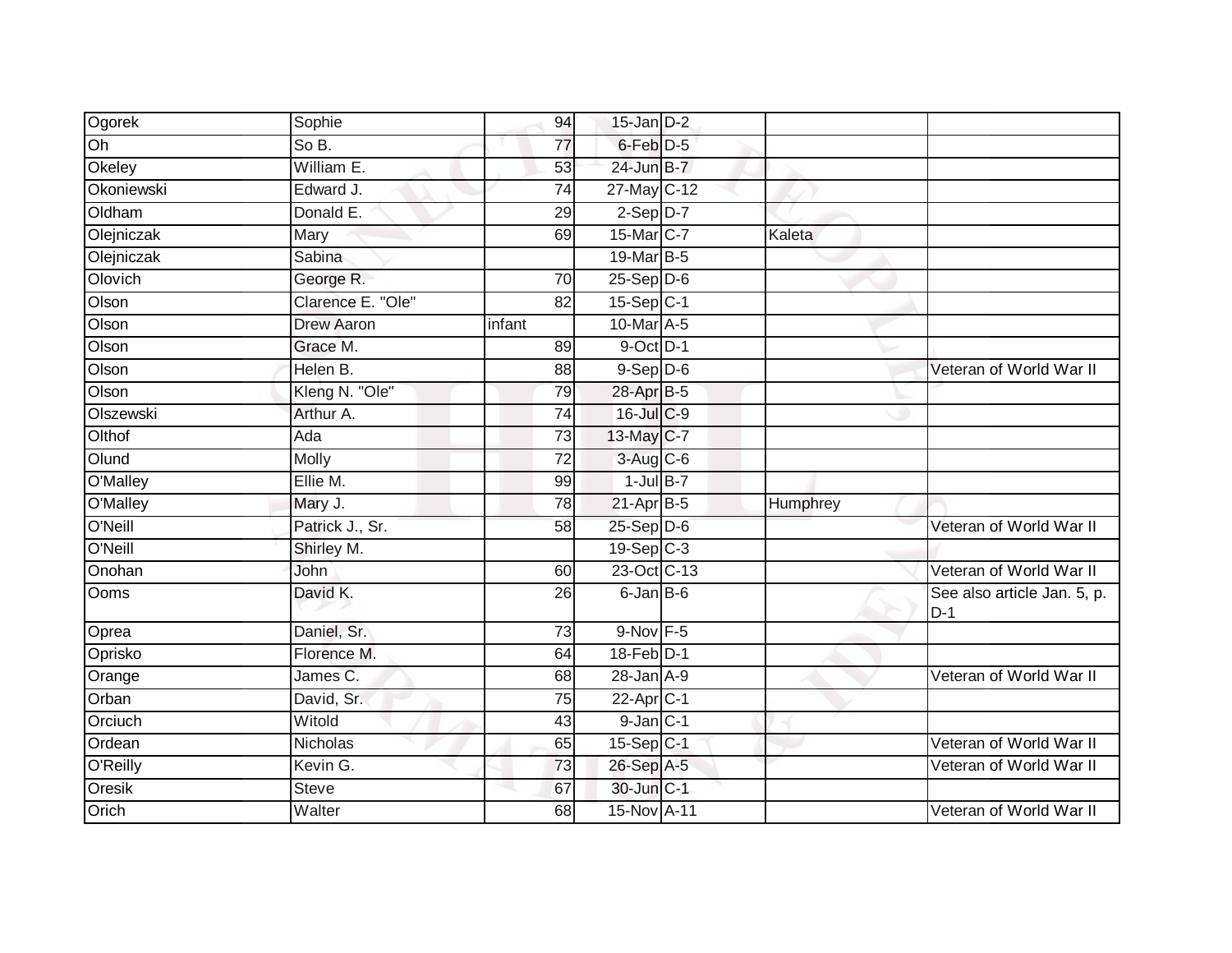| Orlich      | Smilja (Amelia)     | 79              | 11-Nov D-1       |       |                                     |
|-------------|---------------------|-----------------|------------------|-------|-------------------------------------|
| Orr         | Bertha C.           | 68              | 3-Nov C-1        |       |                                     |
| Orr         | John G.             | 86              | 28-Apr B-5       |       | Veteran of World War I              |
| Orsini      | Frances C.          | 72              | $20$ -Jan $C-2$  | Foy   |                                     |
| Ortiz       | Raul                | $\overline{24}$ | $5$ -Mar $D-1$   |       | See also article March 4,<br>p. A-2 |
| Ortiz       | Roy C.              | 65              | 19-Dec C-11      |       | Veteran of World War II             |
| Orto        | Robert              | 50              | $21$ -Jul $D-6$  |       |                                     |
| Osterman    | Harry E.            | 56              | 1-May C-11       |       |                                     |
| Ostrander   | Robert L., Sr.      | 59              | 20-Oct C-1       |       | Veteran of World War II             |
| Oswald      | Elmer               | 93              | 18-Aug A-11      |       |                                     |
| Ott         | Virgil H. (Bud)     |                 | $20 - Sep$ $D-6$ |       | Veteran of World War II             |
| Otte        | Everett E. (Hoss)   | $\overline{74}$ | 27-Apr D-15      |       |                                     |
| Otterman    | <b>Myrtle</b>       | 74              | 12-Dec C-15      |       |                                     |
| Ottomanelli | Anthony F. "Snuffy" | 65              | 28-Jan A-9       |       |                                     |
| Overmeyer   | Fred H.             | 87              | 17-Jun A-7       |       | Veteran of World War I              |
| Overton     | Paul R.             | 68              | 28-Nov B-10      |       |                                     |
| Owen        | George              | 88              | 12-May B-5       |       |                                     |
| Owen        | Keli                | 20              | 9-Feb D-14       |       |                                     |
| Owen        | Richard             | 57              | 25-Nov C-1       |       |                                     |
| Owen        | Sienna M.           | 83              | 4-Feb C-1        |       |                                     |
| Owens       | Ben B., Jr.         | 52              | 31-Mar B-8       |       |                                     |
| Oyster      | Randall S.          | 84              | 15-Sep C-1       |       |                                     |
| Pachowicz   | Walter A.           | 66              | $14$ -Jul C-1    |       |                                     |
| Pacini      | Albert              | 88              | $28$ -Jan $A-9$  |       |                                     |
| Padilla     | Heraclio V.         | 50              | $14$ -Jan C-5    |       |                                     |
| Page        | James L., Jr.       | 22              | 29-Aug C-4       |       | See also article, p. A-2            |
| Page        | Lorraine            | 59              | 12-Aug D-5       | Adams |                                     |
| Pagorek     | William A.          | $\overline{72}$ | 14-Apr B-8       |       |                                     |
| Pakan       | Emilia              | 89              | 14-Jun C-8       |       |                                     |
| Pala        | John A., Sr.        | 66              | 28-Feb C-10      |       | Veteran of World War II             |
| Paligraf    | Margaret            | 79              | $10$ -Jul $D-6$  |       |                                     |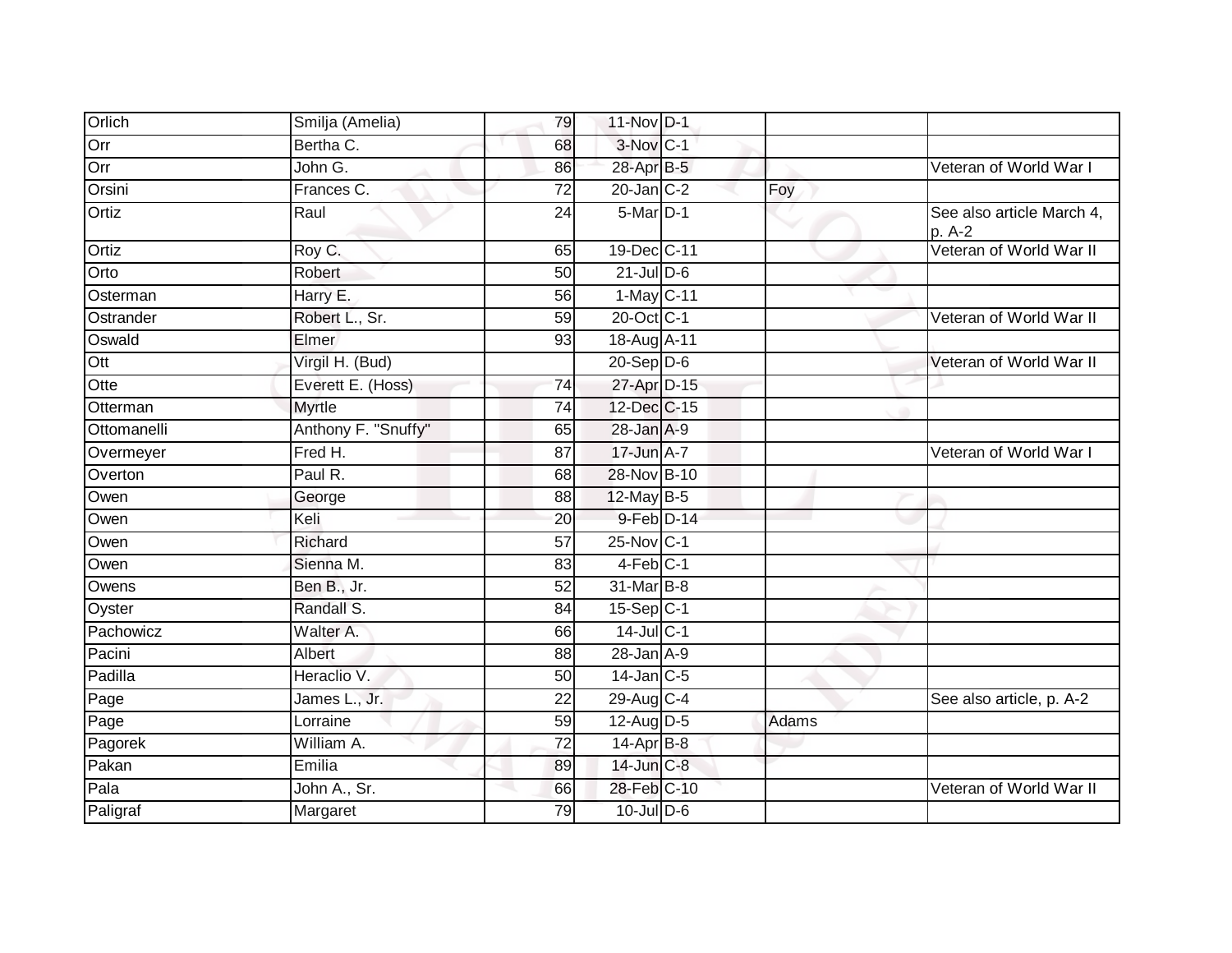| Palikan  | Anna                 | 87              | 31-Dec D-8             |               |                         |
|----------|----------------------|-----------------|------------------------|---------------|-------------------------|
| Pallo    | Ilona                | 62              | 4-May C-14             | Lehosik       |                         |
| Palmer   | Dorothy M.           | 62              | 18-Nov C-1             |               |                         |
| Pals     | Marie                | 96              | 17-Mar B-5             |               |                         |
| Palucki  | Walter               | $\overline{71}$ | $2-Apr$ $C-8$          |               |                         |
| Palyok   | Helen                | 65              | 10-Nov C-1             |               |                         |
| Pamer    | Katie                | 86              | 7-Sep A-16             |               |                         |
| Pancer   | Ernest P.            | 67              | 20-Aug C-1             |               | Veteran of World War II |
| Panfil   | Stanley F.           | 69              | 5-May B-5              |               | Veteran of World War II |
| Pannos   | Katherine            | 91              | 3-Apr <sub>C-1</sub>   |               |                         |
| Paolucci | Deno D.              | $\overline{55}$ | $14$ -Dec $E-2$        |               |                         |
| Paradise | Rosie Pearl          | 53              | 14-Mar C-10            |               |                         |
| Paradiso | Mary                 | 67              | 3-Jan D-1              |               |                         |
| Pardue   | Marilyn              | 63              | 30-Dec C-1             |               |                         |
| Pare     | Martha M. (Sado)     | $\overline{88}$ | $13$ -Jan $ C-1 $      |               |                         |
| Park     | Myrtle L.            | 90              | $2$ -Apr $C-8$         |               |                         |
| Parker   | <b>Benny Lee</b>     | 30              | 17-Dec D-1             |               | See article, p. D-1     |
| Parker   | Catherine E.         | 93              | 3-Nov C-1              |               |                         |
| Parker   | Edgar                | 85              | $12$ -Jan $D-1$        |               |                         |
| Parker   | Elizabeth            | 86              | $4$ -Oct B-6           |               | See article, p. B-6     |
| Parker   | Eva                  | 85              | $2-Nov$ F-2            | <b>Bailey</b> |                         |
| Parker   | Evangeline "Angie"   | $\overline{55}$ | $2$ -Feb $F-6$         | Hashu         |                         |
| Parker   | James B.             | 81              | $7$ -May $D-1$         |               |                         |
| Parker   | Shirley (Simi)       | 82              | $17$ -Feb $B$ -6       |               |                         |
| Parker   | Velda F.             | 84              | 3-Oct C-1              |               |                         |
| Parks    | Amy Joyce            | 89              | 20-Apr <sub>C-12</sub> |               |                         |
| Parks    | Bernard              | 63              | $25$ -Jun $C$ -5       |               |                         |
| Parks    | Daniel               | 75              | 19-May C-1             |               |                         |
| Parks    | Joan A.              | 61              | $12$ -Apr $A$ -6       |               |                         |
| Parmley  | June "Ma"            | 70              | 17-Mar B-5             |               |                         |
| Parobek  | Rosemary Jean        | 43              | 23-Oct C-13            | Koleno        |                         |
| Parris   | <b>Ruth Ehrhardt</b> | 87              | $3-Jan$ $D-1$          |               |                         |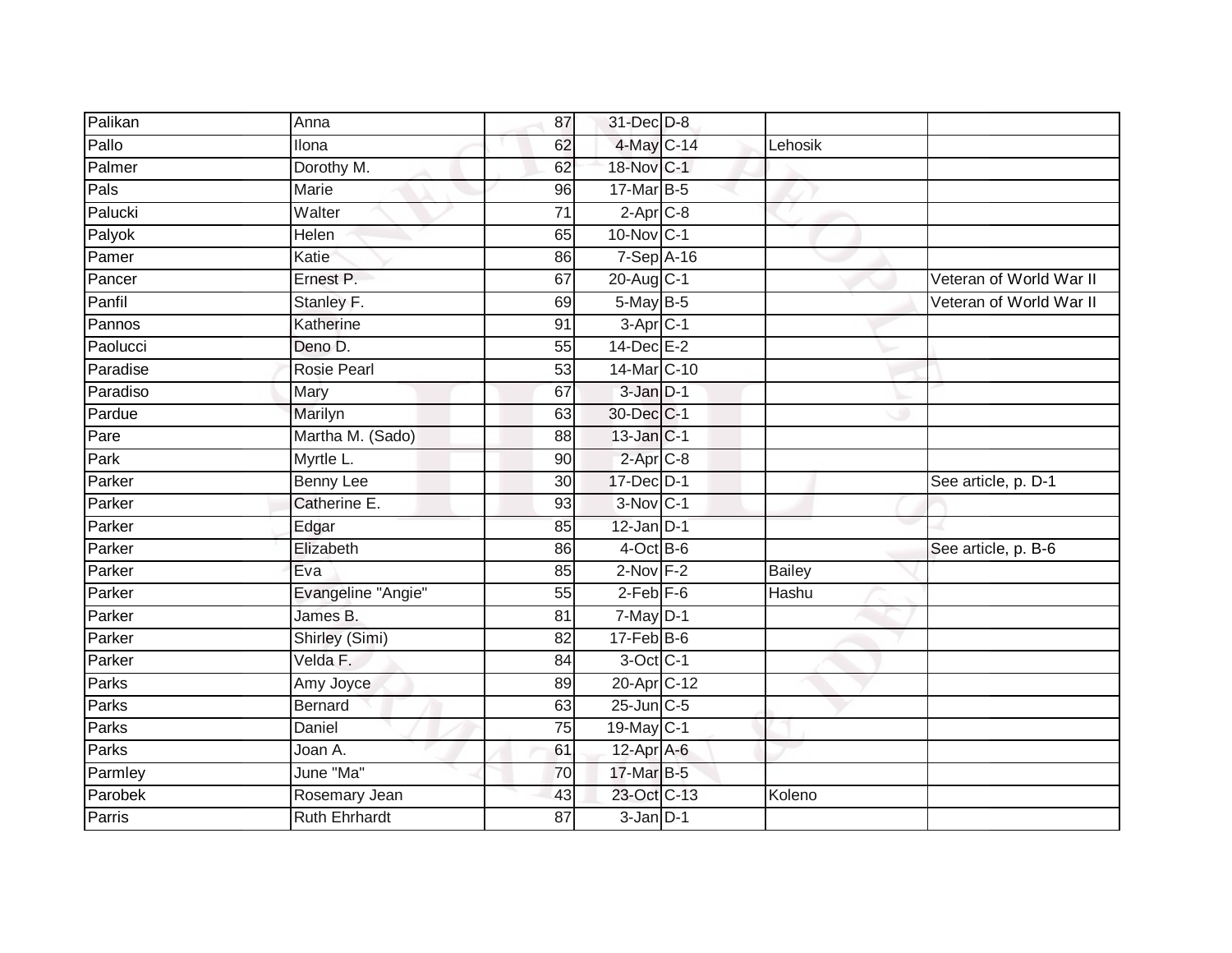| Parrish    | Kathleen L.             | 65              | $5-$ Sep $C-3$        |          |                                        |
|------------|-------------------------|-----------------|-----------------------|----------|----------------------------------------|
| Parsons    | Leona                   | 75              | $3$ -Jul $C-1$        |          |                                        |
| Partridge  | <b>Boyd</b>             | 43              | 5-Aug B-6             |          | See also article August 6,<br>$p. C-1$ |
| Pascu      | Ann D.                  | 70              | $11-Feb$ C-6          | Phillips |                                        |
| Pasel      | Ethel                   | 98              | $9$ -Oct $D-1$        |          |                                        |
| Paskiewicz | Michael J.              | $\overline{71}$ | $29-Sep C-1$          |          |                                        |
| Pasko      | Walter                  | 72              | 8-Dec C-2             |          | Veteran of World War II                |
| Paterson   | Elizabeth               | $\overline{77}$ | 22-Oct C-10           |          |                                        |
| Patitsas   | <b>Estelle</b>          | 69              | $24-Sep C-1$          |          |                                        |
| Patnoe     | Adeline                 | 79              | 17-Jun A-7            |          |                                        |
| Patton     | Andy, Sr.               | 52              | 19-Mar B-5            |          |                                        |
| Paul       | George H.               | 90              | 19-Mar B-5            |          |                                        |
| Paulson    | Edna                    | 75              | 1-May C-11            |          | See article, p. C-11                   |
| Paunovich  | Steve, Sr.              | 80              | $9$ -Dec $C-1$        |          |                                        |
| Pavela     | Phillip "The Barber"    | 84              | 16-Jul C-9            |          |                                        |
| Pavelka    | Anne                    | 69              | $12$ -May B-5         |          |                                        |
| Pavlack    | Joseph C.               | 73              | 18-Apr <sub>C-3</sub> |          |                                        |
| Pavlina    | Albert M.               | 77              | 11-May E-13           |          |                                        |
| Pavlos     | Nomiki                  | 81              | $23$ -May C-1         |          |                                        |
| Pawlak     | John J., Sr. (Big John) | 61              | $1$ -Jan $C$ -5       |          |                                        |
| Pawlosky   | Rosalee                 | 46              | $21$ -Jan D-5         |          |                                        |
| Pawlus     | Frank S.                | 69              | $18$ -Mar B-6         |          |                                        |
| Paxton     | <b>Mytrie</b>           | 75              | 27-Apr D-15           |          |                                        |
| Payne      | Elisha                  | 90              | 24-Aug D-2            |          |                                        |
| Payne      | Larry E.                | 46              | $2$ -Jan $C-1$        |          |                                        |
| Payton     | Marie O.                | 68              | 7-Feb A-11            |          |                                        |
| Pazdur     | Joseph B.               | $\overline{71}$ | 29-Dec C-1            |          |                                        |
| Peach      | Robert H., Dr.          | 80              | $7-Mar$ D-1           |          | Veteran of World War II                |
| Pearce     | John H.                 | 59              | 19-Apr A-11           |          | Veteran of World War II                |
| Pearson    | Clifford F.             | 63              | 30-Nov D-2            |          | Veteran of World War II                |
| Pearson    | Mildred                 | 70              | $5$ -Jul $B-7$        |          |                                        |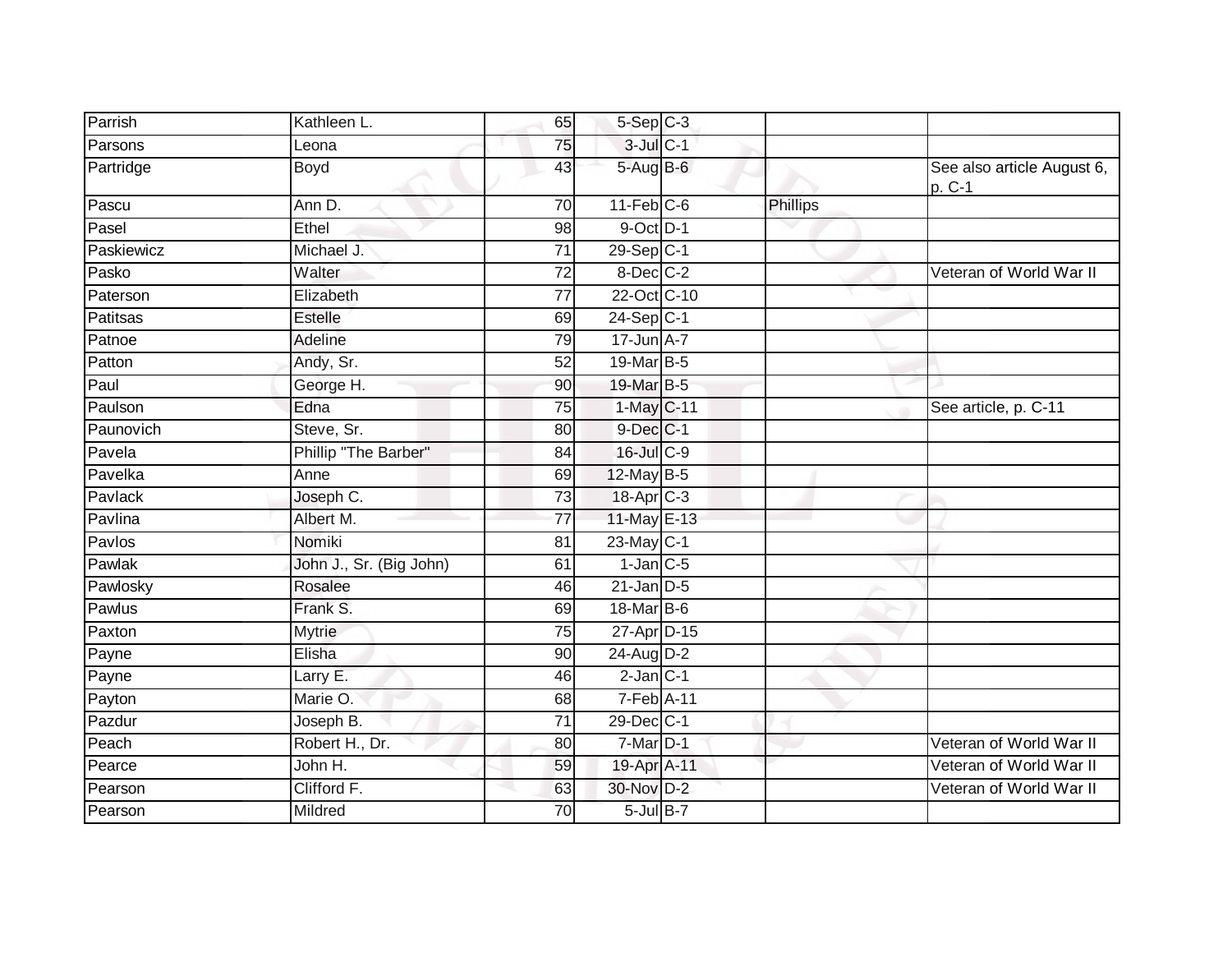| Pecini     | Thomas "Tom"         | 83              | $27$ -Jan B-8    |        |                                      |
|------------|----------------------|-----------------|------------------|--------|--------------------------------------|
| Peek       | Woodson              | 84              | 12-Sep A-7       |        | See also October 18, p.B-            |
| Peifer     | Lillian E.           | $\overline{78}$ | 22-Dec D-1       |        |                                      |
| Pendergast | Martha L.            | 78              | $3 - Jan A - 7$  |        |                                      |
| Pendleton  | Claude               | 63              | $24$ -Feb $B$ -6 | $\sim$ |                                      |
| Pennock    | Charles R.           | $\overline{57}$ | $21$ -Jun D-5    |        | Veteran of World War II              |
| Pepin      | Lionel A.            | 74              | $11-AprB-5$      |        |                                      |
| Pepkowski  | Mary T.              | 64              | $12$ -Jun $D-6$  | Jarski |                                      |
| Peran      | Mary D.              | $\overline{77}$ | $25$ -Jul C-1    | Slowik |                                      |
| Perez      | Margaret D.          | 67              | $4-Nov$ D-1      |        |                                      |
| Perez      | Margarita            | 72              | $10$ -May $D-6$  |        |                                      |
| Perez      | Merced, Sister, OLVM |                 | 13-Nov C-6       |        | See also article, p. C-6             |
| Perez      | Refugio (Bob)        | $\overline{78}$ | $7 - Aug$ $D-5$  |        |                                      |
| Peric      | Milan D.             | $\overline{77}$ | 31-May C-3       |        |                                      |
| Perkins    | Janet L.             | 41              | $27$ -Jan $B-8$  |        |                                      |
| Perry      | Edward J.            | 73              | 4-May C-14       |        |                                      |
| Perry      | Margaret Ann         | 69              | $23-Sep$ D-6     |        |                                      |
| Perry      | Rodell               | 42              | $28$ -Feb $C$ -6 |        | See article, p. C-6                  |
| Perz       | <b>Steve</b>         | 76              | $2$ -Jun $C-1$   |        | See also article June 1, p.<br>$D-3$ |
| Peters     | Evelyn               | 78              | 18-Nov C-1       | Madsen |                                      |
| Peters     | George M.            | 85              | $27 - Jan$ B-8   |        | World War I and World<br>War II      |
| Peters     | Molly A.             | 38              | 8-May C-2        |        |                                      |
| Peters     | Rachel Ann           | $\overline{32}$ | $24$ -Feb $B$ -6 |        |                                      |
| Peters     | Rose A.              | 96              | 18-Nov C-1       |        |                                      |
| Peters     | Sue A.               | 54              | $20$ -Jan $C-2$  |        |                                      |
| Petersen   | Joseph F.            | $\overline{74}$ | 26-Nov D-1       |        |                                      |
| Petersen   | Verna C.             | 67              | $3$ -Jun $B$ -6  |        |                                      |
| Peterson   | David O.             | 69              | $21$ -Jan $D-5$  |        |                                      |
| Peterson   | Jessie L.            | 69              | 20-Nov D-6       |        |                                      |
| Peterson   | Lloyd "Bud" "Pete"   | 66              | $22$ -Jul C-5    |        |                                      |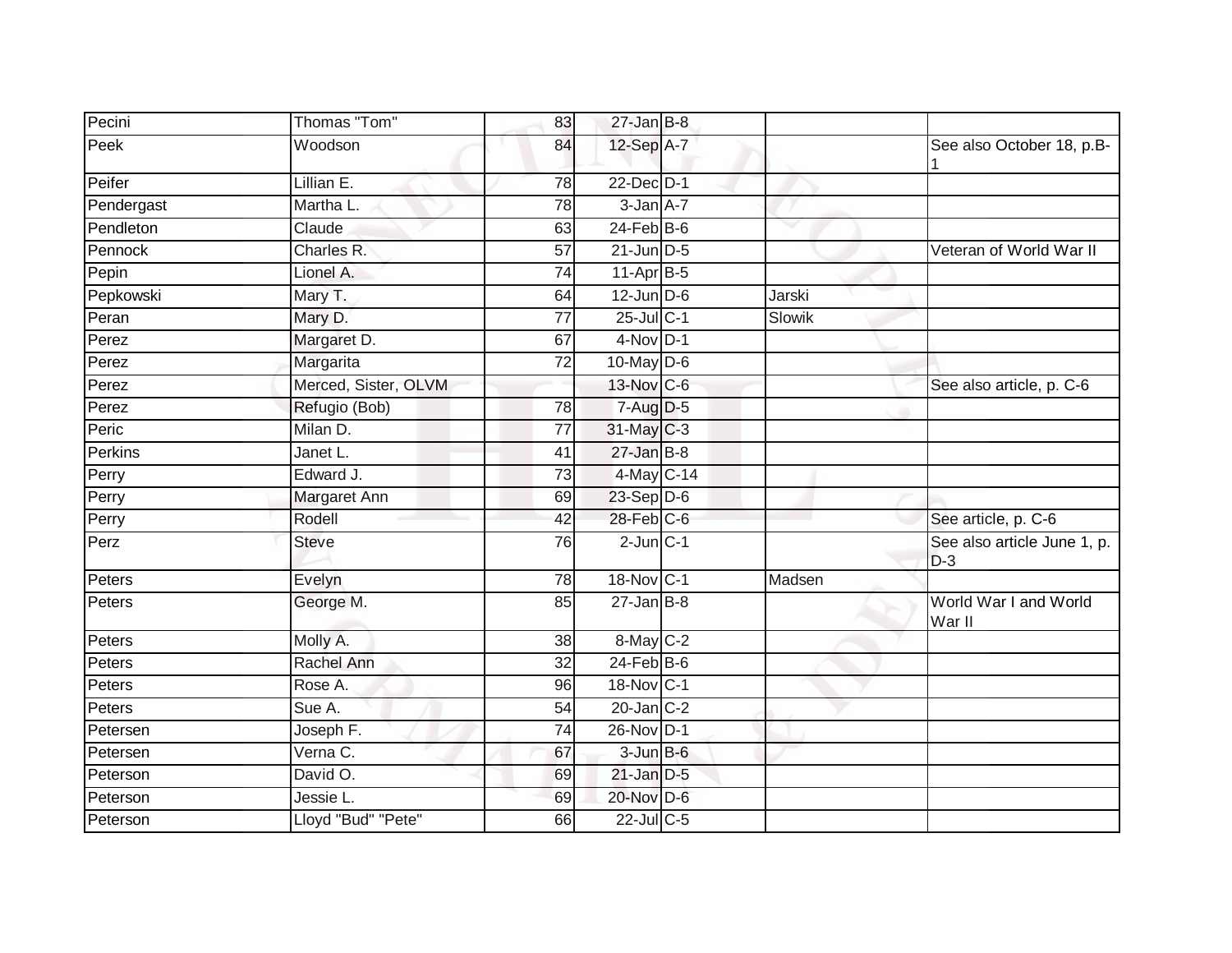| Peterson  | Magdelene R.           | 72              | 30-Nov D-2       |             |                         |
|-----------|------------------------|-----------------|------------------|-------------|-------------------------|
| Peterson  | Marie A.               | 82              | 11-May E-13      |             |                         |
| Peterson  | Mary E.                | 60              | 17-Apr C-1       |             |                         |
| Peterson  | Roland                 | 69              | 8-May C-2        |             | Veteran of World War II |
| Peterson  | Veronica I.            | $\overline{73}$ | 17-Dec D-1       |             |                         |
| Peto      | Eugene                 | $\overline{75}$ | 31-Dec D-8       |             |                         |
| Petrain   | Rose I.                | 70              | $24$ -Feb $B$ -6 |             |                         |
| Petrick   | Mary                   | 88              | $24$ -Jan $D-4$  |             |                         |
| Petrlich  | Michael J.             | 66              | 8-Jul B-7        |             | Veteran of World War II |
| Petrov    | John K.                | $\overline{26}$ | $7$ -Jul $B$ -8  |             |                         |
| Petrovich | John J.                | 72              | $16$ -Aug B-6    |             |                         |
| Petska    | Frank "Nancy"          | 68              | 13-Mar C-2       |             |                         |
| Petty     | Mary L.                | 59              | 8-Apr D-6        |             |                         |
| Petty     | <b>Mike</b>            | $\overline{75}$ | 15-Dec C-8       |             |                         |
| Petty     | Willard L.             | 62              | $3 - Jan$ $D-1$  |             |                         |
| Peveler   | Estelle S.             | 65              | 27-Mar C-3       |             |                         |
| Peyton    | Gertrude               | 79              | 11-Mar B-7       |             | See article, p. B-7     |
| Peyton    | Millison A. "Minnie"   | 81              | 15-Apr D-1       |             |                         |
| Phair     | Edward L.              | 85              | 29-Jan C-7       |             |                         |
| Phares    | Alice M.               | 46              | 18-Aug A-11      |             |                         |
| Phelps    | Elbert                 | 89              | 12-Oct D-3       |             | Veteran of World War I  |
| Philbin   | John W.                |                 | 28-Jul C-1       |             |                         |
| Philips   | Angeline               | 80              | 24-Nov D-1       |             |                         |
| Phillips  | George G.              | 68              | 16-Jul C-9       |             |                         |
| Phillips  | Jack E.                | 72              | $6$ -Oct $C$ -1  |             |                         |
| Phillips  | John David             | 25              | $9$ -Feb $D-14$  |             |                         |
| Philpott  | Robert                 | 64              | $6$ -Aug $C-1$   |             |                         |
| Piaskowy  | Mary A.                | 74              | $21$ -Jul $D-6$  |             |                         |
| Picklin   | Gwendolyn L.           | 61              | 8-Dec C-2        |             |                         |
| Piechnik  | Walter V.              | 70              | 14-Apr B-8       |             |                         |
| Piejko    | Frank V.               | $\overline{75}$ | 4-May C-14       |             |                         |
| Pierce    | <b>Adeline Gadbois</b> | $\overline{68}$ | 19-Jan E-14      | <b>Bots</b> |                         |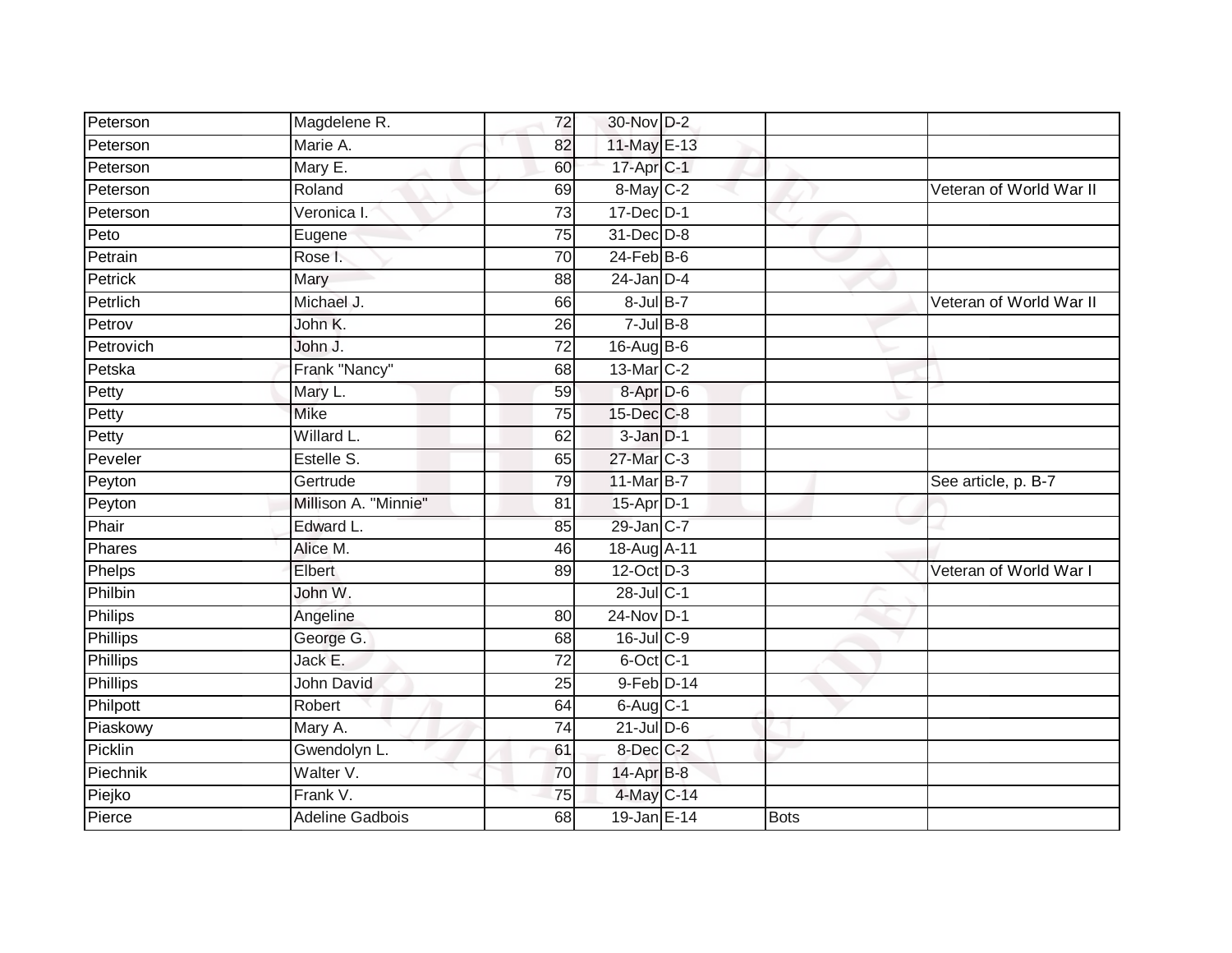| Pierce         | Wanda L., Major                 |                 | 28-Feb C-10             |          | Picture included         |
|----------------|---------------------------------|-----------------|-------------------------|----------|--------------------------|
| <b>Pieters</b> | Martin J., Sr.                  | 74              | 7-Feb A-11              |          |                          |
| Pietrewicz     | Margaret                        | $\overline{77}$ | 24-Aug D-2              |          |                          |
| Pietruszka     | Helen D.                        | 69              | $2$ -Nov $D-4$          | Pyrka    |                          |
| Pilarczyk      | Anthony                         | 88              | $3-MarB-5$              |          |                          |
| Pillar         | George A., Lt.Col.,<br>U.S.A.R. | $\overline{70}$ | 15-Jul A-9              |          | Veteran of World War II  |
| Pillsbury      | Edna L. (Bainer)                | 72              | 15-Aug C-1              |          |                          |
| Pineda         | Domingo R.                      | 71              | $1-Dec$ $C-8$           |          | Veteran of World War II  |
| Pinkowski      | Rosemary                        | 61              | 14-Feb C-11             | Scherer  |                          |
| Piontek        | Antoinette                      | 93              | 19-Jun C-2              |          |                          |
| Piszcek        | Martin A.                       | 79              | 20-Apr C-12             |          |                          |
| Pitchford      | Joseph M.                       | 64              | 28-Jan A-9              |          | Veteran of the World War |
| Pittman        | Virgil                          | 59              | 15-Dec C-8              |          |                          |
| Piwowar        | Alice L.                        | 59              | $15$ -Oct $ C-8$        | Gordon   |                          |
| Placencia      | Juanita C.                      | $\overline{57}$ | 19-Oct D-4              |          |                          |
| Plata          | Irene                           | 66              | 10-Dec C-4              |          |                          |
| Plesko         | William                         |                 | 18-Mar B-6              |          |                          |
| Plesniak       | Alex "Al"                       | $\overline{72}$ | 27-Dec C-2              |          | See also article, p. C-2 |
| Plewniak       | Frank J.                        | 64              | $3-Aug$ $C-7$           |          | Veteran of World War II  |
| Ploetz         | David                           | 53              | $19-Sep$ <sub>C-3</sub> |          |                          |
| Ploszaj        | Joseph G.                       | 80              | $3$ -Jun $B$ -6         |          |                          |
| Plotzki        | Frank                           | 81              | $4$ -Dec $D-1$          |          |                          |
| Plucinski      | Marie E.                        | 85              | 11-Nov D-1              |          |                          |
| Pluta          | Joseph, Sr.                     | 70              | $4-Nov$ D-1             |          |                          |
| Plutko         | George                          | $\overline{74}$ | $23$ -Jan $C-2$         |          |                          |
| Pociask        | <b>Bernice</b>                  | 93              | 25-Feb D-1              |          |                          |
| Podgorny       | John A.                         | 62              | $6$ -Jul $D-4$          |          |                          |
| Podgorski      | Lena L.                         | 62              | 25-Apr C-5              | Spinotto |                          |
| Podkul         | John J.                         | 69              | 19-Nov D-1              |          | Veteran of World War II  |
| Pogosoff       | Koch (Pete)                     | 93              | 10-Dec C-4              |          |                          |
| Polak          | John A., Sr.                    | 66              | $21$ -Dec $E-4$         |          | Veteran of World War II  |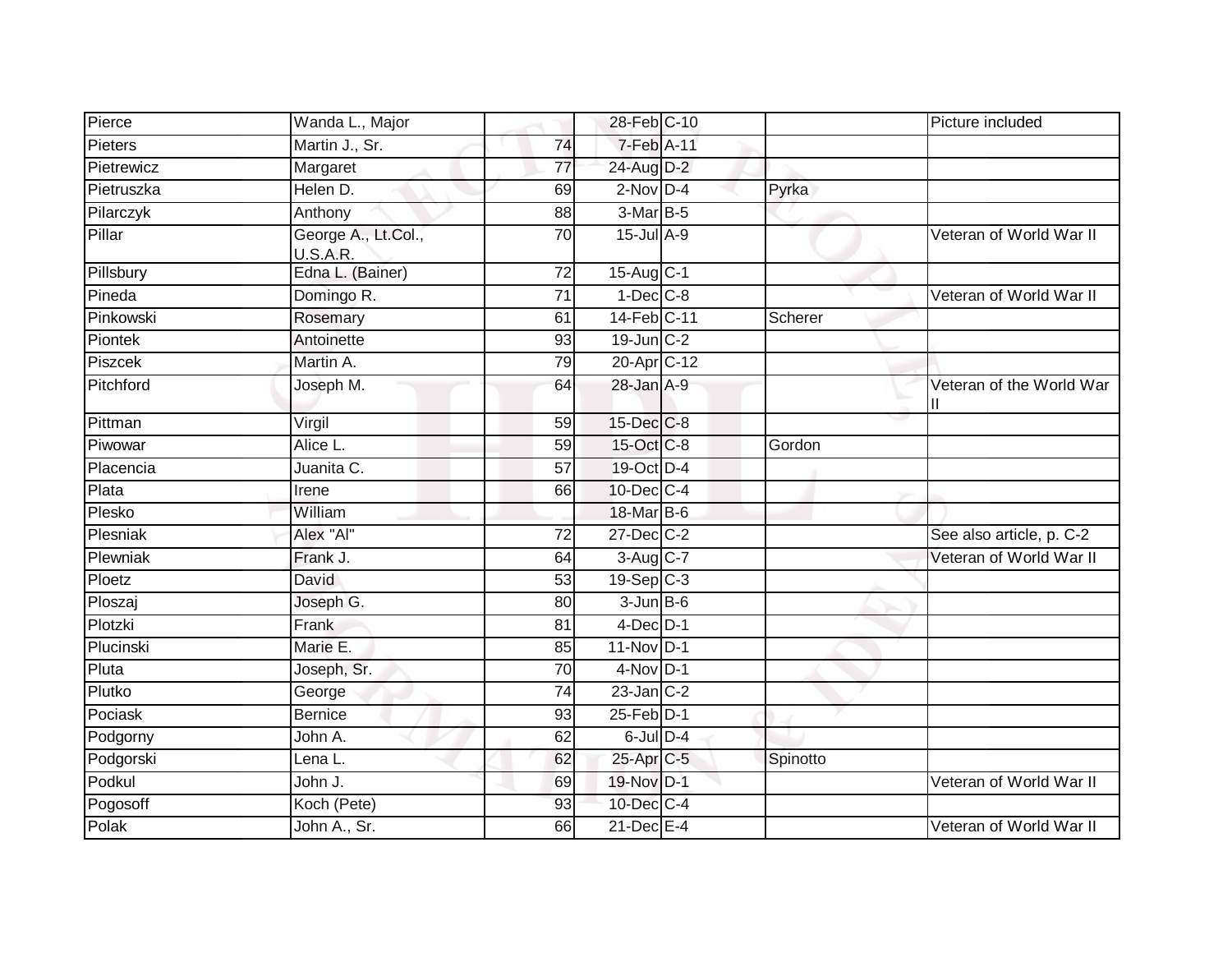| Pollard   | Donald "Rufus" P., Jr. | 38              | 23-Aug B-5             |          |                         |
|-----------|------------------------|-----------------|------------------------|----------|-------------------------|
| Pollock   | Margaret G.            | 76              | 22-May C-1             |          |                         |
| Pollock   | Reuben S.              | 80              | 31-Mar B-8             |          |                         |
| Polochak  | Helen                  | 79              | 30-Mar E-2             |          |                         |
| Pomroy    | Jack                   | 68              | 8-Sep C-1              |          |                         |
| Popdaen   | Pauline                | 93              | 23-May C-1             |          |                         |
| Poplawski | John                   | 84              | 13-Jun C-2             |          |                         |
| Porter    | Bernard W.             | 56              | $26$ -Jul B-5          |          |                         |
| Porter    | <b>Harold Elmer</b>    | 78              | $12$ -Feb $B$ -7       |          |                         |
| Porter    | Lloyd P.               | $\overline{17}$ | $5$ -May B-5           |          |                         |
| Portz     | Harriet                | 78              | $11-Apr$ B-5           |          |                         |
| Posey     | <b>Hubert</b>          | 67              | 18-Feb D-1             |          | Veteran of World War II |
| Post      | Mary M.                | 93              | $1$ -Oct $D-7$         |          |                         |
| Pote      | Wayne E.               | 76              | 29-Jan C-7             |          | Veteran of World War II |
| Potesak   | Frank N.               | 83              | $1-Apr$ <sub>C-7</sub> |          |                         |
| Potochny  | Joan M.                | 47              | $7$ -Jan $B-4$         |          |                         |
| Potter    | Eleber A., Sr.         | 79              | 28-Jan A-9             |          | See article, p. A-9     |
| Potter    | Frederika "Bobbi"      | 68              | 25-Oct C-8             |          |                         |
| Powell    | Andre                  | 23              | $6$ -Jun $A-2$         |          | See article, p. A-2     |
| Powell    | Earl W.                | 75              | $21-Apr$ B-5           |          |                         |
| Powell    | Richard (Dick)         | 58              | $13$ -Jun $C-2$        |          |                         |
| Powers    | Lola                   | $\overline{72}$ | 13-Mar C-2             |          |                         |
| Pozniak   | Ann                    | 85              | $4-SepB-5$             |          |                         |
| Prange    | Helen B.               | 85              | $10$ -May $D-6$        | Peterson |                         |
| Preneta   | Frank                  | 66              | $9$ -Jun $C-1$         |          | Veteran of World War II |
| Press     | Kenneth W. (Cop)       | 72              | 1-May C-11             |          |                         |
| Pressnell | Ann E.                 | $\overline{82}$ | 16-Jul C-9             | Vozar    |                         |
| Price     | Evelyn                 | 63              | 26-Nov D-1             |          |                         |
| Price     | Maggie H.              | 92              | 24-Mar C-1             |          |                         |
| Price     | Virginia M.            | 66              | 7-Sep A-16             |          |                         |
| Pridavok  | Stephen                | 66              | 3-Sep C-1              |          | Veteran of World War II |
| Prince    | <b>Marie</b>           | 70              | 4-May C-14             |          |                         |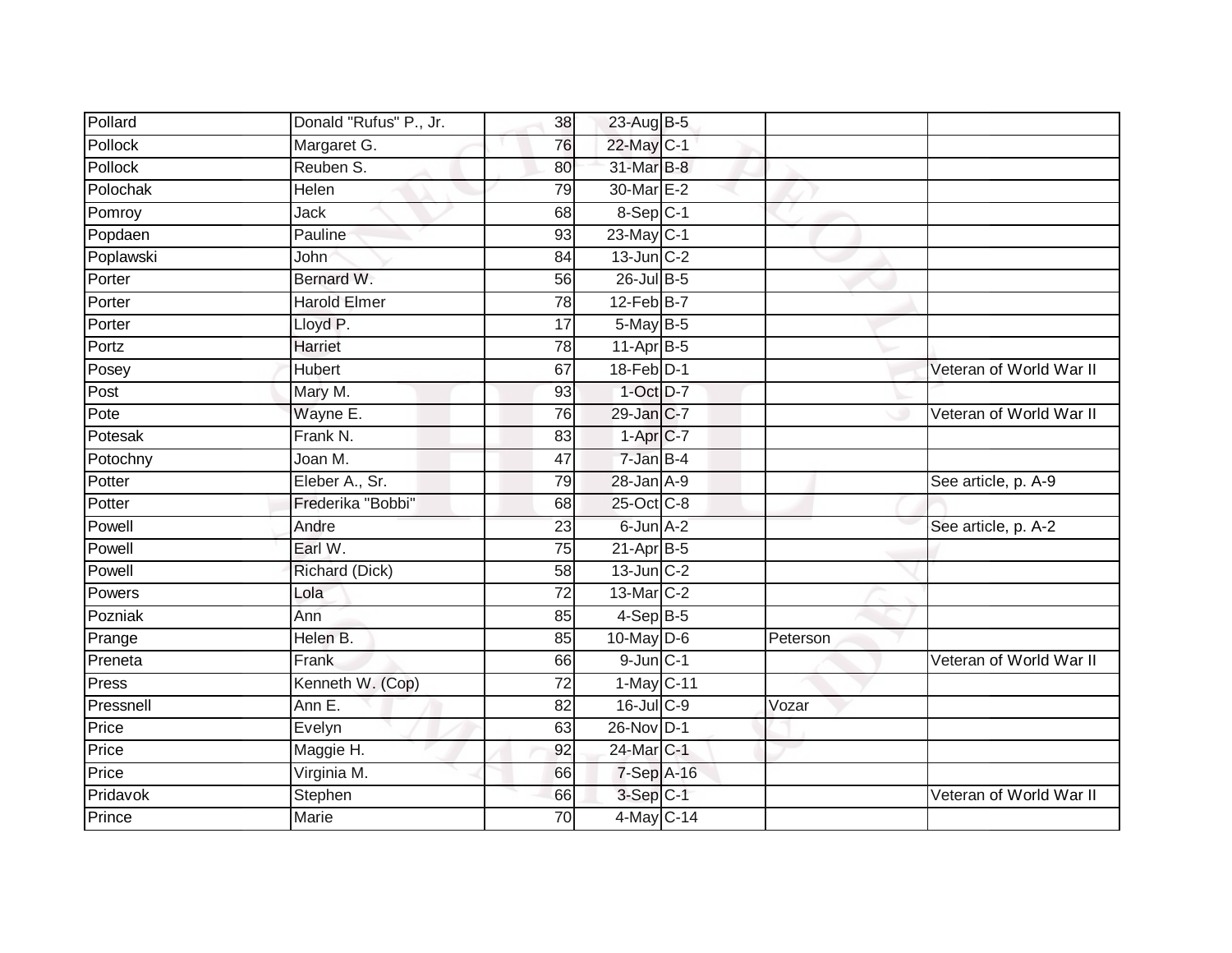| Prochot     | Margaret W.           | 58              | $23$ -Feb $D-2$         |          |                         |
|-------------|-----------------------|-----------------|-------------------------|----------|-------------------------|
| Profilovich | Leon J.               | 77              | 30-Jun C-1              |          |                         |
| Prohl       | Helen A. (Peglow)     | 76              | 17-Jun C-1              |          |                         |
| Protsman    | Roscoe E.             | 87              | $12$ -AugD-5            |          |                         |
| Pruim       | Edward A.             | $\overline{44}$ | 29-Apr D-5              |          |                         |
| Pruim       | Johanna S. K.         | 62              | $21$ -Feb $C-5$         |          |                         |
| Pruitt      | John C.               | 50              | $10-Sep$ <sub>C-5</sub> |          |                         |
| Pruitt      | Richard E.            | 80              | 25-Jun C-5              |          |                         |
| Prusiecki   | Valentine A. "Murph"  | 74              | 11-Aug B-5              |          |                         |
| Pruzin      | Anne                  | $\overline{73}$ | 13-Nov C-6              |          |                         |
| Przondo     | William P. (Bill)     | 68              | $16$ -Jul C-9           |          |                         |
| Puccio      | Rose                  | $\overline{77}$ | 18-Aug A-11             |          |                         |
| Pulley      | Herman R.             | 59              | 29-Apr D-5              |          |                         |
| Punos       | Jovan                 | 66              | 22-May C-1              |          |                         |
| Pusch       | Sarah Ann             | 81              | 3-Nov C-1               | Williams |                         |
| Putman      | Carl E.               | 75              | 17-Aug D-3              |          |                         |
| Pyle        | Cecil E.              | 57              | $23-Sep$ D-6            |          |                         |
| Quattrin    | Angelo                | 79              | 19-Sep C-3              |          |                         |
| Queen       | Peggy (Howerton)      | 53              | 14-Oct A-6              |          |                         |
| Quesada     | Cleto                 | 59              | $1$ -Dec $C-8$          |          |                         |
| Quigg       | Edward C., Sr.        | 89              | 9-Feb D-14              |          |                         |
| Quigley     | Marion I., Jr.        | 57              | $1$ -Jan $C$ -5         |          |                         |
| Quinn       | John M.               | 69              | $24$ -Jun B-7           |          |                         |
| Quinn       | <b>John Patrick</b>   | $\overline{74}$ | $2$ -Dec $C-1$          |          |                         |
| Raab        | Clara P.              | 87              | $4-Feb$ C-1             |          |                         |
| Rabin       | David Dan             |                 | $7-May$ D-1             |          |                         |
| Racz        | <b>Charles</b>        | 78              | $6$ -Aug $C$ -1         |          |                         |
| Rada        | Michael W.            | 60              | $6$ -JulD-3             |          | Veteran of World War II |
| Raday       | Tillie L. (Ratajczak) | 81              | $7$ -May $D-1$          |          |                         |
| Radecki     | Ann M.                |                 | $2$ -Feb $F-6$          |          |                         |
| Radulovich  | George                | 76              | 22-Apr C-1              |          |                         |
| Rafalski    | Ernest, Sr.           | $\overline{81}$ | 10-Mar A-5              |          |                         |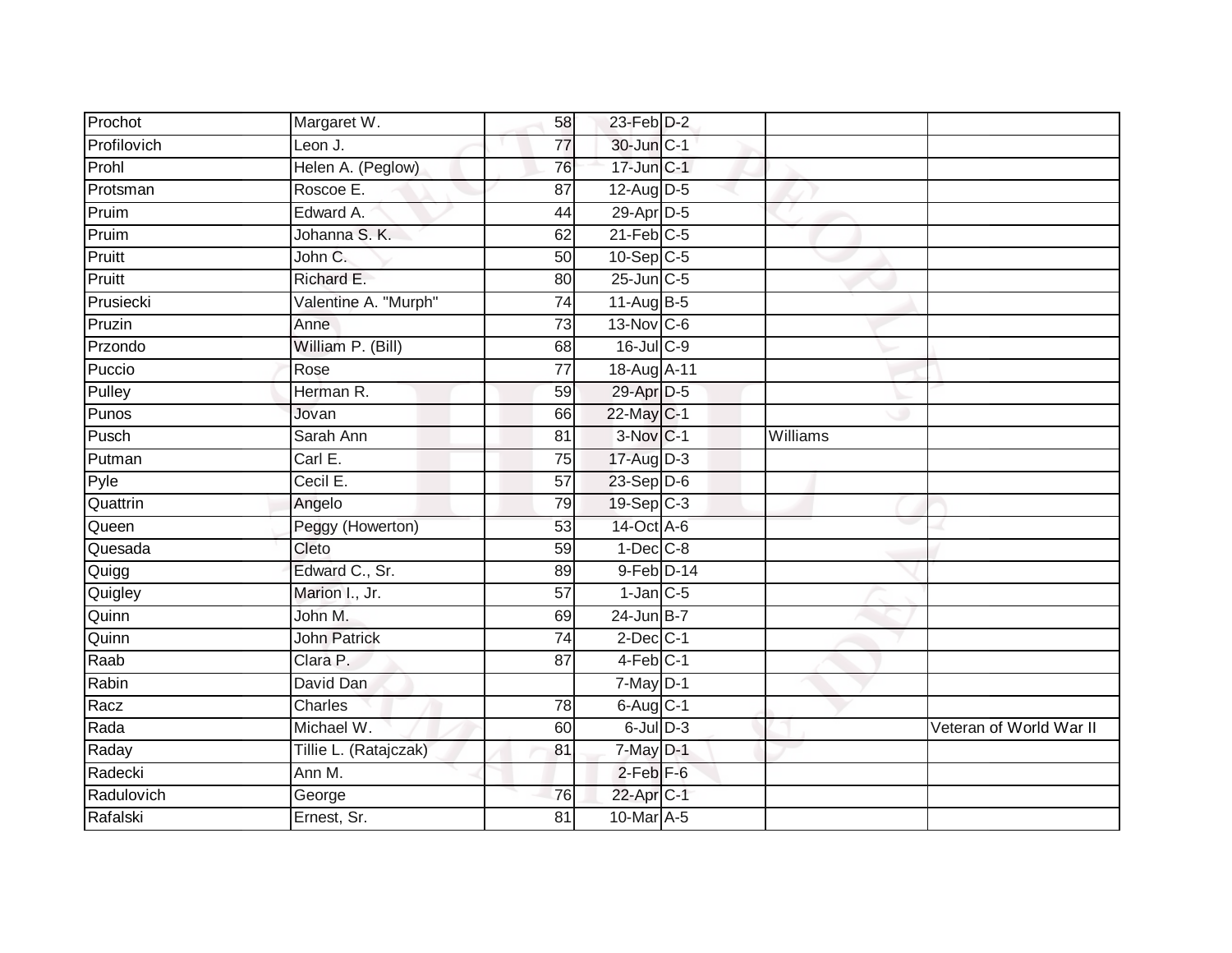| Rager     | Olive              | 72              | 10-Apr C-2       |                |                           |
|-----------|--------------------|-----------------|------------------|----------------|---------------------------|
| Rakich    | Lewis (Racie)      | 87              | $2$ -Dec $C-1$   |                |                           |
| Randell   | Donald T., Dr.     | 74              | 22-May C-1       |                | Veteran of World War II   |
| Randulich | Dolores L.         | 56              | $2$ -Nov $D-4$   | <b>Starkey</b> |                           |
| Raney     | Clifford W.        | 65              | 10-Apr C-2       |                | Veteran of World War II   |
| Ranson    | Anna M.            | 69              | 21-Mar B-5       | Puplava        |                           |
| Rappelli  | Leonardo "Leo"     | 71              | 3-Feb B-5        |                |                           |
| Rardin    | Arthur D. (Rip)    | 56              | 6-Mar D-5        |                |                           |
| Rarick    | Robert J.          |                 | $7-Apr$ $C-1$    |                |                           |
| Rasco     | Marguerite M.      | 59              | 13-Dec B-7       |                |                           |
| Rasheta   | Gertrude           | 83              | $3-Aug$ $C-6$    |                |                           |
| Rasmussen | Herman J.          | 82              | 12-May B-5       |                |                           |
| Rastovski | Matthew G., Sr.    | 75              | 15-May C-5       |                |                           |
| Ratkovich | Mary               | 81              | 6-Sep D-5        |                |                           |
| Rausch    | Daniel J.          | $\overline{28}$ | 14-Apr B-8       |                |                           |
| Ray       | Robert C.          | $\overline{54}$ | 1-Mar C-1        |                | Veteran of the Korean war |
| Ray       | Russell D.         |                 | $1-Jan$ C-5      |                |                           |
| Raymond   | Richard            | 68              | 27-Oct C-1       |                |                           |
| Rayson    | John M.            | 74              | 6-Jan B-6        |                |                           |
| Razmus    | Frank              | 18              | 19-Jun C-2       |                | See also article, p. A-1  |
| Razumich  | Rose J.            | 76              | 16-Jun C-1       | Grubesic       |                           |
| Rease     | Henrietta          | 59              | $13$ -Aug $A$ -1 |                | See article, p. A-1       |
| Rease     | <b>John</b>        | 73              | 13-Aug A-1       |                | See article, p. A-1       |
| Redwitz   | Mary               | 79              | 15-Mar C-7       |                |                           |
| Reed      | <b>Easter Mae</b>  | 76              | 17-Dec D-1       |                |                           |
| Reed      | Edna R.            | 71              | $23-Sep$ D-6     | Engle          |                           |
| Reed      | Mildred            | 90              | 28-Oct B-7       |                |                           |
| Reed      | Ora Lee "Baby Ray" | 62              | 16-Oct C-1       |                |                           |
| Reed      | Paul G.            |                 | $5-Sep$ $C-3$    |                |                           |
| Reedy     | Craig H.           | 27              | 19-Sep C-3       |                |                           |
| Reeise    | Carrie             | 78              | 5-Nov B-5        |                |                           |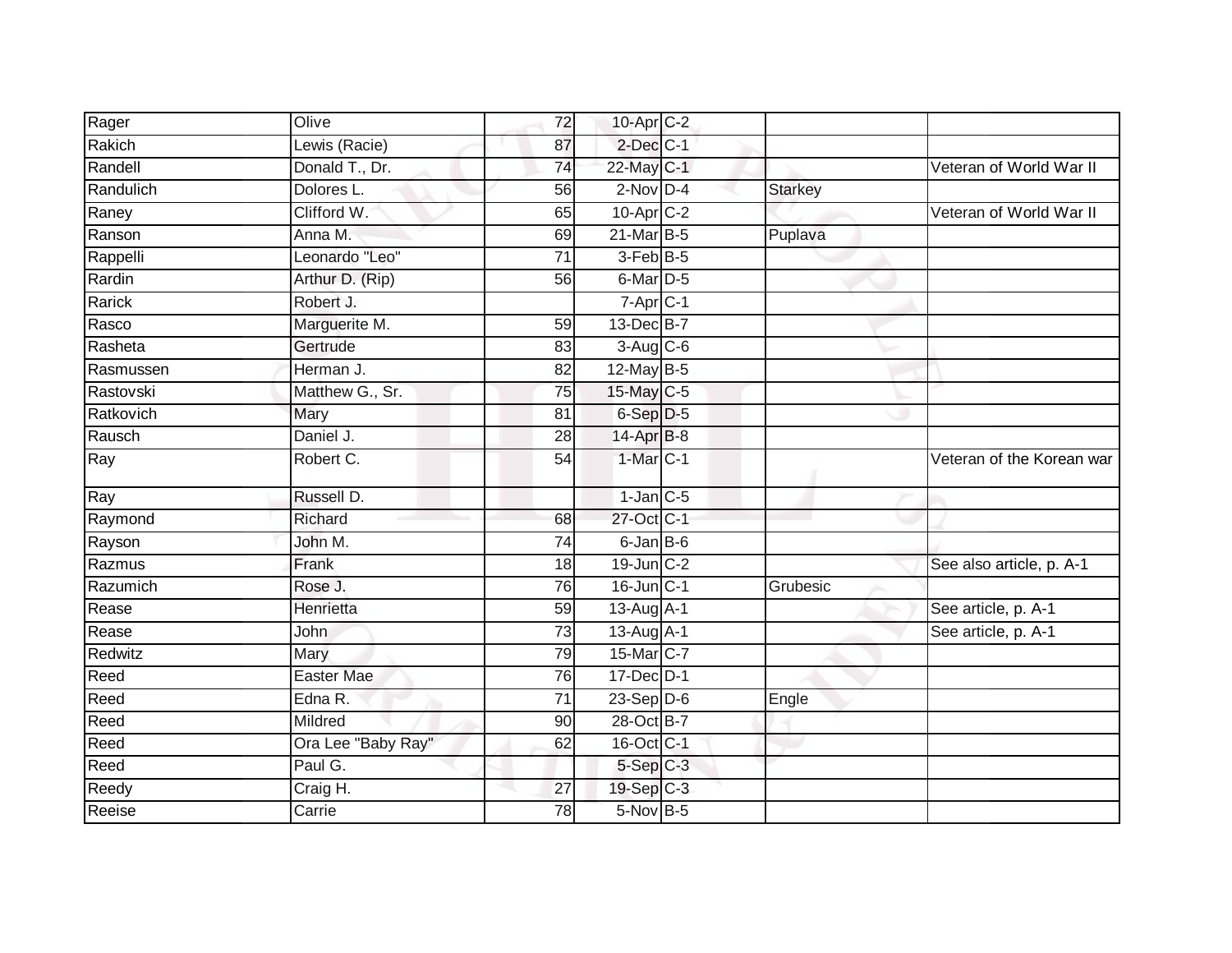| Reeise      | Violet L. (Nina)   | 57              | 14-Oct A-6               |                 |                                                                 |
|-------------|--------------------|-----------------|--------------------------|-----------------|-----------------------------------------------------------------|
| Reel        | William E.         | 21              | 3-Mar B-5                |                 |                                                                 |
| Reeve       | Robert G.          | 79              | $4$ -Dec $D-1$           |                 |                                                                 |
| Reffkin     | Joseph Richard     | 60              | 17-Jul D-8               |                 | Veteran of World War II                                         |
| Regan       | Constance J.       | 52              | $7 - Jan$ B-4            |                 |                                                                 |
| Reichart    | Frances B.         | 65              | 11-Aug B-5               | <b>Barthold</b> |                                                                 |
| Reichenback | Emma               |                 | 26-Oct D-2               | <b>Body</b>     | See article, p. D-2                                             |
| Reid        | Edward             | 66              | 24-Oct C-2               |                 |                                                                 |
| Reigert     | Edward F.          | 85              | $4$ -Aug C-1             |                 |                                                                 |
| Reiner      | Walter J.          | 67              | 26-Mar C-4               |                 | Veteran of World War II                                         |
| Reinert     | <b>Edward Paul</b> | 69              | 31-Jul C-6               |                 |                                                                 |
| Reinke      | Leonard John       | 47              | $22$ -Jul C-5            |                 |                                                                 |
| Reiplinger  | Ailene Estelle     | 76              | 6-Jul D-4                |                 |                                                                 |
| Reis        | Julia              | 98              | 10-Oct C-1               |                 |                                                                 |
| Reising     | Larry F.           | 29              | 15-Jul A-9               |                 |                                                                 |
| Rembach     | Leonard S.         | 75              | 27-Sep C-8               |                 |                                                                 |
| Render      | John C., Sr.       | $\overline{70}$ | $9$ -May $C-1$           |                 | Veteran of World War II                                         |
| Renfrow     | Gladine P.         | 74              | 4-Oct B-6                |                 |                                                                 |
| Renicker    | Gail               | 57              | 18-Jul C-2               |                 |                                                                 |
| Reno        | Leonard H.         | $\overline{72}$ | $7 - \overline{Apr}$ C-1 |                 |                                                                 |
| Rentschler  | Rachel L.          | 16              | $1-Oct$ $D-7$            |                 | See also article Sept. 30,<br>p. B-7                            |
| Reshan      | Edith              | 81              | $2-Sep$ $D-7$            | Kovach          |                                                                 |
| Reuss       | Florence E.        | 84              | $2-Nov$ D-4              |                 |                                                                 |
| Reyes       | Anthony Jose       | 18              | 19-Oct D-4               |                 | See also October 17, p. A-<br>3 - photo of incident<br>included |
| Reyes       | Jose, Jr.          | 18              | 17-Oct A-3               |                 | See photo of incident                                           |
| Reynolds    | Frank W.           | $\overline{72}$ | $4-Nov$ D-1              |                 |                                                                 |
| Riccarei    | Margaret           | 69              | 17-Feb B-6               |                 |                                                                 |
| Rice        | Florence           |                 | 18-May D-4               | Rogers          |                                                                 |
| Richardson  | Florence E.        | 75              | 28-Aug C-1               |                 |                                                                 |
| Richardson  | L. A.              | 75              | 20-Dec C-2               |                 |                                                                 |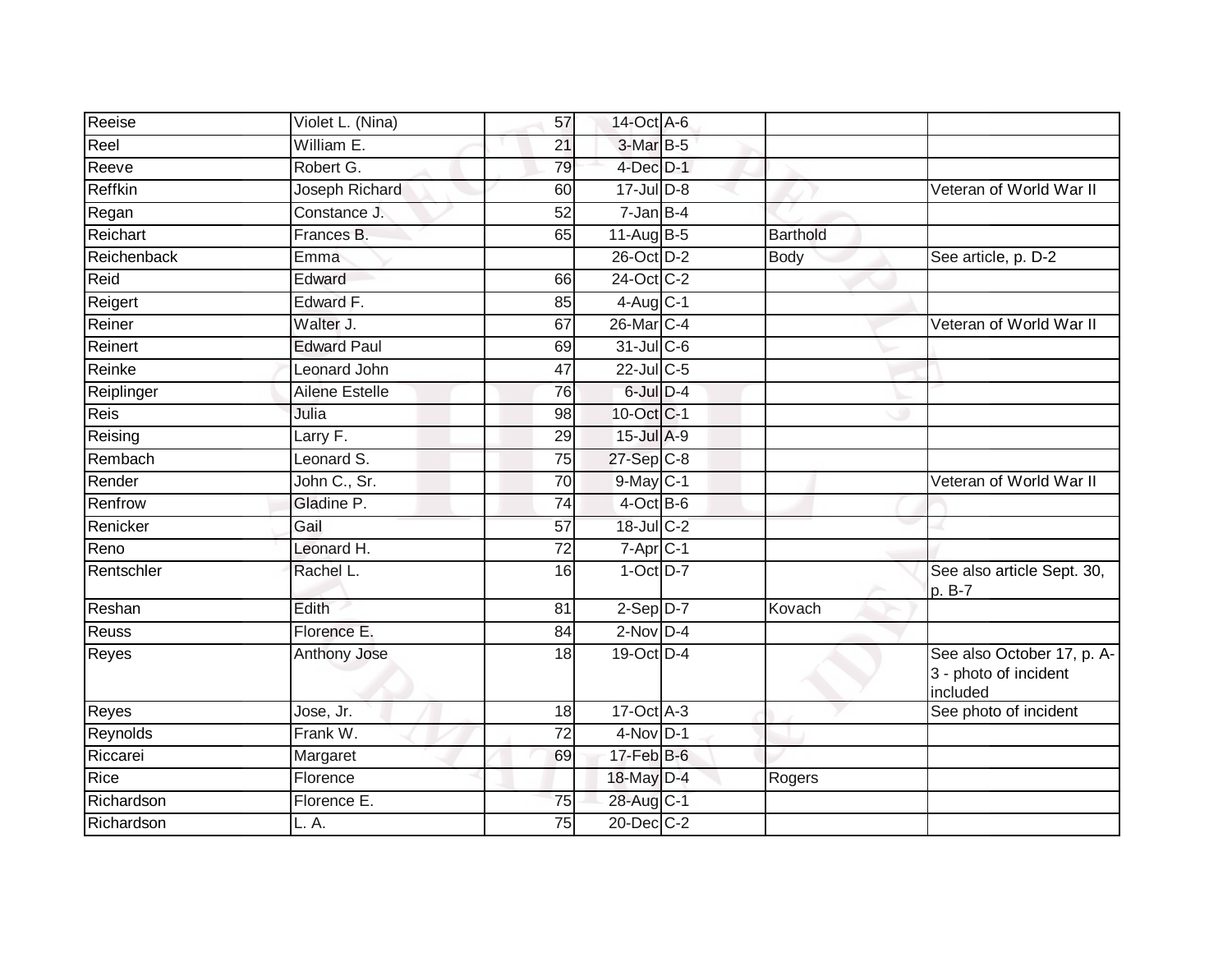| Richardson     | Parvin Howard    | 76              | 7-Apr C-1        |           |                         |
|----------------|------------------|-----------------|------------------|-----------|-------------------------|
| Richardson     | Rowena           | 63              | 6-Jan B-6        |           |                         |
| Richwalski     | Marry Ann (Rich) | 56              | 20-Dec C-1       | Mackowiak |                         |
| Riddley        | Ray A.           | 62              | $22-Sep$ C-1     |           |                         |
| Rider          | James V.         | 94              | $17 - Aug$ $D-3$ |           | Veteran of the marines  |
| Ridgley        | Robert, Sr.      | 69              | $1$ -Jul B-7     |           | See article, p. B-7     |
| Rieder         | Anthony J.       | 66              | 10-Aug F-10      |           |                         |
| Rietveld       | Caryl            | 76              | $27$ -Jan B-8    | Kamstra   |                         |
| Rigsby         | Catherine H.     | 91              | 10-Mar A-5       | Westrader |                         |
| Rines          | Walter K.        | 57              | $7-Aug$ D-5      |           |                         |
| Rinkenberg     | Lloyd            | 91              | 26-Aug D-5       |           | Veteran of World War I  |
| Rinsema        | Leon             | 62              | $9$ -Jun $C-1$   |           |                         |
| Rippe          | Donald C.        | 65              | 12-Jul A-8       |           | Veteran of World War II |
| Ritchie        | Clarkie          | 79              | 21-Aug C-3       |           |                         |
| Ritchie        | Lamora F.        | 63              | $3$ -Apr $C-1$   |           |                         |
| Ritsema        | Cornelius        | 61              | 10-Oct C-1       |           | Veteran of World War II |
| <b>Rivich</b>  | Andrew           | 67              | 9-Aug B-5        |           | Veteran of World War II |
| Rivich         | Anna             | 78              | $2$ -Feb $F-6$   | Kruto     |                         |
| Roames         | James M.         | 72              | 17-Feb B-6       |           |                         |
| Robak          | Donnie J.        | 15              | $20$ -Jan $C-2$  |           |                         |
| Robbins        | Crystal A.       | 81              | 31-Aug E-11      |           |                         |
| <b>Robbins</b> | James A.         | 59              | 17-Nov C-2       |           |                         |
| Roberson       | Charlie, Sr.     | 78              | $27$ -Feb $D-9$  |           |                         |
| <b>Roberts</b> | Cecil L.         | $\overline{77}$ | $21$ -Jul $D-6$  |           |                         |
| <b>Roberts</b> | Evelyn C.        |                 | $3-Aug$ $C-6$    |           |                         |
| <b>Roberts</b> | Florence M.      | 60              | 6-Feb D-5        |           |                         |
| <b>Roberts</b> | Homer L.         | 68              | $3-MarB-5$       |           |                         |
| Robertson      | Judith           | 42              | $2-AugB-5$       |           |                         |
| Robinson       | Charlotte A.     | 87              | $7$ -Jul $B-8$   |           |                         |
| Robinson       | Dexter F.        | 34              | 3-Oct C-1        |           |                         |
| Robinson       | Edward H., Jr.   | 58              | 20-May C-4       |           |                         |
| Robinson       | Harry R.         | 86              | $24$ -Feb $B$ -6 |           |                         |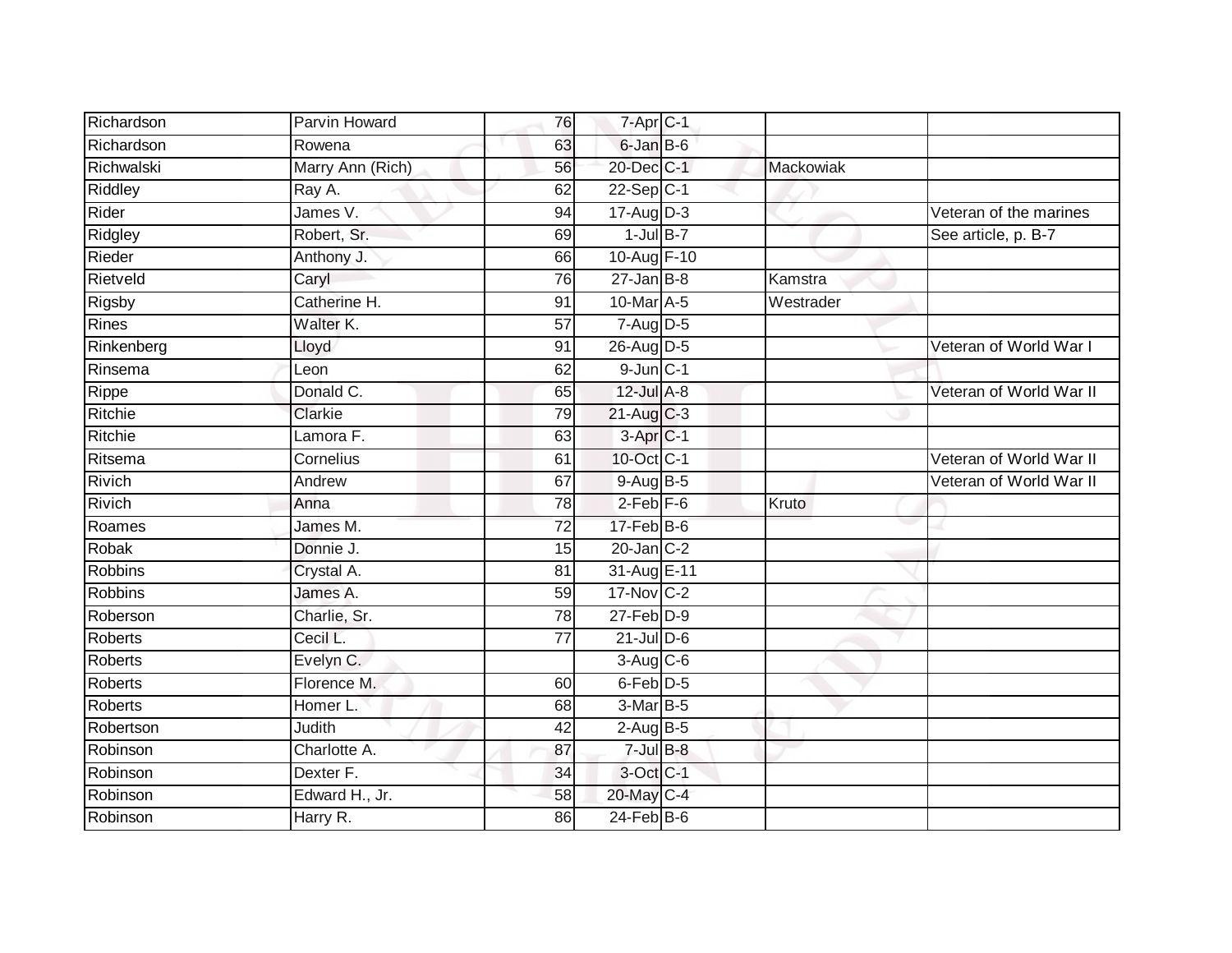| Robledo    | Rosa                   | 80              | $21$ -Jan D-5        | Verduzco     |                                                   |
|------------|------------------------|-----------------|----------------------|--------------|---------------------------------------------------|
| Robson     | Edwin A.               | 81              | 22-Oct C-10          |              | See article, p. C-10                              |
| Rockovich  | Anna                   | 80              | 21-Nov D-1           |              |                                                   |
| Rodgers    | Maurice                | 75              | $30$ -Jun $ C-1 $    |              |                                                   |
| Rodgers    | <b>Walter McAuthor</b> | $\overline{34}$ | $17-Sep$ B-8         |              |                                                   |
| Rodriguez  | Agapito (Pete)         | 62              | $4$ -Aug C-1         |              |                                                   |
| Rodriguez  | Frank T.               | 68              | $21$ -May C-6        |              |                                                   |
| Rodriguez  | Leon                   | 78              | 19-Mar B-5           |              |                                                   |
| Rodriguez  | Louis                  | 83              | 1-May C-11           |              |                                                   |
| Rodriguez  | Luis                   | 16              | 28-Oct B-7           |              | See also article and<br>photos October 27, p. A-2 |
| Rodriguez  | Rose                   | 57              | 24-Jun B-7           |              |                                                   |
| Rogers     | Eileen M.              | 63              | 16-Mar F-12          |              |                                                   |
| Rogers     | Helen M.               | 69              | 10-Aug F-10          |              |                                                   |
| Rogers     | Josephine M.           | 57              | 21-Mar B-5           |              |                                                   |
| Roggenkamp | Herbert C. (H.C.)      | 66              | $11$ -Jul B-8        |              | Veteran of World War II                           |
| Rogowski   | Joseph                 | 85              | 31-Aug E-11          |              |                                                   |
| Rogoza     | Violet                 |                 | 4-Feb C-1            | Mazurkiewicz |                                                   |
| Rogus      | Waleria                | 96              | $17 -$ Jul $D-8$     |              |                                                   |
| Rohl       | Margaret E.            | 66              | 31-Aug E-11          | Reid         |                                                   |
| Rohwedder  | Laverne B.             | 69              | 17-Nov C-2           |              |                                                   |
| Rokosz     | Thomas F.              | 33              | $3$ -Dec $D-1$       |              |                                                   |
| Romanchek  | James                  | 90              | 12-Mar C-10          |              |                                                   |
| Romanski   | Mary T.                | 69              | $28-Sep D-2$         |              |                                                   |
| Romero     | Charles R. 'Kayo'      | 65              | $9$ -Mar $D-2$       |              | Veteran of World War II                           |
| Romero     | Luis A.                | 72              | 6-Feb <sup>D-5</sup> |              |                                                   |
| Ronk       | Artell                 | 67              | 16-Sep B-7           |              |                                                   |
| Rooney     | Robert A.              | 62              | 12-Sep A-7           |              |                                                   |
| Rose       | Leo W.                 | 90              | 26-Mar C-4           |              |                                                   |
| Rose       | Mildred                | 71              | $15$ -May C-5        |              |                                                   |
| Rosen      | Louis S.               | 72              | $7$ -Dec $E-1$       |              |                                                   |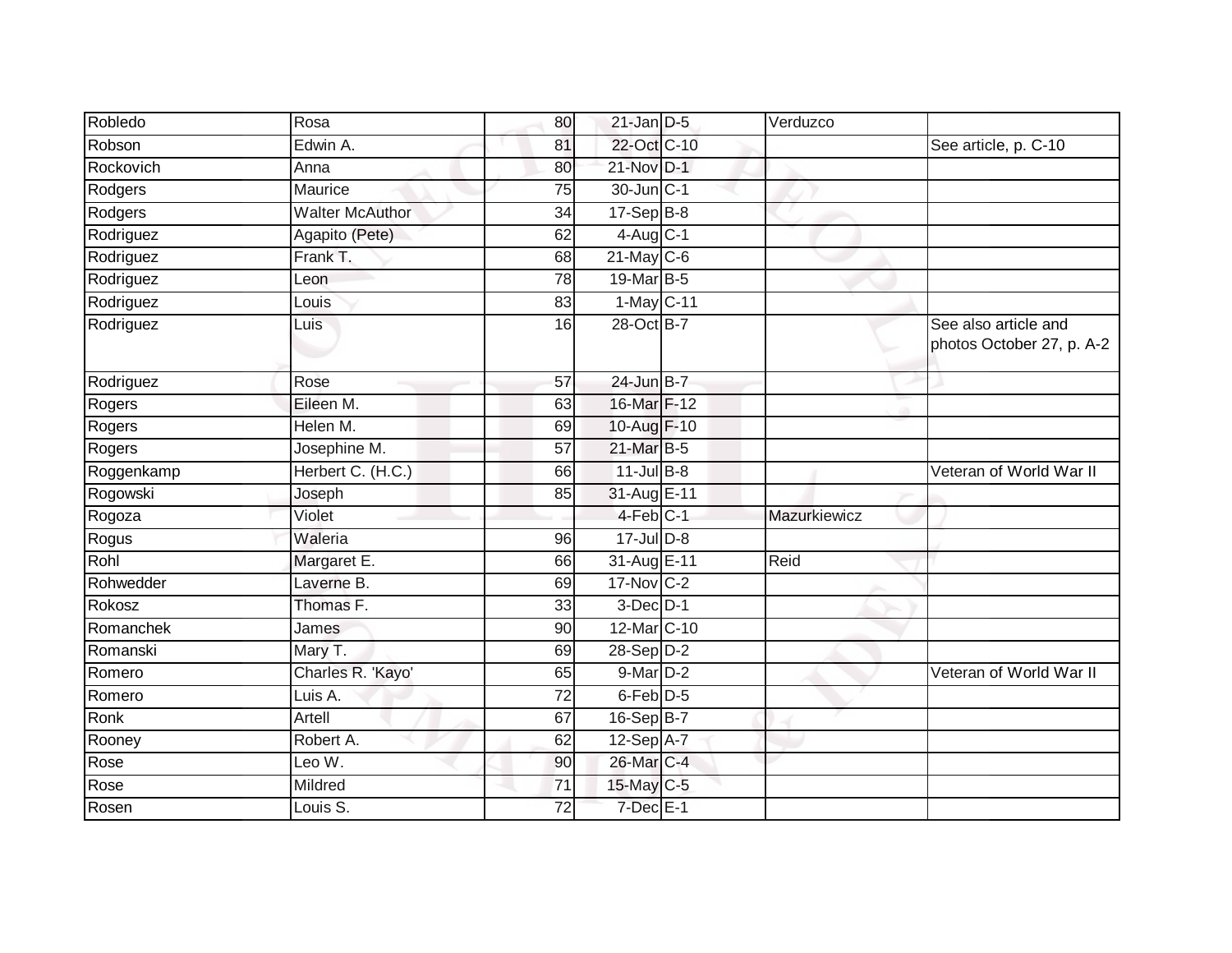| 26-Nov D-1<br>Arnold H.<br>Rosenau<br>27-May C-12<br>Winton E. (Rosey)<br>Rosenberger<br>70<br>Rosenthal<br>95<br>11-Aug $B-5$<br><b>Bessie</b><br>$27$ -Feb $D-9$<br>Rosiak<br>Jerome E.<br>$\overline{43}$<br>10-Apr <sub>IC-2</sub><br>Roski<br><b>Stanley</b><br>80<br>John, Jr.<br>$7$ -Mar $D-1$<br>Rosko<br>48<br>Rosolowski<br>$14$ -Jul C-1<br>Nichole R.<br>21/2<br>$20$ -Feb $B$ -7<br>Rosowicz<br>Gertrude M.<br>71<br>12-May B-5<br>Ross<br>Chester H. (Rosohacki)<br>69<br>Ross<br>$12$ -Jan D-1<br>Isabella<br>85<br>$6$ -Mar $D-5$<br>Ross<br>Katherine<br>94<br>$17 -$ Jul $D-8$<br>Ross<br>Larry D.<br>29<br>Mabel N.<br>Ross<br>$27 -$ Jul $D-2$<br>80<br>Mildred S.<br>13-Dec B-7<br>Roth<br>65<br>21-Oct A-6<br>67<br>Rouse<br>Alice L.<br>31-May C-3<br><b>Maude Laverne</b><br>Rouse<br>100<br>27-May C-12<br>Sharon P.<br>Rowe<br>28<br>Lloyd C.<br>$\overline{71}$<br>3-Mar B-6<br>Rowley<br>Michael<br>$12$ -Jan D-1<br>See article, p. D-1<br>Rowton<br>76<br>Ida B.<br>22-May C-1<br>Royal<br>81<br>$24$ -Nov D-1<br>Helen P.<br>Rozak<br>Rozinski<br>Harold<br>71<br>$21-Apr$ B-6<br>16-Oct C-1<br>Valeria T.<br>Roznawski<br>64<br>Jusczak<br>Etta M.<br>29-Sep C-1<br><b>Ruark</b><br>92<br>22-Oct C-10<br><b>Rubarts</b><br>Margaret K.<br>74<br>Burton C.<br><b>Ruble</b><br>$11-Sep D-9$<br>75<br>Ruble<br>Keith M. "Bud"<br>27-Oct C-1<br>62<br>Rucker<br>Gussie<br>$7 - Aug$ $D-5$<br>84<br>26-Feb C-7<br>Thomas F.<br>Ruddy<br>53<br>20-Mar B-13<br>Rude<br>81<br>Ernest<br>5-Oct E-12<br>Ruder<br>Jack<br>$\overline{73}$ | Rosen | <b>Sherian Hudek</b> | 42 | 25-Sep D-6 |  |                         |
|-----------------------------------------------------------------------------------------------------------------------------------------------------------------------------------------------------------------------------------------------------------------------------------------------------------------------------------------------------------------------------------------------------------------------------------------------------------------------------------------------------------------------------------------------------------------------------------------------------------------------------------------------------------------------------------------------------------------------------------------------------------------------------------------------------------------------------------------------------------------------------------------------------------------------------------------------------------------------------------------------------------------------------------------------------------------------------------------------------------------------------------------------------------------------------------------------------------------------------------------------------------------------------------------------------------------------------------------------------------------------------------------------------------------------------------------------------------------------------------------------------------------------------------------------------------------|-------|----------------------|----|------------|--|-------------------------|
|                                                                                                                                                                                                                                                                                                                                                                                                                                                                                                                                                                                                                                                                                                                                                                                                                                                                                                                                                                                                                                                                                                                                                                                                                                                                                                                                                                                                                                                                                                                                                                 |       |                      |    |            |  |                         |
|                                                                                                                                                                                                                                                                                                                                                                                                                                                                                                                                                                                                                                                                                                                                                                                                                                                                                                                                                                                                                                                                                                                                                                                                                                                                                                                                                                                                                                                                                                                                                                 |       |                      |    |            |  |                         |
|                                                                                                                                                                                                                                                                                                                                                                                                                                                                                                                                                                                                                                                                                                                                                                                                                                                                                                                                                                                                                                                                                                                                                                                                                                                                                                                                                                                                                                                                                                                                                                 |       |                      |    |            |  |                         |
|                                                                                                                                                                                                                                                                                                                                                                                                                                                                                                                                                                                                                                                                                                                                                                                                                                                                                                                                                                                                                                                                                                                                                                                                                                                                                                                                                                                                                                                                                                                                                                 |       |                      |    |            |  |                         |
|                                                                                                                                                                                                                                                                                                                                                                                                                                                                                                                                                                                                                                                                                                                                                                                                                                                                                                                                                                                                                                                                                                                                                                                                                                                                                                                                                                                                                                                                                                                                                                 |       |                      |    |            |  |                         |
|                                                                                                                                                                                                                                                                                                                                                                                                                                                                                                                                                                                                                                                                                                                                                                                                                                                                                                                                                                                                                                                                                                                                                                                                                                                                                                                                                                                                                                                                                                                                                                 |       |                      |    |            |  |                         |
|                                                                                                                                                                                                                                                                                                                                                                                                                                                                                                                                                                                                                                                                                                                                                                                                                                                                                                                                                                                                                                                                                                                                                                                                                                                                                                                                                                                                                                                                                                                                                                 |       |                      |    |            |  |                         |
|                                                                                                                                                                                                                                                                                                                                                                                                                                                                                                                                                                                                                                                                                                                                                                                                                                                                                                                                                                                                                                                                                                                                                                                                                                                                                                                                                                                                                                                                                                                                                                 |       |                      |    |            |  |                         |
|                                                                                                                                                                                                                                                                                                                                                                                                                                                                                                                                                                                                                                                                                                                                                                                                                                                                                                                                                                                                                                                                                                                                                                                                                                                                                                                                                                                                                                                                                                                                                                 |       |                      |    |            |  |                         |
|                                                                                                                                                                                                                                                                                                                                                                                                                                                                                                                                                                                                                                                                                                                                                                                                                                                                                                                                                                                                                                                                                                                                                                                                                                                                                                                                                                                                                                                                                                                                                                 |       |                      |    |            |  |                         |
|                                                                                                                                                                                                                                                                                                                                                                                                                                                                                                                                                                                                                                                                                                                                                                                                                                                                                                                                                                                                                                                                                                                                                                                                                                                                                                                                                                                                                                                                                                                                                                 |       |                      |    |            |  |                         |
|                                                                                                                                                                                                                                                                                                                                                                                                                                                                                                                                                                                                                                                                                                                                                                                                                                                                                                                                                                                                                                                                                                                                                                                                                                                                                                                                                                                                                                                                                                                                                                 |       |                      |    |            |  |                         |
|                                                                                                                                                                                                                                                                                                                                                                                                                                                                                                                                                                                                                                                                                                                                                                                                                                                                                                                                                                                                                                                                                                                                                                                                                                                                                                                                                                                                                                                                                                                                                                 |       |                      |    |            |  |                         |
|                                                                                                                                                                                                                                                                                                                                                                                                                                                                                                                                                                                                                                                                                                                                                                                                                                                                                                                                                                                                                                                                                                                                                                                                                                                                                                                                                                                                                                                                                                                                                                 |       |                      |    |            |  |                         |
|                                                                                                                                                                                                                                                                                                                                                                                                                                                                                                                                                                                                                                                                                                                                                                                                                                                                                                                                                                                                                                                                                                                                                                                                                                                                                                                                                                                                                                                                                                                                                                 |       |                      |    |            |  |                         |
|                                                                                                                                                                                                                                                                                                                                                                                                                                                                                                                                                                                                                                                                                                                                                                                                                                                                                                                                                                                                                                                                                                                                                                                                                                                                                                                                                                                                                                                                                                                                                                 |       |                      |    |            |  |                         |
|                                                                                                                                                                                                                                                                                                                                                                                                                                                                                                                                                                                                                                                                                                                                                                                                                                                                                                                                                                                                                                                                                                                                                                                                                                                                                                                                                                                                                                                                                                                                                                 |       |                      |    |            |  |                         |
|                                                                                                                                                                                                                                                                                                                                                                                                                                                                                                                                                                                                                                                                                                                                                                                                                                                                                                                                                                                                                                                                                                                                                                                                                                                                                                                                                                                                                                                                                                                                                                 |       |                      |    |            |  |                         |
|                                                                                                                                                                                                                                                                                                                                                                                                                                                                                                                                                                                                                                                                                                                                                                                                                                                                                                                                                                                                                                                                                                                                                                                                                                                                                                                                                                                                                                                                                                                                                                 |       |                      |    |            |  |                         |
|                                                                                                                                                                                                                                                                                                                                                                                                                                                                                                                                                                                                                                                                                                                                                                                                                                                                                                                                                                                                                                                                                                                                                                                                                                                                                                                                                                                                                                                                                                                                                                 |       |                      |    |            |  |                         |
|                                                                                                                                                                                                                                                                                                                                                                                                                                                                                                                                                                                                                                                                                                                                                                                                                                                                                                                                                                                                                                                                                                                                                                                                                                                                                                                                                                                                                                                                                                                                                                 |       |                      |    |            |  |                         |
|                                                                                                                                                                                                                                                                                                                                                                                                                                                                                                                                                                                                                                                                                                                                                                                                                                                                                                                                                                                                                                                                                                                                                                                                                                                                                                                                                                                                                                                                                                                                                                 |       |                      |    |            |  | Veteran of World War II |
|                                                                                                                                                                                                                                                                                                                                                                                                                                                                                                                                                                                                                                                                                                                                                                                                                                                                                                                                                                                                                                                                                                                                                                                                                                                                                                                                                                                                                                                                                                                                                                 |       |                      |    |            |  |                         |
|                                                                                                                                                                                                                                                                                                                                                                                                                                                                                                                                                                                                                                                                                                                                                                                                                                                                                                                                                                                                                                                                                                                                                                                                                                                                                                                                                                                                                                                                                                                                                                 |       |                      |    |            |  |                         |
|                                                                                                                                                                                                                                                                                                                                                                                                                                                                                                                                                                                                                                                                                                                                                                                                                                                                                                                                                                                                                                                                                                                                                                                                                                                                                                                                                                                                                                                                                                                                                                 |       |                      |    |            |  |                         |
|                                                                                                                                                                                                                                                                                                                                                                                                                                                                                                                                                                                                                                                                                                                                                                                                                                                                                                                                                                                                                                                                                                                                                                                                                                                                                                                                                                                                                                                                                                                                                                 |       |                      |    |            |  |                         |
|                                                                                                                                                                                                                                                                                                                                                                                                                                                                                                                                                                                                                                                                                                                                                                                                                                                                                                                                                                                                                                                                                                                                                                                                                                                                                                                                                                                                                                                                                                                                                                 |       |                      |    |            |  | Veteran of World War II |
|                                                                                                                                                                                                                                                                                                                                                                                                                                                                                                                                                                                                                                                                                                                                                                                                                                                                                                                                                                                                                                                                                                                                                                                                                                                                                                                                                                                                                                                                                                                                                                 |       |                      |    |            |  |                         |
|                                                                                                                                                                                                                                                                                                                                                                                                                                                                                                                                                                                                                                                                                                                                                                                                                                                                                                                                                                                                                                                                                                                                                                                                                                                                                                                                                                                                                                                                                                                                                                 |       |                      |    |            |  |                         |
|                                                                                                                                                                                                                                                                                                                                                                                                                                                                                                                                                                                                                                                                                                                                                                                                                                                                                                                                                                                                                                                                                                                                                                                                                                                                                                                                                                                                                                                                                                                                                                 |       |                      |    |            |  |                         |
|                                                                                                                                                                                                                                                                                                                                                                                                                                                                                                                                                                                                                                                                                                                                                                                                                                                                                                                                                                                                                                                                                                                                                                                                                                                                                                                                                                                                                                                                                                                                                                 |       |                      |    |            |  |                         |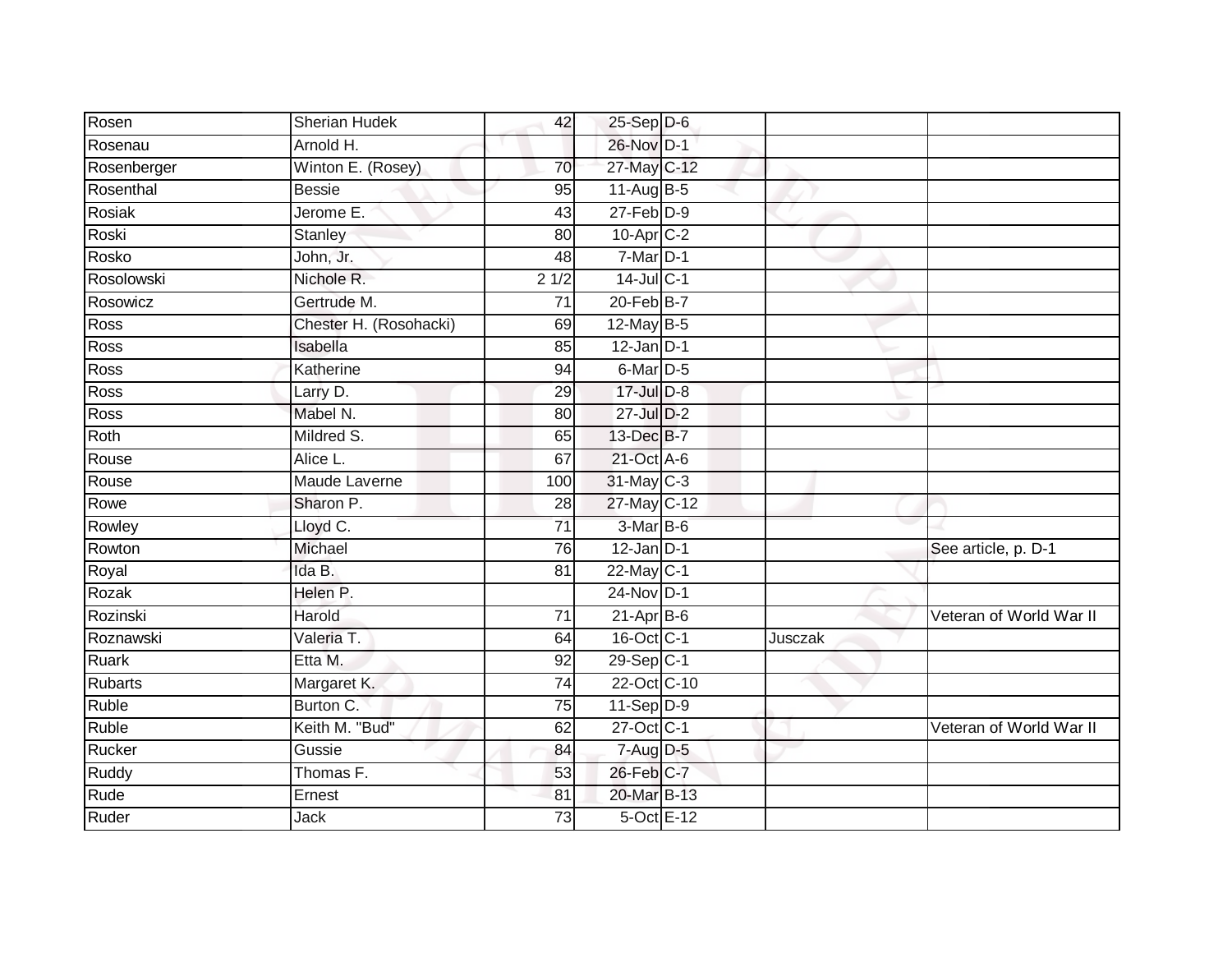| Ruff      | Alice B.                | 62              | 31-Mar D-8               | Zelasko      |                                   |
|-----------|-------------------------|-----------------|--------------------------|--------------|-----------------------------------|
| Ruff      | Diane M.                | 54              | 27-Dec C-2               |              |                                   |
| Ruff      | Lillian R.              | 87              | 3-Mar B-5                |              |                                   |
| Ruff      | Margaret E.             | 72              | 14-Feb C-11              | <b>Oakes</b> |                                   |
| Ruhlander | Leslie H.               | $\overline{74}$ | $5$ -Oct $E-12$          |              |                                   |
| Ruiz      | Jose                    | 37              | 22-Oct C-10              |              |                                   |
| Ruman     | Pauline S.              | 91              | $31$ -Jul C-6            |              |                                   |
| Ruminski  | Vance "Vince"           | 68              | $3 - Apr$ <sub>C-1</sub> |              |                                   |
| Runge     | Theresa B.              | 90              | 5-Mar D-1                |              |                                   |
| Rupert    | <b>William Carl</b>     | 81              | $17-Sep$ B-8             |              |                                   |
| Rushing   | Thelma M.               | 53              | $15$ -Jan $D-2$          |              |                                   |
| Rusiniak  | Florence                | 69              | $14$ -Dec $E-2$          | Palmowski    |                                   |
| Rusinski  | Edwin, Sr. "Skinny"     | 67              | 10-Oct C-1               |              |                                   |
| Russell   | Hanna T.                | 83              | 11-Jun C-10              |              |                                   |
| Russell   | William H.              | 94              | 29-Aug C-4               |              |                                   |
| Rust      | Robert T.               | 80              | 2-Sep D-7                |              | See article, p. D-7               |
| Ruttledge | Victor "Vic"            | 80              | $4-Nov$ D-1              |              |                                   |
| Ruzon     | Robert J.               | 53              | $22$ -May C-1            |              |                                   |
| Ruzycki   | Casimir J., Sr. "Curly" | 71              | $12$ -Jun $D-6$          |              |                                   |
| Ryan      | Earl                    | 40              | $2$ -Jan $C-2$           |              |                                   |
| Ryan      | <b>Gertrude Marie</b>   | 88              | $26$ -Feb $C$ -7         | <b>Brumm</b> |                                   |
| Ryan      | Jeffrey P.              | $\overline{21}$ | $27$ -Apr $B-5$          |              |                                   |
| Ryan      | Margaret H.             | 73              | 28-Dec C-7               |              |                                   |
| Rybarski  | David E.                | 48              | $22$ -Apr $C-1$          |              |                                   |
| Rycerz    | Frank W.                | 65              | $21$ -May C-6            |              | Veteran of World War II           |
| Rycerz    | Walter J.               | $\overline{72}$ | 19-Jan E-14              |              |                                   |
| Ryckman   | Robert L.               | 62              | $20$ -Nov D-6            |              |                                   |
| Ryerson   | Arthur G.               | 51              | $27 - Dec$ $C-2$         |              |                                   |
| Rygiel    | Stanley C.              | 78              | $2$ -Nov $D-4$           |              |                                   |
| Ryzewski  | Ronald V. "Moe"         | 53              | 15-Jul A-9               |              | Veteran of the Korean<br>conflict |
| Rzechula  | William, Sr.            | 77              | 8-Sep C-1                |              |                                   |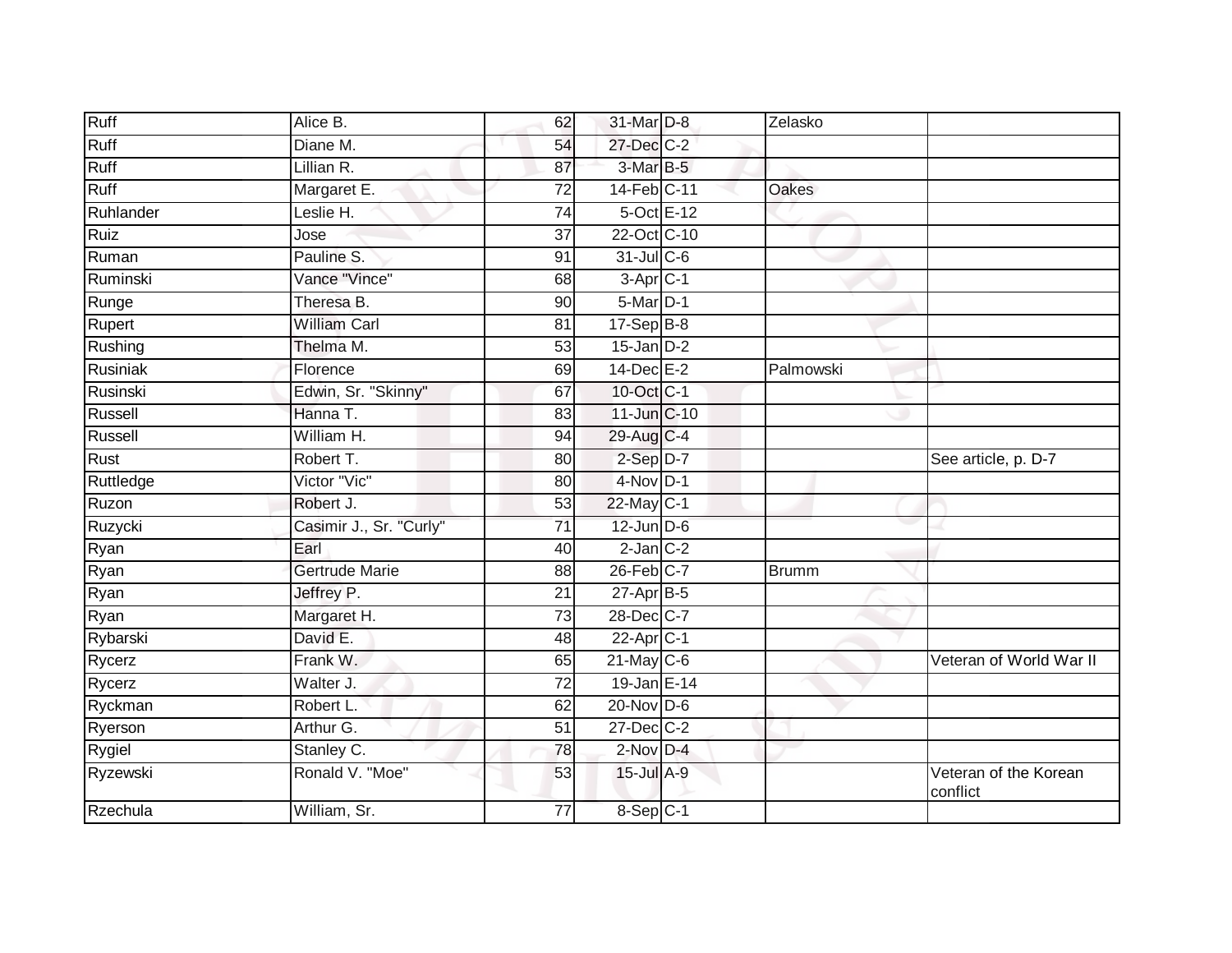| Sabau            | Marie               | 64              | 22-Dec D-1        | Potesta    |                                                    |
|------------------|---------------------|-----------------|-------------------|------------|----------------------------------------------------|
| Sabo             | Albert              | 64              | 31-Jul C-6        |            | Veteran of World War II<br>and the Korean conflict |
| Sabo             | Christine A.        | 38              | 1-May C-11        | Szafarczyk |                                                    |
| Sabo             | Julius              | 72              | 31-Jan C-4        |            | Veteran of World War II                            |
| Sabol            | Rose Frances        | 79              | $4$ -Dec $D-1$    |            |                                                    |
| Sachse           | Mary B.             | 74              | 19-Nov D-1        |            |                                                    |
| Sadewasser       | Daniel T. (Dan)     | 81              | 25-Nov C-1        |            |                                                    |
| Saesan           | <b>John Michael</b> | 58              | $9-AprC-5$        |            | Veteran of the Army                                |
| Sahi             | Yolanda V.          | 34              | $12$ -Jul $A-8$   | Sandoval   |                                                    |
| Sailors          | Nellie A.           | 68              | $23$ -Jun $ C-1 $ |            |                                                    |
| Sajdyk           | Margaret L.         | 67              | $27$ -Jun $C-1$   | Pruznak    |                                                    |
| Sajdyk           | Walter S.           | 56              | $9$ -Jun $C-1$    |            |                                                    |
| <b>Sakelaris</b> | Fotine              | 83              | $2$ -Jan $C-1$    |            |                                                    |
| Salady           | Peter               | 74              | 4-Apr C-3         |            |                                                    |
| Saliwonczyk      | Tichon              | 78              | 27-Jun C-1        |            |                                                    |
| Salus            | Anna Rose           | 67              | 23-Mar D-2        | Duha       |                                                    |
| Sambrookes       | Irmgard             | 56              | 10-Apr C-2        |            |                                                    |
| Sample           | Edward              | 47              | 29-Oct C-1        |            |                                                    |
| Sampson          | <b>Henry Marion</b> | 83              | $17 - Apr$ C-1    |            |                                                    |
| <b>Sams</b>      | Natha L.            | 76              | 15-Mar C-7        |            |                                                    |
| Samuels          | James Lee           | 51              | 18-Oct B-1        |            |                                                    |
| Samuels          | Lillie M.           | 59              | $17 -$ Jul $D-8$  |            |                                                    |
| Sanchez          | <b>Maria</b>        | $\overline{71}$ | 19-Aug C-4        |            |                                                    |
| Sanders          | Helen A.            | 69              | $23-Sep$ D-6      |            |                                                    |
| Sandilands       | Paul                | 69              | $5 - Jan$ $D-1$   |            |                                                    |
| Sandor           | John                | 58              | $11$ -Apr $B-5$   |            | Veteran of World War II                            |
| Sandstrom        | <b>Judith Ann</b>   | 41              | $6$ -Aug C-1      |            |                                                    |
| Sanecki          | Stanley             | 91              | 6-Mar D-5         |            |                                                    |
| Santefort        | Lawrence L.         | $\overline{71}$ | 18-Apr C-3        |            |                                                    |
| Santerior        | Kenneth (Ky)        | 57              | 22-Sep C-1        |            |                                                    |
| Santiago         | Josefa G.           | 64              | $2$ -Jul $D-1$    |            |                                                    |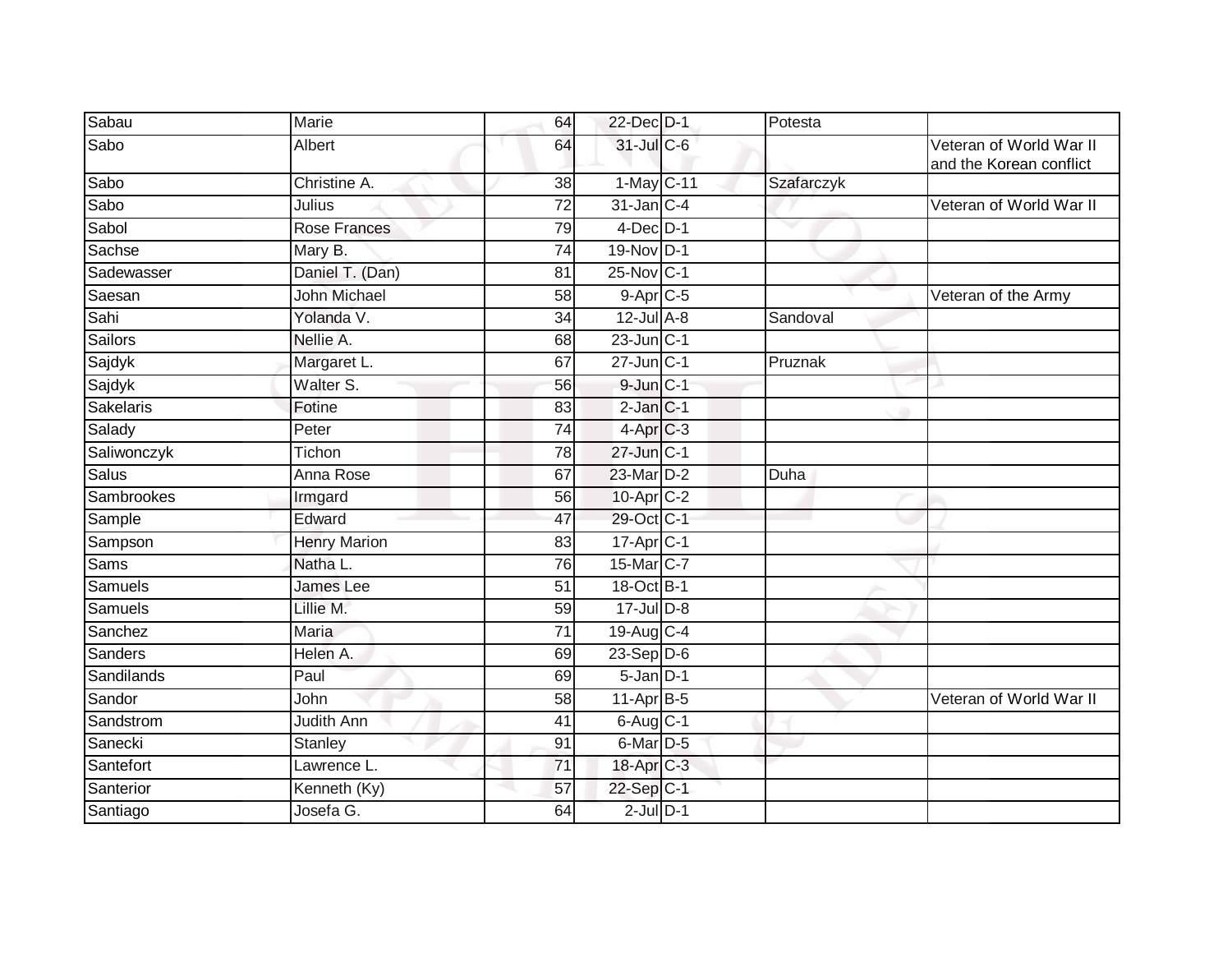| Santiful    | Selena              | 63              | 16-Dec C-1                |  |                          |
|-------------|---------------------|-----------------|---------------------------|--|--------------------------|
|             | Cleveland B.        | 73              | 25-Nov C-1                |  |                          |
| Sapp        |                     |                 |                           |  | See also article, p. C-1 |
| Sapp        | Mayme               | 75              | 9-May C-1                 |  |                          |
| Saprony     | Kathryn             | $\overline{70}$ | 29-Oct C-1                |  |                          |
| Saprony     | Nicholas F.         | $\overline{70}$ | $19$ -Jun $C-2$           |  |                          |
| Sarchet     | Lucie M.            | 79              | 8-Jun D-2                 |  |                          |
| Sarivalas   | Angeline            | 63              | $7-Sep\overline{A-17}$    |  |                          |
| <b>Sass</b> | Frederick W. "Bud"  | 74              | $4-Feb$ C-1               |  | Veteran of World War II  |
| Sassman     | Helen R.            |                 | $13$ -Apr $D-2$           |  |                          |
| Satmary     | Charles J. "Joe"    | 72              | $12$ -Jan $D-1$           |  |                          |
| Sawyer      | Grace               | 84              | $17-Apr$ <sub>C-1</sub>   |  |                          |
| Sawyer      | Pearl Jones         | 87              | 5-Jan D-1                 |  |                          |
| Sayers      | Mable L. (Keough)   | 94              | 18-Dec D-7                |  | Veteran of World War I   |
| Sbalchiero  | Michael J.          | 32              | 25-Apr C-5                |  |                          |
| Scalzitti   | John P.             |                 | $21$ -Aug C-3             |  |                          |
| Schab       | Edward D.           | 69              | $1-Jan$ $C-5$             |  | Veteran of World War II  |
| Schaberg    | John P.             | 69              | $27$ -Feb $D-9$           |  |                          |
| Schaefer    | Laura B.            | 81              | $24$ -Jan D-4             |  |                          |
| Schafer     | Dorothy M.          | 90              | $10$ -Jan $C-4$           |  |                          |
| Schau       | Bernard A., Sr.     | 82              | 26-Jan B-13               |  |                          |
| Schaub      | Lena                | 94              | 13-Jul D-3                |  |                          |
| Schavey     | <b>Doris</b>        | 76              | 22-Dec D-1                |  |                          |
| Scheffki    | John W.             | 68              | 28-Jul C-1                |  | Veteran of World War II  |
| Scheive     | Ruth M.             | 66              | 19-Mar B-5                |  |                          |
| Schiesser   | Sylvester W. "Spud" | 61              | 16-Oct C-1                |  |                          |
| Schiller    | Fred W.             | $\overline{78}$ | $17 - \overline{Aug}$ D-3 |  |                          |
| Schiller    | Henry G.            | 82              | 13-Oct C-1                |  |                          |
| Schiller    | Katherine           | 90              | 9-Mar D-2                 |  |                          |
| Schillo     | Elizabeth R.        | 79              | 8-Jan D-1                 |  |                          |
| Schleizer   | Harold J.           | 75              | 24-Apr C-2                |  |                          |
| Schmah      | Marca, Sister       | 68              | 21-Nov D-1                |  | See article, p. D-1      |
| Schmelter   | Leonard             | 73              | 16-Apr <sub>C-8</sub>     |  |                          |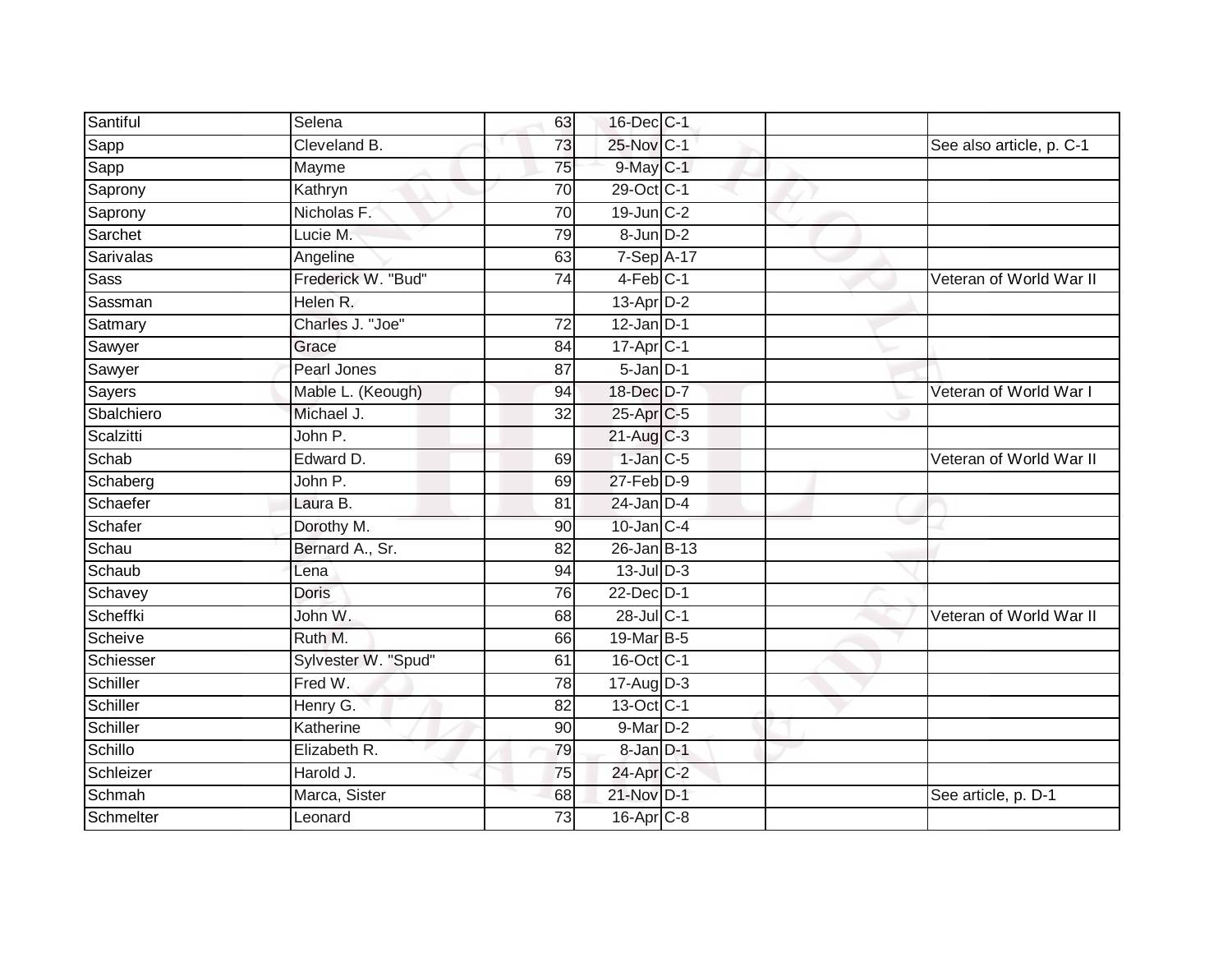| Schmidt        | Lloyd L.                          | 75              | $1-MarC-1$       |   |                               |
|----------------|-----------------------------------|-----------------|------------------|---|-------------------------------|
| Schmidt        | Robert                            | 54              | 25-Nov C-1       |   |                               |
| Schmidt        | Walter H.                         | 75              | 9-Mar D-2        |   | Veteran of World War II       |
| Schmoeoller    | Valeria (Malangoni)<br>(Waisnora) | 80              | 31-Jan C-4       |   |                               |
| Schnadt        | Margaret E.                       | 71              | 19-Nov D-1       | v |                               |
| Schneegas      | John J., Sr.                      | 46              | 6-Jan B-6        |   | Veteran of the Us Navy        |
| Schneider      | August A.                         | 70              | $12$ -Jul A-8    |   |                               |
| Schneider      | Michael S.                        | 43              | $10-Sep$ C-5     |   | Veteran of the Vietnam<br>war |
| Schoettle      | Julius R., Sr.                    | 79              | $9-AprC-5$       |   |                               |
| Schohl         | John "Jack" R., Sr.               | 67              | 15-Apr D-1       |   | Veteran of World War II       |
| Schoon         | Peter N.                          | 77              | $11$ -Feb $C$ -6 |   |                               |
| Schoppa        | Frank                             | 75              | 17-Sep B-8       |   |                               |
| Schottman      | Dora M.                           | 64              | $5 - Jan$ $D-1$  |   | See article, p. D-1           |
| Schreiber      | Sylvester P.                      | 80              | $9-AugB-5$       |   |                               |
| <b>Schriks</b> | Bertha L.                         | 78              | 11-Jun C-10      |   |                               |
| Schroeder      | <b>Bessie</b>                     | 72              | $7-Feb$ A-11     |   |                               |
| Schroeder      | Ida H.                            | 89              | $9-$ Sep $D-6$   |   |                               |
| Schroeder      | Jean                              |                 | 10-Nov C-1       |   |                               |
| Schrum         | Catherine L.                      | 81              | 11-Dec B-13      |   |                               |
| Schrum         | Walter F.                         | $\overline{88}$ | 26-Jul B-5       |   |                               |
| Schuffert      | Sharon                            | 25              | $5-Aug$ B-6      |   |                               |
| Schultz        | Alice T.                          | 79              | 18-Oct B-1       |   |                               |
| Schultz        | Charles W.                        | 79              | 26-Jun C-2       |   |                               |
| Schultz        | Edward J.                         | 69              | 18-May $D-4$     |   | See article, p. D-4           |
| Schultz        | Elizabeth                         | 83              | 29-May D-5       |   |                               |
| Schultz        | Henry W.                          | 85              | $15$ -Jun $D-2$  |   |                               |
| Schultz        | Reinhardt H.                      | 78              | 22-Nov C-1       |   |                               |
| Schultz        | Theodore H.                       | 74              | $23$ -Jan $C-2$  |   |                               |
| Schultz        | Walter S.                         | 78              | 19-Feb D-1       |   |                               |
| Schutz         | John N. (Jack)                    | 59              | $1-Nov$ C-1      |   |                               |
| Schutz         | Ralph                             | 77              | 13-Aug $C-3$     |   |                               |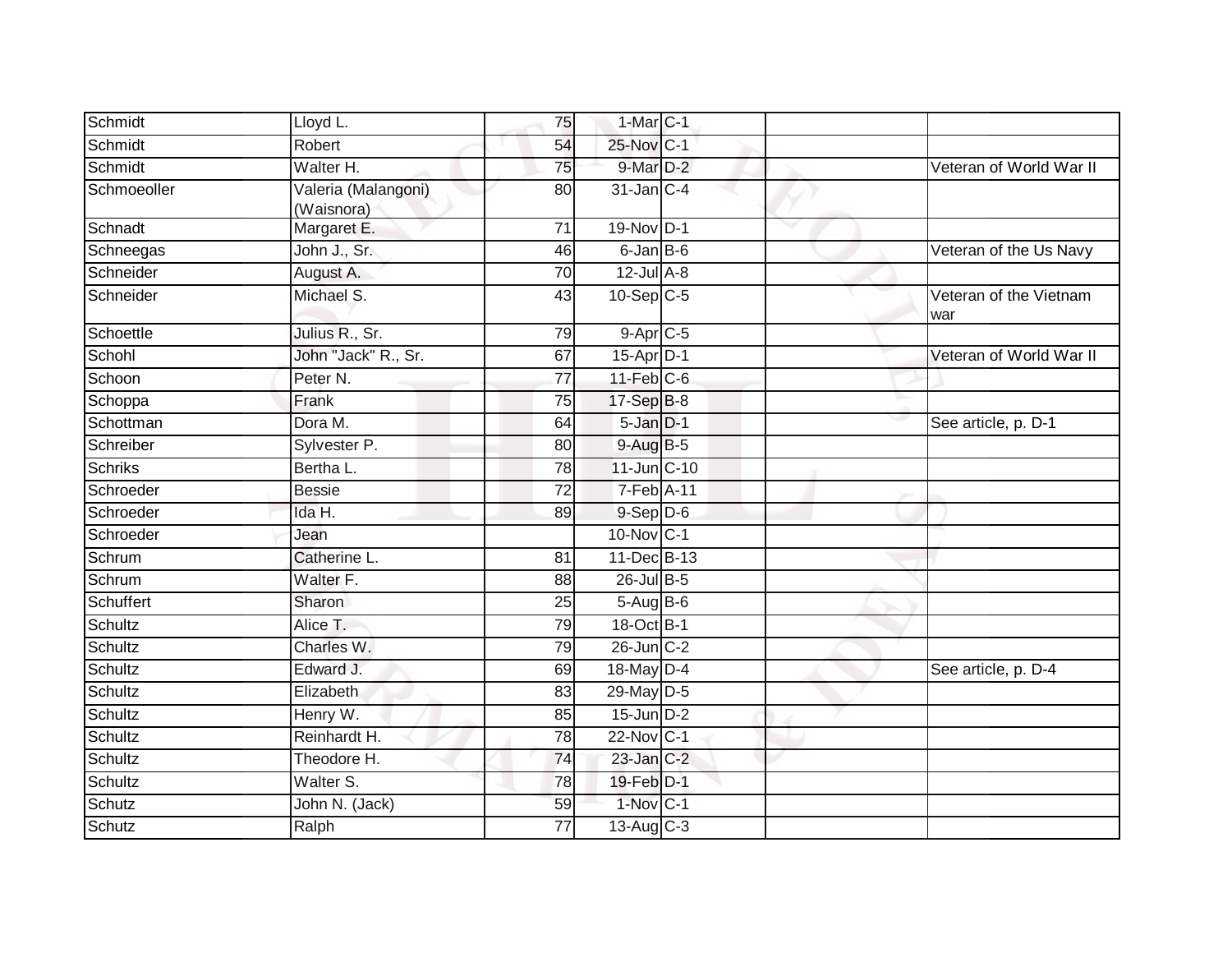| Schwader        | Edith              | 48              | 14-Aug $D-6$          |                 |                              |
|-----------------|--------------------|-----------------|-----------------------|-----------------|------------------------------|
| Schwartz        | Anna               | $\overline{77}$ | $5-$ Sep $C-3$        |                 |                              |
| Schwartzbauer   | Elizabeth          | 76              | 14-Jul C-1            |                 |                              |
| Scieska         | Olga               | 59              | 14-May C-1            |                 |                              |
| Scott           | A. B.              | 78              | $22$ -Jan $C-4$       |                 | See article, p. C-4          |
| Scott           | Betty F.           | 60              | 13-Oct C-1            |                 |                              |
| Scott           | Dorothy M.         | 69              | 18-Mar B-6            | Hanagan         |                              |
| Scott           | Harry E. (Scotty)  | 91              | 20-May C-4            |                 |                              |
| Scott           | Leonard M.         | 74              | 10-Apr <sub>C-2</sub> |                 |                              |
| Scott           | Margaret           | 53              | 5-May B-5             |                 |                              |
| Scott           | <b>Willo Dean</b>  | 61              | $4-Sep$ B-5           |                 |                              |
| Seaburg         | Roy                | 43              | $13$ -Jun $C-3$       |                 |                              |
| Sealy           | Regina J.          | 72              | 29-Apr D-5            | <b>McGinley</b> |                              |
| Sears           | Arthur A.          | 78              | 7-Oct A-9             |                 |                              |
| Sebenste        | Shirley M.         | $\overline{56}$ | 30-Dec C-1            |                 |                              |
| Seberger        | Emil J.            | 85              | 29-Nov C-6            |                 |                              |
| Sebestyen       | James H.           | $\overline{72}$ | 23-Oct C-13           |                 |                              |
| Seeman          | Jennie             | 86              | $9-Aug$ B-5           | Koster          |                              |
| Seifert         | Angela K.          | 61              | 8-May C-2             |                 |                              |
| Seijan          | Lillian            | 79              | $7$ -Jul $B$ -8       |                 |                              |
| Seitz           | Henry M.           | $\overline{71}$ | 17-Mar B-5            |                 |                              |
| Seitzinger      | <b>Ruth Dessie</b> | 94              | 10-Aug F-10           |                 |                              |
| Sekerez         | Gospava            | 93              | 27-Oct C-1            |                 |                              |
| Sekerez         | Momir "Mike" R.    | $\overline{54}$ | 10-Mar A-5            |                 | Veteran of the Korean<br>War |
| Selagyi         | George             | 74              | 31-May C-3            |                 |                              |
| Selkow          | Lillian L.         | 57              | 18-Sep C-11           |                 |                              |
| Semancik        | Jerry D.           | $\overline{51}$ | $14-Apr$ B-8          |                 |                              |
| Senek           | Nikol "Nick"       | 63              | 8-May C-2             |                 |                              |
| Serban          | Johnye F.          | 68              | 17-Nov C-2            |                 |                              |
| Sergent         | Caroline           | 91              | $10$ -Jul $D-6$       |                 |                              |
| Serrano Acevedo | Rogelia            | 65              | $7$ -May $D-1$        |                 |                              |
|                 |                    |                 |                       |                 |                              |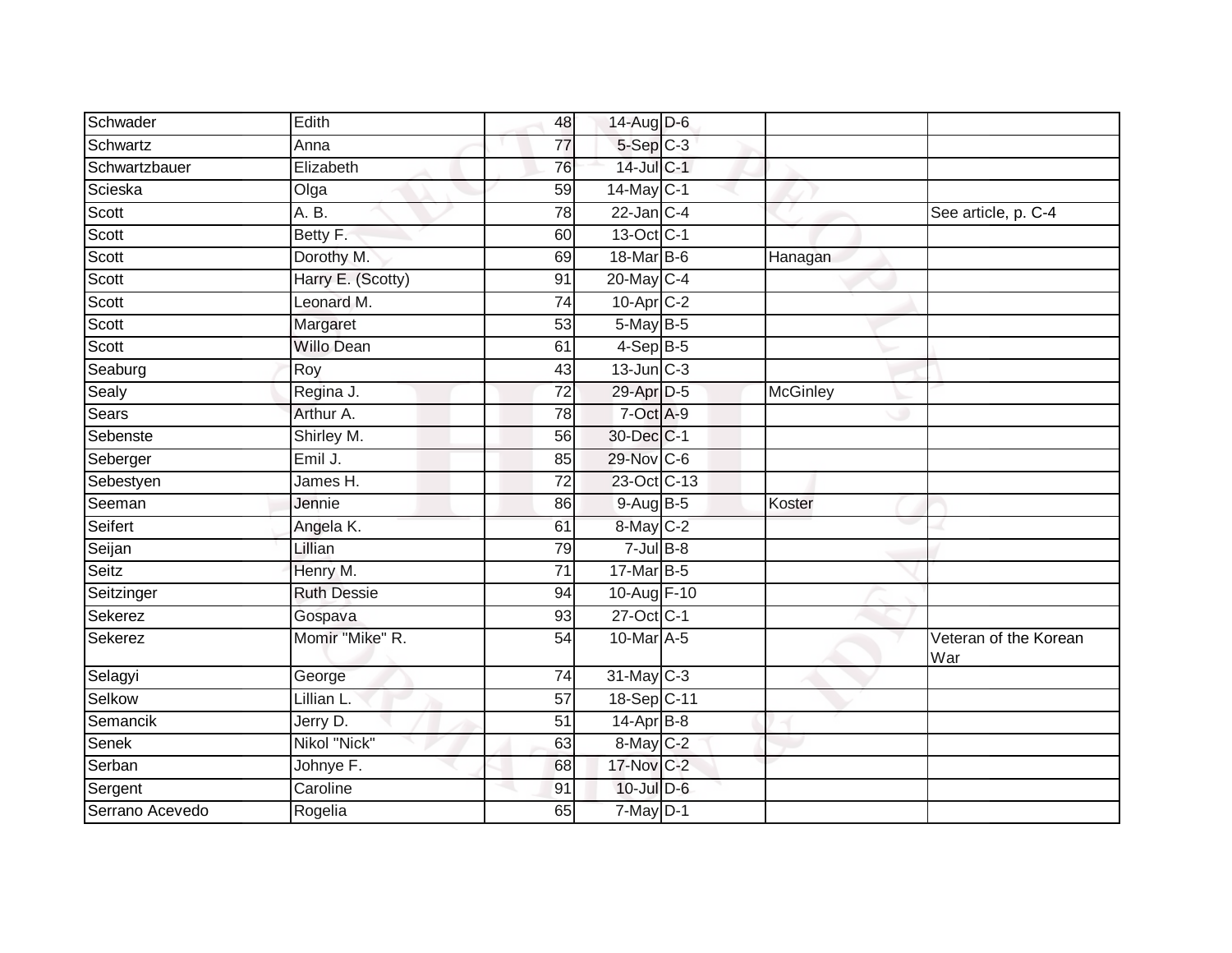| Serwatka      | Mitchell               | 71              | 4-Mar C-1               |                          |
|---------------|------------------------|-----------------|-------------------------|--------------------------|
| Seybold       | Mildred R.             | 66              | 8-Jun D-2               | See article, p. D-2      |
| Shadowens     | Edna M.                | 93              | $1$ -Oct $D-7$          |                          |
| Shaffer       | William C.             | 79              | $2-Sep$ $D-7$           |                          |
| Shannon       | Norma G.               | 75              | $2$ -Jun $C-1$          |                          |
| Shannon       | Wilbur D., Dr.         | 79              | 21-Mar B-5              |                          |
| Shanta        | Charles John, Jr.      | $\overline{73}$ | 19-Apr A-11             | Veteran of World War II  |
| Sharkey       | Lillian M.             | 83              | $5$ -Dec $B$ -8         |                          |
| Sharp         | Andrew P.              | 77              | $21-Nov$ D-1            |                          |
| Sharp         | Corey Alain            | 3 days          | 29-Sep C-1              |                          |
| Sharpe        | Peter                  | 74              | $10$ -Jan $C-4$         |                          |
| Sharpe        | Stanley E.             | 70              | 7-Oct A-9               | Veteran of World War II  |
| Sharpe        | William R.             | 80              | 30-Jun C-1              |                          |
| Shatkowski    | Theodore J.            | 77              | 28-Jun D-5              |                          |
| Shaver        | John L.                | 33              | 11-Jun C-10             |                          |
| Shaw          | Beulah A.              | 78              | 8-Oct B-7               |                          |
| Shaw          | Steven                 | 41              | $27$ -Jun $ C-1 $       |                          |
| Shea          | Emma M.                | 88              | 28-Jul C-1              |                          |
| Shearer       | Elsie C.               | 92              | 18-Feb D-1              |                          |
| Shearer       | Phebe                  | 87              | $12$ -May B-5           |                          |
| Sheets        | Jerry D.               | 44              | 22-Dec D-1              | See also article, p. D-1 |
| Shei          | Ives J.                | 66              | $24-Sep$ C-1            |                          |
| Shelby        | Herbert C.             | 56              | 11-Nov D-1              |                          |
| Shell         | Raymond "Ray"          | 50              | $2-Sep$ D-7             |                          |
| Sherby        | Marian K.              | 91              | 4-May C-14              |                          |
| Sherman       | David P.               | 20              | 22-Jun E-15             |                          |
| Sherman       | James                  | 34              | $23$ -Jun $ C-1 $       |                          |
| Sheron        | Emil J.                | 65              | $27$ -Mar $C-3$         |                          |
| Sherowsky     | Albert                 | 43              | 30-May C-3              |                          |
| Sherwood      | Lewis E.               | 69              | 30-Jun C-1              |                          |
| Shifflet-Dyke | <b>Christina Marie</b> |                 | 29-Oct C-1              |                          |
| Shipley       | John Gregory (Greg)    | 24              | $29-Sep$ <sub>C-1</sub> |                          |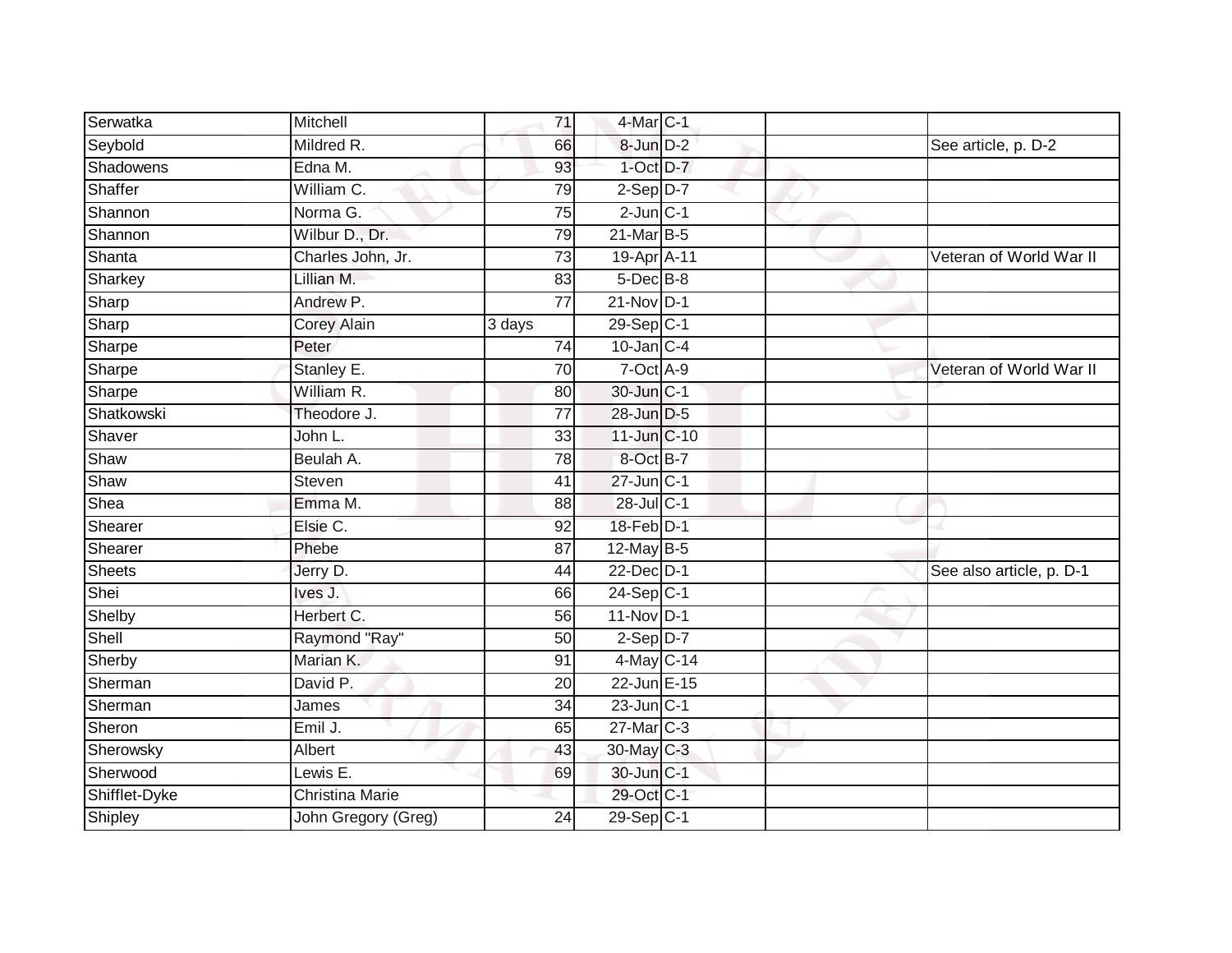| Shipley        | Laura L.             | 77              | 12-Dec C-15           |               |                         |
|----------------|----------------------|-----------------|-----------------------|---------------|-------------------------|
| Shipp          | Venita               | 78              | 12-Mar C-10           |               |                         |
| Shirk          | Nicholas             | 14              | 30-Apr C-5            |               | See article, p. C-5     |
| Shirley        | <b>Silas</b>         | 62              | 16-Apr <sub>C-8</sub> |               |                         |
| Shively        | Phyllis J. (Barnett) | 58              | $3 - Jan$ $D-1$       |               |                         |
| Shofroth       | Donna J.             | 38              | 26-Mar C-4            | Miner         |                         |
| <b>Sholtis</b> | Helen S.             | 75              | $14$ -Jun $C-8$       |               |                         |
| Shoulders      | Jess H.              | 31              | 15-Oct C-8            |               |                         |
| Shultz         | Edward L.            | 62              | 11-May E-12           |               | Veteran of World War II |
| Shultz         | Gertrude J.          | $\overline{77}$ | 8-Aug B-5             |               |                         |
| Shyrock        | Edythe               | 66              | $17$ -Jan $C-5$       | Graham        |                         |
| Sichak         | William              | $\overline{71}$ | 29-May D-5            |               |                         |
| Sickinger      | Donavon C.           | 67              | 11-Aug B-5            |               | Veteran of World War II |
| Sidenbender    | Julia M.             | 79              | 30-Oct C-1            |               |                         |
| Sifel          | Paul                 | $\overline{73}$ | 6-Dec B-7             |               | Veteran of World War II |
| Signorini      | Irma                 | 62              | $2$ -Feb $F-7$        |               |                         |
| Sikla          | Mary T.              | 70              | 27-Nov D-3            |               |                         |
| Sikora         | Ann                  | 78              | $12$ -May B-5         |               |                         |
| Sikora         | Frank                | 66              | 26-Jan B-13           |               |                         |
| Silcott        | William              | 43              | $8-Sep$ C-1           |               |                         |
| Silvas         | Manuel               | 48              | $17 - Jun A - 7$      |               |                         |
| Silverman      | Alvin                | 64              | $26$ -Jun $C-2$       |               | Veteran of World War II |
| Sim            | Truttling            | $\overline{72}$ | $7 - Jan$ B-4         |               |                         |
| Siman          | John                 | $\overline{71}$ | $23$ -Jan $C-2$       |               |                         |
| Simatovich     | Julia                | $\overline{73}$ | $13-AprD-3$           | Tavarczky     |                         |
| Simich         | Anthony P. "Tony"    | 56              | 8-Mar B-6             |               |                         |
| Siminski       | Frank                | 67              | $25$ -Jul C-1         |               |                         |
| Simmons        | Frank N.             | 83              | 15-Dec C-8            |               |                         |
| Simmons        | Julia                | 62              | $12$ -Jun $D-6$       | <b>Dudzik</b> |                         |
| Simmons        | Roland L.            | 76              | 19-Feb D-1            |               |                         |
| Simon          | Ilona                | 73              | $21$ -Jul $D-6$       |               |                         |
| Simonetto      | John A.              | 70              | 13-Apr D-3            |               |                         |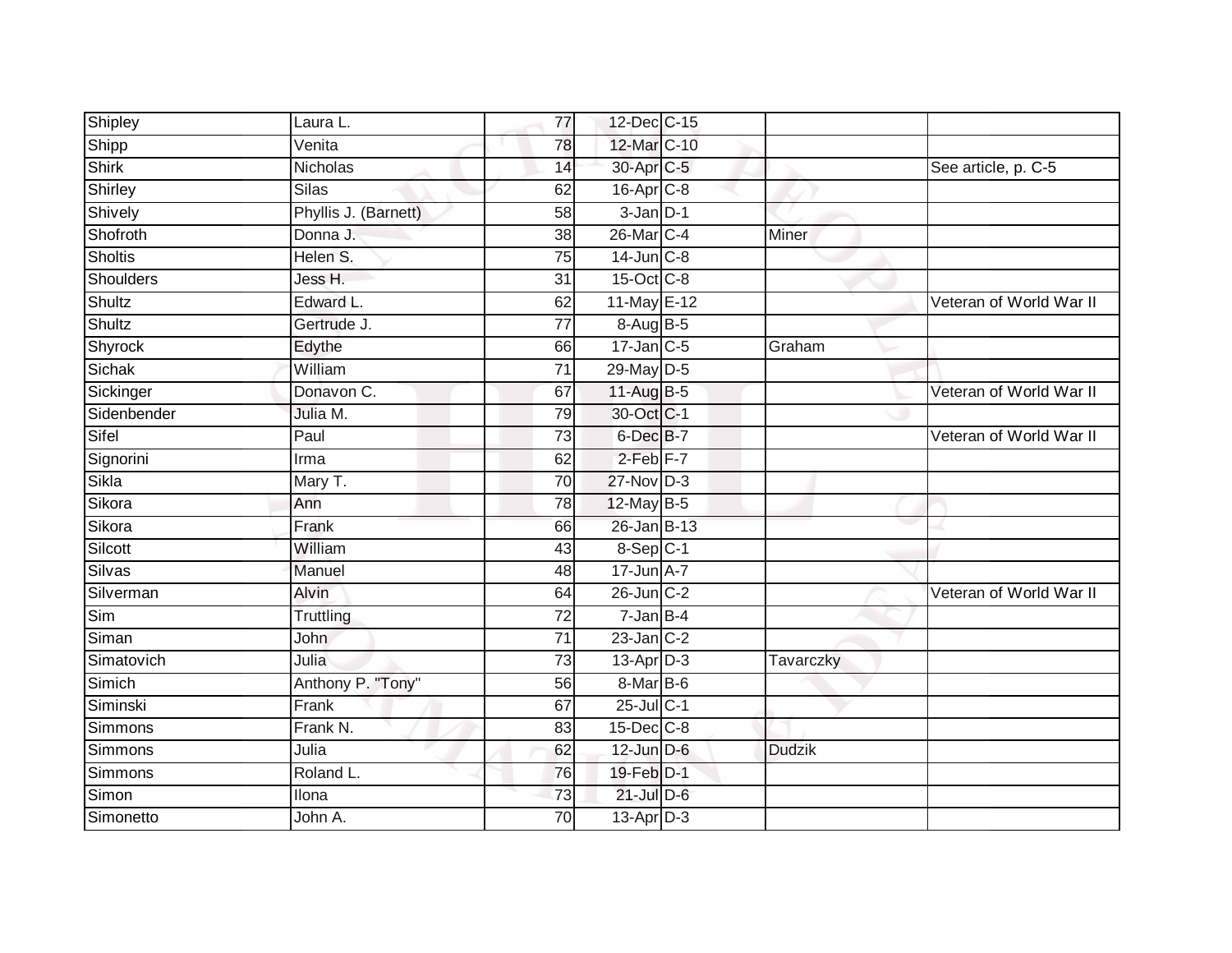| Simpson        | Evelyn B.                             | 48              | 18-Sep C-11            |               |                         |
|----------------|---------------------------------------|-----------------|------------------------|---------------|-------------------------|
| Sims           | Emanuel                               | 60              | 9-Jul C-6              |               |                         |
| Sims           | <b>William Odell</b>                  | 45              | 18-Aug A-11            |               |                         |
| Sinclair       | James D.                              | 55              | 10-Mar A-5             |               |                         |
| Singel         | John                                  | 65              | $1-Oct$ $D-7$          |               | Veteran of World War II |
| Skager         | Philip D.                             | 68              | 19-Aug C-4             |               | Veteran of World War II |
| Skawinski      | John S.                               | 74              | $2-Apr$ C-8            |               |                         |
| <b>Skeates</b> | Agnes                                 | 85              | $25-Aug$ D-3           |               |                         |
| Skiba          | Walter J.                             | 70              | 27-May C-12            |               |                         |
| Skibinski      | Marie V.                              |                 | $31$ -Jul C-6          | <b>Bufano</b> |                         |
| Skorupa        | Stanley S.                            | 75              | 20-Apr C-12            |               |                         |
| Skowronek      | Doris M.                              | 58              | 20-Nov D-6             | Wesse         |                         |
| Skowronek      | Joanne T.                             | 66              | 17-Mar B-5             | Twardoz       |                         |
| Skowronek      | John                                  |                 | 26-Dec D-3             |               |                         |
| Skrivan        | <b>Bozo</b>                           |                 | 26-Sep A-5             |               |                         |
| Skutinsky      | George "Russian<br>Flashlight George" | 71              | 17-Jun A-7             |               | Veteran of World War II |
| Slaga          | Margaret E.                           | 65              | 26-Nov D-1             |               |                         |
| Slaga          | Mary                                  | 91              | 26-Dec D-3             |               |                         |
| Slatton        | Theresa                               | 84              | 11-Mar B-7             |               |                         |
| Slayton        | James R.                              | 57              | 11-Oct C-1             |               |                         |
| Slinker        | Glenn                                 | 94              | $25$ -Jul C-1          |               | See article, p. C-1     |
| Sliva          | Dolores B.                            | 48              | $11-Sep$ D-9           |               |                         |
| Sloan          | Ruth                                  | 92              | $17 - Apr$ C-1         |               |                         |
| Sloane         | Traute D.                             | 77              | 30-Nov D-2             |               |                         |
| Slouf          | George A.                             | $\overline{71}$ | $5$ -Mar $D-1$         |               |                         |
| Slovenski      | John A.                               | 93              | $1-Mar$ <sub>C-1</sub> |               |                         |
| Sluder         |                                       | infant          | 19-Oct D-4             |               |                         |
| Slupski        | Tad J.                                | 70              | 22-Nov C-1             |               | Veteran of World War II |
| Smagacz        | Edward J.                             | 57              | 28-Feb C-6             |               |                         |
| Smalski        | Charles                               |                 | $2$ -Feb $F-7$         |               |                         |
| Smar           | Dorothy                               | 62              | 22-Dec D-1             |               |                         |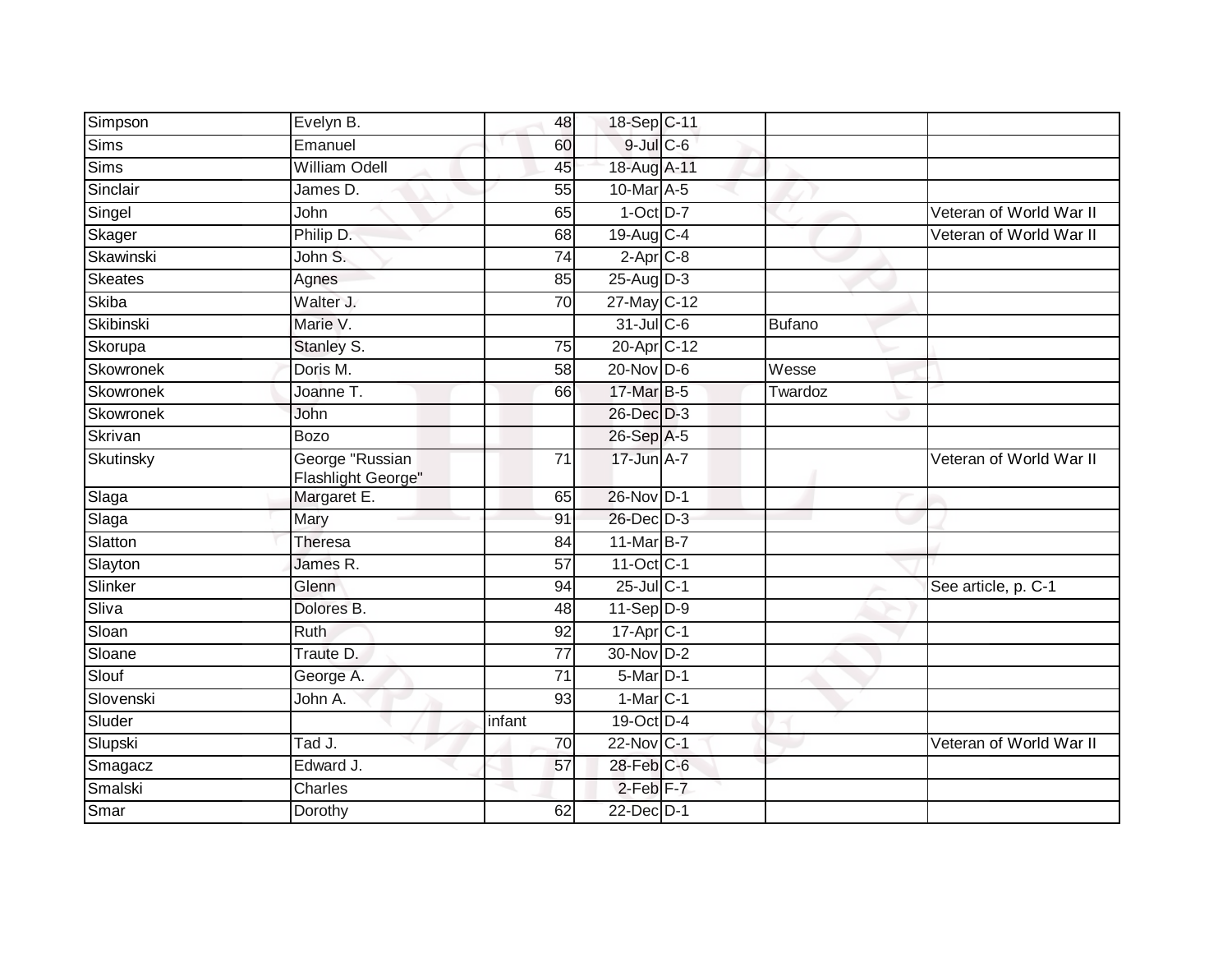| Smarzik         | Andrew                            | 80              | $12$ -Jun $D-6$      |               | Veteran of World War II                            |
|-----------------|-----------------------------------|-----------------|----------------------|---------------|----------------------------------------------------|
| Smelser         | Margaret C.                       | 83              | 6-Jan B-6            |               |                                                    |
| Smierciak       | Barney J.                         | $\overline{71}$ | 29-Dec C-1           |               | See also article, p. C-1                           |
| Smith           | Anthony Tyrone, RM2<br>USN "Moon" | 27              | $9$ -Jun $C-1$       |               | Veteran of the navy, Full<br>name                  |
| Smith           | Antoinette                        | $\overline{72}$ | 23-Nov D-18          |               |                                                    |
| Smith           | <b>Barbara</b>                    | 85              | 16-Aug B-6           |               |                                                    |
| Smith           | Clarence J.                       | 56              | 16-Feb E-11          |               |                                                    |
| Smith           | Clarence J.                       | 56              | 14-Feb C-11          |               |                                                    |
| Smith           | Daniel Edward                     | 52              | $20$ -Jun $C-3$      |               | Veteran of the Korean war                          |
| Smith           | <b>Elizabeth Ann</b>              | 20              | $25$ -Aug $D-3$      |               |                                                    |
| Smith           | Elmer C.                          | 64              | 18-Aug A-11          |               | Veteran of World War II                            |
| Smith           | Frances L.                        | 73              | 25-Oct C-8           |               |                                                    |
| Smith           | Genevieve                         | $\overline{77}$ | 9-Aug B-5            |               |                                                    |
| Smith           | Geoffrey R.                       | 65              | 2-Feb <sup>F-7</sup> |               | Veteran of World War II<br>and the Korean conflict |
| Smith           | George T.                         | 56              | $21-Sep$ D-3         |               |                                                    |
| <b>Smith</b>    | Harry R.                          | 77              | $24$ -Feb $B$ -6     |               | See article, p. B-6                                |
| Smith           | Helen G.                          | 77              | 3-Feb B-5            |               |                                                    |
| <b>Smith</b>    | Imogene                           | 68              | $12$ -Feb $B$ -7     |               |                                                    |
| Smith           | John                              | 70              | 13-Aug C-3           |               |                                                    |
| Smith           | Joseph P., Rev.                   | 80              | $9-$ Sep $D-6$       |               |                                                    |
| Smith           | Joseph V.                         | $\overline{77}$ | $24$ -Dec $C-3$      |               |                                                    |
| Smith           | Kathleen F.                       | 80              | 18-Aug A-11          |               |                                                    |
| Smith           | Lillian M.                        | 88              | $16$ -Jul $C$ -9     |               |                                                    |
| Smith           | Russell R. (Smitty)               | 56              | $21$ -Jan $D-5$      |               |                                                    |
| Smith           | Ruth M.                           | 65              | 19-Aug C-4           |               | See also article, p. C-4                           |
| Smith           | Shelby                            | 58              | $17$ -Feb $B$ -6     |               |                                                    |
| Smith           | Vera L.                           | 84              | $2$ -Oct $D-1$       |               |                                                    |
| Smith           | Warner "Tojo"                     | 60              | 30-Jun C-1           |               |                                                    |
| <b>Smithers</b> | Christine R.                      | 91              | $2$ -Oct $D-1$       |               |                                                    |
| Smogolecki      | <b>Anna Marie</b>                 |                 | $4$ -Dec $D-1$       | <b>Bubeck</b> |                                                    |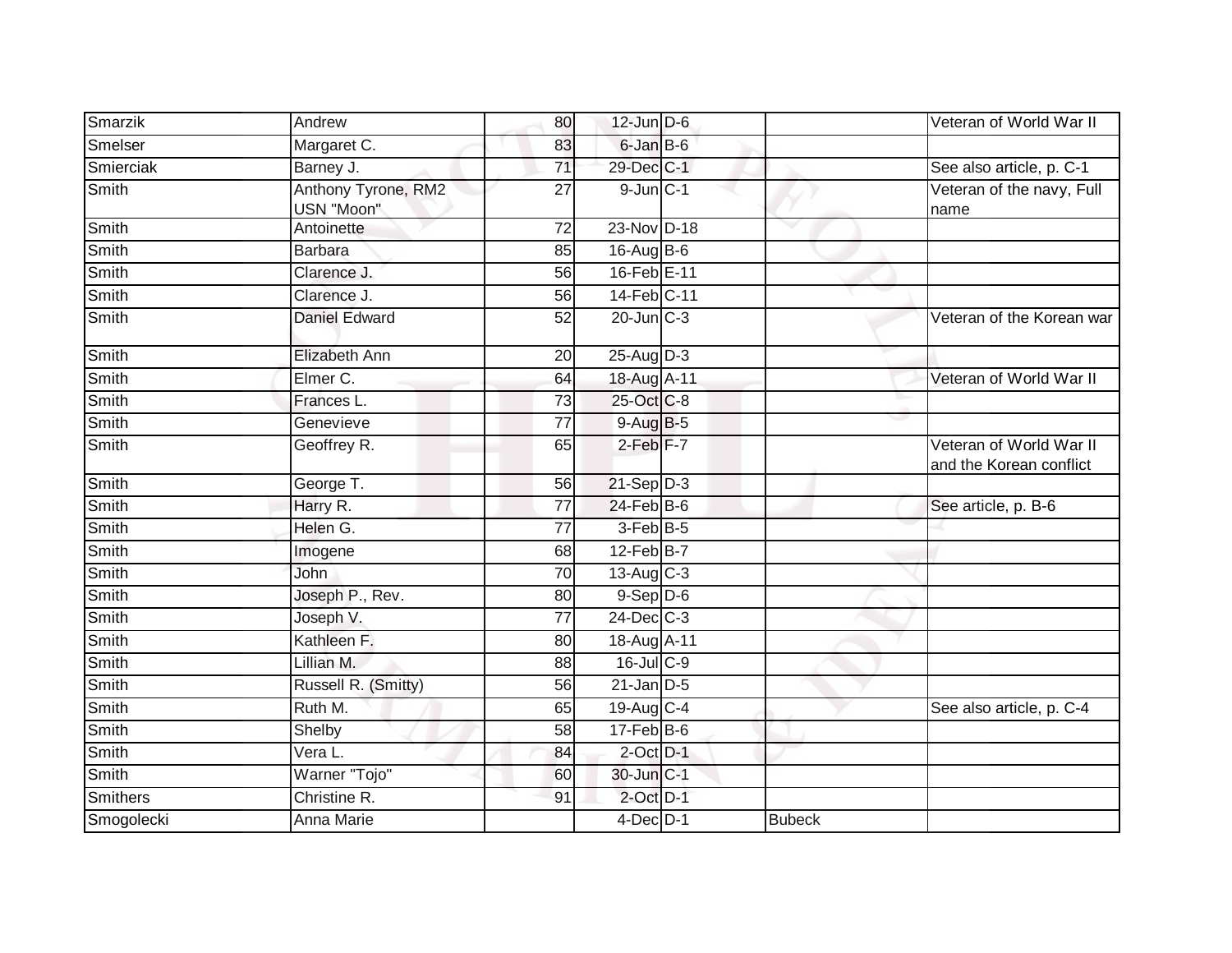| Sneed         | Huel D.                  | 67              | $9-Aug$ B-5       |         |                                                                   |
|---------------|--------------------------|-----------------|-------------------|---------|-------------------------------------------------------------------|
| Sneed         | Letha Cofield            | 54              | 7-Feb A-11        |         |                                                                   |
| Sneed         | Oveda Mae                | 76              | 26-Oct D-2        |         |                                                                   |
| Snider        | Kelly B.                 | 79              | $23-Sep$ D-6      |         |                                                                   |
| Snopel        | Frank M.                 | 78              | $5-$ Sep $C-3$    |         |                                                                   |
| Snow          | Donna                    | 38              | $4$ -Aug C-1      |         |                                                                   |
| Snow          | Frances C.               | 66              | $27$ -Aug C-1     |         |                                                                   |
| Snyder        | Hildur W.                | 86              | 29-Aug C-4        |         |                                                                   |
| Snyder        | Lucille (Lu) M.          | 71              | 18-Dec D-7        |         |                                                                   |
| Snyder        | Marion J.                | $\overline{76}$ | 9-Oct D-1         |         |                                                                   |
| Sobas         | Leonard J., Sr.          | 60              | $2-Sep D-7$       |         | Veteran of World War II                                           |
| Sobat         | <b>Judith Gail</b>       | 49              | $16-Sep$ B-7      |         |                                                                   |
| Sobczak       | Mary                     | 98              | $11$ -Jul $B-8$   |         |                                                                   |
| Sobocinski    | Chester S.               | 67              | 14-Oct A-6        |         |                                                                   |
| Sobota        | Florence L.              | $\overline{73}$ | $10$ -Jan $C-4$   |         |                                                                   |
| Soczyk        | Otto A.                  | 90              | 6-Oct C-1         |         |                                                                   |
| Soderstrom    | Frank                    | 80              | 10-Aug F-10       |         |                                                                   |
| Sokolowski    | Henry L. ("Digger")      | 70              | 12-Nov C-10       |         | Veteran of World War II                                           |
| Soli          | Mike                     | 83              | 5-Jan D-1         |         |                                                                   |
| Soliday       | Elizabeth L.             | 46              | 31-May C-3        |         |                                                                   |
| Solina        | Joseph Paul              | 85              | 18-Mar B-6        |         | Last name also spelled<br>Solinas, see March 17, p.<br><b>B-5</b> |
| Solinas       | Joseph Paul              | 84              | 17-Mar B-5        |         | Last name also spelled<br>Solina, see March 18, p. B-<br>6        |
| Soltau        | Henry F.                 | 68              | $28 - Jan A - 9$  |         |                                                                   |
| Soltesz       | John Louis, Sr. "Rookie" | 62              | 26-Aug D-5        |         | Veteran of World War II                                           |
| <b>Soltys</b> | Joseph W.                | 65              | $17$ -Nov $ C-2 $ |         | Veteran of World War II                                           |
| Sorensen      | Sophie Sylvia            | 77              | $17$ -Feb $B$ -6  | Sebock  |                                                                   |
| Soth          | Mary "Sheila"            |                 | 9-Dec C-1         | Lavette |                                                                   |
| Sotos         | Sophie                   | 56              | 8-Dec C-2         | Gregory |                                                                   |
| Soverly       | Judith A.                | 40              | 5-Jun C-10        |         |                                                                   |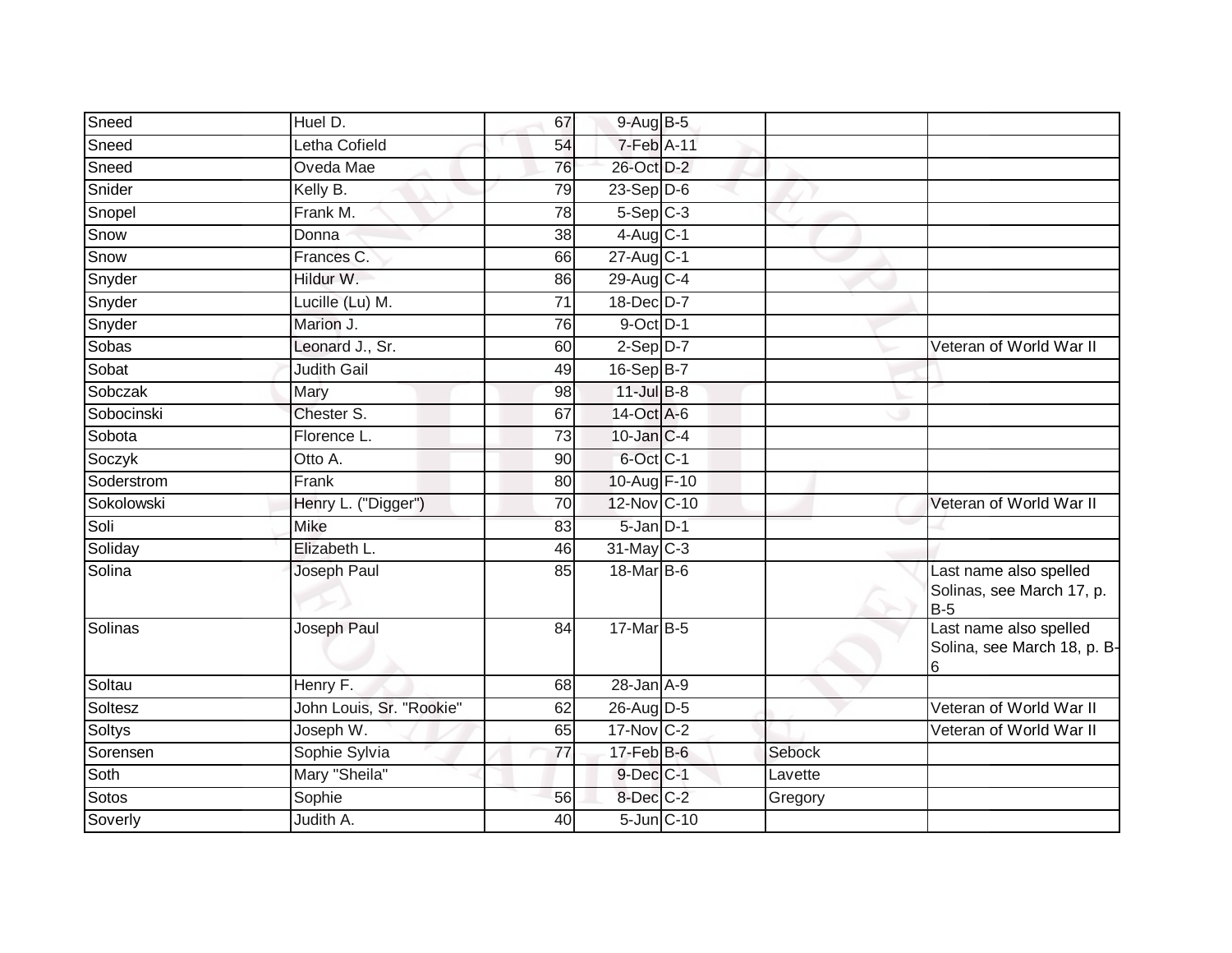| Sowa       | Genevieve "Gene"  | 67 | 26-Feb C-7             |                |                              |
|------------|-------------------|----|------------------------|----------------|------------------------------|
| Sowa       | John J.           | 77 | 18-Nov C-1             |                | Veteran of World War II      |
| Sowa       | Raymond J.        | 56 | 8-Apr D-6              |                |                              |
| Sowards    | George            | 66 | $23-Sep D-6$           |                |                              |
| Sowers     | Robert            | 69 | 12-Mar C-10            |                | See article p. C-10          |
| Spacek     | Rudolf            | 87 | $12$ -Jun $D-6$        |                |                              |
| Spain      | Paul L.           | 61 | $2$ -Oct $D-1$         |                |                              |
| Spain      | Sue E.            | 79 | $16$ -Aug B-6          |                |                              |
| Spanier    | Arthur J.         | 66 | 31-Dec D-8             |                |                              |
| Spanik     | Samuel J.         | 80 | $9$ -May $C-1$         |                |                              |
| Speelmon   | William Sylvester | 74 | $1-Aug$ D-6            |                |                              |
| Speer      | Marvin G.         | 62 | $15$ -Jul $A-9$        |                | Veteran of World War II      |
| Spencer    | Fred              | 87 | 24-Jul C-2             |                |                              |
| Spilewski  | Anna              | 74 | 15-May C-5             |                |                              |
| Spindler   | Oscar O., Sr.     | 84 | 7-Apr <sub>C-1</sub>   |                |                              |
| Spinks     | John J.           | 90 | $2$ -Nov $D-4$         |                |                              |
| Spisak     | Don P.            | 66 | $21$ -Jul $D-6$        |                | Veteran of World War II      |
| Spitz      | Richard N.        | 58 | $4-Sep$ B-5            |                | Veteran of the Korean<br>War |
| Sporinsky  | John B.           | 58 | $14-Oct$ A-6           |                |                              |
| Springman  | Elmer J.          | 73 | 14-Nov C-11            |                |                              |
| Sproch     | Bernard J.        | 65 | $24$ -Apr $C-2$        |                | Veteran of World War II      |
| Sproull    | Helen M.          | 84 | $4$ -Aug $C-1$         |                |                              |
| Sprusansky | John              | 80 | 28-Jul C-1             |                |                              |
| Spudic     | Lottie G.         | 71 | 9-Feb D-14             |                |                              |
| Spurr      | Edward            |    | 29-Aug C-4             |                |                              |
| Staack     | Donald J.         | 52 | 14-Mar C-10            |                | See article p. C-10          |
| Stabler    | Erna              | 76 | 23-Apr <sub>IC-9</sub> | <b>Millies</b> |                              |
| Stacey     | Daniel            | 60 | $14$ -Aug $D-6$        |                |                              |
| Stahler    | John R.           | 62 | $3-Sep$ $C-1$          |                |                              |
| Stahr      | Floyd N.          | 76 | 13-Apr D-3             |                |                              |
| Staight    | Bliss B.          | 91 | $21-Nov$ D-1           |                |                              |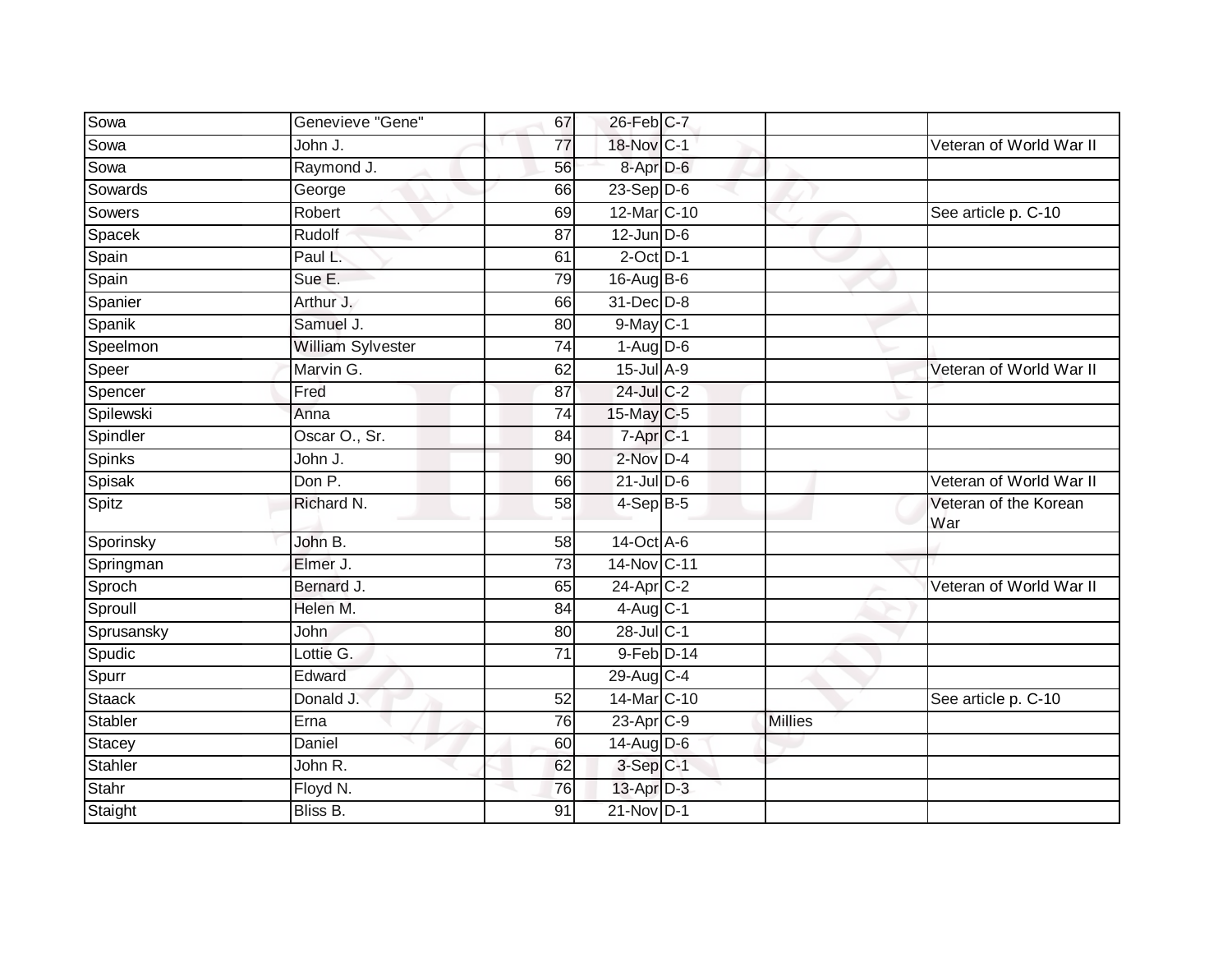| Stamper        | Mary A.                | 76              | 23-Oct C-13            |               |                          |
|----------------|------------------------|-----------------|------------------------|---------------|--------------------------|
| Standard       | Estelle                | 88              | 22-Apr C-1             |               |                          |
| Stanfa         | Robert O.              | 78              | 24-May B-5             |               |                          |
| Stanley        | Dithy B.               | 64              | $3-Aug$ $C-6$          |               |                          |
| Stanley        | Lynn                   | $\overline{70}$ | 29-Dec C-1             |               |                          |
| Starcevic      | George T., Jr.         | 51              | 22-Jul C-5             |               |                          |
| Starczyk       | John J.                | 68              | 23-Dec C-1             |               |                          |
| Stark          | <b>Thelma Ruth</b>     | 79              | $11-Apr$ B-5           |               |                          |
| Stauff         | Albert G. (Budd)       | 79              | $4-Apr$ <sub>C-3</sub> |               | Veteran of World War II  |
| Stavitzke      | Frederick W., Sr.      | 80              | $28-Sep D-2$           |               |                          |
| Stawicki       | Lawrence J.            | 44              | $21$ -Jan D-5          |               |                          |
| Stawicki       | Theodore               | 69              | 6-Nov C-11             |               |                          |
| <b>Stec</b>    | Lillian                | 75              | $6$ -Jun $C-3$         | Peterson      |                          |
| Steele         | <b>Charlotte Jewel</b> | 63              | 12-May B-5             |               |                          |
| Steele         | Christopher S.         | 15              | 17-Apr <sub>C-1</sub>  |               |                          |
| <b>Steele</b>  | Rosemary "Snookie"     | 49              | 8-Aug B-5              |               |                          |
| Steenge        | John W.                | 64              | 28-Dec A-2             |               | See article, p. A-2      |
| Stefaniak      | Anna                   | 85              | $11$ -Feb $C$ -6       |               |                          |
| Stefankiewicz  | Helen                  | 67              | 29-Oct C-1             |               |                          |
| Stein          | Louise Clair           | 68              | 6-Nov C-11             |               |                          |
| Steinhart      | Diana I.               | 69              | 22-Oct C-10            | <b>Barich</b> |                          |
| Stengel        | Julius                 | 65              | $22$ -Jan C-4          |               | Veteran of World War II  |
| Stephan        | Elsie L. (Watts)       | 77              | $14$ -Dec $E-2$        |               |                          |
| Stepich        | Katherine              | 63              | $6$ -Jul $D-4$         |               |                          |
| Sternberg      | Andrew G.              | 59              | $29$ -Jan $ C-7 $      |               | Veteran of World War II  |
| Sternberg      | Ida Mae                | 83              | 6-Nov C-11             | Reese         |                          |
| Stevens        | Anna                   | 84              | $6$ -Aug $C-1$         |               |                          |
| <b>Stevens</b> | Carl J., Sr.           | 52              | $16$ -Oct $ C-1 $      |               |                          |
| Stevens        | Richard J.             | 19              | 18-Dec D-7             |               |                          |
| Stevenson      | Gladys                 | 58              | 24-Oct C-2             |               |                          |
| Stevenson      | Lynda Ellen            | 17              | 15-Sep C-1             |               | See also article, p. A-2 |
| Stevenson      | Raymond                | 59              | $24-Sep$ C-1           |               | Veteran of World War II  |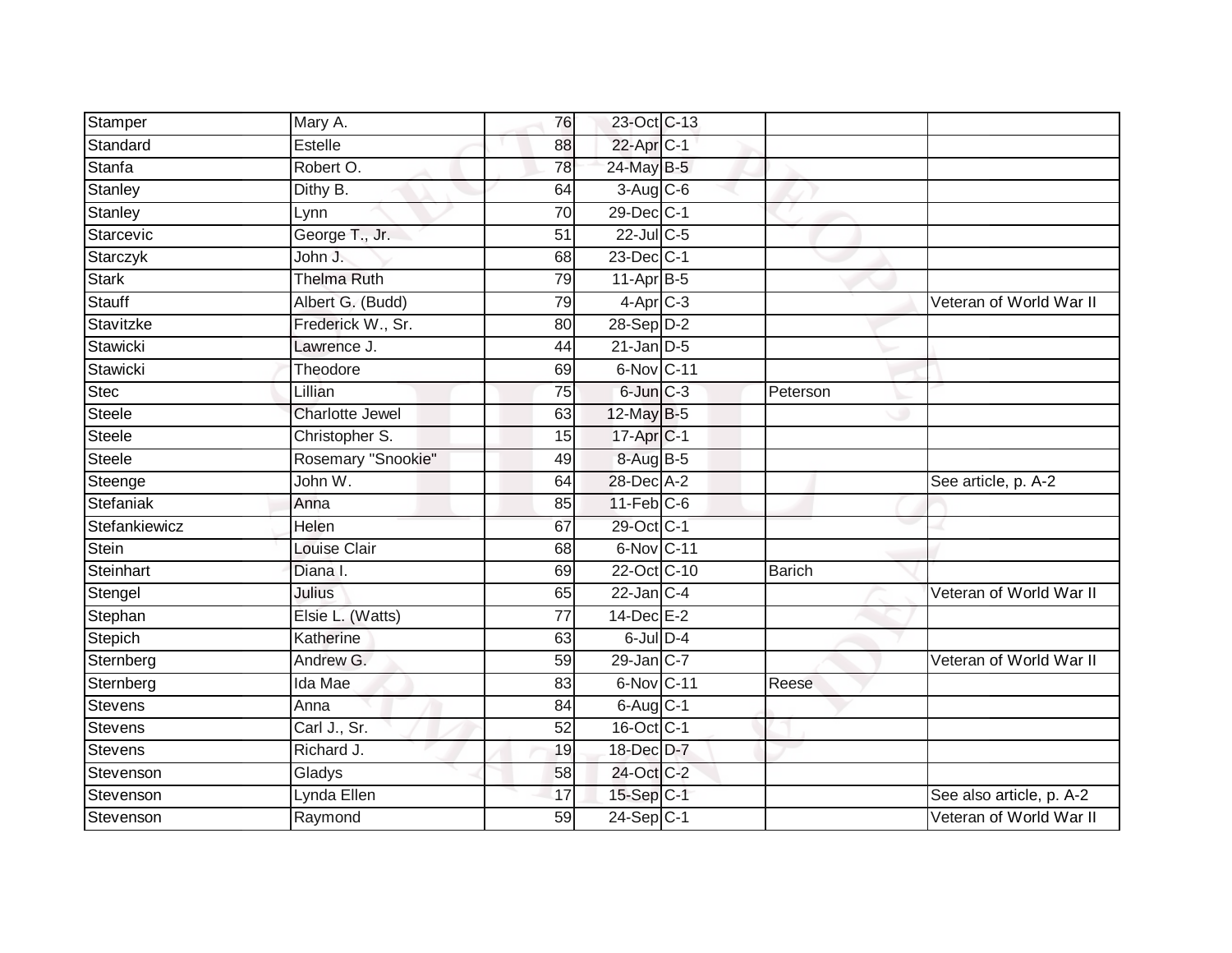| Stewart        | David J.            | 62              | 26-Mar C-4      |         | Veteran of World War II                                              |
|----------------|---------------------|-----------------|-----------------|---------|----------------------------------------------------------------------|
| <b>Stewart</b> | Leroy H., Sr. (Lee) | 70              | $2$ -Dec $C-1$  |         |                                                                      |
| Stimac         | Mirko N.            | 77              | 8-Oct B-7       |         |                                                                      |
| Stimak         | Michael             | 76              | 31-Mar D-8      |         |                                                                      |
| Stirling       | Charles             | 89              | $22-Sep C-1$    |         | See article, p. C-1                                                  |
| Stocker        | George L.           | 89              | 31-Oct C-2      |         | Veteran of World War I                                               |
| Stockman       | Frank V.            | 90              | $15$ -Apr $D-1$ |         | Veteran of World War I                                               |
| Stoddart       | Julia Isabelle      | 82              | 12-Apr A-6      |         |                                                                      |
| Stoeff         | Claude W. "Jim"     | 59              | $19$ -Jun $C-2$ |         |                                                                      |
| Stoga          | Ollie J.            | 74              | 30-Jan C-2      |         | Veteran of World War II                                              |
| Stoich         | Nicholas "Nick"     | 63              | $3-Jan$ $D-1$   |         | Veteran of World War II                                              |
| <b>Stokes</b>  | Charles (Mike)      | 37              | 18-May $D-4$    |         | Veteran of Vietnam                                                   |
| Stolarz        | Angeline (Likwarz)  | 89              | 29-Dec C-1      |         | See article, p. C-1                                                  |
| <b>Stolte</b>  | Claude R.           | 43              | 30-Mar E-2      |         |                                                                      |
| <b>Stoltz</b>  | Dollie W.           | 67              | $3-MarB-5$      |         |                                                                      |
| Stone          | Cena E.             | 82              | $5$ -Dec $B$ -8 |         |                                                                      |
| Stookey        | Roberta E.          | 45              | 15-Oct C-8      |         |                                                                      |
| Stout          | Robert Gale, Sr.    | 76              | $12-Sep$ A-7    |         |                                                                      |
| Stovall        | Gathel T.           | 59              | 16-Sep B-7      |         |                                                                      |
| Stowe          | Charles W. (Bubby)  | 49              | 14-Mar C-10     |         |                                                                      |
| Straight       | Bliss B.            | 91              | $21-Nov$ D-1    |         |                                                                      |
| Strain         | Wallace F., Sr.     | $\overline{74}$ | 19-Jan E-14     |         |                                                                      |
| Strange        | Donna               | 22              | 20-Jul E-11     |         | See also article July 19, p.<br>A-1 and article July 21, p.<br>$A-2$ |
| Straub         | Ava                 | 73              | 24-May B-5      |         |                                                                      |
| Straube        | Helen H.            | 78              | 22-Jul C-5      |         |                                                                      |
| Strauser       | Ethel B.            | 84              | $27 - Jan$ B-8  |         |                                                                      |
| <b>Stretch</b> | Carl F.             | 86              | $22$ -Feb $C-2$ |         |                                                                      |
| <b>Strick</b>  | Pauline H.          |                 | 27-Sep C-8      | Handler |                                                                      |
| Strisko        | Mary Marie          | 71              | 15-Oct C-8      |         |                                                                      |
| <b>Strle</b>   | Mary Margaret       | 62              | $4$ -Dec $D-1$  |         |                                                                      |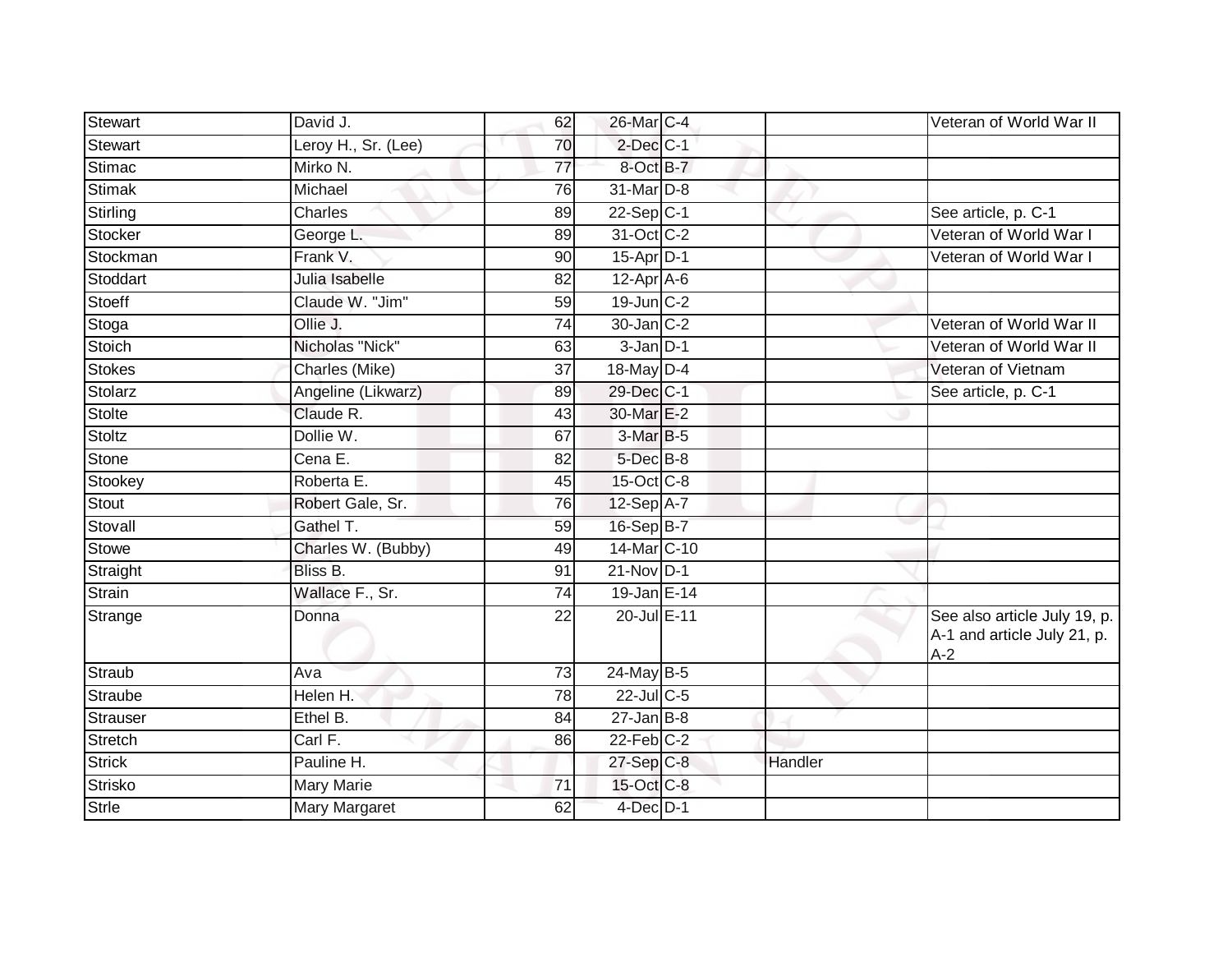| Strong               | Elmer W.             | 80                    | $27$ -Jan B-8              |               |                         |
|----------------------|----------------------|-----------------------|----------------------------|---------------|-------------------------|
| Strong               | Marjorie             | 54                    | 5-Aug B-6                  |               |                         |
| Stroup               | Gayland Y.           | 66                    | 21-Oct A-6                 |               | Veteran of World War II |
| Struble              | Bertha (Pepa)        |                       | $12$ -Feb $D-1$            |               |                         |
| Strug                | Helen R.             | 69                    | 9-Nov D-17                 | <b>Dubiel</b> |                         |
| Struve               | Jean I.              | 64                    | 29-Jan C-7                 | Tarnowski     |                         |
| Stryczek             | Victoria             | 90                    | 27-Oct C-1                 |               |                         |
| Strykantz            | Carl E.              |                       | $29-Sep$ <sub>C-1</sub>    |               |                         |
| Stryker              | Beatrice E. "Forbes" | 79                    | $17$ -Feb $B$ -6           |               |                         |
| Strzempka            | Shirley L.           | 64                    | $1-Oct$ $D-7$              | Hunt          |                         |
| <b>Stuart</b>        | Howard               | 55                    | 12-May B-5                 |               |                         |
| Stubler              | Rose                 | $\overline{77}$       | 24-Mar C-1                 |               |                         |
| Stuckenberg          | Fred, Sr.            | 98                    | $9$ -Jan $C-1$             |               |                         |
| Stuckenberg          | Leota A.             | 86                    | $21-Sep$ D-3               |               |                         |
| Stump                | Charles A.           | 91                    | $1-Aug$ $D-6$              |               |                         |
| Stump                | Eulah C.             | 82                    | 17-Dec D-1                 |               |                         |
|                      |                      |                       |                            |               |                         |
| Stump                | Homer <sub>N.</sub>  | 90                    | 22-Aug C-2                 |               | Veteran of World War I  |
| <b>Stump</b>         | Mary Boka            | 78                    | $6$ -Aug C-1               |               |                         |
| Stupeck              | Clarence George      | $\overline{77}$       | 29-Nov C-6                 |               |                         |
| Stuppy               | George W., Dr., M.D. | 88                    | $2-AugB-5$                 |               |                         |
| Sturma               | George Aaron         | 18                    | $2$ -Jun $C-1$             |               |                         |
| <b>Stutler</b>       | Wayne L.             | $\overline{71}$       | 29-Oct C-1                 |               |                         |
| Styburski            | Stanley T.           | 78                    | $23$ -Jun $C-1$            |               |                         |
| Styka                | Helen (Renier)       | 76                    | $11$ -Feb $C$ -6           | Gapsewicz     |                         |
| Stynowick            | Gladys               | 60                    | 29-Jul B-7                 |               |                         |
| Suchy                | Rose                 | 92                    | $13$ -Feb $B-9$            |               |                         |
| <b>Sufak</b>         | Mary E.              | 69                    | 28-Apr B-5                 |               |                         |
| Sullivan             | Agnes V.             | 85                    | $31$ -Jan $C-4$            |               |                         |
| Sullivan             | Alvina               | 89                    | 29-Sep C-1                 |               |                         |
| Sullivan             | Delores J.           | 52                    | 16-Aug B-6                 |               |                         |
| Sullivan<br>Sullivan | Harold M. "Sully"    | 69<br>$\overline{74}$ | 28-May C-2<br>$29-Sep C-1$ |               |                         |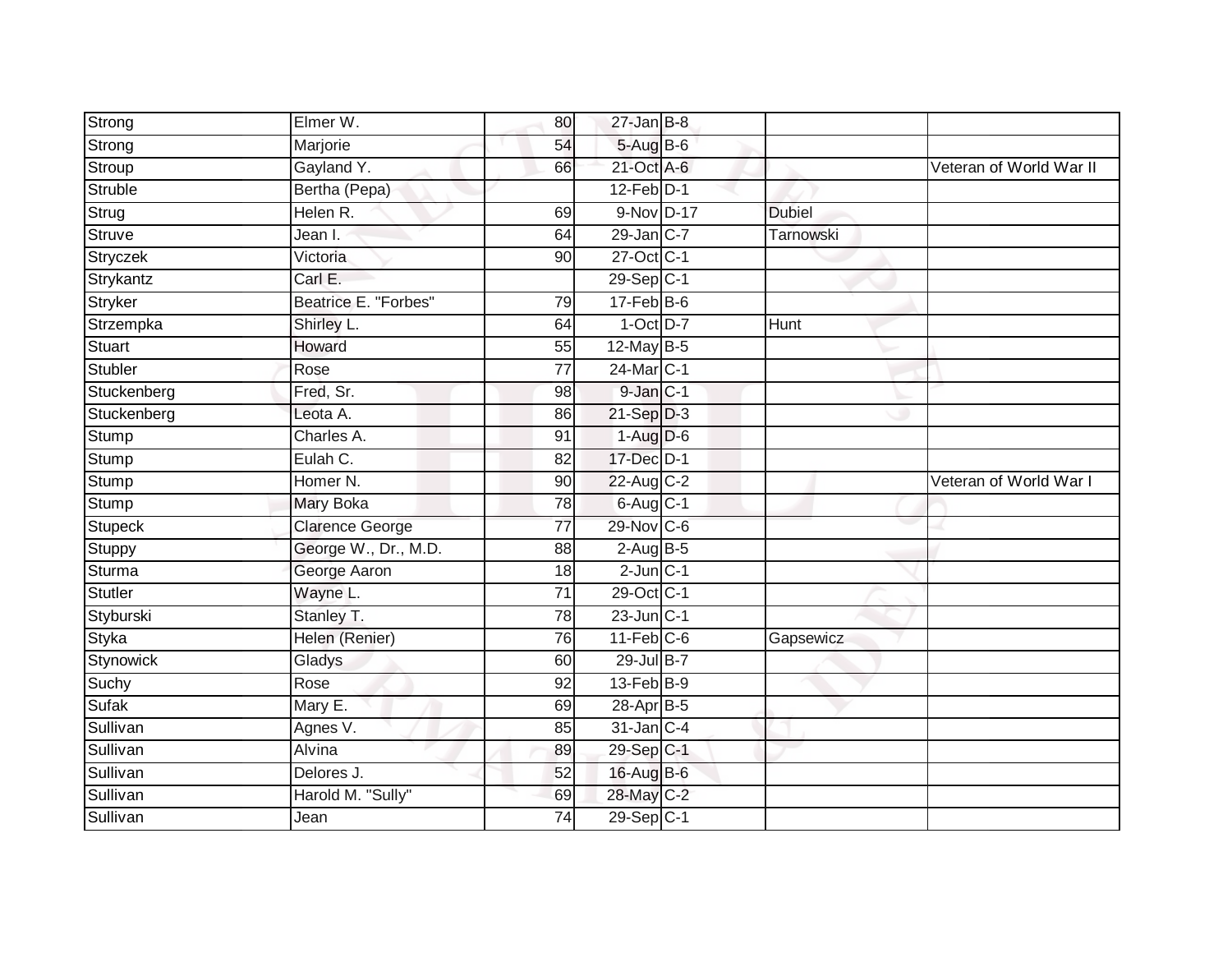| Sullivan   | Joette M             | 28              | $9$ -Jan $C-1$        | Jurjevic  |                         |
|------------|----------------------|-----------------|-----------------------|-----------|-------------------------|
| Sullivan   | Marion F.            | 96              | 26-Nov D-1            |           |                         |
| Sullivan   | <b>Ruth</b>          | $\overline{77}$ | 12-Mar C-10           |           |                         |
| Sumichrast | Frank, Sr.           | 68              | 30-Apr <sub>C-5</sub> |           |                         |
| Sunde      | Thelma               | 76              | 17-Apr <sub>C-1</sub> |           |                         |
| Surd       | Edward L.            | 56              | 30-Nov D-2            |           |                         |
| Surprise   | Kenneth L.           | 88              | $24$ -Jan $D-4$       |           | Veteran of World War I  |
| Sutton     | Harold M.            | 81              | $6$ -Aug $C-1$        |           |                         |
| Sutton     | Iva Mae              | 76              | $4$ -Aug C-1          |           |                         |
| Suwalski   | Betty J.             | 60              | 27-Oct C-1            |           |                         |
| Suwanski   | <b>Andrew Thomas</b> | 30              | 23-Oct C-13           |           |                         |
| Svitek     | Mary V.              | 75              | 19-Nov D-1            | Katvinsky |                         |
| Swain      | <b>James Robert</b>  | 70              | 13-Nov C-6            |           |                         |
| Swaninger  | Pilar                | 33              | 16-Jul C-9            |           |                         |
| Swanson    | Arthur               |                 | 31-Oct C-2            |           | Veteran of World War II |
| Swanson    | Carl                 | 85              | $17$ -Feb $B$ -6      |           |                         |
| Swanson    | Charles A.           | 96              | $6$ -Aug $C-1$        |           |                         |
| Swanson    | Robert L.            | 36              | 20-Jun C-3            |           |                         |
| Swanson    | Ronald W.            | 55              | 13-Oct C-1            |           |                         |
| Swantko    | Albin J.             | 75              | 13-Mar C-2            |           |                         |
| Swartz     | Edray S.             | 66              | 25-Jun C-5            |           |                         |
| Swartz     | Nettie B.            |                 | 9-Dec C-1             |           |                         |
| Swedie     | Theresa              | 84              | 20-Jul E-11           |           |                         |
| Sweeney    | John, M., Rev.       | 61              | $14$ -Aug D-6         |           |                         |
| Sweeney    | Otis N.              | 78              | 22-Jun E-15           |           |                         |
| Sweitzer   | Roy                  | 79              | 9-Feb D-15            |           | Veteran of World War II |
| Swider     | Edward, Jr.          | 60              | $14$ -Jan $C-5$       |           |                         |
| Swisher    | <b>Doris</b>         | 85              | $11$ -Feb $C$ -6      |           |                         |
| Swisher    | William J.           | 40              | 3-Aug C-6             |           |                         |
| Synborski  | Frank J.             | 79              | 3-Apr <sub>IC-1</sub> |           |                         |
| Syrek      | Benedict T.          | 65              | 30-Nov D-2            |           |                         |
| Syrek      | Esther               | 62              | 30-Nov D-2            | Witkowski |                         |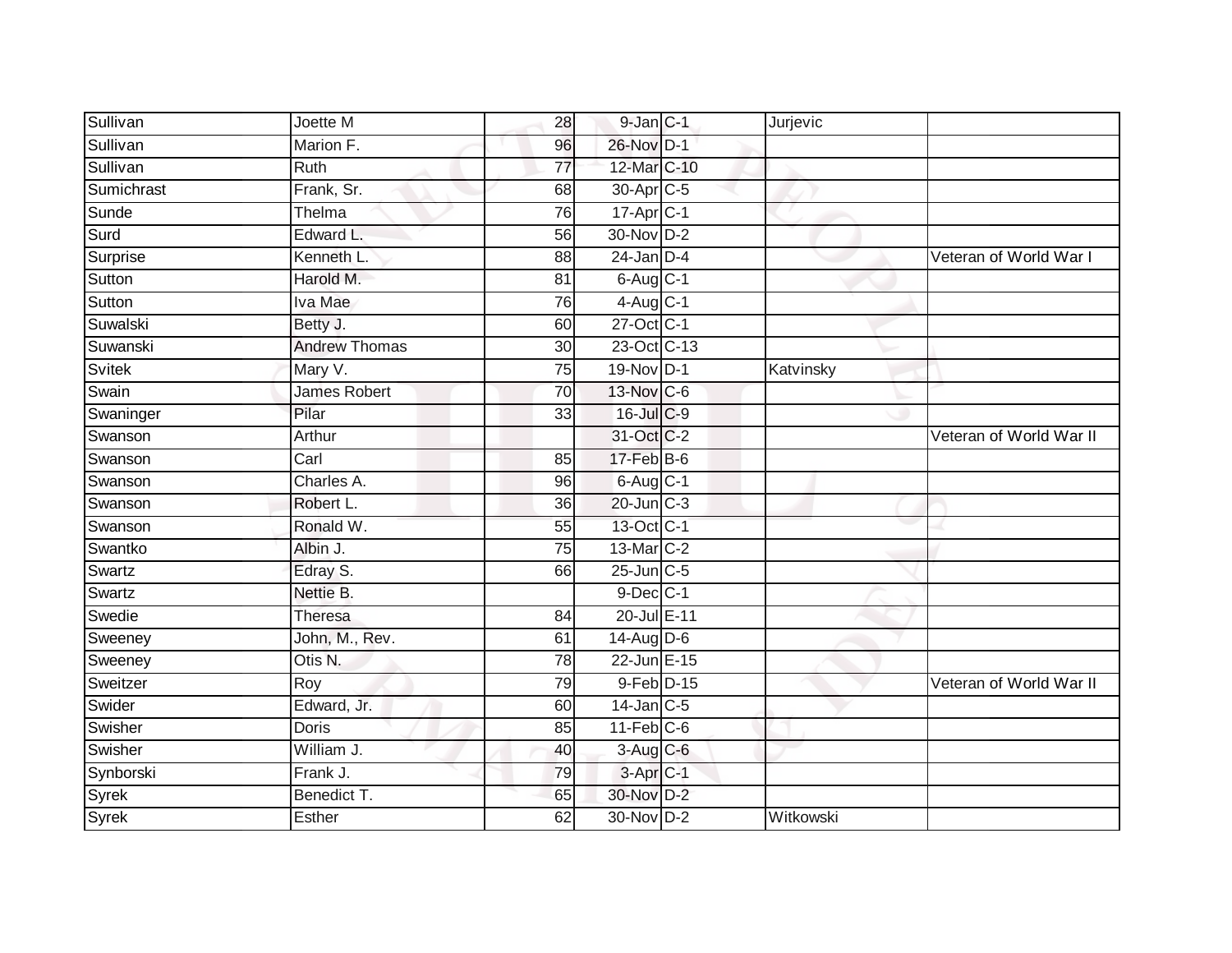| Syrek           | Joseph J.            | 80              | 1-May C-11       |           |                                      |
|-----------------|----------------------|-----------------|------------------|-----------|--------------------------------------|
| Sysock          | Jeanette             | 60              | 31-Jan C-4       |           |                                      |
| Szablewski      | Mary                 | 84              | $27 - Jan$ $B-8$ |           |                                      |
| <b>Szakatis</b> | Geraldine M.         |                 | 20-Oct C-1       |           |                                      |
| Szal            | Anne                 | 63              | 13-Nov C-6       |           |                                      |
| Szarkowicz      | Leo S.               | 73              | $13$ -Jan $C-1$  |           |                                      |
| Szczygielski    | Joseph E.            | 71              | 28-Mar C-1       |           | Veteran of World War II              |
| Szendrey        | Joseph               | 79              | $5-AugB-6$       |           | See also article August 4,<br>p. C-1 |
| Szepanski       | Mence J.             | 70              | $23-Sep$ D-6     |           | Veteran of World War II              |
| Szirovec        | Jean M.              | 68              | $2$ -Jun $C-1$   |           |                                      |
| Szmolke         | Roman S.D.S., Br.    | $\overline{74}$ | $16 - SepB-7$    |           |                                      |
| Szot            | Elizabeth K.         | 55              | 31-Dec D-8       | Skrundz   |                                      |
| Szpakowski      | Frank                | 49              | 27-Oct C-1       |           |                                      |
| Szromba         | Joseph A.            | 74              | 29-Nov C-6       |           |                                      |
| Szyjka          | Antoinette           | 92              | 28-Feb C-10      |           |                                      |
| Szymanski       | Bronislawa           | 88              | 15-May C-5       |           |                                      |
| Szymanski       | Genevieve            | 72              | $22$ -Jan C-4    |           |                                      |
| Szymczak        | Joseph               |                 | 22-May C-1       |           |                                      |
| Szymoniak       | John G. "Buff"       | 66              | $22$ -Jan C-4    |           | Veteran of World War II              |
| Tabor           | Camille              | 62              | $9-Sep$ $D-6$    |           |                                      |
| Tabor           | Edward D.            | 30              | 27-May C-12      |           |                                      |
| Tachtiris       | <b>Bessie</b>        | 62              | $5$ -Jan $D-1$   | Spaliaras |                                      |
| Taillon         | Bernard F.           | 83              | 23-Oct C-13      |           |                                      |
| Takacs          | <b>Helen</b>         | 88              | $31$ -Jan $C-4$  |           |                                      |
| <b>Talarek</b>  | Joseph               | $\overline{77}$ | $4$ -Aug C-1     |           |                                      |
| Talley          | John J.              | 73              | $14$ -Jun $C-8$  |           |                                      |
| Tallier         | Joseph, Jr. (Sanko)  | $\overline{87}$ | $26$ -Feb $C-7$  |           |                                      |
| Tanis           | Jennie               | $\overline{77}$ | 29-Oct C-1       |           |                                      |
| Tanis           | Paul                 | 88              | 6-Nov C-11       |           |                                      |
| Taraba          | <b>Edward "Pops"</b> | 74              | $24$ -Jan $D-4$  |           |                                      |
| Taraj           | Joseph J.            |                 | 20-Jul E-11      |           |                                      |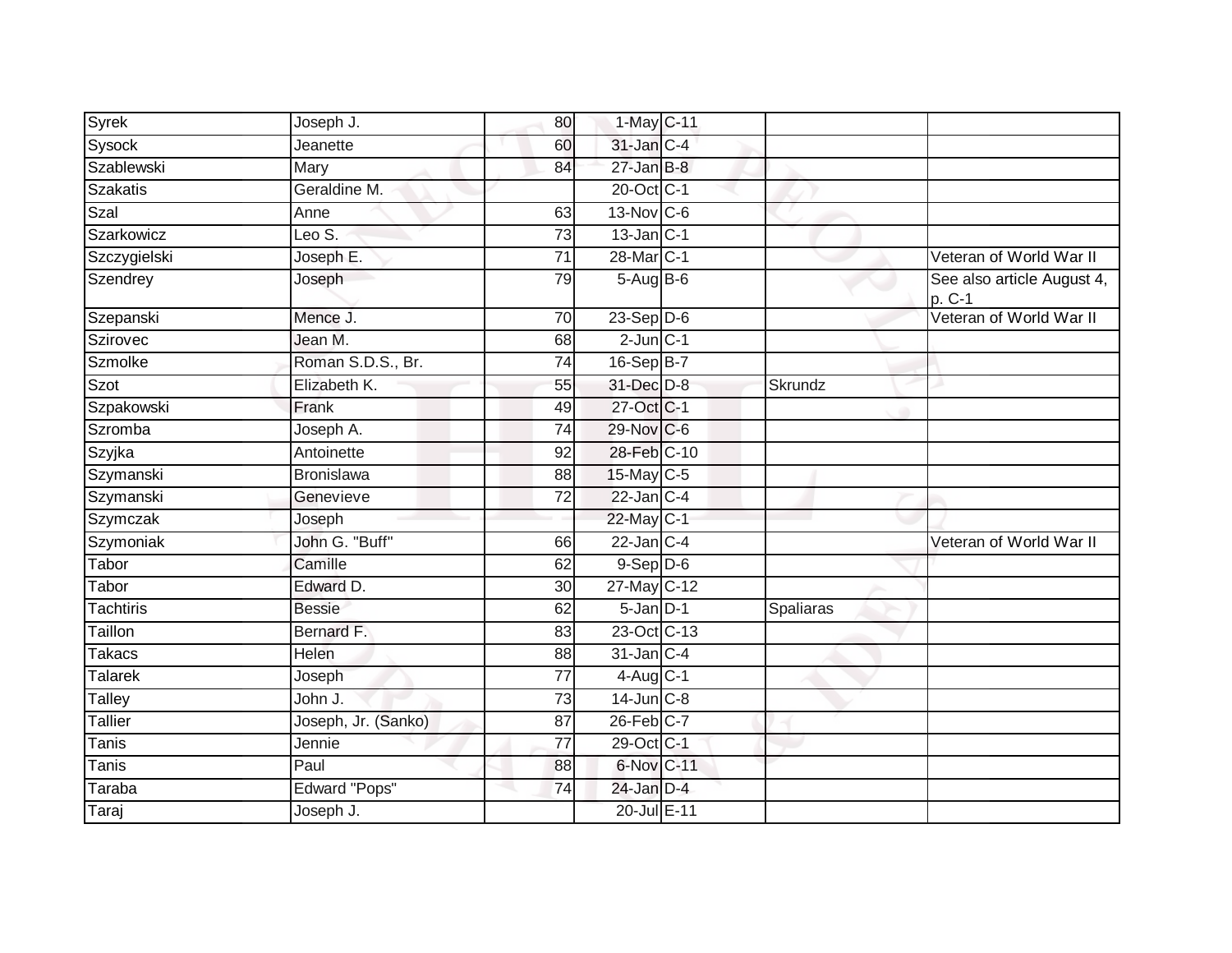| Tarajack      | <b>Steve</b>                      | 72              | $17$ -Feb $B$ -6        |         |                         |
|---------------|-----------------------------------|-----------------|-------------------------|---------|-------------------------|
| Tarney        | Alice                             | 78              | 3-Nov C-1               |         | See article, p. C-1     |
| Tarr          | Andrew                            | 73              | 20-Aug C-1              |         |                         |
| Tarr          | Ignatious                         | 71              | 31-Aug E-11             |         |                         |
| Tatro         | <b>Blendean Tharp</b>             | $\overline{83}$ | $22$ -Jul C-5           |         |                         |
| <b>Tatrow</b> | Herbert S.                        | $\overline{77}$ | 22-Jun E-15             |         |                         |
| Taylor        | Esther (Daniel)                   | 75              | $17-Apr$ <sub>C-1</sub> |         |                         |
| Taylor        | Evelyn M.                         |                 | $13$ -Jun $C-2$         |         |                         |
| Taylor        | George                            | 66              | $11$ -Feb $C$ -6        |         |                         |
| Tease         | Harold G.                         | 76              | 12-Oct D-3              |         |                         |
| Tegtman       | <b>Ruth Marie</b>                 | 55              | 26-Jul B-5              | Fogarty |                         |
| Telechan      | Leonard                           | 60              | $25-Sep$ D-6            |         |                         |
| Telley        | Mary M.                           | $\overline{77}$ | $2$ -Jul $D-1$          |         |                         |
| Templeton     | Harry                             | 60              | 29-Apr D-5              |         |                         |
| Termunde      | Wilma                             |                 | 27-Jun C-1              |         |                         |
| Terrill       | Archie R., Jr.                    | 66              | 23-Oct C-13             |         |                         |
| Terry         | Roscoe                            | 71              | 27-Mar C-3              |         | Veteran of World War II |
| Terry         | William O.                        | 79              | $5-Feb$ D-1             |         |                         |
| Tesch         | Earl                              | 67              | $20-Sep$ D-6            |         |                         |
| Tesseneer     | Steve R.                          | 43              | $17 - Feb$ B-6          |         |                         |
| Tharp         | <b>Charles Woodrow</b><br>"Woody" | 67              | 11-Dec B-13             |         |                         |
| <b>Theis</b>  | Mary J.                           | 87              | 15-Dec C-8              |         |                         |
| Theissen      | Marjorie (Fetterhoff)             | 83              | 14-Mar C-10             |         |                         |
| Thellman      | Sarah                             | 91              | $24$ -Feb $B$ -6        |         |                         |
| Thoesen       | Peter                             | 62              | $3$ -Dec $D-1$          |         |                         |
| Thoke         | William H. "Bill"                 | 62              | $17$ -Apr $C-1$         |         | Veteran of World War II |
| Thomas        | Annie B. "Mother Thomas"          | $\overline{81}$ | $9$ -Jan $C-1$          |         |                         |
| Thomas        | Aubrey R.                         | 64              | 20-Oct C-1              |         | Veteran of World War II |
| Thomas        | Birdie A.                         | 86              | 23-Oct C-13             |         |                         |
| Thomas        | Cary                              | 78              | $5-AugB-6$              |         |                         |
| Thomas        | John J. (Jim)                     | 67              | $3-Aug$ $C-6$           |         |                         |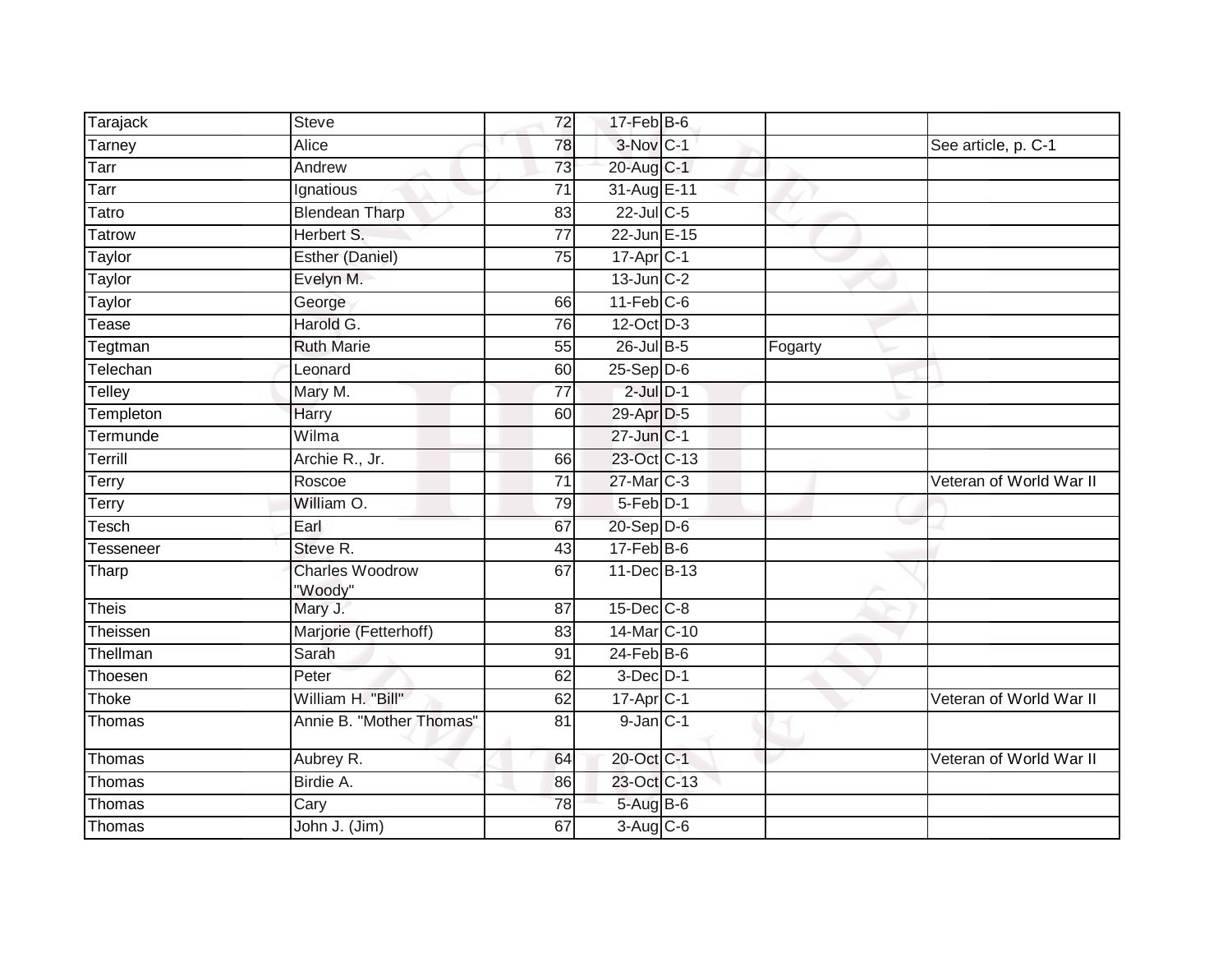| Thomas         | Julie                  | 17              | 13-May C-7           |        |                                      |
|----------------|------------------------|-----------------|----------------------|--------|--------------------------------------|
| Thomas         | Marion V. (Tomkutonis) | 81              | 8-Nov C-1            |        |                                      |
| Thomas         | <b>Mary Margaret</b>   | 61              | 4-Dec D-1            | Knight |                                      |
| Thomas         | Thomas                 | 60              | 11-Dec B-13          |        |                                      |
| Thomas         | Tommy                  |                 | $3 - Jan A - 7$      |        |                                      |
| Thomas         | William F., Sr.        | 59              | 31-Jan C-4           |        |                                      |
| Thompson       | <b>Addie Mae</b>       | 94              | 13-Feb B-9           |        |                                      |
| Thompson       | Clara F.               | 81              | 31-Mar B-8           |        |                                      |
| Thompson       | Harold M.              | 54              | 21-Mar B-5           |        | See also article, March 20,<br> p. 1 |
| Thompson       | Josephine              | 77              | $4$ -Jul $C-2$       |        |                                      |
| Thompson       | <b>Maxine</b>          | 70              | 11-Oct C-1           |        |                                      |
| Thompson       | Toyia                  | 22              | 22-Sep C-1           |        |                                      |
| Thomsen        | Chrest M.              | $\overline{80}$ | 29-Mar C-1           |        |                                      |
| Thomsen        | Phillip, Dr.           | $\overline{78}$ | 3-Apr <sub>C-1</sub> |        | See article, p. C-1                  |
| Thone          | Lawerence C.           | 67              | 21-Apr B-5           |        |                                      |
| Thornhill      | Mary                   | 66              | $16$ -Jun $C-1$      | Trela  |                                      |
| Thornton       | Walter                 | 76              | 30-Dec C-1           |        | See also article Dec. 29,<br>p. A-2  |
| Thrall         | Betty M.               | 58              | 25-Mar B-7           |        |                                      |
| Tijerina       | <b>Domitilo</b>        | 63              | 16-Feb E-11          |        |                                      |
| Tillotson      | Otho Deloys            | 62              | $23$ -Jan $C-2$      |        |                                      |
| Timarac        | Milka Rozkrok          | 98              | $10$ -Dec $C-4$      |        |                                      |
| Timmons        | Ruby R. (Fowler)       | 67              | 20-Apr C-12          | Rardin |                                      |
| Tintari        | Frank, Sr.             | 98              | $1$ -Jun $D-2$       |        |                                      |
| <b>Tippett</b> | Mary L. Dorsey         | 67              | $31$ -Jul C-6        |        |                                      |
| <b>Titus</b>   | Janet S.               | 48              | 18-Jul C-2           |        |                                      |
| Tobe           | Annette                | 62              | $11-Feb$ C-6         |        |                                      |
| Toigo          | Rozalia                |                 | 20-Aug C-1           |        |                                      |
| Tokarz         | Stanley                | 59              | 29-Jul B-7           |        |                                      |
| Tolley         | Dena R.                | 11              | 15-May C-5           |        |                                      |
| Tolley         | Joseph E.              | 69              | 11-Mar B-7           |        |                                      |
| Tolley         | William G.             | 82              | 19-Apr A-11          |        |                                      |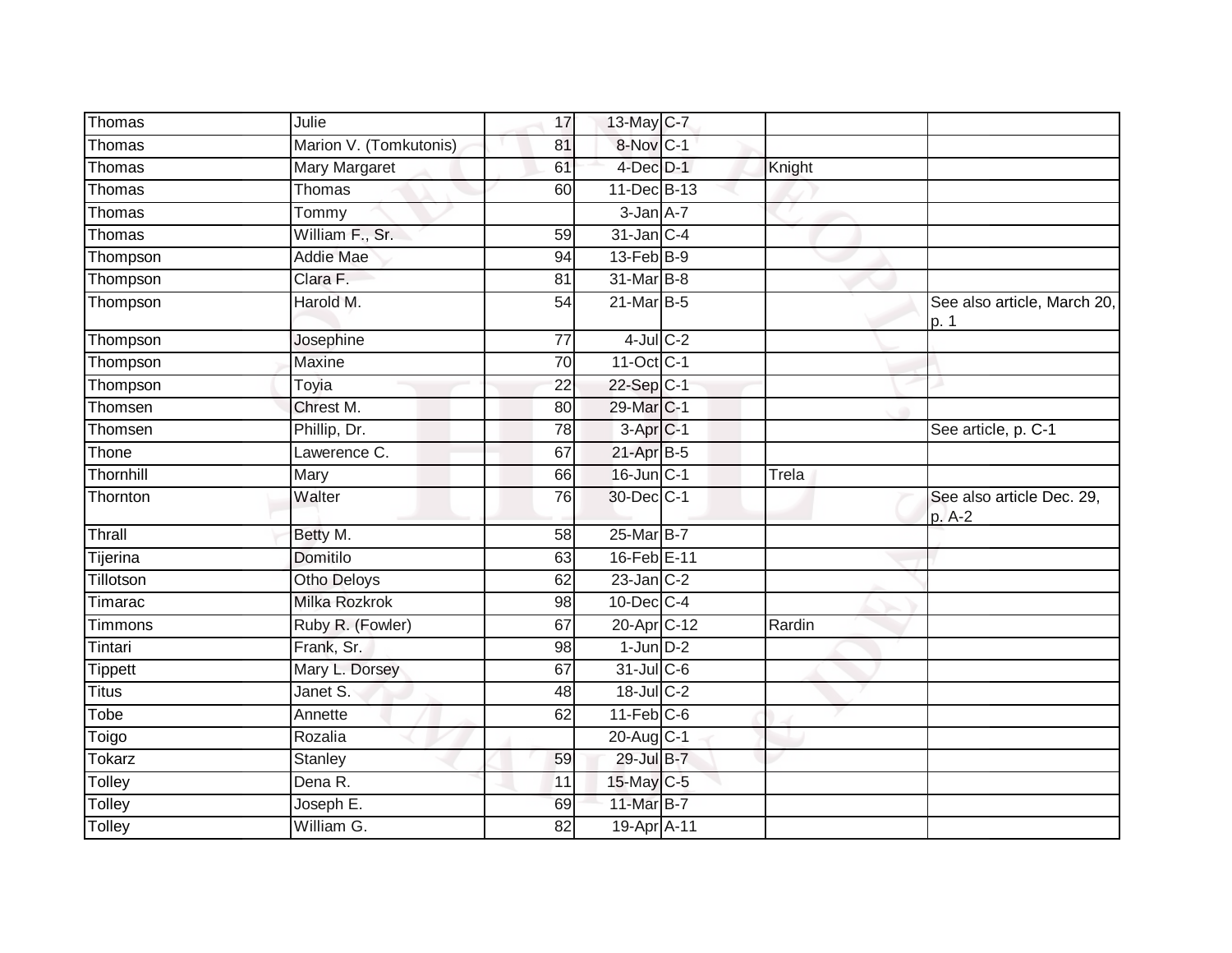| Tomaszewski    | Margaret V.         | 64              | 22-Jul C-5              |               |                                   |
|----------------|---------------------|-----------------|-------------------------|---------------|-----------------------------------|
| Tomich         | Phillip "Boyce"     | 63              | 27-Dec C-2              |               |                                   |
| Tomko          | Anna                | 78              | 15-Mar C-7              | Santay        |                                   |
| Tomko          | <b>Ethel Marie</b>  | 71              | 26-Feb C-7              | <b>Balint</b> |                                   |
| Tomko          | George J.           | 70              | 19-Aug C-4              |               | Veteran of World War II           |
| Tompkin        | William (Bill)      | $\overline{72}$ | 23-Oct C-13             |               |                                   |
| Tonkovich      | George              | 65              | $1-MarC-1$              |               |                                   |
| Torch          | Sophia              | 78              | 22-Apr C-1              |               |                                   |
| <b>Torres</b>  | Feliciano           | 90              | 27-May C-12             |               |                                   |
| <b>Torres</b>  | <b>Mary</b>         | 89              | 6-May A-7               |               |                                   |
| <b>Torres</b>  | Ruben               |                 | 25-Mar B-7              |               |                                   |
| Toth           | Alex P.             | 69              | $16$ -Jan $A-8$         |               |                                   |
| Totzke         | Frances R.          | 82              | 20-Aug C-1              |               |                                   |
| Tracey         | Edward              | 66              | $29-Sep$ <sub>C-1</sub> |               | Veteran of World War II           |
| Traczyk        | Theodore W.         | $\overline{51}$ | 14-Aug D-6              |               | Veteran of the Korean<br>conflict |
| Traeger        | Virginia E.         | 80              | 26-Dec D-3              |               |                                   |
| <b>Tratta</b>  | Gertrude E.         | 64              | 11-May E-13             |               |                                   |
| Trcka          | Richard J.          | 60              | 5-Apr A-6               |               |                                   |
| Trela          | Walter A.           | 67              | $13$ -Jul $D-4$         |               | Veteran of World War II           |
| Trella         | Ann K.              | 76              | $2$ -Dec $C-1$          |               |                                   |
| Trelo          | John                | 79              | 29-Jun D-5              |               |                                   |
| Tribuzio       | Louis <sub>F.</sub> | 56              | 8-Nov C-1               |               | Veteran of the Korean<br>conflict |
| <b>Triggs</b>  | Florida M. Hutton   | 46              | $12$ -Feb $B$ -7        |               |                                   |
| Trinoskey      | Virgil W.           | 69              | 5-Mar D-1               |               |                                   |
| Trobaugh       | Ester               |                 | $26-SepA-5$             |               |                                   |
| Troksa         | Mary                | 91              | 12-Oct D-3              |               |                                   |
| Tronjo         | Lillie              | 91              | $17$ -May D-3           |               |                                   |
| Trueblood      | James E.            | 59              | 13-Sep C-8              |               |                                   |
| Trueblood      | Jesse Ray           | 55              | 31-Dec D-8              |               |                                   |
| <b>Truitt</b>  | Wally               | 80              | 16-Apr C-8              |               |                                   |
| <b>Truluck</b> | Dan                 | 56              | 24-Mar C-1              |               | Veteran of World War II           |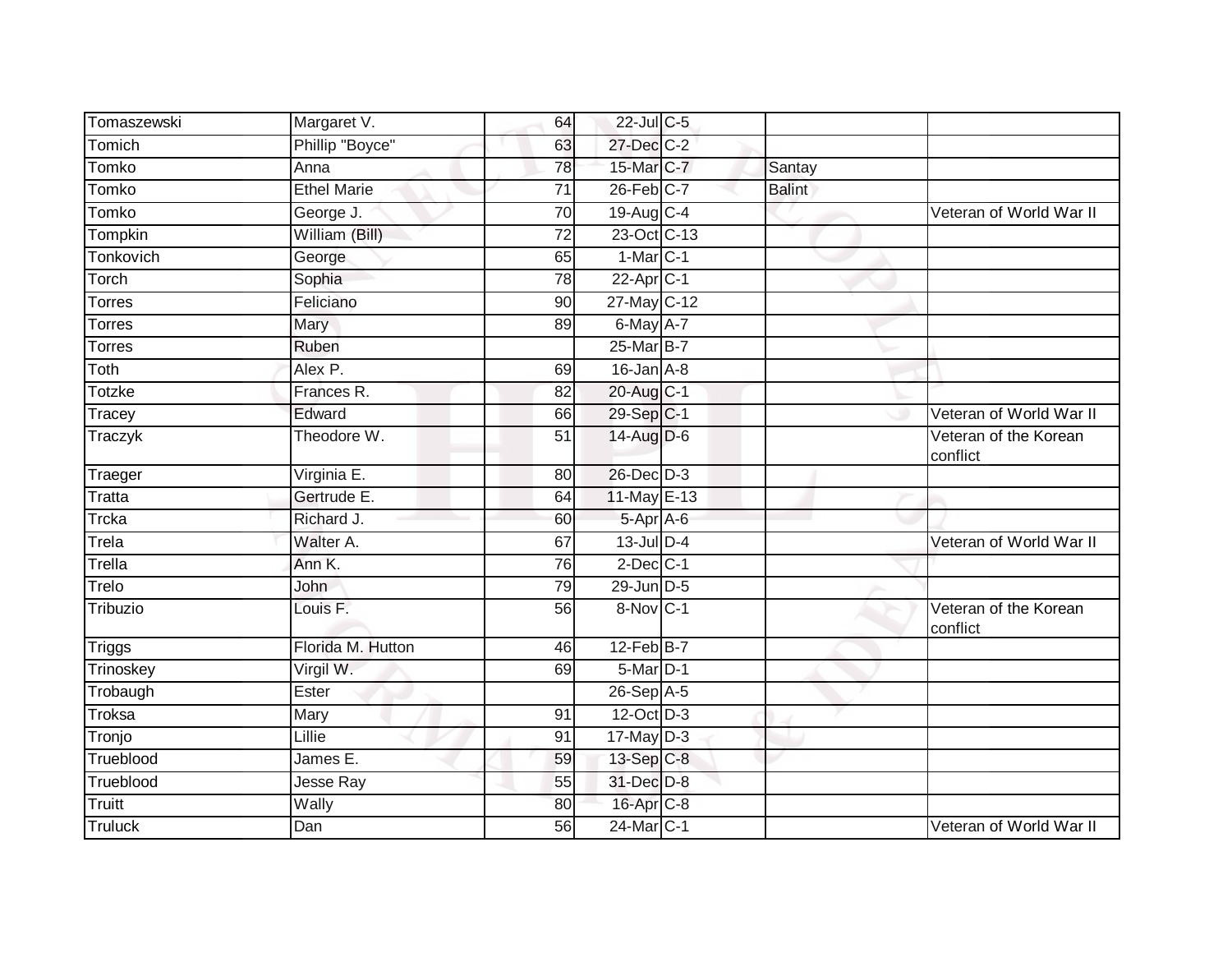| Truver          | Jewell                | 66              | 3-Feb B-5        |          |                          |
|-----------------|-----------------------|-----------------|------------------|----------|--------------------------|
|                 |                       |                 |                  |          |                          |
| Tryon           | Orville               | 82              | 18-Apr C-3       |          |                          |
| Tucker          | Cecil W.              | 68              | 17-Nov C-2       |          | Veteran of World War II  |
| Tucker          | Helen                 | 61              | $26$ -Feb $C-7$  |          |                          |
| Tuel            | Clara M.              | $\overline{57}$ | $11$ -Feb $C$ -6 |          |                          |
| Turanek         | Rose Marie            | 88              | $3-Apr$ C-1      |          |                          |
| Turczi          | John P. (Scob)        | 65              | 27-Dec C-2       |          |                          |
| Turman          | Helen F.              | 70              | 11-Dec B-13      | Perbulia |                          |
| Turner          | Donald R.             | 50              | $10$ -Jul $D-6$  |          |                          |
| Turner          | Michael L.            | $\overline{31}$ | $16$ -Jun $C-1$  |          | See also article, p. C-1 |
| Turnes          | Frederick J.          | 66              | $15$ -Jun $D-2$  |          | Veteran of World War II  |
| Turpin          | Mary E.               | 89              | $27$ -Jan B-8    |          |                          |
| Tutlewski       | John                  | 91              | 12-Feb B-7       |          | Veteran of World War II  |
| Tweedell        | <b>Agnes Gertrude</b> | 87              | 28-Jul C-1       |          |                          |
| Tyska           | Czeslawa              | $\overline{96}$ | $5$ -Jul $B-7$   |          |                          |
| <b>Ubik</b>     | Vincent J.            | 63              | 3-Jan A-7        |          |                          |
| <b>Udovich</b>  | Sister Edwardine M.   | 53              | 20-Apr C-12      |          |                          |
| Uhll            | Helen M.              | 68              | 5-Nov B-5        |          |                          |
| Uhter           | Vera B.               | 77              | $15$ -Jan $D-2$  |          |                          |
| Ulandowski      | <b>Bessie</b>         | $\overline{82}$ | $1$ -May $C-11$  |          |                          |
| <b>Ulcini</b>   | George                | 61              | $25$ -Apr $C$ -5 |          |                          |
| <b>Ullrich</b>  | Frank F.              | 75              | $15-Sep C-1$     |          |                          |
| Ulrich          | M. Dale               |                 | 16-Dec C-1       |          |                          |
| <b>Umphress</b> | Mabel                 | 78              | 18-Nov C-1       |          |                          |
| Underwood       | Blanche E.            | 92              | $3-Oct$ C-1      |          | Veteran of World War II  |
| Unkuri          | Mary D.               | $\overline{75}$ | $9$ -Jun $C-1$   | Johnson  |                          |
| Upchurch        | Orville               | $\overline{21}$ | $7 - Jan$ B-4    |          | See article, p. B-4      |
| Upshaw          | Robert                | 51              | 31-Dec D-8       |          |                          |
| Uptain          | Melvin C.             | 55              | 8-Jul B-7        |          |                          |
| Uram            | Pauline               | 87              | 29-Oct C-1       |          |                          |
| Urbanczyk       | Leonard J.            | 66              | 29-Dec C-1       |          | Veteran of World War II  |
| Urbanczyk       | Michael F.            | 69              | $13$ -Jan $C-1$  |          |                          |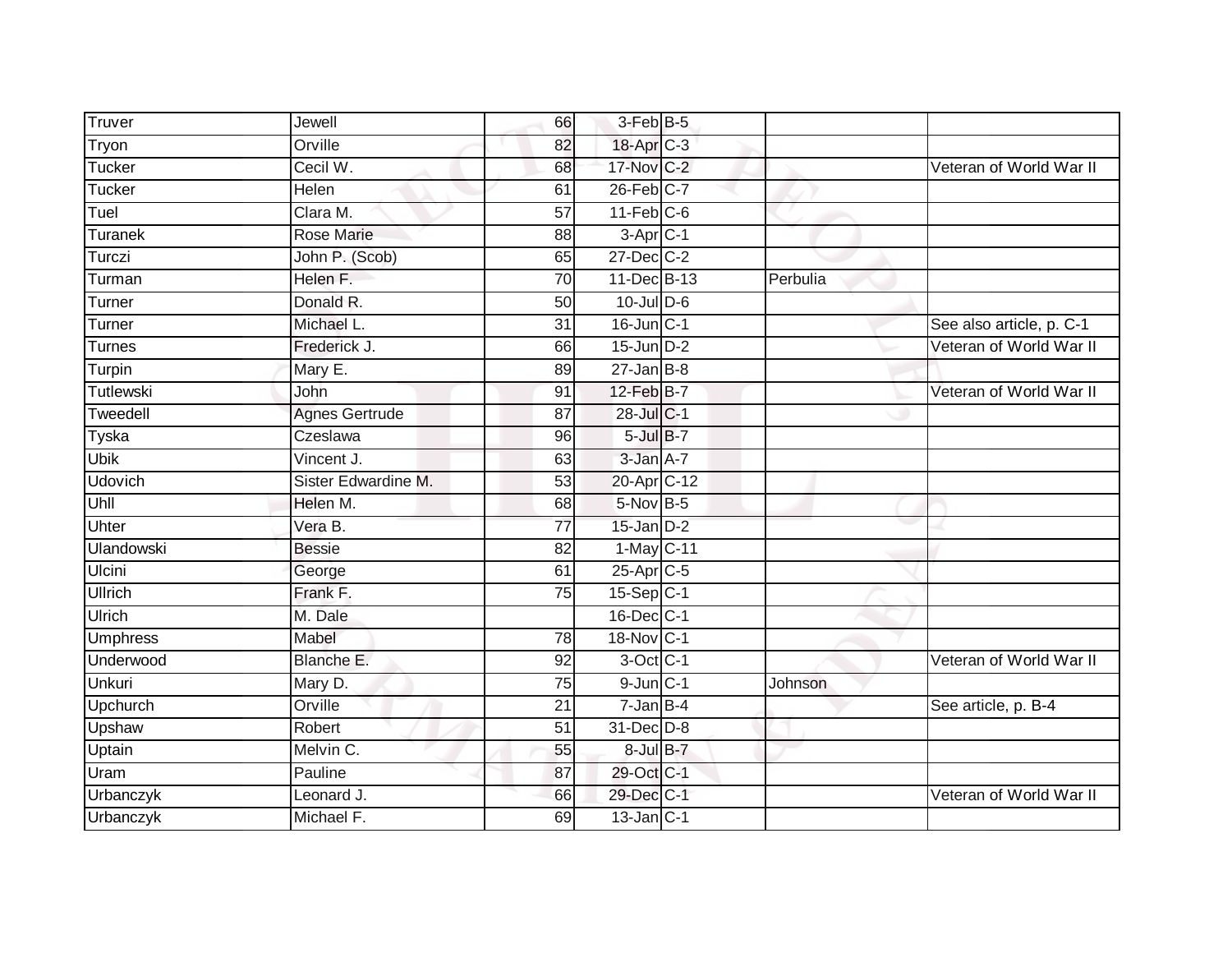| Urbaniak           | Theodore H.            | 66              | 26-Mar C-4            |        |                         |
|--------------------|------------------------|-----------------|-----------------------|--------|-------------------------|
| Urbanski           | <b>Timothy Michael</b> | 20              | 12-May B-5            |        |                         |
| <b>Urbonaitis</b>  | Juozas "Joe"           | 69              | $2$ -Feb $F-6$        |        |                         |
| Urchell            | Frank N.               | 78              | 8-Nov C-1             |        | Veteran of World War II |
| <b>Utter</b>       | James L.               | $\overline{51}$ | $2$ -Oct $D-1$        |        |                         |
| Vacendak           | Mary                   | 63              | $3-Feb$ B-5           | Kopacz |                         |
| Vadas              | George B.              | 67              | 20-Jul E-11           |        |                         |
| Vaiana             | Phillip                | 52              | 22-Aug C-2            |        |                         |
| Vaiana             | Rose M.                |                 | $2-Feb$ $F-7$         |        |                         |
| Valladolid         | Michael                | 22 months       | 8-Apr A-2             |        | See article, p. A-2     |
| Vallas             | Despina                | 90              | 16-Jul C-9            |        |                         |
| Valocik            | Anna                   | 86              | $2-Aug$ B-5           |        |                         |
| Valovcin           | John D.                | 73              | $7$ -Jul $B-8$        |        | Veteran of World War II |
| Vambakas           | Mary                   | 80              | 7-Mar D-1             |        |                         |
| Van Boxtaele       | Leon A.                | 67              | $4$ -Aug C-1          |        | Veteran of World War II |
| Van Curen          | George F.              | 78              | 26-Oct D-2            |        |                         |
| Van Den Handel     | Job A.                 | 81              | 24-Mar C-1            |        |                         |
| Van Dreel          | Floyd J.               | 59              | 13-Dec B-7            |        |                         |
| Van Drunen         | Johanna                | 90              | $26-Sep$ A-5          |        |                         |
| Van Dyke           | Albert W.              | 79              | 18-Apr <sub>C-3</sub> |        |                         |
| Van Dyke           | Patricia Ann           | 42              | 18-Dec D-7            |        |                         |
| Van Gorp           | Marie                  | 92              | 21-Dec E-4            |        |                         |
| Van Inwegen        | Clarence               | 85              | $3$ -Dec $D-1$        |        | See article, p. D-1     |
| Van Kanegan        | <b>Bertha</b>          | 90              | $5-Sep$ $C-3$         |        |                         |
| Van Leu            | Richard F.             | 62              | 3-Nov C-1             |        | Veteran of World War II |
| Van Prooyen        | John                   | 68              | $13$ -Feb $ B-9 $     |        |                         |
| Van Proyen         | Henry                  | 81              | 19-Mar B-5            |        |                         |
| Van Slyke          | George A.              | 85              | 24-Nov D-1            |        |                         |
| Van Wienen         | Henry                  | 93              | 15-May C-5            |        |                         |
| <b>Vander Tuuk</b> | Ernest M.              | 70              | $2$ -Jan $C-2$        |        |                         |
| Vander Werf        | Johanna                | 65              | $1$ -Jan $C-5$        |        |                         |
| VanderHeyden       | William C.             | $\overline{73}$ | 30-Mar E-1            |        |                         |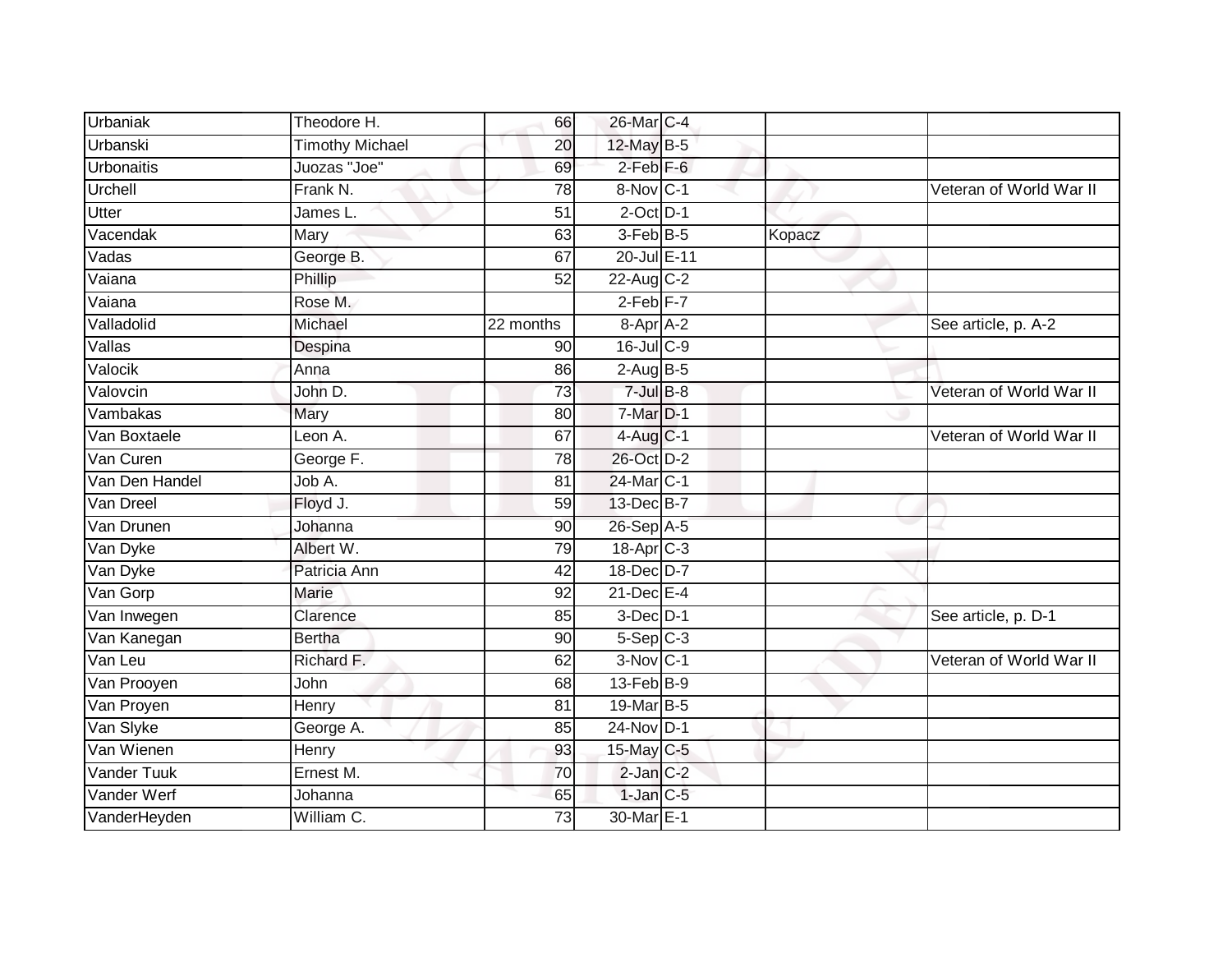| Vanderlecq       | Dick "Chief"           | 79              | 21-Nov D-1                  |           |                         |
|------------------|------------------------|-----------------|-----------------------------|-----------|-------------------------|
| Vanderplough     | Louis                  | 75              | 27-Jun C-1                  |           |                         |
| VanDerVort       | Alfred E.              | 78              | 21-Dec E-4                  |           |                         |
| VanderWerff      | Fred                   | 70              | 26-Aug D-5                  |           | Veteran of World War II |
| VanDommelen      | Jerome Richard, Sr.    | 64              | $15-AprD-1$                 |           | Veteran of World War II |
| VanDyke          | Katherine H.           | 69              | 28-Dec C-7                  |           |                         |
| VanGorp          | Albert, Rev.           | 75              | $27$ -Feb $D-9$             |           |                         |
| VanHorn          | Marion A.              | 73              | $3-Apr$ $C-1$               | Lammering |                         |
| Van <sub>i</sub> | Thomas G.              | 60              | $4$ -Jul $C-2$              |           | Veteran of World War II |
| VanMilligan      | Charlotte              | $\overline{55}$ | 14-May C-1                  |           |                         |
| Varellas         | John C.                | 70              | 18-Dec D-7                  |           |                         |
| Varga            | Estelle D.             | 65              | $21$ -Jan D-5               |           |                         |
| Vargo            | Hattie J. (Edna)       | 71              | 19-Sep C-3                  |           |                         |
| Vargo            | Mary A.                | 46              | 28-Dec C-7                  |           |                         |
| Vasos            | <b>Helen</b>           | $\overline{59}$ | 25-Apr C-5                  |           |                         |
| Vasquez          | Amelia                 | 90              | 23-Nov D-18                 |           |                         |
| Vaughn           | Thomas A.              | 76              | 8-Mar B-6                   |           |                         |
| Vaught           | Charles M.             | 67              | 7-Sep A-17                  |           |                         |
| Vaught           | Clara A.               | 36              | 13-May A-2                  |           | See article, p. A-2     |
| Veenstra         | Jacob                  | 62              | $11-Nov$ D-1                |           | Veteran of World War II |
| Vega             | William                | 72              | $6$ -Jun $C-3$              |           |                         |
| Verbancic        | Ula J.                 | $\overline{76}$ | 29-Dec C-1                  |           |                         |
| Vereb            | Mary                   | 91              | 6-Oct C-1                   |           |                         |
| Veronesi         | John L.                | $\overline{75}$ | 6-Jan B-6                   |           |                         |
| Vetroczky        | John, Sr.              | 84              | $19$ -Feb $\overline{D}$ -1 |           |                         |
| Vicari           | Sam S.                 | 66              | $21-AprB-5$                 |           |                         |
| Vido             | Steven                 | 81              | 19-Oct D-4                  |           |                         |
| Viers            | Barbara M.             | 48              | 16-Nov C-7                  |           |                         |
| Viladusich       | <b>Charles</b>         | 56              | 29-Aug C-4                  |           |                         |
| Villagran        | <b>Esther (Campos)</b> | 81              | 13-Mar C-2                  |           |                         |
| Villarreal       | Hector G.              | $\overline{55}$ | 21-Oct A-6                  |           |                         |
| Villarreal       | Jose S.                | $\overline{80}$ | 15-Dec C-8                  |           |                         |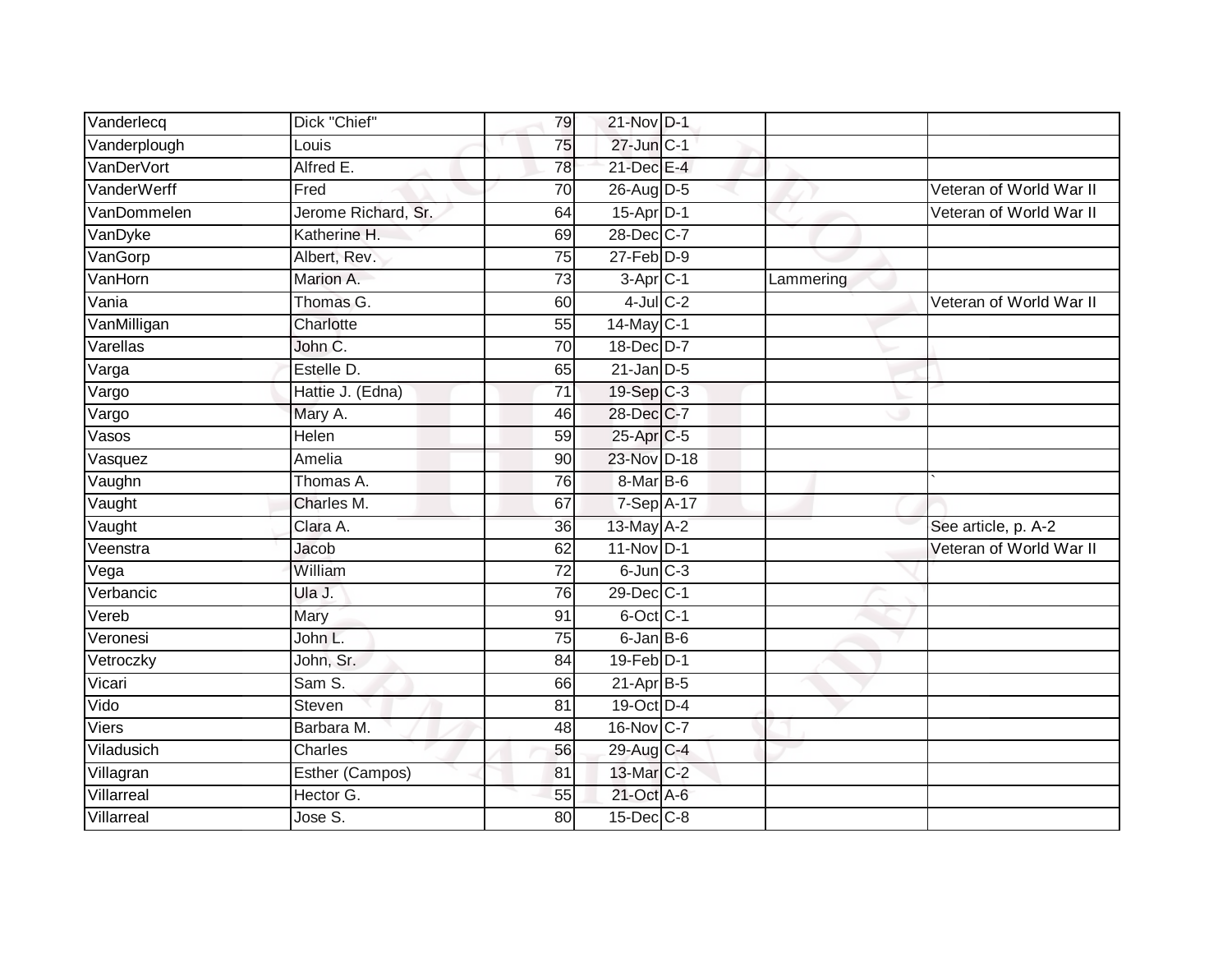| Vince      | <b>Betty</b>       | 72              | 13-Feb B-9                    |              |                                      |
|------------|--------------------|-----------------|-------------------------------|--------------|--------------------------------------|
| Vinke      | Harry W.           | 86              | $2$ -Nov $D-4$                |              | See also article Nov. 3, p.<br>$C-1$ |
| Vinovich   | Lucille            | $\overline{77}$ | 14-Feb C-11                   | <b>Kmiec</b> |                                      |
| Vinson     | Gladys "Irene"     | 66              | $21$ -Dec $E-4$               | Wimberly     |                                      |
| Vintilla   | Frank              | 68              | 5-Oct E-12                    |              | Veteran of World War II              |
| Vodak      | Helen J.           |                 | $21 - \text{Aug } \text{C-3}$ | Iwan         |                                      |
| Vodnik     | Frances V.         | 90              | $9$ -Jan $C-1$                |              |                                      |
| Vogel      | J. Robert          | 58              | 29-Oct C-1                    |              | See article, p. C-1                  |
| Voight     | Robert "Tex"       | 70              | $30 - Jan$ $C-2$              |              |                                      |
| Volom      | Balazs, Sr. "Bill" | 76              | $3$ -Oct C-1                  |              |                                      |
| Von Graefe | Faye R.            | 69              | 5-Feb <sup>D-1</sup>          |              |                                      |
| Vos        | Margaret           | 89              | 23-Mar D-2                    | Dejong       |                                      |
| Voss       | Thomas L.          | $\overline{59}$ | $12$ -Jun $D-6$               |              | Veteran of World War II              |
| Vukojevic  | Miljko (Mike)      | 75              | $17$ -Feb $B$ -6              |              |                                      |
| Wachowiak  | Peter P.           | 65              | 20-Feb B-7                    |              | See also article, p. B-7             |
| Wachter    | Ralph R.           | 54              | $19$ -Aug C-4                 |              |                                      |
| Waddle     | Martha A.          | 80              | 20-Jan C-2                    |              |                                      |
| Wade       | Victor             | 23              | $4$ -Aug $C-1$                |              | See article, p. C-1                  |
| Waggoner   | Damon R.           | 20              | $25-Sep D-6$                  |              |                                      |
| Wagman     | Patricia Lynn      | 25              | $10$ -Jan $C-4$               |              |                                      |
| Wagner     | Glenn              | 60              | $27$ -Jan B-8                 |              |                                      |
| Wagner     | John T.            | $\overline{72}$ | $5$ -Jul $B-7$                |              | Veteran of World War II              |
| Wagner     | Mae R.             | 90              | 5-May B-5                     |              |                                      |
| Wakefied   | <b>Troy McNeil</b> | 61              | $2$ -Jan $C-2$                |              |                                      |
| Walberg    | John A.            | 79              | $7$ -Mar $D-1$                |              |                                      |
| Walczak    | Harry A.           | 59              | $4-SepB-5$                    |              |                                      |
| Walge      | Sara R. (McGregor) | 61              | $14$ -Apr $B-8$               |              |                                      |
| Waligora   | Joyce              | 62              | $6$ -Aug $C-1$                |              |                                      |
| Walker     | Albert "Boss Dog"  | 76              | $13$ -Jul $D-3$               |              |                                      |
| Walker     | Carol              | 52              | 24-Feb B-6                    | Olsen        |                                      |
| Walker     | Elijah             | 75              | 29-Nov C-6                    |              |                                      |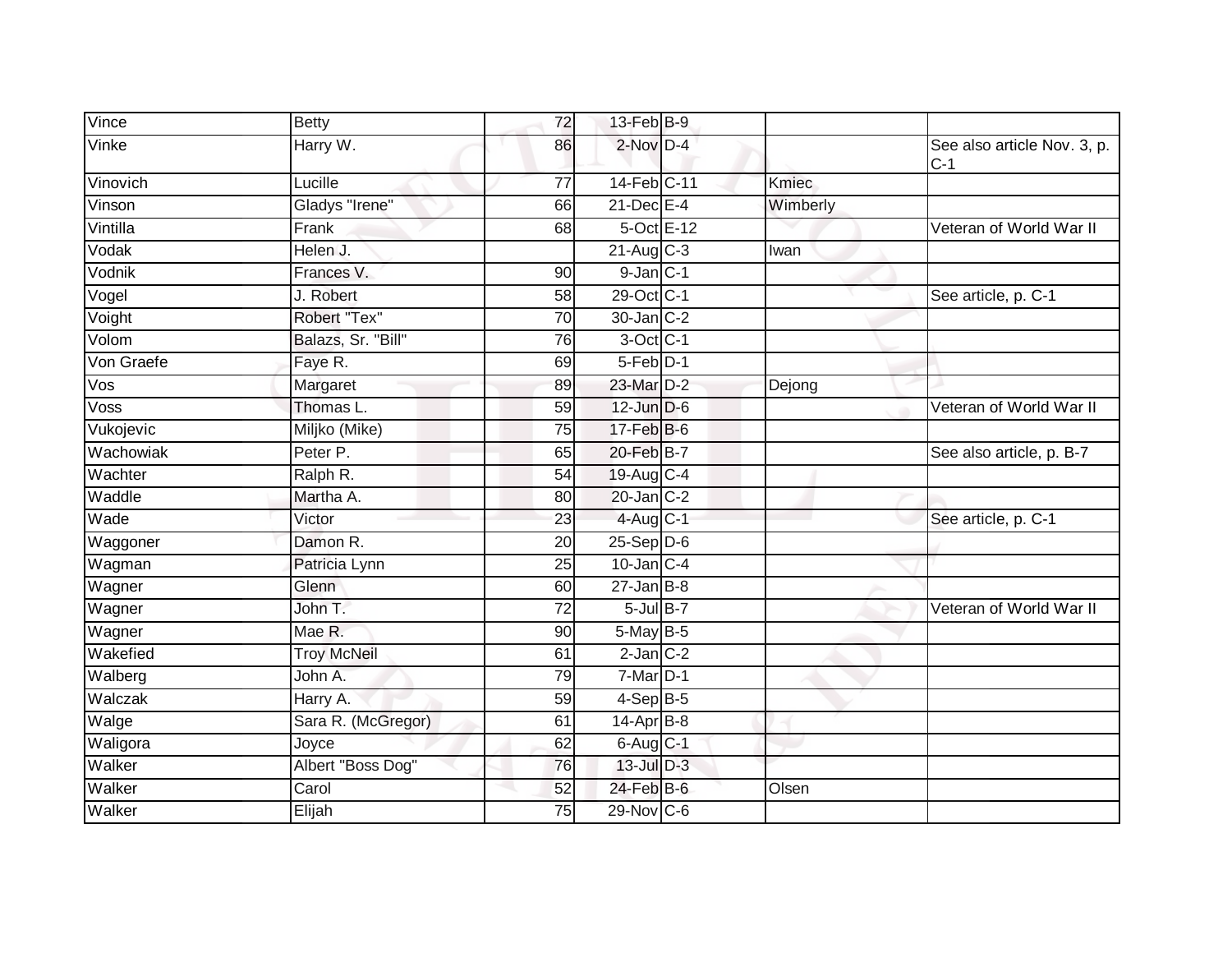| Walker            | Ethel A.                    | 75              | 10-Nov C-1      |         |                                  |
|-------------------|-----------------------------|-----------------|-----------------|---------|----------------------------------|
| Walker            | <b>Horace Lee</b>           | 54              | $9$ -Jul $C$ -6 |         |                                  |
| Walker            | Theodore F. "Cy"            | 85              | 25-Nov C-1      |         |                                  |
| Walker            | Willa Mae                   | 63              | 19-Oct D-4      |         |                                  |
| Wall              | Patricia                    | $\overline{24}$ | 30-May C-3      |         | See article, p. C-3              |
| Wallace           | Barbara J. "Babs"           | 44              | 12-May B-5      | Finch   |                                  |
| Wallace           | Julia Lavada                | 68              | 7-Feb A-11      |         |                                  |
| Wallace           | Marjorie L.                 | 63              | $25$ -Feb $D-1$ |         |                                  |
| Walls             | Marjorie E.                 | 58              | 24-Jun B-7      |         |                                  |
| Walsh             | Edward                      | $\overline{73}$ | 14-May C-1      |         |                                  |
| Walsh             | Frances E.                  | 68              | 5-Mar D-1       |         |                                  |
| Walsh             | William                     | 75              | $6$ -Jan $B$ -6 |         |                                  |
| Walsh             | William S., Capt.           | 89              | $2$ -Jul $D-1$  |         |                                  |
| Walsh-Brezezinski | lan Jaymes "My Buddy"       | Infant          | $9$ -Jan $C-1$  |         |                                  |
| Walstra           | Ralph                       | 76              | 19-Dec C-11     |         |                                  |
| Walters           | Florence                    | 75              | 16-Jul C-9      |         |                                  |
| Walters           | Raymond F.                  | 74              | 23-Aug B-5      |         |                                  |
| Walters           | William J.                  | 66              | 26-Aug D-5      |         | Veteran of World War II          |
| Walton            | Monroe W.                   | 76              | 6-Aug C-1       |         |                                  |
| Wandachovicz      | Josephine L.                | 70              | 20-Oct C-1      |         |                                  |
| Ward              | Ruby                        | 89              | $26$ -AugD-5    |         |                                  |
| Ware              | Claude J., Sr.              | 91              | $7 -$ Jul B-8   |         | Veteran of World War I           |
| Warne             | Irene                       | 76              | $9$ -Dec $C-1$  | Korwek  |                                  |
| Warner            | James Lawrence<br>"Speedie" | $\overline{39}$ | 18-Aug A-11     |         | Veteran of the Vietnam<br>crisis |
| Warner            | Richard                     | 69              | $2-Sep$ D-7     |         |                                  |
| Warquier          | George                      | 72              | $6$ -Jul $D-4$  |         |                                  |
| Wartman           | Carol                       | 46              | 24-Dec B-7      | Hammond |                                  |
| Warus             | John                        | 66              | 18-Aug A-11     |         |                                  |
| Washer            | Muriel B.                   | $\overline{72}$ | 20-Aug C-1      |         |                                  |
| Wasilewicz        | Helen                       | 76              | $21-Apr$ B-5    |         |                                  |
| Waszak            | <b>Stella</b>               | 82              | 20-Dec C-1      |         |                                  |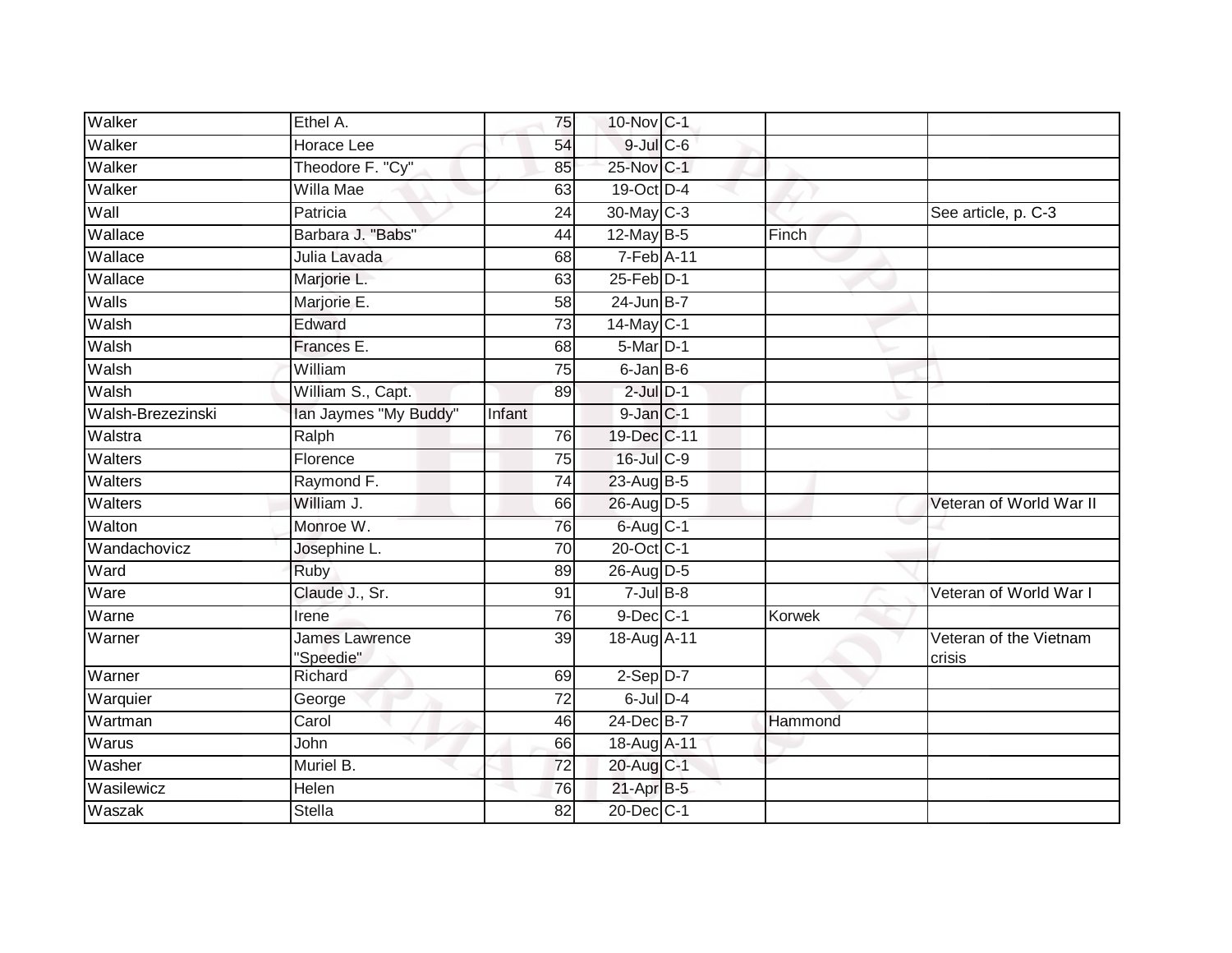| Waters     | Walter R.               | 74              | 30-Apr C-5      |           |                                       |
|------------|-------------------------|-----------------|-----------------|-----------|---------------------------------------|
| Watkins    | Margaret J. (Peggy)     |                 | 9-Jan C-1       |           |                                       |
| Watson     | Anna                    | 95              | 19-Mar B-5      |           |                                       |
| Watson     | Catherine A.            | 79              | $1-Dec$ $C-8$   | O'Connor  |                                       |
| Watson     | Ovia                    | 83              | $22-Sep C-1$    |           |                                       |
| Watson     | Roberta E.              | $\overline{74}$ | $31$ -Jul C-6   |           |                                       |
| Watts      | Charles T.              | 58              | $27$ -Jun $C-1$ |           |                                       |
| Wawrzyniak | Adam                    | 76              | $6$ -Jul $D-3$  |           |                                       |
| Wawrzyniak | Walter J.               | 60              | $3-Nov$ C-1     |           |                                       |
| Way        | Irma E.                 | 76              | 12-Dec C-15     |           |                                       |
| Wayo       | Mary B.                 | 79              | 3-Feb B-5       |           |                                       |
| Waysock    | Victoria                | 65              | 19-Dec C-11     |           |                                       |
| Weathers   | William W.              | 85              | 20-Jun C-3      |           |                                       |
| Weaver     | <b>Isabelle L.</b>      | 79              | 21-Apr B-5      |           |                                       |
| Webb       | Virginia M. (Gin)       | $\overline{57}$ | 14-Apr B-8      |           |                                       |
| Weber      | Alice M.                | 80              | $4$ -Aug C-1    |           |                                       |
| Weber      | <b>Bertha Emma</b>      | 92              | 26-Jun C-2      | Hass      |                                       |
| Weber      | Margaret F. (Walkowiak) | 53              | 21-Nov D-1      | Edenfield |                                       |
| Weibel     | Roscoe E., Rev.         | 87              | 19-Aug C-4      |           |                                       |
| Weir       | Ethel Mae (Gill)        | $\overline{81}$ | 28-Jun D-5      | Gill      |                                       |
| Weiss      | Jacob                   | 97              | 12-Oct D-3      |           |                                       |
| Weiss      | Sidney                  | 87              | 18-Dec D-7      |           |                                       |
| Welch      | William G.              | 62              | 19-May C-1      |           | Veteran of World War II               |
| Wells      | Jessie B.               | 82              | 20-Aug C-1      |           |                                       |
| Wenskunas  | Paul O.                 | 68              | $2$ -Dec $C-1$  |           |                                       |
| Wenzlowski | Eleanor M.              | 66              | $26$ -Dec $D-3$ |           |                                       |
| Wesson     | <b>Barbara Leek</b>     | 56              | 28-Dec A-2      |           | See article and photo, p. A-          |
| West       | Vera N.                 | 79              | 8-Jun D-2       |           |                                       |
| Westerhoff | John Jason              | 26              | 3-Sep C-1       |           | See also article Sept. 2, p.<br>$A-2$ |
| Westerhoff | Lena                    |                 | 29-Oct C-1      |           |                                       |
| Westgate   | Lawrence                | 23              | $10-FebB-8$     |           |                                       |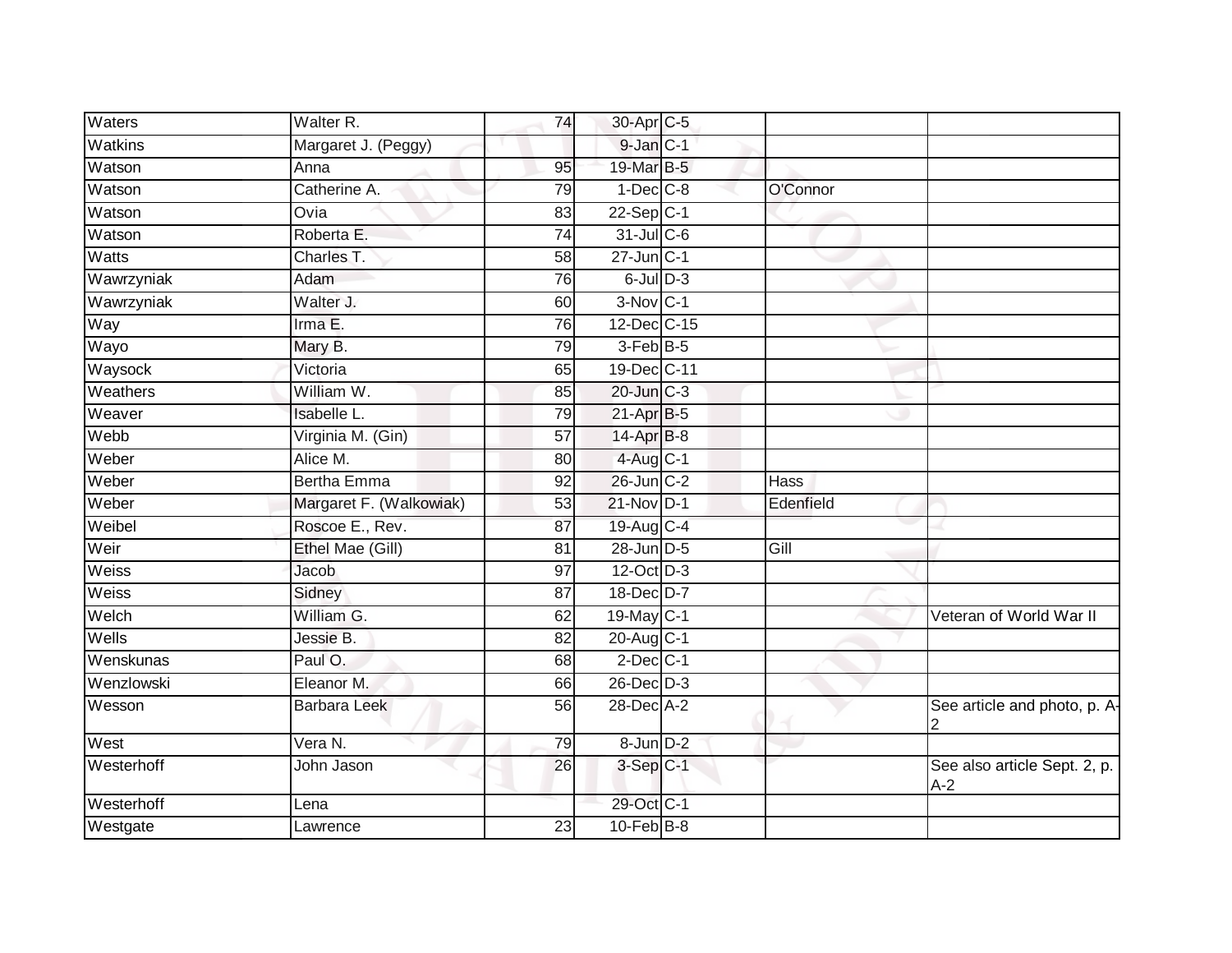| Westphal        | Marjorie L.           | 56              | $2$ -Jun $C-1$    |             |                          |
|-----------------|-----------------------|-----------------|-------------------|-------------|--------------------------|
| Whalen          | <b>Betty</b>          | 86              | 25-Nov C-1        | Bensfield   |                          |
| Wheetley        | Elaine A.             | 32              | $27$ -May B-3     |             |                          |
| Whelan          | George                | 79              | 16-Dec C-1        |             |                          |
| White           | Gerald T.             | $\overline{54}$ | $12$ -Jul $A-8$   |             |                          |
| White           | Julia M.              | 63              | $4-Feb$ C-1       |             |                          |
| White           | Nazareth              | $\overline{72}$ | $2$ -Oct $D-1$    |             |                          |
| White           | Paul                  | 70              | 17-Jun A-7        |             |                          |
| White           | Sylvia "Sall" E.      | 69              | $5 - Jan$ $D-1$   |             |                          |
| Whitehead       | Lenore (Lee)          |                 | $2-Jan C-1$       | Lee         |                          |
| Whitelaw        | Elizabeth             | 93              | 29-Oct C-1        |             |                          |
| Whitestone      | Thaddeus (Blazyowski) | 97              | $17$ -Feb $B$ -6  |             |                          |
| <b>Whitlock</b> | Jack G.               | 72              | $3 - Jun$ $B - 6$ |             |                          |
| Whitman         | Ruth B.               | 85              | $1$ -Jan $C$ -5   |             |                          |
| Whitmore        | Sarah Katherine       | $\overline{74}$ | 4-Nov D-1         |             |                          |
| Whitt           | Jack F.               | 79              | 6-Feb D-5         |             |                          |
| Whittaker       | Kyle D.               | 49              | 5-Mar D-1         |             |                          |
| Whitted         | Jacqueline Frances    | 45              | 5-Apr A-6         |             |                          |
| <b>Wicks</b>    | Betty J.              | 51              | 30-Jul B-5        |             |                          |
| <b>Widis</b>    | John J., Jr.          | 76              | $10$ -Jun $B-7$   |             |                          |
| Wieczorek       | Adele M.              |                 | 12-Sep A-7        |             |                          |
| Wiener          | Edna L. "Kim"         |                 | $12$ -Feb $B$ -7  | Satterfield |                          |
| Wierman         | Harry                 | 81              | $3-Sep$ C-1       |             |                          |
| Wieser          | Jennifer R.           | 9               | $19$ -Feb $D-1$   |             |                          |
| Wietbrock       | Henry F.              | 82              | 19-Apr A-11       |             |                          |
| Wigley          | Alma B.               | 79              | $11$ -Feb $C$ -6  |             |                          |
| Wiley           | George                | 93              | $16$ -Jun $C-1$   |             |                          |
| Wilhelm         | John W.               | 73              | 16-Dec C-1        |             | See also article, p. C-1 |
| <b>Wilk</b>     | Katherine             | 89              | $22$ -Feb $C-2$   |             |                          |
| <b>Wilkes</b>   | John Samuel           | 17              | 31-Aug E-11       |             |                          |
| Wilkie          | Madaline G.           | 81              | 27-Feb D-9        | Kircher     |                          |
| Will            | Marie G.              | 83              | $21-AprB-5$       |             |                          |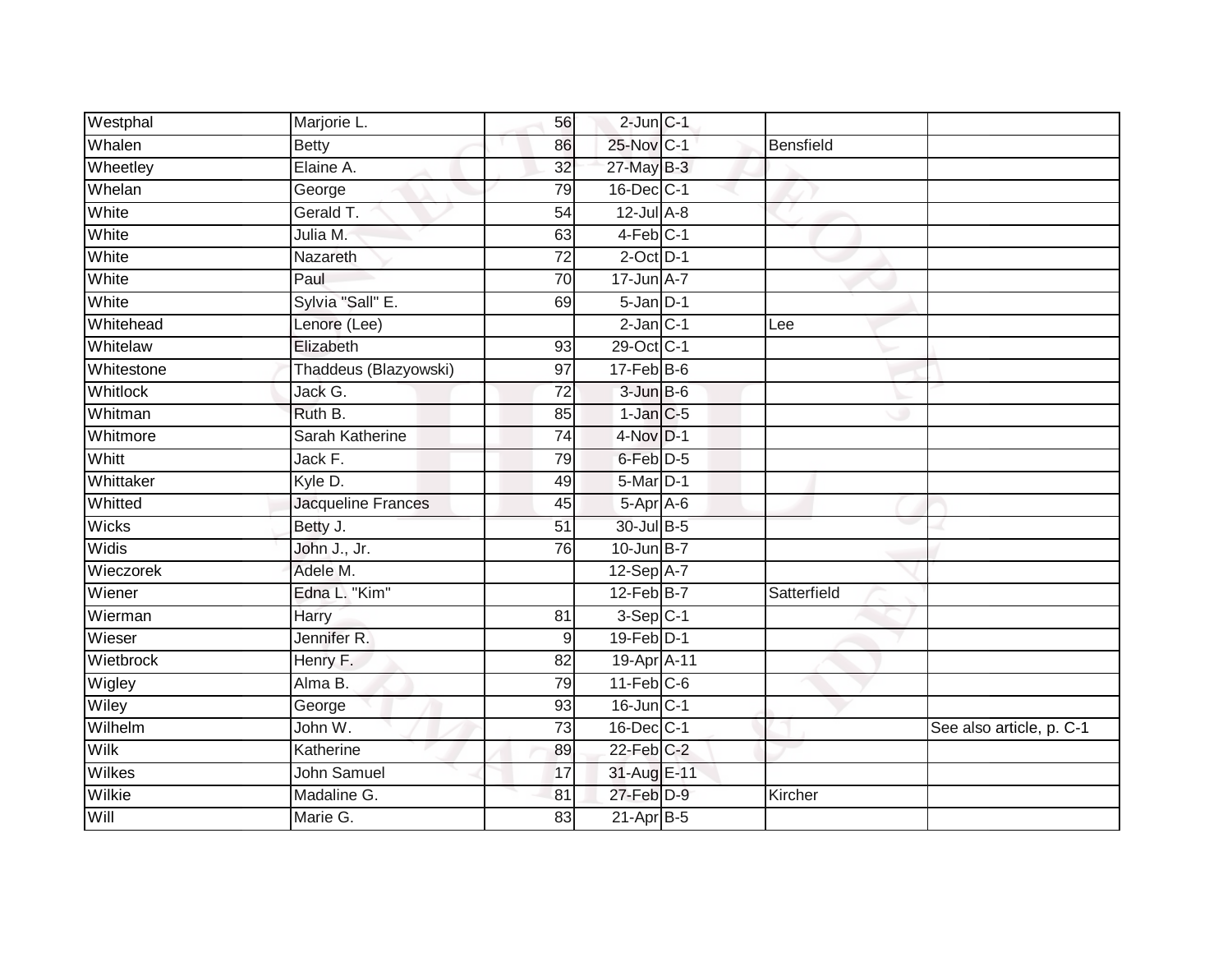| Willerman | Frank E.              | 85              | 16-Dec C-1             |              |                                     |
|-----------|-----------------------|-----------------|------------------------|--------------|-------------------------------------|
| Willett   | Betty J.              | 59              | 14-Jan C-5             |              |                                     |
| Williams  | Edna M.               |                 | 6-Sep D-5              |              |                                     |
| Williams  | Frederick C.          | 60              | $1-Nov$ <sub>C-1</sub> |              |                                     |
| Williams  | Gladys M.             | 92              | $21-Apr$ B-5           |              |                                     |
| Williams  | Helen M.              | $\overline{72}$ | $25$ -Jul C-1          |              |                                     |
| Williams  | Leonard John, Sr.     | 44              | $26-Sep$ A-5           |              |                                     |
| Williams  | Lillian M.            | 69              | $24$ -Jan D-4          |              |                                     |
| Williams  | Lisa Ann              | 17              | $9$ -Oct $D-1$         |              | See also article, p. D-1            |
| Williams  | <b>Mattie Grannie</b> | 95              | $28$ -Jan $A-9$        |              |                                     |
| Williams  | Ollie                 | $\overline{70}$ | $12$ -Jun $D-6$        |              |                                     |
| Williams  | Orville J.            | 79              | $30$ -Jun $ C-1 $      |              |                                     |
| Willig    | John F.               | 80              | 27-May C-12            |              |                                     |
| Willis    | Robert L.             | 63              | 6-Oct C-1              |              |                                     |
| Wills     | Iva (Soloman)         | 86              | 8-Jun D-2              |              |                                     |
| Wilmore   | Erminia               | 79              | 29-Aug C-4             |              |                                     |
| Wilson    | Alma C.               | 84              | 1-May C-11             |              |                                     |
| Wilson    | Cecelia R.            |                 | 23-May C-1             | Sobieski     |                                     |
| Wilson    | Dale E.               | 21              | 11-Apr B-5             |              | See article, p. B-5                 |
| Wilson    | Edward T.             | 74              | $14$ -Dec $E-2$        |              |                                     |
| Wilson    | George R.             | 64              | $23$ -Jul C-1          |              | Veteran of World War II             |
| Wilson    | Jack F.               | 72              | $23$ -Jun $C-1$        |              | See also article June 25,<br>p. C-5 |
| Wilson    | Jessica Jean          | 11              | 13-Nov C-6             |              |                                     |
| Wilson    | JoAnn <sub>F.</sub>   | 54              | $5$ -Dec $B$ -8        |              |                                     |
| Wilson    | <b>Lloyd Morris</b>   | 60              | $20$ -Jul $D-1$        |              |                                     |
| Wilson    | Madeline L.           | 78              | 5-Jun C-10             | <b>Clark</b> |                                     |
| Wilson    | Marilyn A. (Pat)      | 79              | 10-Oct C-1             |              |                                     |
| Wilson    | Melvin J. "Big Will"  | 63              | $10$ -Dec $C$ -4       |              | Veteran of World War II             |
| Wilson    | Saylor M.             | 82              | $16$ -Jan $A$ -8       |              |                                     |
| Wilson    | Ted                   | 79              | $27$ -Jun $C-1$        |              |                                     |
| Wimer     | Ann (Ohlstrom)        | 89              | $23-Sep$ D-6           |              |                                     |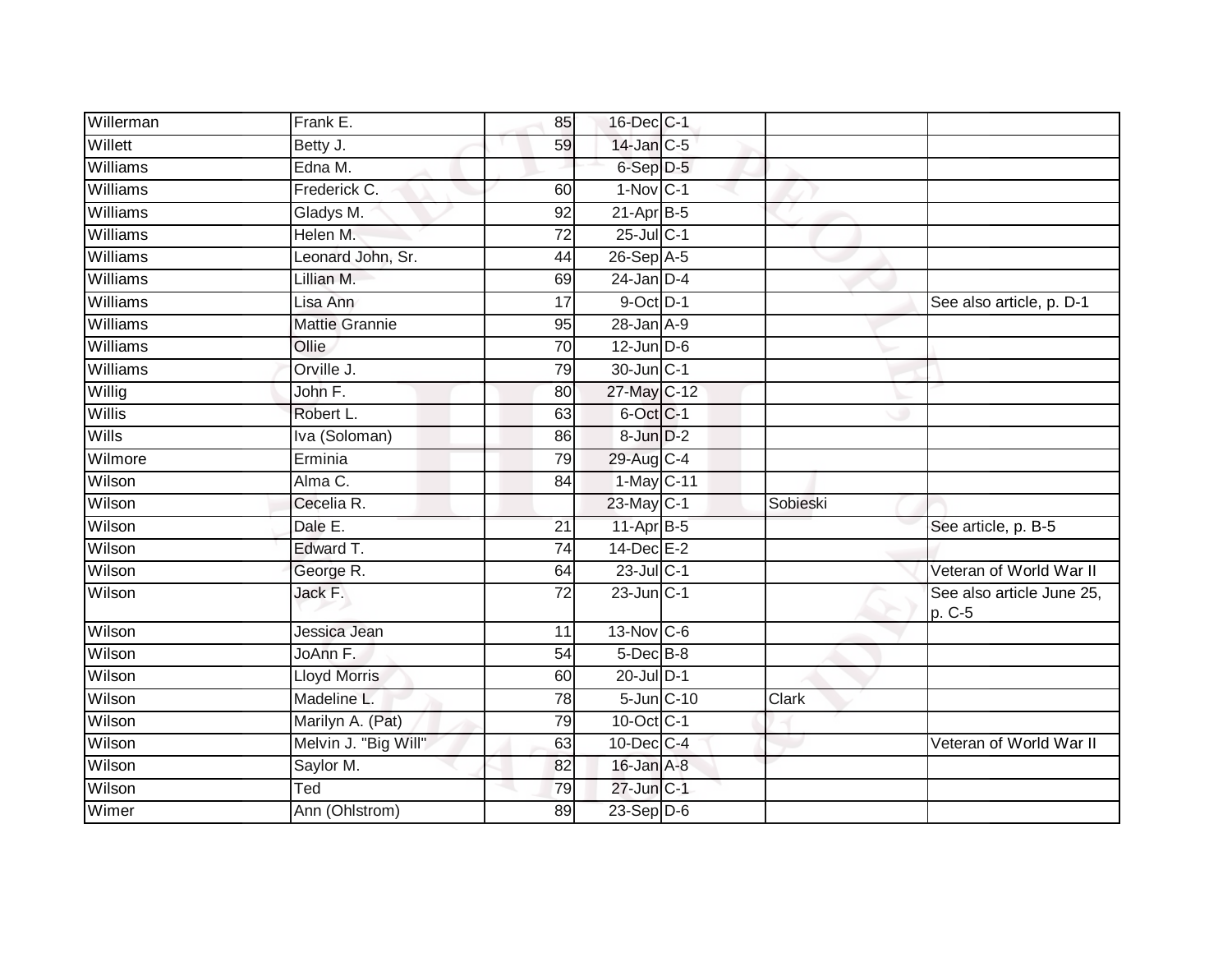| Wimer         | Richard                | 53              | $2$ -Nov $D-4$          |      |                         |
|---------------|------------------------|-----------------|-------------------------|------|-------------------------|
| Wimmer        | Theresa                | 93              | 15-Aug C-1              |      |                         |
| Winebrenner   | Nettie L.              | 91              | 17-Nov C-2              |      |                         |
| Wingfield     | James                  | 44              | 17-Oct C-3              |      |                         |
| Winicki       | Donald F.              | 39              | $12$ -Jan D-1           |      |                         |
| Winkelried    | Esther                 | 82              | $1$ -Jun $D-2$          |      |                         |
| Winkler       | Frances                | 62              | 7-Apr C-1               |      |                         |
| Winsberg      | Herschel               | 76              | 8-Jan D-1               |      |                         |
| Winstead      | <b>Lillian Blanche</b> | 78              | 16-Dec C-1              |      |                         |
| Winter        | Melvin                 | 69              | 26-Aug D-5              |      |                         |
| Winters       | Ida                    | 75              | $6$ -Jun $C-3$          |      |                         |
| Winters       | Willie (Budd)          | 72              | $20$ -Jan $C-2$         |      |                         |
| Wisner        | James                  | 83              | 30-Sep B-7              |      |                         |
| Wisnewski     | <b>Bernice</b>         | 78              | $2$ -Jun $C-1$          |      |                         |
| Wisniewski    | Walter                 | $\overline{75}$ | 20-Dec C-1              |      | Veteran of World War II |
| Witczak       | Frank J.               | 66              | 21-Mar B-5              |      | Veteran of World War II |
| Witkowski     | Pauline O.             | $\overline{73}$ | 24-Apr C-2              |      |                         |
| Witt          | George J.              | 63              | 16-Nov C-7              |      | Veteran of World War II |
| Witt          | Lenore F.              | 59              | 18-Dec D-7              | Even |                         |
| Wittelle      | Frank Max, M.D.        | 90              | 5-May B-5               |      |                         |
| Wlazik        | John F.                | 82              | 27-Oct C-1              |      |                         |
| Wleklinski    | Martha P.              | $\overline{78}$ | $29-Sep$ <sub>C-1</sub> |      |                         |
| Wojciechowski | Helen                  | 66              | 14-Mar C-10             |      |                         |
| Wojcik        | Emily                  | 79              | $22$ -Jan C-4           |      |                         |
| Wojcik        | John, Sr.              | 82              | 20-Nov D-6              |      |                         |
| Wojcinski     | Leo                    | 87              | $6$ -Jul $D-4$          |      |                         |
| Wojtowicz     | Celia                  | 86              | $28 - Jan A - 9$        |      |                         |
| Wojtowicz     | Mitchell J.            | 58              | 27-Aug C-1              |      |                         |
| Wojtusik      | Thomas R.              | 36              | $27$ -May B-3           |      |                         |
| Wolak         | Bernard "Barney"       | 68              | 30-Sep B-7              |      |                         |
| Wolan         | William                | 92              | 3-Feb B-5               |      | Veteran of World War I  |
| Wolanin       | Jean                   | $\overline{73}$ | $5-AugB-6$              |      |                         |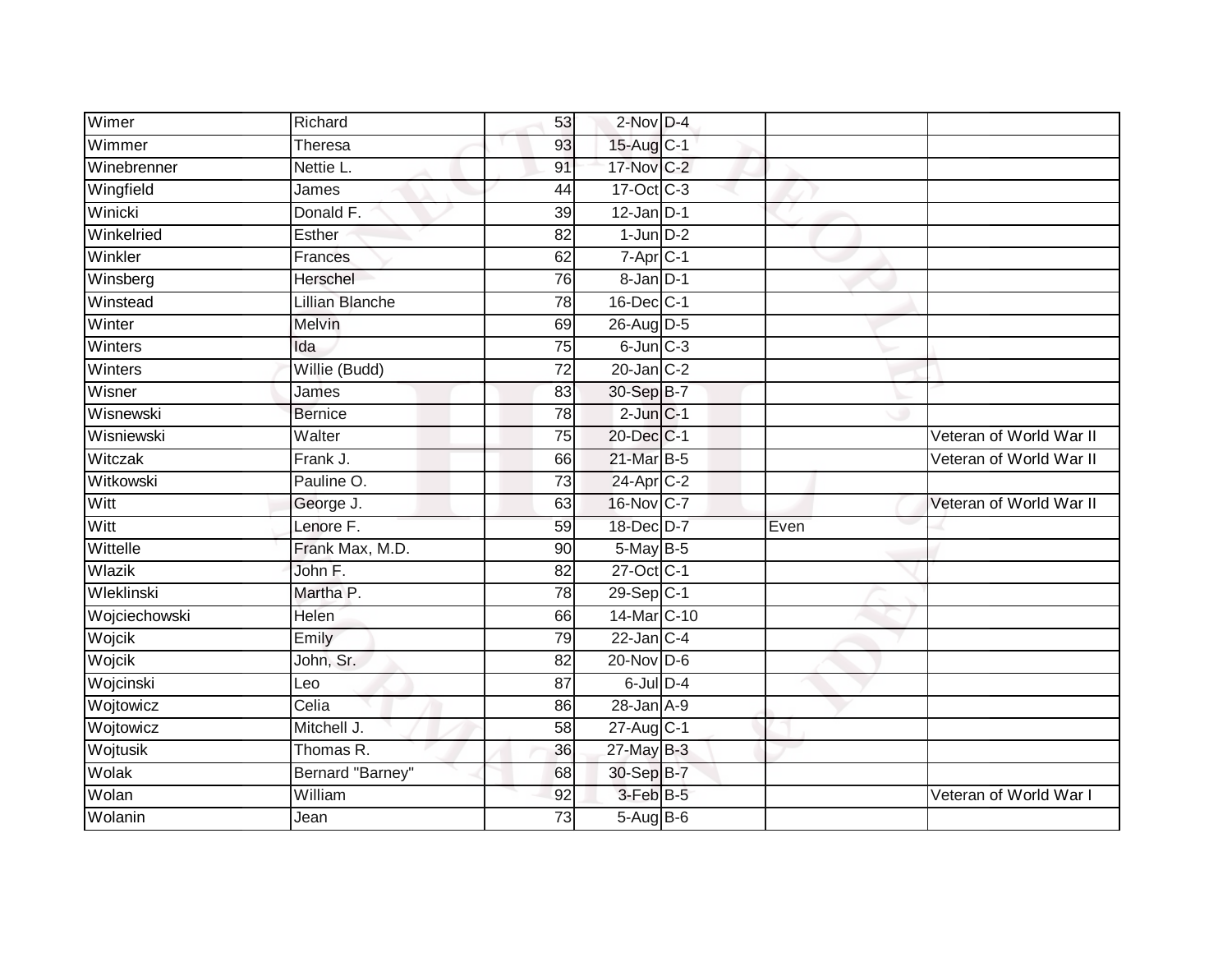| Woldt       | Willie "Smiley"   | 31              | 19-Jul D-5             |  |                                                       |
|-------------|-------------------|-----------------|------------------------|--|-------------------------------------------------------|
| Wolf        | Erna              | 88              | $3-Sep$ $C-1$          |  | Last name also spelled<br>Wolff - see Sept. 4, p. B-5 |
| Wolf        | Wallace D.        | 71              | 3-Mar B-5              |  |                                                       |
| Wolfe       | Hilda Q.          | 80              | 9-Apr C-5              |  |                                                       |
| Wolff       | Cecelia L.        |                 | $5 - Jan$ $D-1$        |  |                                                       |
| Wolff       | Erna              | 88              | $4-Sep$ B-5            |  | Last name also spelled<br>Wolf - See Sept. 3, p. C-1  |
| Wolski      | Antoini J.        | 44              | 19-Apr <sub>A-11</sub> |  |                                                       |
| Wolter      | Carl              | 86              | $2-Sep$ $D-7$          |  |                                                       |
| Wood        | Nora M.           | 90              | 25-Oct C-8             |  |                                                       |
| Woods       | Charles           | 54              | $29-Sep C-1$           |  |                                                       |
| Woods       | Easter M.         | 66              | 13-Oct C-1             |  |                                                       |
| Woodward    | Virgil L.         | $\overline{82}$ | 29-Dec C-1             |  |                                                       |
| Wooley      | Chester           | 54              | 16-Feb E-11            |  |                                                       |
| Worick      | Walter Wayne, Dr. | 63              | $20$ -Aug $C-1$        |  | Veteran of World War II                               |
| Wozniak     | Helena            | 81              | $22-Sep C-1$           |  |                                                       |
| Wozniak     | Matthew J.        | $\overline{70}$ | 8-Apr D-6              |  |                                                       |
| Wozniak     | Stanley "Honey"   | $\overline{79}$ | 13-Oct C-1             |  |                                                       |
| Wren        | Pearl             | 85              | $15$ -Apr $ D-1$       |  |                                                       |
| Wright      | Marion            | 66              | $17$ -Jan C-5          |  | See article, p. C-5                                   |
| Wright      | Marion T.         | 66              | $17$ -Jan C-5          |  |                                                       |
| Wright      | Peter P., Rev.    | $\overline{70}$ | 24-Nov D-1             |  |                                                       |
| Writt       | Marjorie J.       | 68              | $5$ -Dec $B$ -8        |  |                                                       |
| Wurtzbacher | Nancy             | 45              | 17-Mar B-5             |  |                                                       |
| Wyandrish   | Mary C.           | 84              | $7$ -Jul $B$ -8        |  |                                                       |
| Wyant       | Loretta M.        | 82              | 22-Dec D-1             |  |                                                       |
| Wydrzynski  | Lillian D.        | 80              | 30-Mar E-1             |  |                                                       |
| Wysock      | Philip C.         | 84              | 28-Apr B-5             |  |                                                       |
| Yager       | Ann N.            | 79              | 28-Oct B-7             |  |                                                       |
| Yakovatz    | Nancy             | 56              | $12-Apr$ A-6           |  |                                                       |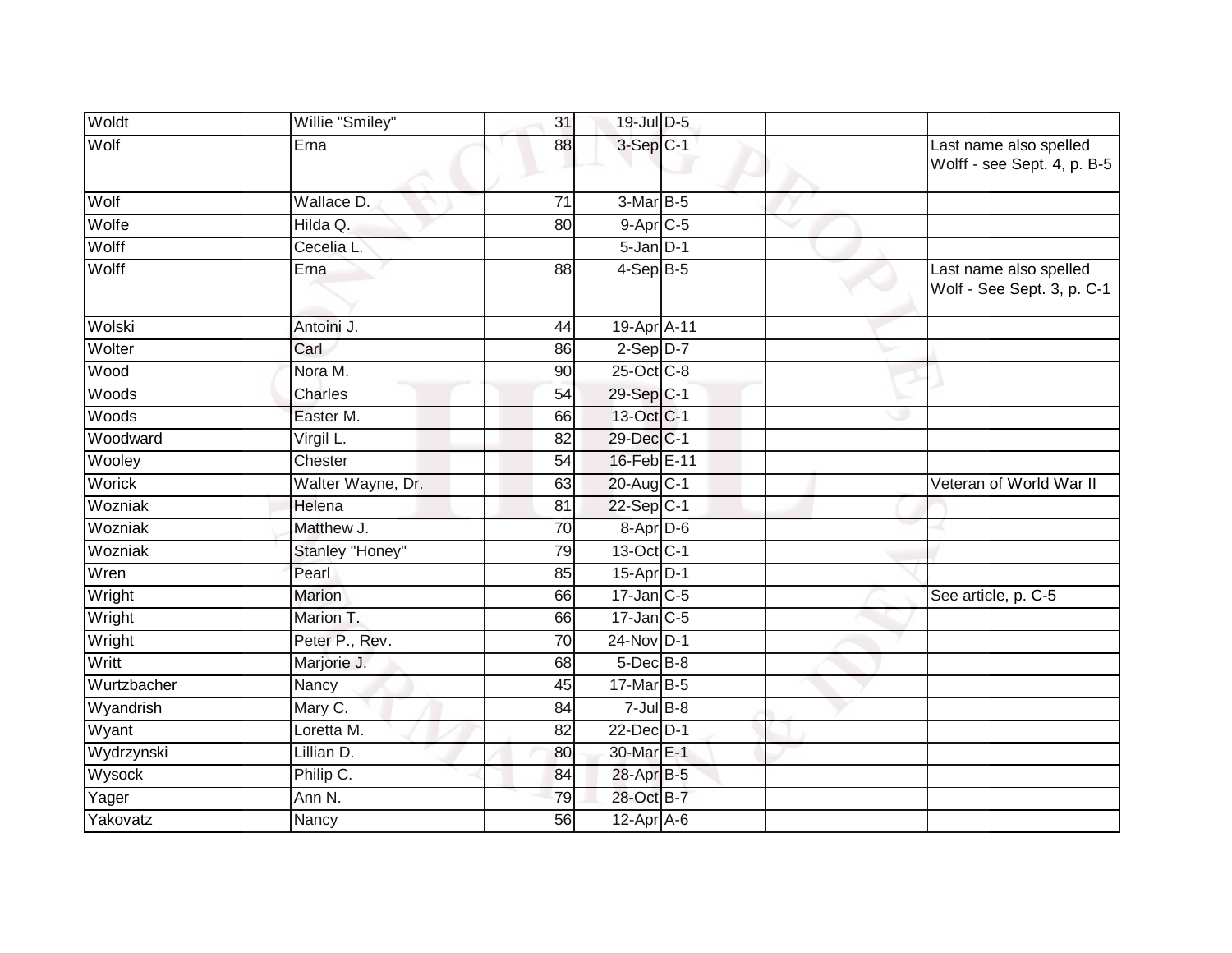| Yancich       | Helen Margaret        | 73              | 23-Oct C-13             | Chilla      |                                     |
|---------------|-----------------------|-----------------|-------------------------|-------------|-------------------------------------|
| Yancik        | Martin                | 81              | 23-Mar D-3              |             |                                     |
| Yancy         | Emma L.               | $\overline{74}$ | 20-Oct C-1              |             |                                     |
| Yang          | Soon Ock              | 80              | $6$ -May $A$ -7         |             |                                     |
| Yannakopoulos | <b>Dimetrios</b>      | $\overline{74}$ | 6-Oct C-1               |             |                                     |
| Yates         | Evelyn M.             | 70              | $9$ -Jan $C-1$          |             |                                     |
| Yocum         | Florence F.           | 76              | $23$ -Jan $C-2$         |             |                                     |
| Yonushatis    | Evelyn M.             | 54              | $9$ -Jan $C-1$          | Nowakowski  |                                     |
| York          | Eleanor <sub>R.</sub> | 68              | $27 - Jan$ B-8          |             |                                     |
| York          | Marian K.             | 78              | 28-Apr B-5              |             |                                     |
| York          | Michael A.            | 28              | $1-Apr$ <sub>C-7</sub>  |             | See also article, p. A-1            |
| Youhas        | Virgnia               |                 | 19-Apr A-11             | Lewandowski |                                     |
| Young         | Ann M.                | 75              | 16-Apr C-8              |             |                                     |
| Young         | Catherine C.          | 69              | 21-Dec E-4              |             |                                     |
| Young         | George E.             | 14              | $2$ -May $C-1$          |             |                                     |
| Young         | Irving D., Jr.        | 84              | 14-Oct A-6              |             |                                     |
| Young         | Joan S.               | 61              | 28-May C-2              | Pridavok    |                                     |
| Young         | Juanita C.            | 77              | 18-Jul C-2              |             |                                     |
| Young         | Kenneth H.            | 70              | 27-Apr B-5              |             |                                     |
| Young         | Norman <sub>E</sub> . | 49              | $20$ -Feb $B$ -7        |             | See also article Feb. 19,<br>p. D-1 |
| Young         | William "Uncle Bill"  | 62              | $9$ -May $C-1$          |             | Veteran of World War II             |
| Yurisch       | Ella C.               | 86              | $21$ -Mar $B-5$         | Biscan      |                                     |
| Zaffore       | Nachenzio (Duke)      | 73              | 11-Jun C-10             |             |                                     |
| Zagorac       | Michael "Mike"        | 71              | $22$ -Dec $D-1$         |             |                                     |
| Zagrocki      | Walter                | $\overline{71}$ | $15$ -Dec $C$ -8        |             | Veteran of World War II             |
| Zahareas      | Katherine             | 85              | $7-Apr$ C-1             |             |                                     |
| Zaiko         | Barney J.             | 72              | $27-Sep$ <sub>C-8</sub> |             |                                     |
| Zaja          | Elizabeth             | 93              | $6$ -Jun $C-3$          |             |                                     |
| Zajac         | Henry "Hank"          | 65              | 15-Dec C-8              |             |                                     |
| Zajeski       | David M               | 26              | 6-Jan B-6               |             |                                     |
| Zak           | Deborah Kay           | 33              | 11-Mar B-7              |             |                                     |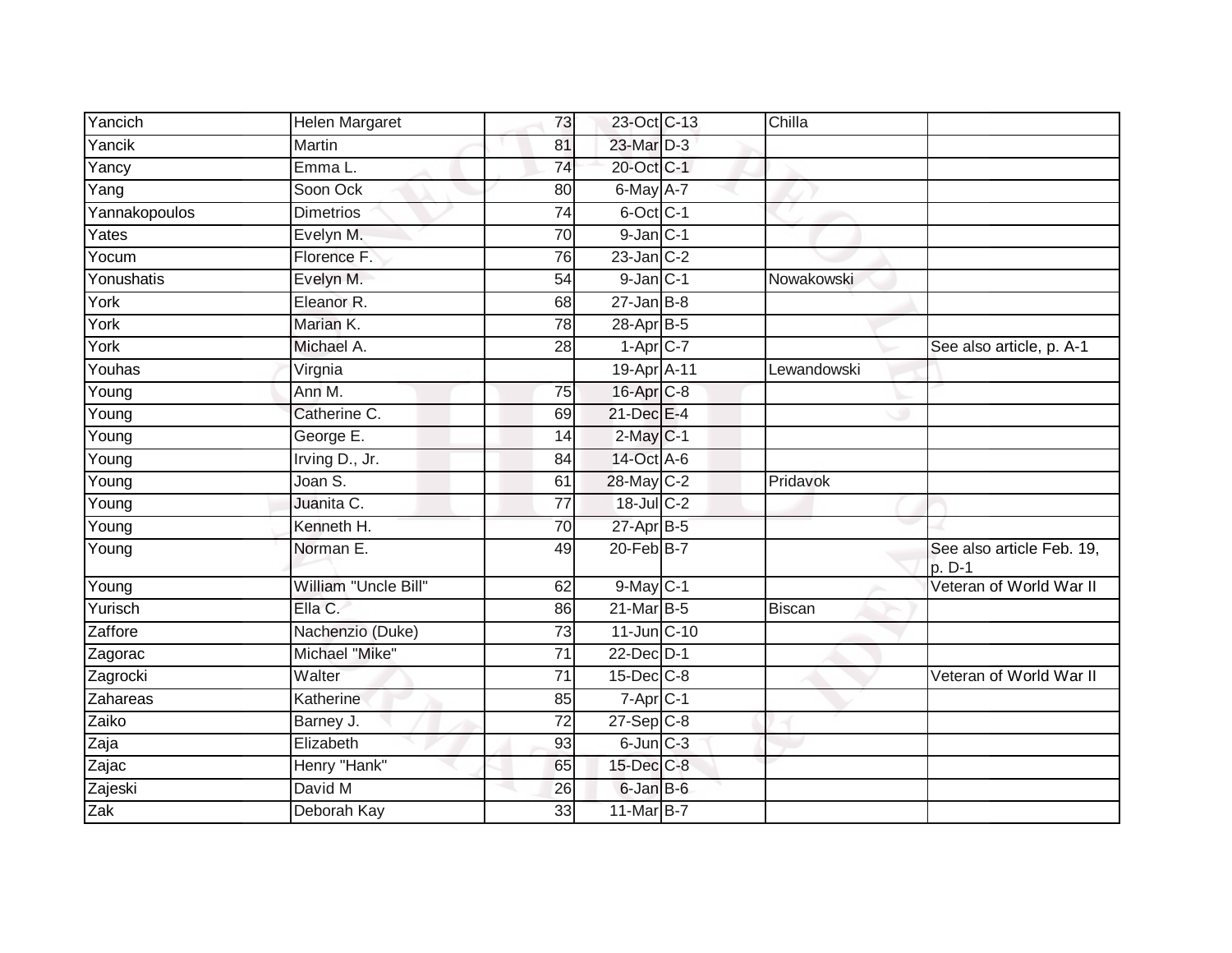| Zaksweski     | William         | 83              | 25-Jul C-1                 |           |                         |
|---------------|-----------------|-----------------|----------------------------|-----------|-------------------------|
| Zalewski      | Lillian L.      | 75              | 23-Mar D-2                 | Dembowski |                         |
| Zaluckyj      | Kornella        | 85              | $15$ -Jan $D-2$            |           |                         |
| Zander        | John D          | 82              | $2$ -Jan $C-1$             |           |                         |
| Zandy         | Edward J.       |                 | $18$ -Feb $D-1$            |           | See article, p. D-1     |
| Zaranka       | Sophie B.       | 77              | 15-Aug C-1                 |           |                         |
| Zawadzki      | Chester         | 75              | $4$ -Jun $\overline{C}$ -5 |           |                         |
| Zdankiewicz   | Audrey          | 52              | 15-Sep C-1                 |           |                         |
| Zebracki      | Virginia Ann    | 26              | 26-Nov D-1                 |           |                         |
| Zecevich      | Chara           | 70              | 25-Jul C-1                 |           |                         |
| Zehme         | Mary            |                 | 31-Mar B-8                 | Potasnik  |                         |
| Zehme         | William, Sr.    | 80              | 12-Oct D-3                 |           |                         |
| Zehner        | Carl E.         | 60              | 3-Mar B-5                  |           | Veteran of World War II |
| Zeider        | George A.       | 69              | $4$ -Aug C-1               |           | Veteran of World War II |
| Zeigenfuse    | Charlene        | 63              | $27$ -Apr $B-5$            |           | See article, p. B-5     |
| Zein          | Jerome (Jerry)  | 74              | $27$ -Jan B-8              |           | See article, p. B-8     |
| Zelmer        | Alberta L.      | 62              | 29-May D-5                 |           |                         |
| Ziemba        | Julia F.        | 66              | 29-Apr D-5                 | Krukowski |                         |
| Zieseniss     | Ella F.         | 87              | $10$ -Jul $D-6$            |           |                         |
| Ziesniss      | Ella F.         | $\overline{87}$ | $9$ -Jul $C$ -6            |           |                         |
| Zilz          | Arthur H.       | 79              | 31-Dec D-8                 |           |                         |
| Zimdahl       | Gladys E.       | 73              | 31-Jul C-6                 |           |                         |
| Zimmerman     | Carrie M.       | 90              | 28-Sep D-2                 |           |                         |
| Zimmerman     | Johanna M.      | 88              | $1-May$ C-11               |           |                         |
| Zimmerman     | Marie E.        | 84              | $4-Feb$ C-1                |           |                         |
| Ziolkowski    | Alicia "Jeanie" | 35              | $14$ -Aug D-6              |           |                         |
| Zizoff        | Pauline         | 86              | 22-Nov C-1                 |           |                         |
| Zmirski       | Frank (Benna)   | 62              | 11-Mar B-7                 |           |                         |
| Zmuda         | Ted J.          | $\overline{72}$ | 8-Apr D-6                  |           | Veteran of World War II |
| Zoeteman      | Ruth            | 69              | 3-Nov C-1                  |           |                         |
| Zolkowski     | Margaret M.     | 69              | 25-Nov C-1                 | Mercer    |                         |
| <b>Zralka</b> | Eugene J., Jr.  | 23              | $24-Sep$ C-1               |           |                         |